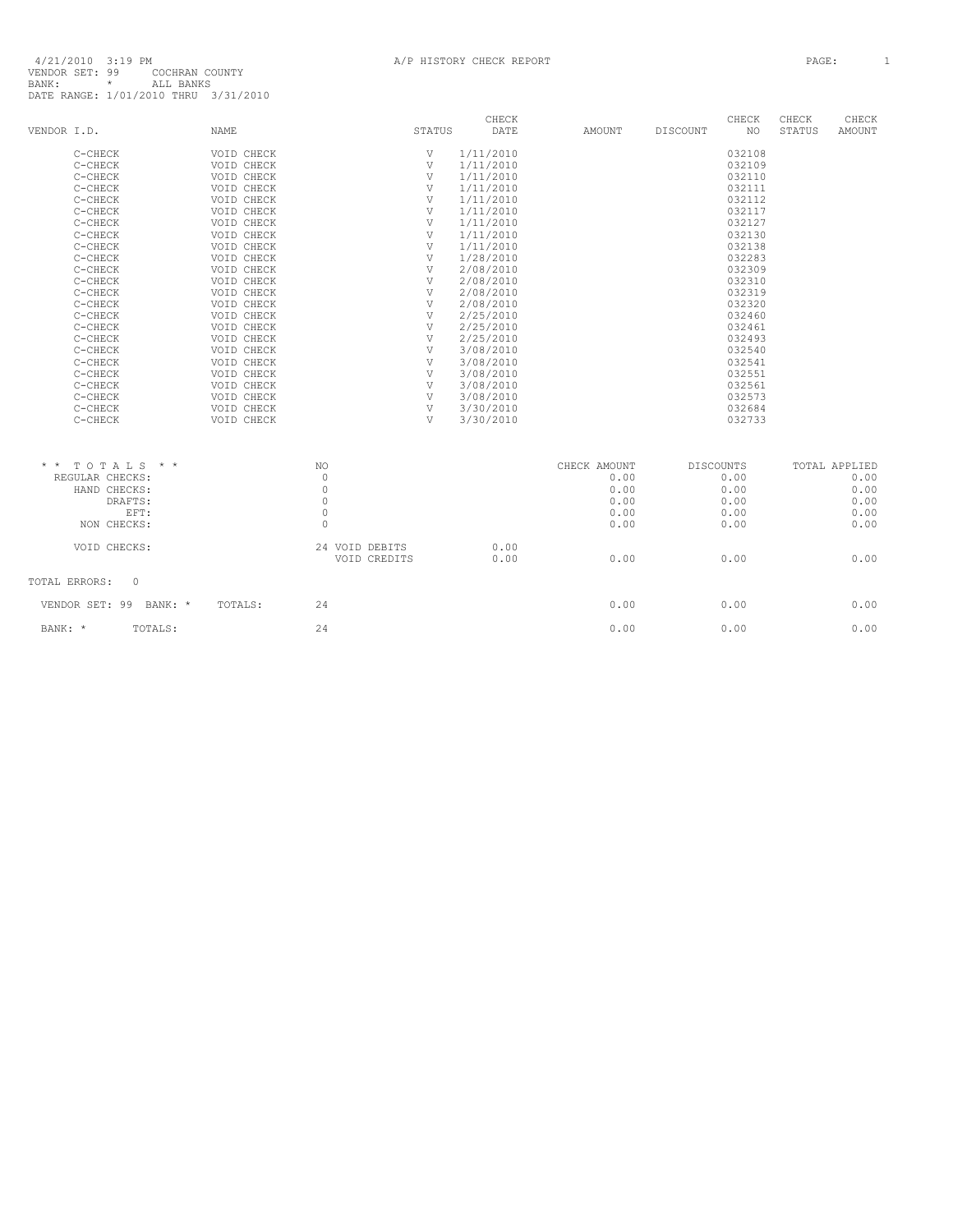| VENDOR I.D.       |                                                           | <b>NAME</b>                                                         | STATUS                                                                  | CHECK<br>DATE | AMOUNT                  | DISCOUNT | CHECK<br>NO. | CHECK<br>STATUS | CHECK<br>AMOUNT |
|-------------------|-----------------------------------------------------------|---------------------------------------------------------------------|-------------------------------------------------------------------------|---------------|-------------------------|----------|--------------|-----------------|-----------------|
| J050              | C-1001166548<br>10 435-5310                               | JUSTICE BENEFITS, INC<br>DISTRICT COURT<br>OFFICE SUPPLIES          | N<br>TX RULES OF EVID HND                                               | 2/08/2010     | 72.25CR                 |          | 000000       |                 |                 |
|                   | 10 435-5310<br>I-1001166548<br>10 435-5310<br>10 435-5310 | OFFICE SUPPLIES<br>DIST COURT<br>OFFICE SUPPLIES<br>OFFICE SUPPLIES | SHIPPING- CORRECTION<br>$\mathbb N$<br>TX RULES OF EVID HAN<br>SHIPPING | 2/08/2010     | 3.00CR<br>72.25<br>3.00 |          | 000000       |                 |                 |
| A210              | I-GRAND JURY 0107201 DISTRICT COURT<br>10 435-5491        | CURTIS ALBUS<br>GRAND JURY                                          | R<br>GRAND JURY 01072010                                                | 1/07/2010     | 15.00                   |          | 032085       |                 | 15.00           |
|                   |                                                           |                                                                     |                                                                         |               |                         |          |              |                 |                 |
| B171              | I-GRAND JURY<br>10 435-5491                               | SAM BURNETT<br>DISTRICT COURT<br>GRAND JURY                         | R 1/07/2010<br>GRAND JURY 01072010                                      |               | 15.00                   |          | 032086       |                 | 15.00           |
| C <sub>0.51</sub> |                                                           | COCHRAN COUNTY CHILDRENS                                            |                                                                         |               |                         |          |              |                 |                 |
|                   | I-DONATION #15                                            | DISTRICT COURT                                                      | R                                                                       | 1/07/2010     |                         |          | 032087       |                 |                 |
|                   | 10 435-5491<br>I-DONATION #18                             | GRAND JURY<br>DISTRICT COURT                                        | DONATION JESSICA LYN<br>R                                               | 1/07/2010     | 30.00                   |          | 032087       |                 |                 |
|                   | 10 435-5491                                               | GRAND JURY                                                          | DONATION LARRY TURNE                                                    |               | 30.00                   |          |              |                 |                 |
|                   | I-DONATION #3<br>10 435-5491                              | DISTRICT COURT<br>GRAND JURY                                        | R<br>DONATION DONNIE SIMP                                               | 1/07/2010     | 30.00                   |          | 032087       |                 |                 |
|                   | I-DONATION #30                                            | DISTRICT COURT                                                      | $R_{\perp}$                                                             | 1/07/2010     |                         |          | 032087       |                 |                 |
|                   | 10 435-5491                                               | GRAND JURY                                                          | DONATION NATALIE SIL                                                    |               | 6.00                    |          |              |                 |                 |
|                   | I-DONATION #34<br>10 435-5491                             | DISTRICT COURT<br>GRAND JURY                                        | R<br>DONATION THOMAS RICE                                               | 1/07/2010     | 15.00                   |          | 032087       |                 |                 |
|                   | I-DONATION #7                                             | DISTRICT COURT                                                      | R 1/07/2010                                                             |               |                         |          | 032087       |                 |                 |
|                   | 10 435-5491                                               | GRAND JURY                                                          | DONATION ROSALINDA V                                                    |               | 30.00                   |          |              |                 | 141.00          |
| G108              |                                                           | ARON GARRETT                                                        |                                                                         |               |                         |          |              |                 |                 |
|                   | I-GRAND JURY                                              | DISTRICT COURT                                                      | R                                                                       | 1/07/2010     |                         |          | 032088       |                 |                 |
|                   | 10 435-5491                                               | GRAND JURY                                                          | GRAND JURY 01072010                                                     |               | 15.00                   |          |              |                 | 15.00           |
| T005              |                                                           | TINA KAY IVINS                                                      |                                                                         |               |                         |          |              |                 |                 |
|                   | I-GRAND JURY                                              | DISTRICT COURT                                                      | R                                                                       | 1/07/2010     |                         |          | 032089       |                 |                 |
|                   | 10 435-5491                                               | GRAND JURY                                                          | GRAND JURY 01072010                                                     |               | 30.00                   |          |              |                 | 30.00           |
| J078              |                                                           | RICKY JACKSON                                                       |                                                                         |               |                         |          |              |                 |                 |
|                   | I-GRAND JURY 0107201 DISTRICT COURT                       |                                                                     | R                                                                       | 1/07/2010     |                         |          | 032090       |                 |                 |
|                   | 10 435-5491                                               | GRAND JURY                                                          | GRAND JURY 01072010                                                     |               | 30.00                   |          |              |                 | 30.00           |
| K074              |                                                           | LANDON KERBY                                                        |                                                                         |               |                         |          |              |                 |                 |
|                   | I-GRAND JURY<br>10 435-5491                               | GRAND JURY<br>GRAND JURY                                            | R<br>GRAND JURY 01072010                                                | 1/07/2010     | 30.00                   |          | 032091       |                 | 30.00           |
|                   |                                                           |                                                                     |                                                                         |               |                         |          |              |                 |                 |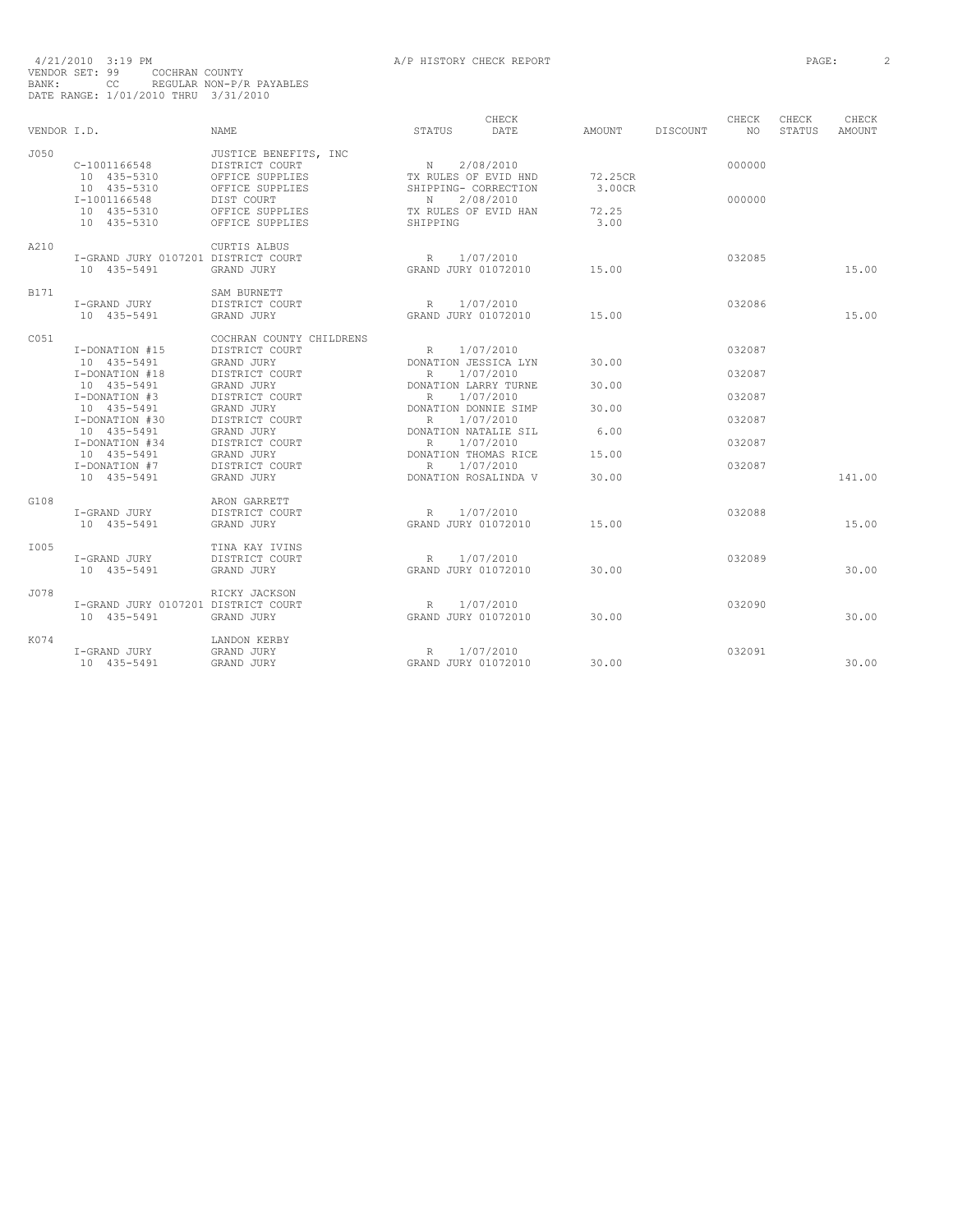| BANK:       | VENDOR SET: 99<br>COCHRAN COUNTY<br>CC<br>DATE RANGE: 1/01/2010 THRU 3/31/2010 | REGULAR NON-P/R PAYABLES                              |                                    |                                   |        |          |              |                 |                 |
|-------------|--------------------------------------------------------------------------------|-------------------------------------------------------|------------------------------------|-----------------------------------|--------|----------|--------------|-----------------|-----------------|
| VENDOR T.D. |                                                                                | NAME.                                                 | STATUS                             | CHECK<br><b>DATE</b>              | AMOUNT | DISCOUNT | CHECK<br>NO. | CHECK<br>STATUS | CHECK<br>AMOUNT |
| L194        | I-GRAND JURY<br>10 435-5491                                                    | SUSAN LAMB<br>DISTRICT COURT<br>GRAND JURY            | R<br>GRAND JURY 01072010           | 1/07/2010                         | 30.00  |          | 032092       |                 | 30.00           |
| M097        | I-GRAND JURY<br>10 435-5491                                                    | REYNALDO MORIN<br>DISTRICT COURT<br>GRAND JURY        | R<br>GRAND JURY 01072010           | 1/07/2010                         | 30.00  |          | 032093       |                 | 30.00           |
| M098        | I-GRAND JURY #12<br>10 435-5491                                                | DOLORES MULLINAX<br>DISTRICT COURT<br>GRAND JURY      | R<br>GRAND JURY 01072010           | 1/07/2010                         | 30.00  |          | 032094       |                 | 30.00           |
| M233        | I-GRAND JURY 01/10<br>10 435-5491                                              | CHRISTOPHER MENDEZ<br>GRAND JURY<br>GRAND JURY        | R                                  | 1/07/2010<br>GRAND JURY 01/07/201 | 30.00  |          | 032095       |                 | 30.00           |
| M235        | I-GRAND JURY 0107201 DISTRICT COURT<br>10 435-5491                             | JAN MALCOM MOSES<br>GRAND JURY                        | R<br>GRAND JURY 01072010           | 1/07/2010                         | 30.00  |          | 032096       |                 | 30.00           |
| M247        | I-GRAND JURY<br>10 435-5491                                                    | GARY MCLENDON<br>DISTRICT COURT<br>GRAND JURY         | R<br>GRAND JURY 01072010           | 1/07/2010                         | 30.00  |          | 032097       |                 | 30.00           |
| R257        | I-DISTRICT COURT<br>10 435-5491                                                | TERI ROHMFELD<br>DISTRICT COURT<br>GRAND JURY         | R<br>GRAND JURY 01072010           | 1/07/2010                         | 15.00  |          | 032098       |                 | 15.00           |
| S310        | I-GRAND JURY<br>10 435-5491                                                    | NATALIE SILHAN-TUCKER<br>DISTRICT COURT<br>GRAND JURY | $\mathbb R$<br>GRAND JURY 01072010 | 1/07/2010                         | 9.00   |          | 032099       |                 | 9.00            |
| S374        | I-DISTRICT COURT<br>10 435-5491                                                | DEBRA SEHON<br>DISTRICT COURT<br>GRAND JURY           | R<br>GRAND JURY 01072010           | 1/07/2010                         | 30.00  |          | 032100       |                 | 30.00           |
| S375        | I-GRAND JURY<br>10 435-5491                                                    | RAYMOND DALE STEVENS<br>DISTRICT COURT<br>GRAND JURY  | R<br>GRAND JURY 01072010           | 1/07/2010                         | 15.00  |          | 032101       |                 | 15.00           |
| W126        | I-GRAND JURY<br>10 435-5491                                                    | PATRICIA ANN WEBER<br>DISTRICT COURT<br>GRAND JURY    | R<br>GRAND JURY 01072010           | 1/07/2010                         | 15.00  |          | 032102       |                 | 15.00           |

4/21/2010 3:19 PM **A/P HISTORY CHECK REPORT PAGE:** 3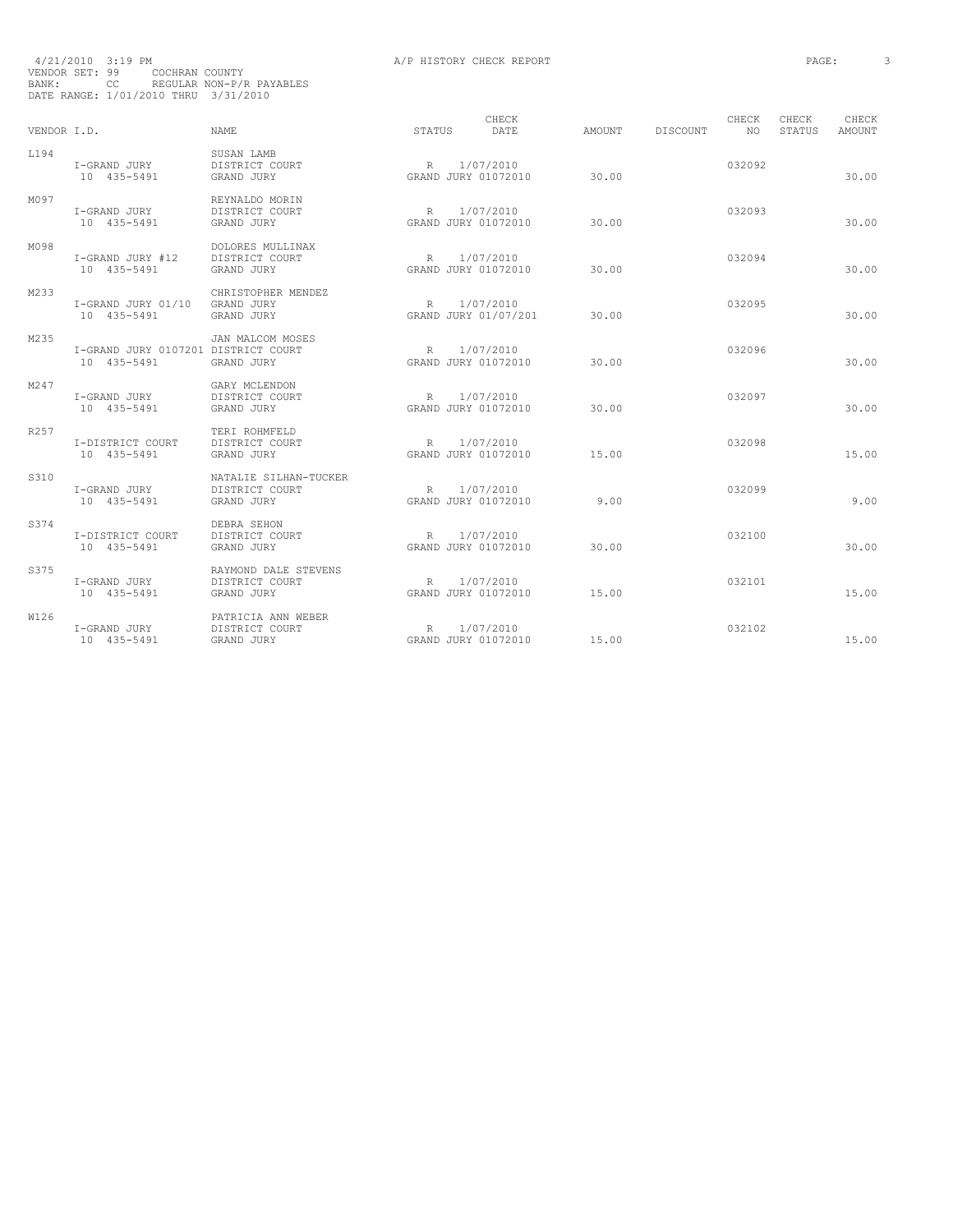| BANK:       | 4/21/2010 3:19 PM<br>VENDOR SET: 99<br>CC REGULAR NON-P/R PAYABLES<br>DATE RANGE: 1/01/2010 THRU 3/31/2010                                                                                                   | COCHRAN COUNTY                                                                                                                                                                    | A/P HISTORY CHECK REPORT                                                                                                                                                                                                       |                                                                                                    |                            | PAGE:           | 4 |
|-------------|--------------------------------------------------------------------------------------------------------------------------------------------------------------------------------------------------------------|-----------------------------------------------------------------------------------------------------------------------------------------------------------------------------------|--------------------------------------------------------------------------------------------------------------------------------------------------------------------------------------------------------------------------------|----------------------------------------------------------------------------------------------------|----------------------------|-----------------|---|
| VENDOR I.D. |                                                                                                                                                                                                              | NAME                                                                                                                                                                              | CHECK<br>STATUS DATE                                                                                                                                                                                                           | CHECK CHECK<br>AMOUNT DISCOUNT NO STATUS                                                           |                            | CHECK<br>AMOUNT |   |
| W200        | I-GRAND JURY DISTRICT COURT<br>10 435-5491                                                                                                                                                                   | CHRIS WOOLAM<br>GRAND JURY                                                                                                                                                        | R 1/07/2010<br>GRAND JURY 01072010 15.00                                                                                                                                                                                       |                                                                                                    | 032103                     | 15.00           |   |
| W201        | I-GRAND JURY<br>I-GRAND JURY DISTRICT CONTRACT DURY<br>10 435-5491 GRAND JURY                                                                                                                                | CHANCE WAGGONER<br>DISTRICT COURT                                                                                                                                                 | R 1/07/2010<br>GRAND JURY 01072010 15.00                                                                                                                                                                                       |                                                                                                    | 032104                     | 15.00           |   |
| A105        | 10 409-5499                                                                                                                                                                                                  | ALLISON BASS & ASSOCIATES<br>I-INITIAL ASSESSMENT NON-DEP'L - REDISTRICTING R $1/11/2010$<br>MISCELLANEOUS                                                                        | ASSESSMENT-PREC. LIN 1,500.00                                                                                                                                                                                                  |                                                                                                    | 032105                     | 1,500.00        |   |
| A151        |                                                                                                                                                                                                              | AGNEW JOHN A GEN PTR dba AREA-<br>ACTIVITY BLDG                                                                                                                                   | R 1/11/2010<br>REPLACE SLOAN CLOSET<br>IN FSA OFFICE .REPLA<br>ADAPTER ON NIPPLE<br>LABOR<br>MATERIALS<br>MILEAGE                                                                                                              | 175.00<br>169.62<br>28.00                                                                          | 032106                     | 372.62          |   |
| A165        |                                                                                                                                                                                                              | AFFILIATED COMPUTER SERVICES                                                                                                                                                      |                                                                                                                                                                                                                                |                                                                                                    | 032107                     | 1,246.71        |   |
| B001        | I-203295 1209<br>15 624-5440<br>I-203296 1209<br>15 623-5440<br>I-203297 1209<br>10 409-5440                                                                                                                 | BAILEY CO. ELECTRIC COOP<br>PREC 4<br>UTILITIES<br>PREC 3<br>UTILITIES<br>NON DEPT/SHERIFF POSSE<br>UTILITIES                                                                     | $\begin{array}{cc} \text{R} & 1/11/2010 \\ \text{ELECTRIC} & \end{array}$<br>R 1/11/2010<br>ELECTRIC<br>R 1/11/2010<br><b>ELECTRIC</b>                                                                                         | 44.05<br>34.82<br>44.38                                                                            | 032113<br>032113<br>032113 | 123.25          |   |
| C007        | I-123109<br>1 11111<br>10 650-5440 UTILITIES<br>10 650-5440 UTILITIES<br>10 650-5440<br>10 650-5440<br>10 652-5440<br>10 652-5440<br>10 652-5440<br>10 652-5440<br>10 662-5440<br>10 662-5440<br>10 662-5440 | CITY OF MORTON<br>LIB/MUSEUM/ACT BLDG/CRTHSE/PRE R 1/11/2010<br>UTILITIES<br>UTILITIES<br>UTILITIES<br>UTILITIES<br>UTILITIES<br>UTILITIES<br>UTILITIES<br>UTILITIES<br>UTILITIES | $06 - 0691 - 00$ GAS<br>06-0691-00 WATER<br>06-0691-00 GARBAGE<br>06-0691-00 SEWER<br>06-0752-01 GAS<br>06-0752-01 WATER<br>06-0752-01 GARBAGE<br>06-0752-01 SEWER<br>06-0848-00 GAS<br>06-0848-00 WATER<br>06-0848-00 GARBAGE | 145.62<br>10.00<br>41.50<br>13.00<br>206.50<br>10.00<br>18.25<br>11.00<br>673.19<br>10.00<br>67.00 | 032114                     |                 |   |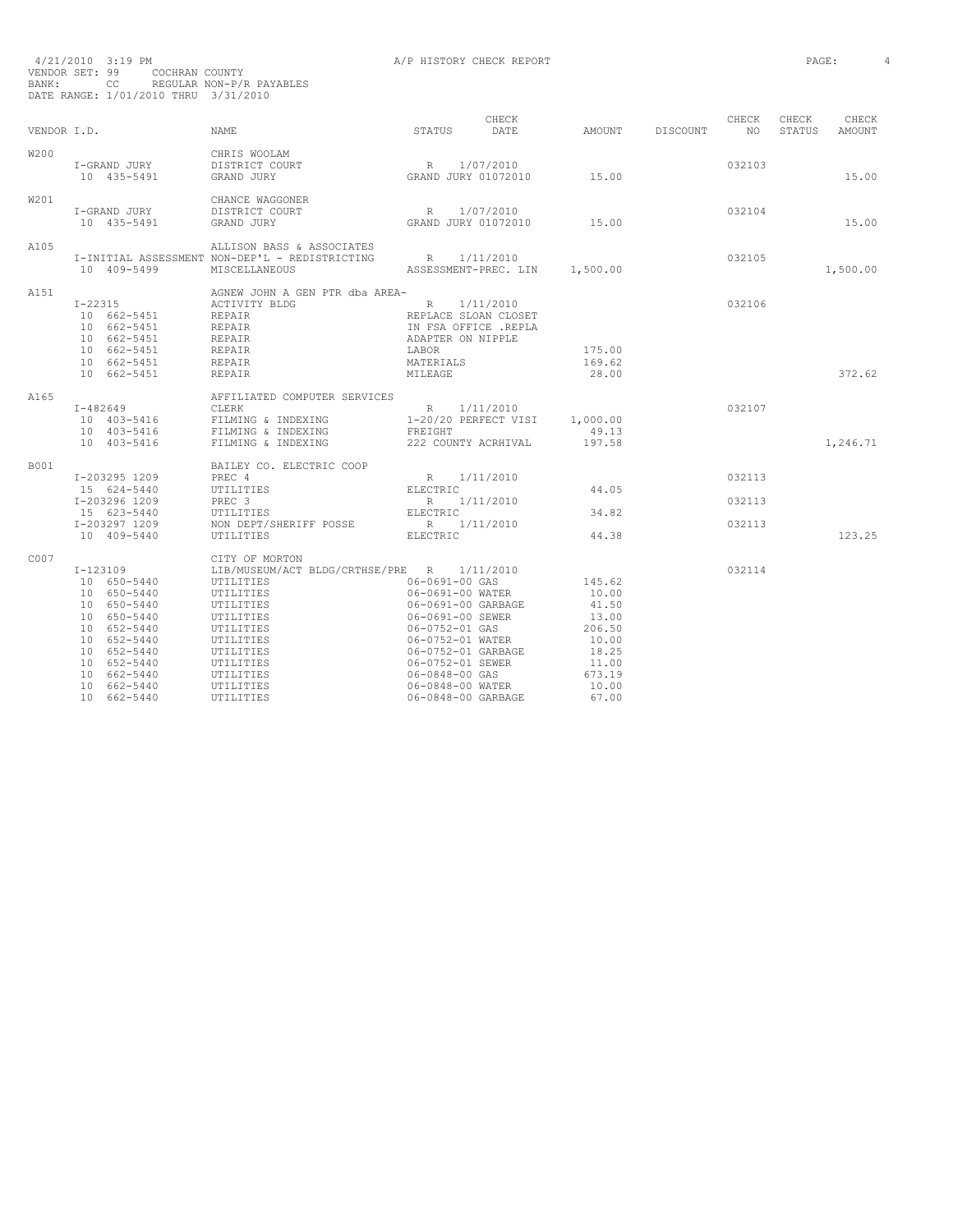|      |                                          |                                                                                                                                                                                                                                                                                    |                                                           | CHECK |        |                    | CHECK  | CHECK  | CHECK         |
|------|------------------------------------------|------------------------------------------------------------------------------------------------------------------------------------------------------------------------------------------------------------------------------------------------------------------------------------|-----------------------------------------------------------|-------|--------|--------------------|--------|--------|---------------|
|      | VENDOR I.D. NAME                         |                                                                                                                                                                                                                                                                                    | STATUS DATE                                               |       |        | AMOUNT DISCOUNT NO |        | STATUS | <b>AMOUNT</b> |
| C007 |                                          | CITY OF MORTON CONT                                                                                                                                                                                                                                                                |                                                           |       |        |                    |        |        |               |
|      |                                          |                                                                                                                                                                                                                                                                                    |                                                           |       |        |                    | 032114 |        |               |
|      |                                          | T-123109<br>10 662-5440 UTILITIES CONSUM/ACT BLDG/CRTHSE/PRE R 1/11/2010<br>10 662-5440 UTILITIES 06-0848-00 SEWER                                                                                                                                                                 |                                                           |       |        |                    |        |        |               |
|      | 10 510-5440                              | <b>UTILITIES</b>                                                                                                                                                                                                                                                                   | 09-1373-00 GAS                                            |       | 982.95 |                    |        |        |               |
|      | 10 510-5440                              |                                                                                                                                                                                                                                                                                    |                                                           |       | 87.00  |                    |        |        |               |
|      | 10 510-5440                              |                                                                                                                                                                                                                                                                                    |                                                           |       | 233.00 |                    |        |        |               |
|      | 10 510-5440                              |                                                                                                                                                                                                                                                                                    |                                                           |       | 39.00  |                    |        |        |               |
|      | 15 621-5440                              | UTILITIES<br>UTILITIES<br>UTILITIES<br>UTILITIES<br>UTILITIES<br>UTILITIES<br>UTILITIES<br>UTILITIES<br>209-1373-00 GARBAGE<br>UTILITIES<br>21-1798-03 GAS<br>UTILITIES<br>21-1798-03 WATER                                                                                        |                                                           |       | 92.35  |                    |        |        |               |
|      | 15 621-5440                              |                                                                                                                                                                                                                                                                                    |                                                           |       | 21.00  |                    |        |        |               |
|      | 15 621-5440                              | UTILITIES                                                                                                                                                                                                                                                                          | GARBAGE                                                   |       | 41.50  |                    |        |        | 2,732.86      |
| C034 |                                          | COUNTY TREASURERS ASSOC                                                                                                                                                                                                                                                            |                                                           |       |        |                    |        |        |               |
|      | I-2010 DUES                              | TREASURER                                                                                                                                                                                                                                                                          |                                                           |       |        |                    |        |        |               |
|      | 10 497-5481                              | DUES AND REGISTRATION 2010 DUES                                                                                                                                                                                                                                                    | R $1/11/2010$ 150.00 032115                               |       |        |                    |        |        | 150.00        |
| C035 |                                          | COX AUTO SUPPLY CO                                                                                                                                                                                                                                                                 |                                                           |       |        |                    |        |        |               |
|      | $I - 92692$                              |                                                                                                                                                                                                                                                                                    |                                                           |       |        |                    | 032116 |        |               |
|      | 10 560-5334                              |                                                                                                                                                                                                                                                                                    |                                                           |       |        |                    |        |        |               |
|      | $I - 92771$                              | PREC 3                                                                                                                                                                                                                                                                             |                                                           |       |        |                    | 032116 |        |               |
|      | 15 623-5451                              |                                                                                                                                                                                                                                                                                    |                                                           |       | 18.05  |                    |        |        |               |
|      | $I - 92791$                              | REPAIRS<br>PREC 4<br>REPAIRS                                                                                                                                                                                                                                                       | R 1/11/2010<br>1-AIR FILTER<br>R 1/11/2010<br>1-TOGGLR 20 |       |        |                    | 032116 |        |               |
|      | 15 624-5451                              |                                                                                                                                                                                                                                                                                    |                                                           |       | 4.54   |                    |        |        |               |
|      |                                          | 15 624-5356 ROAD MATERIALS & SUPPLIES 1-NEW ANTI-FREEZE                                                                                                                                                                                                                            |                                                           |       | 12.99  |                    |        |        |               |
|      | $I-93132$                                | PREC 1                                                                                                                                                                                                                                                                             | R 1/11/2010                                               |       |        |                    | 032116 |        |               |
|      | 15 621-5451                              | REPAIRS                                                                                                                                                                                                                                                                            | 1 AIR FILTER                                              |       | 11.51  |                    |        |        |               |
|      |                                          |                                                                                                                                                                                                                                                                                    |                                                           |       |        |                    | 032116 |        |               |
|      |                                          | 193174<br>193174<br>193297<br>193297<br>193297<br>193297<br>193297<br>193297<br>193297<br>193485<br>193485<br>193485<br>193485<br>193485<br>193485<br>193485<br>193485<br>193485<br>193485<br>2PREC 1<br>2PREC 1<br>2PREC 1<br>2PREC 1<br>2PREC 1<br>2PREC 1<br>2PREC 1<br>2PREC 1 |                                                           |       | 15.95  |                    |        |        |               |
|      |                                          |                                                                                                                                                                                                                                                                                    |                                                           |       |        |                    | 032116 |        |               |
|      |                                          |                                                                                                                                                                                                                                                                                    |                                                           |       | 5.58   |                    |        |        |               |
|      |                                          |                                                                                                                                                                                                                                                                                    |                                                           |       | 10.35  |                    |        |        |               |
|      |                                          |                                                                                                                                                                                                                                                                                    |                                                           |       |        |                    | 032116 |        |               |
|      |                                          |                                                                                                                                                                                                                                                                                    |                                                           |       | 7.20   |                    |        |        |               |
|      |                                          | R 1/11/2010                                                                                                                                                                                                                                                                        |                                                           |       |        |                    | 032116 |        |               |
|      |                                          |                                                                                                                                                                                                                                                                                    |                                                           |       | 239.24 |                    |        |        |               |
|      |                                          |                                                                                                                                                                                                                                                                                    |                                                           |       | 367.45 |                    |        |        |               |
|      |                                          |                                                                                                                                                                                                                                                                                    |                                                           |       |        |                    | 032116 |        |               |
|      |                                          |                                                                                                                                                                                                                                                                                    |                                                           |       | 6.35   |                    |        |        |               |
|      |                                          |                                                                                                                                                                                                                                                                                    |                                                           |       | 19.99  |                    |        |        |               |
|      | $I - 93727$                              | PARK                                                                                                                                                                                                                                                                               |                                                           |       |        |                    | 032116 |        |               |
|      |                                          |                                                                                                                                                                                                                                                                                    | R 1/11/2010<br>4-HEATER HOSE<br>4-COMBO-HEX               |       | 3.52   |                    |        |        |               |
|      | 10 660-5451 REPAIR<br>10 660-5451 REPAIR | REPAIR                                                                                                                                                                                                                                                                             |                                                           |       | 3.84   |                    |        |        |               |
|      | $I - 93732$                              | EXTENSION OFFICE                                                                                                                                                                                                                                                                   |                                                           |       |        |                    | 032116 |        |               |
|      | 10 665-5451                              | REPAIRS                                                                                                                                                                                                                                                                            | R 1/11/2010<br>1-FILE                                     |       | 12.49  |                    |        |        |               |
|      | 10 665-5451                              |                                                                                                                                                                                                                                                                                    | 1-BRAKE CLEANER                                           |       | 2.99   |                    |        |        |               |
|      | 10 665-5451                              | REPAIRS<br>REPAIRS<br>SHERIFF                                                                                                                                                                                                                                                      | 1-SOUEL ELMNTR                                            |       | 2.79   |                    |        |        |               |
|      | I-93838                                  | SHERIFF                                                                                                                                                                                                                                                                            | R 1/11/2010                                               |       |        |                    | 032116 |        |               |
|      | 10 560-5451                              | MACHINERY-NON-OFFICE REPAIR 1-UV2                                                                                                                                                                                                                                                  |                                                           |       | 9.19   |                    |        |        |               |
|      | $I-93916$                                | SHERTEF                                                                                                                                                                                                                                                                            | R<br>1/11/2010                                            |       |        |                    | 032116 |        |               |
|      |                                          |                                                                                                                                                                                                                                                                                    |                                                           |       |        |                    |        |        |               |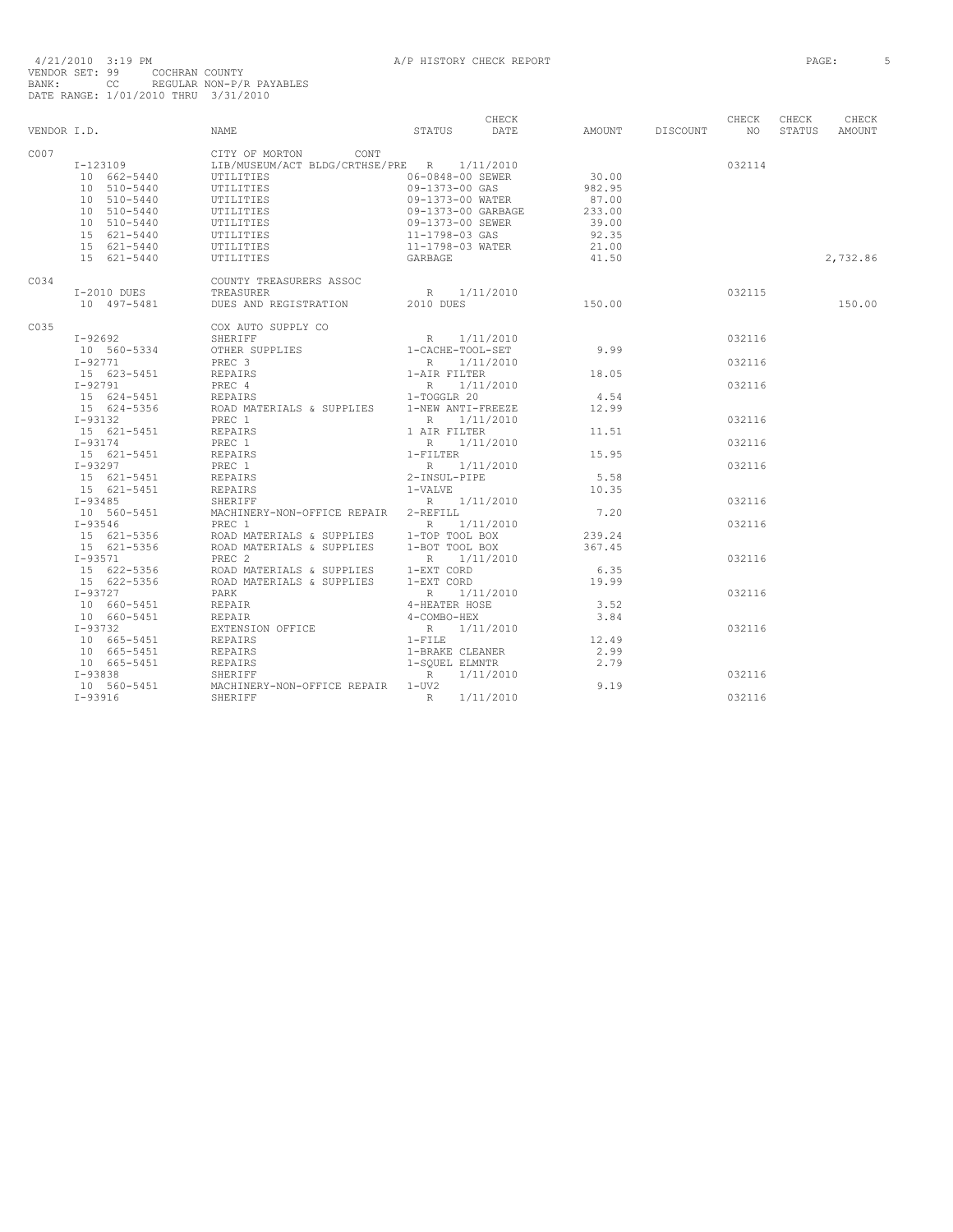| VENDOR I.D. |                                                 | <b>NAME</b>                                           | CHECK<br>STATUS DATE                    | AMOUNT DISCOUNT NO | CHECK  | CHECK<br>STATUS | CHECK<br>AMOUNT |
|-------------|-------------------------------------------------|-------------------------------------------------------|-----------------------------------------|--------------------|--------|-----------------|-----------------|
| C035        |                                                 | COX AUTO SUPPLY CO CONT                               |                                         |                    |        |                 |                 |
|             | I-93916                                         | SHERIFF                                               | R 1/11/2010                             |                    | 032116 |                 |                 |
|             | 10 560-5334                                     | OTHER SUPPLIES                                        | R 1/11/2010<br>5 DOUBLE-CUT KEYS        | 5.00               |        |                 |                 |
|             | I-94197                                         | PREC 3                                                | R 1/11/2010                             |                    | 032116 |                 |                 |
|             | 15 623-5451                                     | REPAIRS                                               | 4-3 1 GAL ROTELLA<br>1-CS 2 GAL HYD OIL | 166.28             |        |                 |                 |
|             | 15 623-5451                                     | REPAIRS                                               |                                         | 76.50              |        |                 |                 |
|             | I-94397                                         | PREC 4                                                | R 1/11/2010                             |                    | 032116 |                 |                 |
|             | 15 624-5451                                     | REPAIRS<br>REPAIRS                                    | $1-FITTING$                             | 5.42               |        |                 |                 |
|             | 15 624-5451                                     |                                                       | 1-EAS-OUT                               | 3.09               |        |                 |                 |
|             | $I - 94405$                                     | PREC 4                                                | R 1/11/2010<br>2-FITTING                |                    | 032116 |                 |                 |
|             | 15 624-5451<br>$-5$ $624-5451$<br>15 $624-5451$ | REPAIRS                                               |                                         | 2.22               |        |                 |                 |
|             |                                                 | REPAIRS                                               | 2-FITTING                               | 5.52               |        |                 |                 |
|             | 15 624-5451                                     | REPAIRS                                               | 3-AIR LINE                              | 3.75               |        |                 |                 |
|             | $I - 94505$                                     | PREC 1                                                | R 1/11/2010                             |                    | 032116 |                 |                 |
|             | 15 621-5356                                     | ROAD MATERIALS & SUPPLIES 1-MIRROR                    |                                         | 8.99               |        |                 |                 |
|             | $I - 94761$                                     | PREC <sub>2</sub>                                     | R 1/11/2010                             |                    | 032116 |                 |                 |
|             | 15 622-5356                                     | ROAD MATERIALS & SUPPLIES 2-CREEPER                   |                                         | 82.98              |        |                 |                 |
|             | $I-94898$                                       | CEMETERY                                              | R 1/11/2010                             |                    | 032116 |                 |                 |
|             | 10 516-5332                                     | CUSTODIAL SUPPLIES 1 CS 10/30 MYSTIC                  |                                         | 38.99              |        |                 |                 |
|             | $I - 94903$                                     | PREC 2                                                | R 1/11/2010                             |                    | 032116 |                 |                 |
|             | 15 622-5451                                     | REPAIRS                                               | $1-FILLTER$                             | 2.59               |        |                 |                 |
|             | 15 622-5451                                     | REPAIRS                                               | 6-PENZ MULTI 10/30                      | 23.34              |        |                 |                 |
|             | I-95164                                         | PREC <sub>3</sub>                                     | R 1/11/2010                             |                    | 032116 |                 |                 |
|             |                                                 | 15 623-5356 ROAD MATERIALS & SUPPLIES 2-GLASS CLEANER |                                         | 5.98               |        |                 |                 |
|             | 15 623-5356                                     | ROAD MATERIALS & SUPPLIES 1-CS A-FREEZ                |                                         | 44.95              |        |                 | 1,239.61        |
| C069        |                                                 | COUNTRY DUMPSTERS, INC.                               |                                         |                    |        |                 |                 |
|             | I-20430                                         | PREC <sub>3</sub>                                     | R 1/11/2010                             |                    | 032118 |                 |                 |
|             | 15 623-5440                                     | UTILITIES                                             | <b>JAN GARBAGE</b>                      | 46.25              |        |                 | 46.25           |
| D048        |                                                 | DATA-LINE OFFICE SYSTEMS                              |                                         |                    |        |                 |                 |
|             | $I - 043668$                                    | LIBRARY                                               | R 1/11/2010                             |                    | 032119 |                 |                 |
|             | 10 650-5411                                     | MAINTENANCE CONTRACTS MA RICOH COPIER                 |                                         | 37.50              |        |                 |                 |
|             | $I - 043949$                                    | LIBRARY                                               | R 1/11/2010                             |                    | 032119 |                 |                 |
|             | 10 650-5411                                     | MAINTENANCE CONTRACTS 28 COLOR COPIES                 |                                         | 2.80               |        |                 | 40.30           |
| E057        |                                                 | ELECTION SYSTEMS & SOFTWARE                           |                                         |                    |        |                 |                 |
|             | $I - 728647$                                    | ELECTIONS                                             | R<br>1/11/2010                          |                    | 032120 |                 |                 |
|             |                                                 | MAINTENANCE CONTRACTS 4-GOLD-HDW MAINT/SUP            |                                         | 876.00             |        |                 |                 |
|             | 10 490-5411<br>10 490-5411                      | MAINTENANCE CONTRACTS                                 | 4-FIRMWARE USAGE AGR                    | 132.00             |        |                 |                 |
|             | 10 490-5411                                     | MAINTENANCE CONTRACTS                                 | 8-GOLD-HDW MAINT/SUP                    | 2,520.00           |        |                 |                 |
|             | 10 490-5411                                     | MAINTENANCE CONTRACTS                                 | 8-FIRMWARE USEAGE AG                    | 264.00             |        |                 | 3,792.00        |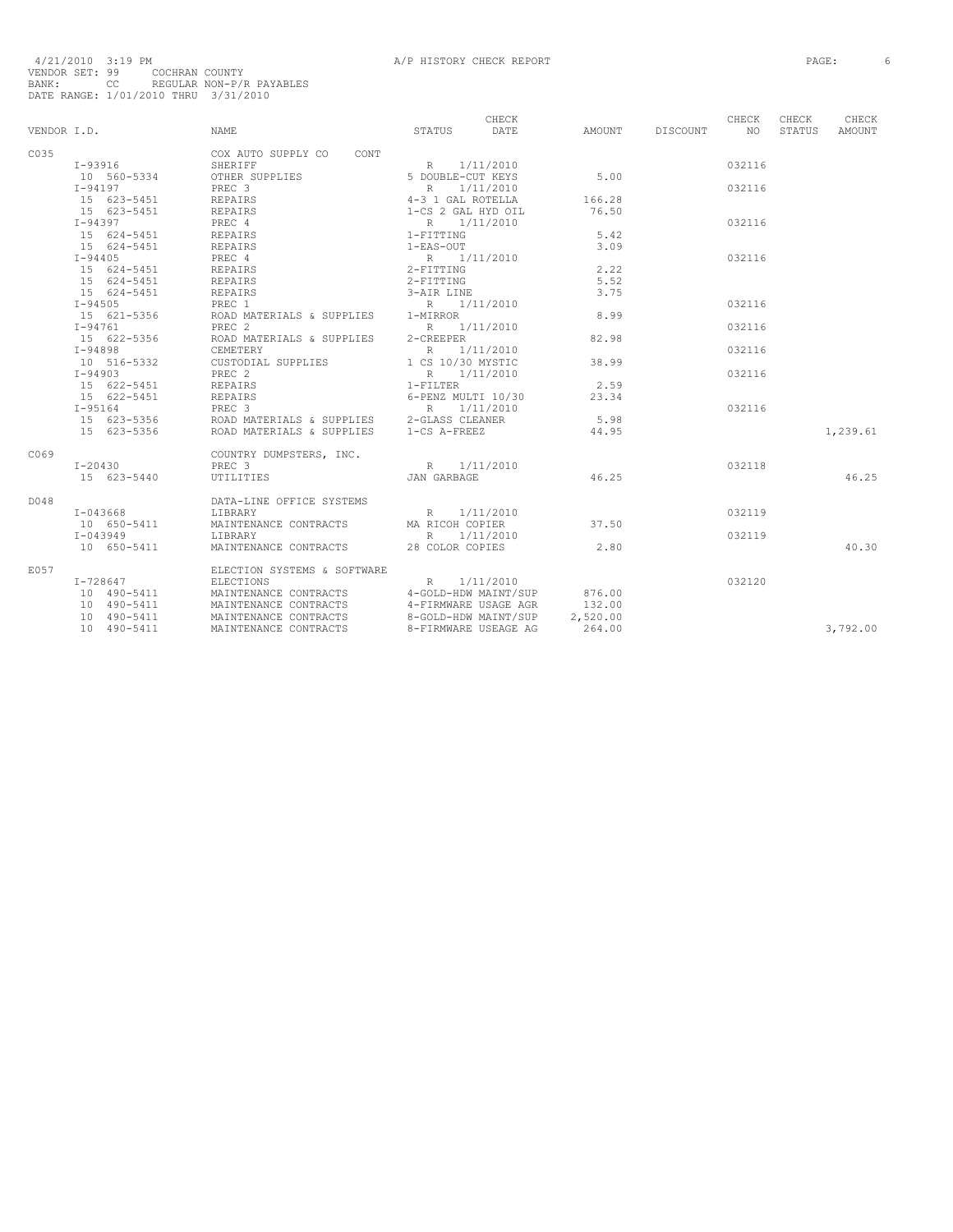|             |                 |                               |                                                                                                | CHECK                                     |         |          | CHECK           | CHECK  | CHECK         |
|-------------|-----------------|-------------------------------|------------------------------------------------------------------------------------------------|-------------------------------------------|---------|----------|-----------------|--------|---------------|
| VENDOR I.D. |                 | NAME                          | STATUS                                                                                         | <b>DATE</b>                               | AMOUNT  | DISCOUNT | NO <sub>1</sub> | STATUS | <b>AMOUNT</b> |
| F010        |                 | FIVE-AREA TELEPHONE CO-OP     |                                                                                                |                                           |         |          |                 |        |               |
|             | I-927-5510 1209 | PREC 4                        |                                                                                                | R 1/11/2010                               |         |          | 032121          |        |               |
|             | 15 624-5420     | TELECOMMUNICATIONS            |                                                                                                | JANUARY PHONE BILL                        | 40.17   |          |                 |        | 40.17         |
| F038        |                 | FARM PLAN CORPORATION         |                                                                                                |                                           |         |          |                 |        |               |
|             | $C - 6013135$   | PREC 1                        | R                                                                                              | 1/11/2010                                 |         |          | 032122          |        |               |
|             | 15 621-5451     | <b>REPAIRS</b>                | INVOICE PAID TWICE                                                                             |                                           | 95.29CR |          |                 |        |               |
|             | $I - 6014881$   | PARK                          | R                                                                                              | 1/11/2010                                 |         |          | 032122          |        |               |
|             | 10 660-5451     | REPAIR                        | VALVE                                                                                          |                                           | 14.69   |          |                 |        |               |
|             | $I - 6014942$   | PREC 1                        |                                                                                                | R 1/11/2010                               |         |          | 032122          |        |               |
|             | 15 621-5451     | REPAIRS                       | $\begin{array}{cc} & R & 1 \\ 4 & \text{DISK} \end{array}$                                     |                                           | 124.96  |          |                 |        |               |
|             | 15 621-5451     | REPAIRS                       | FREEIGHT                                                                                       |                                           | 5.65    |          |                 |        |               |
|             | $I-6014983$     | PREC 1                        | $\begin{array}{c}\n 1 \text{ } \mathsf{PLUG} \\  \mathsf{I} \quad \mathsf{PLUG}\n \end{array}$ | 1/11/2010                                 |         |          | 032122          |        |               |
|             | 15 621-5451     | REPAIRS                       |                                                                                                |                                           | 4.36    |          |                 |        |               |
|             | $I - 6015101$   | PREC 1                        |                                                                                                |                                           |         |          | 032122          |        |               |
|             | 15 621-5451     | <b>REPAIRS</b>                |                                                                                                |                                           | 78.22   |          |                 |        |               |
|             | 15 621-5451     | <b>REPAIRS</b>                | R 1/11/2010<br>2 FUEL FILTER<br>2 FUEL FILTER                                                  |                                           | 81.88   |          |                 |        | 214.47        |
| H091        |                 | HIGGINBOTHAM-BARTLETT CO      |                                                                                                |                                           |         |          |                 |        |               |
|             | I-55298         | PREC <sub>2</sub>             |                                                                                                | R 1/11/2010                               |         |          | 032123          |        |               |
|             | 15 622-5451     | REPAIRS                       | 2- PIPE INSULATION                                                                             |                                           | 3.98    |          |                 |        |               |
|             | 15 622-5451     | REPAIRS                       | 3- PIPE INSULATION                                                                             |                                           | 8.67    |          |                 |        |               |
|             | 15 622-5451     | REPAIRS                       | 3- DUCT TAPE                                                                                   |                                           | 5.99    |          |                 |        |               |
|             | $I - 56071$     | PREC 4                        |                                                                                                | R 1/11/2010                               |         |          | 032123          |        |               |
|             | 15 624-5451     | REPAIRS                       |                                                                                                | 2- 2 X10 16' YELLOW<br>2- 9"4-WIRE ROLLER | 37.98   |          |                 |        |               |
|             | 15 624-5451     | REPAIRS                       |                                                                                                |                                           | 3.98    |          |                 |        |               |
|             | 15 624-5451     | REPAIRS                       |                                                                                                | $2 - 9$ " UTIL $3/4$ " ROLL               | 3.98    |          |                 |        |               |
|             | 15 624-5451     | REPAIRS                       |                                                                                                | 1- 1834B SS ACR FLAT                      | 19.99   |          |                 |        |               |
|             | 15 624-5451     | REPAIRS                       |                                                                                                | 2- NUTS, BOLTS, FASTNE                    | 0.50    |          |                 |        |               |
|             | 15 624-5451     | REPAIRS                       |                                                                                                | 2- NUTS, BOLTS, FASTNE                    | 0.18    |          |                 |        |               |
|             | 15 624-5451     | <b>REPAIRS</b>                |                                                                                                | 2- NUTS, BOLTS, FASTNE                    | 0.20    |          |                 |        | 85.45         |
| H126        |                 | HOLLAND'S OFFICE TECHNOLOGIES |                                                                                                |                                           |         |          |                 |        |               |
|             | $I-5171$        | TAX A/C                       | R 1/11/2010                                                                                    |                                           |         |          | 032124          |        |               |
|             | 10 499-5310     | OFFICE SUPPLIES               | $1 - STAMP$                                                                                    |                                           | 22.00   |          |                 |        |               |
|             | $I - 84028$     | AUDITOR                       |                                                                                                | R 1/11/2010                               |         |          | 032124          |        |               |
|             | 10 495-5310     | OFFICE SUPPLIES               | 2-DRIVE 2GB USB                                                                                |                                           | 33.96   |          |                 |        | 55.96         |
| J056        |                 | JIMMY STUDDARD dba            |                                                                                                |                                           |         |          |                 |        |               |
|             | $I - 121509$    | PREC 3                        | R                                                                                              | 1/11/2010                                 |         |          | 032125          |        |               |
|             | 15 623-5451     | <b>REPAIRS</b>                |                                                                                                | STATE INSPECTION STI                      | 14.50   |          |                 |        | 14.50         |
| L010        |                 | LEWIS FARM & RANCH STORE INC  |                                                                                                |                                           |         |          |                 |        |               |
|             | $C-101229$      | PREC 4                        | R                                                                                              | 1/11/2010                                 |         |          | 032126          |        |               |
|             | 15 624-5356     | ROAD MATERIALS & SUPPLIES     | RETURN FAUCET                                                                                  |                                           | 24.99CR |          |                 |        |               |
|             | $C-101695$      | COURTHOUSE                    | $R_{\parallel}$                                                                                | 1/11/2010                                 |         |          | 032126          |        |               |
|             | 10 510-5332     | CUSTODIAL SUPPLIES            | HEATER DIFFERENCE                                                                              |                                           | 12.00CR |          |                 |        |               |
|             | $I-101152$      | PREC <sub>2</sub>             | R                                                                                              | 1/11/2010                                 |         |          | 032126          |        |               |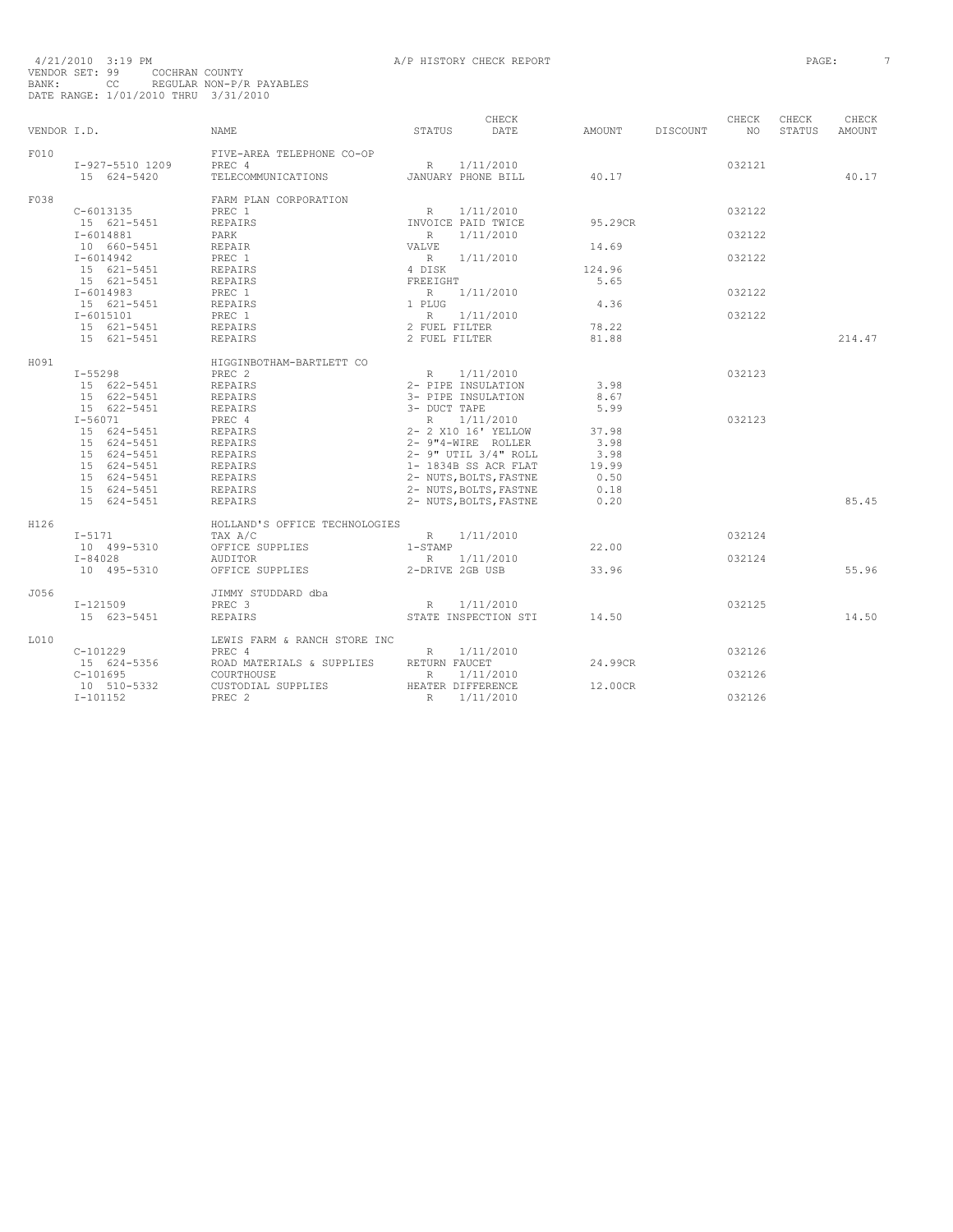|             |                         |                                                                                                                                                                                                                                                                                                                                                                                                                                                            |                                       | CHECK |                    | CHECK  | CHECK  | CHECK  |
|-------------|-------------------------|------------------------------------------------------------------------------------------------------------------------------------------------------------------------------------------------------------------------------------------------------------------------------------------------------------------------------------------------------------------------------------------------------------------------------------------------------------|---------------------------------------|-------|--------------------|--------|--------|--------|
| VENDOR I.D. |                         | NAME                                                                                                                                                                                                                                                                                                                                                                                                                                                       | STATUS DATE                           |       | AMOUNT DISCOUNT NO |        | STATUS | AMOUNT |
| L010        |                         | LEWIS FARM & RANCH STOCONT                                                                                                                                                                                                                                                                                                                                                                                                                                 |                                       |       |                    |        |        |        |
|             | $I - 101152$            |                                                                                                                                                                                                                                                                                                                                                                                                                                                            |                                       |       |                    | 032126 |        |        |
|             | 15 622-5356             | PREC 2<br>ROAD MATERIALS & SUPPLIES DOOR KNOB<br>ACTIVITY BLDC                                                                                                                                                                                                                                                                                                                                                                                             |                                       |       | 11.99              |        |        |        |
|             | I-101169                |                                                                                                                                                                                                                                                                                                                                                                                                                                                            |                                       |       |                    | 032126 |        |        |
|             | 10 662-5332             |                                                                                                                                                                                                                                                                                                                                                                                                                                                            |                                       |       | 11.97              |        |        |        |
|             | 10 662-5332             |                                                                                                                                                                                                                                                                                                                                                                                                                                                            |                                       |       | 1.20CR             |        |        |        |
|             | $I-101227$              |                                                                                                                                                                                                                                                                                                                                                                                                                                                            |                                       |       |                    | 032126 |        |        |
|             | 15 624-5356             | NORTHUITY BLDG<br>CUSTODIAL SUPPLIES<br>CUSTODIAL SUPPLIES<br>CUSTODIAL SUPPLIES<br>PREC 4<br>PREC 4<br>PREC 4<br>PREC 111/2010<br>COURTHOUSE<br>COURTING SUPPLIES<br>CUSTODIAL SUPPLIES<br>CUSTODIAL SUPPLIES<br>CUSTODIAL SUPPLIES<br>CUSTODIAL COURTI                                                                                                                                                                                                   |                                       |       | 6.99               |        |        |        |
|             | $I-101595$              |                                                                                                                                                                                                                                                                                                                                                                                                                                                            |                                       |       |                    | 032126 |        |        |
|             | 10 510-5332             |                                                                                                                                                                                                                                                                                                                                                                                                                                                            |                                       |       | 27.16              |        |        |        |
|             | $10 510 - 5332$         | CUSTODIAL SUPPLIES                                                                                                                                                                                                                                                                                                                                                                                                                                         |                                       |       | 44.99              |        |        |        |
|             | 10 510-5332             | CUSTODIAL SUPPLIES                                                                                                                                                                                                                                                                                                                                                                                                                                         | HEATER<br>7 BULBS                     |       | 12.53              |        |        |        |
|             | 10 510-5332             |                                                                                                                                                                                                                                                                                                                                                                                                                                                            |                                       |       | 25.90              |        |        |        |
|             | 10 510-5332             |                                                                                                                                                                                                                                                                                                                                                                                                                                                            |                                       |       | 1.99               |        |        |        |
|             | $I-101740$              | CUSTODIAL SUPPLIES<br>CUSTODIAL SUPPLIES<br>CUSTODIAL SUPPLIES<br>PREC 4 ROAD MATERIALS & SUPPLIES<br>ROAD MATERIALS & SUPPLIES<br>PREC 1 ROAD MATERIALS & SUPPLIES<br>PREC 1 2-SUGAR<br>PREC 1 1/11/2010<br>A ROAD MATERIALS & SUPPLIES<br>PREC                                                                                                                                                                                                           |                                       |       |                    | 032126 |        |        |
|             | 15 624-5356             |                                                                                                                                                                                                                                                                                                                                                                                                                                                            |                                       |       | 6.79               |        |        |        |
|             | 15 624-5356             |                                                                                                                                                                                                                                                                                                                                                                                                                                                            |                                       |       | 3.90               |        |        |        |
|             | $I-101855$              |                                                                                                                                                                                                                                                                                                                                                                                                                                                            |                                       |       |                    | 032126 |        |        |
|             | 15 621-5356             | REL I<br>ROAD MATERIALS & SUPPLIES 2-STARTING FLUID                                                                                                                                                                                                                                                                                                                                                                                                        |                                       |       | 8.98               |        |        |        |
|             | I-101948                |                                                                                                                                                                                                                                                                                                                                                                                                                                                            |                                       |       |                    | 032126 |        |        |
|             | 10 662-5332             | NOTIVITY BLDG<br>CUSTODIAL SUPPLIES<br>1-CROSLEY REF<br>CUSTODIAL SUPPLIES                                                                                                                                                                                                                                                                                                                                                                                 |                                       |       | 649.95             |        |        |        |
|             | 10 662-5332             |                                                                                                                                                                                                                                                                                                                                                                                                                                                            | 1-MICROWAVE                           |       | 249.00             |        |        |        |
|             | 10 662-5332             | CUSTODIAL SUPPLIES<br>CUSTODIAL SUPPLIES                                                                                                                                                                                                                                                                                                                                                                                                                   | 1-MIC<br>DISC                         |       | 89.90CR            |        |        |        |
|             | I-102064                |                                                                                                                                                                                                                                                                                                                                                                                                                                                            |                                       |       |                    | 032126 |        |        |
|             | 10 662-5332             |                                                                                                                                                                                                                                                                                                                                                                                                                                                            |                                       |       | 10.95              |        |        |        |
|             | $I-102212$              |                                                                                                                                                                                                                                                                                                                                                                                                                                                            |                                       |       |                    | 032126 |        |        |
|             | 10 650-5332             | $\begin{tabular}{lllllllllll} \multicolumn{2}{c}{\textbf{LIBKAKY}} & & & & & & & & \\ \multicolumn{2}{c}{\textbf{LIBKAKY}} & & & & & \multicolumn{2}{c}{\textbf{R}} & 1/11/2010} \\ \multicolumn{2}{c}{\textbf{CUSTODIALS}} & {\textbf{SUPPLIES}} & & {\textbf{3-SCOTCH GURAD}} \\ \multicolumn{2}{c}{\textbf{AUDITOR}} & & & & & \multicolumn{2}{c}{\textbf{SUSC}} & \multicolumn{2}{c}{\textbf{SUSC}} \\ \multicolumn{2}{c}{\textbf{AUDITOR}} & & & & &$ |                                       |       | 20.97              |        |        |        |
|             | $I-102258$              |                                                                                                                                                                                                                                                                                                                                                                                                                                                            | R 1/11/2010<br>CALCULATOR<br>LESS 10% |       |                    | 032126 |        |        |
|             | $102230$<br>10 495-5310 | OFFICE SUPPLIES                                                                                                                                                                                                                                                                                                                                                                                                                                            |                                       |       | 69.99              |        |        |        |
|             | 10 495-5310             | OFFICE SUPPLIES                                                                                                                                                                                                                                                                                                                                                                                                                                            |                                       |       | 7.00CR             |        |        |        |
|             | I-102266                |                                                                                                                                                                                                                                                                                                                                                                                                                                                            |                                       |       |                    | 032126 |        |        |
|             | 10 662-5332             |                                                                                                                                                                                                                                                                                                                                                                                                                                                            |                                       |       | 121.35             |        |        |        |
|             | $I-102283$              | OFFICE SUPPLIES<br>ACTIVITY BLDG<br>CUSTODIAL SUPPLIES<br>CUSTODIAL SUPPLIES<br>$1$ -CASE FLOUR BULBS<br>R 1/11/2010                                                                                                                                                                                                                                                                                                                                       |                                       |       |                    | 032126 |        |        |
|             | $15 622 - 5356$         | ROAD MATERIALS & SUPPLIES<br>ROAD MATERIALS & SUPPLIES<br>ROAD MATERIALS & SUPPLIES<br>DISC                                                                                                                                                                                                                                                                                                                                                                |                                       |       | 329.00             |        |        |        |
|             | 15 622-5356             |                                                                                                                                                                                                                                                                                                                                                                                                                                                            |                                       |       | 29.00CR            |        |        |        |
|             | $I-102415$              | COURTHOUSE                                                                                                                                                                                                                                                                                                                                                                                                                                                 | R 1/11/2010<br>2-WATER SOFTNER        |       |                    | 032126 |        |        |
|             | 10 510-5332             | CUSTODIAL SUPPLIES                                                                                                                                                                                                                                                                                                                                                                                                                                         |                                       |       | 11.90              |        |        |        |
|             | I-102461                | PARK (SHOW BARN)<br>CUSTODIAL SUPPLIES                                                                                                                                                                                                                                                                                                                                                                                                                     | R 1/11/2010<br>PAINT                  |       |                    | 032126 |        |        |
|             | 10 660-5332             |                                                                                                                                                                                                                                                                                                                                                                                                                                                            |                                       |       | 11.49              |        |        |        |
|             | 10 660-5332             | CUSTODIAL SUPPLIES                                                                                                                                                                                                                                                                                                                                                                                                                                         | PAINT PAN                             |       | 1.49               |        |        |        |
|             | 10 660-5332             | CUSTODIAL SUPPLIES                                                                                                                                                                                                                                                                                                                                                                                                                                         | PAINT                                 |       | 59.99              |        |        |        |
|             | 10 660-5332             | CUSTODIAL SUPPLIES<br>CUSTODIAL SUPPLIES                                                                                                                                                                                                                                                                                                                                                                                                                   | 4-BRUSHES                             |       | 4.76               |        |        |        |
|             | 10 660-5332             |                                                                                                                                                                                                                                                                                                                                                                                                                                                            | 5 GAL PAINT                           |       | 59.99              |        |        |        |
|             | 10 660-5332             |                                                                                                                                                                                                                                                                                                                                                                                                                                                            | RED PAINT                             |       | 27.99              |        |        |        |
|             | 10 660-5332             | CUSTODIAL SUPPLIES<br>CUSTODIAL SUPPLIES<br>CUSTODIAL SUPPLIES                                                                                                                                                                                                                                                                                                                                                                                             | 1-BRUSH                               |       | 2.79               |        |        |        |
|             | 10 660-5332             | CUSTODIAL SUPPLIES                                                                                                                                                                                                                                                                                                                                                                                                                                         | PAINT THINER                          |       | 4.99               |        |        |        |
|             | 10 660-5332             | CUSTODIAL SUPPLIES                                                                                                                                                                                                                                                                                                                                                                                                                                         | GLASS                                 |       | 3.00               |        |        |        |
|             | 10 660-5332             |                                                                                                                                                                                                                                                                                                                                                                                                                                                            | 25- 1 X 2 X 12                        |       | 5.88               |        |        |        |
|             | $I-102530$              | ACTIVITY BLDG                                                                                                                                                                                                                                                                                                                                                                                                                                              | R 1/11/2010                           |       |                    | 032126 |        |        |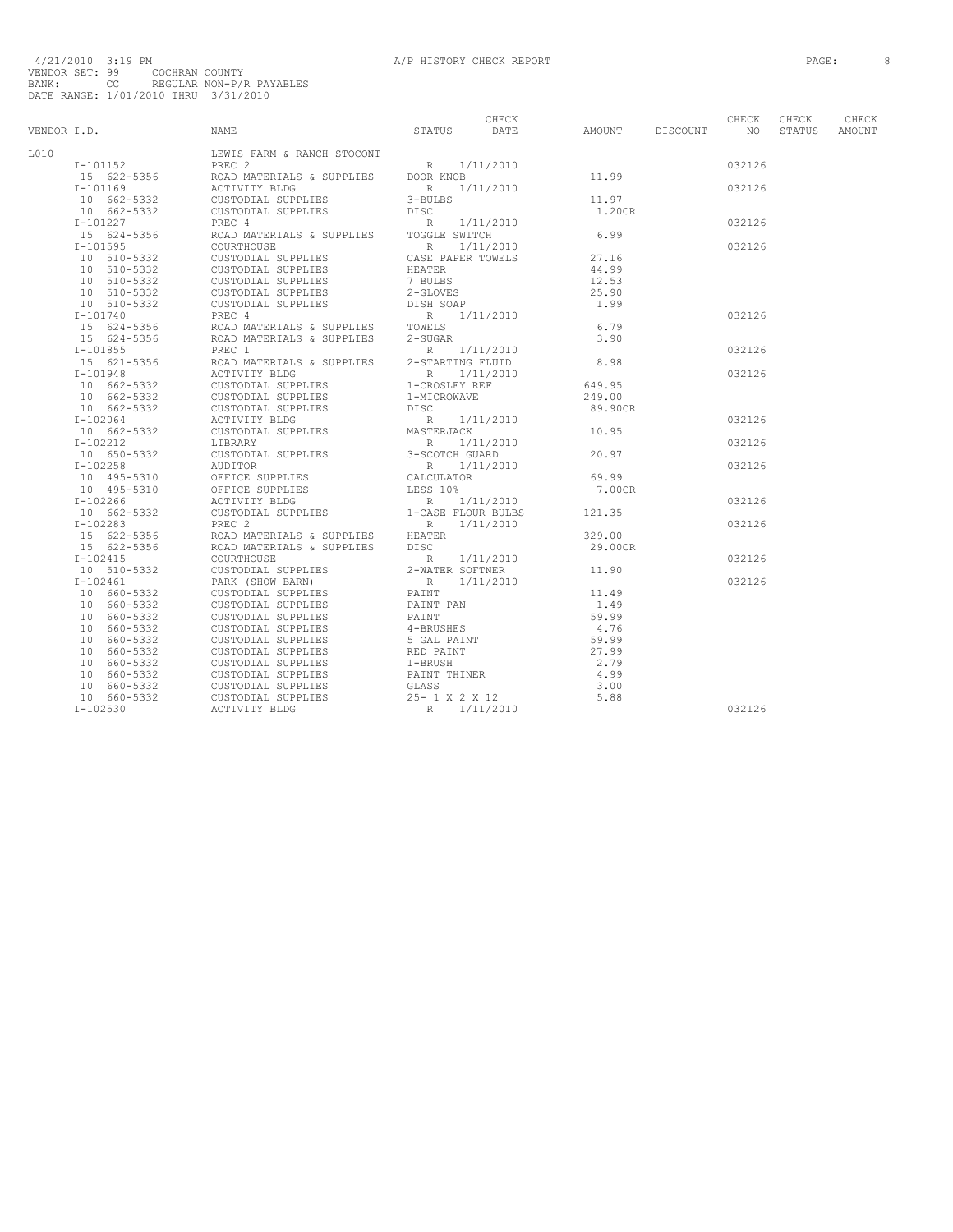|             |              |                            |                    | CHECK<br>DATE        |          |          | CHECK  | CHECK  | CHECK    |
|-------------|--------------|----------------------------|--------------------|----------------------|----------|----------|--------|--------|----------|
| VENDOR I.D. |              | <b>NAME</b>                | STATUS             |                      | AMOUNT   | DISCOUNT | NO     | STATUS | AMOUNT   |
| L010        |              | LEWIS FARM & RANCH STOCONT |                    |                      |          |          |        |        |          |
|             | $I-102530$   | <b>ACTIVITY BLDG</b>       | $\mathbb R$        | 1/11/2010            |          |          | 032126 |        |          |
|             | 10 662-5451  | REPAIR                     | REPAIR PARTS SLOAN |                      | 5.39     |          |        |        | 1,649.97 |
| L046        |              | LUBBOCK COUNTY             |                    |                      |          |          |        |        |          |
|             | I-120809     | DISTRICT COURT             | $R_{\parallel}$    | 1/11/2010            |          |          | 032128 |        |          |
|             | 10 435-5499  | MISCELLANEOUS              |                    | COUNTY SHARE FOR 201 | 1,000.00 |          |        |        |          |
|             | 10 435-5499  | MISCELLANEOUS              |                    | REG'L PUBLIC DEFENDE |          |          |        |        |          |
|             | 10 435-5499  | MISCELLANEOUS              | CAPITAL CASES      |                      |          |          |        |        | 1,000.00 |
| M238        |              | MORTON THRIFTY FOOD        |                    |                      |          |          |        |        |          |
|             | $I-12/01/09$ | JAIL                       | R                  | 1/11/2010            |          |          | 032129 |        |          |
|             | 10 512-5333  | FOOD-PRISONERS             | <b>EGGS</b>        |                      | 3.99     |          |        |        |          |
|             | 10 512-5333  | FOOD-PRISONERS             | 2-CHEESE           |                      | 2.00     |          |        |        |          |
|             | 10 512-5333  | FOOD-PRISONERS             | 2-HASH POT         |                      | 6.38     |          |        |        |          |
|             | 10 512-5333  | FOOD-PRISONERS             | 2-TORTILLAS        |                      | 2.78     |          |        |        |          |
|             | $I-120209$   | JAIL                       | R                  | 1/11/2010            |          |          | 032129 |        |          |
|             | 10 512-5333  | FOOD-PRISONERS             | $2-MILK$           |                      | 7.90     |          |        |        |          |
|             | 10 512-5333  | FOOD-PRISONERS             | 2-LG EGGS          |                      | 3.99     |          |        |        |          |
|             | 10 512-5333  | FOOD-PRISONERS             | 8 BREAD            |                      | 11.76    |          |        |        |          |
|             | $I-120409$   | JAIL                       | $\mathbb{R}$       | 1/11/2010            |          |          | 032129 |        |          |
|             | 10 512-5333  | FOOD-PRISONERS             | 22 CS TV DINNERS   |                      | 653.66   |          |        |        |          |
|             | $I-120509$   | JAIL                       | $\mathbb R$        | 1/11/2010            |          |          | 032129 |        |          |
|             | 10 512-5333  | FOOD-PRISONERS             | 3 MILK             |                      | 11.85    |          |        |        |          |
|             | 10 512-5333  | FOOD-PRISONERS             | 4 BREAD            |                      | 5.88     |          |        |        |          |
|             | 10 512-5333  | FOOD-PRISONERS             | APPLES             |                      | 4.28     |          |        |        |          |
|             | $I-120909$   | JAIL                       | $R_{\perp}$        | 1/11/2010            |          |          | 032129 |        |          |
|             | 10 512-5333  | FOOD-PRISONERS             | 2 MILK             |                      | 7.90     |          |        |        |          |
|             | 10 512-5333  | FOOD-PRISONERS             | 10 BREAD           |                      | 14.70    |          |        |        |          |
|             | 10 512-5333  | FOOD-PRISONERS             | 2 SUGAR            |                      | 14.90    |          |        |        |          |
|             | 10 512-5333  | FOOD-PRISONERS             | ORANGES            |                      | 4.20     |          |        |        |          |
|             | 10 512-5333  | FOOD-PRISONERS             | APPLES             |                      | 4.91     |          |        |        |          |
|             | $I-121109$   | JAIL                       | $R_{\perp}$        | 1/11/2010            |          |          | 032129 |        |          |
|             | 10 512-5333  | FOOD-PRISONERS             | 2 LUNCH MEAT       |                      | 2.00     |          |        |        |          |
|             | 10 512-5333  | FOOD-PRISONERS             | 3 PEYTON CHOP      |                      | 9.75     |          |        |        |          |
|             | 10 512-5333  | FOOD-PRISONERS             | LETTUCE.           |                      | 3.19     |          |        |        |          |
|             | $I - 121409$ | JAIL                       | $R_{\perp}$        | 1/11/2010            |          |          | 032129 |        |          |
|             | 10 512-5333  | FOOD-PRISONERS             | 4 MILK             |                      | 8.00     |          |        |        |          |
|             | 10 512-5333  | FOOD-PRISONERS             | 2 TEXAS TOAST      |                      | 3.50     |          |        |        |          |
|             | 10 512-5333  | FOOD-PRISONERS             | 3 BREAD            |                      | 2.37     |          |        |        |          |
|             | $I-121509$   | SENIOR CITIZENS            | $\mathbb{R}$       | 1/11/2010            |          |          | 032129 |        |          |
|             | 10 663-5333  | FOOD                       | MEAT               |                      | 75.00    |          |        |        |          |
|             | $I-121609$   | JAIL                       | $\mathbb R$        | 1/11/2010            |          |          | 032129 |        |          |
|             | 10 512-5333  | FOOD-PRISONERS             | 8 BREAD            |                      | 6.32     |          |        |        |          |
|             | 10 512-5333  | FOOD-PRISONERS             | 2 SUGAR            |                      | 16.98    |          |        |        |          |
|             | 10 512-5333  | FOOD-PRISONERS             | <b>APPLES</b>      |                      | 5.00     |          |        |        |          |
|             | $I-121909$   | JAIL                       | R                  | 1/11/2010            |          |          | 032129 |        |          |
|             | 10 512-5333  | FOOD-PRISONERS             | 3 MILK             |                      | 13.05    |          |        |        |          |
|             | $I-122409$   | JAIL                       | $\mathbb R$        | 1/11/2010            |          |          | 032129 |        |          |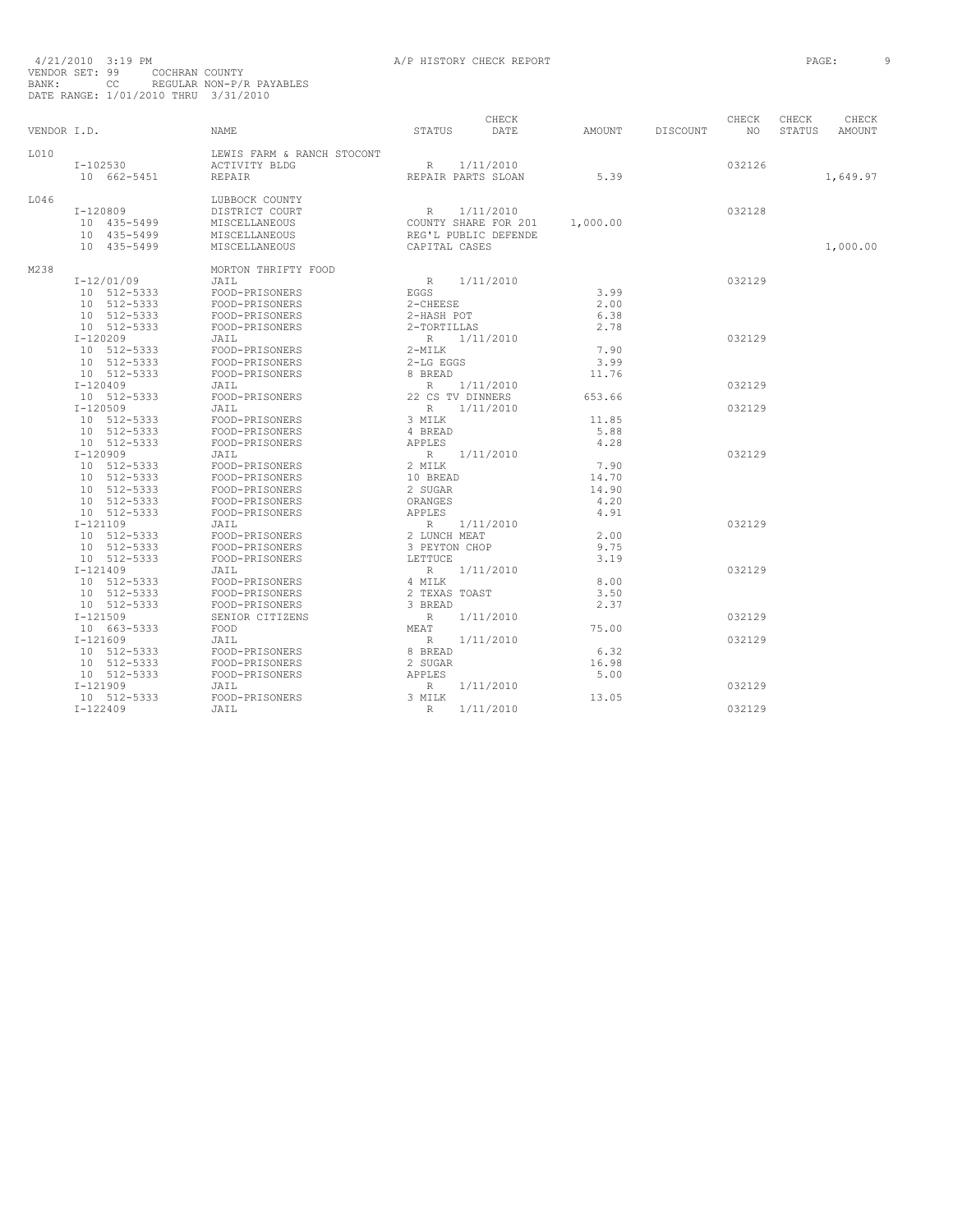|             |                                   |                                  |               |                   | CHECK                |               |          | CHECK  | CHECK  | CHECK         |
|-------------|-----------------------------------|----------------------------------|---------------|-------------------|----------------------|---------------|----------|--------|--------|---------------|
| VENDOR I.D. |                                   | <b>NAME</b>                      | STATUS        |                   | DATE                 | <b>AMOUNT</b> | DISCOUNT | NO.    | STATUS | <b>AMOUNT</b> |
| M238        |                                   | MORTON THRIFTY FOOD              | CONT          |                   |                      |               |          |        |        |               |
|             | $I-122409$                        | JAIL                             | $\mathbb R$   |                   | 1/11/2010            |               |          | 032129 |        |               |
|             | 10 512-5333                       | FOOD-PRISONERS                   | 2 MILK        |                   |                      | 8.70          |          |        |        |               |
|             | 512-5333<br>10                    | FOOD-PRISONERS                   | ORANGES       |                   |                      | 1.43          |          |        |        |               |
|             | 512-5333<br>10                    | FOOD-PRISONERS                   | 8 BREAD       |                   |                      | 11.76         |          |        |        |               |
|             | 10 512-5333                       | FOOD-PRISONERS                   |               | LUNCH MEAT        |                      | 9.27          |          |        |        |               |
|             | $I-122809$                        | JAIL                             | $R_{\perp}$   |                   | 1/11/2010            |               |          | 032129 |        |               |
|             | 512-5333<br>10                    | FOOD-PRISONERS                   | 2 MILK        |                   |                      | 8.70          |          |        |        |               |
|             | 10 512-5333                       | FOOD-PRISONERS                   | 6 BREAD       |                   |                      | 8.82          |          |        |        |               |
|             | 10 512-5333                       | FOOD-PRISONERS                   | 3 SUGAR       |                   |                      | 22.35         |          |        |        |               |
|             | $I-123109$                        | JAIL                             | $\mathbb R$   |                   | 1/11/2010            |               |          | 032129 |        |               |
|             | 512-5333<br>10                    | FOOD-PRISONERS                   | ORANGES       |                   |                      | 1.15          |          |        |        |               |
|             | 512-5333<br>10                    | FOOD-PRISONERS                   | $4-BREAD$     |                   |                      | 5.88          |          |        |        |               |
|             | 512-5333<br>10                    | FOOD-PRISONERS                   | CHIPS         |                   |                      | 7.99          |          |        |        |               |
|             | 512-5333                          |                                  |               |                   |                      | 1.75          |          |        |        |               |
|             | 10<br>512-5333<br>10 <sup>1</sup> | FOOD-PRISONERS<br>FOOD-PRISONERS | LETTUCE       | TENDER CRUST      |                      | 2.53          |          |        |        |               |
|             |                                   |                                  |               |                   |                      |               |          |        |        |               |
|             | 512-5333<br>10<br>10 512-5333     | FOOD-PRISONERS                   | <b>APPLES</b> |                   |                      | 6.90          |          |        |        |               |
|             |                                   | FOOD-PRISONERS                   | 2 SALAD       |                   |                      | 3.99          |          |        |        |               |
|             | $I - 74.85$                       | SENIOR CITIZENS                  | $\mathbb{R}$  |                   | 1/11/2010            |               |          | 032129 |        |               |
|             | 10 663-5333                       | FOOD                             | MEAT          |                   |                      | 74.85         |          |        |        | 1,082.31      |
| N066        |                                   | NTS COMMUNICATIONS               |               |                   |                      |               |          |        |        |               |
|             | I-8062660032 1209                 | ALL DEPTS                        | R             |                   | 1/11/2010            |               |          | 032131 |        |               |
|             | 665-5420<br>10                    | TELECOMMUNICATIONS               |               | LONG DISTANCE/EXT |                      | 10.36         |          |        |        |               |
|             | 650-5420<br>10                    | TELECOMMUNICATIONS               |               |                   | LONG DISTANCE/LIBRAR | 6.17          |          |        |        |               |
|             | 570-5420<br>10                    | TELECOMMUNICATIONS               |               |                   | LONG DISTANCE/ADULT  | 2.33          |          |        |        |               |
|             | 497-5420<br>10                    | TELECOMMUNICATIONS               |               |                   | LONG DISTANCE/TREAS  | 5.38          |          |        |        |               |
|             | 560-5420<br>10                    | TELECOMMUNICATIONS               |               | LONG DISTANCE/SO  |                      | 24.69         |          |        |        |               |
|             | 455-5420<br>10                    | TELECOMMUNICATIONS               |               | LONG DISTANCE/JP  |                      | 2.33          |          |        |        |               |
|             | $571 - 5420$<br>10                | TELECOMMUNICATIONS               |               |                   | LONG DISTANCE/JUV PR | 3.27          |          |        |        |               |
|             | $403 - 5420$<br>10                | TELECOMMUNICATIONS               |               |                   | LONG DISTANCE/CLERK  | 12.04         |          |        |        |               |
|             | 15<br>610-5420                    | TELECOMMUNICATIONS               |               |                   | LONG DISTANCE/COMMIS | 9.35          |          |        |        |               |
|             | 10<br>409-5499                    | MISCELLANEOUS                    |               | LONG DISTANCE/FAX |                      | 6.12          |          |        |        |               |
|             | 495-5420<br>10                    | TELECOMMUNICATIONS               |               |                   | LONG DISTANCE/AUDITO | 2.38          |          |        |        |               |
|             | 499-5420<br>10                    | TELECOMMUNICATIONS               |               |                   | LONG DISTANCE/TAX A/ | 7.34          |          |        |        |               |
|             | 435-5420<br>10                    | TELECOMMUNICATIONS               |               |                   | LONG DISTANCE/DISTRI | 2.26          |          |        |        |               |
|             | 475-5420<br>10                    | TELECOMMUNICATIONS               |               |                   | LONG DISTANCE/CO ATT | 2.26          |          |        |        |               |
|             |                                   |                                  |               |                   |                      |               |          |        |        |               |
|             | 1.5<br>624-5420                   | TELECOMMUNICATIONS               |               |                   | LONG DISTANCE/PRECIN |               |          |        |        | 96.28         |
| P017        |                                   | POSTMASTER                       |               |                   |                      |               |          |        |        |               |
|             | $I - 010410$                      | JUSTICE OF PEACE                 | R             |                   | 1/11/2010            |               |          | 032132 |        |               |
|             | 10 455-5311                       | POSTAL EXPENSES                  | STAMPS        |                   |                      | 88.00         |          |        |        | 88.00         |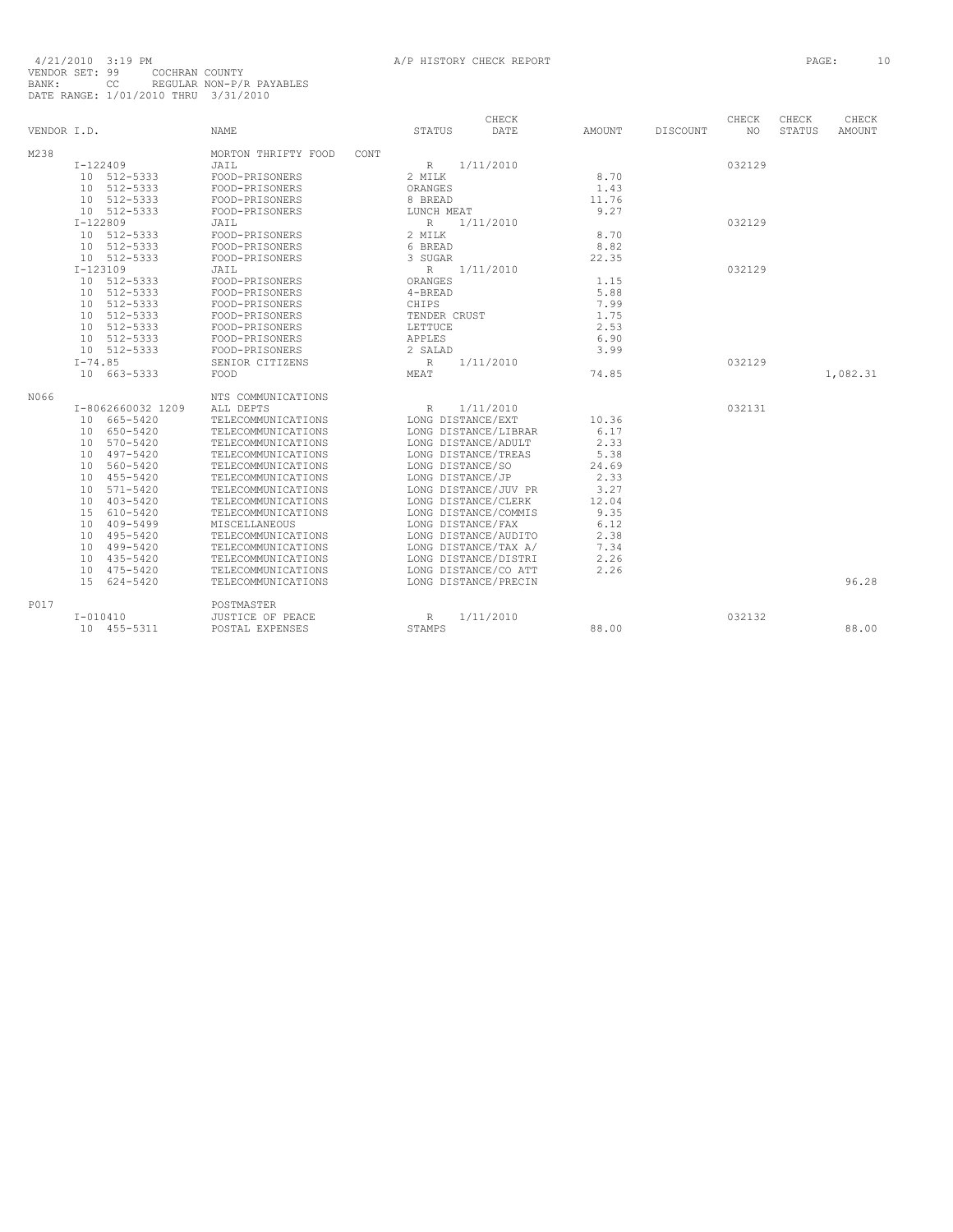|      | BANK: CC REGULAR NON-P/R PAYABLES<br>DATE RANGE: 1/01/2010 THRU 3/31/2010 | $4/21/2010$ $3\!:\!19$ PM $\,$ $\,$ A/P HISTORY CHECK REPORT VENDOR SET: $99$ $\,$ COCHRAN COUNTY                           |                   |                                                       |        |          | PAGE: |          | -11 |
|------|---------------------------------------------------------------------------|-----------------------------------------------------------------------------------------------------------------------------|-------------------|-------------------------------------------------------|--------|----------|-------|----------|-----|
|      | VENDOR I.D. NAME                                                          |                                                                                                                             | CHECK STATUS DATE | CHECK CHECK CHECK<br>AMOUNT DISCOUNT NO STATUS AMOUNT |        |          |       |          |     |
|      |                                                                           |                                                                                                                             |                   |                                                       |        |          |       |          |     |
| P017 |                                                                           | France COSTMASTER<br>The SHERIFF R 1/11/2010<br>10 560-5311 POSTAL EXPENSES STAMPS STAMPS 88.00                             |                   |                                                       |        | 032133   |       | 88.00    |     |
| P017 |                                                                           | FOSTMASTER<br>T-BOX 735 - 2010 MUSEUM/HISTORICAL COMM'N R 1/11/2010<br>31 652-5311 POSTAL EXPENSES POROX 735 RENT - 2 44.00 |                   |                                                       |        | 032134   |       | 44.00    |     |
| P221 |                                                                           | EERDUE, BRANDON, FIELDER, COLLINS<br>10 000-2206.002 ATTORNEY COLLECTION FEES DP COLLECTIONS DEC 2 2,660.70                 |                   |                                                       | 032135 |          |       | 2,660.70 |     |
| S005 |                                                                           | DORIS SEALY, COUNTY TREAS<br>197-5311 POSTAL EXPENSES RESORTAGE RESORTER SEALL POSTAGE POSTAGE S                            |                   |                                                       | 032136 |          |       | 5.54     |     |
| S010 |                                                                           |                                                                                                                             |                   |                                                       |        | 032137   |       |          |     |
|      |                                                                           |                                                                                                                             |                   |                                                       |        | 032137   |       |          |     |
|      |                                                                           |                                                                                                                             |                   |                                                       |        | 032137   |       |          |     |
|      |                                                                           |                                                                                                                             |                   |                                                       |        | 032137   |       |          |     |
|      |                                                                           |                                                                                                                             |                   |                                                       |        | 032137   |       |          |     |
|      |                                                                           |                                                                                                                             |                   |                                                       |        | 032137   |       |          |     |
|      |                                                                           |                                                                                                                             |                   |                                                       |        | 0.321.37 |       |          |     |
|      |                                                                           |                                                                                                                             |                   |                                                       |        | 032137   |       |          |     |
|      |                                                                           |                                                                                                                             |                   |                                                       |        | 032137   |       |          |     |
|      |                                                                           |                                                                                                                             |                   |                                                       |        |          |       |          |     |
|      |                                                                           |                                                                                                                             |                   |                                                       |        |          |       |          |     |
|      |                                                                           |                                                                                                                             |                   |                                                       |        |          |       |          |     |
|      |                                                                           |                                                                                                                             |                   |                                                       |        |          |       |          |     |
|      |                                                                           |                                                                                                                             |                   |                                                       |        |          |       |          |     |
|      |                                                                           |                                                                                                                             |                   |                                                       |        |          |       |          |     |
|      |                                                                           |                                                                                                                             |                   |                                                       |        |          |       |          |     |
|      |                                                                           |                                                                                                                             |                   |                                                       |        |          |       |          |     |
|      |                                                                           |                                                                                                                             |                   |                                                       |        | 032137   |       |          |     |
|      |                                                                           |                                                                                                                             |                   |                                                       |        |          |       |          |     |
|      |                                                                           |                                                                                                                             |                   |                                                       |        |          |       |          |     |
|      |                                                                           |                                                                                                                             |                   |                                                       |        | 032137   |       |          |     |
|      |                                                                           |                                                                                                                             |                   |                                                       |        |          |       |          |     |
|      |                                                                           |                                                                                                                             |                   |                                                       |        |          |       |          |     |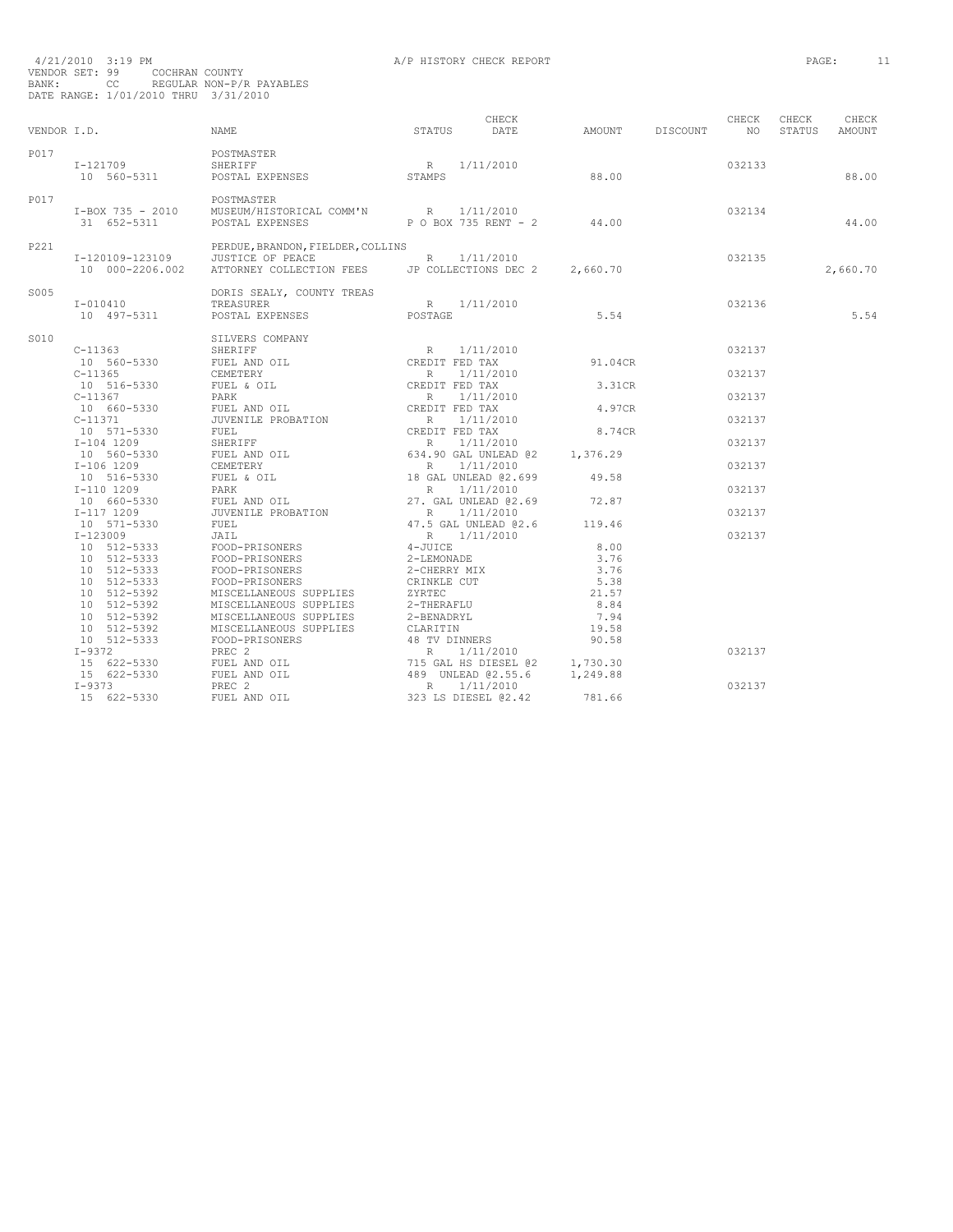|      |                                                                                                          |  |       | CHECK  | CHECK  | CHECK     |
|------|----------------------------------------------------------------------------------------------------------|--|-------|--------|--------|-----------|
|      | CHECK CHECK CHECK CHECK CHECK CHECK CHECK<br>VENDOR I.D. NAME NAME STATUS STATUS DATE AMOUNT DISCOUNT NO |  |       |        | STATUS | AMOUNT    |
| S010 |                                                                                                          |  |       |        |        |           |
|      |                                                                                                          |  |       |        |        |           |
|      |                                                                                                          |  |       |        |        |           |
|      |                                                                                                          |  |       |        |        |           |
|      |                                                                                                          |  |       |        |        |           |
|      |                                                                                                          |  |       |        |        |           |
|      |                                                                                                          |  |       |        |        |           |
|      |                                                                                                          |  |       |        |        |           |
|      |                                                                                                          |  |       |        |        |           |
|      |                                                                                                          |  |       |        |        |           |
|      |                                                                                                          |  |       |        |        |           |
|      |                                                                                                          |  |       |        |        |           |
|      |                                                                                                          |  |       |        |        |           |
|      |                                                                                                          |  |       |        |        |           |
|      |                                                                                                          |  |       |        |        |           |
|      |                                                                                                          |  |       |        |        |           |
|      |                                                                                                          |  |       |        |        |           |
|      |                                                                                                          |  |       |        |        |           |
|      |                                                                                                          |  |       |        |        |           |
|      |                                                                                                          |  |       |        |        |           |
|      |                                                                                                          |  |       |        |        |           |
|      |                                                                                                          |  |       |        |        | 7, 111.44 |
|      |                                                                                                          |  |       |        |        |           |
| S071 |                                                                                                          |  |       |        |        |           |
|      |                                                                                                          |  |       | 032139 |        |           |
|      |                                                                                                          |  |       |        |        |           |
|      |                                                                                                          |  |       |        |        |           |
|      |                                                                                                          |  |       | 032139 |        |           |
|      |                                                                                                          |  |       |        |        |           |
|      |                                                                                                          |  |       | 032139 |        |           |
|      |                                                                                                          |  |       |        |        |           |
|      |                                                                                                          |  |       |        |        |           |
|      |                                                                                                          |  |       |        |        |           |
|      |                                                                                                          |  |       |        |        |           |
|      |                                                                                                          |  |       |        |        |           |
|      |                                                                                                          |  |       | 032139 |        |           |
|      |                                                                                                          |  |       |        |        |           |
|      |                                                                                                          |  |       |        |        | 125.92    |
|      |                                                                                                          |  |       |        |        |           |
| S242 |                                                                                                          |  |       | 032140 |        |           |
|      |                                                                                                          |  |       |        |        |           |
|      |                                                                                                          |  |       |        |        |           |
|      |                                                                                                          |  |       |        |        |           |
|      |                                                                                                          |  |       |        |        |           |
|      |                                                                                                          |  |       |        |        |           |
|      |                                                                                                          |  |       | 032140 |        |           |
|      |                                                                                                          |  | 35.00 |        |        |           |
|      |                                                                                                          |  |       |        |        |           |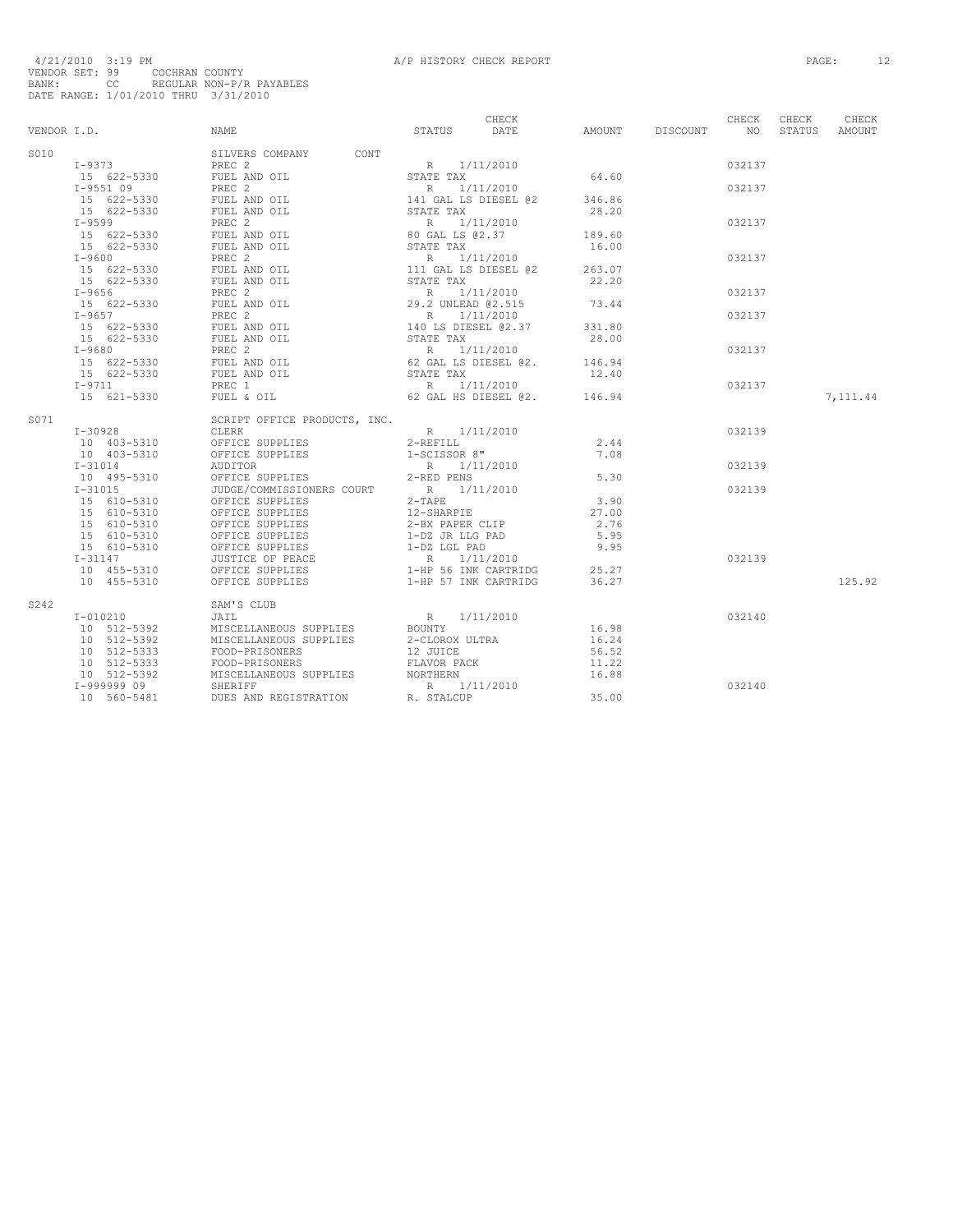| VENDOR I.D.      |                                            | NAME.                                                                                                  | STATUS                                        | CHECK<br>DATE.                                            | AMOUNT                | DISCOUNT | CHECK<br>NO. | CHECK<br>STATUS | CHECK<br><b>AMOUNT</b> |
|------------------|--------------------------------------------|--------------------------------------------------------------------------------------------------------|-----------------------------------------------|-----------------------------------------------------------|-----------------------|----------|--------------|-----------------|------------------------|
| S242             | I-999999 09<br>10 560-5481                 | SAM'S CLUB<br>CONT<br>SHERIFF<br>DUES AND REGISTRATION                                                 | R<br>RAYMOND WEBER                            | 1/11/2010                                                 | 35.00                 |          | 032140       |                 | 187.84                 |
| S315             | I-#602-6263<br>10 426-5400<br>10 426-5400  | D.J. SOJAK<br>COUNTY COURT<br>ATTORNEY AD LITEM<br>ATTORNEY AD LITEM                                   | R 1/11/2010<br>JUVENILE #602<br>GRANADO #6263 |                                                           | 300.00<br>300.00      |          | 032141       |                 | 600.00                 |
| T051             | I-1ST OTR 2010<br>10 000-2500.10           | TAC RISK MANAGEMENT POOL<br>ALL DEPTS WORKERS COMP<br>RESERVE FOR W/C, UNEMPLYMNT 1ST OTR WORKERS COMP | R 1/11/2010                                   |                                                           | 6,390.00              |          | 032142       |                 | 6,390.00               |
| T083             | $I - 82274$<br>10 499-5411<br>10 499-5411  | TYLER TECHNOLOGIES<br>TAX OFFICE<br>MAINTENANCE CONTRACTS<br>MAINTENANCE CONTRACTS                     | R<br>HARDWARE SUPPORT                         | 1/11/2010<br>UPDATE SOFTWARE TAX                          | 11,695.00<br>2,395.00 |          | 032143       |                 |                        |
|                  | 10 499-5411<br>$I - 85422$<br>10 409-5411  | MAINTENANCE CONTRACTS<br>NON DEPT<br>MAINTENANCE CONTRACTS                                             | DISC<br>R 1/11/2010<br>NETWORK SUPPORT        |                                                           | 2,139.00CR<br>200.00  |          | 032143       |                 | 12,151.00              |
| T148             | I-99W664<br>10 560-5411                    | TASCOSA OFFICE MACHINES INC<br>SHERIFF<br>MAINTENANCE CONTRACTS CANON COPIER MA                        |                                               | R 1/11/2010                                               | 63.80                 |          | 032144       |                 | 63.80                  |
| T <sub>255</sub> | I-INSPECTIONFEE2010<br>10 512-5499         | TEXAS DEPT OF STATE HEALTH SER<br>JAIL<br>MISCELLANEOUS                                                | R                                             | 1/11/2010<br>HEALTH DEPT INSPECTI                         | 150.00                |          | 032145       |                 | 150.00                 |
| U019             | I-01052010<br>10 512-5333                  | UNITED SUPERMARKETS, INC<br>JAIL<br>FOOD-PRISONERS                                                     | 108 TV DINNERS                                | R 1/11/2010                                               | 360.00                |          | 032146       |                 | 360.00                 |
| U026             | $I-106525$<br>10 560-5334<br>10 560-5334   | ULTRAMAX<br>SHERIFF<br>OTHER SUPPLIES<br>OTHER SUPPLIES                                                | R                                             | 1/11/2010<br>20 CCI 9MM 124 GR TM<br>BULLETS-COUNTY REIMB | 180.00                |          | 032147       |                 |                        |
| W007             | 10 560-5334<br>I-6063563192<br>10 475-5590 | OTHER SUPPLIES<br><b>WEST</b><br>ATTORNEY/ LAW LIBRARY<br>LAW LIBRARY MTRLS/UPDATES                    | R                                             | BY SHERIFF STALCUP<br>1/11/2010<br>TX LOCAL GOV CODE PA   | 47.20                 |          | 032148       |                 | 180.00<br>47.20        |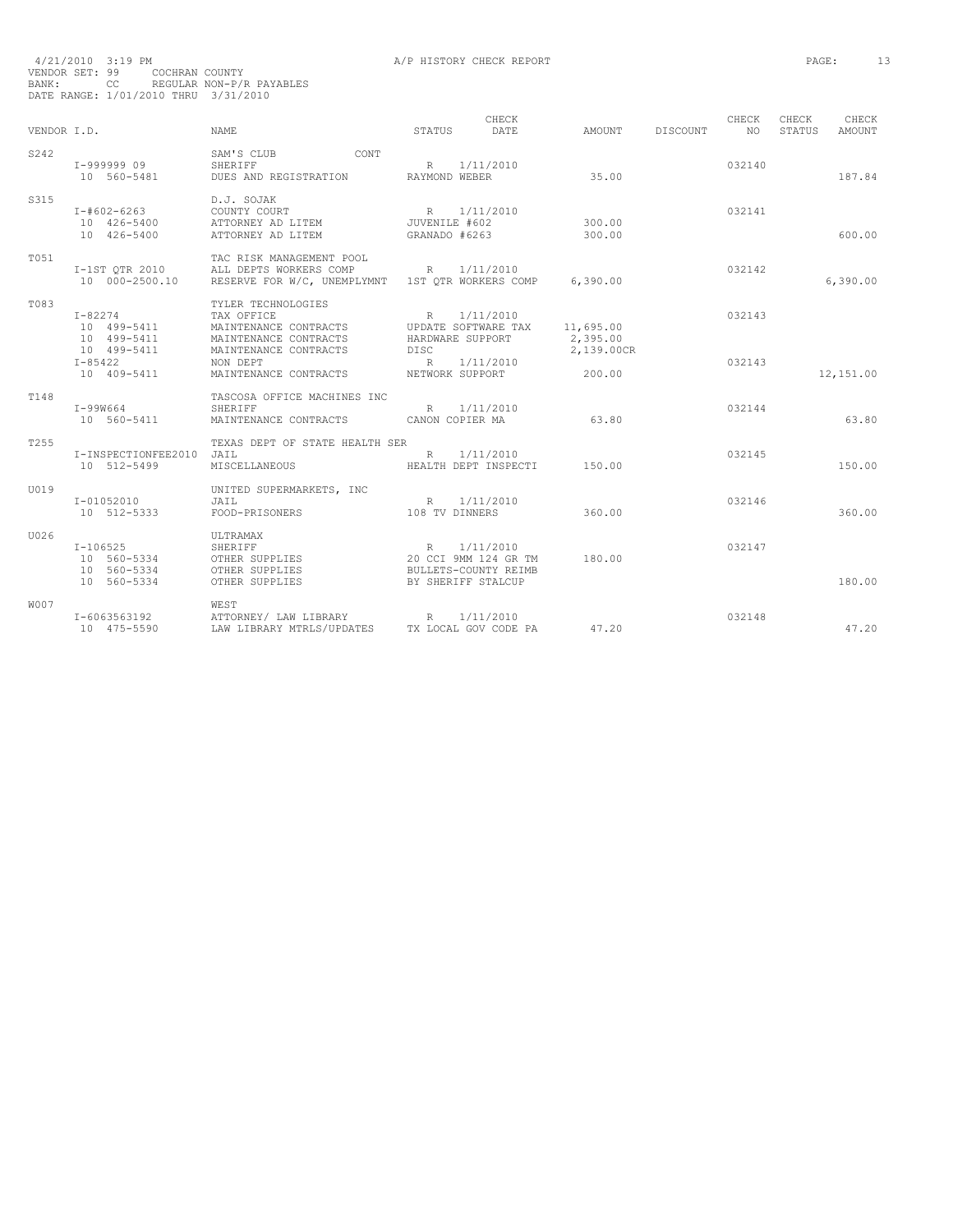| VENDOR I.D. |                                                                                    | CHECK<br>STATUS DATE<br>NAME                                                                                                                                                                                                                   |                                                                            | AMOUNT DISCOUNT NO | CHECK  | CHECK<br>STATUS | CHECK<br>AMOUNT |
|-------------|------------------------------------------------------------------------------------|------------------------------------------------------------------------------------------------------------------------------------------------------------------------------------------------------------------------------------------------|----------------------------------------------------------------------------|--------------------|--------|-----------------|-----------------|
| W062        |                                                                                    | WAL-MART COMMUNITY                                                                                                                                                                                                                             |                                                                            |                    |        |                 |                 |
|             | $I - 01052010$                                                                     |                                                                                                                                                                                                                                                |                                                                            |                    | 032149 |                 |                 |
|             |                                                                                    | $1-01052010$ $301$<br>$301$<br>$512-5333$ $500D-PRISONERS$ $100 TV DINNERS$                                                                                                                                                                    |                                                                            | 162.76             |        |                 | 162.76          |
| W070        |                                                                                    | PETRO PRODUCTS CORP                                                                                                                                                                                                                            |                                                                            |                    |        |                 |                 |
|             |                                                                                    |                                                                                                                                                                                                                                                |                                                                            |                    | 032150 |                 |                 |
|             |                                                                                    | T-120460569 PRETRO PRODUCTS CORP<br>15 623-5330 PREC 3<br>15 624-5330 PDEL AND OIL<br>15 624-5330 PDEL AND OIL<br>15 624-5330 PDEL AND OIL<br>15 624-5330 PDEL AND OIL<br>15 624-5330 PDEL AND OIL<br>15 624-5330 PDEL AND OIL<br>16.8 PDEL AN |                                                                            |                    |        |                 |                 |
|             |                                                                                    |                                                                                                                                                                                                                                                |                                                                            |                    | 032150 |                 |                 |
|             |                                                                                    |                                                                                                                                                                                                                                                |                                                                            |                    |        |                 |                 |
|             |                                                                                    |                                                                                                                                                                                                                                                |                                                                            |                    |        |                 |                 |
|             |                                                                                    |                                                                                                                                                                                                                                                |                                                                            |                    | 032150 |                 |                 |
|             |                                                                                    |                                                                                                                                                                                                                                                |                                                                            | 43.47              |        |                 |                 |
|             |                                                                                    |                                                                                                                                                                                                                                                |                                                                            | 55.55              |        |                 |                 |
|             |                                                                                    |                                                                                                                                                                                                                                                |                                                                            | 49.08              |        |                 |                 |
|             |                                                                                    |                                                                                                                                                                                                                                                |                                                                            | 52.41              |        |                 |                 |
|             |                                                                                    |                                                                                                                                                                                                                                                |                                                                            |                    | 032150 |                 |                 |
|             |                                                                                    |                                                                                                                                                                                                                                                |                                                                            | 147.32             |        |                 |                 |
|             |                                                                                    |                                                                                                                                                                                                                                                |                                                                            |                    | 032150 |                 |                 |
|             | 1-37001209<br>10 560-5330 FUEL AND OIL<br>10 560-5330 FUEL AND OIL<br>THE STREET 3 |                                                                                                                                                                                                                                                |                                                                            | 365.49             |        |                 |                 |
|             |                                                                                    |                                                                                                                                                                                                                                                |                                                                            | 28.50              |        |                 |                 |
|             |                                                                                    |                                                                                                                                                                                                                                                |                                                                            |                    | 032150 |                 |                 |
|             |                                                                                    |                                                                                                                                                                                                                                                |                                                                            |                    |        |                 |                 |
|             |                                                                                    |                                                                                                                                                                                                                                                |                                                                            |                    |        |                 |                 |
|             |                                                                                    |                                                                                                                                                                                                                                                |                                                                            |                    | 032150 |                 |                 |
|             |                                                                                    |                                                                                                                                                                                                                                                |                                                                            |                    |        |                 |                 |
|             |                                                                                    |                                                                                                                                                                                                                                                |                                                                            |                    | 032150 |                 |                 |
|             |                                                                                    |                                                                                                                                                                                                                                                |                                                                            |                    |        |                 |                 |
|             |                                                                                    |                                                                                                                                                                                                                                                |                                                                            |                    | 032150 |                 |                 |
|             |                                                                                    |                                                                                                                                                                                                                                                |                                                                            |                    |        |                 | 2,425.06        |
| W092        |                                                                                    | WEST TEXAS GAS INC                                                                                                                                                                                                                             |                                                                            |                    |        |                 |                 |
|             | I-15006-03496 1209 SHERIFF                                                         | SHERIFF R 1/11/2010<br>FUEL AND OIL 196.680 GAL UNLEAD @ 484.82                                                                                                                                                                                |                                                                            |                    | 032151 |                 |                 |
|             | 10 560-5330                                                                        |                                                                                                                                                                                                                                                |                                                                            |                    |        |                 | 484.82          |
| W192        |                                                                                    | JANICE WYLIE                                                                                                                                                                                                                                   |                                                                            |                    |        |                 |                 |
|             | $I - 01/08/10$                                                                     | MUSEUM/HISTORICAL COMMISSION R 1/11/2010                                                                                                                                                                                                       |                                                                            |                    | 032152 |                 |                 |
|             | 31 652-5435                                                                        | MDSE - TO BE SOLD 2 PAUL WYLIE PRINTS 45.00                                                                                                                                                                                                    |                                                                            |                    |        |                 | 45.00           |
| X001        |                                                                                    | XCEL ENERGY                                                                                                                                                                                                                                    |                                                                            |                    |        |                 |                 |
|             | I-303569079                                                                        | NON DEPT/STREET LIGHTS $R = 1/11/2010$                                                                                                                                                                                                         |                                                                            | 14.73              | 032153 |                 |                 |
|             | 10 409-5440                                                                        | UTILITIES                                                                                                                                                                                                                                      | STREET LIGHTS                                                              |                    |        |                 | 14.73           |
| Y001        |                                                                                    | YELLOWHOUSE MACHINERY COM                                                                                                                                                                                                                      |                                                                            |                    |        |                 |                 |
|             | I-23838                                                                            |                                                                                                                                                                                                                                                | R 1/11/2010<br>R 1/11/2010<br>REPAIR A/C - WARRANT<br>LABOR-DRIVE TIME ONL |                    | 032154 |                 |                 |
|             | 15 621-5451<br>15 621-5451                                                         |                                                                                                                                                                                                                                                |                                                                            |                    |        |                 |                 |
|             |                                                                                    | PREC 1<br>REPAIRS<br>REPAIRS<br>REPAIRS                                                                                                                                                                                                        |                                                                            | 225.16             |        |                 |                 |
|             | 15 621-5451                                                                        |                                                                                                                                                                                                                                                | MILEAGE-SERVICE TRUC                                                       | 144.00             |        |                 | 369.16          |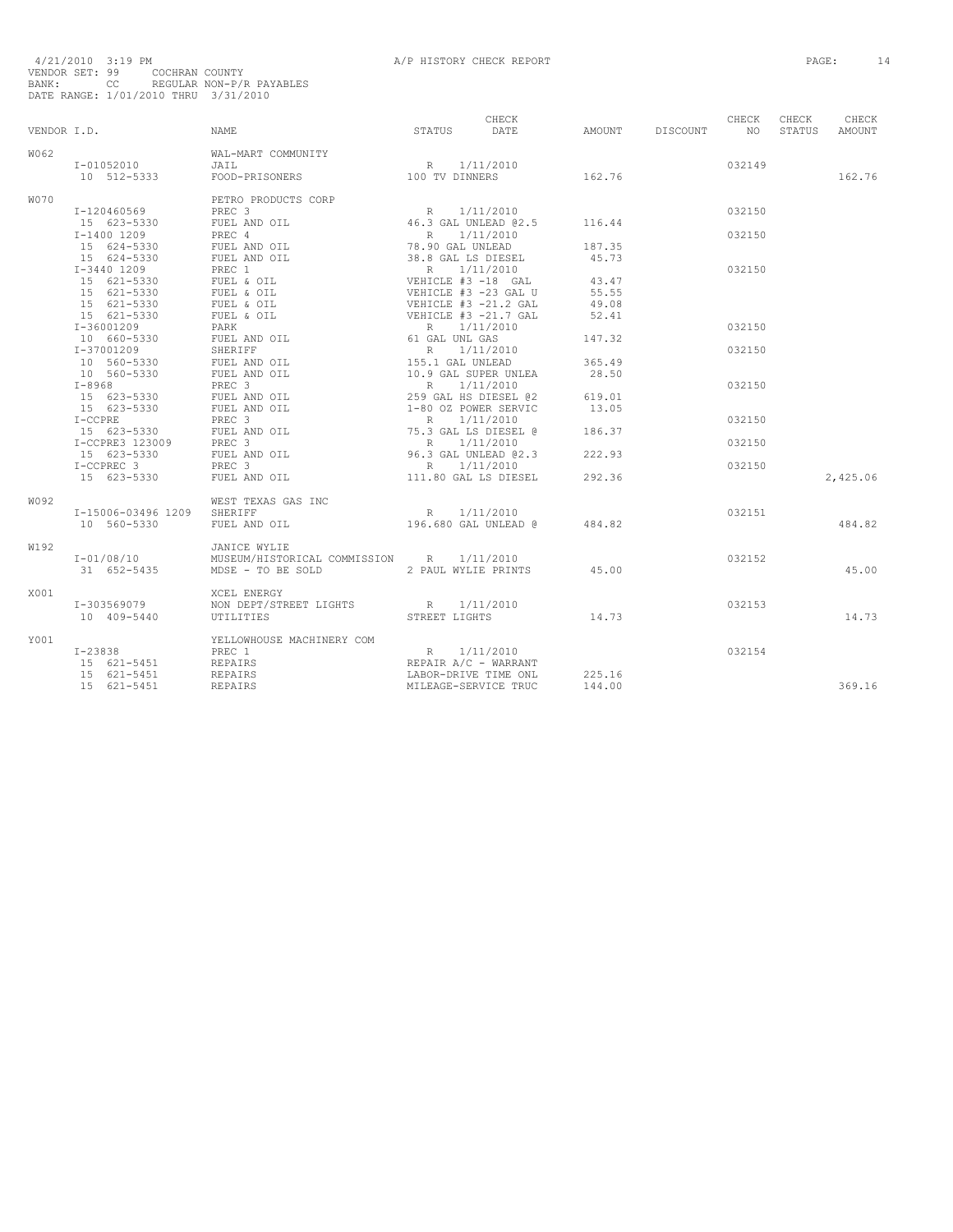| VENDOR I.D.       |                                                                                                                                                                                                                   | <b>NAME</b>                                                                                                                                                                                                                                                                                                                                                                                                                                                                                                                                                                                        | STATUS                                       | CHECK<br>DATE | AMOUNT                                                                                                       | DISCOUNT | CHECK<br>NO. | CHECK<br>STATUS | CHECK<br><b>AMOUNT</b> |
|-------------------|-------------------------------------------------------------------------------------------------------------------------------------------------------------------------------------------------------------------|----------------------------------------------------------------------------------------------------------------------------------------------------------------------------------------------------------------------------------------------------------------------------------------------------------------------------------------------------------------------------------------------------------------------------------------------------------------------------------------------------------------------------------------------------------------------------------------------------|----------------------------------------------|---------------|--------------------------------------------------------------------------------------------------------------|----------|--------------|-----------------|------------------------|
| C <sub>0</sub> 07 | I-A/C 10-1702-00<br>10 640-5440                                                                                                                                                                                   | CITY OF MORTON<br>WELFARE<br>UTILITIES                                                                                                                                                                                                                                                                                                                                                                                                                                                                                                                                                             | R 1/11/2010<br>UTILITIES MARIA MONT          |               | 252.34                                                                                                       |          | 032155       |                 | 252.34                 |
| F014              | I-2010 SUBSIDY<br>10 580-5404                                                                                                                                                                                     | FRONTIER AMBULANCE CORP.                                                                                                                                                                                                                                                                                                                                                                                                                                                                                                                                                                           |                                              |               | 25,000.00                                                                                                    |          | 032156       |                 | 25,000.00              |
| W011              | I-2010 DUES<br>15 610-5481                                                                                                                                                                                        | WES-TEX R C & D AREA, INC.<br>COMMISSIONERS COURT<br>DUES AND REGISTRATION 2010 DUES                                                                                                                                                                                                                                                                                                                                                                                                                                                                                                               | R 1/11/2010                                  |               | 75.00                                                                                                        |          | 032157       |                 | 75.00                  |
| G005              | I-4TH OTR DRUG 09<br>90 000-4379.001                                                                                                                                                                              | $\begin{tabular}{lllllllllll} \multicolumn{4}{c}{\tt GENERAL FUND} & & & R & 1/15/2010 \\ \multicolumn{4}{c}{\tt GENERAL FUND} & & & R & 1/15/2010 \\ \multicolumn{4}{c}{\tt DRUG} & {\tt COURT} & {\tt FEE} & {\tt CCP102.0178} & & & \\ \multicolumn{4}{c}{\tt CPTR} & & & R & 1/15/2010 \\ \multicolumn{4}{c}{\tt CPTR} & & & R & 1/15/2010 \\ \multicolumn{4}{c}{\tt CPTR} & & & R & 1/15/2010 \\ \mult$                                                                                                                                                                                       |                                              |               | 5.00                                                                                                         |          | 032158       |                 |                        |
|                   | I-CIVIL FEES<br>90 000-4363.002<br>90 000-4363.004                                                                                                                                                                | 90 000-4363.004 CO FILING FEE IND LGL SERV. 4TH QTR RETMTTANCE<br>90 000-4363.001 DIVORCE&FAMILY GOV.133.151 4TH OTR RETMTTANCE<br>OTHER THAN DIVORCE/FAMILY 10B 4TH OTR RETMTTANCE<br>CO FILING FEE IND LGL SERV.                                                                                                                                                                                                                                                                                                                                                                                 | 4TH OTR RETMTTANCE                           |               | 1.00<br>0.75<br>3.00<br>3.20                                                                                 |          | 032158       |                 |                        |
|                   | I-STATE FEES 2009<br>90 000-4358.001<br>90 000-4368<br>90 000-4378<br>90 000-4363.003<br>90 000-4367<br>90 000-4363.004                                                                                           | STATE CRIMINAL FEES<br>STATE CCC DATE 01-01-04FORWORD4TH OTR REMITTENCE<br>BB BOND FEE (GVMT CD 41.258) 4TH OTR REMITTANCE<br>JRF JURY REIMB FEE/CCP102.00454TH OTR REMITTENCE<br>INDIGENT DEFENSE FEE<br>STF-SUB 95% C(TRANS CD542.40 4TH OTR REMITTENCE<br>CO FILING FEE IND LGL SERV. 4OTR REMITTENCE                                                                                                                                                                                                                                                                                           | R 1/15/2010<br>4TH OTR REMITTENCE            |               | 560.12<br>24.00<br>49.79<br>18.10<br>100.50<br>5.25                                                          |          | 032158       |                 | 770.71                 |
| S217              | I-2009 SEAT BELT<br>90 000-4365                                                                                                                                                                                   | STATE COMPTROLLER<br>R<br>CHILD SAFETY BELT<br>50% OF SEAT BELT (545.412&13) CHILD SAFETY BELT                                                                                                                                                                                                                                                                                                                                                                                                                                                                                                     |                                              | 1/15/2010     | 1,480.50                                                                                                     |          | 032159       |                 | 1,480.50               |
| S217              | I-4TH QTR 2009<br>90 000-4358.001<br>90 000-4363.003<br>90 000-4368<br>90 000-4378<br>90 000-4367<br>000-4363.004<br>90<br>90 000-4361<br>90 000-4342<br>90 000-4376<br>90 000-4357<br>90 000-4379<br>90 000-4379 | STATE COMPTROLLER<br>STATE CRIMINAL COST AND FEES R<br>STATE CCC DATE 01-01-04FORWORD4THD QUARTER REMITTA<br>INDIGENT DEFENSE FEE<br>BB BOND FEE (GVMT CD 41,258) 4TH QUARTER REMITTAN<br>JRF JURY REIMB FEE/CCP102.00454TH QUARTER REMITTAN<br>STF-SUB 95% C(TRANS CD542.40 4TH QUARTER REMITTAN<br>CO FILING FEE IND LGL SERV. 4TH OUARTER REMITTAN<br>50% OF TIME PAYMENT TO STATE 4TH OUARTER REMITTAN<br>ARREST FEES - STATE OFFICERS 4TH QUARTER REMITTAN<br>CO. CRTCRIMINAL JUDICIAL FUND 4TH QUARTER REMITTAN<br>50% OVERWEIGHT FINE<br>JUDICIAL SUPPORT FEE/L133.105 4TH QUARTER REMITTAN | 4TH OUARTER REMITTAN<br>4TH OUARTER REMITTAN | 1/15/2010     | 5,041.12<br>162.86<br>216.00<br>448.13<br>1,909.50<br>99.75<br>202.50<br>61.00<br>160.00<br>141.50<br>689.09 |          | 032160       |                 | 9,131.45               |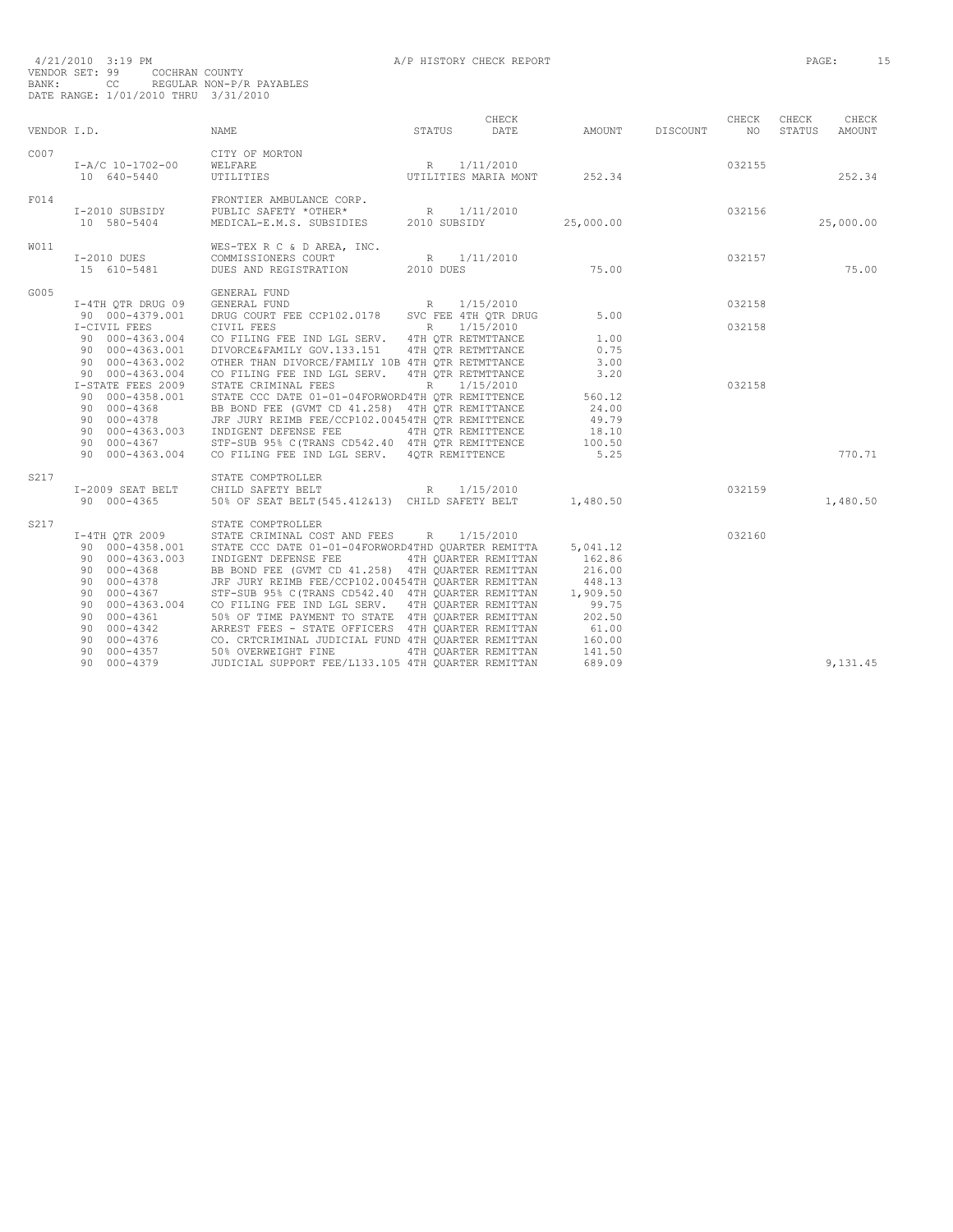|      | VENDOR I.D.                                                                                                           | NAME                                                                                                                                                                                                                                                                                                                                                                                                                                                                                                                             | STATUS DATE                                                                              | CHECK                                                        | AMOUNT DISCOUNT NO                                                      | CHECK            | CHECK<br>STATUS AMOUNT | CHECK    |
|------|-----------------------------------------------------------------------------------------------------------------------|----------------------------------------------------------------------------------------------------------------------------------------------------------------------------------------------------------------------------------------------------------------------------------------------------------------------------------------------------------------------------------------------------------------------------------------------------------------------------------------------------------------------------------|------------------------------------------------------------------------------------------|--------------------------------------------------------------|-------------------------------------------------------------------------|------------------|------------------------|----------|
| S217 |                                                                                                                       | STATE COMPTROLLER<br>T-4TH QTR DRUG STATE COMPTROLLER R 1/15/2010<br>90 000-4379.001 DRUG COURT FEE CCP102.0178 4TH QTR DRUG CRT FEE 45.00                                                                                                                                                                                                                                                                                                                                                                                       |                                                                                          |                                                              |                                                                         | 032161           |                        | 45.00    |
| S217 | I-CIVIL FEES 2009<br>90 000-4379                                                                                      | STATE COMPTROLLER<br>I-CIVIL FEES 2009 CIVIL FEES R 1/15/2010<br>90 000-4372 BIRTH CERT. GOV118.015 4TH QUARTER REMITTAN<br>90 000-4373 MARRIAGE LICENSE GOV 118.011 4TH QUARTER REMITTAN<br>90 000-4363.004 CO FILING FEE IND LGL SERV. 4TH QUARTER REMITTAN<br>90 000-4363.001 DIVORCE&FAMILY GOV.133.151 4TH QUARTER REMITTAN<br>90 000-4363.002 OTHER THAN DIVORCE/FAMILY 10B 4TH OUAARTER REMITTA<br>90 000-4363.004 CO FILING FEE IND LGL SERV. 4TH OUARTER REMITTAN<br>JUDICIAL SUPPORT FEE/L133.105 4TH OUARTER REMITTAN |                                                                                          |                                                              | 37.80<br>60.00<br>19.00<br>19.00<br>134.25<br>287.00<br>60.80<br>420.00 | 032162           |                        | 1,018.85 |
| A042 | I-LOISLAW 12010 ATTORNEY<br>10 475-5310                                                                               | J C ADAMS JR<br>1-AMAZON 01/18/10 U COMUNICARY R 1/28/2010<br>10 475-5590 LAW LIBRARY MTRLS/UPDATES HNDBKonTX EVIDENCE V 151.00<br>10 475-5590 LAW LIBRARY MTRLS/UPDATES SHIPPING/HANDLING 3.99<br>$\begin{tabular}{lcccccc} ATTORNEY & & & & R & 1/28/2010 \\ OFFICE SUPPLIES & & & & & \text{LOISLAW UPDATE} & & & & 202.48 \\ \end{tabular}$                                                                                                                                                                                  |                                                                                          |                                                              |                                                                         | 032239<br>032239 |                        | 357.47   |
| B007 | I-WEB000112150<br>10 512-5392                                                                                         | BOB BARKER COMPANY, INC.<br>$\begin{tabular}{lllllllllll} \texttt{JAIL} & \texttt{R} & \texttt{1/28/2010} \\ \texttt{MISCELLANEOUS SUPPLIES} & \texttt{5 BLACK WITHTE STRIPE} & \texttt{28.75} \end{tabular}$                                                                                                                                                                                                                                                                                                                    |                                                                                          |                                                              |                                                                         | 032240           |                        | 28.75    |
| B026 | I-01102010<br>15 623-5440                                                                                             | BLEDSOE WATER SUPPLY CORP<br>R 1/28/2010<br>JAN WATER<br>PREC <sub>3</sub><br>UTILITIES                                                                                                                                                                                                                                                                                                                                                                                                                                          |                                                                                          |                                                              | 20.10                                                                   | 032241           |                        | 20.10    |
| B029 | $I-274372L$<br>15 623-5451<br>I-276485<br>15 623-5451<br>15 623-5451                                                  | BRUCKNER'S TRUCK SALES, INC<br>PREC 3<br>R 1/28/2010<br>1-POGO STSW15<br>R 1/28/2010<br>REPAIR DAMAGES CAB &<br>REPAIRS<br>PREC 3<br>REPAIRS                                                                                                                                                                                                                                                                                                                                                                                     |                                                                                          |                                                              | 56.54                                                                   | 032242<br>032242 |                        |          |
|      | 15 623-5451<br>15 623-5451<br>15 623-5451<br>$I - 276700$<br>15 621-5451                                              | NEPAIRS<br>REPAIRS<br>REPAIRS<br>REPAIRS<br>PREC 3<br>REPAIRS<br>REPAIRS                                                                                                                                                                                                                                                                                                                                                                                                                                                         | REPLACE DRIVERS SEAT<br>LABOR<br>PARTS<br>SHORTENED WHEEL BASE                           | PARTS<br>MISC CHARGES<br>R 1/28/2010<br>REPAIR OIL LEAK REAR | 3,893.00<br>1,500.41<br>60.00                                           | 032242           |                        |          |
|      | 15 623-5451<br>15 623-5451<br>15 621-5451<br>15 621-5451<br>15 621-5451<br>$I - 276800$<br>15 623-5451<br>15 623-5451 | REPAIRS<br>LABOR<br>PARTS<br>REPAIRS<br>REPAIRS<br>REPAIRS<br>REPAIRS<br>REPAIRS<br>REPAIRS<br>REPAIRS                                                                                                                                                                                                                                                                                                                                                                                                                           | SUBLET AMT<br>MISC CHARGES<br>R 1/28/2010<br>STATE INSPECTION '94<br>REPLACE FUEL FILTER |                                                              | 3,441.00<br>163.54<br>293.88<br>60.00                                   | 032242           |                        |          |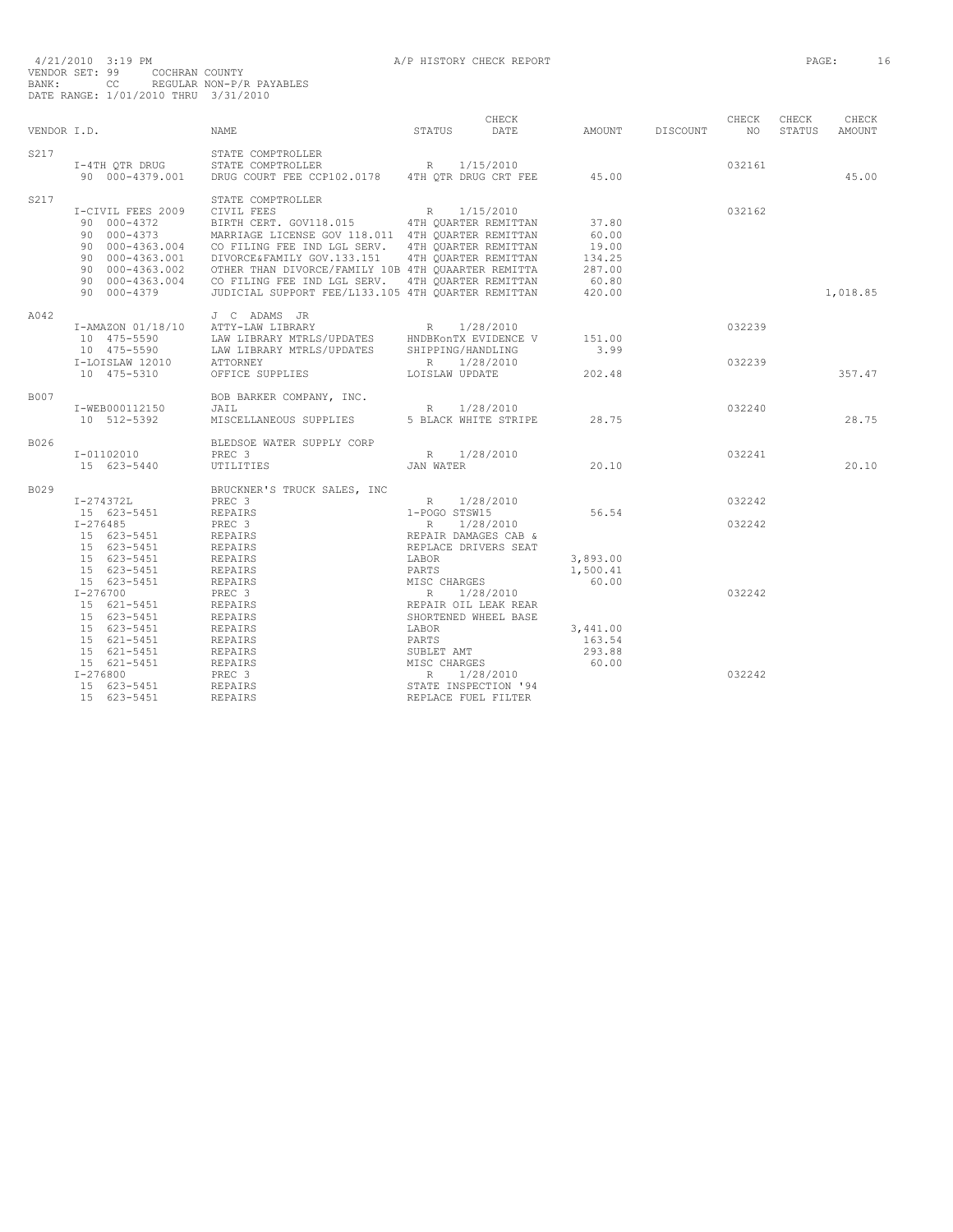| VENDOR I.D. |                                                                                                                      | <b>NAME</b>                                                                                                                                                          | STATUS                                                                                                                                  | CHECK<br>DATE | AMOUNT                                            | DISCOUNT | CHECK<br>NO      | CHECK<br>STATUS | CHECK<br>AMOUNT |
|-------------|----------------------------------------------------------------------------------------------------------------------|----------------------------------------------------------------------------------------------------------------------------------------------------------------------|-----------------------------------------------------------------------------------------------------------------------------------------|---------------|---------------------------------------------------|----------|------------------|-----------------|-----------------|
| B029        | I-276800<br>15 623-5451<br>15 623-5451<br>15 623-5451                                                                | BRUCKNER'S TRUCK SALESCONT<br>PREC <sub>3</sub><br>REPAIRS<br><b>REPAIRS</b><br><b>REPAIRS</b>                                                                       | R<br>LABOR<br>PARTS<br>MISC CHARGE                                                                                                      | 1/28/2010     | 88.90<br>17.59<br>5.21                            |          | 032242           |                 | 9,580.07        |
| B191        | $I-7693P$<br>15 621-5571<br>15 621-5571<br>15 621-5571<br>15 621-5571<br>15 621-5571                                 | BRUCKNER'S TRUCK SALES, INC<br>PRECINCT ONE<br>CAPITAL OUTLAY<br>CAPITAL OUTLAY<br>CAPITAL OUTLAY<br>CAPITAL OUTLAY<br>CAPITAL OUTLAY                                | $R_{\parallel}$<br>06 MACK TR-TRAC -M00<br>LESS DEALER INVENTOR<br>PLUS DEALER INVENTOR<br>WIRE BELLY DUMP SWIT<br>WIRE FOR TARP CONTRO | 1/28/2010     | 47,500.00<br>86.00CR<br>85.73<br>210.00<br>458.00 |          | 032243           |                 | 48, 167. 73     |
| C016        | I-2010 SUBSIDY<br>10 409-5470                                                                                        | COCHRAN SOIL & WATER<br>NON DEPT COCHRAN SOIL & WATER<br>DONATION-SOIL & WATER CONSER. 2010 SUBSIDY                                                                  | R                                                                                                                                       | 1/28/2010     | 4,500.00                                          |          | 032244           |                 | 4,500.00        |
| E011        | I-718732826530662600 EXTENSION OFFICE<br>10 665-5330<br>10 665-5330                                                  | EXXONMOBIL<br>FUEL AND OIL<br>FUEL AND OIL                                                                                                                           | R 1/28/2010<br>15.159 GAL UNLEAD @2<br>FED TAX                                                                                          |               | 39.26<br>2.77CR                                   |          | 032245           |                 | 36.49           |
| E018        | $I - 374162$<br>10 409-5420<br>10 475-5420<br>10 665-5420<br>10 652-5420<br>10 650-5420                              | ERF WIRELESS<br>ATTY, EXT SER, MUSEUM, LIB R 1/28/2010<br>TELECOMMUNICATIONS<br>TELECOMMUNICATIONS<br>TELECOMMUNICATIONS<br>TELECOMMUNICATIONS<br>TELECOMMUNICATIONS | INTERNET SERVICE<br>INTERNET SERVICE<br>INTERNET SERVICE<br>INTERNET SERVICE<br>INTERNET SERVICE                                        |               | 90.05<br>39.95<br>39.95<br>39.95                  |          | 032246           |                 | 209.90          |
| G005        | $I-PREC$ 1<br>15 621-5356<br>15 621-5356                                                                             | GENERAL FUND<br>ROAD MATERIALS & SUPPLIES                                                                                                                            | 1 US FLAG 4x6 POLYES                                                                                                                    |               | 10.56<br>43.77                                    |          | 032247           |                 | 54.33           |
| H126        | $I - 84053$<br>10 455-5310<br>10 455-5310                                                                            | HOLLAND'S OFFICE TECHNOLOGIES<br>JUSTICE OF PEACE<br>OFFICE SUPPLIES<br>OFFICE SUPPLIES                                                                              | R<br>COPIER, DCP7040<br>TONER                                                                                                           | 1/28/2010     | 299.00<br>64.99                                   |          | 032248           |                 |                 |
|             | $I - 84352$<br>10 499-5310<br>10 499-5310<br>10 499-5310<br>10 499-5310<br>10 455-5310<br>10 455-5310<br>$I - 84353$ | TAX OFFICE<br>OFFICE SUPPLIES<br>OFFICE SUPPLIES<br>OFFICE SUPPLIES<br>OFFICE SUPPLIES<br>OFFICE SUPPLIES<br>OFFICE SUPPLIES<br>AUDITOR                              | R 1/28/2010<br>1 BX ENVELOPES<br>2 DZ PENS<br>4 BOOKAAPT<br>1 PK RUBBERBANDS 19,<br>1 PK RUBBERBANDS 33,<br>1 PK 4X4 NOTES<br>R         | 1/28/2010     | 61.69<br>3.18<br>36.36<br>1.69<br>1.69<br>15.99   |          | 032248<br>032248 |                 |                 |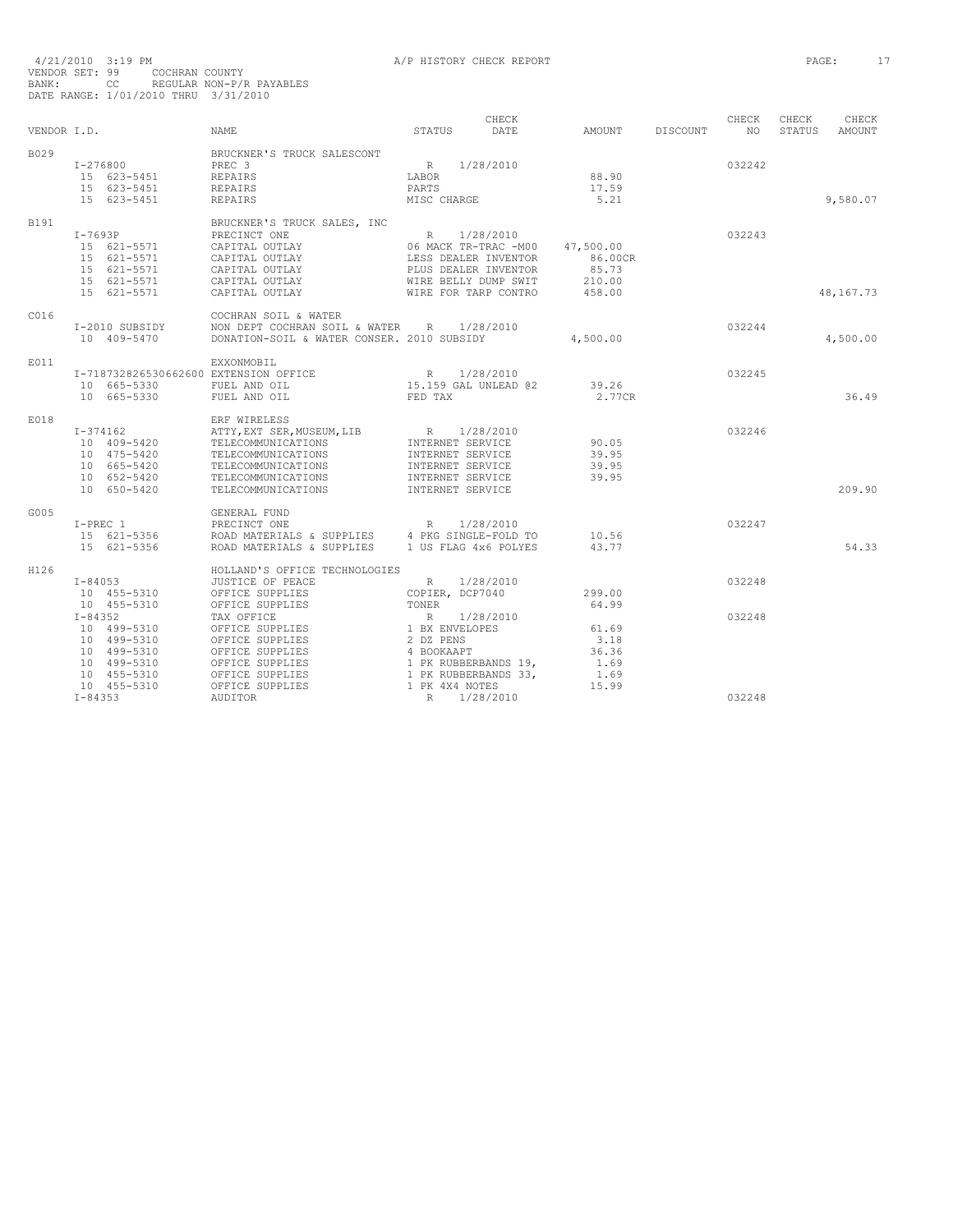| VENDOR I.D. |                                              | <b>NAME</b>                                                                   | STATUS          | CHECK<br>DATE                                            | AMOUNT         | DISCOUNT | CHECK<br>NO.     | CHECK<br>STATUS | CHECK<br>AMOUNT |
|-------------|----------------------------------------------|-------------------------------------------------------------------------------|-----------------|----------------------------------------------------------|----------------|----------|------------------|-----------------|-----------------|
| H126        | $I - 84353$<br>10 495-5310                   | HOLLAND'S OFFICE TECHNCONT<br>AUDITOR<br>OFFICE SUPPLIES                      |                 | R 1/28/2010<br>STAMP PAD FOR LAW LI                      | 4.79           |          | 032248           |                 | 489.38          |
| J040        | I-100175768<br>I-100175769                   | JONES MCCLURE PUBLISHING<br>COUNTY ATTORNEY<br>ATTORNEY                       | V<br>V          | 1/28/2010<br>1/28/2010                                   |                |          | 032249<br>032249 |                 | 159.00          |
| J040        | C-CHECK                                      | JONES MCCLURE PUBLISHING<br>JONES MCCLURE PUBLISHINGVOIDED V                  |                 | 1/28/2010                                                |                |          | 032249           |                 | 159.00          |
| L015        | I-ADR DEC 2009<br>19 435-5409<br>19 435-5409 | LUBBOCK COUNTY, TEXAS<br>DISTRICT COURT<br>A.D.R. CONTRACT<br>A.D.R. CONTRACT | $R_{\rm{1}}$    | 1/28/2010<br>DISTRICT ADR DEC 200<br>COUNTY ADR DEC 2009 | 10.00<br>10.00 |          | 032250           |                 | 20.00           |
| T.057       | $I - 3353$<br>15 621-5571                    | LYNDELL KENLEY, dba<br>PREC 1<br>CAPITAL OUTLAY                               | R               | 1/28/2010<br>DOOR DECALS PCT 1                           | 35.00          |          | 032251           |                 | 35.00           |
| M031        |                                              | MILLER PAPER & PACKAGING CO                                                   |                 |                                                          |                |          |                  |                 |                 |
|             | C-S1600943.002<br>10 662-5332                | ACTIVITY BLDG<br>CUSTODIAL SUPPLIES                                           | R               | 1/28/2010<br>2-CS RED BUFFING PAD                        | 37.98CR        |          | 032252           |                 |                 |
|             | I-S1600943.001                               | <b>ACTIVITY BLDG</b>                                                          | R               | 1/28/2010                                                |                |          | 032252           |                 |                 |
|             | 10 662-5332                                  |                                                                               |                 |                                                          | 79.89          |          |                  |                 |                 |
|             | 10 662-5332                                  | CUSTODIAL SUPPLIES<br>CUSTODIAL SUPPLIES                                      |                 | 1 CS CORELESS TISSUE<br>3 CS RED BUFFING PAD             | 56.96          |          |                  |                 |                 |
|             | 10 662-5332                                  | CUSTODIAL SUPPLIES                                                            |                 | 1 PK ALTO BAGS                                           | 19.20          |          |                  |                 |                 |
|             | 10 662-5332                                  | CUSTODIAL SUPPLIES                                                            |                 | 6 MICRO FILTER                                           | 30.79          |          |                  |                 |                 |
|             | 10 510-5332                                  | CUSTODIAL SUPPLIES                                                            |                 | 6 MICRO FILTER                                           |                |          |                  |                 |                 |
|             | I-S1608489.001                               | COURTHOUSE                                                                    | $R_{\parallel}$ | 1/28/2010                                                |                |          | 032252           |                 |                 |
|             | 10 510-5332                                  | CUSTODIAL SUPPLIES                                                            |                 | 2 CS LINERS 38 X 58                                      | 109.19         |          |                  |                 |                 |
|             | 10 510-5332                                  | CUSTODIAL SUPPLIES                                                            |                 | 1 DZ URINAL SCREENS                                      | 14.11          |          |                  |                 |                 |
|             | 10 510-5332                                  | CUSTODIAL SUPPLIES                                                            |                 | 1 CS MED GLOVES                                          | 74.53          |          |                  |                 |                 |
|             | 10 510-5332                                  | CUSTODIAL SUPPLIES                                                            |                 | 2 CS SINGLEFOLD TOWE                                     | 83.56          |          |                  |                 |                 |
|             | 10 510-5332                                  | CUSTODIAL SUPPLIES                                                            |                 | 1 CS FLOOR CLEANER                                       | 36.52          |          |                  |                 |                 |
|             | 10 510-5332                                  | CUSTODIAL SUPPLIES                                                            |                 | 2 CS LINERS 40-45 GA                                     | 90.07          |          |                  |                 |                 |
|             | 10 510-5332                                  | CUSTODIAL SUPPLIES                                                            |                 | 2 CS LINERS 12-16 GA                                     | 45.42          |          |                  |                 |                 |
|             | 510-5332<br>10<br>10 510-5332                | CUSTODIAL SUPPLIES                                                            |                 | 1 CS FOAM CLEANER<br>1 CS ANGEL TISSUE                   | 46.97<br>78.38 |          |                  |                 |                 |
|             | 10 510-5332                                  | CUSTODIAL SUPPLIES<br>CUSTODIAL SUPPLIES                                      |                 | 4 DZ TOILETRIM HANGE                                     | 48.50          |          |                  |                 |                 |
|             | I-S1609140.002                               | COURTHOUSE                                                                    | $R_{\parallel}$ | 1/28/2010                                                |                |          | 032252           |                 |                 |
|             | 10 510-5332                                  | CUSTODIAL SUPPLIES                                                            |                 | 1 WALL CALENDAR                                          | 15.76          |          |                  |                 | 791.87          |
|             |                                              |                                                                               |                 |                                                          |                |          |                  |                 |                 |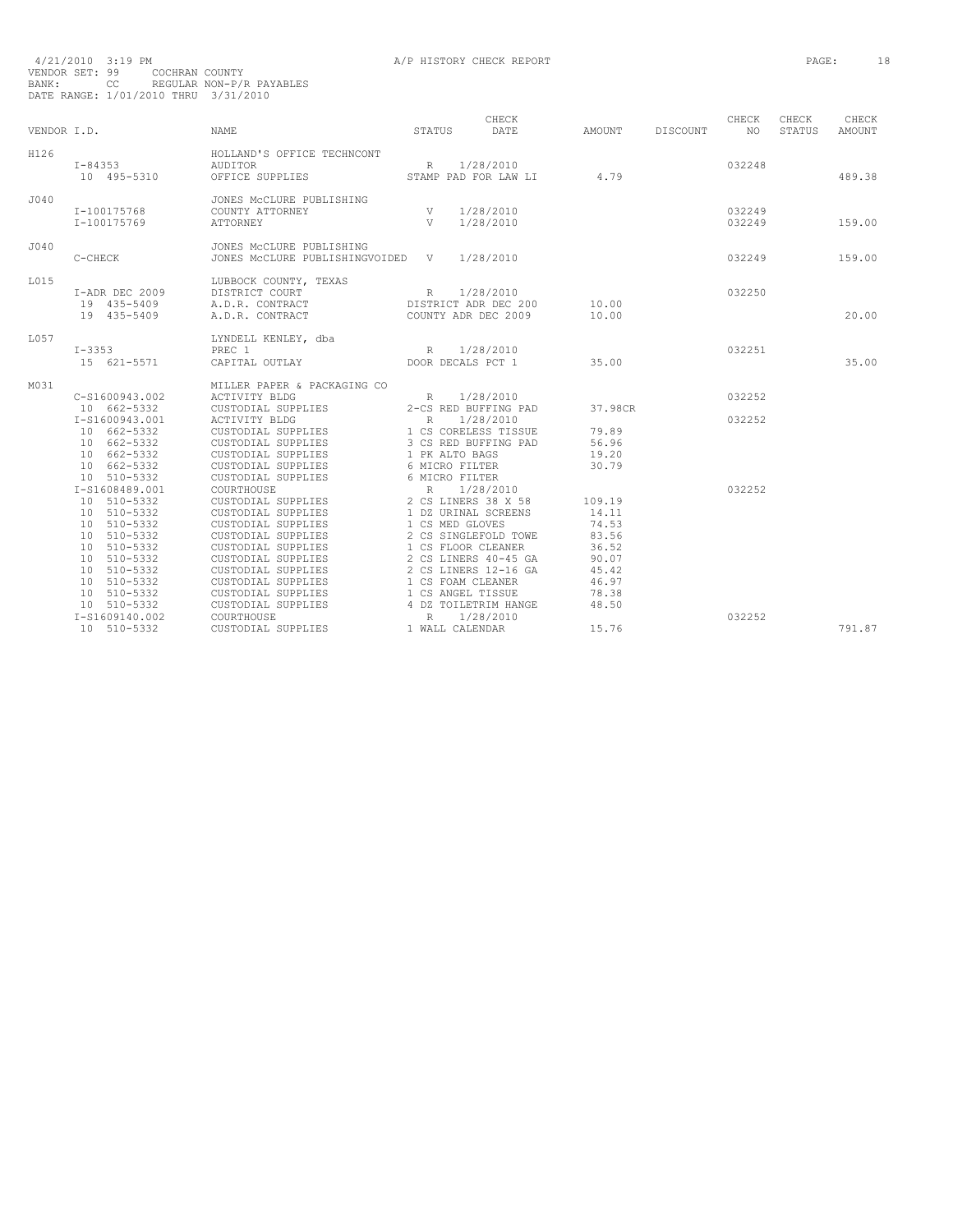|             |                            |                                         |                             | CHECK     |               |          | CHECK  | CHECK  | CHECK         |
|-------------|----------------------------|-----------------------------------------|-----------------------------|-----------|---------------|----------|--------|--------|---------------|
| VENDOR I.D. |                            | <b>NAME</b>                             | STATUS                      | DATE.     | AMOUNT        | DISCOUNT | NO.    | STATUS | <b>AMOUNT</b> |
| M251        |                            | WILLIAM T. MCGEE                        |                             |           |               |          |        |        |               |
|             | I-102109-110409            | COUNTY COURT-ASSIGNED JUDGE R 1/28/2010 |                             |           |               |          | 032253 |        |               |
|             | 10 426-5499                | MISCELLANEOUS                           | 10/21/-11/4/09 ASSIG        |           |               |          |        |        |               |
|             | 10 426-5499                | MISCELLANEOUS                           | TOTAL SALARY .2 DAY@        |           | 111.11        |          |        |        |               |
|             | 10 426-5499                | MISCELLANEOUS                           | POSTAGE                     |           | 1.22          |          |        |        | 112.33        |
| N059        |                            | NIVER WESTERN WEAR INC.                 |                             |           |               |          |        |        |               |
|             | I-98822                    | SHERIFF                                 | R 1/28/2010                 |           |               |          | 032254 |        |               |
|             | 10 560-5205                | UNIFORMS                                | 5-180-15 KHAKI LS BT        |           | 100.00        |          |        |        |               |
|             | 10 560-5205                | UNIFORMS                                | SHIPPING                    |           | 9.66          |          |        |        | 109.66        |
| P229        |                            | PANHANDLE AREA JUVENILE PROBAT          |                             |           |               |          |        |        |               |
|             | I-REGIS BRYANT             | JUVENILE PROBATION                      | R 1/28/2010                 |           |               |          | 032255 |        |               |
|             | 10 571-5427                | CONTINUING EDUCATION REGISTRATION FEE   |                             |           | 50.00         |          |        |        | 50.00         |
| R033        |                            | GERALD RAMSEY                           |                             |           |               |          |        |        |               |
|             | I-FEB RENT                 | NON DEPT STORAGE BLDG                   | R 1/28/2010                 |           |               |          | 032256 |        |               |
|             | 10 409-5499                | MISCELLANEOUS                           | RENT FOR FEB.2010           |           | 300.00        |          |        |        |               |
|             | $I-JAN$ 2010               | NON DEPT STORAGE RENT                   | R 1/28/2010                 |           |               |          | 032256 |        |               |
|             | 10 409-5499                | MISCELLANEOUS                           | JAN 2010 RENT               |           | 300.00        |          |        |        | 600.00        |
| R093        |                            | REGENTS OF UNIVERSITY OF COLOR          |                             |           |               |          |        |        |               |
|             | I-BLUEPRINTS CONF.         | JUVENILE PROBATION                      | R 1/28/2010                 |           |               |          | 032257 |        |               |
|             | 10 571-5427                | CONTINUING EDUCATION                    | PRE-CONFERENCE REGIS        |           | 150.00        |          |        |        |               |
|             | 10 571-5427                | CONTINUING EDUCATION                    | MAIN CONFERENCE REGI        |           | 250.00        |          |        |        | 400.00        |
| R099        |                            | CYNDIA L. GUAJARDO dba                  |                             |           |               |          |        |        |               |
|             | $I - 92377$                | SHERIFF                                 | R 1/28/2010                 |           |               |          | 032258 |        |               |
|             | 10 560-5454                | TIRES                                   | 4 NEW P235/55/17            |           |               |          |        |        |               |
|             | 10 560-5454                | TIRES                                   | 4 TDF                       |           | 12.00         |          |        |        |               |
|             | 10 560-5454                | TIRES                                   | 4 TIRES MOUNTED             |           | 32.00         |          |        |        |               |
|             | 10 560-5454                | TIRES                                   | 4 NORTRON BALANCE           |           | 28.00         |          |        |        |               |
|             | $I-92379$                  | PREC <sub>3</sub>                       | R 1/28/2010                 |           |               |          | 032258 |        |               |
|             | 15 623-5454                | TIRES                                   | LT245/75/16 LF FLAT         |           | 10.00         |          |        |        |               |
|             | $I-92398$                  | SHERIFF                                 | R 1/28/2010                 |           |               |          | 032258 |        |               |
|             | 10 560-5454                | TIRES                                   | P255/65/17 RR FLAT          |           | 14.00         |          |        |        |               |
|             | $I - 92422$                | PREC 1                                  | R                           | 1/28/2010 |               |          | 032258 |        |               |
|             | 15 621-5454                | TIRES                                   | 11R24.5 FLAT R/F            |           | 25.00<br>9.95 |          |        |        |               |
|             | 15 621-5454<br>$I - 92508$ | TIRES                                   | CHROME STEM<br>R 1/28/2010  |           |               |          | 032258 |        |               |
|             |                            | SHERIFF                                 |                             |           |               |          |        |        |               |
|             | 10 560-5454                | TIRES                                   | NEW FIRESTONE 235/65<br>TDF |           | 3.00          |          |        |        |               |
|             | 10 560-5454                | TIRES                                   |                             |           |               |          |        |        |               |
|             | 10 560-5454                | TIRES                                   | TIRE CHANGE R/R             |           | 13.00         |          |        |        |               |
|             | 10 560-5454                | TIRES                                   | NORTRON BALANCE             |           | 8.00          |          |        |        | 154.95        |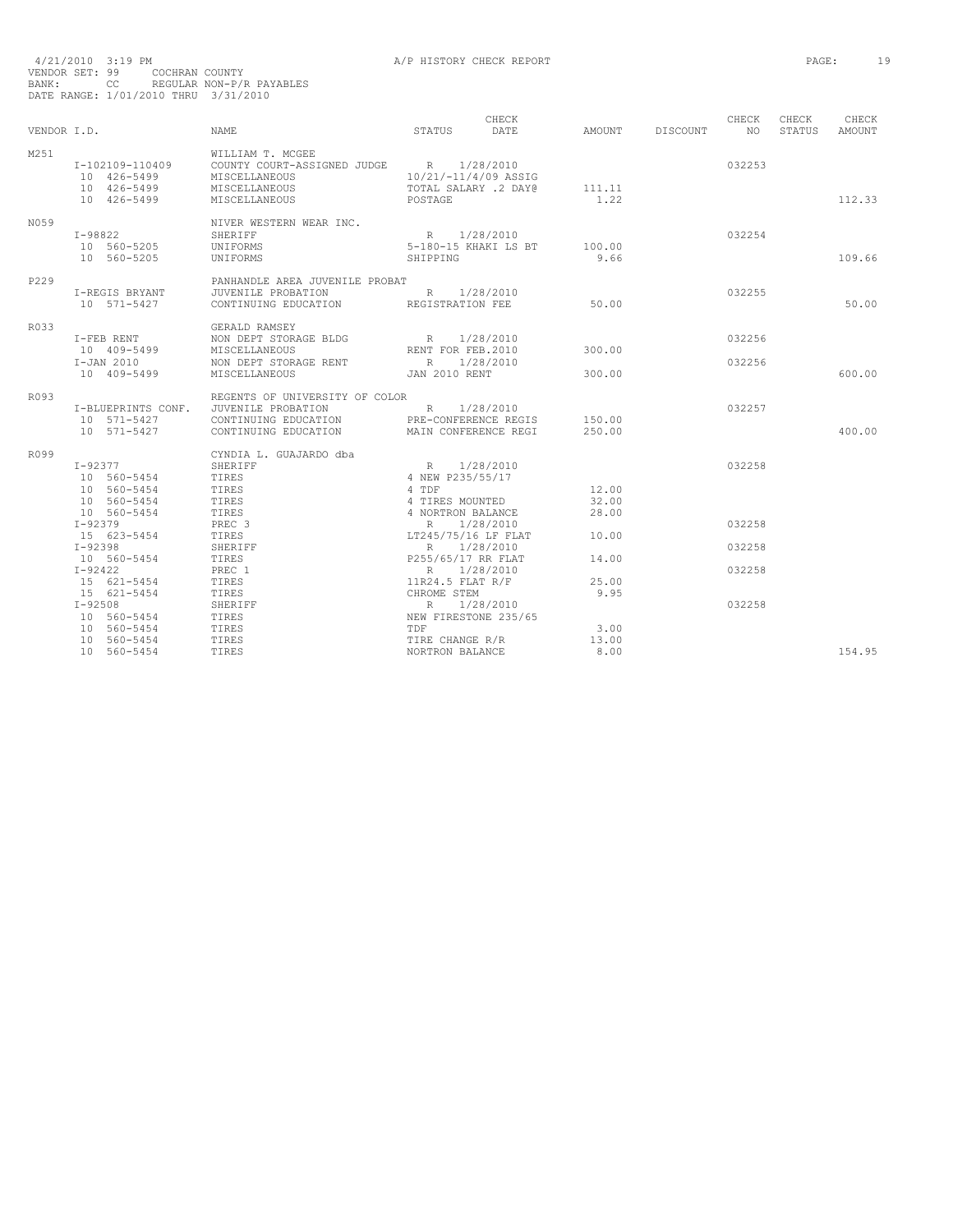|                  |                                    |                                                                                                                                                                                                                                          |              | CHECK                 |         |          | CHECK           | CHECK  | CHECK    |
|------------------|------------------------------------|------------------------------------------------------------------------------------------------------------------------------------------------------------------------------------------------------------------------------------------|--------------|-----------------------|---------|----------|-----------------|--------|----------|
| VENDOR I.D.      |                                    | <b>STATUS</b><br>NAME                                                                                                                                                                                                                    |              | DATE                  | AMOUNT  | DISCOUNT | NO <sub>1</sub> | STATUS | AMOUNT   |
| S <sub>010</sub> |                                    | SILVERS COMPANY                                                                                                                                                                                                                          |              |                       |         |          |                 |        |          |
|                  | $C-11366$                          |                                                                                                                                                                                                                                          |              |                       |         |          | 032259          |        |          |
|                  | 10 665-5330 FUEL AND OIL           | EXTENSION OFFICE R 1/28/2010<br>FUEL AND OIL CREDIT FED TAX                                                                                                                                                                              |              |                       | 22.56CR |          |                 |        |          |
|                  | $C-123009$                         | JAIL - PAID 1/11/10 IN ERROR R 1/28/2010                                                                                                                                                                                                 |              |                       |         |          | 032259          |        |          |
|                  | 10 512-5333                        | FOOD-PRISONERS                                                                                                                                                                                                                           | 4 JUICE      |                       | 8.00CR  |          |                 |        |          |
|                  | 10 512-5333                        | FOOD-PRISONERS                                                                                                                                                                                                                           | 2 LEMONADE   |                       | 3.76CR  |          |                 |        |          |
|                  | 10 512-5333                        | FOOD-PRISONERS                                                                                                                                                                                                                           | 2 CHERRY MIX |                       | 3.76CR  |          |                 |        |          |
|                  | 10 512-5333                        | FOOD-PRISONERS                                                                                                                                                                                                                           | CRINKLE CUT  |                       | 5.38CR  |          |                 |        |          |
|                  | 10 512-5392                        |                                                                                                                                                                                                                                          |              |                       |         |          |                 |        |          |
|                  | 10 512-5392                        |                                                                                                                                                                                                                                          |              |                       |         |          |                 |        |          |
|                  | $10$ $512-5392$<br>$10$ $512-5392$ |                                                                                                                                                                                                                                          |              |                       |         |          |                 |        |          |
|                  |                                    | 10 512-5392 MISCELLANEOUS SU<br>10 512-5333 FOOD-PRISONERS                                                                                                                                                                               |              |                       |         |          |                 |        |          |
|                  |                                    |                                                                                                                                                                                                                                          |              |                       |         |          |                 |        |          |
|                  | I-108 012010                       |                                                                                                                                                                                                                                          |              |                       |         |          | 032259          |        |          |
|                  | 10 665-5330                        |                                                                                                                                                                                                                                          |              |                       |         |          |                 |        | 138.93   |
| S063             |                                    |                                                                                                                                                                                                                                          |              |                       |         |          |                 |        |          |
|                  | $I - 8650$                         |                                                                                                                                                                                                                                          |              |                       |         |          | 032260          |        |          |
|                  | 15 622-5454                        |                                                                                                                                                                                                                                          |              |                       | 60.00   |          |                 |        | 60.00    |
| S071             |                                    | SCRIPT OFFICE PRODUCTS, INC.                                                                                                                                                                                                             |              |                       |         |          |                 |        |          |
|                  | $I - 31016$                        | R 1/28/2010<br>CLERK                                                                                                                                                                                                                     |              |                       |         |          | 032261          |        |          |
|                  | 10 403-5310                        | OFFICE SUPPLIES 1-PK TAPE                                                                                                                                                                                                                |              |                       | 12.78   |          |                 |        |          |
|                  |                                    |                                                                                                                                                                                                                                          |              |                       |         |          | 032261          |        |          |
|                  |                                    |                                                                                                                                                                                                                                          |              |                       | 17.42   |          |                 |        |          |
|                  |                                    |                                                                                                                                                                                                                                          |              |                       |         |          | 032261          |        |          |
|                  |                                    |                                                                                                                                                                                                                                          |              |                       | 70.08   |          |                 |        |          |
|                  |                                    |                                                                                                                                                                                                                                          |              |                       | 81.42   |          |                 |        |          |
|                  |                                    |                                                                                                                                                                                                                                          |              |                       |         |          | 032261          |        |          |
|                  |                                    |                                                                                                                                                                                                                                          |              |                       | 3.54    |          |                 |        |          |
|                  | 15 610-5310                        |                                                                                                                                                                                                                                          |              |                       | 2.18    |          |                 |        |          |
|                  | $I - 31350$                        | UFFICE SUPPLIES<br>CONNTY AUDITOR THE RESERVED RESERVED IN THE 1/28/2010                                                                                                                                                                 |              |                       |         |          | 032261          |        |          |
|                  | 10 495-5310                        | OFFICE SUPPLIES                                                                                                                                                                                                                          |              | "RECEIVED" STAMP (CNT | 84.95   |          |                 |        | 272.37   |
| S222             |                                    | SOUTH PLAINS COMMUNICATIONS                                                                                                                                                                                                              |              |                       |         |          |                 |        |          |
|                  | $I - 637600$                       | PREC $1, 2, 3, 4$ - LATERAL ROAD R 1/28/2010                                                                                                                                                                                             |              |                       |         |          | 032262          |        |          |
|                  | 20 625-5591                        | PCT. #1, LATERAL ROAD $1/4$ -CM200 MOBIL RAD<br>PCT. #2, LATERAL ROAD $1/4$ -CM200 MOBIL RAD                                                                                                                                             |              |                       | 146.25  |          |                 |        |          |
|                  | 20 625-5592                        |                                                                                                                                                                                                                                          |              |                       | 146.25  |          |                 |        |          |
|                  | 20 625-5593                        |                                                                                                                                                                                                                                          |              |                       | 146.25  |          |                 |        |          |
|                  | 20 625-5594                        |                                                                                                                                                                                                                                          |              |                       | 146.25  |          |                 |        |          |
|                  | I-637747                           |                                                                                                                                                                                                                                          |              |                       |         |          | 032262          |        |          |
|                  | 10 571-5451                        | PCT. #2, LATERAL ROAD 1/4 -CM200 MOBIL RAD<br>PCT. #3, LATERAL ROAD 1/4 -CM200 MOBIL RAD<br>PCT. #4, LATERAL ROAD 1/4 -CM200 MOBIL RAD<br>PCT. #4, LATERAL ROAD 1/4 -CM200 MOBIL RAD<br>TR 1/28/2010 REPAIR 1-PR400 BATTERY<br>SHERIFF . |              |                       | 84.00   |          |                 |        |          |
|                  | $I - 637763$                       |                                                                                                                                                                                                                                          |              |                       |         |          | 032262          |        |          |
|                  | 10 560-5451<br>10 560-5451         | MACHINERY-NON-OFFICE REPAIR CONSOLE LOCKING UP M                                                                                                                                                                                         |              |                       |         |          |                 |        |          |
|                  |                                    | MACHINERY-NON-OFFICE REPAIR LABOR                                                                                                                                                                                                        |              |                       | 135.00  |          |                 |        |          |
|                  | 10 560-5451                        | MACHINERY-NON-OFFICE REPAIR                                                                                                                                                                                                              | MILEAGE      |                       | 345.00  |          |                 |        | 1,149.00 |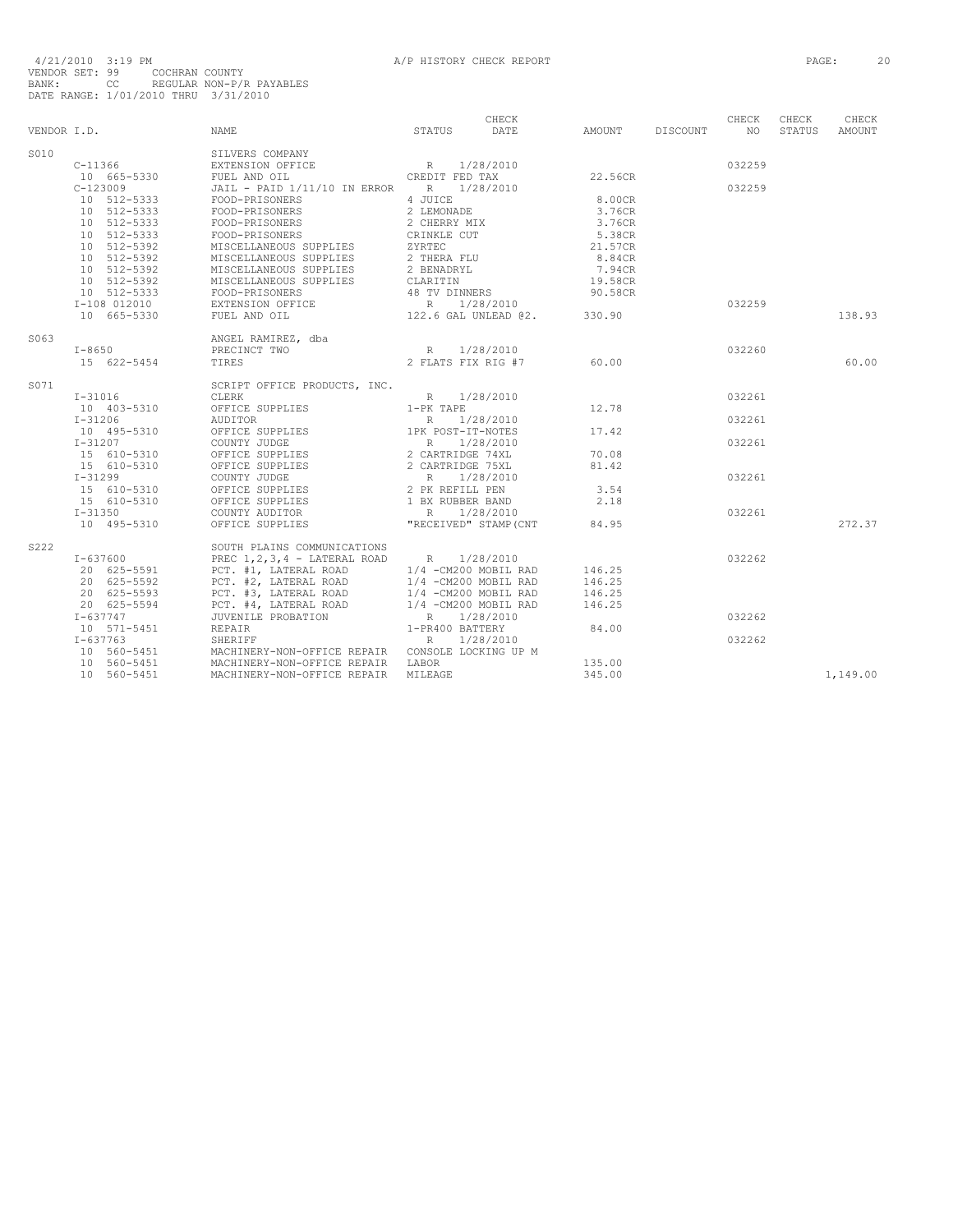| VENDOR I.D. |                                                                              | <b>NAME</b>                                                                                                                                               | STATUS                                                                                       | CHECK<br>DATE          | AMOUNT                            | DISCOUNT | CHECK<br>NO.     | CHECK<br><b>STATUS</b> | CHECK<br>AMOUNT |
|-------------|------------------------------------------------------------------------------|-----------------------------------------------------------------------------------------------------------------------------------------------------------|----------------------------------------------------------------------------------------------|------------------------|-----------------------------------|----------|------------------|------------------------|-----------------|
| S242        | $I-010810$<br>10 512-5392<br>10 512-5392<br>10 512-5392<br>10 512-5333       | SAM'S CLUB<br>JAIL<br>MISCELLANEOUS SUPPLIES<br>MISCELLANEOUS SUPPLIES<br>MISCELLANEOUS SUPPLIES<br>FOOD-PRISONERS                                        | R 1/28/2010<br>SWIFFER<br>20 OZ CUPS<br>2 NORTHERN<br>LIGHT RANCH                            |                        | 25.34<br>19.36<br>16.88<br>17.06  |          | 032263           |                        | 78.64           |
| S281        | I-651201001<br>10 560-5310                                                   | STAPLES<br>SHERIFF<br>OFFICE SUPPLIES                                                                                                                     | R<br>1 MICROBOARDS DVD-CD                                                                    | 1/28/2010              | 229.99                            |          | 032264           |                        |                 |
|             | I-651201002<br>10 560-5310<br>10 560-5310<br>I-9927650001                    | <b>SHERIFF</b><br>OFFICE SUPPLIES<br>OFFICE SUPPLIES<br>SHERIFF                                                                                           | R<br>1 BX ENVELOPES<br>1 DZ PILOT G-2 GEL B<br>$\mathbb R$                                   | 1/28/2010<br>1/28/2010 | 33.99<br>17.49                    |          | 032264<br>032264 |                        |                 |
|             | 10 560-5334                                                                  | OTHER SUPPLIES                                                                                                                                            | NIKON EN-ELI 7.2MA                                                                           |                        | 18.99                             |          |                  |                        | 300.46          |
| S294        | I-BROWNWOOD<br>10 665-5425<br>10 665-5425<br>10 665-5425<br>10 665-5425      | SHIRLEY SEARS<br>EXTENSION OFFICE<br>FCS AGENT-TRAVEL-IN COUNTY<br>FCS AGENT-TRAVEL-IN COUNTY<br>FCS AGENT-TRAVEL-IN COUNTY<br>FCS AGENT-TRAVEL-IN COUNTY | R<br>ROOM 1 NIGHT<br>REGISTRATION<br>MEALS<br>MILEAGE 174 MILES @.                           | 1/28/2010              | 35.00<br>10.00<br>43.57<br>95.70  |          | 032265           |                        | 184.27          |
| S299        | I-ORIENTAL TRADING<br>31 652-5499<br>31 652-5499<br>31 652-5499              | SAMMIE SIMPSON<br>MUSEUM<br>MISCELLANEOUS<br>MISCELLANEOUS<br>MISCELLANEOUS                                                                               | R<br>ORIENTAL TRADING COW<br>BADGES, HANDCUFF FOR<br>SOLDIERS                                | 1/28/2010              | 239.57                            |          | 032266           |                        | 239.57          |
| S316        | $I - 01052010$<br>10 571-5427<br>10 571-5427<br>10 571-5427                  | BRYANT SEARS<br>BRYANT SEARS<br>CONTINUING EDUCATION<br>CONTINUING EDUCATION<br>CONTINUING EDUCATION                                                      | $R_{\parallel}$<br>ROOM AUSTIN 2 DAYS<br>TAX ON ROOM<br>MEALS                                | 1/28/2010              | 170.00<br>25.50<br>45.34          |          | 032267           |                        | 240.84          |
| S331        | I-8311-57191<br>10 409-5300<br>10 409-5300<br>10 409-5300                    | STANDARD COFFEE SERVICE<br>NON DEPT<br>COUNTY-WIDE SUPPLIES<br>COUNTY-WIDE SUPPLIES<br>COUNTY-WIDE SUPPLIES                                               | $R_{\perp}$<br>$2$ -CIDER<br>6-CREAMER<br>3-COFFEE                                           | 1/28/2010              | 13.94<br>43.98<br>88.50           |          | 032268           |                        | 146.42          |
| S367        | $I-0205463 - IN$<br>10 665-5334<br>10 665-5334<br>10 665-5334<br>10 665-5334 | SULLIVAN SUPPLY SOUTH, INC.<br>EXTENSION OFFICE<br>OTHER SUPPLIES<br>OTHER SUPPLIES<br>OTHER SUPPLIES<br>OTHER SUPPLIES                                   | $R_{\parallel}$<br>1 HEAD ASSEMBLY<br>LISTER FINE HAIRHEAD<br>1/2 INCH LISTER HOG<br>FREIGHT | 1/28/2010              | 115.00<br>87.00<br>54.50<br>13.69 |          | 032269           |                        | 270.19          |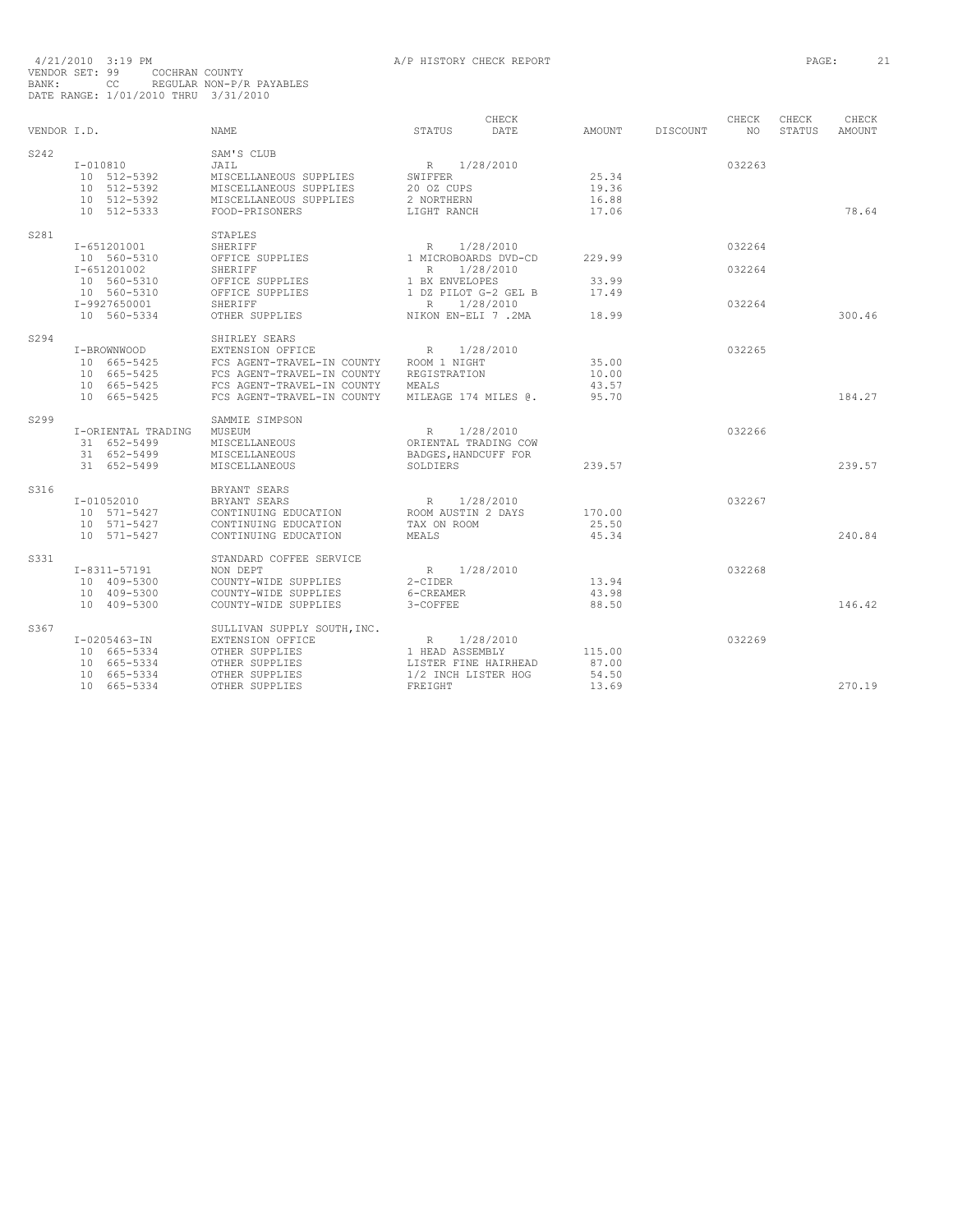| VENDOR I.D. |                                                                                               | NAME                                                                                                           | STATUS                                                                   | CHECK<br>DATE          | AMOUNT                   | DISCOUNT | CHECK<br>NO <sub>1</sub> | CHECK<br>STATUS | CHECK<br>AMOUNT |
|-------------|-----------------------------------------------------------------------------------------------|----------------------------------------------------------------------------------------------------------------|--------------------------------------------------------------------------|------------------------|--------------------------|----------|--------------------------|-----------------|-----------------|
| T009        | I-2010 CONF<br>15 610-5428                                                                    | TEXAS ASSOCIATION OF COUNTIES<br>COMMISSIONERS COURT<br>CO. JUDGE-CONTINUING EDUCATIONREGIS SYLVIA 2010 SA     | R                                                                        | 1/28/2010              | 100.00                   |          | 032270                   |                 | 100.00          |
| T009        | I-2010 TAC DUES<br>15 610-5481                                                                | TEXAS ASSOCIATION OF COUNTIES<br>COMMISSIONERS COURT<br>DUES AND REGISTRATION                                  | R 1/28/2010<br>2010 ANNUAL TAC DUES                                      |                        | 550.00                   |          | 032271                   |                 | 550.00          |
| T021        | I-MEMBER ID 404<br>10 475-5481                                                                | TEXAS DIST/CO ATT. ASSN.<br><b>ATTORNEY</b><br>DUES AND REGISTRATION                                           | R<br>TDCAA MEMBERSHIP DUE                                                | 1/28/2010              | 75.00                    |          | 032272                   |                 | 75.00           |
| T038        | I-1214712 012010<br>10 497-5310<br>10 497-5310                                                | THOMPSON PUBLISHING GROUP<br>TREASURER<br>OFFICE SUPPLIES<br>OFFICE SUPPLIES                                   | R<br>FAIR LABOR STANDARD<br>SHIPPING                                     | 1/28/2010              | 409.00<br>29.50          |          | 032273                   |                 | 438.50          |
| T087        | $I - 10640$<br>10 403-5310                                                                    | TEXAS DEPARTMENT OF HEALTH<br><b>CLERK</b><br>OFFICE SUPPLIES                                                  | R 1/28/2010<br>9 REMOTE BIRTH ACCES                                      |                        | 16.47                    |          | 032274                   |                 | 16.47           |
| T251        | I-MEMBERSHIP<br>10 455-5481                                                                   | TEXAS JUSTICE COURT JUDGES ASS<br>JUSTICE OF PEACE<br>DUES AND REGISTRATION MEMBERSHIP DUES 2010               | R 1/28/2010                                                              |                        | 75.00                    |          | 032275                   |                 | 75.00           |
| T254        | $I - RO44RR2$<br>10 497-5310<br>10 497-5310                                                   | TOP HEALTH<br>TREASURER<br>OFFICE SUPPLIES<br>OFFICE SUPPLIES                                                  | R 1/28/2010<br>12 ISSUES<br>SHIPPING                                     |                        | 378.00<br>104.30         |          | 032276                   |                 | 482.30          |
| U019        | I-50909122902606283 COUNTY JAIL<br>10 512-5391<br>I-ARNOLD<br>10 512-5391<br>10 512-5392      | UNITED SUPERMARKETS, INC<br>MEDICAL CARE-PRISONERS<br>JAIL<br>MEDICAL CARE-PRISONERS<br>MISCELLANEOUS SUPPLIES | R<br>RX ANDREW SOLIZ 12/2<br>R 1/28/2010<br>3 RX ARNOLD<br>ASCENSIA AUTO | 1/28/2010              | 10.80<br>108.97<br>69.99 |          | 032277<br>032277         |                 | 189.76          |
| W002        | I-2010 RENEWAL<br>10 497-5310                                                                 | "THE WALL STREET JOURNAL"<br>TREASURER<br>OFFICE SUPPLIES                                                      | R<br>RENEWAL WALL STREET                                                 | 1/28/2010              | 398.48                   |          | 032278                   |                 | 398.48          |
| W010        | I-004036001501 01201 PARK/SHOP<br>10 660-5440<br>I-004036002501 01201 SHOWBARN<br>10 660-5440 | WEST TEXAS GAS INC<br>UTILITIES & IRRIGATION<br>UTILITIES & IRRIGATION                                         | R<br>CUSTOMER CHARGE<br>R<br>COST OF SERVICE (GAS                        | 1/28/2010<br>1/28/2010 | 9.00<br>27.83            |          | 032279<br>032279         |                 |                 |
|             | 10 660-5440<br>10 660-5440<br>I-00404902200112010 PREC 3                                      | UTILITIES & IRRIGATION<br>UTILITIES & IRRIGATION                                                               | COST OF GAS<br>CUSTOMER CHARGE<br>R                                      | 1/28/2010              | 51.57<br>9.00            |          | 032279                   |                 |                 |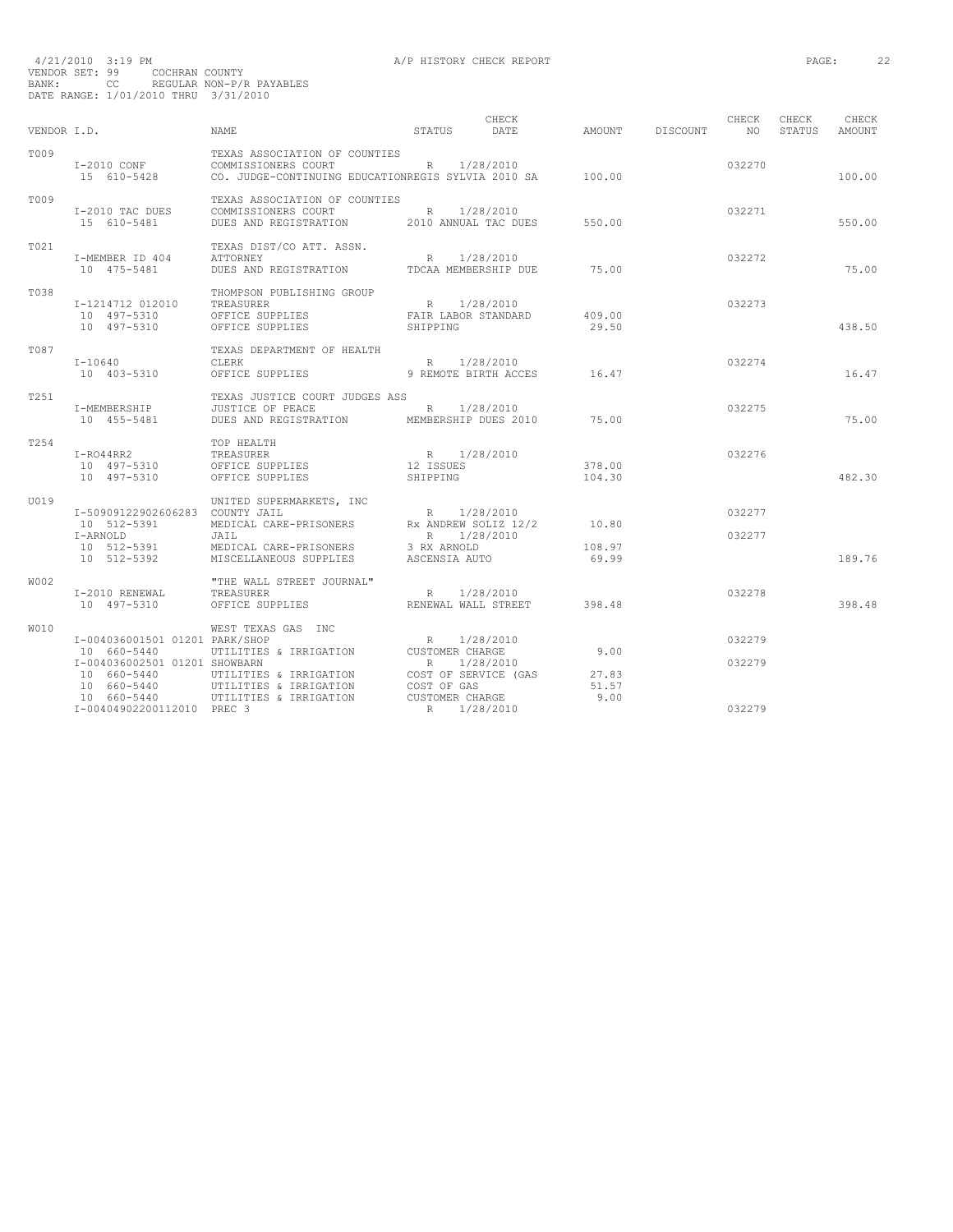| VENDOR I.D. |                                                                         | <b>NAME</b>                                                                                                    | STATUS                                                                                                | CHECK<br>DATE | AMOUNT                           | DISCOUNT | CHECK<br>NO. | CHECK<br>STATUS | CHECK<br>AMOUNT |
|-------------|-------------------------------------------------------------------------|----------------------------------------------------------------------------------------------------------------|-------------------------------------------------------------------------------------------------------|---------------|----------------------------------|----------|--------------|-----------------|-----------------|
| <b>W010</b> | I-00404902200112010 PREC 3<br>15 623-5440<br>15 623-5440<br>15 623-5440 | WEST TEXAS GAS INC<br>CONT<br><b>UTILITIES</b><br>UTILITIES<br>UTILITIES                                       | $R_{\perp}$<br>COST OF SERVICE<br>COST OF GAS<br>CUSTOMER CHARGE                                      | 1/28/2010     | 34.12<br>63.23<br>9.00           |          | 032279       |                 | 203.75          |
| <b>W014</b> | I-2010 CONTRACT<br>10 516-5471                                          | WHITEFACE CEMETERY ASSOCI<br>CEMETERY- WHITEFACE<br>CARE OF WHFC CEMETERY                                      | R<br>2010 MAINTENANCE                                                                                 | 1/28/2010     | 3,000.00                         |          | 032280       |                 | 3,000.00        |
| W052        | I-01092010<br>10 495-5310<br>10 495-5310<br>10 497-5310<br>10 497-5310  | DANNY WISELEY<br>AUDITOR/TREASURER<br>OFFICE SUPPLIES<br>OFFICE SUPPLIES<br>OFFICE SUPPLIES<br>OFFICE SUPPLIES | $R_{\odot}$<br>50 1099 ENVELOPES<br>50 SETS 1099-MISC LA<br>100 W-2 ENVELOPES<br>100 SETS W-2 LASER F | 1/28/2010     | 23.98<br>24.99<br>47.96<br>59.98 |          | 032281       |                 | 156.91          |
| W055        |                                                                         | WINDSTREAM COMMUNICATIONS SW                                                                                   |                                                                                                       |               |                                  |          |              |                 |                 |
|             | I-266-0638 0110<br>10 652-5420                                          | MUSEUM<br>TELECOMMUNICATIONS                                                                                   | $R \sim$<br>JAN PHONE                                                                                 | 1/28/2010     | 52.89                            |          | 032282       |                 |                 |
|             | I-266-5051 0110<br>10 650-5420                                          | LIBRARY<br>TELECOMMUNICATIONS                                                                                  | R<br>JAN PHONE                                                                                        | 1/28/2010     | 170.46                           |          | 032282       |                 |                 |
|             | I-266-5074 0110                                                         | ADULT PROBATION                                                                                                | R                                                                                                     | 1/28/2010     |                                  |          | 032282       |                 |                 |
|             | 10 570-5420<br>I-266-5161 0110<br>10 497-5420                           | TELECOMMUNICATIONS<br>TREASURER<br>TELECOMMUNICATIONS                                                          | JAN PHONE<br>$R_{\perp}$<br>JAN PHONE                                                                 | 1/28/2010     | 63.02<br>51.05                   |          | 032282       |                 |                 |
|             | I-266-5171 0110<br>10 499-5420                                          | TAX A/C<br>TELECOMMUNICATIONS                                                                                  | $R_{\parallel}$<br>JAN PHONE                                                                          | 1/28/2010     | 215.41                           |          | 032282       |                 |                 |
|             | I-266-5211 0110                                                         | SHERIFF                                                                                                        | $R_{\parallel}$                                                                                       | 1/28/2010     |                                  |          | 032282       |                 |                 |
|             | 10 560-5420<br>I-266-5215 0110                                          | TELECOMMUNICATIONS<br>EXTENSION SERVICE                                                                        | JAN PHONE<br>$R_{\perp}$                                                                              | 1/28/2010     | 192.57                           |          | 032282       |                 |                 |
|             | 10 665-5420<br>I-266-5302 0110                                          | TELECOMMUNICATIONS<br>JUSTICE OF THE PEACE                                                                     | JAN PHONE<br>$R_{\parallel}$                                                                          | 1/28/2010     | 162.58                           |          | 032282       |                 |                 |
|             | 10 455-5420<br>I-266-5411 0110                                          | TELECOMMUNICATIONS<br>JUVENILE PROBATION                                                                       | JAN PHONE<br>R                                                                                        | 1/28/2010     | 51.05                            |          | 032282       |                 |                 |
|             | 10 571-5420<br>I-266-5412 0110                                          | TELECOMMUNICATIONS<br>DISTRICT COURT                                                                           | JAN PHONE<br>R                                                                                        | 1/28/2010     | 51.05                            |          | 032282       |                 |                 |
|             | 10 435-5420<br>I-266-5450 0110                                          | TELECOMMUNICATIONS<br>CLERK                                                                                    | JAN PHONE & INTERNET<br>R                                                                             | 1/28/2010     | 121.04                           |          | 032282       |                 |                 |
|             | 10 403-5420<br>I-266-5508 0110                                          | TELECOMMUNICATIONS<br>COUNTY JUDGE                                                                             | JAN PHONE<br>R                                                                                        | 1/28/2010     | 163.58                           |          | 032282       |                 |                 |
|             | 15 610-5420<br>I-266-5700 0110                                          | TELECOMMUNICATIONS<br>SHERIFF                                                                                  | JUDGE/CCT JAN PHONE<br>$R_{\parallel}$                                                                | 1/28/2010     | 112.53                           |          | 032282       |                 |                 |
|             | 10 560-5420<br>I-266-5822 0110<br>10 495-5420                           | TELECOMMUNICATIONS<br>COUNTY AUDITOR & NON-DEPT'L<br>TELECOMMUNICATIONS                                        | JAN PHONE BILL<br>$R_{\perp}$<br>JAN PHONE AUDITOR &                                                  | 1/28/2010     | 77.30<br>102.11                  |          | 032282       |                 |                 |
|             | 10 409-5420<br>I-266-8661 0110                                          | TELECOMMUNICATIONS<br>COUNTY ATTORNEY                                                                          | JAN COURTHOUSE INTER<br>R                                                                             | 1/28/2010     | 154.99                           |          | 032282       |                 |                 |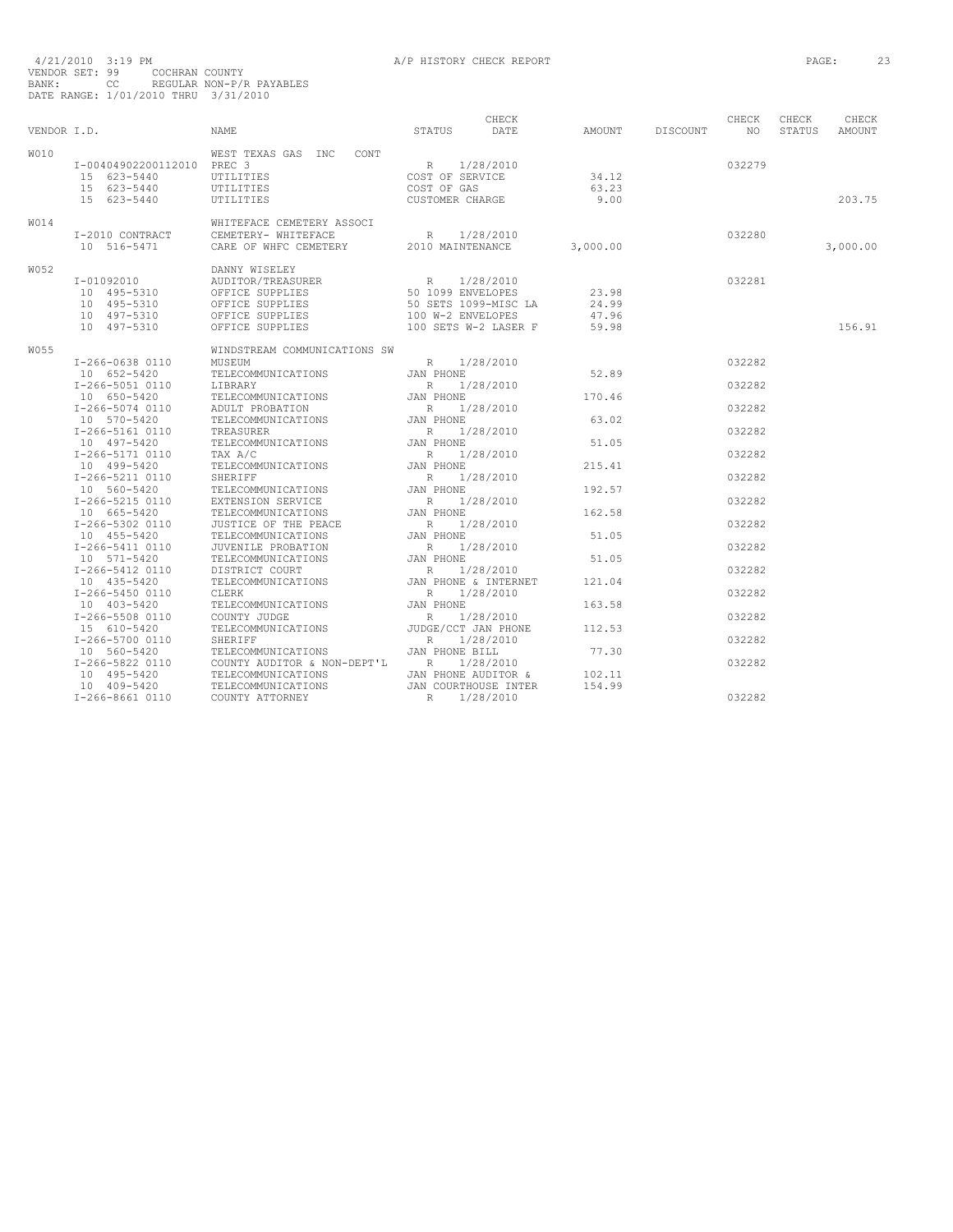| $4/21/2010$ 3:19 PM                  |    |                |                          |
|--------------------------------------|----|----------------|--------------------------|
| VENDOR SET: 99                       |    | COCHRAN COUNTY |                          |
| BANK:                                | CC |                | REGULAR NON-P/R PAYABLES |
| DATE RANGE: 1/01/2010 THRU 3/31/2010 |    |                |                          |

| VENDOR I.D.      |                                                                                     | <b>NAME</b>                                                                                                                          | STATUS                                                                   | CHECK<br>DATE          | AMOUNT                                  | DISCOUNT | CHECK<br>NO.     | CHECK<br>STATUS | CHECK<br><b>AMOUNT</b> |
|------------------|-------------------------------------------------------------------------------------|--------------------------------------------------------------------------------------------------------------------------------------|--------------------------------------------------------------------------|------------------------|-----------------------------------------|----------|------------------|-----------------|------------------------|
| W055             | I-266-8661 0110<br>10 475-5420<br>I-266-8888 0110                                   | WINDSTREAM COMMUNICATICONT<br>COUNTY ATTORNEY<br>TELECOMMUNICATIONS<br>SHERIFF                                                       | R<br>JAN PHONE<br>$\mathbb{R}$                                           | 1/28/2010<br>1/28/2010 | 115.17                                  |          | 032282<br>032282 |                 |                        |
|                  | 10 560-5420<br>I-300-6754 0110                                                      | TELECOMMUNICATIONS<br><b>SHERIFF</b>                                                                                                 | JAN FAX LINE & CRIME<br>R                                                | 1/28/2010              | 58.12                                   |          | 032282           |                 |                        |
|                  | 10 560-5420                                                                         | TELECOMMUNICATIONS                                                                                                                   | JAN RADIO LINK PHONE                                                     |                        | 10.42                                   |          |                  |                 | 1,925.34               |
| W062             | I-123009<br>10 512-5333<br>10 512-5333<br>10 512-5333<br>10 512-5392<br>10 512-5392 | WAL-MART COMMUNITY<br>JAIL<br>FOOD-PRISONERS<br>FOOD-PRISONERS<br>FOOD-PRISONERS<br>MISCELLANEOUS SUPPLIES<br>MISCELLANEOUS SUPPLIES | R<br>47 TV DINNERS<br>8 JUICE<br>CRINKLE CUTS<br>ZYRTEC 30<br>2-THERAFLU | 1/28/2010              | 90.58<br>15.52<br>5.38<br>21.57<br>8.84 |          | 032284           |                 |                        |
|                  | 10 512-5392<br>10 512-5392                                                          | MISCELLANEOUS SUPPLIES<br>MISCELLANEOUS SUPPLIES                                                                                     | 2 BENADRYL<br>CLARITIN 40                                                |                        | 7.94<br>19.58                           |          |                  |                 | 169.41                 |
| W097             | $I - 27414$<br>10 510-5332<br>10 650-5332<br>10 662-5332                            | W. L. MATHENY dba<br>CRTHSE LIB/ACT BLDG<br>CUSTODIAL SUPPLIES<br>CUSTODIAL SUPPLIES<br>CUSTODIAL SUPPLIES                           | R<br><b>BUG SPRAY</b><br><b>BUG SPRAY</b><br><b>BUG SPRAY</b>            | 1/28/2010              | 70.00<br>35.00<br>45.00                 |          | 032285           |                 | 150.00                 |
| W <sub>193</sub> | $I-1517$<br>10 560-5451<br>10 560-5451                                              | WESTWARD AUTOMOTIVE REPAIR LLC<br>SHERIFF<br>MACHINERY-NON-OFFICE REPAIR<br>MACHINERY-NON-OFFICE REPAIR                              | R<br>REPLACE BATTERY LABO<br><b>BATTERY</b>                              | 1/28/2010              | 12.00<br>198.19                         |          | 032286           |                 | 210.19                 |
| X001             | I-0305270556<br>15 622-5440<br>15 622-5440                                          | XCEL ENERGY<br>PREC <sub>2</sub><br>UTILITIES<br>UTILITIES                                                                           | R<br>ELECTRIC FOR SHOP<br>AREA LIGHT                                     | 1/28/2010              | 54.19<br>15.25                          |          | 032287           |                 | 69.44                  |
| <b>Z110</b>      | $I - 2263$<br>10 403-5310<br>10 403-5310                                            | ZACHRY PUBLICATIONS, LP<br>CLERK<br>OFFICE SUPPLIES<br>OFFICE SUPPLIES                                                               | R<br>4-2010 TEXAS COUNTY<br>SHIPPING                                     | 1/28/2010              | 128.00<br>4.00                          |          | 032288           |                 | 132.00                 |
| A007             | $I-21110$<br>15 622-5454                                                            | ALBERT GONZALEZ, dba<br>PRECINCT TWO<br>TIRES                                                                                        | R<br>1 LT245-17 FLAT ON L                                                | 2/08/2010              | 15.00                                   |          | 032289           |                 | 15.00                  |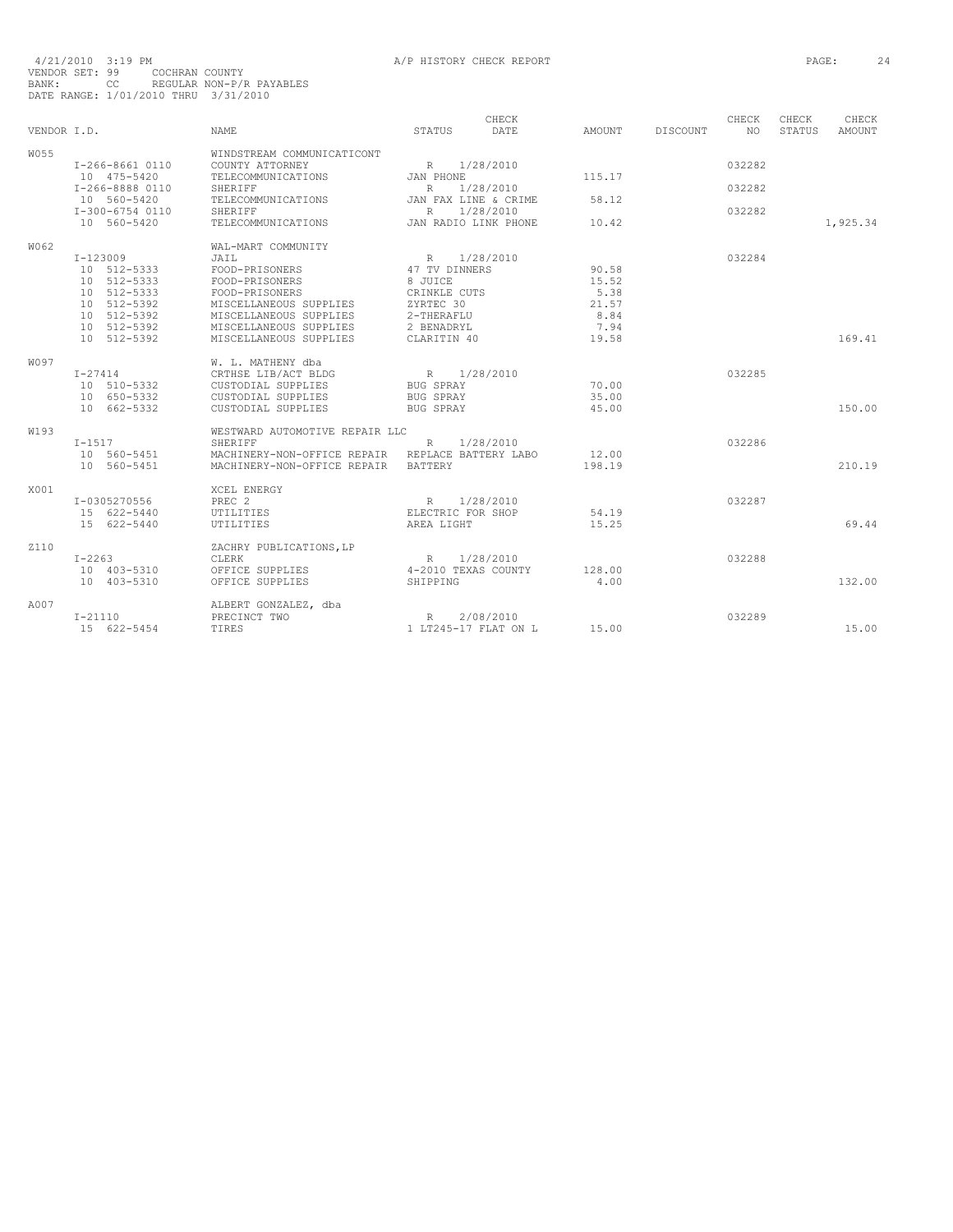| VENDOR I.D. |                                                      | <b>NAME</b>                                                   | CHECK<br>DATE<br>STATUS                                                                                        | AMOUNT            | DISCOUNT | CHECK<br>NO <sub>1</sub> | CHECK<br>STATUS | CHECK<br>AMOUNT |
|-------------|------------------------------------------------------|---------------------------------------------------------------|----------------------------------------------------------------------------------------------------------------|-------------------|----------|--------------------------|-----------------|-----------------|
| A109        | $I - 38422$                                          | ALBUS FARM EQUIPMENT<br>PRECINCT ONE                          |                                                                                                                |                   |          | 032290                   |                 |                 |
|             | 15 621-5451                                          | REPAIRS                                                       |                                                                                                                |                   |          |                          |                 | 175.00          |
| A151        |                                                      | AGNEW JOHN A GEN PTR dba AREA-                                |                                                                                                                |                   |          |                          |                 |                 |
|             | $I - 22372$                                          | <b>COURTHOUSE</b>                                             | R 2/08/2010                                                                                                    |                   |          | 032291                   |                 |                 |
|             | 10 510-5451 REPAIR<br>10 510-5451 REPAIR             |                                                               | CK DIST COURTROOM HE 375.00<br>7.5 HP CHILL WATER P 2,276.00                                                   |                   |          |                          |                 |                 |
|             |                                                      |                                                               |                                                                                                                |                   |          |                          |                 |                 |
|             | 10 510-5451                                          | REPAIR                                                        | SMALLER CHILL WATER 1,974.00                                                                                   |                   |          |                          |                 | 4,625.00        |
| A165        |                                                      | AFFILIATED COMPUTER SERVICES                                  |                                                                                                                |                   |          |                          |                 |                 |
|             | $T - 493465$                                         | <b>CLERK</b>                                                  | R<br>2/08/2010                                                                                                 |                   |          | 032292                   |                 |                 |
|             |                                                      |                                                               | 20/20 PERFECT VISION 1,000.00<br>FREIGHT -166 PAGES 51.53                                                      |                   |          |                          |                 |                 |
|             |                                                      |                                                               |                                                                                                                |                   |          |                          |                 |                 |
|             | 10 403-5416                                          | FILMING & INDEXING                                            | 166 COUNTY ARCHIVAL                                                                                            | 147.74            |          |                          |                 | 1,199.27        |
| B210        |                                                      | BROCK'S CARPET                                                |                                                                                                                |                   |          |                          |                 |                 |
|             |                                                      | I-12166 ACT BLDG-FSA OFFICE (RC&D OFF.) R 2/08/2010           |                                                                                                                |                   |          | 032293                   |                 |                 |
|             | 10 662-5451 REPAIR<br>10 662-5451 REPAIR             |                                                               | 75 YDS CARPET RC&D 0 1,162.50                                                                                  |                   |          |                          |                 |                 |
|             |                                                      |                                                               | LABOR                                                                                                          | 437.50            |          |                          |                 |                 |
|             | $I - 12167$<br>I-12167 LIBRARY<br>10 650-5451 REPAIR |                                                               | R 2/08/2010<br>TAKE UP & INSTALL 25 1,537.50<br>253 YDS CARPET @12.5 3,162.50<br>2 ENTRIES 8x8 TILE 1 300.00   |                   |          | 032293                   |                 |                 |
|             |                                                      |                                                               |                                                                                                                |                   |          |                          |                 |                 |
|             | 10 650-5451 REPAIR<br>10 650-5451 REPAIR             |                                                               |                                                                                                                |                   |          |                          |                 |                 |
|             |                                                      |                                                               |                                                                                                                |                   |          |                          |                 |                 |
|             | 10 650-5451                                          | REPAIR                                                        | INSTALL TILE IN ENTR                                                                                           | 400.00            |          |                          |                 | 7,000.00        |
| C007        |                                                      | CITY OF MORTON                                                |                                                                                                                |                   |          |                          |                 |                 |
|             | I-01292010                                           | LIB, MUSEUM, ACT BLDG, CRTH PC1 R 2/08/2010                   |                                                                                                                |                   |          | 032294                   |                 |                 |
|             | 10 650-5440                                          | UTILITIES<br>UTILITIES<br>UTILITIES                           | 06-0691-00 GAS                                                                                                 | 243.50            |          |                          |                 |                 |
|             | 10 650-5440                                          |                                                               | 06-0691-00 WATER                                                                                               | 10.00             |          |                          |                 |                 |
|             | 10 650-5440                                          | UTILITIES<br>UTILITIES                                        | 06-0691-00 GARBAGE                                                                                             | 41.50             |          |                          |                 |                 |
|             | 10 650-5440                                          |                                                               | 06-0691-00 SEWER                                                                                               | 13.00             |          |                          |                 |                 |
|             | 10 652-5440                                          | UTILITIES<br>UTILITIES                                        |                                                                                                                | 325.31            |          |                          |                 |                 |
|             | 10 652-5440                                          |                                                               | 06-0752-01 GAS<br>06-0752-01 GAS<br>06-0752-01 GARBAGE<br>SEWER<br>5EWER<br>06-0848-00 GAS<br>06-0848-00 WATER | 10.00             |          |                          |                 |                 |
|             | 10 652-5440                                          | UTILITIES<br>UTILITIES                                        |                                                                                                                | 18.25             |          |                          |                 |                 |
|             | 10 652-5440                                          |                                                               |                                                                                                                | 11.00             |          |                          |                 |                 |
|             | 10 662-5440                                          | UTILITIES<br>UTILITIES                                        |                                                                                                                | 1,227.95<br>10.00 |          |                          |                 |                 |
|             | 10 662-5440<br>10 662-5440                           |                                                               | GARBAGE                                                                                                        | 67.00             |          |                          |                 |                 |
|             | 10 662-5440                                          | UTILITIES<br>UTILITIES                                        |                                                                                                                | 30.00             |          |                          |                 |                 |
|             | 10 510-5440                                          |                                                               | SEWER<br>09-1373-00 GAS                                                                                        | 1,304.63          |          |                          |                 |                 |
|             | 10 510-5440                                          |                                                               | WATER                                                                                                          | 67.75             |          |                          |                 |                 |
|             | 10 510-5440                                          |                                                               | GARBAGE                                                                                                        | 233.00            |          |                          |                 |                 |
|             | 10 510-5440                                          |                                                               |                                                                                                                | 39.00             |          |                          |                 |                 |
|             | 15 621-5440                                          |                                                               | SEWER<br>11-1798-03 GAS                                                                                        | 325.31            |          |                          |                 |                 |
|             | 15 621-5440                                          |                                                               | WATER                                                                                                          | 43.00             |          |                          |                 |                 |
|             | 15 621-5440                                          | TI<br>THTTES<br>TLITTES<br>JTILITTES<br>UTILITTES<br>TTLITTES | GARBAGE                                                                                                        | 41.50             |          |                          |                 | 4,061.70        |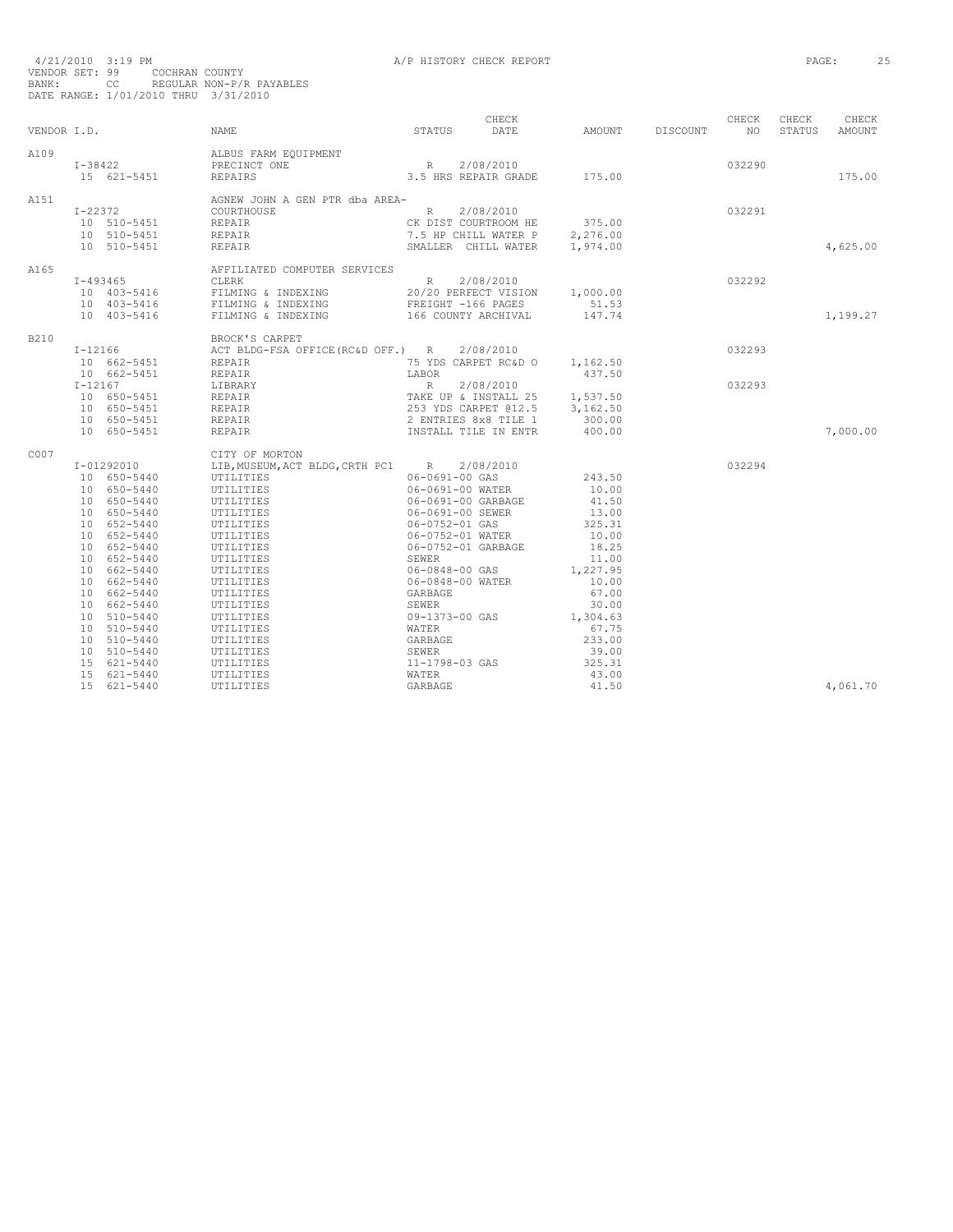|             |                                            |                                                                                                                                                                                                                                                                                                                                                                                                                                                                                                    |                                           | CHECK |              |          | CHECK  | CHECK  | CHECK         |
|-------------|--------------------------------------------|----------------------------------------------------------------------------------------------------------------------------------------------------------------------------------------------------------------------------------------------------------------------------------------------------------------------------------------------------------------------------------------------------------------------------------------------------------------------------------------------------|-------------------------------------------|-------|--------------|----------|--------|--------|---------------|
| VENDOR I.D. |                                            | NAME                                                                                                                                                                                                                                                                                                                                                                                                                                                                                               | STATUS                                    | DATE  | AMOUNT       | DISCOUNT | NQ     | STATUS | <b>AMOUNT</b> |
| C008        |                                            | CITY OF WHITEFACE                                                                                                                                                                                                                                                                                                                                                                                                                                                                                  |                                           |       |              |          |        |        |               |
|             | I-409 012010 PREC 2                        |                                                                                                                                                                                                                                                                                                                                                                                                                                                                                                    | R 2/08/2010<br>GAS                        |       | 16.25        |          | 032295 |        |               |
|             | 15 622-5440                                | UTILITIES                                                                                                                                                                                                                                                                                                                                                                                                                                                                                          |                                           |       |              |          |        |        |               |
|             | $15 622 - 5440$<br>$15 622 - 5440$         | UTILITIES                                                                                                                                                                                                                                                                                                                                                                                                                                                                                          | WATER                                     |       | 9.00         |          |        |        |               |
|             | 15 622-5440                                | UTILITIES                                                                                                                                                                                                                                                                                                                                                                                                                                                                                          | GARBAGE                                   |       | 50.10        |          |        |        |               |
|             | 15 622-5440                                | UTILITIES                                                                                                                                                                                                                                                                                                                                                                                                                                                                                          | SEWER                                     |       | 17.50        |          |        |        | 92.85         |
| C032        |                                            | COUNTY JUDGES & COMMISSIONERS                                                                                                                                                                                                                                                                                                                                                                                                                                                                      |                                           |       |              |          |        |        |               |
|             | I-2010 DUES                                | R 2/08/2010<br>COMM'RS COURT                                                                                                                                                                                                                                                                                                                                                                                                                                                                       |                                           |       |              |          | 032296 |        |               |
|             | 15 610-5481                                | DUES AND REGISTRATION 2010 DUES CJ&CAOTX 1,000.00                                                                                                                                                                                                                                                                                                                                                                                                                                                  |                                           |       |              |          |        |        | 1,000.00      |
| C035        |                                            | COX AUTO SUPPLY CO                                                                                                                                                                                                                                                                                                                                                                                                                                                                                 |                                           |       |              |          |        |        |               |
|             | I-97352 EXTENSION SERVICE                  |                                                                                                                                                                                                                                                                                                                                                                                                                                                                                                    |                                           |       |              |          | 032297 |        |               |
|             | 10 665-5451                                | REPAIRS                                                                                                                                                                                                                                                                                                                                                                                                                                                                                            |                                           |       | 13.26        |          |        |        |               |
|             | 10 665-5451 REPAIRS                        |                                                                                                                                                                                                                                                                                                                                                                                                                                                                                                    |                                           |       | 40.42        |          |        |        |               |
|             | $I - 97620$                                | EXTENSION SERVICE                                                                                                                                                                                                                                                                                                                                                                                                                                                                                  |                                           |       |              |          | 032297 |        |               |
|             | 10 665-5334                                | OTHER SUPPLIES                                                                                                                                                                                                                                                                                                                                                                                                                                                                                     | 1 PIN                                     |       | 2.25         |          |        |        | 55.93         |
| C069        |                                            | COUNTRY DUMPSTERS, INC.                                                                                                                                                                                                                                                                                                                                                                                                                                                                            |                                           |       |              |          |        |        |               |
|             | $I - 20607$                                | PRECINCT THREE                                                                                                                                                                                                                                                                                                                                                                                                                                                                                     | R 2/08/2010                               |       |              |          | 032298 |        |               |
|             | 15 623-5440                                | UTILITIES                                                                                                                                                                                                                                                                                                                                                                                                                                                                                          | 3YD DUMPSTER - FEBRU 46.25                |       |              |          |        |        | 46.25         |
| C084        |                                            | CLERK, SEVENTH COURT OF APPEAL                                                                                                                                                                                                                                                                                                                                                                                                                                                                     |                                           |       |              |          |        |        |               |
|             | I-JAN 2010 STATE FEES                      | I-JAN 2010 STATE FEES R 2/08/2010<br>90 000-4379.002 7th Crt of Appeal Gov't22.2081STATE FEES-APPEALS C 15.00                                                                                                                                                                                                                                                                                                                                                                                      |                                           |       |              |          | 032299 |        |               |
|             |                                            |                                                                                                                                                                                                                                                                                                                                                                                                                                                                                                    |                                           |       |              |          |        |        | 15.00         |
| F010        |                                            | FIVE-AREA TELEPHONE CO-OP                                                                                                                                                                                                                                                                                                                                                                                                                                                                          |                                           |       |              |          |        |        |               |
|             | I-927-5510 0210                            | PRECINCT FOUR                                                                                                                                                                                                                                                                                                                                                                                                                                                                                      | R 2/08/2010<br>TELEPHONE FOR FEB '1 40.17 |       |              |          | 032300 |        |               |
|             | 15 624-5420                                | TELECOMMUNICATIONS                                                                                                                                                                                                                                                                                                                                                                                                                                                                                 |                                           |       |              |          |        |        | 40.17         |
| F038        |                                            | FARM PLAN CORPORATION<br>$\begin{tabular}{l c c c} \multicolumn{1}{c}{\textbf{FARM} PLAN} \textbf{ CORPORTION} & \multicolumn{1}{c}{\textbf{R}} & 2/08/2010 \\ \multicolumn{1}{c}{\textbf{PREC 1}} & \multicolumn{1}{c}{\textbf{REPARRS}} & \multicolumn{1}{c}{\textbf{WASHER}} \\ \multicolumn{1}{c}{\textbf{REPARRS}} & \multicolumn{1}{c}{\textbf{CAP SCREW}} \\ \multicolumn{1}{c}{\textbf{REPARRS}} & \multicolumn{1}{c}{\textbf{S MOSK WASHER}} \\ \multicolumn{1}{c}{\textbf{REPARRS}} & \$ |                                           |       |              |          |        |        |               |
|             | I-6015491                                  |                                                                                                                                                                                                                                                                                                                                                                                                                                                                                                    |                                           |       |              |          | 032301 |        |               |
|             | 15 621-5451 REPAIRS                        |                                                                                                                                                                                                                                                                                                                                                                                                                                                                                                    |                                           |       | 4.00         |          |        |        |               |
|             | 15 621-5451 REPAIRS<br>15 621-5451 REPAIRS |                                                                                                                                                                                                                                                                                                                                                                                                                                                                                                    |                                           |       | 22.04        |          |        |        |               |
|             |                                            |                                                                                                                                                                                                                                                                                                                                                                                                                                                                                                    |                                           |       | 5.04         |          |        |        |               |
|             | 15 621-5451                                | REPAIRS<br>REPAIRS                                                                                                                                                                                                                                                                                                                                                                                                                                                                                 |                                           |       | 8.40         |          |        |        |               |
|             | 15 621-5451                                |                                                                                                                                                                                                                                                                                                                                                                                                                                                                                                    |                                           |       | 16.40        |          |        |        |               |
|             | $I - 6015494$                              |                                                                                                                                                                                                                                                                                                                                                                                                                                                                                                    |                                           |       |              |          | 032301 |        |               |
|             | 15 621-5451 REPAIRS                        |                                                                                                                                                                                                                                                                                                                                                                                                                                                                                                    |                                           |       | 5.67         |          |        |        |               |
|             | 15 621-5451<br>15 621-5451                 |                                                                                                                                                                                                                                                                                                                                                                                                                                                                                                    |                                           |       | 3.00<br>1.89 |          |        |        |               |
|             | $I-601793$                                 |                                                                                                                                                                                                                                                                                                                                                                                                                                                                                                    |                                           |       |              |          | 032301 |        |               |
|             | $1 - 601/33$<br>10 516-5451<br>10 516-5451 |                                                                                                                                                                                                                                                                                                                                                                                                                                                                                                    |                                           |       |              |          |        |        |               |
|             |                                            |                                                                                                                                                                                                                                                                                                                                                                                                                                                                                                    |                                           |       | 330.58       |          |        |        |               |
|             | 10 516-5451                                |                                                                                                                                                                                                                                                                                                                                                                                                                                                                                                    |                                           |       | 350.00       |          |        |        |               |
|             | 10 516-5451                                |                                                                                                                                                                                                                                                                                                                                                                                                                                                                                                    |                                           |       | 20.75        |          |        |        |               |
|             | 10 516-5451                                |                                                                                                                                                                                                                                                                                                                                                                                                                                                                                                    | EPA-SHOP                                  |       | 8.75         |          |        |        |               |
|             | 10 516-5451                                | REPAIR<br>REPAIR<br>REPAIR<br>REPAIR                                                                                                                                                                                                                                                                                                                                                                                                                                                               | SERVICE ACCESSORIES                       |       | 5.25         |          |        |        | 781.77        |
|             |                                            |                                                                                                                                                                                                                                                                                                                                                                                                                                                                                                    |                                           |       |              |          |        |        |               |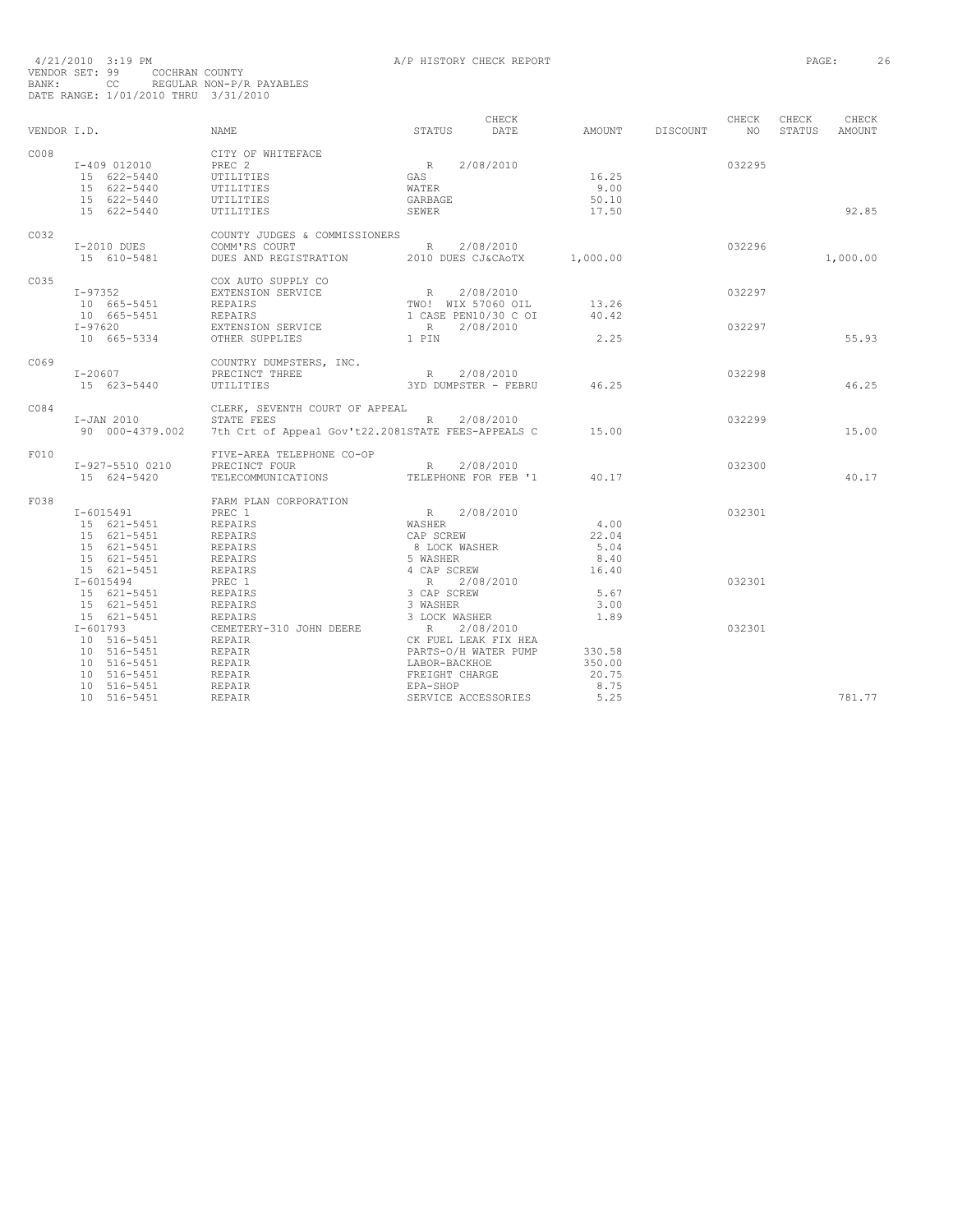|             |                  |                               |                      | CHECK                |        |          | CHECK           | CHECK  | CHECK  |
|-------------|------------------|-------------------------------|----------------------|----------------------|--------|----------|-----------------|--------|--------|
| VENDOR I.D. |                  | <b>NAME</b>                   | STATUS               | DATE                 | AMOUNT | DISCOUNT | NO <sub>1</sub> | STATUS | AMOUNT |
| F073        |                  | FRONTIER VALLEY INC.          |                      |                      |        |          |                 |        |        |
|             | $I - 345709$     | LIBRARY                       | R                    | 2/08/2010            |        |          | 032302          |        |        |
|             | 10 650-5451      | <b>REPAIR</b>                 | DISCONNECT WIRING TO |                      |        |          |                 |        |        |
|             | 10 650-5451      | REPAIR                        | COUNTER FOR CARPET L |                      | 86.00  |          |                 |        |        |
|             | $I - 345727$     | COUNTY PARK                   | R                    | 2/08/2010            |        |          | 032302          |        |        |
|             | 10 660-5451      | REPAIR                        | 4 100W DUSK TO DAWN  |                      | 433.72 |          |                 |        |        |
|             | 10 660-5451      | REPAIR                        |                      | 4 SPST 105/130 PHOTO | 50.00  |          |                 |        |        |
|             | 10 660-5451      | REPAIR                        |                      | 4 SYL M250U CLR LAMP | 102.00 |          |                 |        |        |
|             | 10 660-5451      | <b>REPAIR</b>                 |                      | SERVICE CALL-PARK LI | 86.00  |          |                 |        | 757.72 |
| H126        |                  | HOLLAND'S OFFICE TECHNOLOGIES |                      |                      |        |          |                 |        |        |
|             | $I - 65822$      | AUDITOR                       | R                    | 2/08/2010            |        |          | 032303          |        |        |
|             | 10 495-5310      | OFFICE SUPPLIES               | 2 RING BINDER        |                      | 83.99  |          |                 |        |        |
|             | $I - 84416$      | AUDITOR                       | R                    | 2/08/2010            |        |          | 032303          |        |        |
|             | 10 495-5310      | OFFICE SUPPLIES               | 1 BX LABELS          |                      | 29.99  |          |                 |        |        |
|             | $I - 84468$      | AUDITOR                       | R                    | 2/08/2010            |        |          | 032303          |        |        |
|             | 10 495-5310      | OFFICE SUPPLIES               | 1 PK LABEL 1/2"      |                      | 17.83  |          |                 |        |        |
|             | $I - 84547$      | TAX OFFICE                    | R                    | 2/08/2010            |        |          | 032303          |        |        |
|             | 10 499-5310      | OFFICE SUPPLIES               | 1 SERVICE TYPE WRITE |                      | 95.00  |          |                 |        |        |
|             | 10 499-5310      | OFFICE SUPPLIES               | 1 SERVICE PARTS      |                      | 90.00  |          |                 |        | 316.81 |
| H293        |                  | ROSA HERNANDEZ                |                      |                      |        |          |                 |        |        |
|             | I-REFUND DEPOSIT | ACTIVITY BLDG                 | R                    | 2/08/2010            |        |          | 032304          |        |        |
|             | 10 000-4370.101  | RENT-ACTIVITY BUILDING        |                      | REFUND DEPOSIT DEPOS | 125.00 |          |                 |        | 125.00 |
| J040        |                  | JONES MCCLURE PUBLISHING      |                      |                      |        |          |                 |        |        |
|             | I-1001166548     | DISTRICT COURT                | R                    | 2/08/2010            |        |          | 032305          |        |        |
|             | 10 435-5310      | OFFICE SUPPLIES               |                      | TX RULES OF EVIDENCE | 72.25  |          |                 |        |        |
|             | 10 435-5310      | OFFICE SUPPLIES               | SHIPPING COST        |                      | 3.00   |          |                 |        | 75.25  |
| J056        |                  | JIMMY STUDDARD dba            |                      |                      |        |          |                 |        |        |
|             | $I - 011110$     | PRECINCT TWO                  | R                    | 2/08/2010            |        |          | 032306          |        |        |
|             | 15 622-5451      | REPAIRS                       |                      | STATE INSP. '94 FORD | 14.50  |          |                 |        |        |
|             | I-123009         | PRECINCT TWO                  | R                    | 2/08/2010            |        |          | 032306          |        |        |
|             | 15 622-5451      | <b>REPAIRS</b>                |                      | STATE INSPECTION - ' | 14.50  |          |                 |        | 29.00  |
| T.OO4       |                  | LEGAL DIRECTORIES PUB. CO     |                      |                      |        |          |                 |        |        |
|             | I-2010 DIRECTORY | COUNTY ATTORNEY               | R                    | 2/08/2010            |        |          | 032307          |        |        |
|             | 10 475-5310      | OFFICE SUPPLIES               |                      | 2010 TX LEGAL DIRECT | 65.00  |          |                 |        |        |
|             | 10 475-5310      | OFFICE SUPPLIES               | POSTAGE & HANDLING   |                      | 14.50  |          |                 |        | 79.50  |
| L010        |                  | LEWIS FARM & RANCH STORE INC  |                      |                      |        |          |                 |        |        |
|             | I-102829         | JAIL                          | $R$ and $R$          | 2/08/2010            |        |          | 032308          |        |        |
|             | 10 512-5392      | MISCELLANEOUS SUPPLIES        | RAGS IN A BOX        |                      | 11.49  |          |                 |        |        |
|             | I-103007         | JAIL                          | R                    | 2/08/2010            |        |          | 032308          |        |        |
|             | 10 512-5392      | MISCELLANEOUS SUPPLIES        | 10 LIGHT BULBS       |                      | 17.90  |          |                 |        |        |
|             | 10 512-5392      | MISCELLANEOUS SUPPLIES        | 3 LIGHT BULBS        |                      | 8.97   |          |                 |        |        |
|             | $I-103103$       | PARK                          | $\mathbb{R}$         | 2/08/2010            |        |          | 032308          |        |        |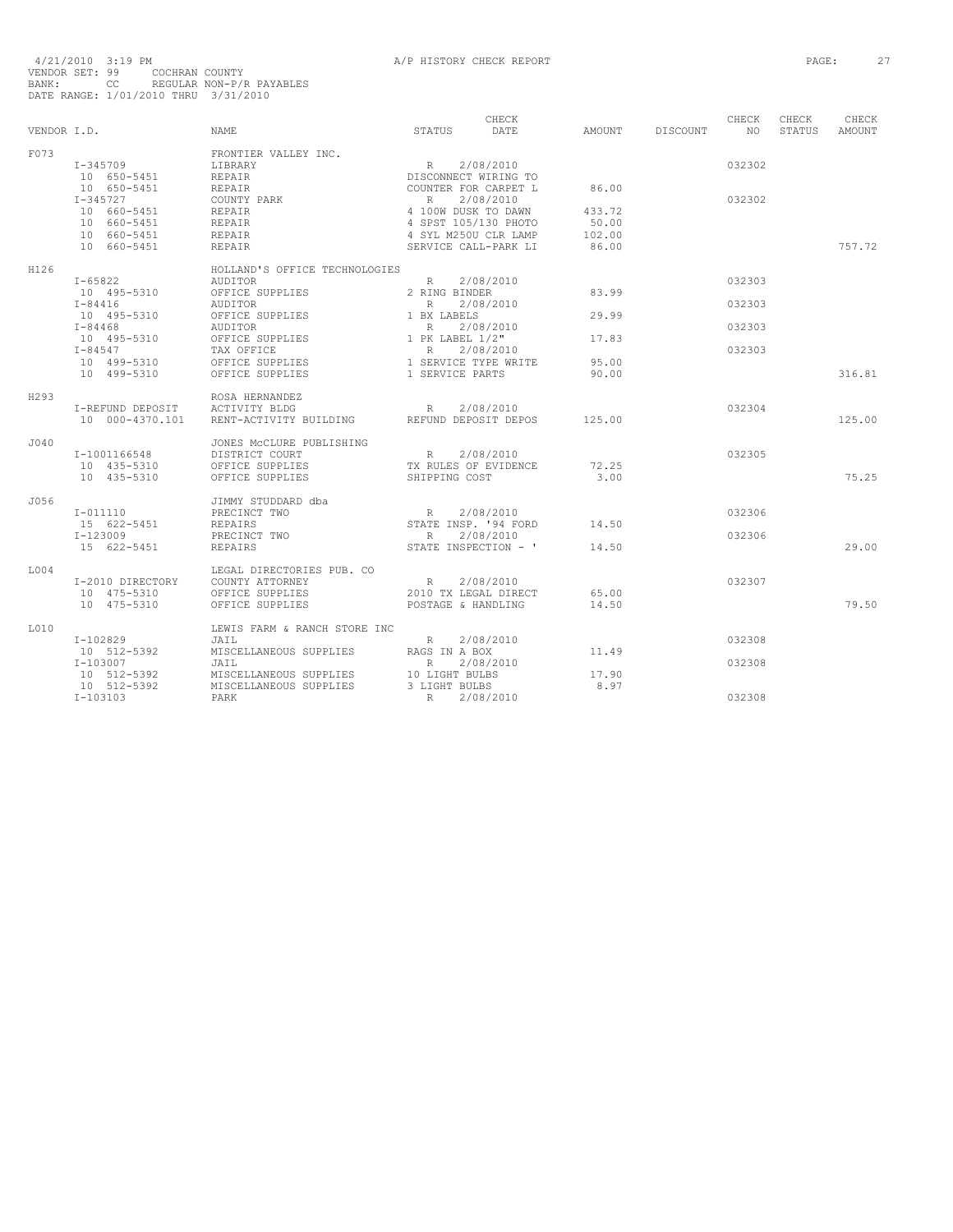| L010<br>LEWIS FARM & RANCH STOCONT                                                                                                                                                                                                                                                                                                                                                                                                                                                           |  |
|----------------------------------------------------------------------------------------------------------------------------------------------------------------------------------------------------------------------------------------------------------------------------------------------------------------------------------------------------------------------------------------------------------------------------------------------------------------------------------------------|--|
| $\begin{tabular}{ccccc} \texttt{R} & 2/08/2010 \\ \texttt{PAINT} & & \end{tabular}$<br>$I-103103$<br>PARK<br>032308                                                                                                                                                                                                                                                                                                                                                                          |  |
| PARK<br>REPAIR<br>$10 660 - 5451$<br>21.99                                                                                                                                                                                                                                                                                                                                                                                                                                                   |  |
| 10 660-5451<br>159.80                                                                                                                                                                                                                                                                                                                                                                                                                                                                        |  |
| 032308<br>$I-103181$                                                                                                                                                                                                                                                                                                                                                                                                                                                                         |  |
| ENETAIR<br>PARK 2 DE DARK REPAIR<br>REPAIR PARK REPAIR<br>PAINT<br>PRECINCT ONE ROAD MATERIALS & SUPPLIES FLAGGING TAPE<br>23.99<br>10 660-5451                                                                                                                                                                                                                                                                                                                                              |  |
| 032308<br>$I-103185$                                                                                                                                                                                                                                                                                                                                                                                                                                                                         |  |
| 2.79<br>15 621-5356                                                                                                                                                                                                                                                                                                                                                                                                                                                                          |  |
| $I-103234$<br>032308                                                                                                                                                                                                                                                                                                                                                                                                                                                                         |  |
| 3.42<br>10 660-5451                                                                                                                                                                                                                                                                                                                                                                                                                                                                          |  |
| 4.99<br>10 660-5451                                                                                                                                                                                                                                                                                                                                                                                                                                                                          |  |
| 10 660-5451<br>5.79                                                                                                                                                                                                                                                                                                                                                                                                                                                                          |  |
| 10 660-5451<br>1.29                                                                                                                                                                                                                                                                                                                                                                                                                                                                          |  |
| 0.49<br>10 660-5451                                                                                                                                                                                                                                                                                                                                                                                                                                                                          |  |
| 0.89<br>10 660-5451                                                                                                                                                                                                                                                                                                                                                                                                                                                                          |  |
| $I-103242$<br>032308                                                                                                                                                                                                                                                                                                                                                                                                                                                                         |  |
| 2.96<br>10 660-5451                                                                                                                                                                                                                                                                                                                                                                                                                                                                          |  |
| 0.98<br>10 660-5451                                                                                                                                                                                                                                                                                                                                                                                                                                                                          |  |
| 1.79<br>10 660-5332                                                                                                                                                                                                                                                                                                                                                                                                                                                                          |  |
| 1.07<br>10 660-5332                                                                                                                                                                                                                                                                                                                                                                                                                                                                          |  |
| 032308<br>I-103248                                                                                                                                                                                                                                                                                                                                                                                                                                                                           |  |
| 46.99<br>15 621-5451<br>15 621-5451                                                                                                                                                                                                                                                                                                                                                                                                                                                          |  |
| 13.99                                                                                                                                                                                                                                                                                                                                                                                                                                                                                        |  |
| $\begin{tabular}{l c c c} \multicolumn{1}{c}{\textbf{FREDAIR}} & \multicolumn{1}{c}{\textbf{FAPR}} & \multicolumn{1}{c}{\textbf{FAPR}} \\ \multicolumn{1}{c}{\textbf{FREDAIR}} & \multicolumn{1}{c}{\textbf{FAPR}} & \multicolumn{1}{c}{\textbf{FAPR}} \\ \multicolumn{1}{c}{\textbf{REPAIR}} & \multicolumn{1}{c}{\textbf{1 GLB} \textbf{N} \textbf{E}} \\ \multicolumn{1}{c}{\textbf{REPAIR}} & \multicolumn{1}{c}{\textbf{1 GLB} \textbf{N} \textbf{E}} \\ \mult$<br>$I-103512$<br>032308 |  |
| 12.99<br>10 660-5451                                                                                                                                                                                                                                                                                                                                                                                                                                                                         |  |
| 10 660-5451<br>1.30CR                                                                                                                                                                                                                                                                                                                                                                                                                                                                        |  |
| $I-103538$<br>032308                                                                                                                                                                                                                                                                                                                                                                                                                                                                         |  |
| 7.99<br>10 660-5451                                                                                                                                                                                                                                                                                                                                                                                                                                                                          |  |
| $I-103638$<br>032308                                                                                                                                                                                                                                                                                                                                                                                                                                                                         |  |
| 16.98<br>10 660-5332                                                                                                                                                                                                                                                                                                                                                                                                                                                                         |  |
| 10 660-5451<br>2.79                                                                                                                                                                                                                                                                                                                                                                                                                                                                          |  |
| 10 660-5451<br>3.79                                                                                                                                                                                                                                                                                                                                                                                                                                                                          |  |
| 032308<br>I-103643<br>PARK<br>R 2/08/2010<br>FAUCET                                                                                                                                                                                                                                                                                                                                                                                                                                          |  |
| 8.99<br>10 660-5451<br>REPAIR                                                                                                                                                                                                                                                                                                                                                                                                                                                                |  |
| PREC 4<br>RAD MATERIALS & SUPPLIES<br>ROAD MATERIALS & SUPPLIES<br>ROAD MATERIALS & SUPPLIES<br>ROAD MATERIALS & SUPPLIES<br>PAINT PAN<br>$I-103705$<br>032308                                                                                                                                                                                                                                                                                                                               |  |
| 15 624-5356<br>11.95                                                                                                                                                                                                                                                                                                                                                                                                                                                                         |  |
| 5.99<br>15 624-5356                                                                                                                                                                                                                                                                                                                                                                                                                                                                          |  |
| 15 624-5356<br>1.49                                                                                                                                                                                                                                                                                                                                                                                                                                                                          |  |
| 032308<br>$I-103807$                                                                                                                                                                                                                                                                                                                                                                                                                                                                         |  |
| 10 660-5451<br>42.45                                                                                                                                                                                                                                                                                                                                                                                                                                                                         |  |
| PARK R 2/08/2010<br>REPAIR 5 HALOGEN LIGHTS<br>EXTENSION OFFICE R 2/08/2010<br>OTHER SUPPLIES TARP STRAPS<br>TARP STRAPS<br>$I-103982$<br>032308<br>9.97                                                                                                                                                                                                                                                                                                                                     |  |
| 10 665-5334                                                                                                                                                                                                                                                                                                                                                                                                                                                                                  |  |
| $I-104029$<br>EXTENSION OFFICE R 2/08/2010<br>OTHER SUPPLIES CLIPPER BLADE<br>ACTIVITY BLDG CLIPPER BLADE<br>CUSTODIAL SUPPLIES 1 CS TRASH BAGS<br>CUSTODIAL SUPPLIES 1 CS GLASS CLEANER<br>032308<br>34.69                                                                                                                                                                                                                                                                                  |  |
| 10 665-5334<br>I-104068<br>032308                                                                                                                                                                                                                                                                                                                                                                                                                                                            |  |
| $10 662 - 5332$<br>17.54                                                                                                                                                                                                                                                                                                                                                                                                                                                                     |  |
| 35.53<br>10 662-5332                                                                                                                                                                                                                                                                                                                                                                                                                                                                         |  |
| PARK<br>R<br>2/08/2010<br>032308<br>$I - 104114$                                                                                                                                                                                                                                                                                                                                                                                                                                             |  |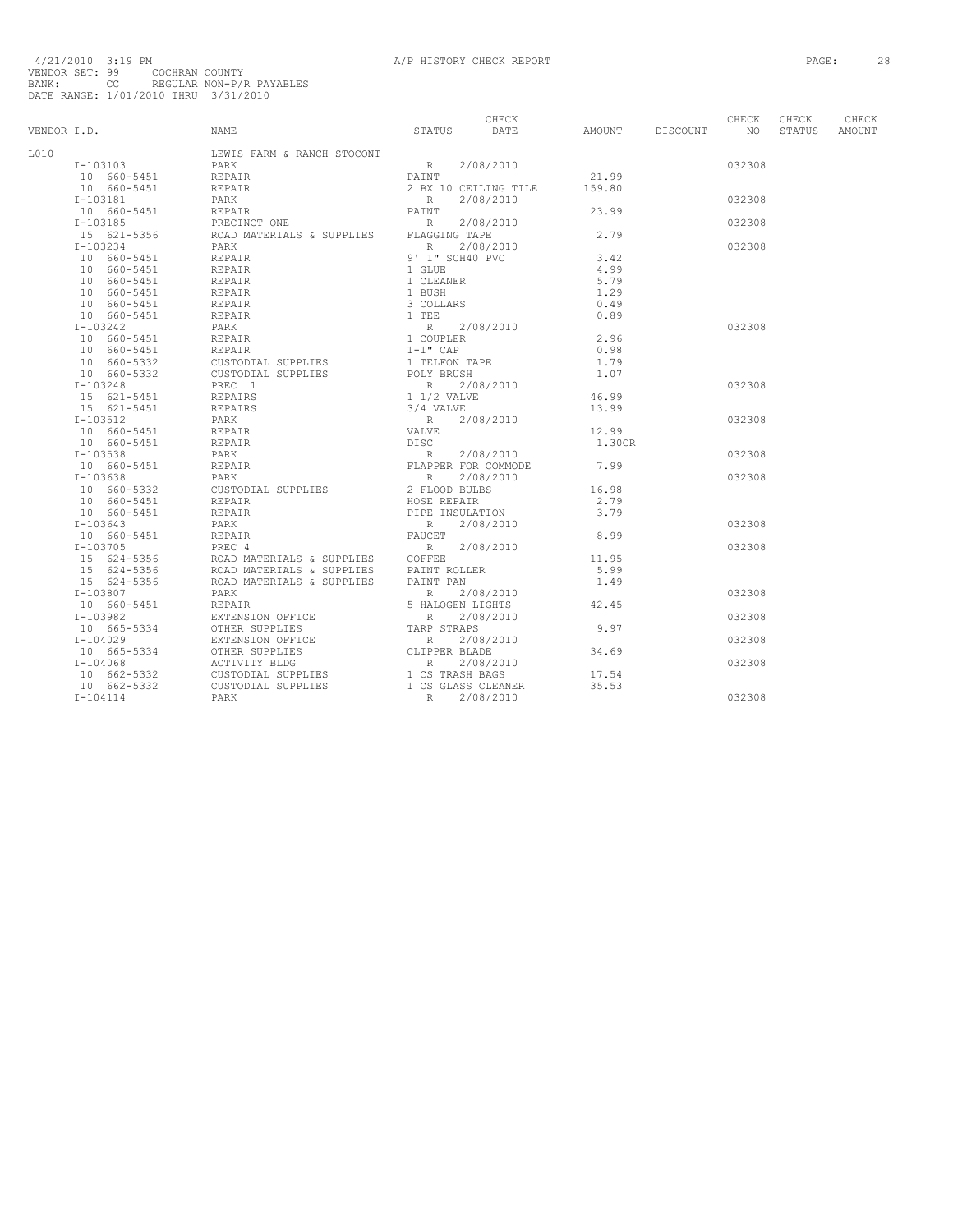|             |              |                            |                      | CHECK     |          |          | CHECK  | CHECK  | CHECK    |
|-------------|--------------|----------------------------|----------------------|-----------|----------|----------|--------|--------|----------|
| VENDOR I.D. |              | <b>NAME</b>                | STATUS               | DATE      | AMOUNT   | DISCOUNT | NO.    | STATUS | AMOUNT   |
| L010        |              | LEWIS FARM & RANCH STOCONT |                      |           |          |          |        |        |          |
|             | $I - 104114$ | PARK                       | R                    | 2/08/2010 |          |          | 032308 |        |          |
|             | 10 660-5332  | CUSTODIAL SUPPLIES         | WD 40                |           | 5.99     |          |        |        |          |
|             | 10 660-5332  | CUSTODIAL SUPPLIES         | OIL                  |           | 2.79     |          |        |        |          |
|             | $I - 104232$ | LIBRARY                    | R                    | 2/08/2010 |          |          | 032308 |        |          |
|             | 10 650-5332  | CUSTODIAL SUPPLIES         | DYSON VAC CLEANER    |           | 400.00   |          |        |        |          |
|             | $I - 104246$ | PARK                       | $R_{\rm c}$          | 2/08/2010 |          |          | 032308 |        |          |
|             | 10 660-5451  | REPAIR                     | 3 BALLAST            |           | 101.97   |          |        |        |          |
|             | $I - 104265$ | PREC 1                     | R                    | 2/08/2010 |          |          | 032308 |        |          |
|             | 15 621-5356  | ROAD MATERIALS & SUPPLIES  | POWER SLIP           |           | 4.79     |          |        |        |          |
|             | 15 621-5356  | ROAD MATERIALS & SUPPLIES  | CORD                 |           | 10.99    |          |        |        |          |
|             | $I - 104361$ | <b>ACTIVITY BLDG</b>       | R                    | 2/08/2010 |          |          | 032308 |        |          |
|             | 10 662-5332  | CUSTODIAL SUPPLIES         | VACCUM FILTERS       |           | 13.94    |          |        |        |          |
|             | $I - 104400$ | JAIL                       | R                    | 2/08/2010 |          |          | 032308 |        |          |
|             | 10 512-5392  | MISCELLANEOUS SUPPLIES     | 2 DAWN               |           | 7.58     |          |        |        |          |
|             | 10 512-5392  | MISCELLANEOUS SUPPLIES     | 4 LYSOL              |           | 23.96    |          |        |        |          |
|             | 10 512-5392  | MISCELLANEOUS SUPPLIES     | 12 GLASS CLEANER     |           | 39.48    |          |        |        |          |
|             | 10 512-5392  | MISCELLANEOUS SUPPLIES     | DISCOUNT             |           | 7.10CR   |          |        |        |          |
|             | $I - 104402$ | COURTHOUSE                 | R                    | 2/08/2010 |          |          | 032308 |        |          |
|             | 10 510-5332  | CUSTODIAL SUPPLIES         | 6 LIGHT BULBS        |           | 10.74    |          |        |        |          |
|             | 10 510-5332  | CUSTODIAL SUPPLIES         | 12 GLASS CLEANER     |           | 39.48    |          |        |        |          |
|             | 10 510-5332  | CUSTODIAL SUPPLIES         | DISC                 |           | 5.02CR   |          |        |        |          |
|             | $I - 104469$ | CEMETERY                   | R                    | 2/08/2010 |          |          | 032308 |        |          |
|             | 10 516-5332  | CUSTODIAL SUPPLIES         | STLICONE             |           | 5.99     |          |        |        | 1,199.00 |
|             |              |                            |                      |           |          |          |        |        |          |
| M059        |              | MUNICIPAL SERVICES BUREAU  |                      |           |          |          |        |        |          |
|             | I-D39149     | JUVENILE PROBATION         | R                    | 2/08/2010 |          |          | 032311 |        |          |
|             | 10 571-5427  | CONTINUING EDUCATION       | HWY TOLLS 1/05-1/07  |           | 6.34     |          |        |        | 6.34     |
| M090        |              | MARINE AUTOMOTIVE & DIESEL |                      |           |          |          |        |        |          |
|             | $I - 61828$  | PRECINCT TWO               | R                    | 2/08/2010 |          |          | 032312 |        |          |
|             | 15 622-5451  | <b>REPAIRS</b>             | 17618 REBUILT ALT OR |           | 318.75   |          |        |        | 318.75   |
| P013        |              | PITNEY BOWES INC.          |                      |           |          |          |        |        |          |
|             | I-5501185749 | CLERK                      | R                    | 2/08/2010 |          |          | 032313 |        |          |
|             | 10 403-5311  | POSTAL EXPENSES            | 2 RED INK CARTRIDGES |           | 205.98   |          |        |        |          |
|             | 10 403-5311  |                            |                      |           | 83.98CR  |          |        |        | 122.00   |
|             |              | POSTAL EXPENSES            | DISCOUNTS            |           |          |          |        |        |          |
| P090        |              | PURCHASE POWER             |                      |           |          |          |        |        |          |
|             | I-18300764   | TAX ASSSESSOR/COLLECTOR    | R                    | 2/08/2010 |          |          | 032314 |        |          |
|             | 10 499-5311  | POSTAL EXPENSES            | POSTAGE BY PHONE     |           | 1,500.00 |          |        |        | 1,500.00 |
| R033        |              | GERALD RAMSEY              |                      |           |          |          |        |        |          |
|             | I-MARCH 2010 | NON DEPT                   | R                    | 2/08/2010 |          |          | 032315 |        |          |
|             | 10 409-5499  | MISCELLANEOUS              | MARCH RENT STORAGE B |           | 300.00   |          |        |        | 300.00   |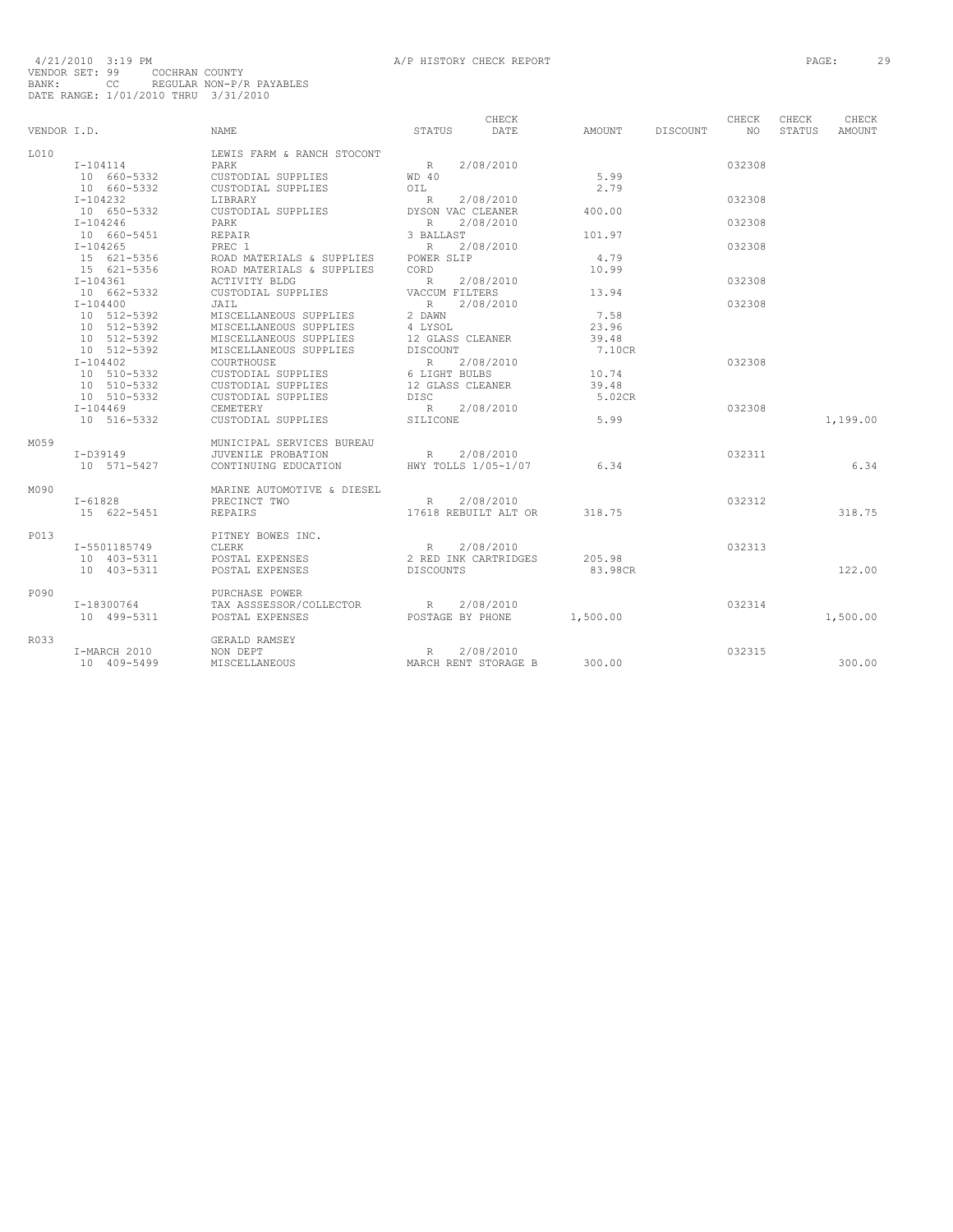| R034 |                                                                                                                                                                                                                                                                                                                                                                                                                                                                                                                                                                                                                         |  |      |        |        |
|------|-------------------------------------------------------------------------------------------------------------------------------------------------------------------------------------------------------------------------------------------------------------------------------------------------------------------------------------------------------------------------------------------------------------------------------------------------------------------------------------------------------------------------------------------------------------------------------------------------------------------------|--|------|--------|--------|
|      |                                                                                                                                                                                                                                                                                                                                                                                                                                                                                                                                                                                                                         |  |      | 032316 |        |
|      |                                                                                                                                                                                                                                                                                                                                                                                                                                                                                                                                                                                                                         |  |      |        |        |
|      |                                                                                                                                                                                                                                                                                                                                                                                                                                                                                                                                                                                                                         |  |      |        | 241.10 |
| R099 |                                                                                                                                                                                                                                                                                                                                                                                                                                                                                                                                                                                                                         |  |      |        |        |
|      |                                                                                                                                                                                                                                                                                                                                                                                                                                                                                                                                                                                                                         |  |      | 032317 |        |
|      |                                                                                                                                                                                                                                                                                                                                                                                                                                                                                                                                                                                                                         |  |      |        |        |
|      |                                                                                                                                                                                                                                                                                                                                                                                                                                                                                                                                                                                                                         |  |      |        |        |
|      |                                                                                                                                                                                                                                                                                                                                                                                                                                                                                                                                                                                                                         |  | 1.75 |        |        |
|      | $\begin{tabular}{lcccc} \tt T-91761 & & & CYNDIA L. GUJARDO dba & & & R & 2/08/2010 \\ 10 & 580-5450 & & & & REDAIR & & & & R & 2/08/2010 \\ 10 & 580-5450 & & & & & & 1 & P205/75x14 NEW TIR & & 60.50 \\ 10 & 580-5450 & & & & & & 1 & NEW WHEEL-L COMMAND & & 41.58 \\ 10 & 580-5450 & & & & & & 1 & NEW WHEEL-L COMMAND & & 41.58 \\ 10 & 5$<br>10 339-3430<br>C-11539<br>C-11539<br>C-11539<br>C-11539<br>C-11539<br>C-11539<br>C-11539<br>C-11539<br>C-11539<br>C-11539<br>C-11540<br>C-11540-5330<br>C-11540-5330<br>C-11540-5330<br>C-11540-5330<br>C-11540-5330<br>C-11540-5330<br>C-11540-5330<br>C-11540-533 |  |      |        | 110.83 |
| S010 |                                                                                                                                                                                                                                                                                                                                                                                                                                                                                                                                                                                                                         |  |      |        |        |
|      |                                                                                                                                                                                                                                                                                                                                                                                                                                                                                                                                                                                                                         |  |      | 032318 |        |
|      |                                                                                                                                                                                                                                                                                                                                                                                                                                                                                                                                                                                                                         |  |      |        |        |
|      |                                                                                                                                                                                                                                                                                                                                                                                                                                                                                                                                                                                                                         |  |      | 032318 |        |
|      |                                                                                                                                                                                                                                                                                                                                                                                                                                                                                                                                                                                                                         |  |      |        |        |
|      |                                                                                                                                                                                                                                                                                                                                                                                                                                                                                                                                                                                                                         |  |      | 032318 |        |
|      |                                                                                                                                                                                                                                                                                                                                                                                                                                                                                                                                                                                                                         |  |      |        |        |
|      |                                                                                                                                                                                                                                                                                                                                                                                                                                                                                                                                                                                                                         |  |      | 032318 |        |
|      |                                                                                                                                                                                                                                                                                                                                                                                                                                                                                                                                                                                                                         |  |      |        |        |
|      |                                                                                                                                                                                                                                                                                                                                                                                                                                                                                                                                                                                                                         |  |      | 032318 |        |
|      |                                                                                                                                                                                                                                                                                                                                                                                                                                                                                                                                                                                                                         |  |      |        |        |
|      |                                                                                                                                                                                                                                                                                                                                                                                                                                                                                                                                                                                                                         |  |      | 032318 |        |
|      |                                                                                                                                                                                                                                                                                                                                                                                                                                                                                                                                                                                                                         |  |      | 032318 |        |
|      |                                                                                                                                                                                                                                                                                                                                                                                                                                                                                                                                                                                                                         |  |      |        |        |
|      |                                                                                                                                                                                                                                                                                                                                                                                                                                                                                                                                                                                                                         |  |      |        |        |
|      |                                                                                                                                                                                                                                                                                                                                                                                                                                                                                                                                                                                                                         |  |      | 032318 |        |
|      |                                                                                                                                                                                                                                                                                                                                                                                                                                                                                                                                                                                                                         |  |      |        |        |
|      |                                                                                                                                                                                                                                                                                                                                                                                                                                                                                                                                                                                                                         |  |      |        |        |
|      |                                                                                                                                                                                                                                                                                                                                                                                                                                                                                                                                                                                                                         |  |      |        |        |
|      |                                                                                                                                                                                                                                                                                                                                                                                                                                                                                                                                                                                                                         |  |      | 032318 |        |
|      |                                                                                                                                                                                                                                                                                                                                                                                                                                                                                                                                                                                                                         |  |      |        |        |
|      |                                                                                                                                                                                                                                                                                                                                                                                                                                                                                                                                                                                                                         |  |      |        |        |
|      |                                                                                                                                                                                                                                                                                                                                                                                                                                                                                                                                                                                                                         |  |      | 032318 |        |
|      |                                                                                                                                                                                                                                                                                                                                                                                                                                                                                                                                                                                                                         |  |      |        |        |
|      |                                                                                                                                                                                                                                                                                                                                                                                                                                                                                                                                                                                                                         |  |      |        |        |
|      |                                                                                                                                                                                                                                                                                                                                                                                                                                                                                                                                                                                                                         |  |      | 032318 |        |
|      |                                                                                                                                                                                                                                                                                                                                                                                                                                                                                                                                                                                                                         |  |      |        |        |
|      |                                                                                                                                                                                                                                                                                                                                                                                                                                                                                                                                                                                                                         |  |      | 032318 |        |
|      |                                                                                                                                                                                                                                                                                                                                                                                                                                                                                                                                                                                                                         |  |      |        |        |
|      |                                                                                                                                                                                                                                                                                                                                                                                                                                                                                                                                                                                                                         |  |      |        |        |
|      |                                                                                                                                                                                                                                                                                                                                                                                                                                                                                                                                                                                                                         |  |      | 032318 |        |
|      |                                                                                                                                                                                                                                                                                                                                                                                                                                                                                                                                                                                                                         |  |      |        |        |
|      |                                                                                                                                                                                                                                                                                                                                                                                                                                                                                                                                                                                                                         |  |      |        |        |
|      |                                                                                                                                                                                                                                                                                                                                                                                                                                                                                                                                                                                                                         |  |      | 032318 |        |
|      |                                                                                                                                                                                                                                                                                                                                                                                                                                                                                                                                                                                                                         |  |      |        |        |
|      |                                                                                                                                                                                                                                                                                                                                                                                                                                                                                                                                                                                                                         |  |      | 032318 |        |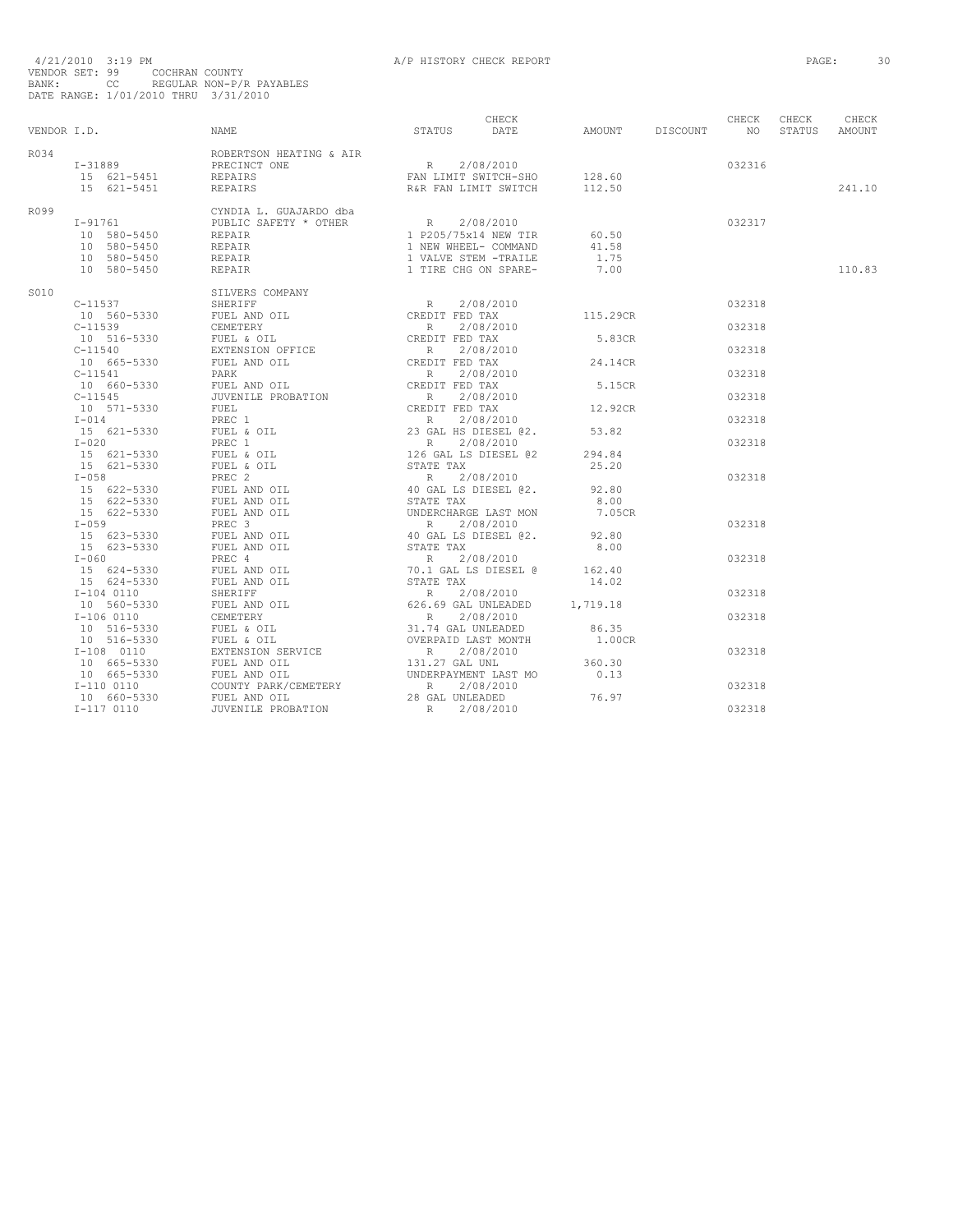|      |                                       | VENDOR I.D. CHECK CHECK CHECK CHECK CHECK CHECK CHECK CHECK CHECK                                               |                 |        |          | CHECK | CHECK<br>STATUS AMOUNT |
|------|---------------------------------------|-----------------------------------------------------------------------------------------------------------------|-----------------|--------|----------|-------|------------------------|
| S010 |                                       |                                                                                                                 |                 |        |          |       |                        |
|      |                                       |                                                                                                                 |                 |        | 032318   |       |                        |
|      |                                       |                                                                                                                 |                 |        |          |       |                        |
|      |                                       |                                                                                                                 |                 |        | 032318   |       |                        |
|      |                                       |                                                                                                                 |                 |        |          |       |                        |
|      |                                       |                                                                                                                 |                 |        | 032318   |       |                        |
|      |                                       |                                                                                                                 |                 |        |          |       |                        |
|      |                                       |                                                                                                                 |                 |        | 032318   |       |                        |
|      |                                       |                                                                                                                 |                 |        |          |       |                        |
|      |                                       |                                                                                                                 |                 |        |          |       |                        |
|      |                                       |                                                                                                                 |                 |        | 032318   |       |                        |
|      |                                       |                                                                                                                 |                 |        |          |       |                        |
|      |                                       |                                                                                                                 |                 |        | 032318   |       |                        |
|      |                                       |                                                                                                                 |                 |        |          |       |                        |
|      |                                       |                                                                                                                 |                 |        |          |       |                        |
|      |                                       |                                                                                                                 |                 |        | 032318   |       |                        |
|      |                                       |                                                                                                                 |                 |        |          |       |                        |
|      |                                       |                                                                                                                 |                 |        | 032318   |       |                        |
|      |                                       |                                                                                                                 |                 |        |          |       |                        |
|      |                                       |                                                                                                                 |                 |        | 032318   |       |                        |
|      |                                       |                                                                                                                 |                 |        |          |       |                        |
|      |                                       |                                                                                                                 |                 |        | 032318   |       |                        |
|      |                                       |                                                                                                                 |                 |        |          |       |                        |
|      |                                       |                                                                                                                 |                 |        | 0.32.318 |       |                        |
|      |                                       |                                                                                                                 |                 |        |          |       |                        |
|      |                                       |                                                                                                                 |                 |        | 032318   |       |                        |
|      |                                       |                                                                                                                 |                 |        |          |       |                        |
|      |                                       |                                                                                                                 |                 |        |          |       | 9,513.55               |
| S071 |                                       | SCRIPT OFFICE PRODUCTS, INC.<br>CLERK I                                                                         |                 |        |          |       |                        |
|      |                                       |                                                                                                                 | $R = 2/08/2010$ | 032321 |          |       |                        |
|      |                                       |                                                                                                                 |                 |        |          |       |                        |
|      |                                       |                                                                                                                 |                 |        |          |       |                        |
|      |                                       |                                                                                                                 |                 |        | 032321   |       |                        |
|      |                                       |                                                                                                                 |                 |        |          |       |                        |
|      |                                       |                                                                                                                 |                 |        |          |       |                        |
|      |                                       |                                                                                                                 |                 |        | 032321   |       |                        |
|      |                                       |                                                                                                                 |                 |        |          |       | 58.50                  |
| S210 |                                       | SHAMBURGER AUTO & FARM SUPPLY                                                                                   |                 |        |          |       |                        |
|      |                                       |                                                                                                                 |                 |        |          |       |                        |
|      |                                       | SHAMBURGER AUTO & FARM SUPPLY<br>1999/19910 13.99 PRECINCT TWO 15<br>15 622-5451 REPAIRS 730-5905 ANTENNA 13.99 |                 |        |          |       | 13.99                  |
| S222 |                                       | SOUTH PLAINS COMMUNICATIONS                                                                                     |                 |        |          |       |                        |
|      | SOUTH PLAINS<br>I-637801 PRECINCT TWO | PRECINCT TWO CONSULTING R 2/08/2010<br>ROAD MATERIALS & SUPPLIES MOT CM300 MOBILE RAD 585.00 6051               | $R = 2/08/2010$ |        |          |       |                        |
|      | 15 622-5356                           |                                                                                                                 |                 |        |          |       | 585.00                 |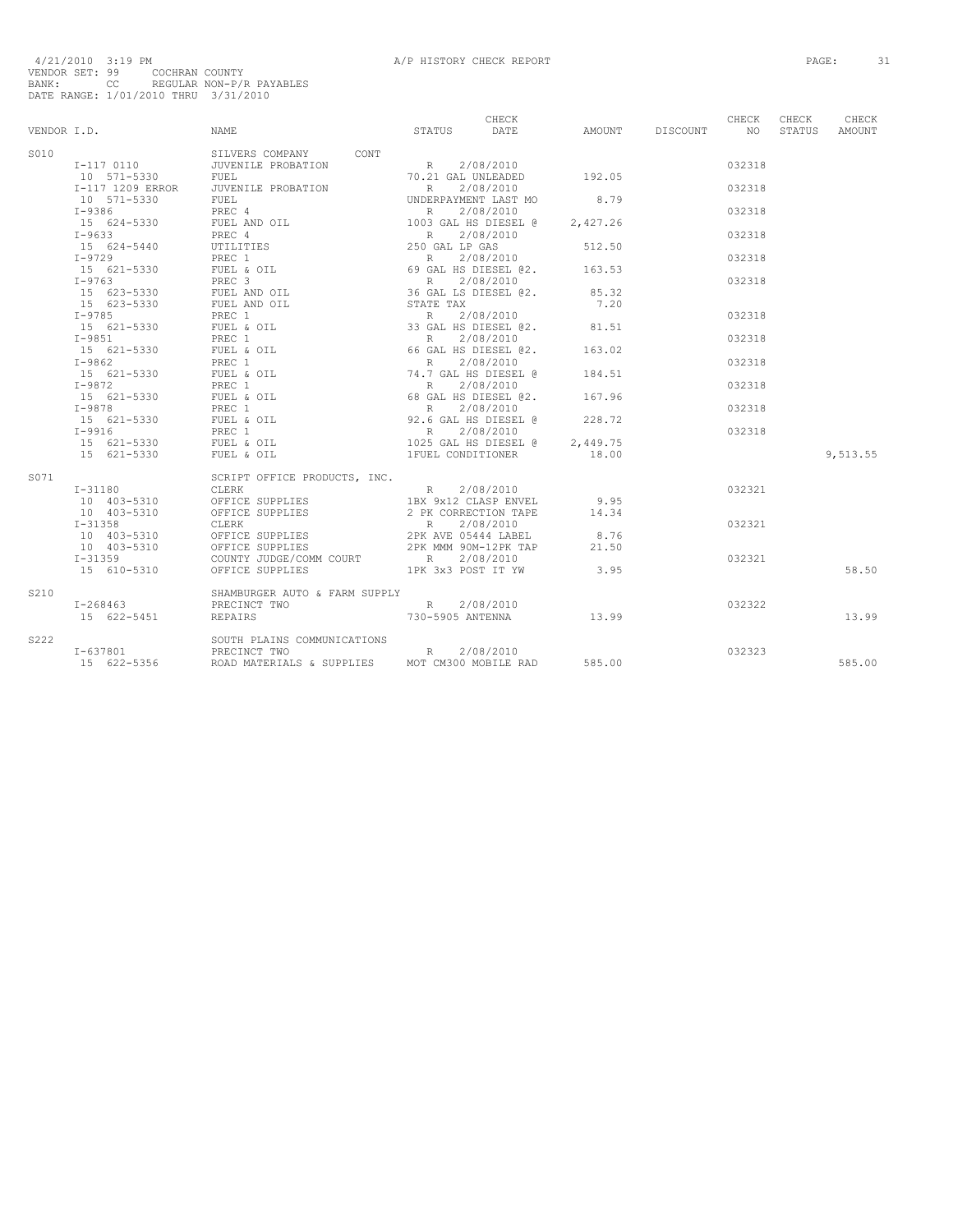|             |                  |                                                      |                                  | CHECK     |            |                 | CHECK  | CHECK  | CHECK         |
|-------------|------------------|------------------------------------------------------|----------------------------------|-----------|------------|-----------------|--------|--------|---------------|
| VENDOR I.D. |                  | <b>NAME</b>                                          | STATUS                           | DATE      | AMOUNT     | <b>DISCOUNT</b> | NO.    | STATUS | <b>AMOUNT</b> |
| S242        |                  | SAM'S CLUB                                           |                                  |           |            |                 |        |        |               |
|             | $I - 012610$     | JAIL                                                 | R 2/08/2010                      |           |            |                 | 032324 |        |               |
|             | 10 512-5392      | MISCELLANEOUS SUPPLIES                               | CLOROX                           |           | 8.12       |                 |        |        |               |
|             | 10 512-5392      | MISCELLANEOUS SUPPLIES                               | 20 OZ CUPS                       |           | 19.36      |                 |        |        |               |
|             | 10 512-5333      | FOOD-PRISONERS                                       | MULTIGRAIN                       |           | 6.67       |                 |        |        |               |
|             | 10 512-5333      | FOOD-PRISONERS                                       | RAISIN BRAN                      |           | 7.28       |                 |        |        |               |
|             | 10 512-5392      | MISCELLANEOUS SUPPLIES                               | BOUNTY                           |           | 16.98      |                 |        |        |               |
|             | 10 512-5392      | MISCELLANEOUS SUPPLIES                               | 4-3 PACK LYSOL                   |           | 43.52      |                 |        |        |               |
|             | 10 512-5392      | MISCELLANEOUS SUPPLIES                               | 3 FOAM PLATEES                   |           | 25.32      |                 |        |        |               |
|             | 10 512-5392      | MISCELLANEOUS SUPPLIES                               |                                  |           | 11.22      |                 |        |        |               |
|             |                  |                                                      | FIESTA PACK<br>NAPKINS           |           |            |                 |        |        |               |
|             | 10 512-5392      | MISCELLANEOUS SUPPLIES                               |                                  |           | 18.46      |                 |        |        |               |
|             | 10 512-5392      | MISCELLANEOUS SUPPLIES                               | 4 DISFECTANT                     |           | 24.56      |                 |        |        |               |
|             | 10 512-5333      | FOOD-PRISONERS                                       | 3 JUICE<br>300 CT BOWLS          |           | 23.94      |                 |        |        |               |
|             | 10 512-5392      | MISCELLANEOUS SUPPLIES                               |                                  |           | 7.88       |                 |        |        |               |
|             | 10 512-5392      | MISCELLANEOUS SUPPLIES                               | HP 564XL BLK                     |           | 62.84      |                 |        |        |               |
|             | 10 512-5333      | FOOD-PRISONERS                                       | 3JUICE                           |           | 11.94      |                 |        |        | 288.09        |
| S294        |                  | SHIRLEY SEARS                                        |                                  |           |            |                 |        |        |               |
|             | $I-012110$       | EXTENSION OFFICE                                     | R 2/08/2010                      |           |            |                 | 032325 |        |               |
|             | 10 665-5310      | OFFICE SUPPLIES                                      | 1 LATCH TOTE                     |           | 15.00      |                 |        |        |               |
|             | $10 665 - 5310$  | OFFICE SUPPLIES                                      | 2 SEW MACH                       |           | 120.00     |                 |        |        |               |
|             | I-JANUARY TRAVEL | EXTENSION SERVICE                                    | R                                | 2/08/2010 |            |                 | 032325 |        |               |
|             | 10 665-5428      | FCS AGENT-TRAVEL-OUT OF COUNTYLBB FOR SAM SUPPIES    |                                  |           | 63.00      |                 |        |        |               |
|             | 10 665-5428      | FCS AGENT-TRAVEL-OUT OF COUNTYLBB D-2 FOOD CHALLG.   |                                  |           | 63.00      |                 |        |        |               |
|             | 10 665-5428      | FCS AGENT-TRAVEL-OUT OF COUNTYLBB SCHOL'SHIP REVIE   |                                  |           | 63.00      |                 |        |        | 324.00        |
| S338        |                  | THE SAFETY BOOT                                      |                                  |           |            |                 |        |        |               |
|             | $I-619$          | SHERIFF                                              | R                                | 2/08/2010 |            |                 | 032326 |        |               |
|             | 10 560-5205      | UNIFORMS                                             | 10 E1928 2x3.5 AMERI             |           | 30.00      |                 |        |        | 30.00         |
|             |                  |                                                      |                                  |           |            |                 |        |        |               |
| T081        |                  | TAC RISK MANAGEMENT POOL                             |                                  |           |            |                 |        |        |               |
|             | I-116134 - AUTO  | NON-DEPT'L - AUTO LIABILITY R                        |                                  | 2/08/2010 |            |                 | 032327 |        |               |
|             | 10 409-5497      | LIABILITY INSURANCE                                  | 2010 - AUTO LIABILIT             |           | 8.239.00   |                 |        |        |               |
|             | 10 409-5497      | LIABILITY INSURANCE                                  | RENEWAL CREDIT- AUTO             |           | 6,591.00CR |                 |        |        |               |
|             | I-116134 - CRIME | NON-DEPT'L -CRIME COVERAGE                           | R                                | 2/08/2010 |            |                 | 032327 |        |               |
|             | 10 409-5482      | PROPERTY INSURANCE                                   | 2010 - CRIME COVERAGE            |           | 1,437.00   |                 |        |        |               |
|             |                  | I-116134 - GEN LIAB NON-DEPT'L - GENERAL LIABILITY R |                                  | 2/08/2010 |            |                 | 032327 |        |               |
|             | 10 409-5497      | LIABILITY INSURANCE                                  | 2010- GENERAL LIABIL             |           | 10,745.00  |                 |        |        |               |
|             | 10 409-5497      | LIABILITY INSURANCE                                  | RENEWAL CREDIT- GENE             |           | 3,076.00CR |                 |        |        | 10,754.00     |
| T083        |                  |                                                      |                                  |           |            |                 |        |        |               |
|             |                  | TYLER TECHNOLOGIES                                   |                                  |           |            |                 |        |        |               |
|             | $I - 86538$      | NON DEPT                                             | $\mathbb R$ . In the $\mathbb R$ | 2/08/2010 |            |                 | 032328 |        |               |
|             | 10 409-5411      | MAINTENANCE CONTRACTS                                | NET SUPPORT FEE                  |           | 200.00     |                 |        |        | 200.00        |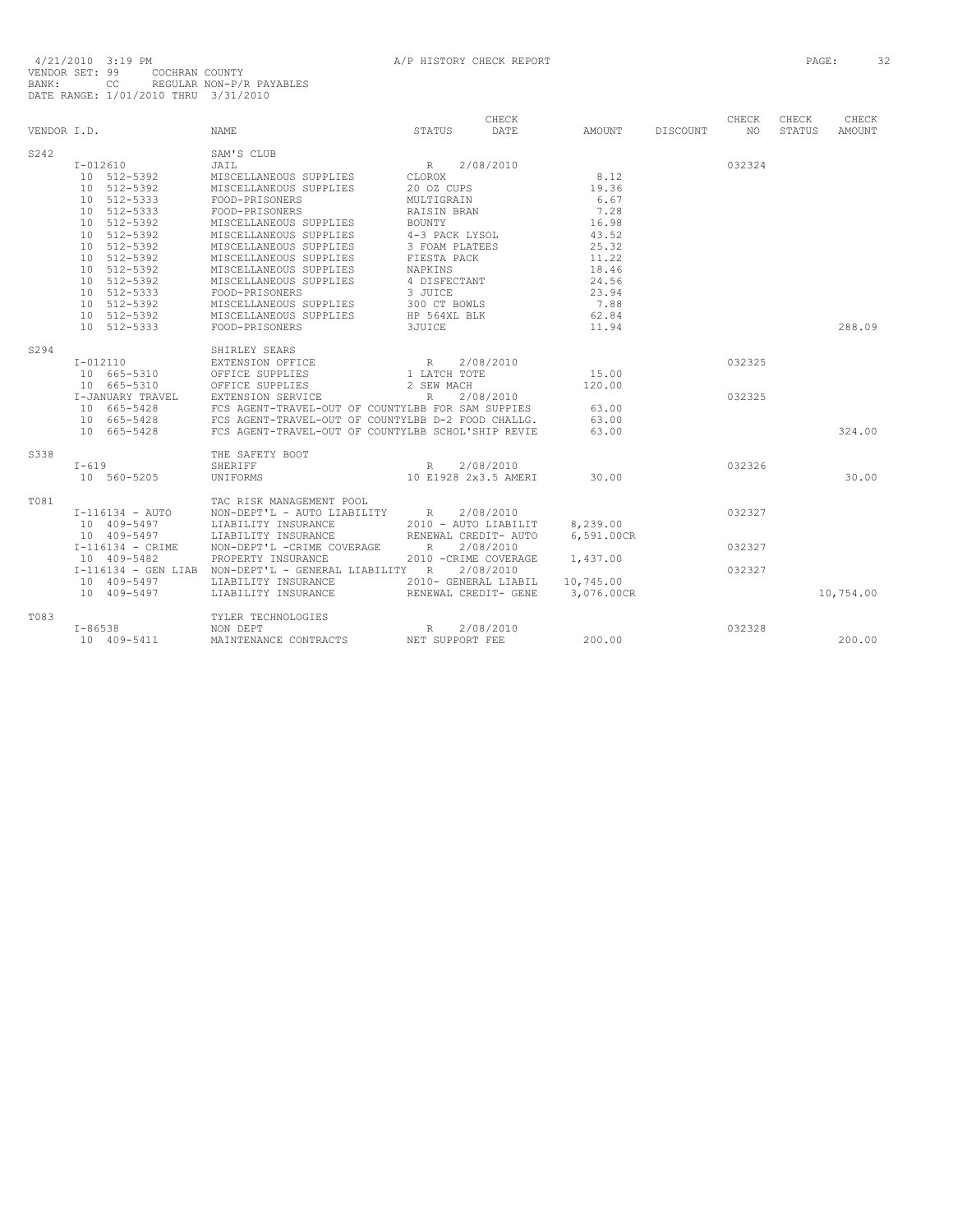| VENDOR I.D. |                                                                         | NAME                                                                                                                                                                                                                                                                                                 | STATUS DATE                                      | CHECK                       | AMOUNT DISCOUNT NO       | CHECK            | CHECK<br>STATUS | CHECK<br>AMOUNT |
|-------------|-------------------------------------------------------------------------|------------------------------------------------------------------------------------------------------------------------------------------------------------------------------------------------------------------------------------------------------------------------------------------------------|--------------------------------------------------|-----------------------------|--------------------------|------------------|-----------------|-----------------|
| T184        | $I - 405304$<br>10 510-5411                                             | THYSSENKRUPP ELEVATOR COR<br>COURTHOUSE<br>MAINTENANCE CONTRACTS ELEVATOR MA                                                                                                                                                                                                                         | R 2/08/2010                                      |                             | 540.67                   | 032329           |                 | 540.67          |
| U019        | $I - 012610$<br>10 512-5333                                             | UNITED SUPERMARKETS, INC<br>JAIL<br>FOOD-PRISONERS 28 TV DINNERS                                                                                                                                                                                                                                     | R 2/08/2010                                      |                             | 50.1<br>50.12            | 032330           |                 | 50.12           |
| <b>W012</b> | I-01/29/2010<br>10 499-5408                                             | WESTERN ABSTRACT COMPANY<br>TAX ASSESSOR/COLLECTOR<br>TAX ROLL                                                                                                                                                                                                                                       | R 2/08/2010<br>2009 TAKE-OFFS                    |                             | 624.00                   | 032331           |                 | 624.00          |
| W055        | I-266-0503 0210<br>15 621-5420<br>15 621-5420<br>15 621-5420            | WINDSTREAM COMMUNICATIONS SW<br>PRECINCT ONE<br>TELECOMMUNICATIONS<br>TELECOMMUNICATIONS<br>TELECOMMUNICATIONS                                                                                                                                                                                       | R 2/08/2010<br>INSTALL PHONE<br>REARRANGE WIRING | FEB PHONE BILL, TAXE 109.72 | 60.50<br>65.00           | 032332           |                 | 235.22          |
| W062        | I-012710<br>10 512-5333                                                 | WAL-MART COMMUNITY<br>JAIL<br>FOOD-PRISONERS                                                                                                                                                                                                                                                         | R 2/08/2010<br>FROZEN MEALS                      |                             | 617.10                   | 032333           |                 | 617.10          |
| <b>W070</b> | I-120460606<br>15 623-5330                                              | PETRO PRODUCTS CORP<br>PREC 3<br>FUEL AND OIL<br>PREC 3                                                                                                                                                                                                                                              |                                                  |                             | 12.32                    | 032334           |                 |                 |
|             | I-120460645<br>15 623-5330<br>I-120460655                               | FUEL AND OIL<br>PREC <sub>3</sub>                                                                                                                                                                                                                                                                    |                                                  |                             | 82.31                    | 032334<br>032334 |                 |                 |
|             | 15 623-5330 FUEL AND OIL<br>I-1400 012010 PREC 4<br>I-1400 012010       | PREC 4<br>PREC 4<br>FUEL AND OIL                                                                                                                                                                                                                                                                     |                                                  |                             | 75.15<br>160.48          | 032334           |                 |                 |
|             | 15 624-5330<br>15 624-5330<br>15 624-5330<br>I-3440 0110<br>15 621-5330 | ORP<br>R 2/08/2010<br>5.1 GAL UNLEAD @2.41<br>R 2/08/2010<br>31 GALS DIESEL @2.65<br>29.3 GAL UNLEAD @2.5<br>R 2/08/2010<br>63.10 GAL UNLEAD @2.4<br>42.9 GAL UNLEAD @2.4<br>R 2/08/2010<br>1/07 29 GAL UNLEAD @2.4<br>R 2/08/2010<br>1/01 4 GAL UNLEA<br>FUEL AND OIL<br>PRECINCT ONE<br>FUEL & OIL |                                                  |                             | 105.62<br>71.20          | 032334           |                 |                 |
|             | 15 621-5330<br>I-36000 012010<br>10 660-5330                            | FUEL & OIL<br>PARK<br>FUEL AND OIL                                                                                                                                                                                                                                                                   |                                                  |                             | 39.60<br>79.20           | 032334           |                 |                 |
|             | I-3700 012010<br>10 560-5330<br>$I - 5303$                              | SHERIFF<br>FUEL AND OIL<br>PREC <sub>3</sub>                                                                                                                                                                                                                                                         |                                                  |                             | 541.93                   | 032334<br>032334 |                 |                 |
|             | 15 623-5330 FUEL AND OIL<br>15 623-5330<br>15 623-5330                  | 1/07 29 GAL UNL CARD<br>1/20 16 GAL UNL CARD<br>R 2/08/2010<br>32 GAL UNLEAD @2.475<br>R 2/08/2010<br>220.50 GAL UNLEAD @2<br>R 2/08/2010<br>389 GAL DYED DIESEL<br>1 80 OZ POWER SERVIC<br>2 QTS POWER SERVIC<br>R 2/08/2010<br>R 2/08/2010<br>FUEL AND OIL<br>FUEL AND OIL                         |                                                  |                             | 937.49<br>13.05<br>11.00 |                  |                 |                 |
|             | $I-9020$<br>15 623-5330<br>15 623-5330                                  | PREC <sub>3</sub><br>READWARD DIESEL (2.4)<br>R 2/0 DIESEL (2.4)<br>1 00 00 PACEL (2.4)<br>FUEL AND OIL<br>FUEL AND OIL                                                                                                                                                                              |                                                  |                             | 620.01<br>13.05          | 032334           |                 | 2,762.41        |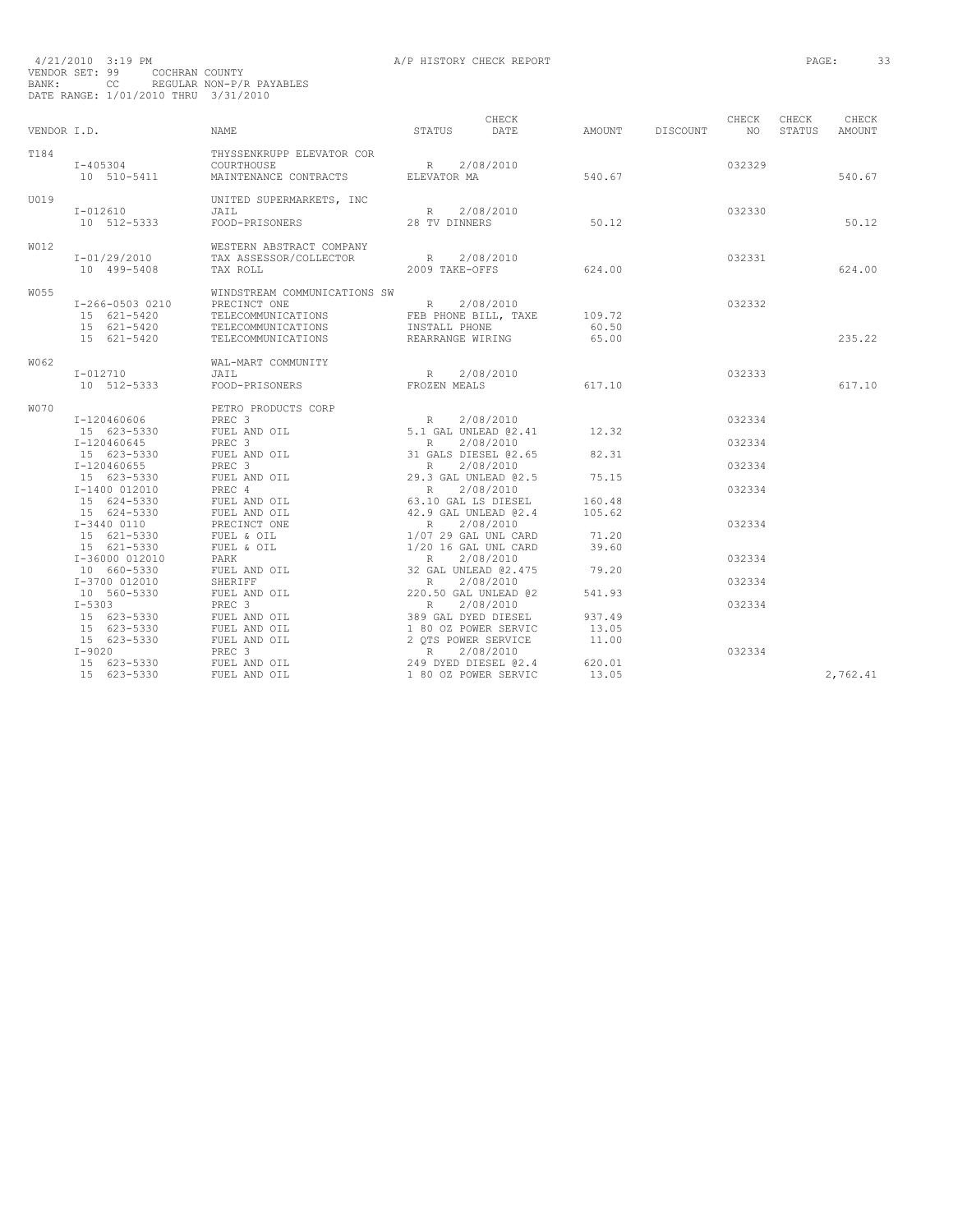| 4/21/2010 3:19 PM<br>VENDOR SET: 99 COCHRAN COUNTY<br>CC REGULAR NON-P/R PAYABLES<br>BANK:<br>DATE RANGE: 1/01/2010 THRU 3/31/2010                                                                                                                                                                                                                                                               |                                    | 34       |
|--------------------------------------------------------------------------------------------------------------------------------------------------------------------------------------------------------------------------------------------------------------------------------------------------------------------------------------------------------------------------------------------------|------------------------------------|----------|
| VENDOR I.D.                                                                                                                                                                                                                                                                                                                                                                                      | CHECK CHECK CHECK<br>STATUS AMOUNT |          |
| W092<br>I-15006-47129 0110 JUVENILE PROBATION<br>10 571-5330 FUEL<br>10 571-5330                                                                                                                                                                                                                                                                                                                 | 66.89                              |          |
| W164                                                                                                                                                                                                                                                                                                                                                                                             | 95,000.00                          |          |
| W193<br>$\begin{tabular}{lcccc} \tt I-1455 & \tt WESTWARD AUTOMOTIVE REPATH LLC & \tt PARK & - 94 CHEV PKUP & R & 2/08/2010 \\ 10 & 660-5451 & \tt REPAR & 2 UUTER THE RODS & 37.08 \\ 10 & 660-5451 & \tt REPAR & 2 UUTER THE RODS & 36.96 \\ 10 & 660-5451 & \tt REPAR & 2 UUTER THE RODS & 36.96 \\ 10 & 660-5451 & \tt REPAR & 1 IDLER ARM & 31.06 \\ 660-5451 & \tt REPAR & 1 IDLER AM & 3$ | 267.17                             |          |
| X001<br>I-307561468<br>10 409-5440                                                                                                                                                                                                                                                                                                                                                               | 14.76                              |          |
| X001                                                                                                                                                                                                                                                                                                                                                                                             |                                    |          |
| $\begin{tabular}{l c c c c} \textbf{I}-54-1324315-7&0110&MULTIPLEB ENERGY &R & 2/08/2010\\10&662-5440&MULTIPLEB EDERATMENTS& 224048 ACTIVITY BLD6 &436.10\\10&660-5440&VITIITIES &8 IRRIGATION &31000052416580 PRC &18.57\\20&518-5440&VITIITIES &8 IRRIGATION &31000052416580 PRC &19.56\\10&660-5440&VITIIT$<br>10 409-5499                                                                    |                                    | 3,078.06 |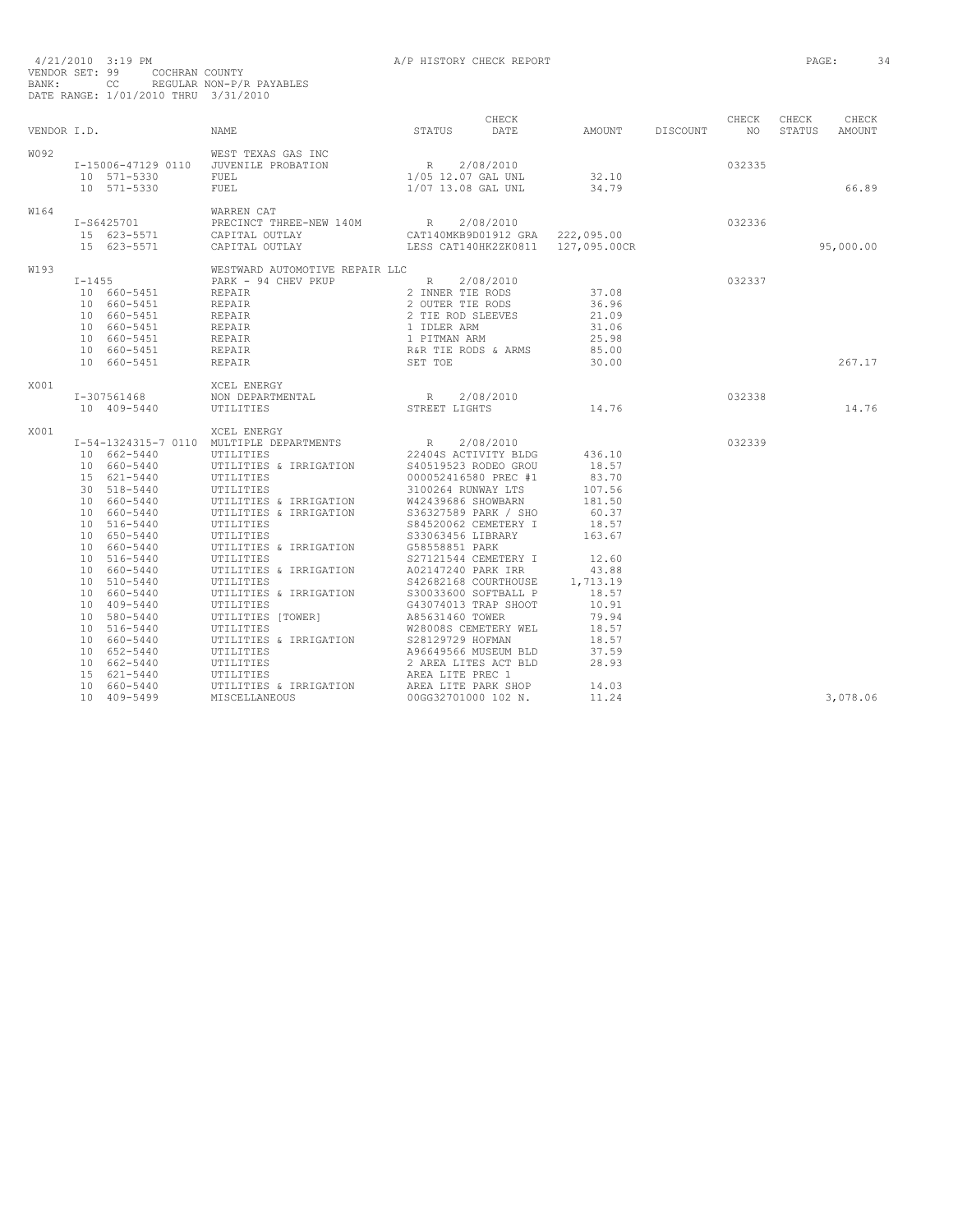| BANK:       | 4/21/2010 3:19 PM<br>VENDOR SET: 99<br>COCHRAN COUNTY<br>CC<br>DATE RANGE: 1/01/2010 THRU 3/31/2010     | REGULAR NON-P/R PAYABLES                                                                                                     |             | A/P HISTORY CHECK REPORT                                                                                                                                  |                                                    |          |              | PAGE:           | 35              |  |
|-------------|---------------------------------------------------------------------------------------------------------|------------------------------------------------------------------------------------------------------------------------------|-------------|-----------------------------------------------------------------------------------------------------------------------------------------------------------|----------------------------------------------------|----------|--------------|-----------------|-----------------|--|
| VENDOR I.D. |                                                                                                         | <b>NAME</b>                                                                                                                  | STATUS      | CHECK<br>DATE                                                                                                                                             | AMOUNT                                             | DISCOUNT | CHECK<br>NO. | CHECK<br>STATUS | CHECK<br>AMOUNT |  |
| C007        | I-RODRIQUEZ<br>10 640-5440                                                                              | CITY OF MORTON<br>WELFARE<br>UTILITIES                                                                                       | R.          | 2/08/2010<br>ROSIE RODRIQUEZ A/C#                                                                                                                         | 216.09                                             |          | 032340       |                 | 216.09          |  |
| M252        | I-TRIP TO FORT WORTH EXTENSION OFFICE<br>10 665-5427                                                    | JEFF MOLLOY<br>CO AGENT-TRAVEL-OUT OF COUNTY ROOM 4 DAYS                                                                     | R           | 2/08/2010                                                                                                                                                 | 604.60                                             |          | 032341       |                 | 604.60          |  |
| A185        | I-JURY 021710<br>10 426-5492                                                                            | LANDRA ALBUS<br>COUNTY COURT<br>PETIT JURY                                                                                   | R           | 2/18/2010<br>COUNTY COURT 02/17-1                                                                                                                         | 70.00                                              |          | 032342       |                 | 70.00           |  |
| B061        | I-JURY 021710<br>10 426-5492                                                                            | LESLIE BLACKSTOCK<br>COUNTY COURT<br>PETIT JURY                                                                              | R           | 2/18/2010<br>COUNTY COURT 02/17-1                                                                                                                         | 15.00                                              |          | 032343       |                 | 15.00           |  |
| B067        | I-JURY 021710<br>10 426-5492                                                                            | CAROL BORRETT<br>COUNTY COURT<br>PETIT JURY                                                                                  | R           | 2/18/2010<br>COUNTY COURT 02/17-1                                                                                                                         | 15.00                                              |          | 032344       |                 | 15.00           |  |
| <b>B089</b> | I-JURY 021710<br>10 426-5492                                                                            | DAVID BIHL<br>COUNTY COURT<br>PETIT JURY                                                                                     | $R_{\odot}$ | 2/18/2010<br>COUNTY COURT 02/17-1                                                                                                                         | 15.00                                              |          | 032345       |                 | 15.00           |  |
| B264        | I-JURY 021710<br>10 426-5492                                                                            | WILLIAM R. BROWN<br>COUNTY COURT<br>PETIT JURY                                                                               | R           | 2/18/2010<br>COUNTY COURT 02/17-1                                                                                                                         | 15.00                                              |          | 032346       |                 | 15.00           |  |
| C051        | I-JURY 021710<br>10 426-5492<br>10 426-5492<br>10 426-5492<br>10 426-5492<br>10 426-5492<br>10 426-5492 | COCHRAN COUNTY CHILDRENS<br>COUNTY COURT<br>PETIT JURY<br>PETIT JURY<br>PETIT JURY<br>PETIT JURY<br>PETIT JURY<br>PETIT JURY | R           | 2/18/2010<br>COUNTY COURT 02/17-1<br>COUNTY COURT 02/17-1<br>COUNTY COURT 02/17-1<br>COUNTY COURT 02/17-1<br>COUNTY COURT 02/17-1<br>COUNTY COURT 02/17-1 | 70.00<br>15.00<br>15.00<br>15.00<br>15.00<br>15.00 |          | 032347       |                 | 145.00          |  |
| C086        | I-JURY 021710<br>10 426-5492                                                                            | STACY CASTILLO<br>COUNTY COURT<br>PETIT JURY                                                                                 | $R_{\perp}$ | 2/18/2010<br>COUNTY COURT 02/17-1                                                                                                                         | 15.00                                              |          | 032348       |                 | 15.00           |  |
| C306        | I-JURY 021710<br>10 426-5492                                                                            | JOSE MEDINA CABEZUELA<br>COUNTY COURT<br>PETIT JURY                                                                          | R           | 2/18/2010<br>COUNTY COURT 02/17-1                                                                                                                         | 15.00                                              |          | 032349       |                 | 15.00           |  |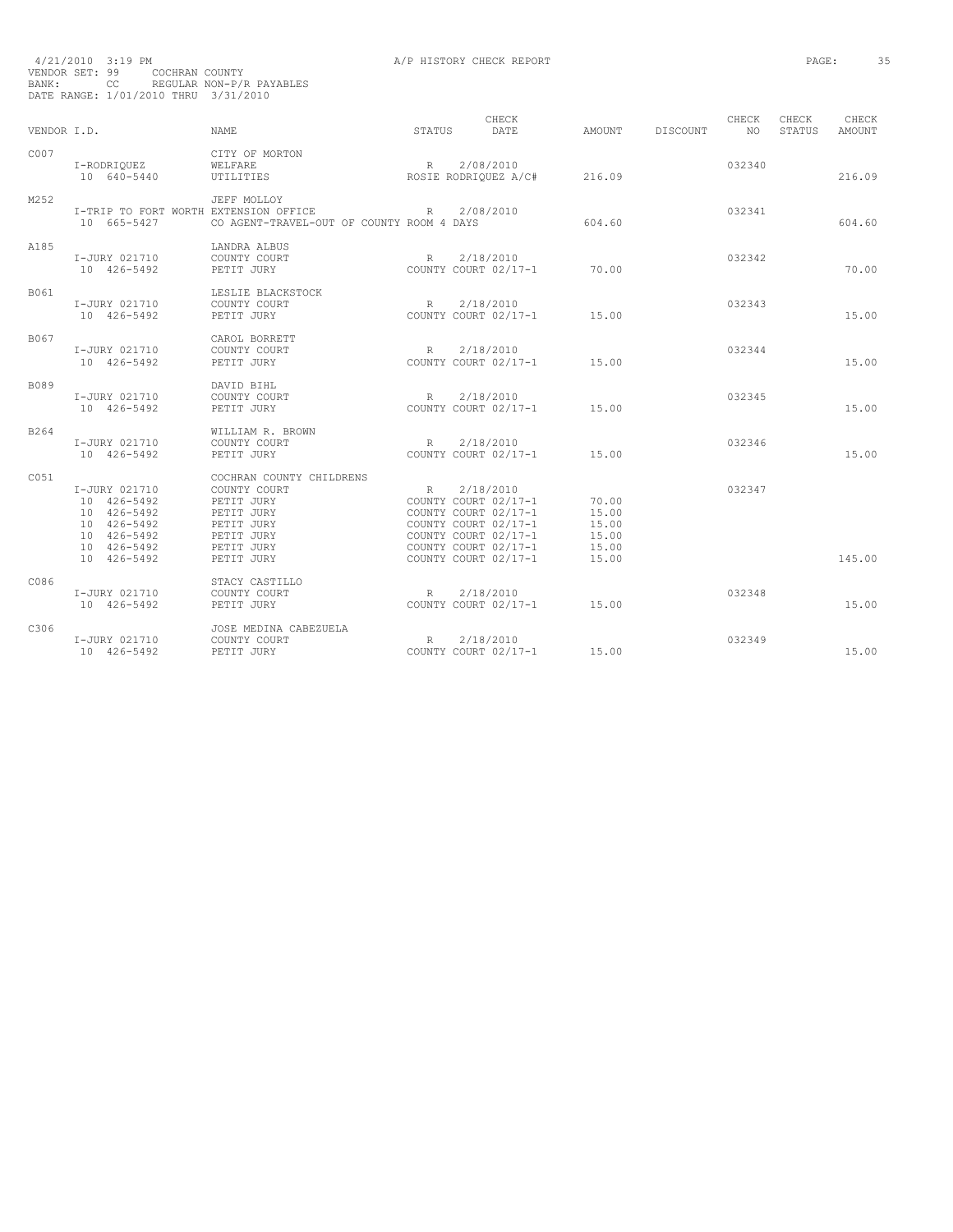| BANK:       | 4/21/2010 3:19 PM<br>VENDOR SET: 99<br>COCHRAN COUNTY<br>cc<br>DATE RANGE: 1/01/2010 THRU 3/31/2010 | REGULAR NON-P/R PAYABLES                         |                 | A/P HISTORY CHECK REPORT          |        |                 |              | PAGE:           |                 | 36 |
|-------------|-----------------------------------------------------------------------------------------------------|--------------------------------------------------|-----------------|-----------------------------------|--------|-----------------|--------------|-----------------|-----------------|----|
| VENDOR I.D. |                                                                                                     | <b>NAME</b>                                      | STATUS          | CHECK<br>DATE                     | AMOUNT | <b>DISCOUNT</b> | CHECK<br>NO. | CHECK<br>STATUS | CHECK<br>AMOUNT |    |
| D115        | I-JURY 021710<br>10 426-5492                                                                        | JANIE DeLaROSA<br>COUNTY COURT<br>PETIT JURY     | R               | 2/18/2010<br>COUNTY COURT 02/17-1 | 15.00  |                 | 032350       |                 | 15.00           |    |
| D169        | I-JURY 021710<br>10 426-5492                                                                        | MICHELLE DUNN<br>COUNTY COURT<br>PETIT JURY      | R               | 2/18/2010<br>COUNTY COURT 02/17-1 | 15.00  |                 | 032351       |                 | 15.00           |    |
| F034        | I-JURY 021710<br>10 426-5492                                                                        | ROSA FRANCO<br>COUNTY COURT<br>PETIT JURY        | R               | 2/18/2010<br>COUNTY COURT 02/17-1 | 70.00  |                 | 032352       |                 | 70.00           |    |
| G048        | I-JURY 021710<br>10 426-5492                                                                        | AGAPITO GARZA<br>COUNTY COURT<br>PETIT JURY      | $R_{\perp}$     | 2/18/2010<br>COUNTY COURT 02/17-1 | 15.00  |                 | 032353       |                 | 15.00           |    |
| G225        | I-JURY 021710<br>10 426-5492                                                                        | VINCENT GRIFFITH<br>COUNTY COURT<br>PETIT JURY   | $R_{\parallel}$ | 2/18/2010<br>COUNTY COURT 02/17-1 | 15.00  |                 | 032354       |                 | 15.00           |    |
| H074        | I-JURY 021710<br>10 426-5492                                                                        | CRYSTAL HERNANDEZ<br>COUNTY COURT<br>PETIT JURY  | R               | 2/18/2010<br>COUNTY COURT 02/17-1 | 15.00  |                 | 032355       |                 | 15.00           |    |
| H129        | I-JURY 021710<br>10 426-5492                                                                        | BERNICE HONESTO<br>COUNTY COURT<br>PETIT JURY    | R               | 2/18/2010<br>COUNTY COURT 02/17-1 | 15.00  |                 | 032356       |                 | 15.00           |    |
| H130        | I-JURY 021710<br>10 426-5492                                                                        | KIMBERLY HERLOCHER<br>COUNTY COURT<br>PETIT JURY | R.              | 2/18/2010<br>COUNTY COURT 02/17-1 | 15.00  |                 | 032357       |                 | 15.00           |    |
| H133        | I-JURY 021710<br>10 426-5492                                                                        | HARVEY HERLOCHER<br>COUNTY COURT<br>PETIT JURY   | $R_{\parallel}$ | 2/18/2010<br>COUNTY COURT 02/17-1 | 15.00  |                 | 032358       |                 | 15.00           |    |
| H222        | I-JURY 021710<br>10 426-5492                                                                        | DARLA HIGHTOWER<br>COUNTY COURT<br>PETIT JURY    | $R_{\parallel}$ | 2/18/2010<br>COUNTY COURT 02/17-1 | 15.00  |                 | 032359       |                 | 15.00           |    |
| H240        | I-JURY 021710<br>10 426-5492                                                                        | JUSTIN HEFLIN<br>COUNTY COURT<br>PETIT JURY      | $R_{\perp}$     | 2/18/2010<br>COUNTY COURT 02/17-1 | 15.00  |                 | 032360       |                 | 15.00           |    |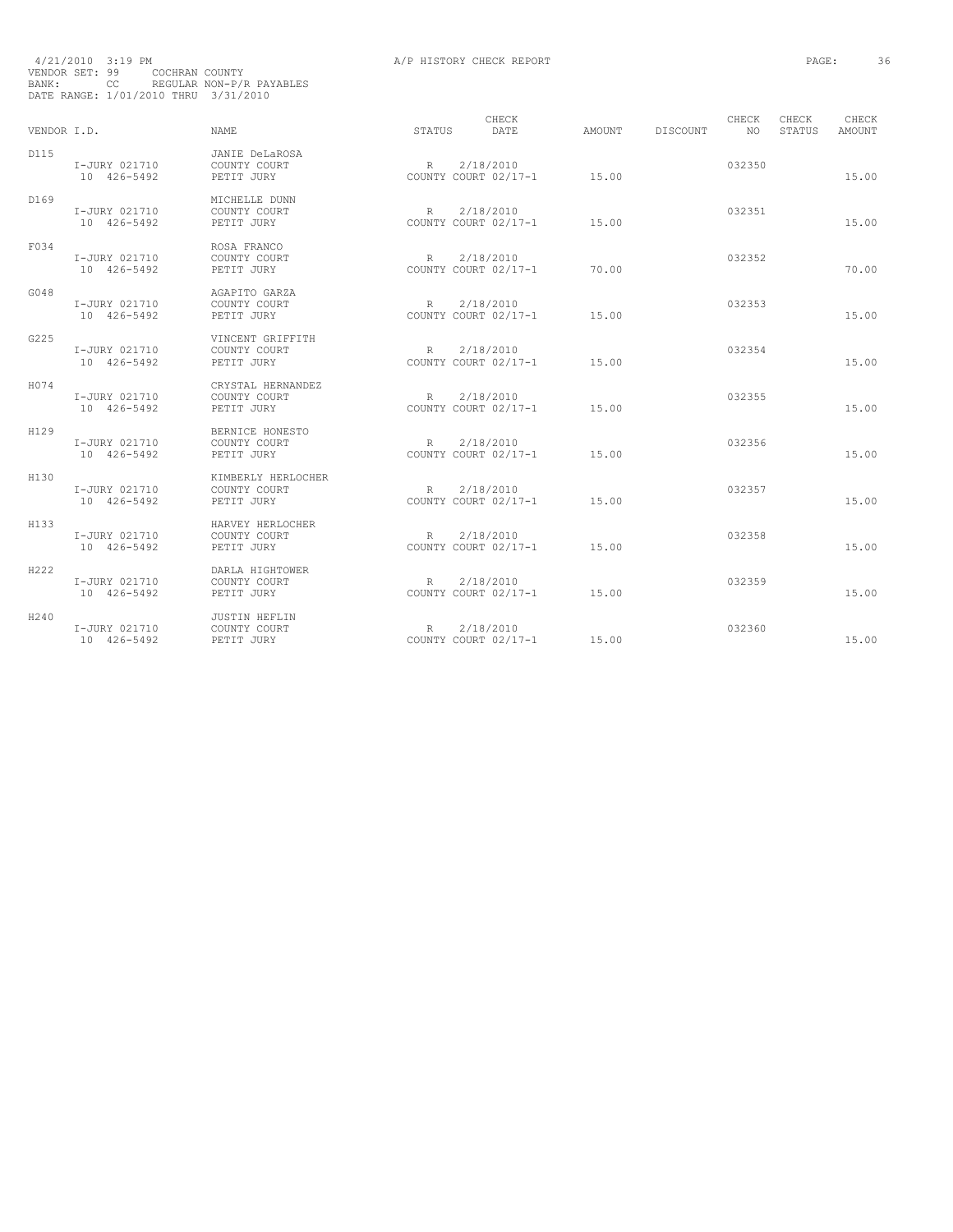| BANK:       | VENDOR SET: 99<br>COCHRAN COUNTY<br>CC<br>DATE RANGE: 1/01/2010 THRU 3/31/2010 | REGULAR NON-P/R PAYABLES                                             |              |                                                           |                |                 |              |                        |                        |
|-------------|--------------------------------------------------------------------------------|----------------------------------------------------------------------|--------------|-----------------------------------------------------------|----------------|-----------------|--------------|------------------------|------------------------|
| VENDOR I.D. |                                                                                | <b>NAME</b>                                                          | STATUS       | CHECK<br>DATE                                             | AMOUNT         | <b>DISCOUNT</b> | CHECK<br>NO. | CHECK<br><b>STATUS</b> | CHECK<br><b>AMOUNT</b> |
| M256        | I-JURY 021710<br>10 426-5492                                                   | HOWARD MCCARTY<br>COUNTY COURT<br>PETIT JURY                         | R            | 2/18/2010<br>COUNTY COURT 02/17-1                         | 70.00          |                 | 032361       |                        | 70.00                  |
| R072        | I-JURY 021710<br>10 426-5492                                                   | LILIA RODRIQUEZ<br>COUNTY COURT<br>PETIT JURY                        | R            | 2/18/2010<br>COUNTY COURT 02/17-1                         | 15.00          |                 | 032362       |                        | 15.00                  |
| R095        | I-JURY 021710<br>10 426-5492                                                   | LAURA RODRIQUEZ<br>COUNTY COURT<br>PETIT JURY                        | R            | 2/18/2010<br>COUNTY COURT 02/17-1                         | 15.00          |                 | 032363       |                        | 15.00                  |
| S233        | I-JURY 021710<br>10 426-5492<br>10 426-5492                                    | COCHRAN COUNTY STATE FEE<br>COUNTY COURT<br>PETIT JURY<br>PETIT JURY | R            | 2/18/2010<br>COUNTY COURT 2/17-18<br>COUNTY COURT 2/17-18 | 15.00<br>15.00 |                 | 032364       |                        | 30.00                  |
| S333        | I-JURY 021710<br>10 426-5492                                                   | <b>JUSTIN SEALY</b><br>COUNTY COURT<br>PETIT JURY                    | $\mathbb R$  | 2/18/2010<br>COUNTY COURT02/17-18                         | 70.00          |                 | 032365       |                        | 70.00                  |
| S337        | I-JURY 021710<br>10 426-5492                                                   | DAVID ALTON SILHAN<br>COUNTY COURT<br>PETIT JURY                     | $\mathbb{R}$ | 2/18/2010<br>COUNTY COURT 02/17-1                         | 15.00          |                 | 032366       |                        | 15.00                  |
| S368        | I-JURY 021710<br>10 426-5492                                                   | DARRELL STEVENS<br>COUNTY COURT<br>PETIT JURY                        | R            | 2/18/2010<br>COUNTY COURT 02/17-1                         | 15.00          |                 | 032367       |                        | 15.00                  |
| S376        | I-JURY 021710<br>10 426-5492                                                   | VICKI SIMPSON<br>COUNTY COURT<br>PETIT JURY                          | R            | 2/18/2010<br>COUNTY COURT 02/17-1                         | 15.00          |                 | 032368       |                        | 15.00                  |
| <b>W044</b> | I-JURY 021710<br>10 426-5492                                                   | DOUGLAS WILBANKS<br>COUNTY COURT<br>PETIT JURY                       | R            | 2/18/2010<br>COUNTY COURT 02/17-1                         | 15.00          |                 | 032369       |                        | 15.00                  |
| <b>W047</b> | I-JURY 021710<br>10 426-5492                                                   | TOBY WISE<br>COUNTY COURT<br>PETIT JURY                              | R            | 2/18/2010<br>COUNTY COURT 02/17-1                         | 15.00          |                 | 032370       |                        | 15.00                  |
| W190        | I-JURY 021710<br>10 426-5492                                                   | LESLIE VIRGIL WATTERSON<br>COUNTY COURT<br>PETIT JURY                | R            | 2/18/2010<br>COUNTY COURT 02/17-1                         | 15.00          |                 | 032371       |                        | 15.00                  |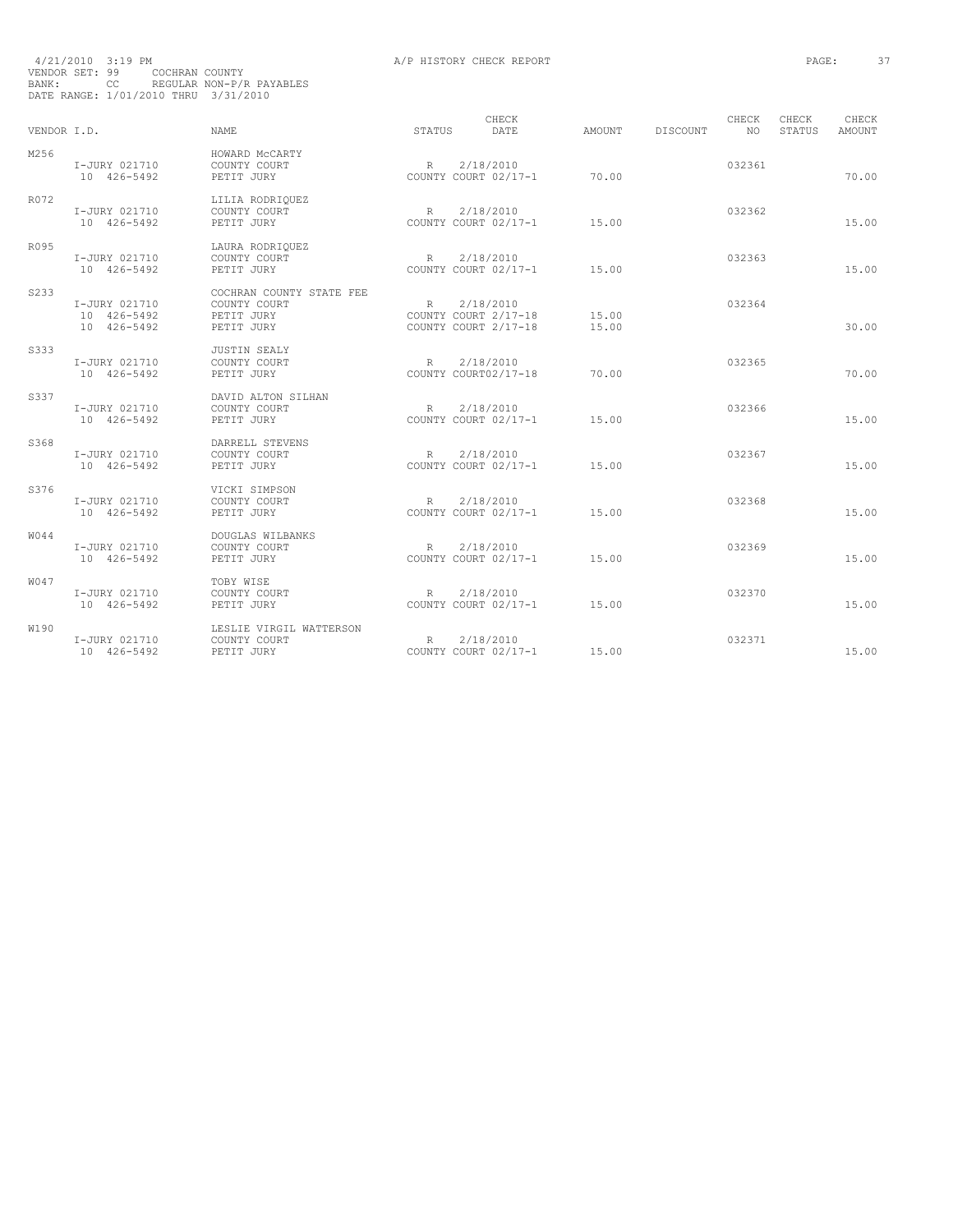| 4/21/2010 3:19 PM |                                      |                          | A/P HISTORY CHECK REPORT | PAGE: | 38 |
|-------------------|--------------------------------------|--------------------------|--------------------------|-------|----|
|                   | VENDOR SET: 99 COCHRAN COUNTY        |                          |                          |       |    |
| BANK: CC          |                                      | REGULAR NON-P/R PAYABLES |                          |       |    |
|                   | DATE RANGE: 1/01/2010 THRU 3/31/2010 |                          |                          |       |    |

|             |                   |                           |                        | CHECK     |        |                 | CHECK  | CHECK  | CHECK         |
|-------------|-------------------|---------------------------|------------------------|-----------|--------|-----------------|--------|--------|---------------|
| VENDOR I.D. |                   | <b>NAME</b>               | STATUS                 | DATE      | AMOUNT | <b>DISCOUNT</b> | NO.    | STATUS | <b>AMOUNT</b> |
| Z104        |                   | ANDRES ZAPATA             |                        |           |        |                 |        |        |               |
|             | I-JURY 021710     | COUNTY COURT              | R                      | 2/18/2010 |        |                 | 032372 |        |               |
|             | 10 426-5492       | PETIT JURY                | COUNTY COURT 02/17-1   |           | 70.00  |                 |        |        | 70.00         |
| A042        |                   | J C ADAMS JR              |                        |           |        |                 |        |        |               |
|             | I-022010          | <b>ATTORNEY</b>           | R                      | 2/25/2010 |        |                 | 032449 |        |               |
|             | 10 475-5310       | OFFICE SUPPLIES           | LOISLAW UPDATE         |           | 202.46 |                 |        |        | 202.46        |
| A133        |                   | ALLIED COMPLIANCE SERVICE |                        |           |        |                 |        |        |               |
|             | I-14679           | COMMISSIONERS COURT       | R 2/25/2010            |           |        |                 | 032450 |        |               |
|             | 15 610-5499       | MISCELLANEOUS             | ANNUAL MEMBERSHIP FE   |           | 250.00 |                 |        |        |               |
|             | 15 610-5499       | MISCELLANEOUS             | 11 ANNUAL PREPAID RA   |           |        |                 |        |        |               |
|             | 15 610-5499       | MISCELLANEOUS             | DRUG TESTS             |           | 495.00 |                 |        |        |               |
|             | $I - 14719$       | COMMISSIONERS COURT       | R 2/25/2010            |           |        |                 | 032450 |        |               |
|             | 15 610-5499       | MISCELLANEOUS             | 3 DOT RANDOM TEST      |           |        |                 |        |        |               |
|             | 15 610-5499       | MISCELLANEOUS             | VASOUEZ, HATTER, R. BI |           | 50.00  |                 |        |        | 795.00        |
| A178        |                   | AMAZON                    |                        |           |        |                 |        |        |               |
|             | I-208312080494    | LIBRARY                   | R 2/25/2010            |           |        |                 | 032451 |        |               |
|             | 10 650-5590       | <b>BOOKS</b>              | FIRE & ICE             |           | 17.15  |                 |        |        |               |
|             | 10 650-5590       | <b>BOOKS</b>              | INCR YOUR SCORE IN 3   |           | 9.95   |                 |        |        |               |
|             | 10 650-5590       | <b>BOOKS</b>              | I, ALEX CROSS          |           | 16.79  |                 |        |        |               |
|             | 10 650-5590       | <b>BOOKS</b>              | WITCH & WIZARD         |           | 10.52  |                 |        |        |               |
|             | 10 650-5590       | <b>BOOKS</b>              | U IS FOR UNDERTOW      |           | 14.96  |                 |        |        |               |
|             | 10 650-5590       | <b>BOOKS</b>              | HOW TO PREPARE FOR T   |           | 14.24  |                 |        |        |               |
|             | 10 650-5590       | <b>BOOKS</b>              | TRIAL BY FIRE: A NOV   |           | 17.15  |                 |        |        |               |
|             | 10 650-5590       | <b>BOOKS</b>              | THEA: TEXAS HIGHER E   |           | 13.82  |                 |        |        |               |
|             | I-208316523002    | LIBRARY                   | R                      | 2/25/2010 |        |                 | 032451 |        |               |
|             | 10 650-5590       | <b>BOOKS</b>              | THEA (REA) -THE BEST T |           | 14.93  |                 |        |        |               |
|             | $I-L100210$       | LIBRARY                   | R                      | 2/25/2010 |        |                 | 032451 |        |               |
|             | 10 650-5590       | <b>BOOKS</b>              | LATE CHARGE            |           | 0.30   |                 |        |        | 129.81        |
| <b>B001</b> |                   | BAILEY CO. ELECTRIC COOP  |                        |           |        |                 |        |        |               |
|             | I-205292 02022010 | PREC 4                    | R                      | 2/25/2010 |        |                 | 032452 |        |               |
|             | 15 624-5440       | UTILITIES                 | ELECTRIC               |           | 56.05  |                 |        |        |               |
|             | I-205293 022010   | PREC <sub>3</sub>         | R                      | 2/25/2010 |        |                 | 032452 |        |               |
|             | 15 623-5440       | UTILITIES                 | ELECTRIC               |           | 38.29  |                 |        |        |               |
|             | I-205294 022010   | NON DEPT / SHERIFF POSSE  | R 2/25/2010            |           |        |                 | 032452 |        |               |
|             | 10 409-5440       | UTILITIES                 | <b>ELECTRIC</b>        |           | 31.14  |                 |        |        | 125.48        |
| B026        |                   | BLEDSOE WATER SUPPLY CORP |                        |           |        |                 |        |        |               |
|             | I-FEB WATER       | PREC <sub>3</sub>         | R                      | 2/25/2010 |        |                 | 032453 |        |               |
|             | 15 623-5440       | UTILITIES                 | FEB WATER              |           | 20.10  |                 |        |        | 20.10         |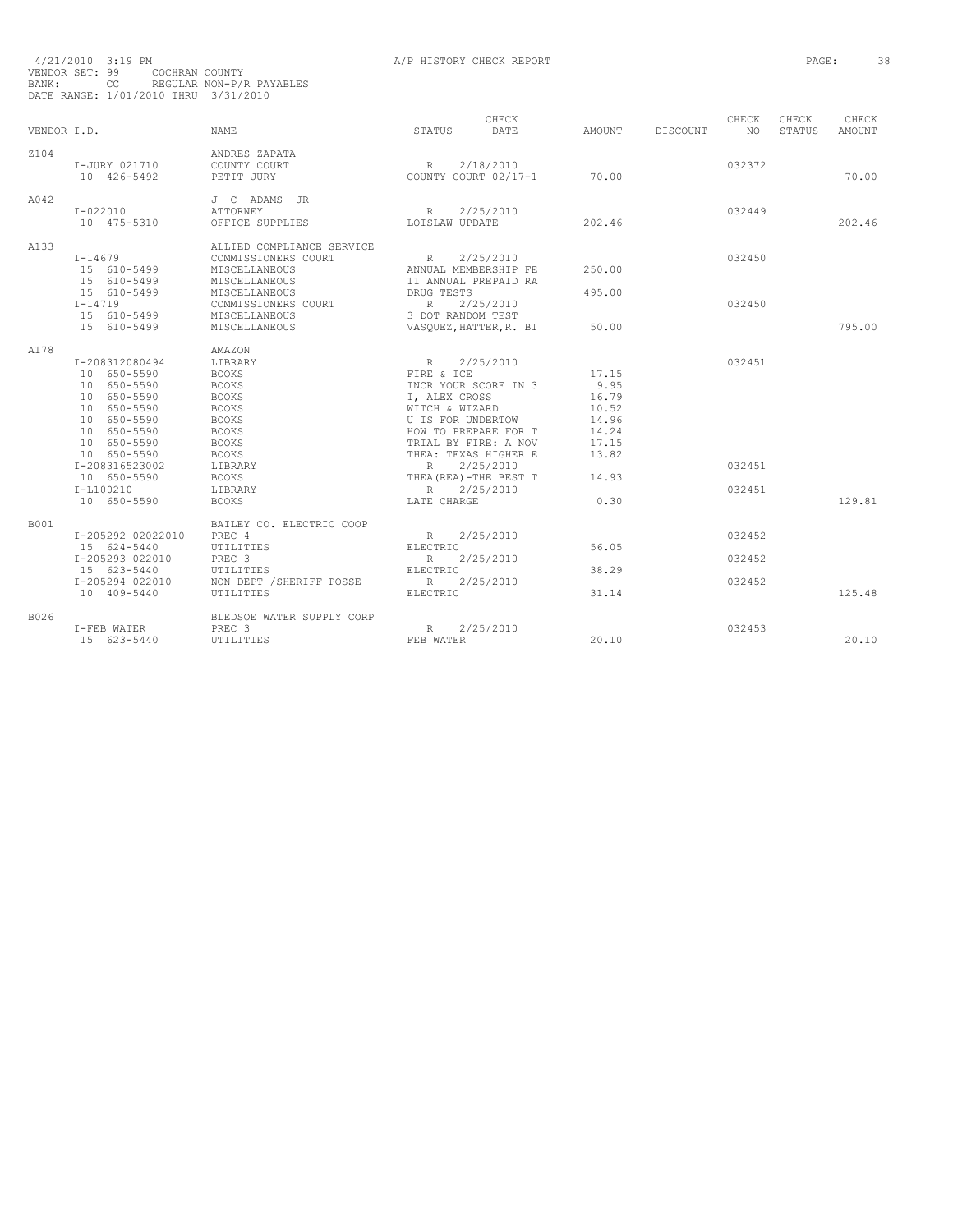|      | VENDOR I.D.                                                                                         | STATUS DATE AMOUNT DISCOUNT NO STATUS<br>NAME                                                                                                                                                                                                                                                                                                                            |                                  | CHECK |                             |                  | CHECK CHECK | CHECK<br>AMOUNT |
|------|-----------------------------------------------------------------------------------------------------|--------------------------------------------------------------------------------------------------------------------------------------------------------------------------------------------------------------------------------------------------------------------------------------------------------------------------------------------------------------------------|----------------------------------|-------|-----------------------------|------------------|-------------|-----------------|
| B029 |                                                                                                     | BRUCKNER'S TRUCK SALES, INC<br>PREC 3<br>$R = 2/25/2010$<br>2 ANTENNA WCOO                                                                                                                                                                                                                                                                                               |                                  |       | 30.22<br>8.95               | 032454           |             |                 |
|      |                                                                                                     |                                                                                                                                                                                                                                                                                                                                                                          |                                  |       | 134.53<br>21.34             | 032454           |             |                 |
|      |                                                                                                     |                                                                                                                                                                                                                                                                                                                                                                          |                                  |       | 63.00<br>15.11              | 032454           |             | 273.15          |
| B068 | I-ELECTION SCH 2/16 ELECTIONS<br>10 490-5102                                                        | TRAVIS BUTLER<br><b>TLER</b><br>ELECTIONS<br>ELECTION SALARIES<br>ELECTION SALARIES<br>ELECTION SCHOOL 2.5 25.00                                                                                                                                                                                                                                                         |                                  |       |                             | 032455           |             | 25.00           |
| B119 |                                                                                                     | $\begin{tabular}{lcccc} \tt CHERYL & & & & & & \\ \tt T-EXECITION & & & & & & & R & 2/25/2010 \\ \tt 10 & 490-5102 & & & & & & & & & \\ \tt 10 & 490-5102 & & & & & & & & \\ \tt 10 & 490-5102 & & & & & & & \\ \tt 10 & 490-5102 & & & & & & & \\ \tt 10 & 490-5102 & & & & & & & \\ \tt 10 & 490-5102 & & & & & & & \\ \tt 11 & 490-5102 & & & & & & & \\ \tt 12 & 49$ |                                  |       |                             | 032456           |             | 25.00           |
| B210 | 10 662-5451 REPAIR<br>10 662-5451 REPAIR<br>10 002-5451<br>10 662-5451 REPAIR<br>10 662-5451 REPAIR | BROCK'S CARPET                                                                                                                                                                                                                                                                                                                                                           | <b>REDUCER</b><br>LABOR<br>PAINT |       | 30.00<br>1,750.00<br>750.00 | 032457           |             | 5,750.00        |
| B222 |                                                                                                     | CARRIE BENAVIDEZ                                                                                                                                                                                                                                                                                                                                                         |                                  |       |                             |                  |             |                 |
|      |                                                                                                     | T-ELECTION SCH 2/16 ELECTIONS<br>10 490-5102 ELECTION SALARIES ELECTION SCHOOL 2.5 25.00                                                                                                                                                                                                                                                                                 |                                  |       |                             | 032458           |             | 25.00           |
| C035 |                                                                                                     | COX AUTO SUPPLY CO<br>$1-095758$<br>$15$ 621-5356 ROAD MATERIALS & SUPPLIES 2 HYD FLUID                                                                                                                                                                                                                                                                                  |                                  |       | 23.90                       | 032459           |             |                 |
|      |                                                                                                     |                                                                                                                                                                                                                                                                                                                                                                          |                                  |       |                             | 032459<br>032459 |             |                 |
|      |                                                                                                     |                                                                                                                                                                                                                                                                                                                                                                          |                                  |       |                             | 032459           |             |                 |
|      |                                                                                                     |                                                                                                                                                                                                                                                                                                                                                                          |                                  |       |                             | 032459           |             |                 |
|      |                                                                                                     |                                                                                                                                                                                                                                                                                                                                                                          |                                  |       |                             | 032459           |             |                 |
|      |                                                                                                     |                                                                                                                                                                                                                                                                                                                                                                          |                                  |       |                             | 032459           |             |                 |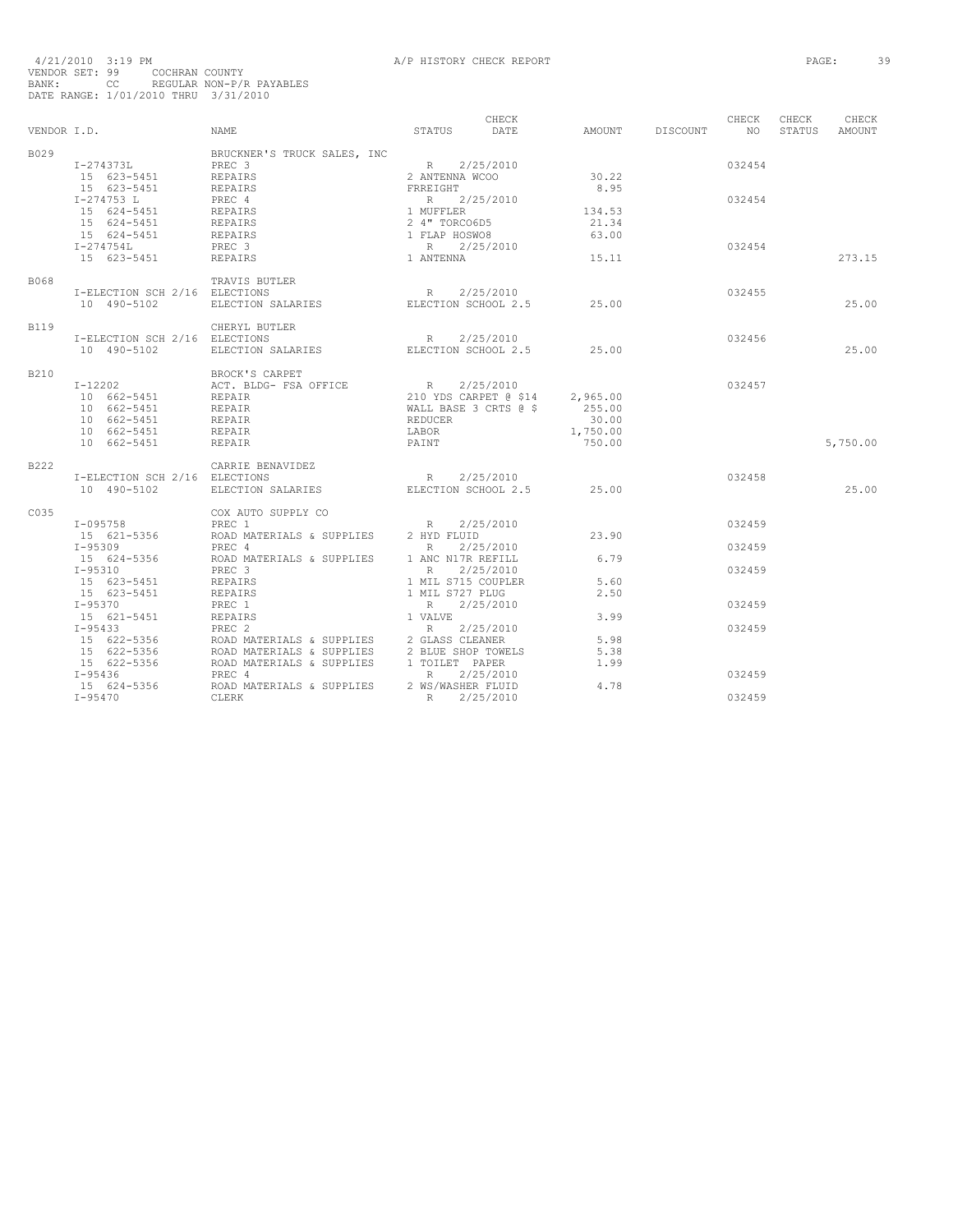|             |                    |                                                                                                                  |                 | CHECK       |                            | CHECK  | CHECK  | CHECK  |
|-------------|--------------------|------------------------------------------------------------------------------------------------------------------|-----------------|-------------|----------------------------|--------|--------|--------|
| VENDOR I.D. |                    | <b>NAME</b>                                                                                                      | STATUS DATE     |             | AMOUNT DISCOUNT NO         |        | STATUS | AMOUNT |
| C035        |                    | COX AUTO SUPPLY CO CONT                                                                                          |                 |             |                            |        |        |        |
|             | $I - 95470$        |                                                                                                                  |                 | 2/25/2010   |                            | 032459 |        |        |
|             | 10 403-5310        |                                                                                                                  |                 |             | 11.96                      |        |        |        |
|             | $I-95495$          |                                                                                                                  |                 | 2/25/2010   |                            | 032459 |        |        |
|             | 15 623-5356        | REC 3<br>ROAD MATERIALS & SUPPLIES 2 IDE 6202 MCRO-CLAM<br>ROAD MATERIALS & SUPPLIES 1 BARB                      |                 |             | 1.14                       |        |        |        |
|             | 15 623-5356        |                                                                                                                  |                 |             | 1.50                       |        |        |        |
|             | $I - 95711$        | PREC 4                                                                                                           | R               | 2/25/2010   |                            | 032459 |        |        |
|             | $15 \t 624 - 5356$ | FOAD MATERIALS & SUPPLIES 1 PIPE-DOPE<br>ROAD MATERIALS & SUPPLIES 1 PLIERS                                      |                 |             |                            |        |        |        |
|             | 15 624-5356        |                                                                                                                  |                 |             | $4.79$<br>$12.29$<br>12.29 |        |        |        |
|             | $I - 95856$        | SHERIFF                                                                                                          |                 | R 2/25/2010 |                            | 032459 |        |        |
|             | 10 560-5451        | MACHINERY-NON-OFFICE REPAIR 7 AMSOIL                                                                             |                 |             | 65.03                      |        |        |        |
|             | 10 560-5451        | MACHINERY-NON-OFFICE REPAIR AT A.T.FLUID                                                                         |                 |             | 3.29                       |        |        |        |
|             | 10 560-5451        | MACHINERY-NON-OFFICE REPAIR FILTER                                                                               |                 |             | 4.54                       |        |        |        |
|             | 10 560-5451        |                                                                                                                  |                 |             | 5.79                       |        |        |        |
|             | 10 560-5451        | MACHINERY-NON-OFFICE REPAIR FILTER ASY<br>MACHINERY-NON-OFFICE REPAIR LABOR<br>MACHINERY-NON-OFFICE REPAIR LABOR |                 |             | 8.00                       |        |        |        |
|             | 10 560-5451        | MACHINERY-NON-OFFICE REPAIR OIL DRN PL                                                                           |                 |             | 4.74                       |        |        |        |
|             | $I-95909$          | SHERIFF                                                                                                          | R               | 2/25/2010   |                            | 032459 |        |        |
|             | 10 560-5451        | MACHINERY-NON-OFFICE REPAIR 7 AMSOIL                                                                             |                 |             | 65.03<br>65.03             |        |        |        |
|             | 10 560-5451        | MACHINERY-NON-OFFICE REPAIR FILTER ASY                                                                           |                 |             | 5.79                       |        |        |        |
|             | 10 560-5451        | MACHINERY-NON-OFFICE REPAIR ELMNT                                                                                |                 |             | 10.86                      |        |        |        |
|             | 10 560-5451        | MACHINERY-NON-OFFICE REPAIR WS/WASHER FLUID                                                                      |                 |             | 2.39                       |        |        |        |
|             | 10 560-5451        | MACHINERY-NON-OFFICE REPAIR LABOR                                                                                |                 |             | 8.00                       |        |        |        |
|             | $I-95938$          | PREC 1                                                                                                           | $R$ and $R$     | 2/25/2010   |                            | 032459 |        |        |
|             | 15 621-5356        | ROAD MATERIALS & SUPPLIES 1 SPRAY-PAINT                                                                          |                 |             | 5.29                       |        |        |        |
|             | $I-95939$          | PREC <sub>2</sub>                                                                                                | $R_{\parallel}$ | 2/25/2010   |                            | 032459 |        |        |
|             | 15 622-5356        | ROAD MATERIALS & SUPPLIES                                                                                        | 2 ANTIFREEZE    |             | 17.40                      |        |        |        |
|             | 15 622-5356        | ROAD MATERIALS & SUPPLIES 1 SPEED BLEE                                                                           |                 |             | 11.68                      |        |        |        |
|             | 15 622-5356        |                                                                                                                  |                 |             | 11.68                      |        |        |        |
|             | 15 622-5356        |                                                                                                                  |                 |             | 5.99                       |        |        |        |
|             | $I - 95974$        | SHERIFF                                                                                                          | $R_{\perp}$     | 2/25/2010   |                            | 032459 |        |        |
|             | 10 560-5451        | MACHINERY-NON-OFFICE REPAIR 7 AMSOIL                                                                             |                 |             | 65.03                      |        |        |        |
|             | 10 560-5451        | MACHINERY-NON-OFFICE REPAIR 1 FILTER ASY                                                                         |                 |             | 5.79                       |        |        |        |
|             | 10 560-5451        | MACHINERY-NON-OFFICE REPAIR 1 FILTER                                                                             |                 |             | 4.54                       |        |        |        |
|             | 10 560-5451        | MACHINERY-NON-OFFICE REPAIR 1 WS/WASHER FLUID                                                                    |                 |             | 2.39                       |        |        |        |
|             | 10 560-5451        | MACHINERY-NON-OFFICE REPAIR LABOR                                                                                |                 |             | 8.00                       |        |        |        |
|             | I-96032            | SHERIFF                                                                                                          |                 | R 2/25/2010 |                            | 032459 |        |        |
|             | 10 560-5451        | MACHINERY-NON-OFFICE REPAIR 1 FILTTER                                                                            |                 |             | 2.59                       |        |        |        |
|             | 10 560-5451        | MACHINERY-NON-OFFICE REPAIR 7 AMSOIL                                                                             |                 |             | 65.03                      |        |        |        |
|             | 10 560-5451        | MACHINERY-NON-OFFICE REPAIR 1 WS WASHER FLUID                                                                    |                 |             | 2.39                       |        |        |        |
|             | 10 560-5451        | MACHINERY-NON-OFFICE REPAIR OIL CHANGE                                                                           |                 |             | 8.00                       |        |        |        |
|             | $I-96058$          | SHERIFF                                                                                                          | $R_{\perp}$     | 2/25/2010   |                            | 032459 |        |        |
|             | 10 560-5451        | MACHINERY-NON-OFFICE REPAIR 7 AMSOIL                                                                             |                 |             | 65.03                      |        |        |        |
|             | 10 560-5451        | MACHINERY-NON-OFFICE REPAIR 1 WS/WASHER FLUID                                                                    |                 |             | 2.39                       |        |        |        |
|             | 10 560-5451        | MACHINERY-NON-OFFICE REPAIR 1 OIL FILTER                                                                         |                 |             | 7.27                       |        |        |        |
|             | 10 560-5451        | MACHINERY-NON-OFFICE REPAIR 1 AIR FILTER                                                                         |                 |             | 9.98                       |        |        |        |
|             | 10 560-5451        | MACHINERY-NON-OFFICE REPAIR OIL CHANGE                                                                           |                 |             | 8.00                       |        |        |        |
|             | 10 560-5334        | OTHER SUPPLIES                                                                                                   | 2 KEYS          |             | 2.00                       |        |        |        |
|             | $I-96088$          | SHERIFF                                                                                                          | R 2/25/2010     |             |                            | 032459 |        |        |
|             |                    |                                                                                                                  |                 |             |                            |        |        |        |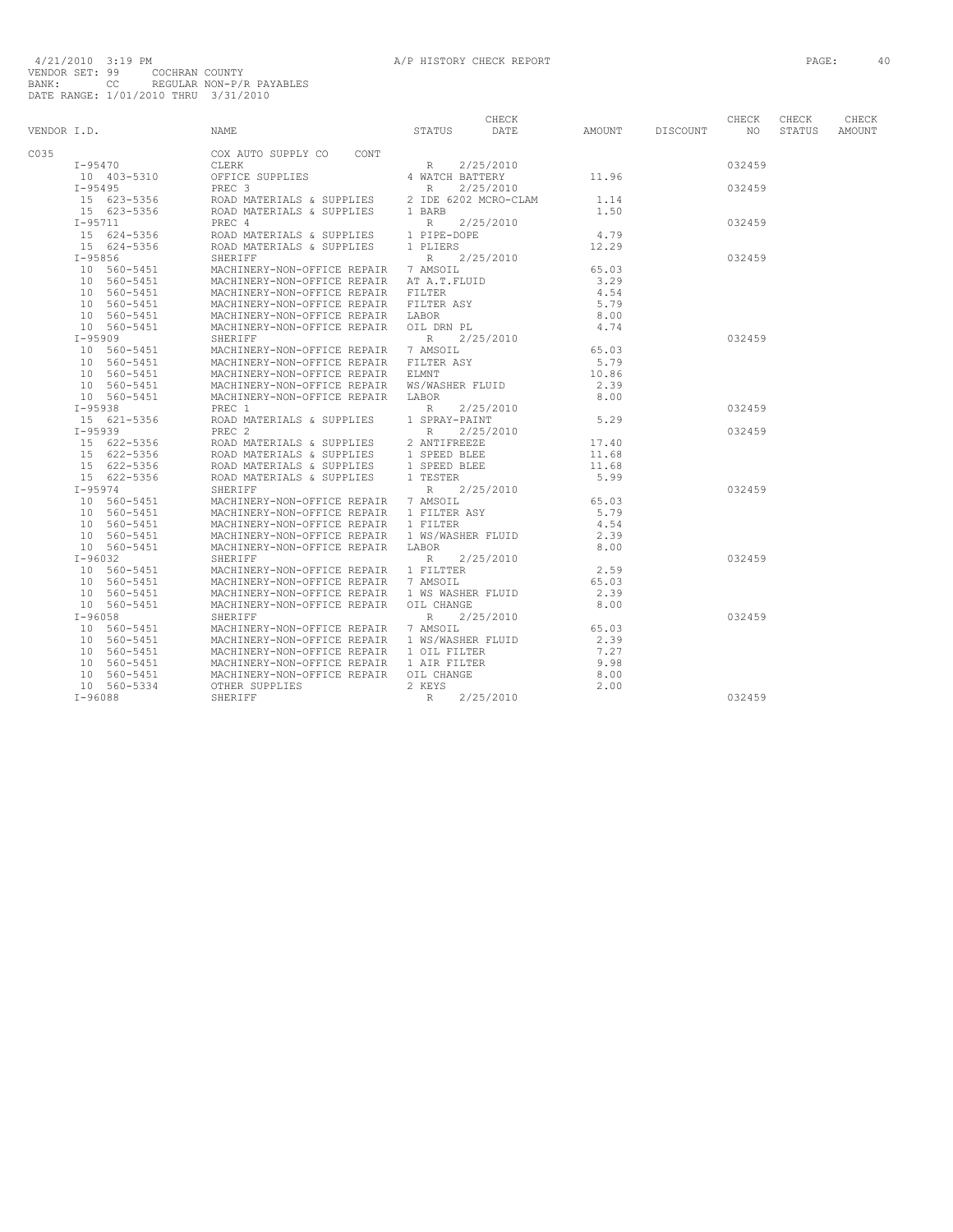|      |                                 |                                                                                                                                                                                                                                                                                                                                                                                                         |             | CHECK     |                    |                    | CHECK  | CHECK  | CHECK  |
|------|---------------------------------|---------------------------------------------------------------------------------------------------------------------------------------------------------------------------------------------------------------------------------------------------------------------------------------------------------------------------------------------------------------------------------------------------------|-------------|-----------|--------------------|--------------------|--------|--------|--------|
|      |                                 | VENDOR I.D. NAME NAME STATUS DATE                                                                                                                                                                                                                                                                                                                                                                       |             |           |                    | AMOUNT DISCOUNT NO |        | STATUS | AMOUNT |
| C035 | COX AUTO<br>COX AUTO<br>SHERIFF | COX AUTO SUPPLY CO CONT                                                                                                                                                                                                                                                                                                                                                                                 |             |           |                    |                    |        |        |        |
|      |                                 | $R$ 2/25/2010<br>-NON-OFFICE REPAIR 7 AMSOIL 65.03                                                                                                                                                                                                                                                                                                                                                      |             |           |                    |                    | 032459 |        |        |
|      |                                 | 199050<br>10 560–5451 MACHINERY-NON-OFFICE REPAIR 7 AMSOLL<br>10 560–5451 MACHINERY-NON-OFFICE REPAIR 1 FILTER<br>10 560–5451 MACHINERY-NON-OFFICE REPAIR 1 AIR FILTER<br>10 560–5451 MACHINERY-NON-OFFICE REPAIR 1 OIL DRN PL<br>10 560                                                                                                                                                                |             |           |                    |                    |        |        |        |
|      |                                 |                                                                                                                                                                                                                                                                                                                                                                                                         |             |           | $2.59$<br>29.33    |                    |        |        |        |
|      |                                 |                                                                                                                                                                                                                                                                                                                                                                                                         |             |           |                    |                    |        |        |        |
|      |                                 |                                                                                                                                                                                                                                                                                                                                                                                                         |             |           | 4.74               |                    |        |        |        |
|      |                                 | MACHINERY-NON-OFFICE REPAIR 1 OIL DRN PL<br>MACHINERY-NON-OFFICE REPAIR 1 OIL DRN PL<br>MACHINERY-NON-OFFICE REPAIR LABOR CHANGE OIL                                                                                                                                                                                                                                                                    |             |           | 8.00               |                    |        |        |        |
|      | I-96108                         | SHERIFF                                                                                                                                                                                                                                                                                                                                                                                                 | $R$ and $R$ | 2/25/2010 |                    |                    | 032459 |        |        |
|      | 10 560-5451                     | MACHINERY-NON-OFFICE REPAIR 7 OIL                                                                                                                                                                                                                                                                                                                                                                       |             |           | 65.03              |                    |        |        |        |
|      | 10 560-5451<br>10 560-5451      | MACHINERY-NON-OFFICE REPAIR 1 OIL FILTER                                                                                                                                                                                                                                                                                                                                                                |             |           | 7.27               |                    |        |        |        |
|      |                                 | MACHINERY-NON-OFFICE REPAIR OIL CHANGE                                                                                                                                                                                                                                                                                                                                                                  |             |           | 8.00               |                    |        |        |        |
|      |                                 |                                                                                                                                                                                                                                                                                                                                                                                                         |             |           |                    |                    | 032459 |        |        |
|      |                                 |                                                                                                                                                                                                                                                                                                                                                                                                         |             |           | 18.95              |                    |        |        |        |
|      |                                 |                                                                                                                                                                                                                                                                                                                                                                                                         |             |           | 2.59               |                    |        |        |        |
|      |                                 |                                                                                                                                                                                                                                                                                                                                                                                                         |             |           | 4.94               |                    |        |        |        |
|      |                                 |                                                                                                                                                                                                                                                                                                                                                                                                         |             |           | 2.39               |                    |        |        |        |
|      |                                 |                                                                                                                                                                                                                                                                                                                                                                                                         |             |           | 8.00               |                    |        |        |        |
|      |                                 |                                                                                                                                                                                                                                                                                                                                                                                                         |             |           | 174.00             |                    | 032459 |        |        |
|      |                                 |                                                                                                                                                                                                                                                                                                                                                                                                         |             |           |                    |                    |        |        |        |
|      |                                 |                                                                                                                                                                                                                                                                                                                                                                                                         |             |           |                    |                    | 032459 |        |        |
|      |                                 |                                                                                                                                                                                                                                                                                                                                                                                                         |             |           |                    |                    |        |        |        |
|      |                                 |                                                                                                                                                                                                                                                                                                                                                                                                         |             |           |                    |                    |        |        |        |
|      |                                 |                                                                                                                                                                                                                                                                                                                                                                                                         |             |           |                    |                    |        |        |        |
|      |                                 |                                                                                                                                                                                                                                                                                                                                                                                                         |             |           |                    |                    |        |        |        |
|      |                                 |                                                                                                                                                                                                                                                                                                                                                                                                         |             |           |                    |                    |        |        |        |
|      |                                 |                                                                                                                                                                                                                                                                                                                                                                                                         |             |           |                    |                    | 032459 |        |        |
|      |                                 |                                                                                                                                                                                                                                                                                                                                                                                                         |             |           |                    |                    |        |        |        |
|      |                                 |                                                                                                                                                                                                                                                                                                                                                                                                         |             |           |                    |                    | 032459 |        |        |
|      |                                 |                                                                                                                                                                                                                                                                                                                                                                                                         |             |           |                    |                    |        |        |        |
|      |                                 |                                                                                                                                                                                                                                                                                                                                                                                                         |             |           |                    |                    |        |        |        |
|      |                                 |                                                                                                                                                                                                                                                                                                                                                                                                         |             |           |                    |                    | 032459 |        |        |
|      |                                 |                                                                                                                                                                                                                                                                                                                                                                                                         |             |           | 7.49               |                    |        |        |        |
|      |                                 |                                                                                                                                                                                                                                                                                                                                                                                                         |             |           |                    |                    | 032459 |        |        |
|      |                                 |                                                                                                                                                                                                                                                                                                                                                                                                         |             |           |                    |                    |        |        |        |
|      |                                 |                                                                                                                                                                                                                                                                                                                                                                                                         |             |           |                    |                    |        |        |        |
|      |                                 | $\begin{tabular}{c c c c} 10 & 560-5571 & \multicolumn{1}{c }{CAPITALI} & \multicolumn{1}{c }{\textbf{CAPITALI}} & \multicolumn{1}{c }{\textbf{REC-HITCH}} & \multicolumn{1}{c }{\textbf{174.00}} \\ 10 & 560-5451 & \multicolumn{1}{c }{\textbf{MACHINERY-NON}-\textbf{OFFICE REPARR}} & \multicolumn{1}{c }{\textbf{7} & \textbf{MMSOIL}} & \multicolumn{1}{c }{\textbf{65.03}} \\ 10 & 560-5451 & \$ |             |           |                    |                    | 032459 |        |        |
|      |                                 |                                                                                                                                                                                                                                                                                                                                                                                                         |             |           | 124.75             |                    |        |        |        |
|      |                                 |                                                                                                                                                                                                                                                                                                                                                                                                         |             |           |                    |                    | 032459 |        |        |
|      |                                 |                                                                                                                                                                                                                                                                                                                                                                                                         |             |           |                    |                    |        |        |        |
|      |                                 |                                                                                                                                                                                                                                                                                                                                                                                                         |             |           | $36.99$<br>$87.76$ |                    | 032459 |        |        |
|      |                                 |                                                                                                                                                                                                                                                                                                                                                                                                         |             |           |                    |                    |        |        |        |
|      |                                 |                                                                                                                                                                                                                                                                                                                                                                                                         |             |           | 72.06              |                    |        |        |        |
|      |                                 |                                                                                                                                                                                                                                                                                                                                                                                                         |             |           | 175.40             |                    |        |        |        |
|      |                                 |                                                                                                                                                                                                                                                                                                                                                                                                         |             |           | 31.07              |                    | 032459 |        |        |
|      |                                 |                                                                                                                                                                                                                                                                                                                                                                                                         |             |           |                    |                    |        |        |        |
|      |                                 |                                                                                                                                                                                                                                                                                                                                                                                                         |             |           | 24.46              |                    |        |        |        |
|      |                                 |                                                                                                                                                                                                                                                                                                                                                                                                         |             |           |                    |                    | 032459 |        |        |
|      |                                 |                                                                                                                                                                                                                                                                                                                                                                                                         |             |           | 51.09              |                    |        |        |        |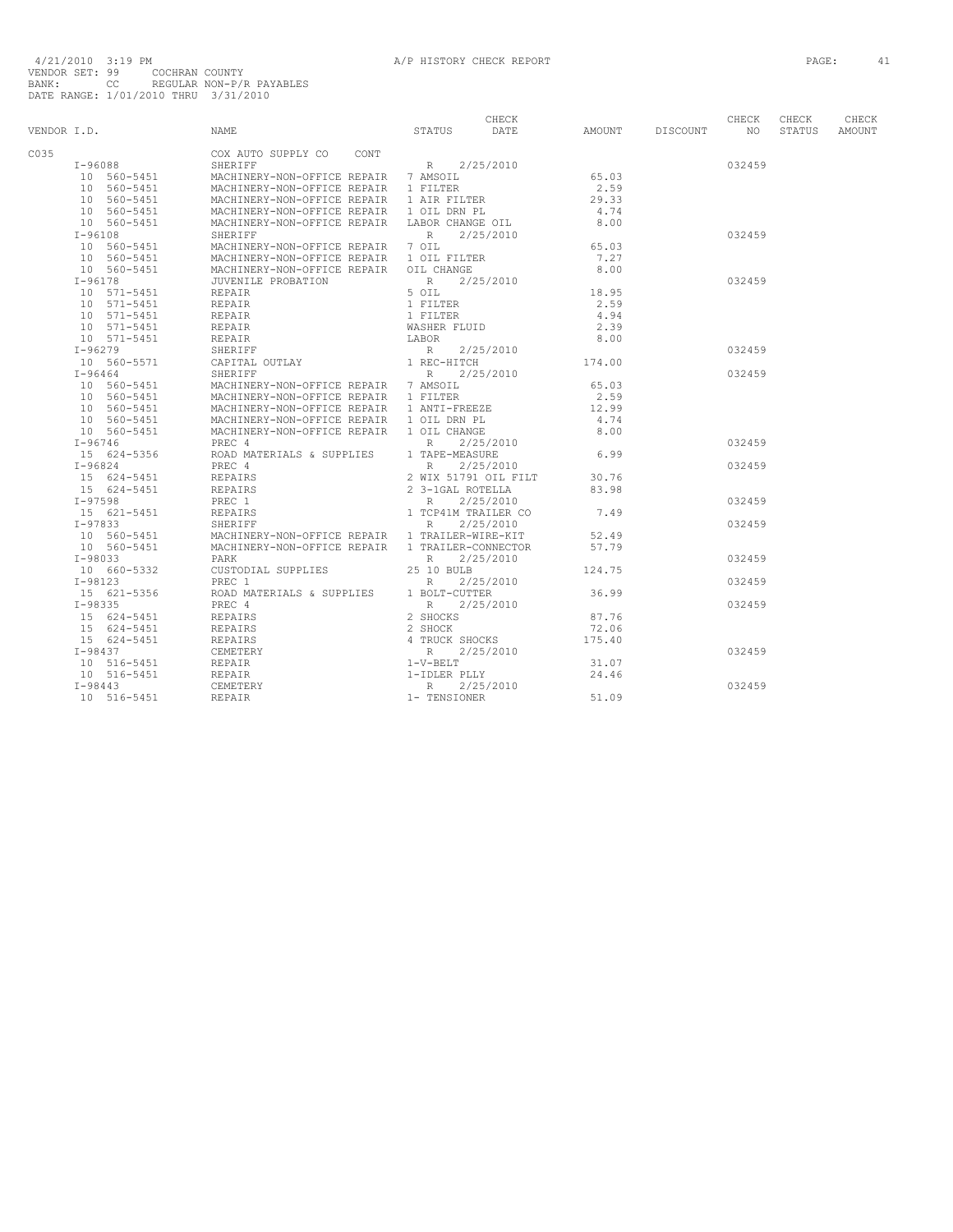| VENDOR I.D. |                                                                                                                                                                       | <b>NAME</b>                                                                                                                                                                                                                                                                                                                                                                                                                                                                                                                 | CHECK<br>STATUS<br>DATE                                                                                                                                                                                                           | AMOUNT                                                                                       | DISCOUNT | CHECK<br>NO.     | CHECK<br>STATUS | CHECK<br>AMOUNT |
|-------------|-----------------------------------------------------------------------------------------------------------------------------------------------------------------------|-----------------------------------------------------------------------------------------------------------------------------------------------------------------------------------------------------------------------------------------------------------------------------------------------------------------------------------------------------------------------------------------------------------------------------------------------------------------------------------------------------------------------------|-----------------------------------------------------------------------------------------------------------------------------------------------------------------------------------------------------------------------------------|----------------------------------------------------------------------------------------------|----------|------------------|-----------------|-----------------|
|             |                                                                                                                                                                       |                                                                                                                                                                                                                                                                                                                                                                                                                                                                                                                             |                                                                                                                                                                                                                                   |                                                                                              |          |                  |                 |                 |
| C035        | $I - 98443$<br>10 516-5451                                                                                                                                            | COX AUTO SUPPLY CO<br>CONT<br>CEMETERY<br><b>REPAIR</b>                                                                                                                                                                                                                                                                                                                                                                                                                                                                     | 2/25/2010<br>R<br>1- IDLER PLLY RETURN                                                                                                                                                                                            | 24.46CR                                                                                      |          | 032459           |                 | 1,899.35        |
| C057        | I-2ND OTR 2010<br>10 409-5406                                                                                                                                         | CITY BANK AS DEPOSITORY<br>NON-DEPARTMENTAL<br>APPRAISAL DISTRICT                                                                                                                                                                                                                                                                                                                                                                                                                                                           | 2/25/2010<br>R<br>OTRLY ASSESSMENT                                                                                                                                                                                                | 17,570.51                                                                                    |          | 032462           |                 | 17,570.51       |
| C293        | $I - 8 - 10003$<br>10 560-5205<br>10 560-5205<br>10 560-5205<br>10 560-5205<br>10 560-5205<br>10 560-5205<br>10 512-5205<br>10 560-5205<br>10 560-5205<br>10 560-5205 | CAVENDER'S WESTERN OUTFITTER<br>SHERIFF/JAIL<br>UNIFORMS<br>UNIFORMS<br>UNIFORMS<br>UNIFORMS<br>UNIFORMS<br>UNIFORMS<br>UNIFORMS<br>UNIFORMS<br>UNIFORMS<br>UNIFORMS                                                                                                                                                                                                                                                                                                                                                        | 2/25/2010<br>$R_{\perp}$<br>5 JEANS - ANTHONY<br>5 JEANS - RAYMOND<br>5 JEANS - STEVEN VEJ<br>5 JEANS - WALLACE<br>3 JEANS - LORENZO<br>3 JEANS - DARIO<br>2 JEANS - ROSA<br>5 JEANS - WESLEY<br>3 JEANS - MAX<br>5 JEANS - BILLY | 127.50<br>127.50<br>127.50<br>127.50<br>76.50<br>76.50<br>51.00<br>127.50<br>76.50<br>127.50 |          | 032463           |                 | 1,045.50        |
| C310        | I-ELECTION 2010<br>10 490-5107<br>I-ELECTION SCH 2/16 ELECTIONS<br>10 490-5102                                                                                        | DAVID CORDER<br>$\begin{tabular}{lllllll} \multicolumn{2}{c}{\textbf{TEMPORARY OR EXTRA WAGES}} & \multicolumn{2}{c}{\textbf{R}}\\ \multicolumn{2}{c}{\textbf{TEMPORARY OR EXTRA WAGES}} & \multicolumn{2}{c}{\textbf{8 HRS}}\\ \multicolumn{2}{c}{\textbf{ELECTIONS}} & \multicolumn{2}{c}{\textbf{B.}} & \multicolumn{2}{c}{\textbf{B.}} & \multicolumn{2}{c}{\textbf{B.}}\\ \multicolumn{2}{c}{\textbf{N.}} & \multicolumn{2}{c}{\textbf{S.}} & \multicolumn{2}{c}{\textbf{S.}} & \multicolumn{2}{$<br>ELECTION SALARIES | 2/25/2010<br>8 HRS 011.00<br>2/25/2010<br>ELECTION SCHOOL 2.5                                                                                                                                                                     | 88.00<br>25.00                                                                               |          | 032464<br>032464 |                 | 113.00          |
| D035        | I-ELECTION SCH 2/16 ELECTIONS<br>10 490-5102                                                                                                                          | KERBY DEWBRE<br>ELECTION SALARIES                                                                                                                                                                                                                                                                                                                                                                                                                                                                                           | R<br>2/25/2010<br>ELECTION SCHOOL 2.5                                                                                                                                                                                             | 25.00                                                                                        |          | 032465           |                 | 25.00           |
| D048        | $I - 044293$<br>10 650-5411<br>$I - 044606$<br>10 650-5411                                                                                                            | DATA-LINE OFFICE SYSTEMS<br>LIBRARY<br>MAINTENANCE CONTRACTS<br>LIBRARY<br>MAINTENANCE CONTRACTS                                                                                                                                                                                                                                                                                                                                                                                                                            | 2/25/2010<br>R<br>MONTHLY MAINT CONTR<br>R<br>2/25/2010<br>302 COLOR COPIES                                                                                                                                                       | 37.50<br>30.20                                                                               |          | 032466<br>032466 |                 | 67.70           |
| E018        | $I-391772$<br>10 409-5420<br>10 475-5420<br>10 665-5420<br>10 652-5420<br>10 650-5420                                                                                 | ERF WIRELESS<br>CRTHSE, ATTY, MUSEUM, EXT SVC R<br>TELECOMMUNICATIONS<br>TELECOMMUNICATIONS<br>TELECOMMUNICATIONS<br>TELECOMMUNICATIONS<br>TELECOMMUNICATIONS                                                                                                                                                                                                                                                                                                                                                               | 2/25/2010<br>COURTHOUSE INTERNET<br>COUNTY ATTY INTERNET<br>EXTENSION SERVICE I<br>MUSEUM INTERNET<br>LIBRARY INTERNET                                                                                                            | 90.05<br>39.95<br>39.95<br>39.95                                                             |          | 032467           |                 | 209.90          |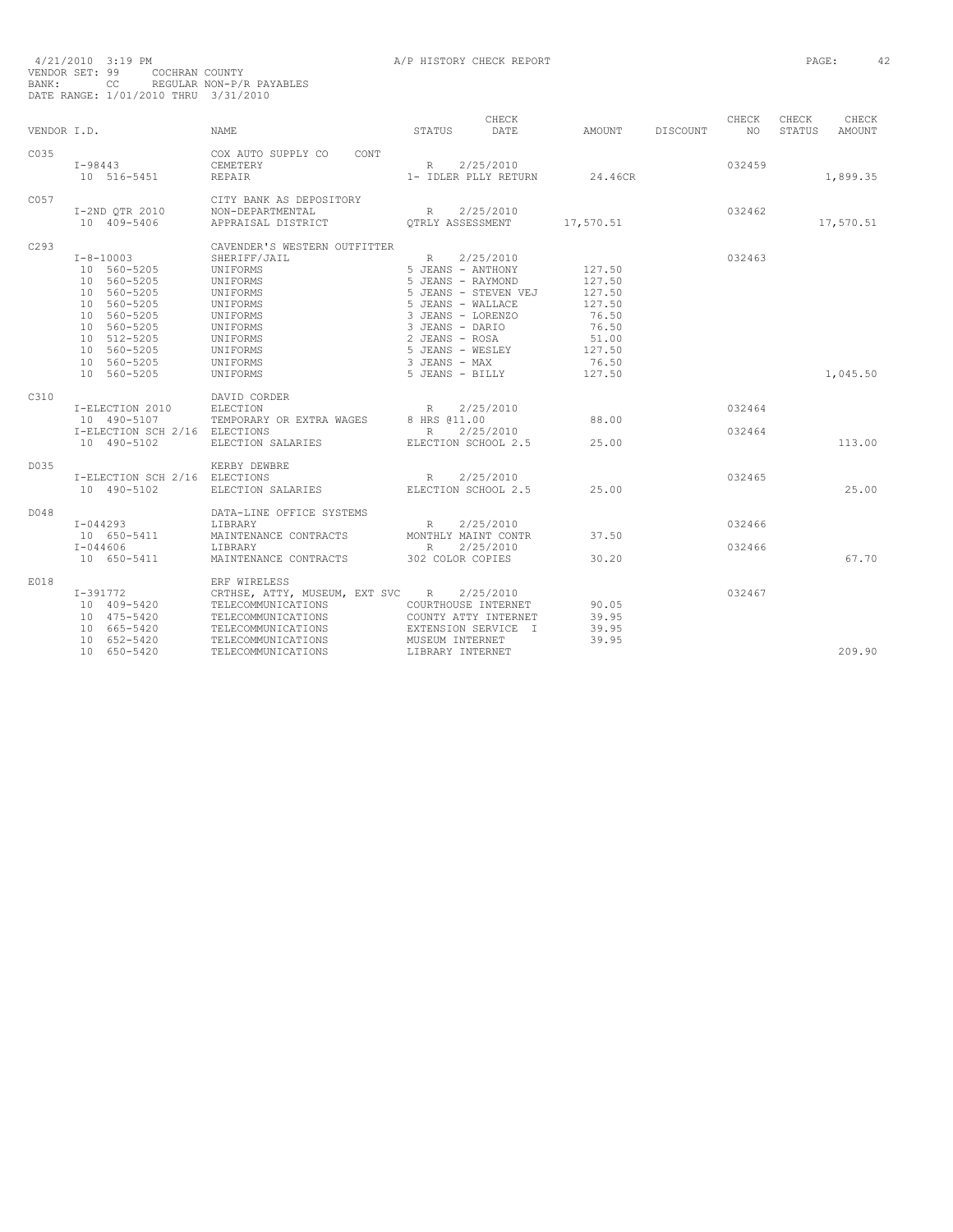| VENDOR I.D. |                                                                                        | NAME                                                                                                                            | STATUS                                                        | CHECK<br>DATE                                                      | AMOUNT                          | DISCOUNT | CHECK<br>NO      | CHECK<br>STATUS | CHECK<br>AMOUNT |
|-------------|----------------------------------------------------------------------------------------|---------------------------------------------------------------------------------------------------------------------------------|---------------------------------------------------------------|--------------------------------------------------------------------|---------------------------------|----------|------------------|-----------------|-----------------|
| E057        | I-732265<br>10 490-5335<br>10 490-5335                                                 | ELECTION SYSTEMS & SOFTWARE<br><b>ELECTIONS</b><br>ELECTION SUPPLIES<br>ELECTION SUPPLIES                                       | R 2/25/2010<br>SHIPPING & HANDLING                            | 2 2.25" THERMAL PAPE                                               | 3.50<br>8.10                    |          | 032468           |                 | 11.60           |
| F038        | I-6015523<br>15 621-5451<br>$I - 6015524$<br>15 623-5451                               | FARM PLAN CORPORATION<br>PREC 1<br><b>REPAIRS</b><br>PREC 3<br>REPAIRS                                                          | R 2/25/2010<br>3 R74210 O-RING<br>R<br>1 RE250304 ANTENNA     | 2/25/2010                                                          | 4.74<br>21.53                   |          | 032469<br>032469 |                 |                 |
|             | 15 623-5451                                                                            | REPAIRS                                                                                                                         |                                                               | 1 RE273124 ANTENNA K                                               | 33.59                           |          |                  |                 | 59.86           |
| F073        | I-ACTBLDGDEPOSIT<br>10 000-4370.101                                                    | FRONTIER VALLEY INC.<br>NON-DEPARTMENTAL/ACT BLDG R 2/25/2010<br>RENT-ACTIVITY BUILDING REFUND DEPOSIT FRONT                    |                                                               |                                                                    | 125.00                          |          | 032470           |                 | 125.00          |
| F194        | I-CPS 07-05-4027<br>10 435-5400                                                        | ANGELA FRENCH<br>DISTRICT COURT<br>ATTORNEY AD LITEM                                                                            | R                                                             | 2/25/2010<br>ATTY FOR MOM CS#07-0                                  | 300.00                          |          | 032471           |                 | 300.00          |
| G144        | I-235129<br>10 560-5451                                                                | GENE MESSER FORD<br><b>SHERIFF</b><br>MACHINERY-NON-OFFICE REPAIR 1 REMOTE                                                      | R 2/25/2010                                                   |                                                                    | 54.60                           |          | 032472           |                 | 54.60           |
| H019        | I-JURY TRIAL REIMB. DISTRICT COURT<br>10 435-5492<br>10 435-5499<br>10 435-5499        | HOCKLEY COUNTY, TEXAS<br>PETIT JURY<br>MISCELLANEOUS<br>MISCELLANEOUS                                                           | R 2/25/2010                                                   | MURDER JURY REIMB.<br>MURDER BAILIFF REIMB<br>INMATE HOUSING- COUR | 2,130.00<br>250.00              |          | 032473           |                 | 2,380.00        |
| H026        | I-CPS 07-05-4027<br>10 435-5400<br>10 435-5400                                         | RICHARD L. HUSEN, ATTY.<br>DISTRICT COURT<br>ATTORNEY AD LITEM<br>ATTORNEY AD LITEM                                             | R 2/25/2010<br>07-05-4027 ATTY FOR<br>****************        |                                                                    | 300.00                          |          | 032474           |                 | 300.00          |
| H048        | I-BANNING #6217<br>10 426-5400                                                         | KACEE HARVEY dba<br>COUNTY COURT<br>ATTORNEY AD LITEM                                                                           | R<br>BANNING #6217                                            | 2/25/2010                                                          | 300.00                          |          | 032475           |                 | 300.00          |
| H126        | $I - 84784$<br>10 499-5310<br>10 499-5310<br>10 499-5310<br>10 499-5310<br>$I - 84867$ | HOLLAND'S OFFICE TECHNOLOGIES<br>TAX A/C<br>OFFICE SUPPLIES<br>OFFICE SUPPLIES<br>OFFICE SUPPLIES<br>OFFICE SUPPLIES<br>TAX A/C | R<br>2 CORR RIBBON<br>2 LIFT-OFF TAPE<br>12PK ADDER ROLL<br>R | 2/25/2010<br>2 MAGIC TAPE 3/4x259<br>2/25/2010                     | 21.98<br>16.78<br>7.34<br>13.98 |          | 032476<br>032476 |                 |                 |
|             | 10 499-5310<br>$I - 84933$                                                             | OFFICE SUPPLIES<br>R<br>VOTER REGISTRATION                                                                                      |                                                               | 2 BOOK, RECORD 12.25<br>2/25/2010                                  | 51.56                           |          | 032476           |                 |                 |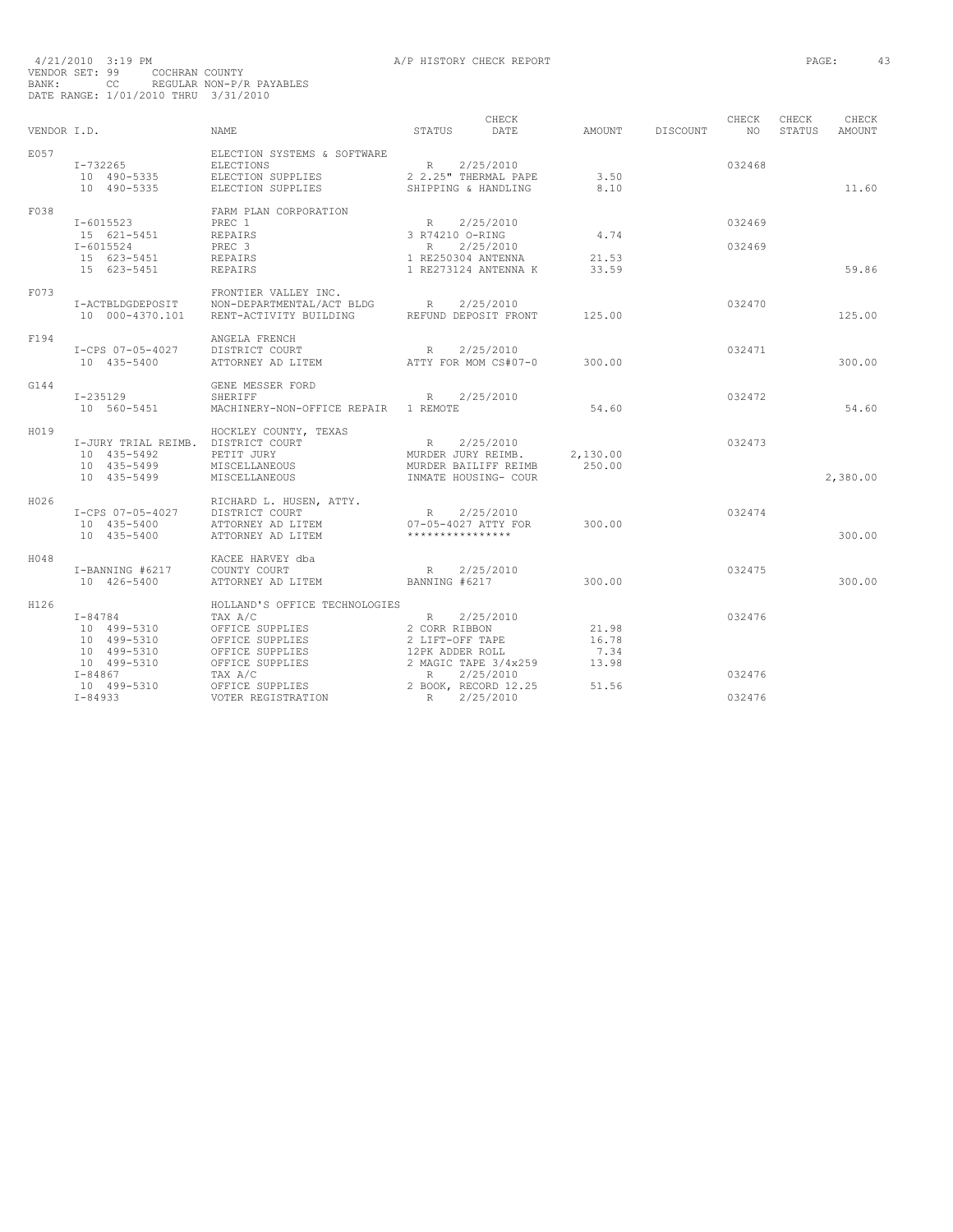| 4/21/2010 3:19 PM                    |                                                                                                                |  |                |                          |
|--------------------------------------|----------------------------------------------------------------------------------------------------------------|--|----------------|--------------------------|
| VENDOR SET: 99                       |                                                                                                                |  | COCHRAN COUNTY |                          |
| BANK:                                | and the contract of the state of the state of the state of the state of the state of the state of the state of |  |                | REGULAR NON-P/R PAYABLES |
| DATE RANGE: 1/01/2010 THRU 3/31/2010 |                                                                                                                |  |                |                          |

| VENDOR I.D. |                                                            | <b>NAME</b>                                                                                      | STATUS                                                  | CHECK<br>DATE                                             | AMOUNT                  | <b>DISCOUNT</b> | CHECK<br>NO.     | CHECK<br>STATUS | CHECK<br><b>AMOUNT</b> |
|-------------|------------------------------------------------------------|--------------------------------------------------------------------------------------------------|---------------------------------------------------------|-----------------------------------------------------------|-------------------------|-----------------|------------------|-----------------|------------------------|
| H126        | $I - 84933$<br>10 410-5310                                 | HOLLAND'S OFFICE TECHNCONT<br>VOTER REGISTRATION<br>OFFICE SUPPLIES                              | R<br>1 TK50H TONER                                      | 2/25/2010                                                 | 109.06                  |                 | 032476           |                 | 220.70                 |
| H215        | I-ELECTION SCH 2/16 ELECTIONS<br>10 490-5102               | HAROLD HARRISON<br>ELECTION SALARIES                                                             | R<br>ELECTION SCHOOL 2.5                                | 2/25/2010                                                 | 25.00                   |                 | 032477           |                 | 25.00                  |
| H222        | $I - 021710$<br>10 650-5332<br>10 650-5332<br>10 650-5311  | DARLA HIGHTOWER<br><b>LIBRARY</b><br>CUSTODIAL SUPPLIES<br>CUSTODIAL SUPPLIES<br>POSTAL EXPENSES | R<br>3 ENTRY MATS                                       | 2/25/2010<br>SWIFFER DUSTING PADS<br>POSTAGE FOR PAST-DUE | 60.99<br>13.72<br>11.20 |                 | 032478           |                 | 85.91                  |
| H290        | I-ACTBLDGDEPOSIT<br>10 000-4370.101                        | CYNTHIA HERNANDEZ<br>NON-DEPARTMENTAL/ACT BLDG<br>RENT-ACTIVITY BUILDING                         | R                                                       | 2/25/2010<br>REFUND DEPOSIT-C HER                         | 125.00                  |                 | 032479           |                 | 125.00                 |
| H293        | $I - #10 - 01 - 1062$<br>10 435-5499                       | ROSA HERNANDEZ<br>DISTRICT COURT<br>MISCELLANEOUS                                                | R<br>INTERPRETER'S FEE                                  | 2/25/2010                                                 | 50.00                   |                 | 032480           |                 | 50.00                  |
| J040        | I-1001182548<br>10 435-5310<br>10 435-5310<br>I-100177044  | JONES MCCLURE PUBLISHING<br>DISTRICT COURT<br>OFFICE SUPPLIES<br>OFFICE SUPPLIES<br>CLERK        | R<br>TX CAUSES OF ACTION<br>SHIPPING<br>$R_{\parallel}$ | 2/25/2010<br>2/25/2010                                    | 114.75<br>3.00          |                 | 032481<br>032481 |                 |                        |
|             | 10 403-5310<br>10 403-5310<br>I-100177045<br>10 435-5310   | OFFICE SUPPLIES<br>OFFICE SUPPLIES<br>DISTRICT COURT<br>OFFICE SUPPLIES                          | FREIGHT<br>R                                            | O'CONNORS TX RULES C<br>2/25/2010<br>O'CONNOR'S TEXAS RUL | 67.15<br>3.00<br>67.15  |                 | 032481           |                 |                        |
|             | 10 435-5310<br>$I-100177046$<br>10 426-5310<br>10 426-5310 | OFFICE SUPPLIES<br>COUNTY COURT<br>OFFICE SUPPLIES<br>OFFICE SUPPLIES                            | FREIGHT<br>R<br>FREIGHT                                 | 2/25/2010<br>O'CONNORS TEXAS RULE                         | 3.00<br>67.15<br>3.00   |                 | 032481           |                 |                        |
|             | I-100185312<br>10 403-5310<br>10 403-5310                  | <b>CLERK</b><br>OFFICE SUPPLIES<br>OFFICE SUPPLIES                                               | R<br>CPRC PLUS 2009-2010<br>SHIPPING                    | 2/25/2010                                                 | 74.00<br>7.00           |                 | 032481           |                 | 409.20                 |
| J050        | I-200406360<br>17 573-5401                                 | JUSTICE BENEFITS, INC<br>JUVENILE PROBATION IV-E<br>ACCOUNTING/AUDITING                          | R<br>IV-E ADM 40 FY 2008                                | 2/25/2010                                                 | 13.49                   |                 | 032482           |                 | 13.49                  |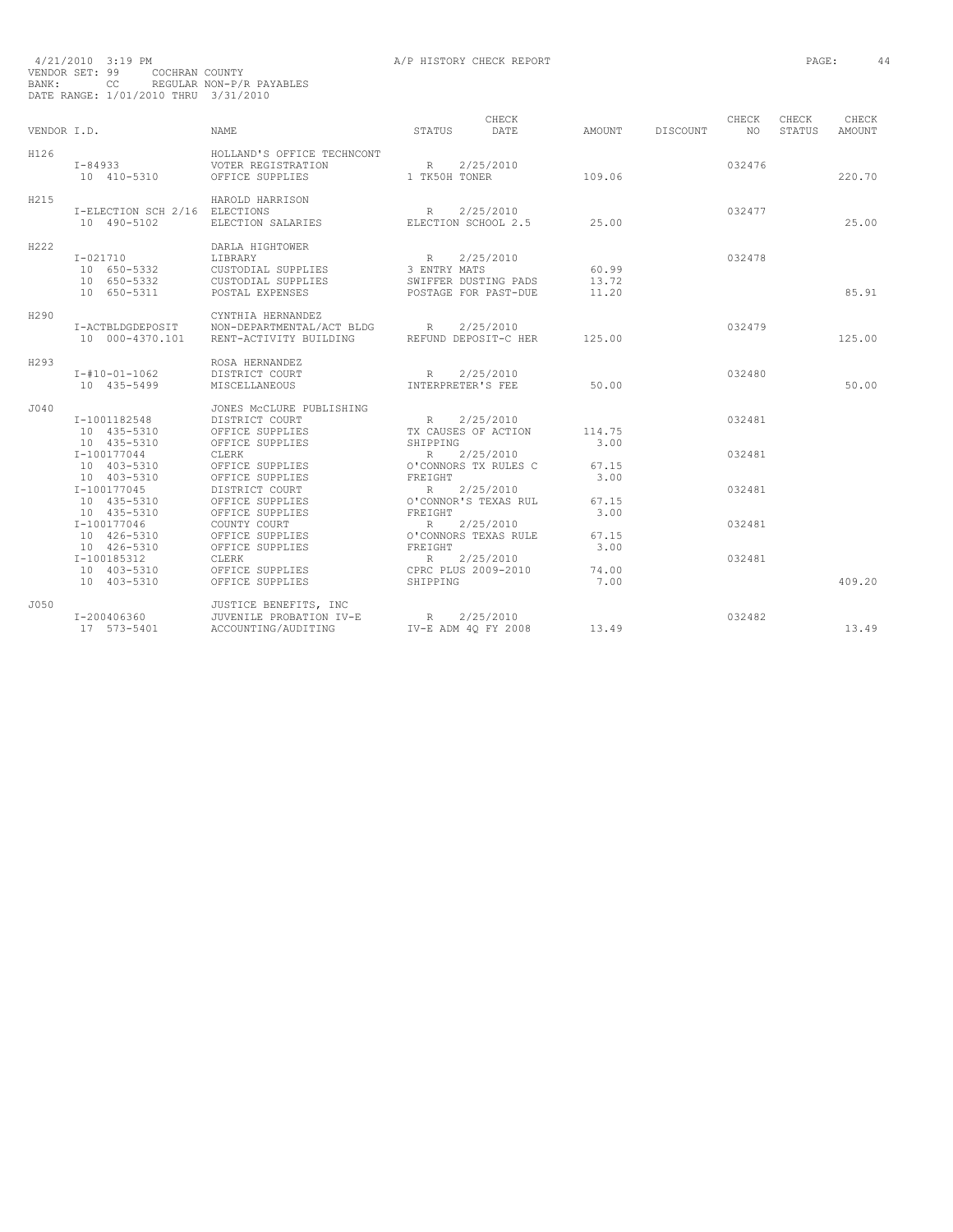| VENDOR T.D. |                                                                            | NAME.                                                                                                                             | STATUS                                                                                                 | CHECK<br>DATE    | AMOUNT                           | DISCOUNT | CHECK<br>NO. | CHECK<br><b>STATUS</b> | CHECK<br><b>AMOUNT</b> |
|-------------|----------------------------------------------------------------------------|-----------------------------------------------------------------------------------------------------------------------------------|--------------------------------------------------------------------------------------------------------|------------------|----------------------------------|----------|--------------|------------------------|------------------------|
| T.015       | $I - 01022010$<br>10 571-5413<br>$10 571 - 5413$                           | LUBBOCK COUNTY, TEXAS<br>LUBBOCK COUNTY<br>RESIDENTIAL SERVICES<br>RESIDENTIAL SERVICES                                           | R<br>15 DAYS @95 ********<br>******* 31 DYS @95.0                                                      | 2/25/2010        | 1,425.00<br>2,945.00             |          | 032483       |                        | 4,370.00               |
| L015        | $I - 02102010$<br>10 571-5413<br>10 571-5413<br>10 571-5413                | LUBBOCK COUNTY, TEXAS<br>JUVENILE PROBATION<br>RESIDENTIAL SERVICES<br>RESIDENTIAL SERVICES<br>RESIDENTIAL SERVICES               | R<br>4 DAYS @95.00 ******<br>2 DAYS @95.00 ******<br>3 DAYS @95.00 ******                              | 2/25/2010        | 380.00<br>190.00<br>285.00       |          | 032484       |                        | 855.00                 |
| T.015       | I-ADR JAN 2010<br>19 435-5409<br>19 435-5409                               | LUBBOCK COUNTY, TEXAS<br>DISTRICT<br>A.D.R. CONTRACT<br>A.D.R. CONTRACT                                                           | R<br>DISTRICT<br>COUNTY<br>ADR                                                                         | 2/25/2010<br>ADR | 20.00<br>10.00                   |          | 032485       |                        | 30.00                  |
| M002        | $I - 486247$<br>10 510-5332<br>10 510-5332                                 | MANTEK<br>COURTHOUSE<br>CUSTODIAL SUPPLIES<br>CUSTODIAL SUPPLIES                                                                  | R<br>2BAGS EXOTHERM<br>***SPECIAL DISCOUNT*                                                            | 2/25/2010        | 198.00                           |          | 032486       |                        | 198.00                 |
| M031        | I-S1634204.001<br>10 510-5332<br>10 510-5332<br>10 510-5332<br>10 510-5332 | MILLER PAPER & PACKAGING CO<br>COURTHOUSE<br>CUSTODIAL SUPPLIES<br>CUSTODIAL SUPPLIES<br>CUSTODIAL SUPPLIES<br>CUSTODIAL SUPPLIES | R<br>1DZ URINAL SCREENS<br>1CS WHITE SINGLEFOLD<br><b>1CS SSS STROBE FLOOR</b><br>1CS NONACID BATHROOM | 2/25/2010        | 31.45<br>43.07<br>36.52<br>35.16 |          | 032487       |                        | 146.20                 |
| M099        | I-ELECTION SCH 2/16 ELECTIONS<br>10 490-5102                               | SUSAN MERRITT<br>ELECTION SALARIES                                                                                                | R<br>ELECTION SCHOOL 2.5                                                                               | 2/25/2010        | 25.00                            |          | 032488       |                        | 25.00                  |
| M119        | I-WATER FILTER<br>15 624-5356                                              | JIMMY MULLINAX<br>PREC 4<br>ROAD MATERIALS & SUPPLIES                                                                             | R<br>WATER FILTER FOR FAU                                                                              | 2/25/2010        | 89.53                            |          | 032489       |                        | 89.53                  |
| M190        | $I - 640837$<br>10 650-5590                                                | MICHAEL FREDERICK<br>LIBRARY<br><b>BOOKS</b>                                                                                      | R<br>1 DIFFERENT                                                                                       | 2/25/2010        | 20.00                            |          | 032490       |                        | 20.00                  |
| M225        | I-ELECTION SCH 2/16 ELECTIONS<br>10 490-5102                               | ROBERT MARSHALL<br>ELECTION SALARIES                                                                                              | R<br>ELECTION SCHOOL 2.5                                                                               | 2/25/2010        | 25.00                            |          | 032491       |                        | 25.00                  |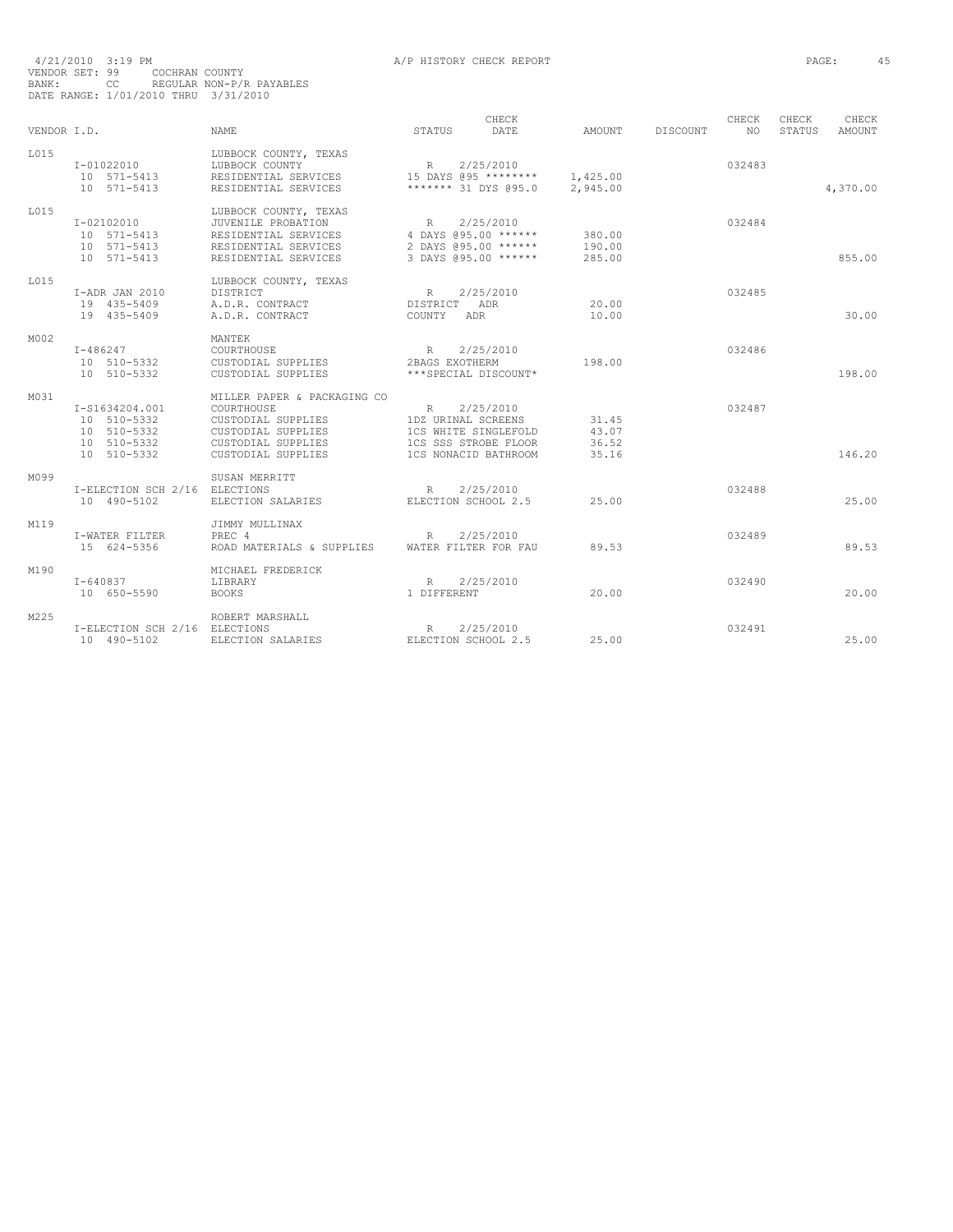| VENDOR I.D. |                             | <b>NAME</b>         | <b>STATUS</b>    | CHECK<br>DATE | AMOUNT | DISCOUNT | CHECK<br>NO. | CHECK<br><b>STATUS</b> | CHECK<br>AMOUNT |
|-------------|-----------------------------|---------------------|------------------|---------------|--------|----------|--------------|------------------------|-----------------|
| M238        |                             | MORTON THRIFTY FOOD |                  |               |        |          |              |                        |                 |
|             | I-01/25/2010                | JAIL                | R                | 2/25/2010     |        |          | 032492       |                        |                 |
|             | 10 512-5333                 | FOOD-PRISONERS      | 2 MILK           |               | 2.00   |          |              |                        |                 |
|             | 10 512-5333                 | FOOD-PRISONERS      | 7 CHEESE         |               | 14.00  |          |              |                        |                 |
|             | 512-5333<br>10              | FOOD-PRISONERS      | 5 BREAD          |               | 7.35   |          |              |                        |                 |
|             | 10 512-5333                 | FOOD-PRISONERS      | 2 SUGAR          |               | 17.86  |          |              |                        |                 |
|             | 10 512-5333                 | FOOD-PRISONERS      | ASST CHIPS       |               | 7.99   |          |              |                        |                 |
|             | 512-5333<br>10              | FOOD-PRISONERS      | 6 BREAD          |               | 10.50  |          |              |                        |                 |
|             | 512-5333<br>10              | FOOD-PRISONERS      | LUNCH MEAT       |               | 20.70  |          |              |                        |                 |
|             | 10 512-5333                 | FOOD-PRISONERS      | ORANGES          |               | 1.58   |          |              |                        |                 |
|             | 10 512-5333                 | FOOD-PRISONERS      | APPLES           |               | 9.03   |          |              |                        |                 |
|             | 10 512-5333                 | FOOD-PRISONERS      | GOLDEN           |               | 7.34   |          |              |                        |                 |
|             | 10 512-5333                 | FOOD-PRISONERS      | 2 LETTUCE        |               | 3.38   |          |              |                        |                 |
|             | $I - 010610$                | JAIL                | $\mathbb R$      | 2/25/2010     |        |          | 032492       |                        |                 |
|             | 10 512-5333                 | FOOD-PRISONERS      | <b>GROCERIES</b> |               | 13.05  |          |              |                        |                 |
|             | $I - 01082010$              | JAIL                | $\mathbb{R}$     | 2/25/2010     |        |          | 032492       |                        |                 |
|             | 10 512-5333                 | FOOD-PRISONERS      | 2 VANILLA WAFER  |               | 4.26   |          |              |                        |                 |
|             | 10 512-5333                 | FOOD-PRISONERS      | 2 APPLESAUCE     |               | 5.66   |          |              |                        |                 |
|             | 10 512-5333                 | FOOD-PRISONERS      | 2 HONEY GRA      |               | 2.97   |          |              |                        |                 |
|             | $I - 010910$                | JAIL                | R                | 2/25/2010     |        |          | 032492       |                        |                 |
|             | 10 512-5333                 | FOOD-PRISONERS      | GROCERIES        |               | 24.36  |          |              |                        |                 |
|             | I-01132010                  | SENIOR CITIZENS     | $\mathbb R$      | 2/25/2010     |        |          | 032492       |                        |                 |
|             | 10 663-5333                 | FOOD                | MEAT             |               | 34.75  |          |              |                        |                 |
|             | $I - 01142010$              | JAIL                | R                | 2/25/2010     |        |          | 032492       |                        |                 |
|             | 10 512-5333                 | FOOD-PRISONERS      | 4 DAIRY          |               | 12.76  |          |              |                        |                 |
|             | 10 512-5333                 | FOOD-PRISONERS      | EGGS LG          |               | 4.15   |          |              |                        |                 |
|             | 512-5333<br>10              | FOOD-PRISONERS      | SHEDS CNTRY      |               | 4.89   |          |              |                        |                 |
|             | 512-5333<br>10              | FOOD-PRISONERS      | HB POTATOE       |               | 3.69   |          |              |                        |                 |
|             | 512-5333<br>10              | FOOD-PRISONERS      | TATER TOT        |               | 8.29   |          |              |                        |                 |
|             | 512-5333<br>10 <sup>°</sup> | FOOD-PRISONERS      | OIL              |               | 6.00   |          |              |                        |                 |
|             | 512-5333<br>10 <sup>1</sup> | FOOD-PRISONERS      | 8 BREAD          |               | 6.32   |          |              |                        |                 |
|             | 10 512-5333                 | FOOD-PRISONERS      | 2 DILL SLIC      |               | 8.50   |          |              |                        |                 |
|             | 10<br>512-5333              | FOOD-PRISONERS      | 4 SLD DRSS       |               | 10.76  |          |              |                        |                 |
|             | 512-5333<br>10              | FOOD-PRISONERS      | 4 KET UP         |               | 6.00   |          |              |                        |                 |
|             | 512-5333<br>10              | FOOD-PRISONERS      | 2 MUSTARD        |               | 3.38   |          |              |                        |                 |
|             | 512-5333<br>10              | FOOD-PRISONERS      | 1 SAUSAGE        |               | 3.25   |          |              |                        |                 |
|             | 512-5333<br>10 <sup>°</sup> | FOOD-PRISONERS      | 1 SAUSAGE        |               | 6.49   |          |              |                        |                 |
|             | 10 512-5333                 | FOOD-PRISONERS      | 6 CHOP HAM       |               | 20.70  |          |              |                        |                 |
|             | 512-5333<br>10              | FOOD-PRISONERS      | 3 TORTILLA       |               | 4.47   |          |              |                        |                 |
|             | 10 512-5333                 | FOOD-PRISONERS      | APPLES           |               | 8.55   |          |              |                        |                 |
|             | 512-5333<br>10              | FOOD-PRISONERS      | GRANNY SMITH     |               | 7.25   |          |              |                        |                 |
|             | 10 512-5333                 | FOOD-PRISONERS      | LETTUCE          |               | 0.99   |          |              |                        |                 |
|             | 10 512-5333                 | FOOD-PRISONERS      | ORANGES          |               | 3.58   |          |              |                        |                 |
|             | $I - 01152010$              | SENIOR CITIZENS     | $\mathbb R$      | 2/25/2010     |        |          | 032492       |                        |                 |
|             | 10 663-5333                 | FOOD                | MEAT             |               | 40.00  |          |              |                        |                 |
|             | I-01182010                  | JAIL                | R                | 2/25/2010     |        |          | 032492       |                        |                 |
|             | 10 512-5333                 | FOOD-PRISONERS      | 2 MILK           |               | 8.70   |          |              |                        |                 |
|             | 10 512-5333                 | FOOD-PRISONERS      | 4 BREAD          |               | 3.16   |          |              |                        |                 |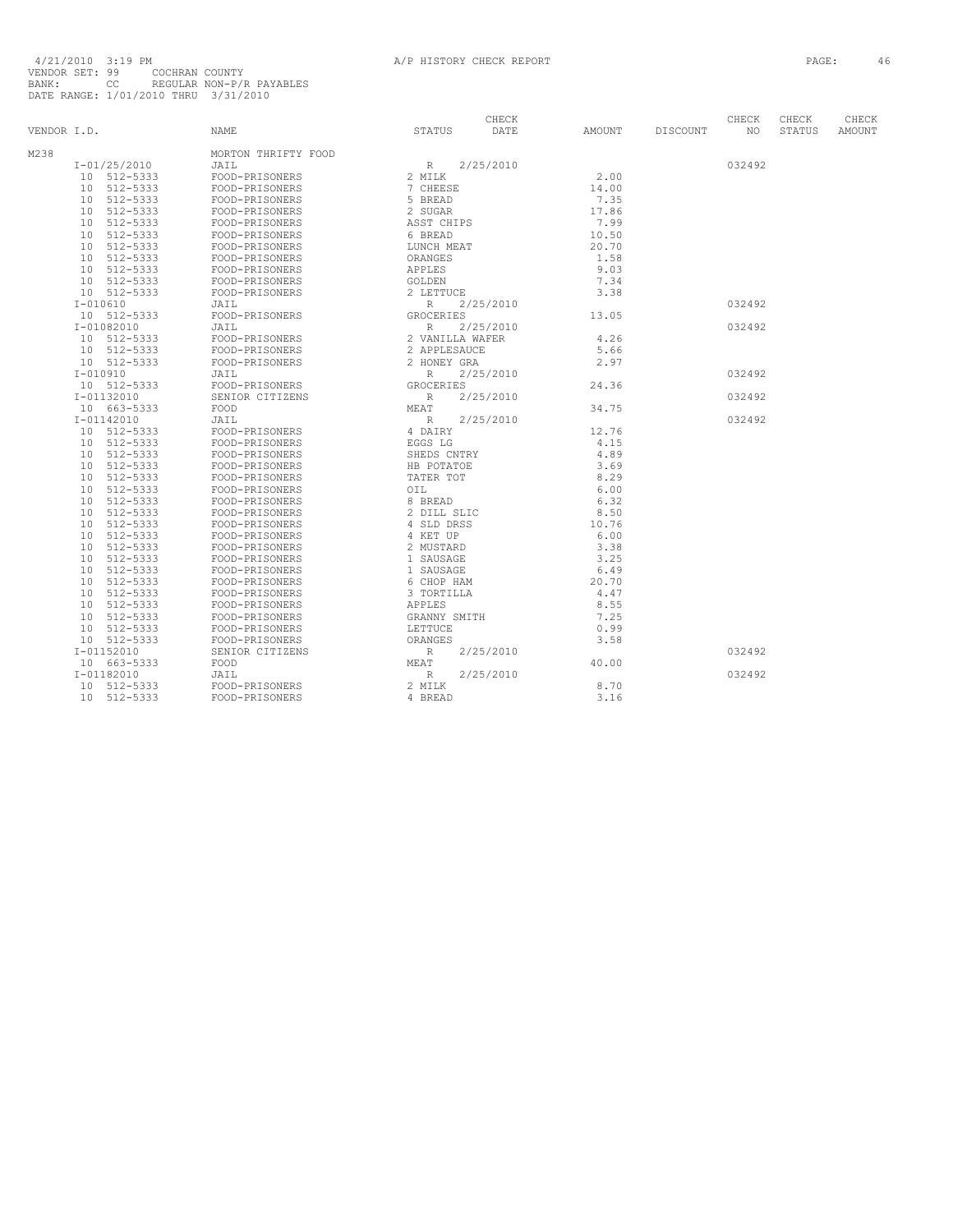| VENDOR I.D. |                                 | <b>NAME</b>                                        | STATUS            | CHECK<br>DATE        | AMOUNT | DISCOUNT | CHECK<br>NO. | CHECK<br>STATUS | CHECK<br>AMOUNT |
|-------------|---------------------------------|----------------------------------------------------|-------------------|----------------------|--------|----------|--------------|-----------------|-----------------|
| M238        |                                 | MORTON THRIFTY FOOD<br>CONT                        |                   |                      |        |          |              |                 |                 |
|             | $I-01182010$                    | JAIL                                               | $R_{\parallel}$   | 2/25/2010            |        |          | 032492       |                 |                 |
|             | 10 512-5333                     | FOOD-PRISONERS                                     | LETTUCE.          |                      | 0.99   |          |              |                 |                 |
|             | 10 512-5333                     | FOOD-PRISONERS                                     | 2 GREEN SELECT    |                      | 3.00   |          |              |                 |                 |
|             | $I - 01222010$                  | JAIL                                               | $\mathbb{R}$      | 2/25/2010            |        |          | 032492       |                 |                 |
|             | 10 512-5333                     | FOOD-PRISONERS                                     | 3 MILK            |                      | 6.00   |          |              |                 |                 |
|             | 10 512-5333                     | FOOD-PRISONERS                                     | 14 TV DINNERS     |                      | 25.80  |          |              |                 |                 |
|             | I-01242010                      | JAIL                                               | $\mathbb{R}$      | 2/25/2010            |        |          | 032492       |                 |                 |
|             | 10 512-5333                     | FOOD-PRISONERS                                     | 2 SUGAR           |                      | 6.06   |          |              |                 |                 |
|             | $I-10252010$                    | JAIL                                               | $R_{\rm}$         | 2/25/2010            |        |          | 032492       |                 |                 |
|             | 10 512-5333                     | FOOD-PRISONERS                                     | 8 MAC & CHEESE    |                      | 10.00  |          |              |                 |                 |
|             | I-JAN 14 2010                   | JAIL                                               | R                 | 2/25/2010            |        |          | 032492       |                 |                 |
|             | 10 512-5333                     | FOOD-PRISONERS                                     | 2 MILK            |                      | 8.70   |          |              |                 |                 |
|             | 10 512-5333                     | FOOD-PRISONERS                                     | TACO SHRE         |                      | 2.95   |          |              |                 | 432.16          |
|             |                                 |                                                    |                   |                      |        |          |              |                 |                 |
| M252        |                                 | JEFF MOLLOY                                        |                   |                      |        |          |              |                 |                 |
|             | I-FEB 2010 TRAVEL               | EXTENSION SERVICE                                  | $\mathbb{R}$      | 2/25/2010            |        |          | 032494       |                 |                 |
|             | 10 665-5427                     | CO AGENT-TRAVEL-OUT OF COUNTY FT WORTH - MEALS     |                   |                      | 68.02  |          |              |                 |                 |
|             | 10 665-5334                     | OTHER SUPPLIES                                     |                   | FT WORTH - SHAVINGS  | 79.50  |          |              |                 |                 |
|             | 10 665-5427                     | CO AGENT-TRAVEL-OUT OF COUNTY SAN ANTONIO - MEALS  |                   |                      | 89.95  |          |              |                 |                 |
|             | 10 665-5427                     | CO AGENT-TRAVEL-OUT OF COUNTY SAN ANTONIO - GASOLI |                   |                      | 20.00  |          |              |                 |                 |
|             | 10 665-5427                     | CO AGENT-TRAVEL-OUT OF COUNTY SAN ANTONIO - LODGIN |                   |                      | 359.85 |          |              |                 |                 |
|             | 10 665-5427                     | CO AGENT-TRAVEL-OUT OF COUNTY SAN ANTONIO - LODGIN |                   |                      | 60.30  |          |              |                 |                 |
|             | 10 665-5427                     | CO AGENT-TRAVEL-OUT OF COUNTY SAN ANGELO MEALS     |                   |                      | 36.09  |          |              |                 |                 |
|             | 10 665-5427                     | CO AGENT-TRAVEL-OUT OF COUNTY SAN ANGELO LODGING   |                   |                      | 85.00  |          |              |                 |                 |
|             | 10 665-5427                     | CO AGENT-TRAVEL-OUT OF COUNTY SAN ANGELO LODGING T |                   |                      | 11.05  |          |              |                 | 809.76          |
| N066        |                                 | NTS COMMUNICATIONS                                 |                   |                      |        |          |              |                 |                 |
|             | I-2660032 012010                | ALL DEPS                                           | $\mathbb{R}$      | 2/25/2010            |        |          | 032495       |                 |                 |
|             | 10 665-5420                     | TELECOMMUNICATIONS                                 | LONG DISTANCE/EXT |                      | 10.17  |          |              |                 |                 |
|             | 10 650-5420                     | TELECOMMUNICATIONS                                 |                   | LONG DISTANCE/LIBRAR | 5.69   |          |              |                 |                 |
|             | 10 570-5420                     | TELECOMMUNICATIONS                                 |                   | LONG DISTANCE/ADULT  | 2.49   |          |              |                 |                 |
|             | 10 497-5420                     | TELECOMMUNICATIONS                                 |                   | LONG DISTANCE/TREAS  | 3.64   |          |              |                 |                 |
|             | 10 560-5420                     | TELECOMMUNICATIONS                                 | LONG DISTANCE/SO  |                      | 31.53  |          |              |                 |                 |
|             | 10 455-5420                     | TELECOMMUNICATIONS                                 | LONG DISTANCE/JP  |                      | 3.79   |          |              |                 |                 |
|             | 571-5420<br>10 <sup>1</sup>     | TELECOMMUNICATIONS                                 |                   | LONG DISTANCE/JUV PR | 5.16   |          |              |                 |                 |
|             | 403-5420<br>10                  | TELECOMMUNICATIONS                                 |                   | LONG DISTANCE/CLERK  | 24.82  |          |              |                 |                 |
|             | 610-5420<br>1.5                 | TELECOMMUNICATIONS                                 |                   | LONG DISTANCE/COMMIS | 8.47   |          |              |                 |                 |
|             | 10<br>409-5499                  | MISCELLANEOUS                                      | LONG DISTANCE/FAX |                      | 7.12   |          |              |                 |                 |
|             | 10 495-5420                     | TELECOMMUNICATIONS                                 |                   | LONG DISTANCE/AUDITO | 2.92   |          |              |                 |                 |
|             | 499-5420<br>10 <sup>1</sup>     | TELECOMMUNICATIONS                                 |                   | LONG DISTANCE/TAX A/ | 7.93   |          |              |                 |                 |
|             | 435-5420<br>10                  | TELECOMMUNICATIONS                                 |                   | LONG DISTANCE/DISTRI | 2.26   |          |              |                 |                 |
|             | 10 475-5420                     | TELECOMMUNICATIONS                                 |                   | LONG DISTANCE/CO ATT | 3.03   |          |              |                 |                 |
|             | 15 <sub>1</sub><br>$624 - 5420$ | TELECOMMUNICATIONS                                 |                   | LONG DISTANCE/PRECIN |        |          |              |                 | 119.02          |
|             |                                 |                                                    |                   |                      |        |          |              |                 |                 |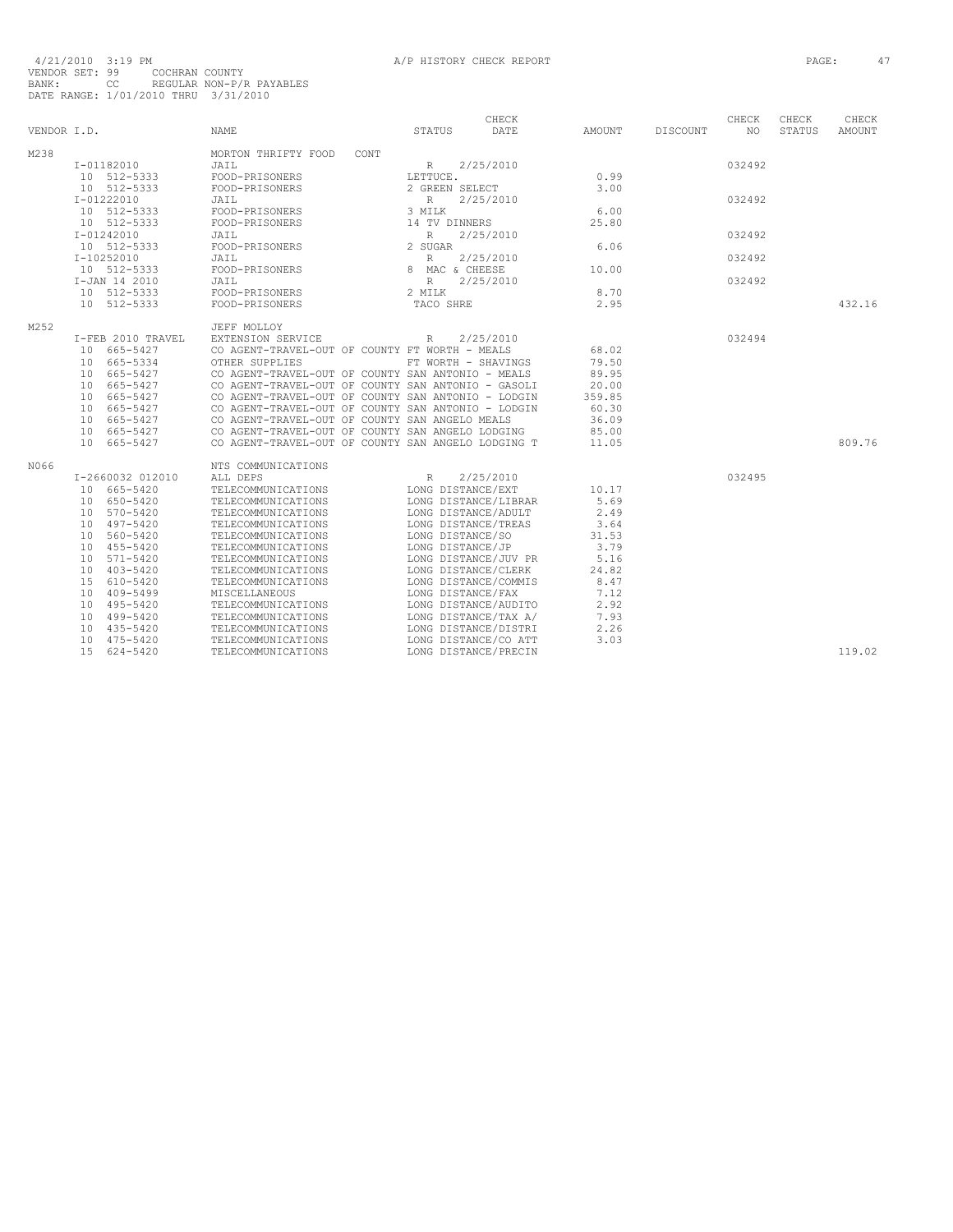|             |                                       |                                   |               | CHECK                |          |                 | CHECK  | CHECK  | CHECK         |
|-------------|---------------------------------------|-----------------------------------|---------------|----------------------|----------|-----------------|--------|--------|---------------|
| VENDOR I.D. |                                       | <b>NAME</b>                       | <b>STATUS</b> | DATE                 | AMOUNT   | <b>DISCOUNT</b> | NO.    | STATUS | <b>AMOUNT</b> |
| P017        |                                       | POSTMASTER                        |               |                      |          |                 |        |        |               |
|             | $I - 011210$                          | <b>CLERK</b>                      |               | 2/25/2010            |          |                 | 032496 |        |               |
|             | 10 403-5311                           | POSTAL EXPENSES                   | R<br>STAMPS   |                      | 0.45     |                 |        |        |               |
|             | $I - 012710$                          | <b>CLERK</b>                      | R             | 2/25/2010            |          |                 | 032496 |        |               |
|             | 10 403-5311                           | POSTAL EXPENSES                   |               | 1 ROLL 44c STAMPS    | 44.00    |                 |        |        |               |
|             | I-AUDITOR 020210                      | <b>AUDITOR</b>                    | R             | 2/25/2010            |          |                 | 032496 |        |               |
|             | 10 495-5311                           | POSTAL EXPENSES                   | STAMPS        |                      | 20.00    |                 |        |        |               |
|             | $I-SHERIFF 2-10-10$                   | SHERIFF                           | R             | 2/25/2010            |          |                 | 032496 |        |               |
|             | 10 560-5311                           | POSTAL EXPENSES                   |               | 2 ROLLS 44c STAMPS   | 88.00    |                 |        |        |               |
|             | 10 560-5311                           | POSTAL EXPENSES                   |               | 2 ROLLS FOREVER STAM | 84.00    |                 |        |        |               |
|             | I-STAMPS                              | SHERIFF                           | R             | 2/25/2010            |          |                 | 032496 |        |               |
|             | 10 560-5311                           | POSTAL EXPENSES                   | 1 ROLL STAMPS |                      | 44.00    |                 |        |        | 280.45        |
|             |                                       |                                   |               |                      |          |                 |        |        |               |
| P092        |                                       | U.S. POSTAL SERVICE               |               |                      |          |                 |        |        |               |
|             | I-E95919443 0210                      | TREASURER                         | $R_{\odot}$   | 2/25/2010            |          |                 | 032497 |        |               |
|             | 10 497-5311                           | POSTAL EXPENSES                   |               | 2 BXS 500 WINDOW ENV | 494.00   |                 |        |        |               |
|             | 10 497-5311                           | POSTAL EXPENSES                   |               | SHIPPING AND HANDLIN | 12.60    |                 |        |        | 506.60        |
|             |                                       |                                   |               |                      |          |                 |        |        |               |
| P221        |                                       | PERDUE, BRANDON, FIELDER, COLLINS |               |                      |          |                 |        |        |               |
|             | I-JAN. 2010 COLLECTI JUSTICE OF PEACE |                                   | R             | 2/25/2010            |          |                 | 032498 |        |               |
|             | 10 000-2206.002                       | ATTORNEY COLLECTION FEES          |               | COLLECTIONS FOR JAN  | 1,460.10 |                 |        |        | 1,460.10      |
|             |                                       |                                   |               |                      |          |                 |        |        |               |
| P225        |                                       | GENE POWERS                       |               |                      |          |                 |        |        |               |
|             | $I-1269$                              | LIBRARY                           | R             | 2/25/2010            |          |                 | 032499 |        |               |
|             | 10 650-5451                           | REPAIR                            |               | 2 SWITCH 8 PORT (WIR | 70.00    |                 |        |        | 70.00         |
|             |                                       |                                   |               |                      |          |                 |        |        |               |
| P232        |                                       | THE POLICE AND SHERIFFS PRESS,    |               |                      |          |                 |        |        |               |
|             | $I - 23624$                           | SHERIFF                           | R             | 2/25/2010            |          |                 | 032500 |        |               |
|             | 10 560-5334                           | OTHER SUPPLIES                    |               | 5 HOLOVIEW SECURE ID | 50.00    |                 |        |        |               |
|             | 10 560-5334                           | OTHER SUPPLIES                    |               | SHIPPING AND HANDLIN | 2.61     |                 |        |        | 52.61         |
|             |                                       |                                   |               |                      |          |                 |        |        |               |
| R094        |                                       | ANTHONY RODRIGUEZ                 |               |                      |          |                 |        |        |               |
|             | I-INT FEE 01/18/10                    | DISTRICT COURT                    | R             | 2/25/2010            |          |                 | 032501 |        |               |
|             | 10 435-5499                           | MISCELLANEOUS                     |               | INTERPRETER FEE 10-0 | 50.00    |                 |        |        |               |
|             | 10 435-5499                           | MISCELLANEOUS                     |               | FOR MODESTO GALLEGOS |          |                 |        |        | 50.00         |
|             |                                       |                                   |               |                      |          |                 |        |        |               |
| R096        |                                       | MALISA RODRIQUEZ                  |               |                      |          |                 |        |        |               |
|             | I-ELECTION SCH 2/16 ELECTIONS         |                                   | R             | 2/25/2010            |          |                 | 032502 |        |               |
|             | 10 490-5102                           | ELECTION SALARIES                 |               | ELECTION SCHOOL 2.5  | 25.00    |                 |        |        | 25.00         |
|             |                                       |                                   |               |                      |          |                 |        |        |               |
| R144        |                                       | ANNA J RICKER dba                 |               |                      |          |                 |        |        |               |
|             | I-CPS 07-05-4027                      | DIST COURT                        | R             | 2/25/2010            |          |                 | 032503 |        |               |
|             | 10 435-5400                           | ATTORNEY AD LITEM                 |               | CPS ITIO JS CS #07-0 | 300.00   |                 |        |        | 300.00        |
|             |                                       |                                   |               |                      |          |                 |        |        |               |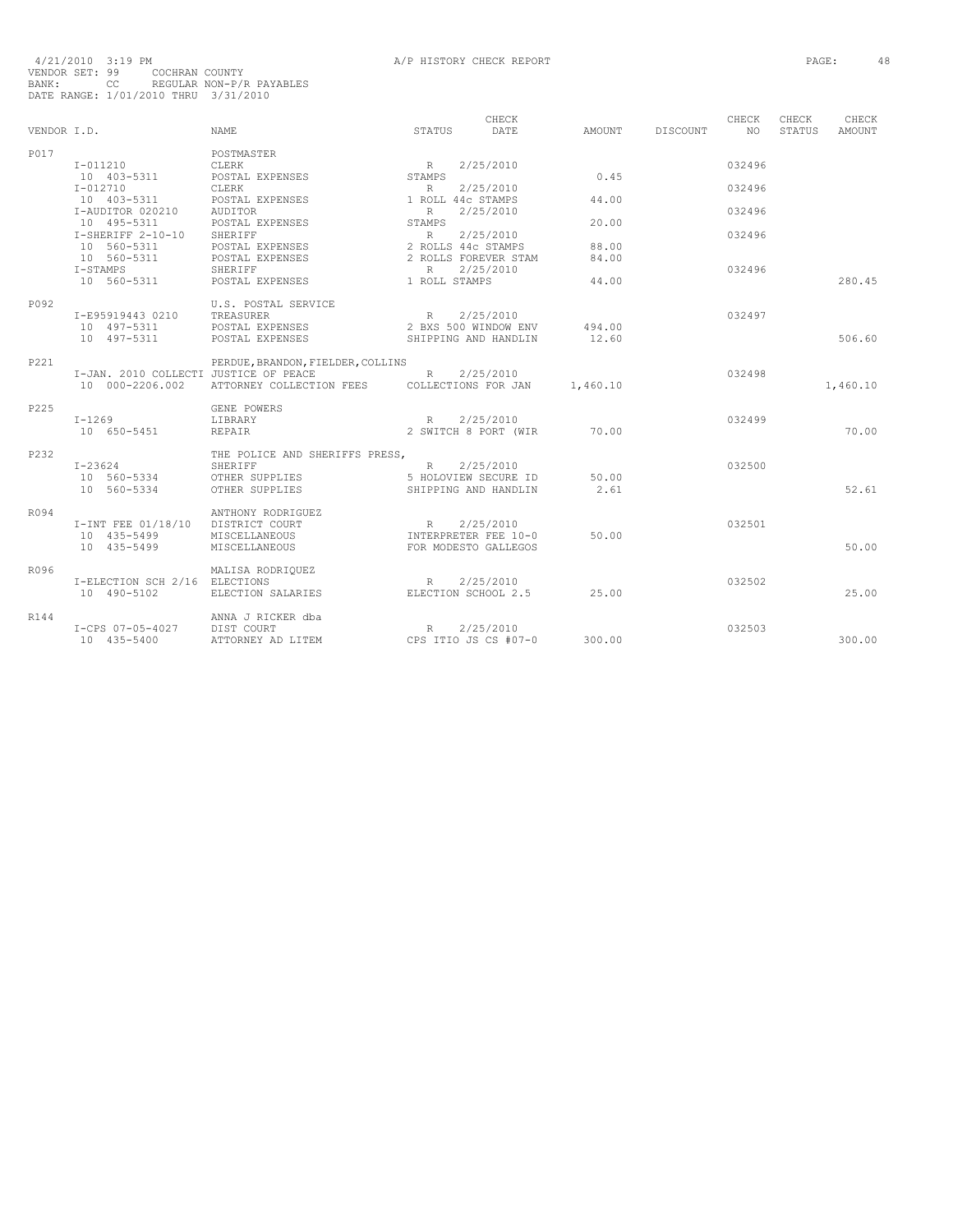|             |                            |                                                                                                                                                                                                                                                          |                                                             | CHECK     |                 | CHECK       | CHECK  | CHECK  |
|-------------|----------------------------|----------------------------------------------------------------------------------------------------------------------------------------------------------------------------------------------------------------------------------------------------------|-------------------------------------------------------------|-----------|-----------------|-------------|--------|--------|
| VENDOR I.D. |                            | NAME                                                                                                                                                                                                                                                     | STATUS                                                      | DATE      | AMOUNT DISCOUNT | $N$ $\circ$ | STATUS | AMOUNT |
| S005        |                            |                                                                                                                                                                                                                                                          |                                                             |           |                 |             |        |        |
|             | I-LAPTOP BC/BS             |                                                                                                                                                                                                                                                          |                                                             |           |                 | 032504      |        |        |
|             | 10 409-5300<br>10 409-5300 |                                                                                                                                                                                                                                                          |                                                             |           | 703.62          |             |        |        |
|             |                            |                                                                                                                                                                                                                                                          |                                                             |           | 54.11           |             |        |        |
|             |                            | I-POSTAGE FED FRMS COUNTY TREASURER<br>10 497-5311 POSTAL EXPENSES                                                                                                                                                                                       | R 2/25/2010<br>CERTIFIED POSTAGE W2<br>CERTIFIED POSTAGE 10 |           |                 | 032504      |        |        |
|             |                            |                                                                                                                                                                                                                                                          |                                                             |           | 7.17            |             |        |        |
|             | 10 497-5311                | POSTAL EXPENSES                                                                                                                                                                                                                                          |                                                             |           | 6.66            |             |        | 771.56 |
| S063        |                            | ANGEL RAMIREZ, dba                                                                                                                                                                                                                                       |                                                             |           |                 |             |        |        |
|             | $I - 8659$                 | SHERIFF                                                                                                                                                                                                                                                  | R 2/25/2010<br>1 FLAT FIX                                   |           | 15.00           | 032505      |        |        |
|             | 10 560-5454                | TIRES                                                                                                                                                                                                                                                    |                                                             |           |                 |             |        | 15.00  |
| S071        |                            | SCRIPT OFFICE PRODUCTS, INC.                                                                                                                                                                                                                             |                                                             |           |                 |             |        |        |
|             | $C-31543$                  |                                                                                                                                                                                                                                                          |                                                             | 2/25/2010 |                 | 032506      |        |        |
|             | 10 455-5310                |                                                                                                                                                                                                                                                          |                                                             |           | 36.27CR         |             |        |        |
|             | $I - 31480$                |                                                                                                                                                                                                                                                          |                                                             |           |                 | 032506      |        |        |
|             | 10 475-5310                |                                                                                                                                                                                                                                                          |                                                             |           | 11.80           |             |        |        |
|             | $I - 31508$                |                                                                                                                                                                                                                                                          |                                                             |           |                 | 032506      |        |        |
|             | 10 455-5310<br>I-31544     | ATTORNEY<br>OFFICE SUPPLIES<br>OFFICE OF PEACE<br>OFFICE OF PEACE<br>OFFICE OF PEACE<br>OFFICE SUPPLIES<br>COMMISSSIONERS COURT/JUDGE<br>Recommissioners<br>COMMISSSIONERS<br>COURT/JUDGE<br>Recommissioners<br>COURT/JUDGE<br>Recommissioners<br>COURT/ |                                                             |           | 21.40           |             |        |        |
|             |                            |                                                                                                                                                                                                                                                          |                                                             |           |                 | 032506      |        |        |
|             |                            | 15 610-5310 OFFICE SUPPLIES HEW C6657AN CARTRIDG<br>15 610-5310 OFFICE SUPPLIES 2-HEW C6656AN CARTRI                                                                                                                                                     |                                                             |           | 36.27<br>50.54  |             |        |        |
|             |                            |                                                                                                                                                                                                                                                          |                                                             |           |                 | 032506      |        |        |
|             |                            |                                                                                                                                                                                                                                                          |                                                             |           |                 |             |        |        |
|             |                            |                                                                                                                                                                                                                                                          |                                                             |           |                 | 032506      |        |        |
|             |                            |                                                                                                                                                                                                                                                          |                                                             |           |                 |             |        |        |
|             |                            |                                                                                                                                                                                                                                                          |                                                             |           |                 | 032506      |        |        |
|             |                            |                                                                                                                                                                                                                                                          |                                                             |           |                 |             |        |        |
|             |                            |                                                                                                                                                                                                                                                          |                                                             |           |                 |             |        |        |
|             | 10 475-5310                | OFFICE SUPPLIES                                                                                                                                                                                                                                          | FREIGHT                                                     |           | 9.36            |             |        | 458.23 |
| S217        |                            | STATE COMPTROLLER                                                                                                                                                                                                                                        |                                                             |           |                 |             |        |        |
|             | I-RETURN REFUND            | STATE COMPTROLLER- FUND 90 R 2/25/2010                                                                                                                                                                                                                   |                                                             |           |                 | 032507      |        |        |
|             | 90 000-4380.200            | OTHER (MISCELLANEOUS) SEND BACK IMPROPER R                                                                                                                                                                                                               |                                                             |           | 100.49          |             |        | 100.49 |
| S222        |                            | SOUTH PLAINS COMMUNICATIONS                                                                                                                                                                                                                              |                                                             |           |                 |             |        |        |
|             | $I - 637942$               | SHERIFF                                                                                                                                                                                                                                                  | R                                                           | 2/25/2010 |                 | 032508      |        |        |
|             |                            | 10 560-5451 MACHINERY-NON-OFFICE REPAIR REMOVAL SIREN, FRONT                                                                                                                                                                                             |                                                             |           |                 |             |        |        |
|             | 10 560-5451<br>10 560-5451 | MACHINERY-NON-OFFICE REPAIR LIGHTS, & 2 ANTS                                                                                                                                                                                                             |                                                             |           | 150.00          |             |        |        |
|             |                            | MACHINERY-NON-OFFICE REPAIR PARTS 1 3/4" HOLE PL                                                                                                                                                                                                         |                                                             |           | 3.00            |             |        | 153.00 |
| S241        |                            | SCHWEIZER EMBLEM COMPANY                                                                                                                                                                                                                                 |                                                             |           |                 |             |        |        |
|             | $I - 13165$                | SHERIFF                                                                                                                                                                                                                                                  | R                                                           | 2/25/2010 |                 | 032509      |        |        |
|             | 10 560-5205                | UNIFORMS                                                                                                                                                                                                                                                 | 200 SHERIFF COCHRAN                                         |           | 380.00          |             |        |        |
|             | $I-13192$                  | SHERIFF                                                                                                                                                                                                                                                  | R                                                           | 2/25/2010 |                 | 032509      |        |        |
|             | 10 560-5205                | UNIFORMS                                                                                                                                                                                                                                                 | 200 AMERICAN FLAGS -                                        |           | 210.00          |             |        |        |
|             | 10 560-5205                | UNIFORMS                                                                                                                                                                                                                                                 | SHIPPING AND HANDLIN                                        |           | 15.14           |             |        | 605.14 |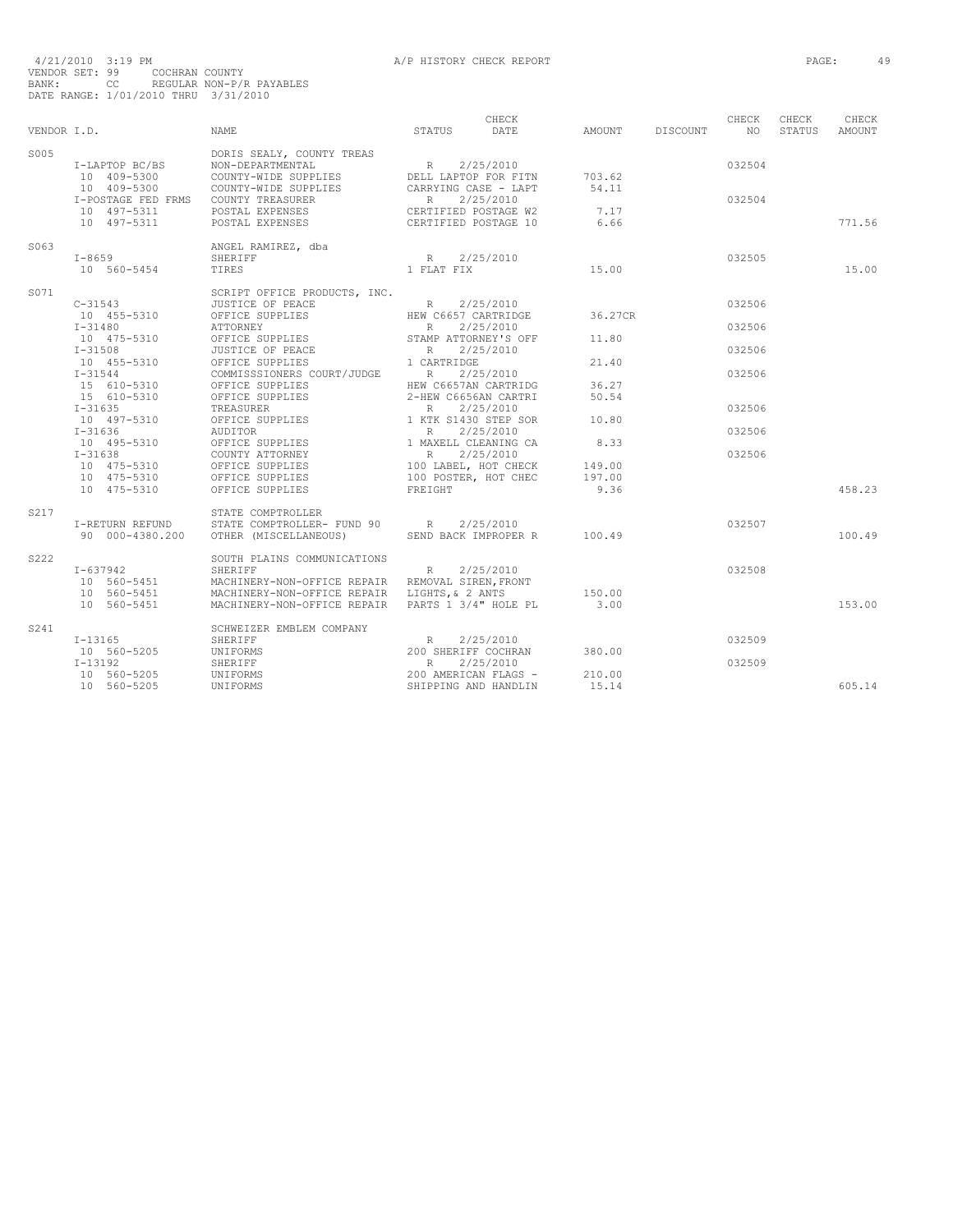| VENDOR I.D. |                     | <b>NAME</b>             | STATUS               | CHECK<br>DATE        | AMOUNT    | DISCOUNT | CHECK<br>NO. | CHECK<br>STATUS | CHECK<br>AMOUNT |
|-------------|---------------------|-------------------------|----------------------|----------------------|-----------|----------|--------------|-----------------|-----------------|
| S242        |                     | SAM'S CLUB              |                      |                      |           |          |              |                 |                 |
|             | $I - 021910$        | JAIL                    | R                    | 2/25/2010            |           |          | 032510       |                 |                 |
|             | 10 512-5392         | MISCELLANEOUS SUPPLIES  | 4 LYSOL 3PACK        |                      | 43.52     |          |              |                 |                 |
|             | 10 512-5392         | MISCELLANEOUS SUPPLIES  | <b>NORTHERN</b>      |                      | 16.88     |          |              |                 |                 |
|             | 10 512-5392         | MISCELLANEOUS SUPPLIES  | 2 B&C FORK           |                      | 19.68     |          |              |                 |                 |
|             | 10 512-5392         | MISCELLANEOUS SUPPLIES  | MM TOWEL             |                      | 14.57     |          |              |                 |                 |
|             | 10 512-5392         | MISCELLANEOUS SUPPLIES  | 4 DISINFECTANT       |                      | 24.56     |          |              |                 | 119.21          |
| S281        |                     | STAPLES                 |                      |                      |           |          |              |                 |                 |
|             | I-A020126001        | <b>SHERIFF</b>          | R                    | 2/25/2010            |           |          | 032511       |                 |                 |
|             | 10 560-5334         | OTHER SUPPLIES          | KODAK CAMERA BUNDL   |                      | 99.99     |          |              |                 |                 |
|             | I-A020126002        | SHERIFF/JAIL            | $R_{\parallel}$      | 2/25/2010            |           |          | 032511       |                 |                 |
|             | 10 560-5310         | OFFICE SUPPLIES         | 12PK POST IT NOTES   |                      | 27.98     |          |              |                 |                 |
|             | 10 512-5310         | OFFICE SUPPLIES         | 1/2 TAB DIVIDER 5TAB |                      | 6.45      |          |              |                 |                 |
|             | 10 560-5310         | OFFICE SUPPLIES         | 1/2 TAB DIVIDER 5TAB |                      | 6.45      |          |              |                 |                 |
|             | 10 560-5310         | OFFICE SUPPLIES         | PAPER CLIPS          |                      | 4.89      |          |              |                 |                 |
|             | 10 560-5310         | OFFICE SUPPLIES         | 1CT COPY PAPER       |                      | 42.99     |          |              |                 |                 |
|             | 10 560-5310         | OFFICE SUPPLIES         | GLUETOP PADS         |                      | 17.58     |          |              |                 |                 |
|             | 10 512-5310         | OFFICE SUPPLIES         | FILLER PAPER WIDE    |                      | 2.29      |          |              |                 |                 |
|             | 10 560-5310         | OFFICE SUPPLIES         | 30 PC AUTO TOOL SET  |                      | 24.99     |          |              |                 |                 |
|             | 10 560-5310         | OFFICE SUPPLIES         | 50% BACK IN STAPLES  |                      | $0.01$ CR |          |              |                 |                 |
|             | 10 560-5310         | OFFICE SUPPLIES         | COUPON               |                      | 24.99CR   |          |              |                 |                 |
|             | I-A248271001        | SHERIFF/JAIL            | R                    | 2/25/2010            |           |          | 032511       |                 |                 |
|             | 10 560-5310         | OFFICE SUPPLIES         | CSAT SURVEY FEB-APRI |                      |           |          |              |                 |                 |
|             | 10 560-5310         | OFFICE SUPPLIES         | JAN 2010 COPY & PRIN |                      |           |          |              |                 |                 |
|             | 10 560-5310         | OFFICE SUPPLIES         | JAN 2010 INTUIT QUIC |                      |           |          |              |                 |                 |
|             | 10 512-5310         | OFFICE SUPPLIES         | ORGANIZER COMBO SET  |                      | 15.49     |          |              |                 |                 |
|             | 10 560-5310         | OFFICE SUPPLIES         |                      | 22 SHEET CROSSCUT SH | 199.99    |          |              |                 |                 |
|             | 10 560-5310         | OFFICE SUPPLIES         | INSULATED LUNCH BAG  |                      | 24.99     |          |              |                 |                 |
|             | 10 560-5310         | OFFICE SUPPLIES         | COUPON               |                      | 24.99CR   |          |              |                 |                 |
|             | 10 560-5310         | OFFICE SUPPLIES         | COUPON               |                      | 21.10CR   |          |              |                 | 402.99          |
| S326        |                     | JOHN H. SCHMIDT         |                      |                      |           |          |              |                 |                 |
|             | I-ELECTION SCH 2/16 | ELECTIONS               | $R_{\parallel}$      | 2/25/2010            |           |          | 032512       |                 |                 |
|             | 10 490-5102         | ELECTION SALARIES       | ELECTION SCHOOL 2.5  |                      | 25.00     |          |              |                 | 25.00           |
| S331        |                     | STANDARD COFFEE SERVICE |                      |                      |           |          |              |                 |                 |
|             | $I-8311-58114$      | NON DEPT                | $R_{\perp}$          | 2/25/2010            |           |          | 032513       |                 |                 |
|             | 10 409-5499         | MISCELLANEOUS           | 3 TEA                |                      | 17.98     |          |              |                 |                 |
|             | 10 409-5499         | MISCELLANEOUS           | 2 CIDER              |                      | 13.94     |          |              |                 |                 |
|             | 10 409-5499         | MISCELLANEOUS           | 3 CREAMER            |                      | 21.99     |          |              |                 |                 |
|             | 10 409-5499         | MISCELLANEOUS           | 2 HC BUTTERNUT       |                      | 31.50     |          |              |                 |                 |
|             | 10 409-5499         | MISCELLANEOUS           | CAPP LOL FR/V        |                      | 15.16     |          |              |                 |                 |
|             | 10 512-5499         | MISCELLANEOUS           | 2 COFFEE             |                      | 154.74    |          |              |                 | 255.31          |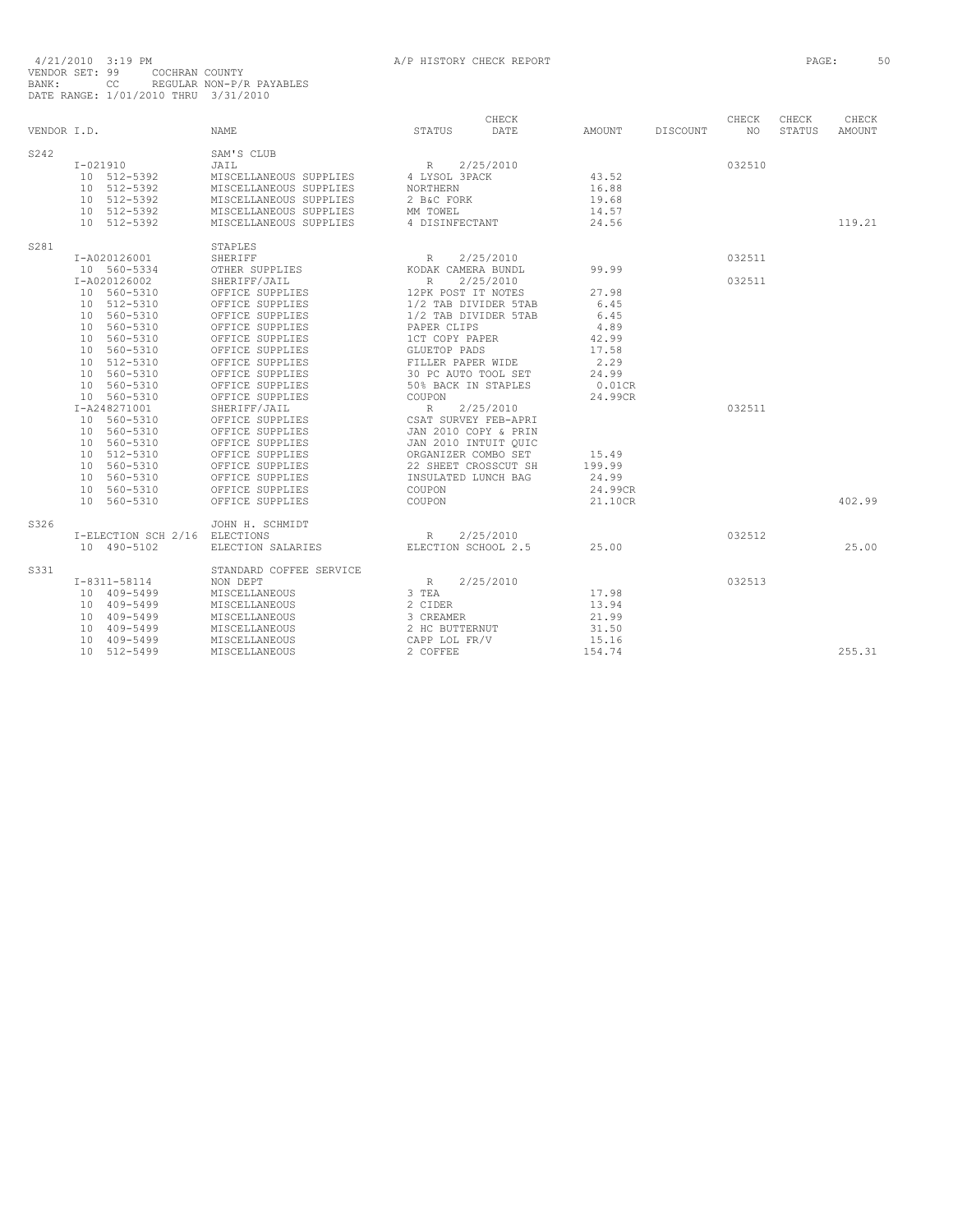| VENDOR I.D.      |                                                                                                        | <b>NAME</b>                                                                                                                                                                                                                                                                                                 | STATUS                                                                | CHECK<br>DATE                                                              | AMOUNT                                         | DISCOUNT | CHECK<br>N()     | CHECK<br>STATUS | CHECK<br><b>AMOUNT</b> |
|------------------|--------------------------------------------------------------------------------------------------------|-------------------------------------------------------------------------------------------------------------------------------------------------------------------------------------------------------------------------------------------------------------------------------------------------------------|-----------------------------------------------------------------------|----------------------------------------------------------------------------|------------------------------------------------|----------|------------------|-----------------|------------------------|
| T009             | $I - 22791$<br>10 497-5481                                                                             | TEXAS ASSOCIATION OF COUNTIES<br>TREASURER<br>DUES AND REGISTRATION INVESRMENT OFFICE AN                                                                                                                                                                                                                    | R 2/25/2010                                                           |                                                                            | 225.00                                         |          | 032514           |                 | 225.00                 |
| T087             | $I - 10827$<br>10 403-5310                                                                             | TEXAS DEPARTMENT OF HEALTH<br>CLERK<br>OFFICE SUPPLIES 15 REMOTE ACCESS JAN                                                                                                                                                                                                                                 |                                                                       | R 2/25/2010                                                                | 27.45                                          |          | 032515           |                 | 27.45                  |
| T097             | $I - 5488$<br>10 497-5481                                                                              | TAAO<br>TAX A/C<br>DUES AND REGISTRATION DUES-LINDA HUCKABEE                                                                                                                                                                                                                                                | R                                                                     | 2/25/2010                                                                  | 80.00                                          |          | 032516           |                 | 80.00                  |
| T <sub>130</sub> | I-00704058<br>10 499-5481                                                                              | TEXAS DEPT OF LICENSING<br>TAX A/C<br>DUES AND REGISTRATION                                                                                                                                                                                                                                                 | PTP RENEWAL FEE-TAX                                                   | R 2/25/2010                                                                | 55.00                                          |          | 032517           |                 | 55.00                  |
| T148             | I-99Y586<br>10 560-5411                                                                                | TASCOSA OFFICE MACHINES INC<br>SHERIFF<br>MAINTENANCE CONTRACTS                                                                                                                                                                                                                                             |                                                                       | R 2/25/2010<br>CANON COPIER MA BASE                                        | 63.80                                          |          | 032518           |                 | 63.80                  |
| T174             | $I-2010$ DUES<br>10 403-5481                                                                           | TEXAS DISTRICT COURT<br>CLERK<br>DUES AND REGISTRATION                                                                                                                                                                                                                                                      | R                                                                     | 2/25/2010<br>2010 DUES TX DIST CR                                          | 50.00                                          |          | 032519           |                 | 50.00                  |
| T242             | I-REGIS FEE<br>10 475-5481                                                                             | TEXAS AGRILIFE EXTENSION<br>TREASURER<br>DUES AND REGISTRATION                                                                                                                                                                                                                                              | R<br>REGISTRATION DORIS                                               | 2/25/2010                                                                  | 150.00                                         |          | 032520           |                 | 150.00                 |
| U019             | $I - 021710$<br>10 560-5451<br>10 560-5451<br>10 560-5451<br>10 560-5451<br>10 560-5451<br>10 560-5451 | UNITED SUPERMARKETS, INC<br>SHERIFF<br>MACHINERY-NON-OFFICE REPAIR RUG DOCTOR RENTAL<br>MACHINERY-NON-OFFICE REPAIR RUG DOCTOR OXY S<br>MACHINERY-NON-OFFICE REPAIR RUG DOCTOR ITEM<br>MACHINERY-NON-OFFICE REPAIR RUG DR<br>MACHINERY-NON-OFFICE REPAIR<br>MACHINERY-NON-OFFICE REPAIR 2 RD UPHOLSTERY KIT | R<br>NON-SCAN FS GROC                                                 | 2/25/2010                                                                  | 53.98<br>18.99<br>6.99<br>5.99<br>5.00<br>6.00 |          | 032521           |                 | 96.95                  |
| V040             | $I - 4626$<br>11 651-5310<br>11 651-5310<br>11 651-5310<br>11 651-5310<br>11 651-5310<br>$I - 4635$    | VANCE HUNT & ASSOCIATES, INC.<br>LIBRARY<br>OFFICE SUPPLIES<br>OFFICE SUPPLIES<br>OFFICE SUPPLIES<br>OFFICE SUPPLIES<br>OFFICE SUPPLIES<br>LIBRARY                                                                                                                                                          | R<br>FREIGHT CHARGES<br>4 SHELF SECTIONS<br>ALL FR LONE STAR GRA<br>R | 2/25/2010<br>4 SHELF SECTIONS L<br>4 SHELF SECT'S INSTA<br>т.<br>2/25/2010 | 1,428.00<br>500.00<br>573.00                   |          | 032522<br>032522 |                 |                        |
|                  | 10 650-5451<br>10 650-5451                                                                             | REPAIR<br>REPAIR                                                                                                                                                                                                                                                                                            |                                                                       | FURNITURE MOVING CHA<br>TO INSTALL NEW CARPE                               | 6,982.00                                       |          |                  |                 | 9,483.00               |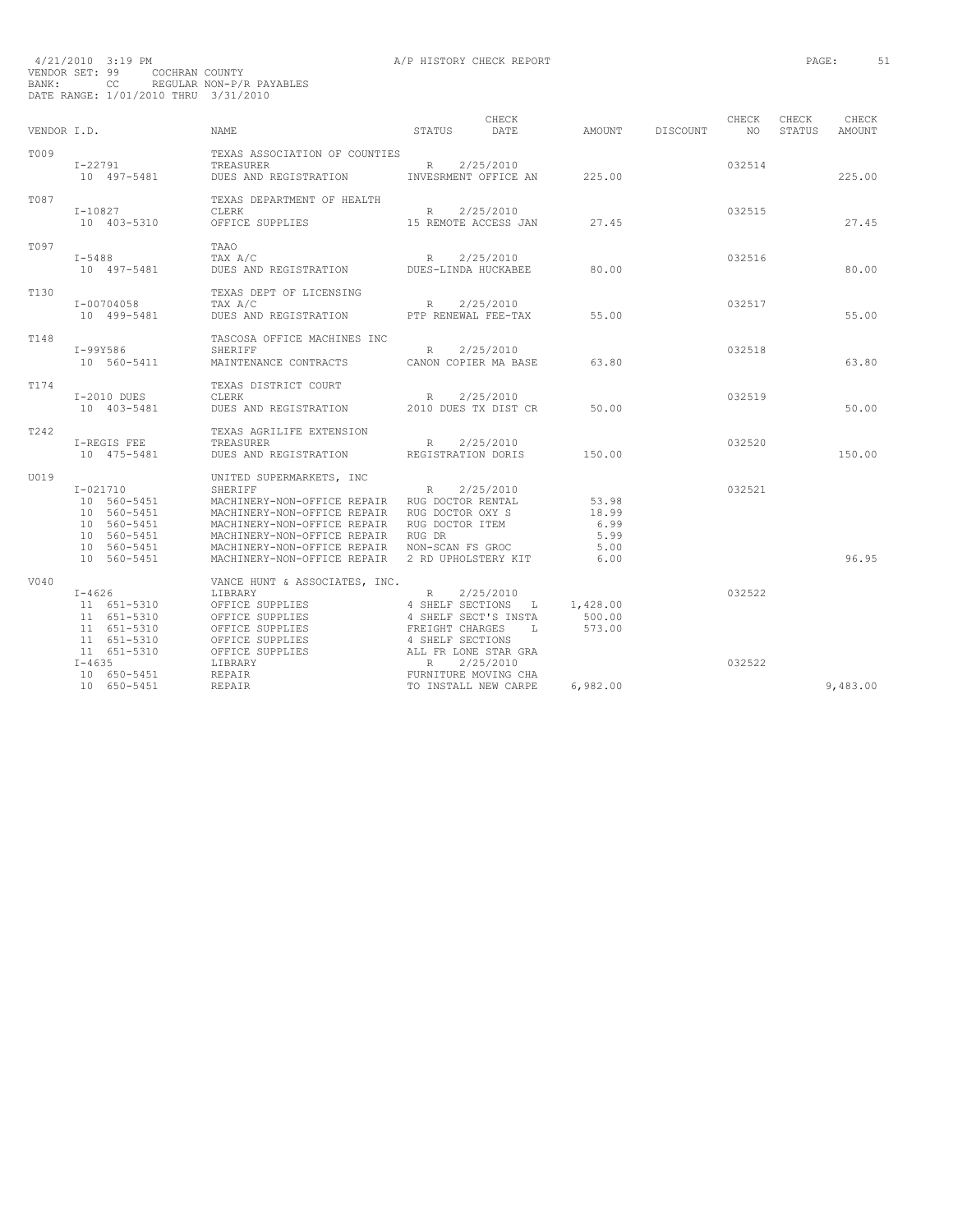| VENDOR I.D. |                                                                                                                                                                                                                            | <b>NAME</b>                                                                                                                                                                                                                                                                                                                                                                 | STATUS                                                                                                                                                                                                                   | CHECK<br>DATE | AMOUNT                                                                                                        | DISCOUNT | CHECK<br>NO.     | CHECK<br>STATUS | CHECK<br>AMOUNT |
|-------------|----------------------------------------------------------------------------------------------------------------------------------------------------------------------------------------------------------------------------|-----------------------------------------------------------------------------------------------------------------------------------------------------------------------------------------------------------------------------------------------------------------------------------------------------------------------------------------------------------------------------|--------------------------------------------------------------------------------------------------------------------------------------------------------------------------------------------------------------------------|---------------|---------------------------------------------------------------------------------------------------------------|----------|------------------|-----------------|-----------------|
| <b>W007</b> | C-6061575320<br>10 560-5310<br>I-6064336618                                                                                                                                                                                | WEST<br>SHERIFF<br>OFFICE SUPPLIES<br>CLERK                                                                                                                                                                                                                                                                                                                                 | R 2/25/2010<br>CR ON TX PENAL CODE<br>R                                                                                                                                                                                  | 2/25/2010     | 42.50CR                                                                                                       |          | 032523<br>032523 |                 |                 |
|             | 10 403-5310                                                                                                                                                                                                                | OFFICE SUPPLIES                                                                                                                                                                                                                                                                                                                                                             | TX LOCAL GOVT CODE P                                                                                                                                                                                                     |               | 118.00                                                                                                        |          |                  |                 | 75.50           |
| <b>W010</b> | I-004036001501 0110 PARK<br>10 660-5440                                                                                                                                                                                    | WEST TEXAS GAS INC<br>UTILITIES & IRRIGATION                                                                                                                                                                                                                                                                                                                                | R<br>PARK SHOP GAS 01/08-                                                                                                                                                                                                | 2/25/2010     | 9.00                                                                                                          |          | 032524           |                 |                 |
|             | I-004036002501 0110 PARK/SHOW BARN<br>10 660-5440                                                                                                                                                                          | UTILITIES & IRRIGATION                                                                                                                                                                                                                                                                                                                                                      | R<br>SHOW BARN GAS 01/08-                                                                                                                                                                                                | 2/25/2010     | 361.82                                                                                                        |          | 032524           |                 |                 |
|             | I-004049022001 0110 PRECINCT 3<br>15 623-5440                                                                                                                                                                              | <b>UTILITIES</b>                                                                                                                                                                                                                                                                                                                                                            | $R_{\rm c}$<br>PREC 3 GAS 01/11-02/                                                                                                                                                                                      | 2/25/2010     | 74.69                                                                                                         |          | 032524           |                 | 445.51          |
| W062        | I-02092010<br>10 512-5392<br>10 512-5310                                                                                                                                                                                   | WAL-MART COMMUNITY<br>SHERIFF<br>MISCELLANEOUS SUPPLIES<br>OFFICE SUPPLIES                                                                                                                                                                                                                                                                                                  | R<br>DURACELL AA-16PK+ 4<br>DELL 19" FLAT MONITO                                                                                                                                                                         | 2/25/2010     | 9.97<br>128.00                                                                                                |          | 032525           |                 |                 |
|             | $I-2641$<br>10 426-5499<br>10 512-5392<br>10 512-5392<br>10 512-5392<br>10 512-5392<br>10 512-5392<br>10 512-5392<br>10 512-5392<br>10 512-5392<br>10 512-5392<br>10 512-5392<br>10 512-5392<br>10 512-5392<br>10 560-5205 | JAIL/JURY-COUNTY COURT<br>MISCELLANEOUS<br>MISCELLANEOUS SUPPLIES<br>MISCELLANEOUS SUPPLIES<br>MISCELLANEOUS SUPPLIES<br>MISCELLANEOUS SUPPLIES<br>MISCELLANEOUS SUPPLIES<br>MISCELLANEOUS SUPPLIES<br>MISCELLANEOUS SUPPLIES<br>MISCELLANEOUS SUPPLIES<br>MISCELLANEOUS SUPPLIES<br>MISCELLANEOUS SUPPLIES<br>MISCELLANEOUS SUPPLIES<br>MISCELLANEOUS SUPPLIES<br>UNIFORMS | R 2/25/2010<br>COKE FOR JURORS<br>NYOUIL<br>TYLENOL SINUS 24CT<br>BENADRL SASH<br>ALLERGY MED<br>BNDRYHL D TAB<br>ZYRTEC<br>LOZENGE<br>SUC COM CHRY<br>HALLS CHRY<br>BL EYE DROPS<br>BENADRYL<br>DAYQUIL<br>SHOUT ADVANC |               | 3.58<br>6.36<br>5.47<br>3.97<br>3.97<br>4.92<br>25.94<br>3.66<br>3.64<br>3.42<br>4.94<br>7.52<br>6.36<br>3.44 |          | 032525           |                 |                 |
|             | 10 560-5205                                                                                                                                                                                                                | UNIFORMS                                                                                                                                                                                                                                                                                                                                                                    | SHOUT ADVANC                                                                                                                                                                                                             |               | 3.44                                                                                                          |          |                  |                 | 228.60          |
| W092        | I-1500603496 032010 SHERIFF<br>10 560-5330                                                                                                                                                                                 | WEST TEXAS GAS INC<br>FUEL AND OIL                                                                                                                                                                                                                                                                                                                                          | R<br>143.1160 GAL UNLEADE                                                                                                                                                                                                | 2/25/2010     | 365.74                                                                                                        |          | 032526           |                 | 365.74          |
| W097        | $I - 27444$<br>10 510-5332                                                                                                                                                                                                 | W. L. MATHENY dba<br>CRTHSE/ACT BLDG/LIBRARY<br>CUSTODIAL SUPPLIES                                                                                                                                                                                                                                                                                                          | R<br>BUG SPRAY-COURTHOUSE                                                                                                                                                                                                | 2/25/2010     | 70.00                                                                                                         |          | 032527           |                 |                 |
|             | 10 665-5334<br>10 650-5332                                                                                                                                                                                                 | OTHER SUPPLIES<br>CUSTODIAL SUPPLIES                                                                                                                                                                                                                                                                                                                                        | BUG SPRAY-ACTIVITY B<br>BUG SPRAY-LIBRARY                                                                                                                                                                                |               | 45.00<br>35.00                                                                                                |          |                  |                 | 150.00          |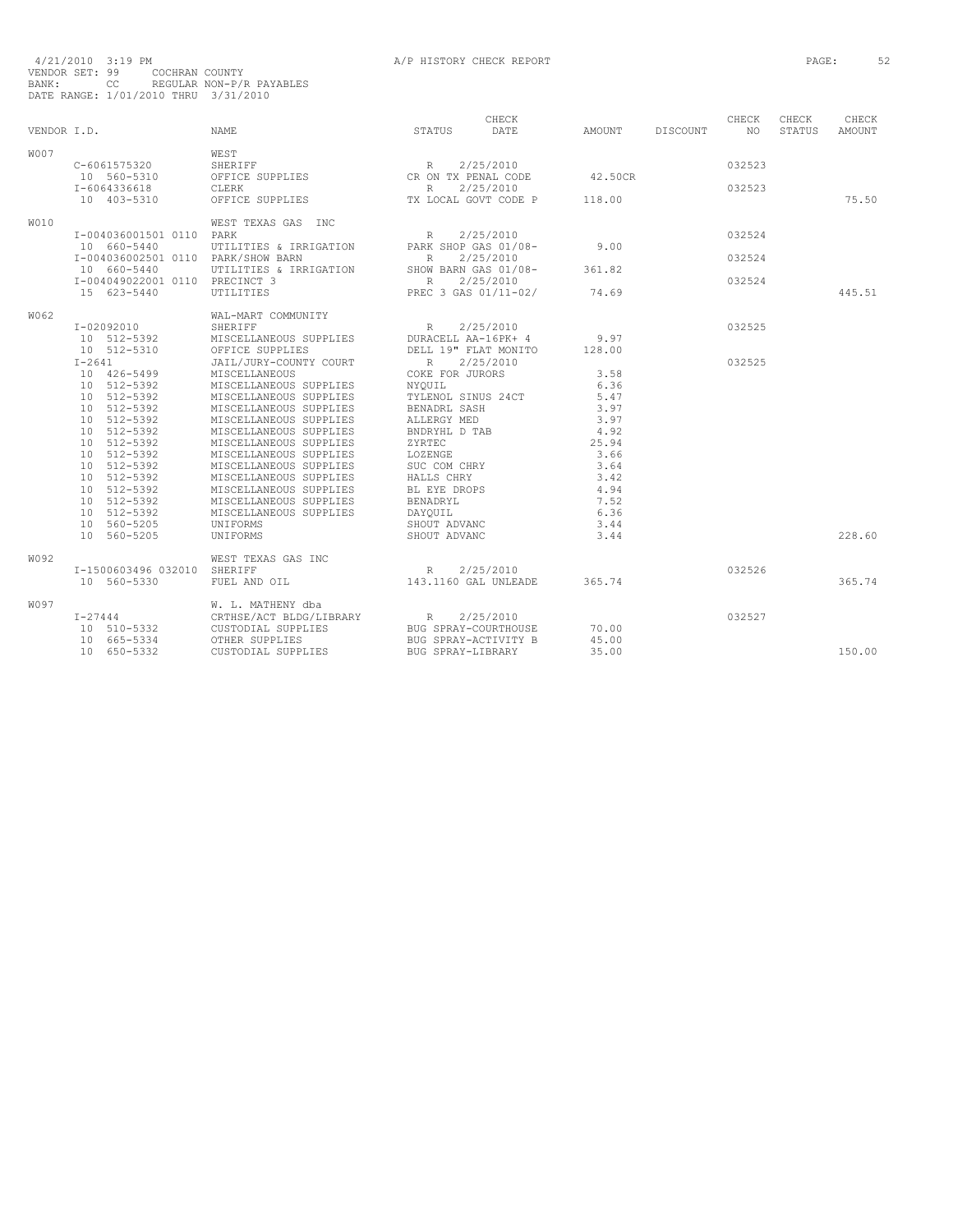| VENDOR I.D. |                               | NAME                                   | STATUS                                                                                                                                                                                      | CHECK<br>DATE | AMOUNT DISCOUNT             | CHECK<br>NO <sub>1</sub> | CHECK | CHECK<br>STATUS AMOUNT |
|-------------|-------------------------------|----------------------------------------|---------------------------------------------------------------------------------------------------------------------------------------------------------------------------------------------|---------------|-----------------------------|--------------------------|-------|------------------------|
| W193        |                               | WESTWARD AUTOMOTIVE REPAIR LLC         |                                                                                                                                                                                             |               |                             |                          |       |                        |
|             |                               |                                        |                                                                                                                                                                                             |               |                             | 032528                   |       |                        |
|             |                               | R 2/25/2010<br>LAY INSTALL HITCH/DRILL |                                                                                                                                                                                             |               |                             |                          |       |                        |
|             | 10 560-5571                   | CAPITAL OUTLAY                         | 2 5/16 BOLTS FOR HIT                                                                                                                                                                        |               | $45.00$<br>$2.15$<br>2.15   |                          |       | 47.15                  |
|             |                               |                                        |                                                                                                                                                                                             |               |                             |                          |       |                        |
| X001        |                               | XCEL ENERGY                            |                                                                                                                                                                                             |               |                             |                          |       |                        |
|             | I-0309403153                  | PRECINCT TWO                           |                                                                                                                                                                                             |               |                             | 032529                   |       |                        |
|             | 15 622-5440                   | UTILITIES                              |                                                                                                                                                                                             |               |                             |                          |       |                        |
|             | 15 622-5440                   | UTILITIES                              |                                                                                                                                                                                             |               |                             |                          |       | 47.86                  |
| Y001        |                               | YELLOWHOUSE MACHINERY COM              |                                                                                                                                                                                             |               |                             |                          |       |                        |
|             | I-2010 770G                   |                                        |                                                                                                                                                                                             |               |                             | 032530                   |       |                        |
|             | 15 624-5571                   |                                        |                                                                                                                                                                                             |               |                             |                          |       |                        |
|             | 15 624-5571                   |                                        |                                                                                                                                                                                             |               | 120,000.00CR                |                          |       |                        |
|             | $I - 24094$                   | PREC 1-2005 JD 770D GRADER R 2/25/2010 |                                                                                                                                                                                             |               |                             | 032530                   |       |                        |
|             |                               | REPAIRS                                | INSTALL REMAN ENGINE                                                                                                                                                                        |               |                             |                          |       |                        |
|             | 15 621-5451<br>15 621-5451    | REPAIRS                                | INSTALL REMAN ENGINE<br>REPL FUEL LINE, HAUL<br>REPL INJECTOR, FAN B<br>1 FUEL LINE<br>1 SEALANT<br>1 YELLOW SPR<br>1 SEALANT<br>1 SEALANT<br>2 FUEL FILTER<br>1 FILTER ELE<br>1 FILTER ELE |               |                             |                          |       |                        |
|             | 15 621-5451                   |                                        |                                                                                                                                                                                             |               | 885.80                      |                          |       |                        |
|             |                               | REPAIRS                                |                                                                                                                                                                                             |               | 70.20                       |                          |       |                        |
|             | 15 621-5451                   | REPAIRS                                |                                                                                                                                                                                             |               | 23.69                       |                          |       |                        |
|             | 15 621-5451                   | REPAIRS                                |                                                                                                                                                                                             |               |                             |                          |       |                        |
|             | 15 621-5451                   | REPAIRS                                |                                                                                                                                                                                             |               | 10.31                       |                          |       |                        |
|             | 15 621-5451                   | REPAIRS<br>REPAIRS                     |                                                                                                                                                                                             |               | 23.51                       |                          |       |                        |
|             | 15 621-5451                   |                                        |                                                                                                                                                                                             |               | 7.07                        |                          |       |                        |
|             | 15 621-5451                   | REPAIRS                                |                                                                                                                                                                                             |               |                             |                          |       |                        |
|             | 15 621-5451                   | REPAIRS                                |                                                                                                                                                                                             |               | 35.40                       |                          |       |                        |
|             | 15 621-5451                   | REPAIRS                                | 1 FILTER ELE<br>1 FILTER ELE                                                                                                                                                                |               | 56.00                       |                          |       |                        |
|             | 15 621-5451                   | REPAIRS                                |                                                                                                                                                                                             |               | 28.50                       |                          |       |                        |
|             | 15 621-5451                   | REPAIRS                                | 1 DRAIN VALV                                                                                                                                                                                |               | 3.68                        |                          |       |                        |
|             | 15 621-5451                   | REPAIRS                                |                                                                                                                                                                                             |               | 134.55                      |                          |       |                        |
|             | 15 621-5451                   | REPAIRS                                | 1 PULLEY<br>261 MILEAGE<br>FREIGHT                                                                                                                                                          |               | 587.25                      |                          |       |                        |
|             | 15 621-5451                   | REPAIRS                                |                                                                                                                                                                                             |               | 6.25                        |                          |       |                        |
|             | 15 621-5451                   | REPAIRS                                | FREIGHT                                                                                                                                                                                     |               | 12.95                       |                          |       |                        |
|             | 15 621-5451                   | <b>REPAIRS</b>                         | FREIGHT                                                                                                                                                                                     |               | 26.74                       |                          |       | 88, 911.90             |
| Z106        |                               | JESSICA ZAPATA                         |                                                                                                                                                                                             |               |                             |                          |       |                        |
|             | I-ELECTION SCH 2/16 ELECTIONS |                                        | R 2/25/2010                                                                                                                                                                                 |               |                             | 032531                   |       |                        |
|             | 10 490-5102                   | ELECTION SALARIES ELECTION SCHOOL 2.5  |                                                                                                                                                                                             |               | 25.00                       |                          |       | 25.00                  |
|             |                               |                                        |                                                                                                                                                                                             |               |                             |                          |       |                        |
| A053        |                               | AMERICAN TIRE DISTRIBUTORS             |                                                                                                                                                                                             |               |                             |                          |       |                        |
|             | I-S005205439                  | EXTENSION SERVICE                      | R 3/08/2010                                                                                                                                                                                 |               |                             | 032532                   |       |                        |
|             | 10 665-5454                   | TIRES                                  |                                                                                                                                                                                             |               | 4LT245/75R16 FRS TIR 382.00 |                          |       | 382.00                 |
| A165        |                               | AFFILIATED COMPUTER SERVICES           |                                                                                                                                                                                             |               |                             |                          |       |                        |
|             | $I - 504693$                  |                                        |                                                                                                                                                                                             |               |                             | 032533                   |       |                        |
|             | 10 403-5416                   | CLERK<br>FILMING & INDEXING            | R                                                                                                                                                                                           | 3/08/2010     | 1,000.00                    |                          |       |                        |
|             | 10 403-5416                   | FILMING & INDEXING                     | 20/20 PERFECT VISION<br>FREIGHT                                                                                                                                                             |               | 40.76                       |                          |       |                        |
|             | 10 403-5416                   |                                        | 190 ARCHIVAL PRINTS                                                                                                                                                                         |               | 169.10                      |                          |       | 1,209.86               |
|             |                               | FILMING & INDEXING                     |                                                                                                                                                                                             |               |                             |                          |       |                        |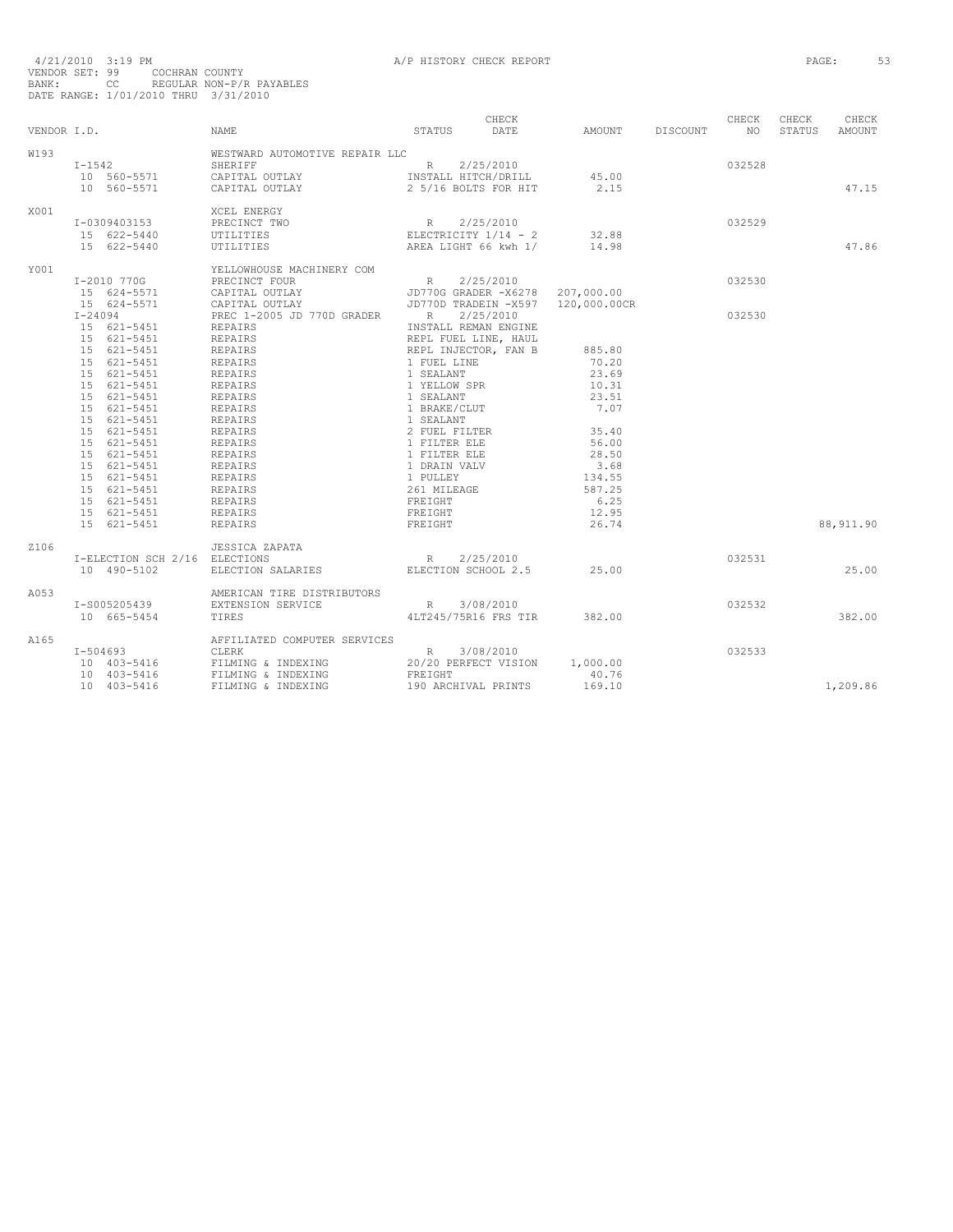|      | VENDOR I.D. NAME | CHECK CHECK CHECK CHECK CHECK<br>STATUS DATE AMOUNT DISCOUNT NO STATUS AMOUNT                                                                                                                                                                                                                                                                                                                                                                |  |        |        |          |
|------|------------------|----------------------------------------------------------------------------------------------------------------------------------------------------------------------------------------------------------------------------------------------------------------------------------------------------------------------------------------------------------------------------------------------------------------------------------------------|--|--------|--------|----------|
| B001 |                  | $\begin{tabular}{l c c c c c} \multicolumn{4}{c}{\textbf{BAILEY CO. ELECTRIC COOP}} & \multicolumn{4}{c}{\textbf{BAILEY CO. ELECTRIC COOP}} & \multicolumn{4}{c}{\textbf{PREC 4}} & \multicolumn{4}{c}{\textbf{R 3/08/2010}} & \multicolumn{4}{c}{\textbf{B.52}} & \multicolumn{4}{c}{\textbf{PREC 4}} & \multicolumn{4}{c}{\textbf{R 5/2010}} & \multicolumn{4}{c}{\textbf{38.52}} & \multicolumn{4}{c}{\textbf{24-5440}} & \multicolumn{4$ |  |        |        |          |
|      |                  |                                                                                                                                                                                                                                                                                                                                                                                                                                              |  |        | 032534 |          |
|      |                  |                                                                                                                                                                                                                                                                                                                                                                                                                                              |  |        |        |          |
|      |                  |                                                                                                                                                                                                                                                                                                                                                                                                                                              |  |        |        |          |
|      |                  |                                                                                                                                                                                                                                                                                                                                                                                                                                              |  |        | 032534 |          |
|      |                  |                                                                                                                                                                                                                                                                                                                                                                                                                                              |  |        |        |          |
|      |                  |                                                                                                                                                                                                                                                                                                                                                                                                                                              |  |        |        |          |
|      |                  |                                                                                                                                                                                                                                                                                                                                                                                                                                              |  |        |        |          |
|      |                  |                                                                                                                                                                                                                                                                                                                                                                                                                                              |  |        | 032534 |          |
|      |                  |                                                                                                                                                                                                                                                                                                                                                                                                                                              |  |        |        |          |
|      |                  |                                                                                                                                                                                                                                                                                                                                                                                                                                              |  |        |        | 118.08   |
| B029 |                  | $\begin{tabular}{lcccc} \tt I-275067L & BRUCKNER'S TRUES, INC & & & & & 3/08/2010 \\ & PREC & 1 & & R & 3/08/2010 \\ \tt I-275204L & PREC & & & & 1 TRA2740 SPRING & & 69.88 \\ \tt I-275204L & PREC & & & & R & 3/08/2010 \\ & PREC & & & & R & 3/08/2010 \\ \tt 15 & 624-5451 & REPAIRS & & & 13133497 KIT & & 71.37 \\ \tt I5 & 624-5451 & REPAIRS & & & -$                                                                               |  |        |        |          |
|      |                  |                                                                                                                                                                                                                                                                                                                                                                                                                                              |  |        | 032535 |          |
|      |                  |                                                                                                                                                                                                                                                                                                                                                                                                                                              |  |        |        |          |
|      |                  |                                                                                                                                                                                                                                                                                                                                                                                                                                              |  |        | 032535 |          |
|      |                  |                                                                                                                                                                                                                                                                                                                                                                                                                                              |  |        |        |          |
|      |                  |                                                                                                                                                                                                                                                                                                                                                                                                                                              |  |        |        | 78.25    |
|      |                  |                                                                                                                                                                                                                                                                                                                                                                                                                                              |  |        |        |          |
| B180 |                  | DOROTHY BARKER                                                                                                                                                                                                                                                                                                                                                                                                                               |  |        |        |          |
|      |                  |                                                                                                                                                                                                                                                                                                                                                                                                                                              |  | 032536 |        |          |
|      |                  |                                                                                                                                                                                                                                                                                                                                                                                                                                              |  |        |        |          |
|      |                  |                                                                                                                                                                                                                                                                                                                                                                                                                                              |  |        |        |          |
|      |                  |                                                                                                                                                                                                                                                                                                                                                                                                                                              |  |        |        |          |
|      |                  | 1-TP&W GRANT MUSEUM BARKER<br>1 652-5499 MISCELLANEOUS REIMBEXP FOR TRVL T<br>31 652-5499 MISCELLANEOUS REIMBEXP FOR TRVL T<br>31 652-5499 MISCELLANEOUS PROGRAM -PARKS/WILDL<br>31 652-5499 MISCELLANEOUS FOR 4 LADIES TRVL/LO 1,883.                                                                                                                                                                                                       |  |        |        | 1,883.80 |
| C007 |                  | CITY OF MORTON<br>$\begin{tabular}{cccc} I-02/26/2010 & CITY OF MORTON & LTBRRRY GAS & D106/2010 & LIBRARY GAS & D10650-5440 & UTILITIES & LIBRARY WATER & L020010 \\ 10650-5440 & UTILITIES & LIBRARY WATER & L020010 \\ 10650-5440 & UTILITIES & LIBRARY WARE & L0300 \\ 10650-5440 & UTILITIES & LIBRARY GAS & L13000 \\ 10652-5440 & UTILITIES & MUSEWS & RAS & L13000 \\ 10652-$                                                        |  |        |        |          |
|      |                  |                                                                                                                                                                                                                                                                                                                                                                                                                                              |  | 032537 |        |          |
|      |                  |                                                                                                                                                                                                                                                                                                                                                                                                                                              |  |        |        |          |
|      |                  |                                                                                                                                                                                                                                                                                                                                                                                                                                              |  |        |        |          |
|      |                  |                                                                                                                                                                                                                                                                                                                                                                                                                                              |  |        |        |          |
|      |                  |                                                                                                                                                                                                                                                                                                                                                                                                                                              |  |        |        |          |
|      |                  |                                                                                                                                                                                                                                                                                                                                                                                                                                              |  |        |        |          |
|      |                  |                                                                                                                                                                                                                                                                                                                                                                                                                                              |  |        |        |          |
|      |                  |                                                                                                                                                                                                                                                                                                                                                                                                                                              |  |        |        |          |
|      |                  |                                                                                                                                                                                                                                                                                                                                                                                                                                              |  |        |        |          |
|      |                  |                                                                                                                                                                                                                                                                                                                                                                                                                                              |  |        |        |          |
|      |                  |                                                                                                                                                                                                                                                                                                                                                                                                                                              |  |        |        |          |
|      |                  |                                                                                                                                                                                                                                                                                                                                                                                                                                              |  |        |        |          |
|      |                  |                                                                                                                                                                                                                                                                                                                                                                                                                                              |  |        |        |          |
|      |                  |                                                                                                                                                                                                                                                                                                                                                                                                                                              |  |        |        |          |
|      |                  |                                                                                                                                                                                                                                                                                                                                                                                                                                              |  |        |        |          |
|      |                  |                                                                                                                                                                                                                                                                                                                                                                                                                                              |  |        |        |          |
|      |                  |                                                                                                                                                                                                                                                                                                                                                                                                                                              |  |        |        |          |
|      |                  |                                                                                                                                                                                                                                                                                                                                                                                                                                              |  |        |        |          |
|      |                  |                                                                                                                                                                                                                                                                                                                                                                                                                                              |  |        |        |          |
|      |                  |                                                                                                                                                                                                                                                                                                                                                                                                                                              |  |        |        |          |
|      |                  |                                                                                                                                                                                                                                                                                                                                                                                                                                              |  |        |        |          |
|      |                  |                                                                                                                                                                                                                                                                                                                                                                                                                                              |  |        | 032537 |          |
|      |                  |                                                                                                                                                                                                                                                                                                                                                                                                                                              |  |        |        |          |
|      |                  |                                                                                                                                                                                                                                                                                                                                                                                                                                              |  |        | 032537 |          |
|      |                  |                                                                                                                                                                                                                                                                                                                                                                                                                                              |  |        |        |          |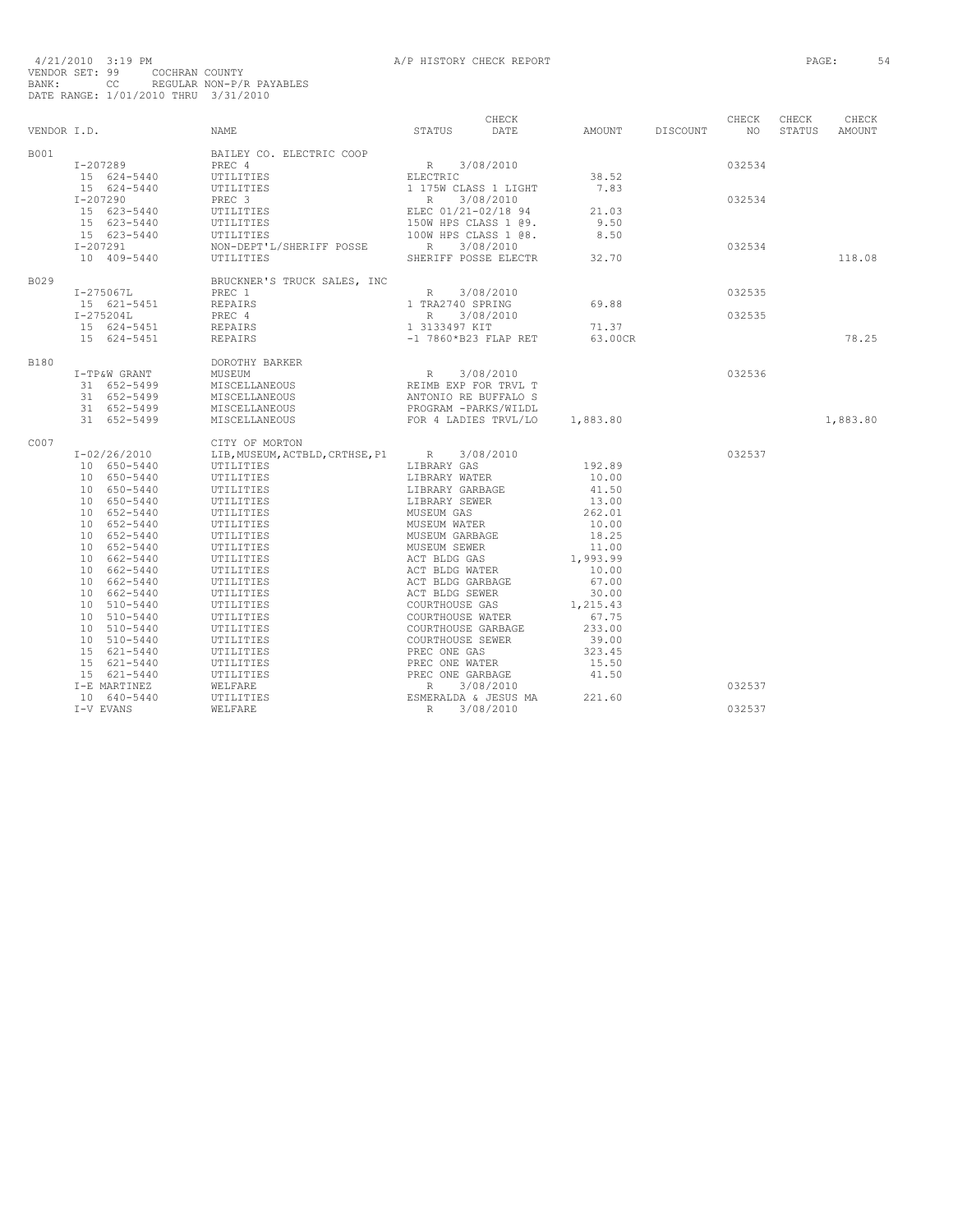|             |                           |                                                                                                                                                                                                                                                                        |                                                                                                                | CHECK |                    |        | CHECK  | CHECK  | CHECK    |
|-------------|---------------------------|------------------------------------------------------------------------------------------------------------------------------------------------------------------------------------------------------------------------------------------------------------------------|----------------------------------------------------------------------------------------------------------------|-------|--------------------|--------|--------|--------|----------|
| VENDOR I.D. |                           | NAME                                                                                                                                                                                                                                                                   | STATUS DATE                                                                                                    |       | AMOUNT DISCOUNT NO |        |        | STATUS | AMOUNT   |
| C007        |                           | CITY OF MORTON CONT                                                                                                                                                                                                                                                    |                                                                                                                |       |                    |        |        |        |          |
|             | I-V EVANS WELFARE         |                                                                                                                                                                                                                                                                        |                                                                                                                |       |                    |        | 032537 |        |          |
|             | 10 640-5440               | UTILITIES                                                                                                                                                                                                                                                              | R 3/08/2010<br>VANESSA EVANS GAS BI 93.05                                                                      |       |                    |        |        |        | 4,909.92 |
| C008        |                           | CITY OF WHITEFACE                                                                                                                                                                                                                                                      |                                                                                                                |       |                    |        |        |        |          |
|             | I-409 0210                | PREC <sub>2</sub>                                                                                                                                                                                                                                                      |                                                                                                                |       |                    | 032538 |        |        |          |
|             | 15 622-5440               | UTILITIES                                                                                                                                                                                                                                                              |                                                                                                                |       | 90.90              |        |        |        |          |
|             | 15 622-5440               | UTILITIES                                                                                                                                                                                                                                                              |                                                                                                                |       | 9.00               |        |        |        |          |
|             | 15 622-5440               | UTILITIES                                                                                                                                                                                                                                                              | $\begin{tabular}{ll} & R & 3/08/2010 \\ \hline GAS \\ \hline \texttt{WATER} \\ \texttt{GARBAGE} \end{tabular}$ |       | 50.10              |        |        |        |          |
|             | 15 622-5440               | UTILITIES                                                                                                                                                                                                                                                              | SEWER                                                                                                          |       | 17.50              |        |        |        | 167.50   |
| C035        |                           | COX AUTO SUPPLY CO                                                                                                                                                                                                                                                     |                                                                                                                |       |                    |        |        |        |          |
|             | $C - 99415$               | $2P\ln r$ CO<br>SHERIFF SOLIDI CONTROL REPAIR RESIDENT RESIDENCE REPAIR RESIDENCE REPAIR 1 START SOLEN RETURN 23.89CR                                                                                                                                                  |                                                                                                                |       |                    |        | 032539 |        |          |
|             |                           | 10 560-5451 MACHINERY-NON-OFFICE REPAIR 1 START SOLEN RETURN<br>10 560-5451 EXTENSION SERVICE REPAIRS 2 GRO 52772 LAMP<br>10 665-5451 REPAIRS 2 GRO 52772 LAMP<br>10 665-5451 REPAIRS 2 GRO 52772 LAMP<br>10 8 SHERIFF 2 2 CRO 52772 L                                 |                                                                                                                |       |                    |        |        |        |          |
|             |                           |                                                                                                                                                                                                                                                                        |                                                                                                                |       |                    |        | 032539 |        |          |
|             |                           |                                                                                                                                                                                                                                                                        |                                                                                                                |       | 12.68              |        |        |        |          |
|             |                           |                                                                                                                                                                                                                                                                        |                                                                                                                |       |                    |        | 032539 |        |          |
|             |                           |                                                                                                                                                                                                                                                                        |                                                                                                                |       | 5.10               |        |        |        |          |
|             |                           |                                                                                                                                                                                                                                                                        |                                                                                                                |       | 2.49               |        |        |        |          |
|             |                           | 10 560–5451 MACHINERY-NON-OFFICE REPAIR 0 HEL 85708 WIRE RED<br>10 560–5451 MACHINERY-NON-OFFICE REPAIR 1 FUSE HOLDER<br>10 560–5451 MACHINERY-NON-OFFICE REPAIR 1 VELCRO<br>1-100378 SHERIFF REPAIR R 3/08/2010                                                       |                                                                                                                |       | 2.79               |        |        |        |          |
|             | I-100378                  |                                                                                                                                                                                                                                                                        |                                                                                                                |       |                    |        | 032539 |        |          |
|             | 10 560-5334               |                                                                                                                                                                                                                                                                        |                                                                                                                |       | 32.28              |        |        |        |          |
|             | $I-100564$                |                                                                                                                                                                                                                                                                        |                                                                                                                |       |                    |        | 032539 |        |          |
|             | 10 510-5332<br>$I-100637$ | SHERIFF<br>OTHER SUPPLIES<br>COURTHOUSE<br>COURTHOUSE<br>CUSTODIAL SUPPLIES<br>SHERIFF<br>COURTHOUSE<br>CUSTODIAL SUPPLIES<br>2 R = 3/08/2010<br>CUSTODIAL SUPPLIES<br>2 R = 3/08/2010<br>CLEANER FOR EXTI<br>R = 3/08/2010                                            |                                                                                                                |       | 2.95               |        |        |        |          |
|             |                           |                                                                                                                                                                                                                                                                        |                                                                                                                |       |                    |        | 032539 |        |          |
|             |                           | 1-100057<br>10 560-5451 MACHINERY-NON-OFFICE REPAIR 1 LIQUID WAXY SUDS<br>10 560-5451 MACHINERY-NON-OFFICE REPAIR 1 LIQUID WAXY SUDS<br>T-100793 PREC 2 R 3/08/2010                                                                                                    |                                                                                                                |       | 2.79               |        |        |        |          |
|             |                           |                                                                                                                                                                                                                                                                        |                                                                                                                |       | 9.45               |        |        |        |          |
|             |                           |                                                                                                                                                                                                                                                                        |                                                                                                                |       |                    |        | 032539 |        |          |
|             |                           |                                                                                                                                                                                                                                                                        |                                                                                                                |       |                    |        |        |        |          |
|             |                           |                                                                                                                                                                                                                                                                        |                                                                                                                |       |                    |        |        |        |          |
|             |                           |                                                                                                                                                                                                                                                                        |                                                                                                                |       |                    |        |        |        |          |
|             |                           |                                                                                                                                                                                                                                                                        |                                                                                                                |       |                    |        | 032539 |        |          |
|             |                           | 10 50-5451<br>16 22-5356<br>16 22-5356<br>16 22-5356<br>16 22-5356<br>16 22-5356<br>16 22-5356<br>16 22-5356<br>16 22-5356<br>16 22-5356<br>16 22-5356<br>16 22-5356<br>16 22-5356<br>16 22-5356<br>2.9<br>16 22-5356<br>2.9<br>16 22-5356<br>2.9<br>16 21010<br>16 26 |                                                                                                                |       |                    |        |        |        |          |
|             |                           |                                                                                                                                                                                                                                                                        |                                                                                                                |       |                    |        |        |        |          |
|             |                           |                                                                                                                                                                                                                                                                        |                                                                                                                |       |                    |        | 032539 |        |          |
|             |                           |                                                                                                                                                                                                                                                                        |                                                                                                                |       |                    |        |        |        |          |
|             |                           |                                                                                                                                                                                                                                                                        |                                                                                                                |       |                    |        | 032539 |        |          |
|             |                           |                                                                                                                                                                                                                                                                        |                                                                                                                |       |                    |        |        |        |          |
|             |                           |                                                                                                                                                                                                                                                                        |                                                                                                                |       |                    |        | 032539 |        |          |
|             |                           |                                                                                                                                                                                                                                                                        |                                                                                                                |       |                    |        |        |        |          |
|             |                           |                                                                                                                                                                                                                                                                        |                                                                                                                |       |                    |        |        |        |          |
|             |                           |                                                                                                                                                                                                                                                                        |                                                                                                                |       |                    |        |        |        |          |
|             |                           |                                                                                                                                                                                                                                                                        |                                                                                                                |       |                    |        |        |        |          |
|             |                           |                                                                                                                                                                                                                                                                        |                                                                                                                |       |                    |        |        |        |          |
|             |                           |                                                                                                                                                                                                                                                                        |                                                                                                                |       |                    |        |        |        |          |
|             |                           |                                                                                                                                                                                                                                                                        |                                                                                                                |       |                    |        |        |        |          |
|             |                           |                                                                                                                                                                                                                                                                        |                                                                                                                |       |                    |        |        |        |          |
|             |                           |                                                                                                                                                                                                                                                                        |                                                                                                                |       |                    |        | 032539 |        |          |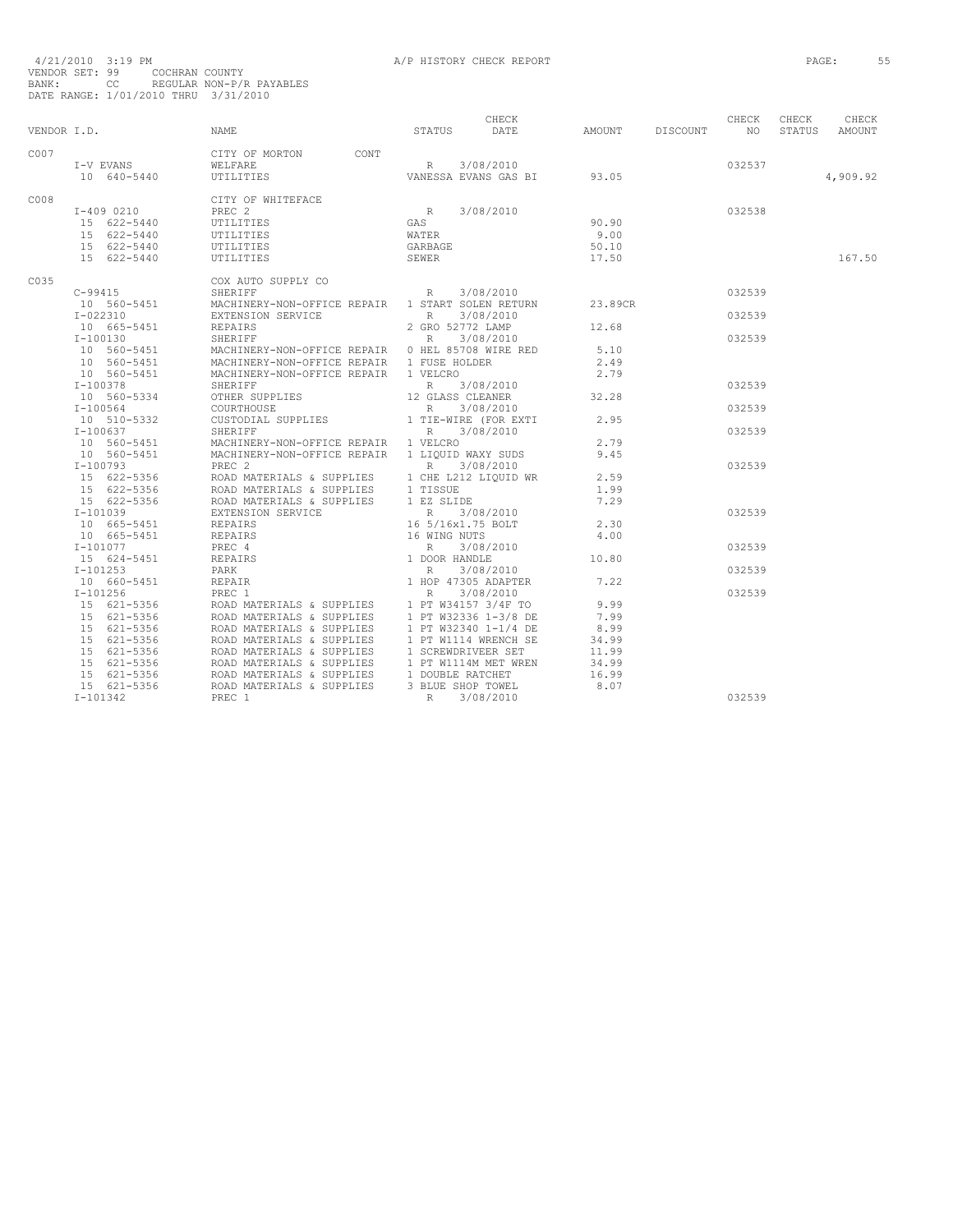|             |                              |                                                                                                                                                                                                                                                            |               | CHECK     |         |          | CHECK  | CHECK  | CHECK  |
|-------------|------------------------------|------------------------------------------------------------------------------------------------------------------------------------------------------------------------------------------------------------------------------------------------------------|---------------|-----------|---------|----------|--------|--------|--------|
| VENDOR I.D. |                              | <b>NAME</b>                                                                                                                                                                                                                                                | STATUS        | DATE      | AMOUNT  | DISCOUNT | N()    | STATUS | AMOUNT |
| C035        |                              | COX AUTO SUPPLY CO CONT                                                                                                                                                                                                                                    |               |           |         |          |        |        |        |
|             | I-101342                     |                                                                                                                                                                                                                                                            |               |           |         |          | 032539 |        |        |
|             |                              |                                                                                                                                                                                                                                                            |               |           | 4.59    |          |        |        |        |
|             | $I-101345$                   |                                                                                                                                                                                                                                                            |               |           |         |          | 032539 |        |        |
|             |                              |                                                                                                                                                                                                                                                            |               |           | 2.60    |          |        |        |        |
|             |                              |                                                                                                                                                                                                                                                            |               |           | 5.60    |          |        |        |        |
|             |                              |                                                                                                                                                                                                                                                            |               |           | 4.59CR  |          |        |        |        |
|             | $I - 101408$                 |                                                                                                                                                                                                                                                            |               |           |         |          | 032539 |        |        |
|             | 15 621-5451                  | REPAIRS                                                                                                                                                                                                                                                    | DOOR KNOB     |           | 10.99   |          |        |        |        |
|             | $I - 101450$                 | T-101450<br>15 624-5356<br>15 624-5356<br>15 624-5356<br>15 624-5356<br>15 624-5356<br>15 624-5356<br>15 624-5356<br>15 624-5356<br>2000 MATERIALS & SUPPLIES<br>15 624-5356<br>2000 MATERIALS & SUPPLIES<br>15 624-5356<br>2000 MATERIALS & SUPPLIES<br>2 |               |           |         |          | 032539 |        |        |
|             |                              |                                                                                                                                                                                                                                                            |               |           | 36.95   |          |        |        |        |
|             |                              |                                                                                                                                                                                                                                                            |               |           | 2.98    |          |        |        |        |
|             |                              |                                                                                                                                                                                                                                                            |               |           | 12.19   |          |        |        |        |
|             |                              |                                                                                                                                                                                                                                                            |               |           | 2.59    |          |        |        |        |
|             | $I-101465$                   | SHERIFF                                                                                                                                                                                                                                                    | R 3/08/2010   |           |         |          | 032539 |        |        |
|             | 10 560-5334                  | OTHER SUPPLIES                                                                                                                                                                                                                                             | SHOP VAC HOSE |           | 24.99   |          |        |        |        |
|             | $I-98870$                    | SHERIFF                                                                                                                                                                                                                                                    | R 3/08/2010   |           |         |          | 032539 |        |        |
|             |                              | 10 560-5334 OTHER SUPPLIES                                                                                                                                                                                                                                 | 2 KEY MADE    |           | 1.50    |          |        |        |        |
|             |                              |                                                                                                                                                                                                                                                            |               | 3/08/2010 |         |          | 032539 |        |        |
|             |                              |                                                                                                                                                                                                                                                            |               |           | 18.59   |          |        |        |        |
|             |                              |                                                                                                                                                                                                                                                            |               |           | 3.99    |          |        |        |        |
|             | 15 621-5356                  | ROAD MATERIALS & SUPPLIES<br>PREC 1 R 3/08/2010<br>ROAD MATERIALS & SUPPLIES 1 OXYGEN RETURNED<br>ROAD MATERIALS & SUPPLIES 136 ACETYLENE @.445                                                                                                            |               |           | 5.29    |          |        |        |        |
|             | $I-98959$                    |                                                                                                                                                                                                                                                            |               |           |         |          | 032539 |        |        |
|             | $15$ 621-5356<br>15 621-5356 |                                                                                                                                                                                                                                                            |               |           | 18.59CR |          |        |        |        |
|             |                              |                                                                                                                                                                                                                                                            |               |           | 60.52   |          |        |        |        |
|             | $I-98985$                    |                                                                                                                                                                                                                                                            |               |           |         |          | 032539 |        |        |
|             | 15 621-5451                  |                                                                                                                                                                                                                                                            |               |           | 182.76  |          |        |        |        |
|             | 15 621-5451 REPAIRS          |                                                                                                                                                                                                                                                            |               |           | 3.68    |          |        |        |        |
|             | 15 621-5451                  |                                                                                                                                                                                                                                                            |               |           | 0.92    |          |        |        |        |
|             | 15 621-5451                  |                                                                                                                                                                                                                                                            |               |           | 1.52    |          |        |        |        |
|             | $I-99088$                    |                                                                                                                                                                                                                                                            |               |           |         |          | 032539 |        |        |
|             | 10 560-5334                  |                                                                                                                                                                                                                                                            |               |           | 13.74   |          |        |        |        |
|             | $I-99132$                    |                                                                                                                                                                                                                                                            |               |           |         |          | 032539 |        |        |
|             | 15 621-5451                  |                                                                                                                                                                                                                                                            |               |           | 3.96    |          |        |        |        |
|             | I-99313                      | PREC 1                                                                                                                                                                                                                                                     | R             | 3/08/2010 |         |          | 032539 |        |        |
|             | 15 621-5356                  | ROAD MATERIALS & SUPPLIES 1 TAPE MEASURE                                                                                                                                                                                                                   |               |           | 6.99    |          |        |        |        |
|             | $I-99395$                    | SHERIFF                                                                                                                                                                                                                                                    | $R_{\perp}$   | 3/08/2010 |         |          | 032539 |        |        |
|             |                              | 10 560-5451 MACHINERY-NON-OFFICE REPAIR 1 SS598 START SOLENO                                                                                                                                                                                               |               |           | 23.89   |          |        |        |        |
|             | $I - 99833$                  | EXTENSION SERVICE                                                                                                                                                                                                                                          | R 3/08/2010   |           |         |          | 032539 |        |        |
|             | 10 665-5451                  | REPAIRS                                                                                                                                                                                                                                                    | OIL CHANGE    |           | 8.00    |          |        |        | 632.48 |
| C087        |                              | COCHRAN COUNTY CHAMBER OF COMM                                                                                                                                                                                                                             |               |           |         |          |        |        |        |
|             | $I-2010$ DUES                | HISTORICAL COMM'N/MUSEUM                                                                                                                                                                                                                                   | $R$ and $R$   | 3/08/2010 |         |          | 032542 |        |        |
|             | 31 652-5481                  | DUES AND REGISTRATION                                                                                                                                                                                                                                      | CHAMBER DUES  |           | 100.00  |          |        |        | 100.00 |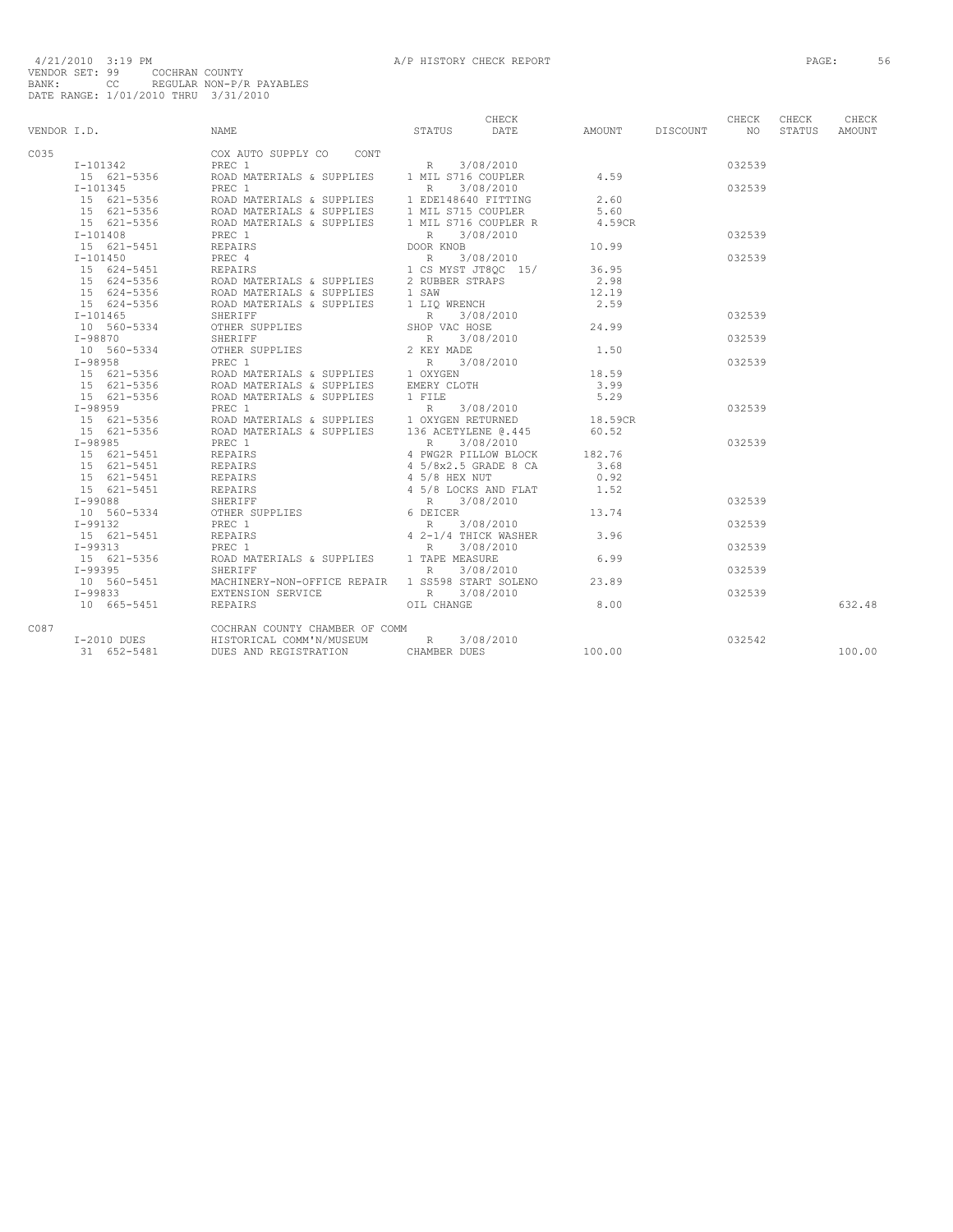| VENDOR I.D. |                                                                                                                            | <b>NAME</b>                                                                                                                                                                                                                                                                       | STATUS                                                                                                                 | CHECK<br>DATE                       | AMOUNT                                               | DISCOUNT | CHECK<br>NO.               | CHECK<br>STATUS | CHECK<br>AMOUNT |
|-------------|----------------------------------------------------------------------------------------------------------------------------|-----------------------------------------------------------------------------------------------------------------------------------------------------------------------------------------------------------------------------------------------------------------------------------|------------------------------------------------------------------------------------------------------------------------|-------------------------------------|------------------------------------------------------|----------|----------------------------|-----------------|-----------------|
| F010        | I-927-5510 0310<br>15 624-5420                                                                                             | FIVE-AREA TELEPHONE CO-OP<br>PREC 4<br>TELECOMMUNICATIONS                                                                                                                                                                                                                         | R<br>MARCH PHONE                                                                                                       | 3/08/2010                           | 40.17                                                |          | 032543                     |                 | 40.17           |
| F036        | $I - 2394$<br>10 510-5332<br>10 510-5332                                                                                   | FLAG-MAN<br>COURTHOUSE<br>CUSTODIAL SUPPLIES<br>CUSTODIAL SUPPLIES                                                                                                                                                                                                                | R<br>1 4x6 USA FLAG<br>1 4x6 TEXAS FLAG                                                                                | 3/08/2010                           | 49.00<br>49.00                                       |          | 032544                     |                 | 98.00           |
| F038        | $I - 6015557$<br>15 621-5451<br>15 621-5451<br>$I - 6015558$<br>15 621-5451<br>15 621-5451<br>$I - 6015615$<br>15 623-5451 | FARM PLAN CORPORATION<br>PREC 1<br><b>REPAIRS</b><br>REPAIRS<br>PREC 1<br>REPAIRS<br>REPAIRS<br>PREC <sub>3</sub><br><b>REPAIRS</b>                                                                                                                                               | R<br>6 19H2644 CAP SCREW<br>1 FREIGHT CHARGE<br>R<br>6 K40014 LOCK NUT<br>6 12H301 LOCK WASHER<br>R<br>1 ANTENNA CABXY | 3/08/2010<br>3/08/2010<br>3/08/2010 | 10.08<br>4.00<br>7.86<br>2.40<br>41.48               |          | 032545<br>032545<br>032545 |                 | 65.82           |
| G031        | I-9189365159<br>10 510-5332<br>10 510-5332<br>I-9189796940<br>10 510-5332<br>I-9190127952<br>10 510-5332                   | GRAINGER<br>COURTHOUSE<br>CUSTODIAL SUPPLIES<br>CUSTODIAL SUPPLIES<br>COURTHOUSE<br>CUSTODIAL SUPPLIES<br>COURTHOUSE<br>CUSTODIAL SUPPLIES                                                                                                                                        | R 3/08/2010<br>1 6YU37 SNOW PUSHER<br>2 5W935 SNOW PUSHER<br>R<br>1 5W938 SNOW SHOVEL<br>R<br>1 5W937 SNOW SHOVEL      | 3/08/2010<br>3/08/2010              | 23.31<br>60.66<br>35.37<br>27.68                     |          | 032546<br>032546<br>032546 |                 | 147.02          |
| G0.51       | $I-2309$<br>31 652-5499<br>31 652-5499                                                                                     | GLYNNA'S BEEHIVE FLORAL<br>HISTORICAL COMMISSION<br>MISCELLANEOUS<br>MISCELLANEOUS                                                                                                                                                                                                | R<br>LODGING-SPKR-VANDERP<br>LODGING TAX                                                                               | 3/08/2010                           | 50.00<br>3.88                                        |          | 032547                     |                 | 53.88           |
| G144        | $I - 457800$<br>10 560-5451<br>10 560-5451<br>10 560-5451<br>10 560-5451<br>10 560-5451<br>10 560-5451                     | GENE MESSER FORD<br>SHERIFF<br>MACHINERY-NON-OFFICE REPAIR LF LOWER SEAT COVER<br>MACHINERY-NON-OFFICE REPAIR LF LOWER SEAT COVER<br>MACHINERY-NON-OFFICE REPAIR<br>MACHINERY-NON-OFFICE REPAIR TRANS TAILSHFT SEAL<br>MACHINERY-NON-OFFICE REPAIR<br>MACHINERY-NON-OFFICE REPAIR | R<br>REPL TRANS TAILSHFT<br>BALANCE DRIVESHAFT<br>MISC CHARGES                                                         | 3/08/2010                           | 127.88<br>236.47<br>77.00<br>21.35<br>75.00<br>20.12 |          | 032548                     |                 | 557.82          |
| J079        | $T - 68853$<br>15 621-5451<br>15 621-5451                                                                                  | JIM'S MACHINE SERVICE INC<br>PREC 1<br><b>REPAIRS</b><br><b>REPAIRS</b>                                                                                                                                                                                                           | R<br>6 015641 7/16 LINCH<br>FREIGHT                                                                                    | 3/08/2010                           | 11.16<br>13.75                                       |          | 032549                     |                 | 24.91           |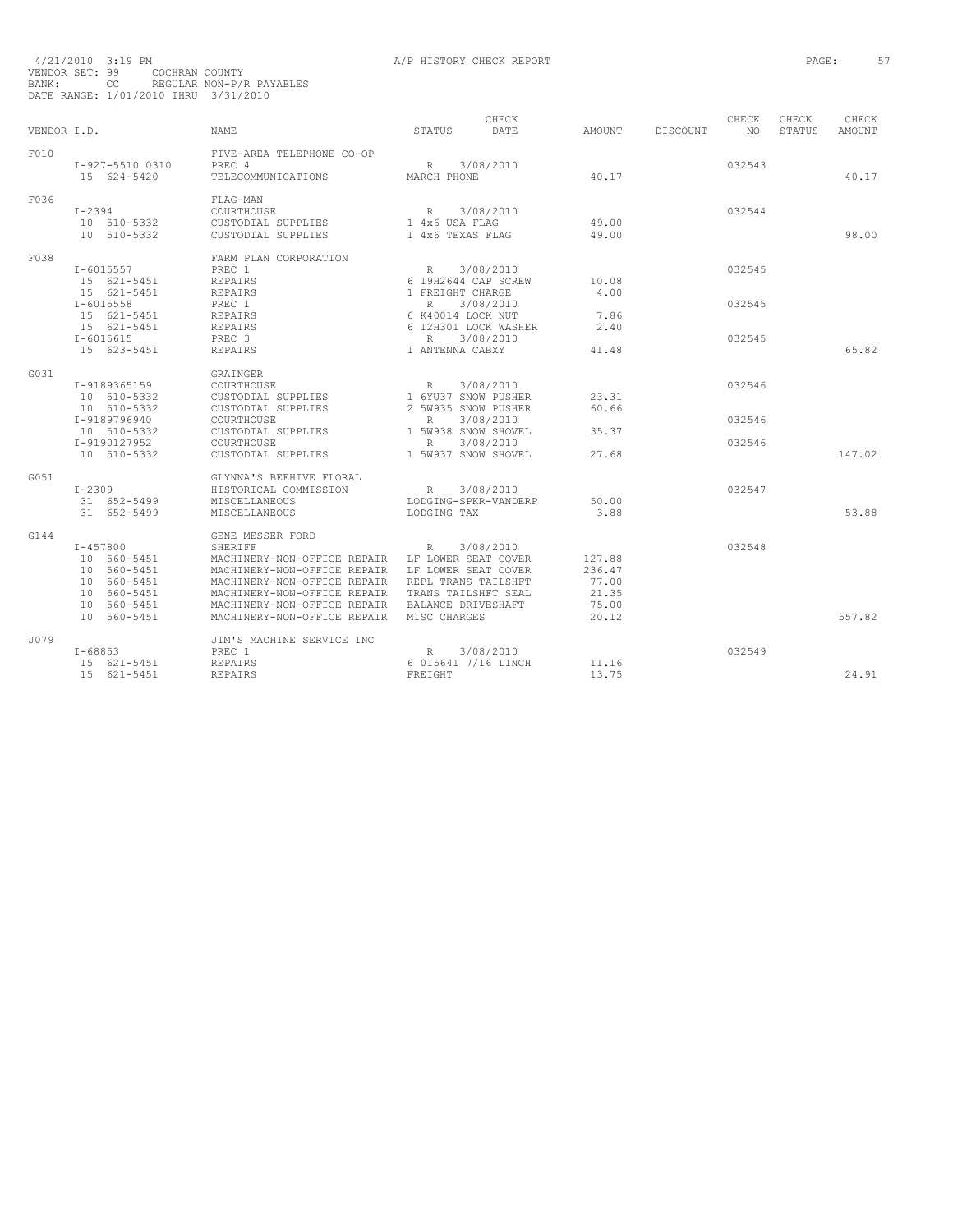|         |                                                                                                                                                                                                                                                                   | CHECK |  | CHECK  | CHECK | CHECK    |
|---------|-------------------------------------------------------------------------------------------------------------------------------------------------------------------------------------------------------------------------------------------------------------------|-------|--|--------|-------|----------|
|         | 1.0.<br>1.0.19996<br>1.0.201966<br>1.021966<br>1.021966<br>1.021966<br>1.021966<br>1.0221010<br>1.021966<br>1.02219996<br>1.1042010-5-51<br>1.02221-3356<br>1.02221-3356<br>1.02221-3356<br>1.02221-3356<br>1.02221-3356<br>1.02221-3356<br>1.02221-3356<br>1.022 |       |  |        |       |          |
| T.O.1 O | LEWIS FARM & RANCH STORE INC<br>CEMETERY CEMETERY                                                                                                                                                                                                                 |       |  |        |       |          |
|         |                                                                                                                                                                                                                                                                   |       |  | 032550 |       |          |
|         |                                                                                                                                                                                                                                                                   |       |  |        |       |          |
|         |                                                                                                                                                                                                                                                                   |       |  | 032550 |       |          |
|         |                                                                                                                                                                                                                                                                   |       |  |        |       |          |
|         |                                                                                                                                                                                                                                                                   |       |  | 032550 |       |          |
|         |                                                                                                                                                                                                                                                                   |       |  |        |       |          |
|         |                                                                                                                                                                                                                                                                   |       |  | 032550 |       |          |
|         |                                                                                                                                                                                                                                                                   |       |  |        |       |          |
|         |                                                                                                                                                                                                                                                                   |       |  |        |       |          |
|         |                                                                                                                                                                                                                                                                   |       |  | 032550 |       |          |
|         |                                                                                                                                                                                                                                                                   |       |  |        |       |          |
|         |                                                                                                                                                                                                                                                                   |       |  | 032550 |       |          |
|         |                                                                                                                                                                                                                                                                   |       |  |        |       |          |
|         |                                                                                                                                                                                                                                                                   |       |  | 032550 |       |          |
|         |                                                                                                                                                                                                                                                                   |       |  |        |       |          |
|         |                                                                                                                                                                                                                                                                   |       |  |        |       |          |
|         |                                                                                                                                                                                                                                                                   |       |  | 032550 |       |          |
|         |                                                                                                                                                                                                                                                                   |       |  |        |       |          |
|         |                                                                                                                                                                                                                                                                   |       |  |        |       |          |
|         |                                                                                                                                                                                                                                                                   |       |  | 032550 |       |          |
|         |                                                                                                                                                                                                                                                                   |       |  |        |       |          |
|         |                                                                                                                                                                                                                                                                   |       |  |        |       |          |
|         |                                                                                                                                                                                                                                                                   |       |  |        |       |          |
|         |                                                                                                                                                                                                                                                                   |       |  | 032550 |       |          |
|         |                                                                                                                                                                                                                                                                   |       |  |        |       |          |
|         |                                                                                                                                                                                                                                                                   |       |  | 032550 |       |          |
|         |                                                                                                                                                                                                                                                                   |       |  |        |       |          |
|         |                                                                                                                                                                                                                                                                   |       |  |        |       |          |
|         |                                                                                                                                                                                                                                                                   |       |  |        |       |          |
|         |                                                                                                                                                                                                                                                                   |       |  |        |       |          |
|         |                                                                                                                                                                                                                                                                   |       |  | 032550 |       |          |
|         |                                                                                                                                                                                                                                                                   |       |  |        |       |          |
|         |                                                                                                                                                                                                                                                                   |       |  | 032550 |       |          |
|         |                                                                                                                                                                                                                                                                   |       |  |        |       |          |
|         |                                                                                                                                                                                                                                                                   |       |  |        |       |          |
|         |                                                                                                                                                                                                                                                                   |       |  |        |       |          |
|         |                                                                                                                                                                                                                                                                   |       |  | 032550 |       |          |
|         |                                                                                                                                                                                                                                                                   |       |  |        |       |          |
|         |                                                                                                                                                                                                                                                                   |       |  | 032550 |       |          |
|         |                                                                                                                                                                                                                                                                   |       |  |        |       |          |
|         |                                                                                                                                                                                                                                                                   |       |  | 032550 |       |          |
|         |                                                                                                                                                                                                                                                                   |       |  |        |       |          |
|         |                                                                                                                                                                                                                                                                   |       |  |        |       |          |
|         |                                                                                                                                                                                                                                                                   |       |  | 032550 |       |          |
|         |                                                                                                                                                                                                                                                                   |       |  |        |       |          |
|         |                                                                                                                                                                                                                                                                   |       |  |        |       |          |
|         |                                                                                                                                                                                                                                                                   |       |  |        |       | 1,048.62 |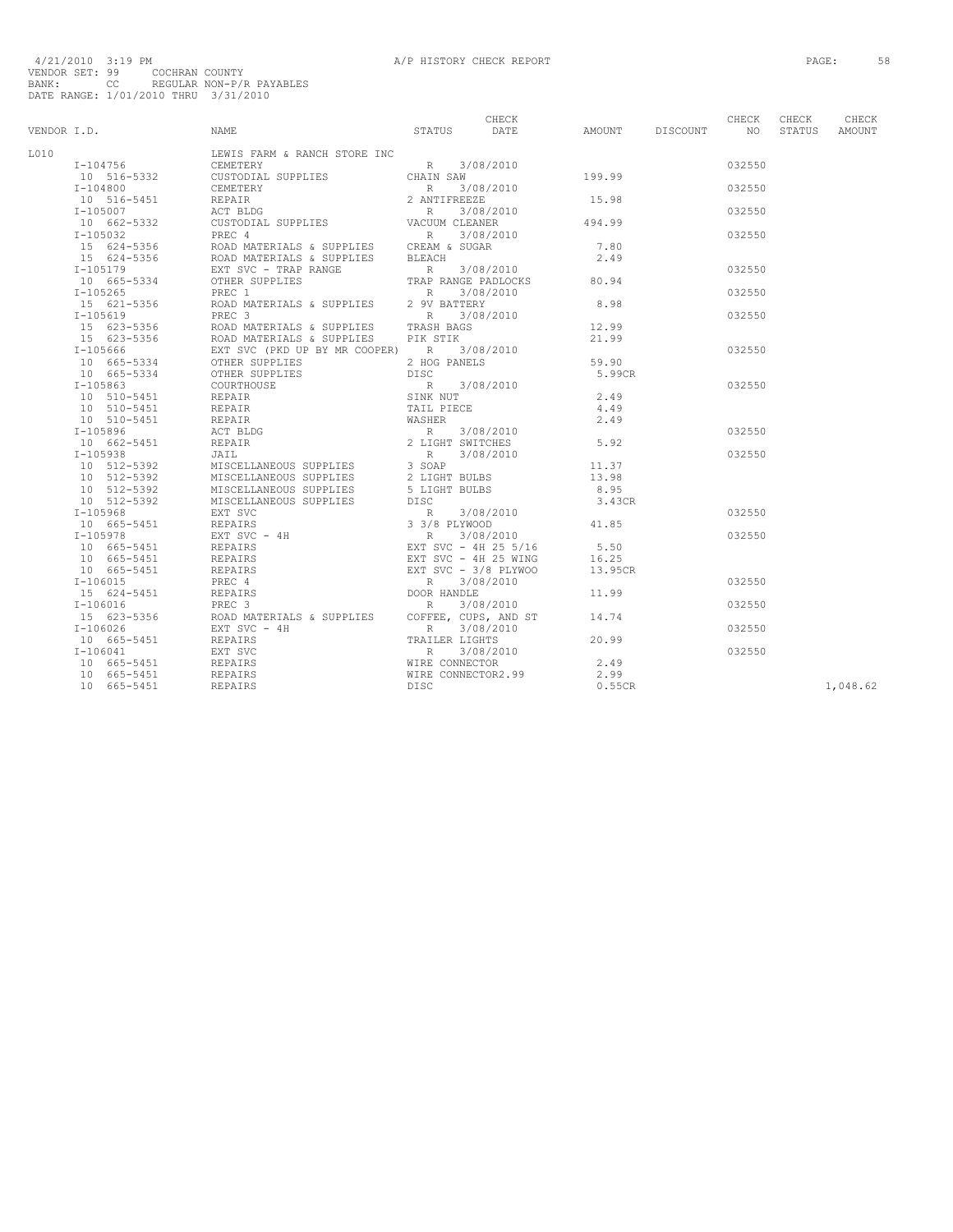4/21/2010 3:19 PM A/P HISTORY CHECK REPORT PAGE: 59 VENDOR SET: 99 COCHRAN COUNTY BANK: CC REGULAR NON-P/R PAYABLES DATE RANGE: 1/01/2010 THRU 3/31/2010

|      | VENDOR I.D.                                                                                                                                       | <b>NAME</b>                                                                                                                                                                          | STATUS                                                                                                                                                  | CHECK<br>DATE                              | AMOUNT                                                               | DISCOUNT | CHECK<br>NO.     | CHECK<br>STATUS | CHECK<br><b>AMOUNT</b> |
|------|---------------------------------------------------------------------------------------------------------------------------------------------------|--------------------------------------------------------------------------------------------------------------------------------------------------------------------------------------|---------------------------------------------------------------------------------------------------------------------------------------------------------|--------------------------------------------|----------------------------------------------------------------------|----------|------------------|-----------------|------------------------|
| L015 | $I-ADR$ FEB 2010<br>19 435-5409                                                                                                                   | LUBBOCK COUNTY, TEXAS<br>ADR FUND - DIST COURT<br>1 CNTY, 1 DIST CASE<br>A.D.R. CONTRACT                                                                                             | R 3/08/2010                                                                                                                                             |                                            | 20.00                                                                |          | 032552           |                 | 20.00                  |
| L113 | $I - 164408$<br>10 560-5310<br>10 560-5310<br>10 560-5310                                                                                         | LAW ENFORCEMENT SYSTEMS,<br>SHERIFF<br>OFFICE SUPPLIES<br>OFFICE SUPPLIES<br>OFFICE SUPPLIES                                                                                         | R 3/08/2010<br>SHIPPING                                                                                                                                 | 1000 WARNING TICKET<br>1000 TRAFFIC TICKET | 112.00<br>263.00<br>15.00                                            |          | 032553           |                 | 390.00                 |
| M020 | 15 610-5430                                                                                                                                       | SOUTH PLAINS MEDIA INC, dba<br>I-REPUB BALLOT '10PR COMMISSIONERS COURT R<br>LEGAL NOTICES                                                                                           |                                                                                                                                                         | 3/08/2010<br>REPUB PRIMARY BALLOT 500.00   |                                                                      |          | 032554           |                 | 500.00                 |
| M089 | $I - 71781$<br>10 409-5451<br>10 409-5451                                                                                                         | MILLER ENTERPRISES<br>REPAIRS<br>REPAIRS                                                                                                                                             | *TAC PAID FOR THIS L                                                                                                                                    | POLYURETHANE ROOF*                         | 6,325.00                                                             |          | 032555           |                 | 6,325.00               |
| M238 | I-02012010<br>10 512-5333<br>10 512-5333<br>10 512-5333<br>10 512-5333                                                                            | MORTON THRIFTY FOOD<br>JAIL<br>FOOD-PRISONERS<br>FOOD-PRISONERS<br>FOOD-PRISONERS<br>FOOD-PRISONERS                                                                                  | R 3/08/20<br>3 MILK<br>5 SHUR FINE SA<br>VALENCIA ORANGES<br>BRAEBURN APPLES                                                                            | 3/08/2010                                  | 13.05<br>7.35<br>4.28<br>3.49                                        |          | 032556           |                 |                        |
|      | I-02082010<br>10 512-5333<br>10 512-5333<br>10 512-5333<br>10 512-5333<br>10 512-5333                                                             | JAIL<br>FOOD-PRISONERS<br>FOOD-PRISONERS<br>FOOD-PRISONERS<br>FOOD-PRISONERS<br>FOOD-PRISONERS                                                                                       | R 3/08/2010<br>2 HOMO MILK<br>3 SURE FINE SA<br>SF SUGAR<br><b>APPLES</b><br>APPLES                                                                     |                                            | 8.70<br>2.37<br>14.90<br>2.03<br>3.43                                |          | 032556           |                 |                        |
|      | I-02112010<br>10 512-5333<br>10 512-5333<br>10 512-5333<br>10 512-5333<br>10 512-5333<br>10 426-5499<br>10 426-5499<br>10 426-5499<br>10 426-5499 | JAIL/COUNTY COURT JURY<br>FOOD-PRISONERS<br>FOOD-PRISONERS<br>FOOD-PRISONERS<br>FOOD-PRISONERS<br>FOOD-PRISONERS<br>MISCELLANEOUS<br>MISCELLANEOUS<br>MISCELLANEOUS<br>MISCELLANEOUS | R 3/08/2010<br>4 SF KETCHUP<br>4 TENDER CRUST<br>ORANGES<br>APPLES<br>LETTUCE<br>COCA-COLA JURY<br>SPRITE JURY<br>DR PEPPER JURY<br>DIET DR PEPPER JURY |                                            | 5.00<br>7.00<br>4.55<br>6.92<br>1.43<br>3.99<br>3.99<br>3.99<br>3.99 |          | 032556           |                 |                        |
|      | I-02122010<br>10 512-5333<br>I-02162010<br>10 490-5335<br>10 490-5335<br>10 490-5335<br>10 490-5335                                               | JAIL<br>FOOD-PRISONERS<br>ELECTIONS<br>ELECTION SUPPLIES WATER-ELECTION SCHOOL ELECTION SUPPLIES COKE-ELECTION SCHOOL<br>ELECTION SUPPLIES<br>ELECTION SUPPLIES                      | R<br>2 HOMO PLST<br>R<br>BIG RED-ELECTION SCH<br>DR PEPPER-ELECTION S                                                                                   | 3/08/2010<br>3/08/2010                     | 8.70<br>8.98<br>4.34<br>4.34<br>4.34                                 |          | 032556<br>032556 |                 |                        |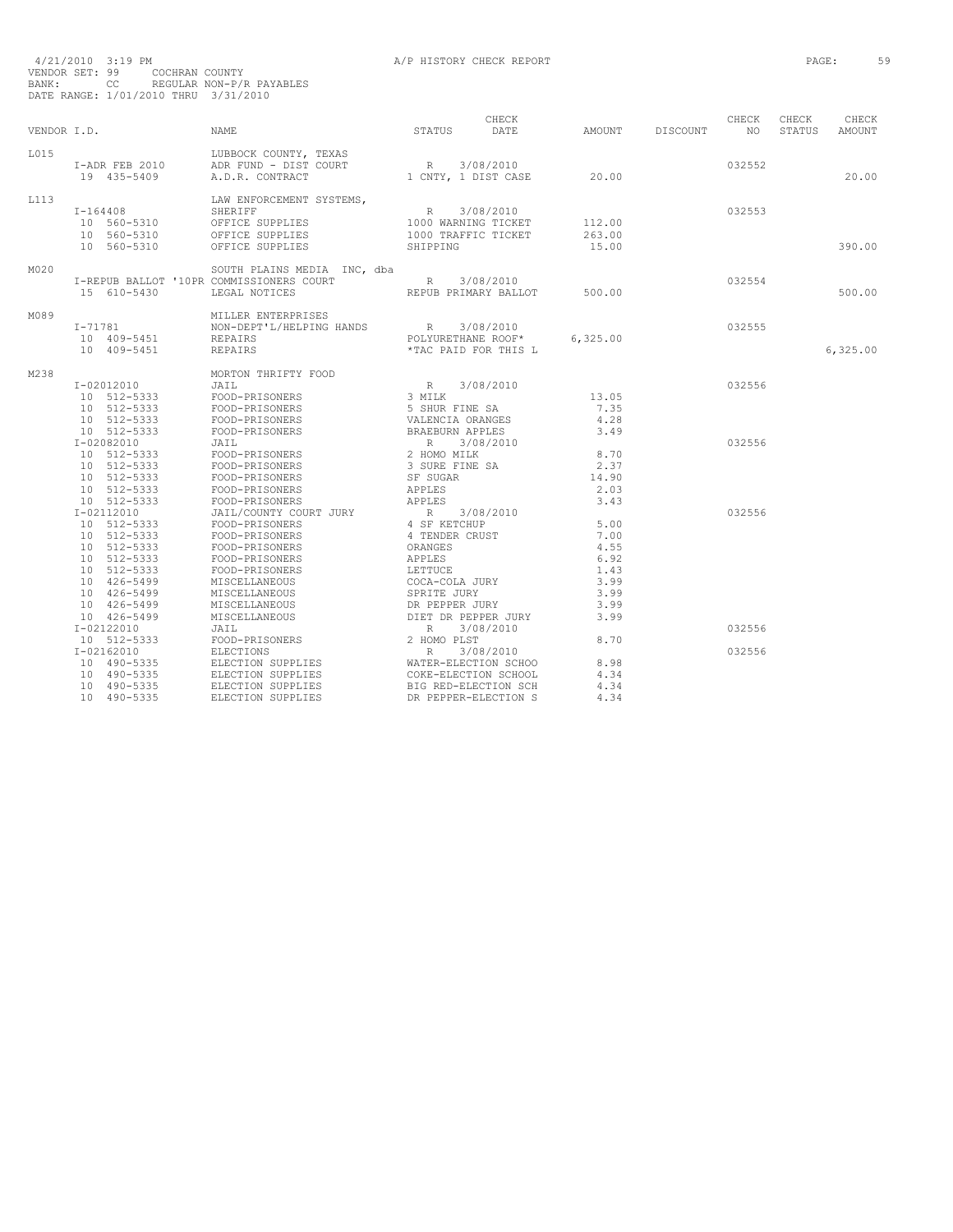|             |                   |                                                    |                      | CHECK     |        |          | CHECK  | CHECK  | CHECK  |
|-------------|-------------------|----------------------------------------------------|----------------------|-----------|--------|----------|--------|--------|--------|
| VENDOR I.D. |                   | <b>NAME</b>                                        | STATUS               | DATE      | AMOUNT | DISCOUNT | NO.    | STATUS | AMOUNT |
| M238        |                   | MORTON THRIFTY FOOD<br>CONT                        |                      |           |        |          |        |        |        |
|             | I-02162010        | ELECTIONS                                          | R                    | 3/08/2010 |        |          | 032556 |        |        |
|             | 10 490-5335       | ELECTION SUPPLIES                                  | TAX                  |           | 1.71   |          |        |        |        |
|             | I-02182010        | SENIOR CITIZENS                                    | R                    | 3/08/2010 |        |          | 032556 |        |        |
|             | 10 663-5333       | FOOD                                               | CUT MEAT             |           | 150.00 |          |        |        |        |
|             | $I - 02192010$    | JAIL                                               | R 3/08/2010          |           |        |          | 032556 |        |        |
|             | 10 512-5333       | FOOD-PRISONERS                                     | 3 SF HOMO PLST       |           | 6.00   |          |        |        |        |
|             | 10 512-5333       | FOOD-PRISONERS                                     | EGGS LARGE           |           | 4.42   |          |        |        |        |
|             | 10 512-5333       | FOOD-PRISONERS                                     | SF HB POTATO         |           | 3.05   |          |        |        |        |
|             | 10 512-5333       | FOOD-PRISONERS                                     | 6 SF SANDWICH BR     |           | 8.82   |          |        |        |        |
|             | 10 512-5333       | FOOD-PRISONERS                                     | RED APPLES           |           | 3.93   |          |        |        |        |
|             | 10 512-5333       | FOOD-PRISONERS                                     | LETTUCE              |           | 0.69   |          |        |        |        |
|             | $I - 02222010$    | JAIL                                               | R 3/08/2010          |           |        |          | 032556 |        |        |
|             | 10 512-5333       | FOOD-PRISONERS                                     | EGGS LARGE           |           | 4.42   |          |        |        |        |
|             | 10 512-5392       | MISCELLANEOUS SUPPLIES                             | O-TIP SWABS          |           | 3.91   |          |        |        |        |
|             | 10 512-5392       | MISCELLANEOUS SUPPLIES                             | TAX                  |           | 0.39   |          |        |        |        |
|             | I-02242010        | JAIL                                               | R                    | 3/08/2010 |        |          | 032556 |        |        |
|             | 10 512-5333       | FOOD-PRISONERS                                     | ORANGES              |           | 2.27   |          |        |        |        |
|             | 10 512-5333       | FOOD-PRISONERS                                     | PRODUCE              |           | 2.00   |          |        |        |        |
|             | 10 512-5333       | FOOD-PRISONERS                                     | APPLES               |           | 3.20   |          |        |        |        |
|             | 10 512-5333       | FOOD-PRISONERS                                     | APPLES               |           | 3.28   |          |        |        |        |
|             | 10 512-5333       | FOOD-PRISONERS                                     | LETTUCE              |           | 0.69   |          |        |        |        |
|             | 10 512-5333       | FOOD-PRISONERS                                     | AMERICAN SAL         |           | 2.00   |          |        |        | 331.94 |
| M252        |                   | JEFF MOLLOY                                        |                      |           |        |          |        |        |        |
|             | I-FEB TRAVEL 2010 | EXTENSION SERVICE                                  | R                    | 3/08/2010 |        |          | 032557 |        |        |
|             | 10 665-5427       | CO AGENT-TRAVEL-OUT OF COUNTY 500 MI PERS VEH (TIR |                      |           |        |          |        |        |        |
|             | 10 665-5427       | CO AGENT-TRAVEL-OUT OF COUNTY ON COUNTY EXT PICKUP |                      |           | 250.00 |          |        |        |        |
|             | 10 665-5427       | CO AGENT-TRAVEL-OUT OF COUNTY MEALS-SAN ANGELO SHO |                      |           | 82.35  |          |        |        |        |
|             | 10 665-5427       | CO AGENT-TRAVEL-OUT OF COUNTY LODGING-SAN ANGELO S |                      |           | 297.00 |          |        |        |        |
|             | 10 665-5427       | CO AGENT-TRAVEL-OUT OF COUNTY LODGING TAX-SAN ANGE |                      |           | 20.79  |          |        |        | 650.14 |
| R099        |                   | CYNDIA L. GUAJARDO dba                             |                      |           |        |          |        |        |        |
|             | $I - 92635$       | SHERIFF                                            | R                    | 3/08/2010 |        |          | 032558 |        |        |
|             | 10 560-5454       | TIRES                                              | 1 P265/60x17 FLAT RR |           | 14.00  |          |        |        |        |
|             | $I - 92660$       | PREC 1                                             | R                    | 3/08/2010 |        |          | 032558 |        |        |
|             | 15 621-5454       | TIRES                                              | 2 7.50-16 NEW TUBES  |           | 31.90  |          |        |        |        |
|             | 15 621-5454       | TIRES                                              | 2 TBLS #418          |           | 3.50   |          |        |        |        |
|             | 15 621-5454       | TIRES                                              | 4 TDF                |           | 12.00  |          |        |        |        |
|             | 15 621-5454       | TIRES                                              | 4 TIRE CHANGES       |           | 32.00  |          |        |        |        |
|             | $I - 92757$       | PREC 1                                             | $R_{\perp}$          | 3/08/2010 |        |          | 032558 |        |        |
|             | 15 621-5454       | TIRES                                              | 1400X24 AIR FLAT     |           | 45.00  |          |        |        |        |
|             | 15 621-5454       | TIRES                                              | 1 REMA #4            |           | 4.00   |          |        |        |        |
|             | 15 621-5454       | TIRES                                              | 1 CALL OUT           |           | 25.00  |          |        |        |        |
|             | $I - 92761$       | SHERIFF                                            | $R_{\perp}$          | 3/08/2010 |        |          | 032558 |        |        |
|             | 10 560-5454       | TIRES                                              | 1 235/55/17 LF FLAT  |           | 14.00  |          |        |        | 181.40 |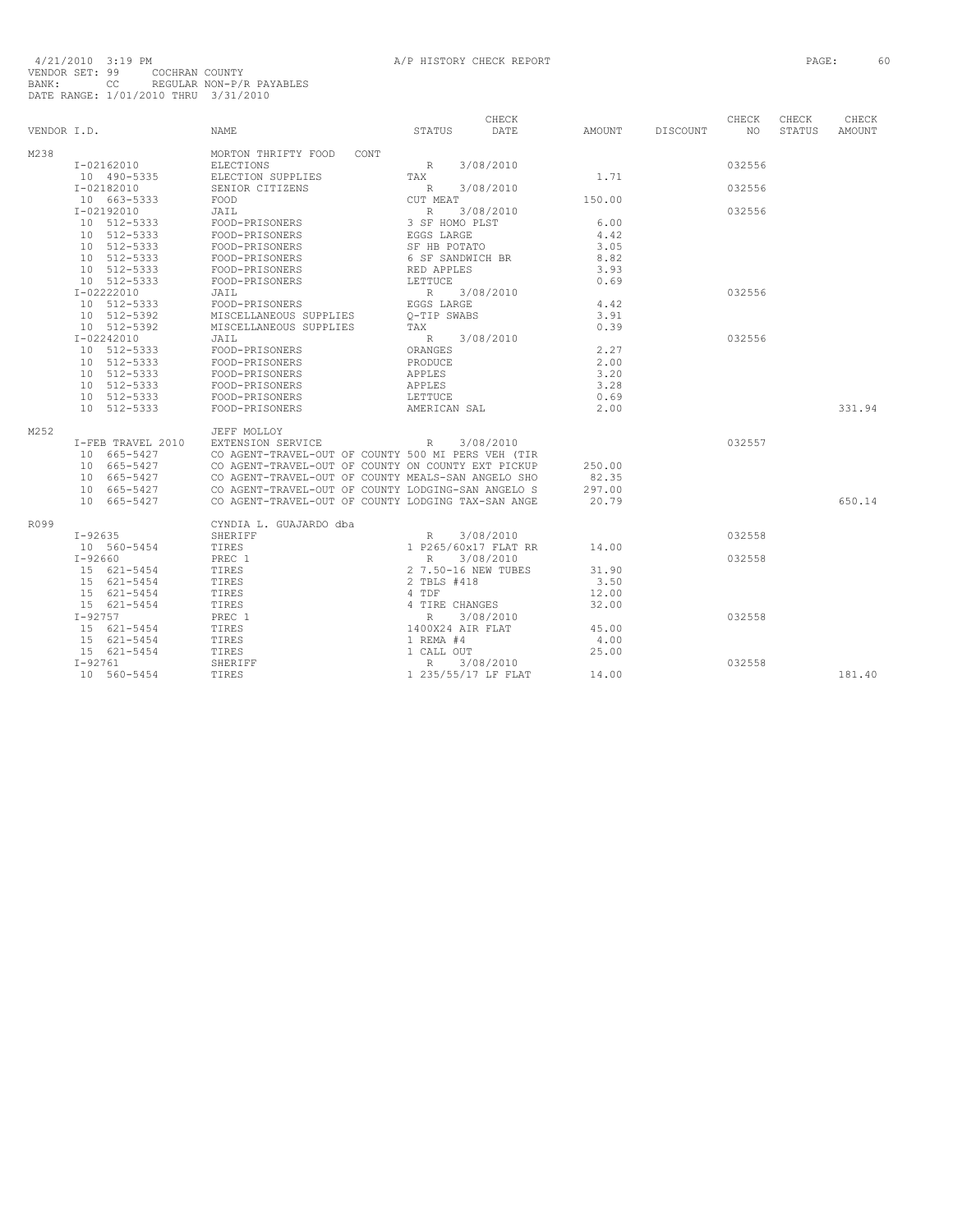|      |             | CHECK CHECK CHECK CHECK CHECK CHECK STATUS DATE AMOUNT DISCOUNT NO                                                                                                                                                                                                                                                        |  |  |        | CHECK  | CHECK    |
|------|-------------|---------------------------------------------------------------------------------------------------------------------------------------------------------------------------------------------------------------------------------------------------------------------------------------------------------------------------|--|--|--------|--------|----------|
|      | VENDOR I.D. | NAME                                                                                                                                                                                                                                                                                                                      |  |  |        | STATUS | AMOUNT   |
| R252 |             | CLARENCE ROBERTS JR, CONSTABLE                                                                                                                                                                                                                                                                                            |  |  |        |        |          |
|      |             |                                                                                                                                                                                                                                                                                                                           |  |  | 032559 |        |          |
|      |             |                                                                                                                                                                                                                                                                                                                           |  |  |        |        |          |
|      |             |                                                                                                                                                                                                                                                                                                                           |  |  |        |        | 69.98    |
|      |             | $\begin{tabular}{@{}c@{}}\hline & $10$ & $509$ & $5019$ & $5019$ & $5019$ & $5019$ & $5019$ & $5019$ \\ \hline 10$ & $509$ & $5330$ & $508$ & $508$ & $508$ & $509$ & $5010$ & $509$ \\ \hline 0$ & $109$ & $509$ & $509$ & $509$ & $509$ & $509$ & $509$ & $509$ & $509$ & $509$ \\ \hline 10$ & $519$ & $5300$ & $509$$ |  |  |        |        |          |
| S010 |             |                                                                                                                                                                                                                                                                                                                           |  |  | 032560 |        |          |
|      |             |                                                                                                                                                                                                                                                                                                                           |  |  |        |        |          |
|      |             |                                                                                                                                                                                                                                                                                                                           |  |  |        |        |          |
|      |             |                                                                                                                                                                                                                                                                                                                           |  |  | 032560 |        |          |
|      |             |                                                                                                                                                                                                                                                                                                                           |  |  |        |        |          |
|      |             |                                                                                                                                                                                                                                                                                                                           |  |  | 032560 |        |          |
|      |             |                                                                                                                                                                                                                                                                                                                           |  |  |        |        |          |
|      |             |                                                                                                                                                                                                                                                                                                                           |  |  | 032560 |        |          |
|      |             |                                                                                                                                                                                                                                                                                                                           |  |  |        |        |          |
|      |             |                                                                                                                                                                                                                                                                                                                           |  |  | 032560 |        |          |
|      |             |                                                                                                                                                                                                                                                                                                                           |  |  |        |        |          |
|      |             |                                                                                                                                                                                                                                                                                                                           |  |  | 032560 |        |          |
|      |             |                                                                                                                                                                                                                                                                                                                           |  |  |        |        |          |
|      |             |                                                                                                                                                                                                                                                                                                                           |  |  | 032560 |        |          |
|      |             |                                                                                                                                                                                                                                                                                                                           |  |  |        |        |          |
|      |             |                                                                                                                                                                                                                                                                                                                           |  |  |        |        |          |
|      |             |                                                                                                                                                                                                                                                                                                                           |  |  | 032560 |        |          |
|      |             |                                                                                                                                                                                                                                                                                                                           |  |  |        |        |          |
|      |             |                                                                                                                                                                                                                                                                                                                           |  |  | 032560 |        |          |
|      |             |                                                                                                                                                                                                                                                                                                                           |  |  |        |        |          |
|      |             |                                                                                                                                                                                                                                                                                                                           |  |  | 032560 |        |          |
|      |             |                                                                                                                                                                                                                                                                                                                           |  |  |        |        |          |
|      |             |                                                                                                                                                                                                                                                                                                                           |  |  | 032560 |        |          |
|      |             |                                                                                                                                                                                                                                                                                                                           |  |  |        |        |          |
|      |             |                                                                                                                                                                                                                                                                                                                           |  |  |        |        |          |
|      |             |                                                                                                                                                                                                                                                                                                                           |  |  | 032560 |        |          |
|      |             |                                                                                                                                                                                                                                                                                                                           |  |  |        |        |          |
|      |             |                                                                                                                                                                                                                                                                                                                           |  |  | 032560 |        |          |
|      |             |                                                                                                                                                                                                                                                                                                                           |  |  |        |        |          |
|      |             |                                                                                                                                                                                                                                                                                                                           |  |  | 032560 |        |          |
|      |             |                                                                                                                                                                                                                                                                                                                           |  |  |        |        |          |
|      |             |                                                                                                                                                                                                                                                                                                                           |  |  | 032560 |        |          |
|      |             |                                                                                                                                                                                                                                                                                                                           |  |  |        |        |          |
|      |             |                                                                                                                                                                                                                                                                                                                           |  |  | 032560 |        |          |
|      |             |                                                                                                                                                                                                                                                                                                                           |  |  |        |        |          |
|      |             |                                                                                                                                                                                                                                                                                                                           |  |  |        |        |          |
|      |             |                                                                                                                                                                                                                                                                                                                           |  |  |        |        | 6,909.71 |
|      |             |                                                                                                                                                                                                                                                                                                                           |  |  |        |        |          |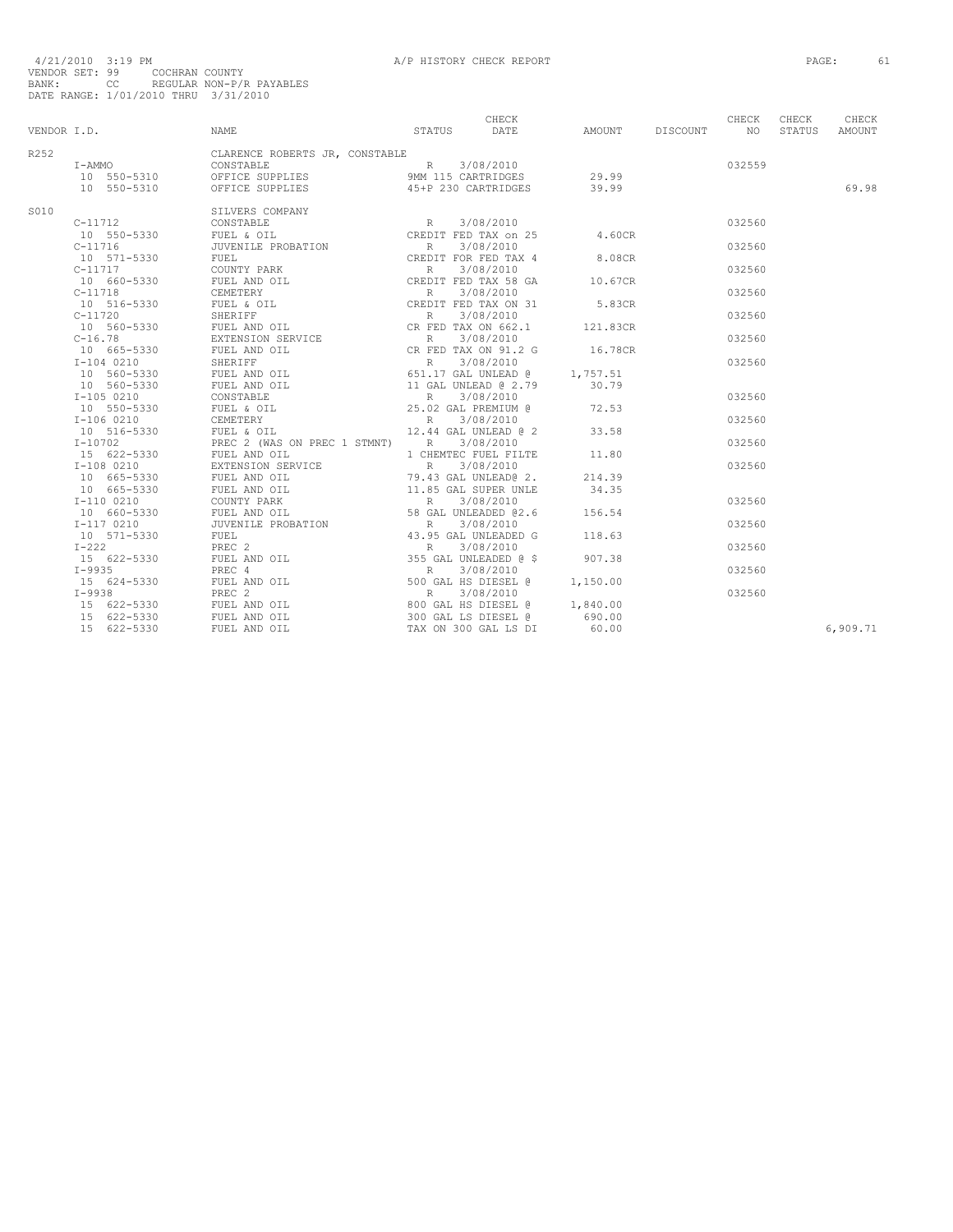|             |                     |                                                    |                      | CHECK                |         |          | CHECK  | CHECK  | CHECK         |
|-------------|---------------------|----------------------------------------------------|----------------------|----------------------|---------|----------|--------|--------|---------------|
| VENDOR I.D. |                     | <b>NAME</b>                                        | STATUS               | DATE                 | AMOUNT  | DISCOUNT | NO.    | STATUS | <b>AMOUNT</b> |
| S047        |                     | SHELL FLEET PLUS                                   |                      |                      |         |          |        |        |               |
|             | I-065177891002      | EXTENSION SERVICE                                  | $\mathbb R$          | 3/08/2010            |         |          | 032562 |        |               |
|             | 10 665-5330         | FUEL AND OIL                                       |                      | 22.021 GAL SUPER-SWE | 61.66   |          |        |        |               |
|             | 10 665-5330         | FUEL AND OIL                                       | 19.395 GAL UNLEAD-WE |                      | 50.41   |          |        |        |               |
|             | 10 665-5330         | FUEL AND OIL                                       | 11.270 GAL SUPER-FR  |                      | 32.11   |          |        |        |               |
|             | 10 665-5330         | FUEL AND OIL                                       |                      | 9.101 GAL UNLEADED-L | 22.38   |          |        |        |               |
|             | 10 665-5330         | FUEL AND OIL                                       |                      | 24.428 GAL UNLEADED- | 60.07   |          |        |        |               |
|             | 10 665-5330         | FUEL AND OIL                                       |                      | 20.535 GAL UNLEAD-SW | 52.96   |          |        |        |               |
|             | 10 665-5330         | FUEL AND OIL                                       | 11.652 GAL UNLEAD-CO |                      | 29.12   |          |        |        |               |
|             | 10 665-5330         | FUEL AND OIL                                       | 23.392 UNLEAD-SAN AN |                      | 57.99   |          |        |        |               |
|             | 10 665-5330         | FUEL AND OIL                                       | 19.780 UNLEAD-EDEN   |                      | 49.45   |          |        |        |               |
|             | 10 665-5330         | FUEL AND OIL                                       |                      | 21.463 UNLEAD-STERLI | 54.71   |          |        |        |               |
|             | 10 665-5330         | FUEL AND OIL                                       | 10.16 UNLEADED-STERL |                      | 25.91   |          |        |        |               |
|             | 10 665-5330         | FUEL AND OIL                                       |                      | CREDIT FED TAX 193.1 | 35.36CR |          |        |        | 461.41        |
| S071        |                     | SCRIPT OFFICE PRODUCTS, INC.                       |                      |                      |         |          |        |        |               |
|             | $I-31418$           | CLERK                                              | R                    | 3/08/2010            |         |          | 032563 |        |               |
|             | 10 403-5310         | OFFICE SUPPLIES                                    | 3 PEN AL27TC PENCIL  |                      | 5.10    |          |        |        |               |
|             | $I - 31675$         | JUVENILE PROBATION                                 | R                    | 3/08/2010            |         |          | 032563 |        |               |
|             | 10 571-5310         | OFFICE SUPPLIES                                    | 1 HEW C8765WN INK CA |                      | 25.57   |          |        |        |               |
|             | 10 571-5310         | OFFICE SUPPLIES                                    | 1 VER 95236 USB DRIV |                      | 28.95   |          |        |        |               |
|             | $I - 31719$         | COMM CRT/JUDGE                                     | R                    | 3/08/2010            |         |          | 032563 |        |               |
|             | 15 610-5310         | OFFICE SUPPLIES                                    | 2 HP INK CARTRIDGES  |                      | 86.44   |          |        |        |               |
|             | 15 610-5310         | OFFICE SUPPLIES                                    | 1 CORRECTION TAPE    |                      | 7.32    |          |        |        |               |
|             | 15 610-5310         | OFFICE SUPPLIES                                    | 1 BX FILE FOLDERS    |                      | 7.95    |          |        |        | 161.33        |
| S241        |                     | SCHWEIZER EMBLEM COMPANY                           |                      |                      |         |          |        |        |               |
|             | $I-13241$           | SHERIFF                                            | R                    | 3/08/2010            |         |          | 032564 |        |               |
|             | 10 560-5205         | UNIFORMS                                           |                      | 20 TEXAS FLAG PATCHE | 30.00   |          |        |        |               |
|             | 10 560-5205         | UNIFORMS                                           |                      | SHIPPING AND HANDLIN | 9.59    |          |        |        | 39.59         |
| S294        |                     | SHIRLEY SEARS                                      |                      |                      |         |          |        |        |               |
|             | I-FEB TRAVEL 2010   | EXTENSION SERVICE                                  | R                    | 3/08/2010            |         |          | 032565 |        |               |
|             | 10 665-5428         | FCS AGENT-TRAVEL-OUT OF COUNTY2/6 CLOTHING TOUR -  |                      |                      | 63.00   |          |        |        |               |
|             | 10 665-5428         | FCS AGENT-TRAVEL-OUT OF COUNTY2/8 FPM CLASSES LVLD |                      |                      | 14.50   |          |        |        |               |
|             | 10 665-5428         | FCS AGENT-TRAVEL-OUT OF COUNTY2/9 FPM CLASSES LVLD |                      |                      | 14.50   |          |        |        |               |
|             | 10 665-5428         | FCS AGENT-TRAVEL-OUT OF COUNTY2/18 FOOD CHALLNG-LB |                      |                      | 63.00   |          |        |        |               |
|             | 10 665-5428         | FCS AGENT-TRAVEL-OUT OF COUNTY2/25 FOOD CHALLNG-LB |                      |                      | 63.00   |          |        |        | 218.00        |
| S316        |                     | BRYANT SEARS                                       |                      |                      |         |          |        |        |               |
|             | I-AMARILLO CONF '10 | JUVENILE PROBATION                                 | R                    | 3/08/2010            |         |          | 032566 |        |               |
|             | 10 571-5427         | CONTINUING EDUCATION                               | MEALS-AMARILLO CONF  |                      | 34.25   |          |        |        |               |
|             | 10 571-5427         | CONTINUING EDUCATION                               | LODGING              |                      | 85.00   |          |        |        |               |
|             | 10 571-5427         | CONTINUING EDUCATION                               |                      | LODGING TAX (NOT CHA |         |          |        |        | 119.25        |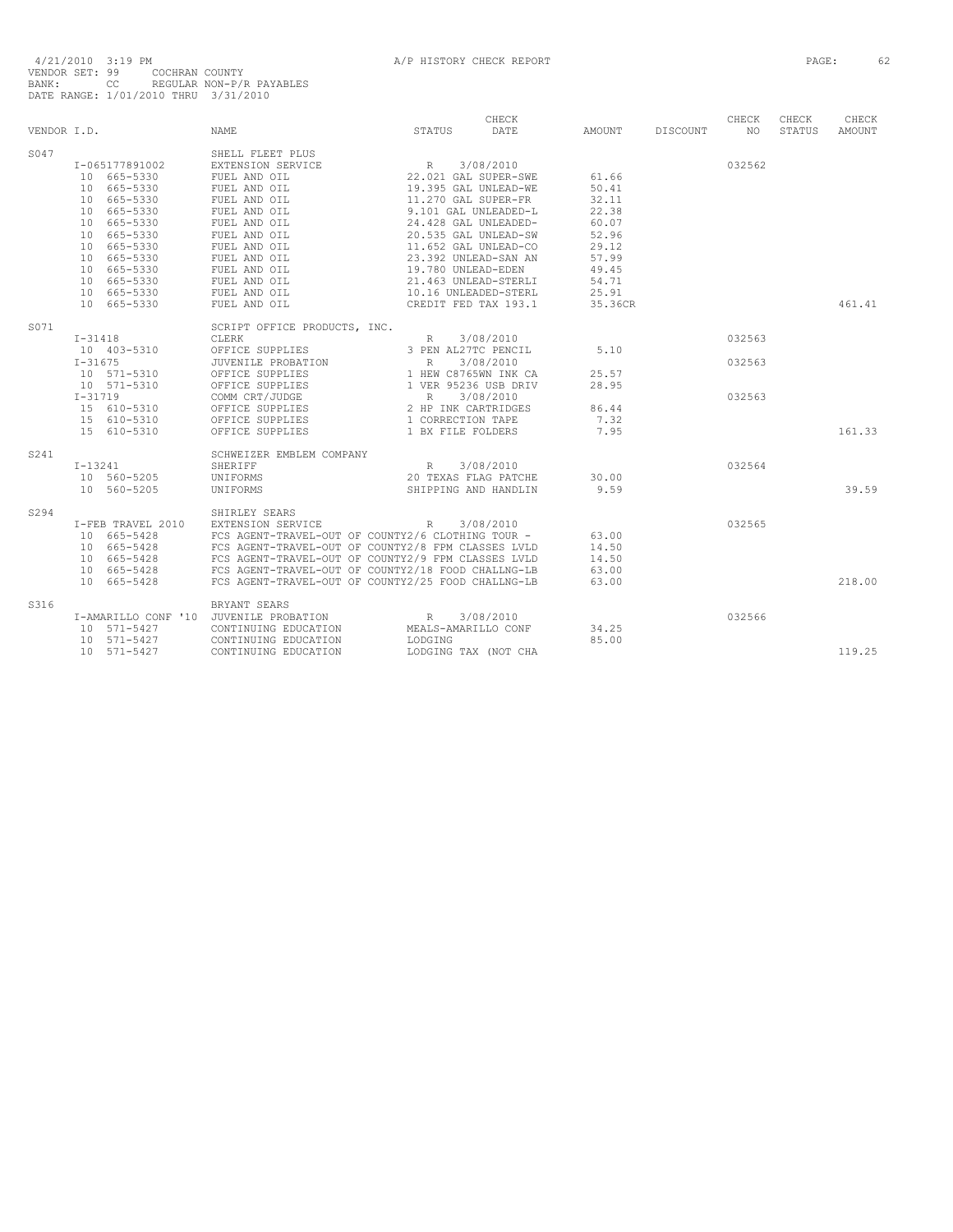| VENDOR I.D. |                             | NAME.                                           | STATUS                            | CHECK<br>DATE | AMOUNT | DISCOUNT | CHECK<br>NO | CHECK<br>STATUS | CHECK<br>AMOUNT |
|-------------|-----------------------------|-------------------------------------------------|-----------------------------------|---------------|--------|----------|-------------|-----------------|-----------------|
| S338        |                             | THE SAFETY BOOT                                 |                                   |               |        |          |             |                 |                 |
|             | $I-672$                     | SHERIFF                                         | R                                 | 3/08/2010     |        |          | 032567      |                 |                 |
|             | 10 560-5205                 | UNIFORMS                                        | 5 2X JACKETS                      |               | 700.00 |          |             |                 |                 |
|             | 10 560-5205                 | UNIFORMS                                        | <b>JACKETS</b><br>2 <sub>LG</sub> |               | 280.00 |          |             |                 |                 |
|             | 560-5205<br>10              | UNIFORMS                                        | 2 XL JACKETS                      |               | 280.00 |          |             |                 |                 |
|             | 560-5205<br>10              | UNIFORMS                                        | 1 SM JACKET                       |               | 140.00 |          |             |                 |                 |
|             | 560-5205<br>10              | UNIFORMS                                        | 5 15.5X34 LS SHIRTS               |               | 182.50 |          |             |                 |                 |
|             | 560-5205<br>10              | UNIFORMS                                        | 4 17.5X36 LS SHIRTS               |               | 146.00 |          |             |                 |                 |
|             | 560-5205<br>10              | UNIFORMS                                        | 2 18.5X36 LS SHIRTS               |               | 87.50  |          |             |                 |                 |
|             | 560-5205<br>10              | UNIFORMS                                        | 5 16.5X34 LS SHIRTS               |               | 182.50 |          |             |                 |                 |
|             | 560-5205<br>10              | UNIFORMS                                        | 3 18.5X34 LS SHIRTS               |               | 131.25 |          |             |                 |                 |
|             | 560-5205<br>10 <sup>1</sup> | UNIFORMS                                        | 1 19.5X36 LS SHIRTS               |               | 43.75  |          |             |                 |                 |
|             | 560-5205<br>10              | UNIFORMS                                        | 1 20X36 LS SHIRTS                 |               | 43.75  |          |             |                 |                 |
|             | 10 560-5205                 | UNIFORMS                                        | 3 16.5X34 LS SHIRTS               |               | 109.50 |          |             |                 |                 |
|             | 560-5205<br>10              | UNIFORMS                                        | 6 16.5 SS SHIRTS                  |               | 195.00 |          |             |                 |                 |
|             | 560-5205<br>10              | UNIFORMS                                        | 9 17.5 SS SHIRTS                  |               | 292.50 |          |             |                 |                 |
|             | 10 560-5205                 | UNIFORMS                                        | 3 18.5 SS SHIRTS                  |               | 117.00 |          |             |                 |                 |
|             | 10 560-5205                 | UNIFORMS                                        | 1 19.5 SS SHIRTS                  |               | 39.00  |          |             |                 |                 |
|             | 10 560-5205                 | UNIFORMS                                        | 43 2x3.5 GOLD BORDER              |               | 129.00 |          |             |                 |                 |
|             | 10 560-5205                 | UNIFORMS                                        | 10 2x3.5 TEXAS FLAG               |               | 30.00  |          |             |                 | 3,129.25        |
|             |                             |                                                 |                                   |               |        |          |             |                 |                 |
| T083        |                             | TYLER TECHNOLOGIES                              |                                   |               |        |          |             |                 |                 |
|             | $I-160115$                  | NON-DEPT'L                                      | R                                 | 3/08/2010     |        |          | 032568      |                 |                 |
|             | 10 409-5411                 | MAINTENANCE CONTRACTS                           | NETWORK SUPPORT FEES              |               | 200.00 |          |             |                 | 200.00          |
|             |                             |                                                 |                                   |               |        |          |             |                 |                 |
| T148        |                             | TASCOSA OFFICE MACHINES INC                     |                                   |               |        |          |             |                 |                 |
|             | $I-9A0509$                  | SHERIFF                                         | $\mathbb{R}$                      | 3/08/2010     |        |          | 032569      |                 |                 |
|             | 10 560-5411                 | MAINTENANCE CONTRACTS                           | CANON COPIER MAINT C              |               | 69.00  |          |             |                 | 69.00           |
|             |                             |                                                 |                                   |               |        |          |             |                 |                 |
| T184        |                             | THYSSENKRUPP ELEVATOR COR                       |                                   |               |        |          |             |                 |                 |
|             | $I - 434866$                | COURTHOUSE                                      | R                                 | 3/08/2010     |        |          | 032570      |                 |                 |
|             | 10 510-5411                 | MAINTENANCE CONTRACTS                           | ELEVATOR MAINT 3/01-              |               | 540.67 |          |             |                 | 540.67          |
|             |                             |                                                 |                                   |               |        |          |             |                 |                 |
| U019        |                             | UNITED SUPERMARKETS, INC                        |                                   |               |        |          |             |                 |                 |
|             | I-03/03/2010                | JAIL - CAMPBELL MEDS                            | R                                 | 3/08/2010     |        |          | 032571      |                 |                 |
|             | 10 512-5391                 | MEDICAL CARE-PRISONERS                          | RX 03/03/10 - CAMPBEL             |               | 12.99  |          |             |                 |                 |
|             | 10 512-5391                 | MEDICAL CARE-PRISONERS                          | RX 03/03/10 CAMPBELL              |               | 11.54  |          |             |                 |                 |
|             | $I-03/04/2010$              | JAIL - CAMPBELL MEDS                            | $\mathbb R$                       | 3/08/2010     |        |          | 032571      |                 |                 |
|             | 10 512-5391                 | MEDICAL CARE-PRISONERS                          | 03/04/10 CAMPBELL T               |               | 11.99  |          |             |                 |                 |
|             |                             | I-50910012902504633 JAIL/MISBILLED & REIMBURSED | R                                 | 3/08/2010     |        |          | 032571      |                 |                 |
|             | 10 512-5391                 | MEDICAL CARE-PRISONERS                          | JAIL/MISBILLED & REI              |               | 110.00 |          |             |                 |                 |
|             | 10 512-5391                 | MEDICAL CARE-PRISONERS                          | BY RAYMOND WEBER                  |               |        |          |             |                 | 146.52          |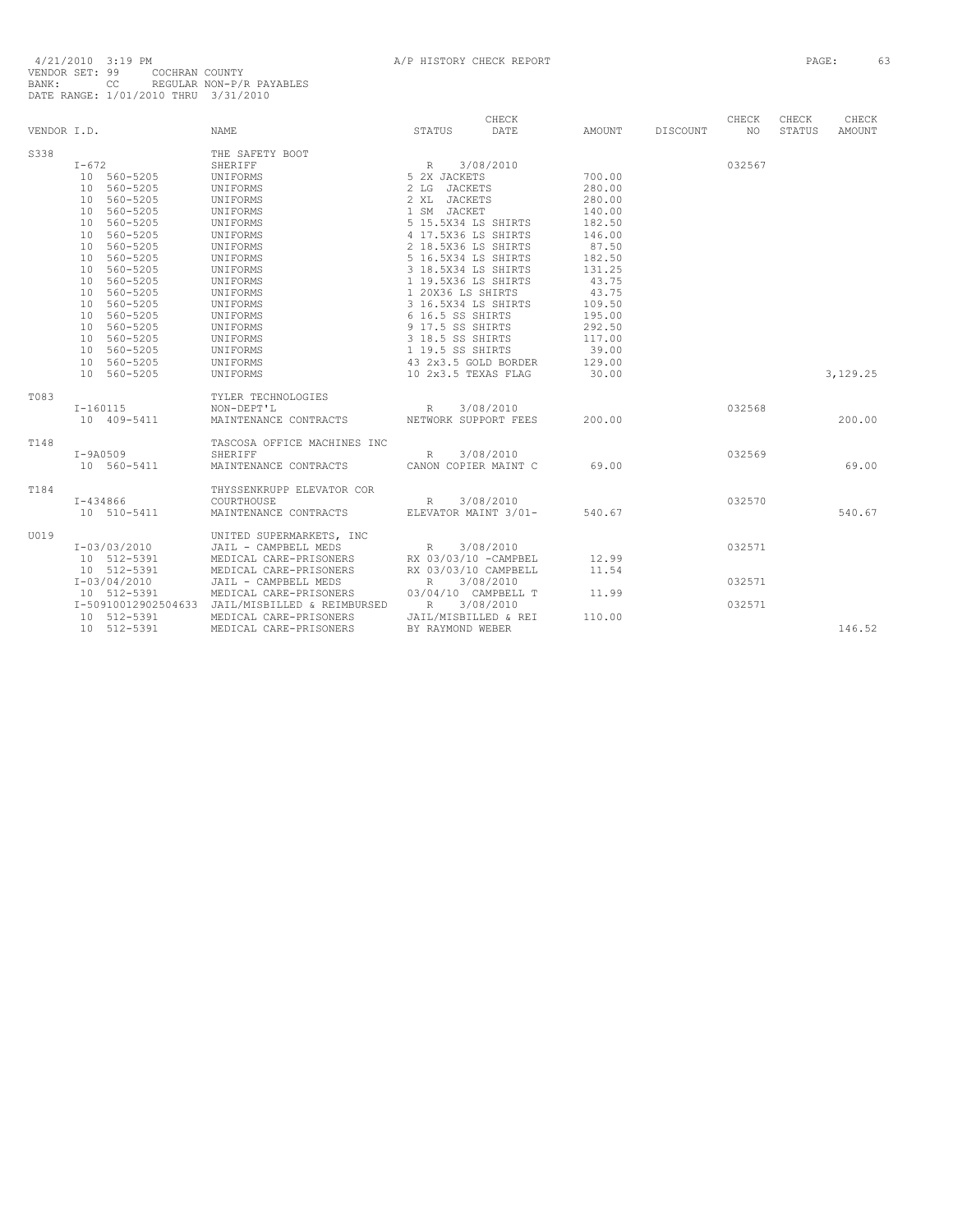| VENDOR I.D. |                 | <b>NAME</b>                  | <b>STATUS</b>  | CHECK<br>DATE        | AMOUNT | <b>DISCOUNT</b> | CHECK<br>NO. | CHECK<br><b>STATUS</b> | CHECK<br><b>AMOUNT</b> |
|-------------|-----------------|------------------------------|----------------|----------------------|--------|-----------------|--------------|------------------------|------------------------|
|             |                 |                              |                |                      |        |                 |              |                        |                        |
| W055        |                 | WINDSTREAM COMMUNICATIONS SW |                |                      |        |                 |              |                        |                        |
|             | I-266-0503 0310 | PRECINCT 1                   | R              | 3/08/2010            |        |                 | 032572       |                        |                        |
|             | 15 621-5420     | TELECOMMUNICATIONS           | MARCH PHONE    |                      | 79.82  |                 |              |                        |                        |
|             | 15 621-5420     | TELECOMMUNICATIONS           |                | MARCH PHONE LONG DIS | 0.55   |                 |              |                        |                        |
|             | I-266-0638 0310 | MUSEUM                       | R              | 3/08/2010            |        |                 | 032572       |                        |                        |
|             | 10 652-5420     | TELECOMMUNICATIONS           | MARCH PHONE    |                      | 52.89  |                 |              |                        |                        |
|             | I-266-5051 0310 | LIBRARY                      | R              | 3/08/2010            |        |                 | 032572       |                        |                        |
|             | 10 650-5420     | TELECOMMUNICATIONS           |                | MARCH PHONE & ISDN L | 170.46 |                 | 032572       |                        |                        |
|             | I-266-5074 0310 | ADULT PROBATION              | $\mathbb R$    | 3/08/2010            |        |                 |              |                        |                        |
|             | 10 570-5420     | TELECOMMUNICATIONS           | MARCH PHONE    |                      | 63.02  |                 |              |                        |                        |
|             | I-266-5161 0310 | TREASURER                    | R              | 3/08/2010            |        |                 | 032572       |                        |                        |
|             | 10 497-5420     | TELECOMMUNICATIONS           | MARCH PHONE    |                      | 51.05  |                 |              |                        |                        |
|             | I-266-5171 0310 | TAX A/C                      | $\mathbb{R}$   | 3/08/2010            |        |                 | 032572       |                        |                        |
|             | 10 499-5420     | TELECOMMUNICATIONS           | MARCH PHONE    |                      | 163.58 |                 |              |                        |                        |
|             | 10 499-5420     | TELECOMMUNICATIONS           |                | MARCH DSL INTERNET   | 51.83  |                 |              |                        |                        |
|             | I-266-5211 0310 | SHERIFF                      | $\mathbb{R}$   | 3/08/2010            |        |                 | 032572       |                        |                        |
|             | 10 560-5420     | TELECOMMUNICATIONS           | MARCH PHONE    |                      | 191.07 |                 |              |                        |                        |
|             | I-266-5215 0310 | EXTENSION SERVICE            | $\mathbb{R}$   | 3/08/2010            |        |                 | 032572       |                        |                        |
|             | 10 665-5420     | TELECOMMUNICATIONS           |                | MARCH PHONE 3 LINES  | 170.09 |                 |              |                        |                        |
|             | I-266-5302 0310 | JUSTICE OF THE PEACE         | R              | 3/08/2010            |        |                 | 032572       |                        |                        |
|             | 10 455-5420     | TELECOMMUNICATIONS           | MARCH PHONE    |                      | 51.05  |                 |              |                        |                        |
|             | I-266-5411 0310 | JUVENILE PROBATION           | R              | 3/08/2010            |        |                 | 032572       |                        |                        |
|             | 10 571-5420     | TELECOMMUNICATIONS           | MARCH PHONE    |                      | 51.05  |                 |              |                        |                        |
|             | I-266-5412 0310 | DISTRICT COURT               | $\mathbb{R}$   | 3/08/2010            |        |                 | 032572       |                        |                        |
|             | 10 435-5420     | TELECOMMUNICATIONS           | MARCH PHONE    |                      | 51.05  |                 |              |                        |                        |
|             | 10 435-5420     | TELECOMMUNICATIONS           |                | MARCH DSL INTERNET   | 69.99  |                 |              |                        |                        |
|             | I-266-5450 0310 | CLERK                        | R              | 3/08/2010            |        |                 | 032572       |                        |                        |
|             | 10 403-5420     | TELECOMMUNICATIONS           |                | MARCH PHONE 3 LINES  | 163.58 |                 |              |                        |                        |
|             | I-266-5508 0310 | COMM CRT/COUNTY JUDGE        | $\mathbb{R}$   | 3/08/2010            |        |                 | 032572       |                        |                        |
|             | 15 610-5420     | TELECOMMUNICATIONS           | MARCH PHONE    |                      | 112.53 |                 |              |                        |                        |
|             | I-266-5700 0310 | SHERIFF                      | $\mathbb R$    | 3/08/2010            |        |                 | 032572       |                        |                        |
|             | 10 560-5420     | TELECOMMUNICATIONS           | MARCH PHONE    |                      | 77.30  |                 |              |                        |                        |
|             | I-266-5822 0310 | COUNTY AUDITOR/COURTHOUSE    | $\mathbb{R}$   | 3/08/2010            |        |                 | 032572       |                        |                        |
|             | 10 495-5420     | TELECOMMUNICATIONS           |                | PHONE & FAX MARCH    | 102.11 |                 |              |                        |                        |
|             | 10 495-5420     | TELECOMMUNICATIONS           |                | COURTHOUSE INTERNET  | 154.99 |                 |              |                        |                        |
|             | I-266-8661 0310 | COUNTY ATTORNEY              | $\mathbb{R}$   | 3/08/2010            |        |                 | 032572       |                        |                        |
|             | 10 475-5420     | TELECOMMUNICATIONS           | MARCH PHONE    |                      | 115.17 |                 |              |                        |                        |
|             | I-266-8888 0310 | SHERIFF                      | $\mathbb{R}$   | 3/08/2010            |        |                 | 032572       |                        |                        |
|             | 10 560-5420     | TELECOMMUNICATIONS           | FAX LINE MARCH |                      | 56.60  |                 |              |                        |                        |
|             | I-300-6754 0310 | SHERIFF                      | R              | 3/08/2010            |        |                 | 032572       |                        |                        |
|             | 10 560-5420     | TELECOMMUNICATIONS           |                | RADIO LINK MARCH     | 10.42  |                 |              |                        | 2,010.20               |
| <b>W070</b> |                 | PETRO PRODUCTS CORP          |                |                      |        |                 |              |                        |                        |
|             | I-120460694     | PREC <sub>3</sub>            | $\mathbb{R}$   | 3/08/2010            |        |                 | 032574       |                        |                        |
|             | 15 623-5330     | FUEL AND OIL                 |                | 38.9 GAL UNLEADED GA | 93.94  |                 |              |                        |                        |
|             | I-120460713     | PREC <sub>3</sub>            | R              | 3/08/2010            |        |                 | 032574       |                        |                        |
|             | 15 623-5330     | FUEL AND OIL                 |                | 5 GAL LS HIWAY DIESE | 12.58  |                 |              |                        |                        |
|             | $I-140000210$   | PREC 4                       | $\mathbb R$    | 3/08/2010            |        |                 | 032574       |                        |                        |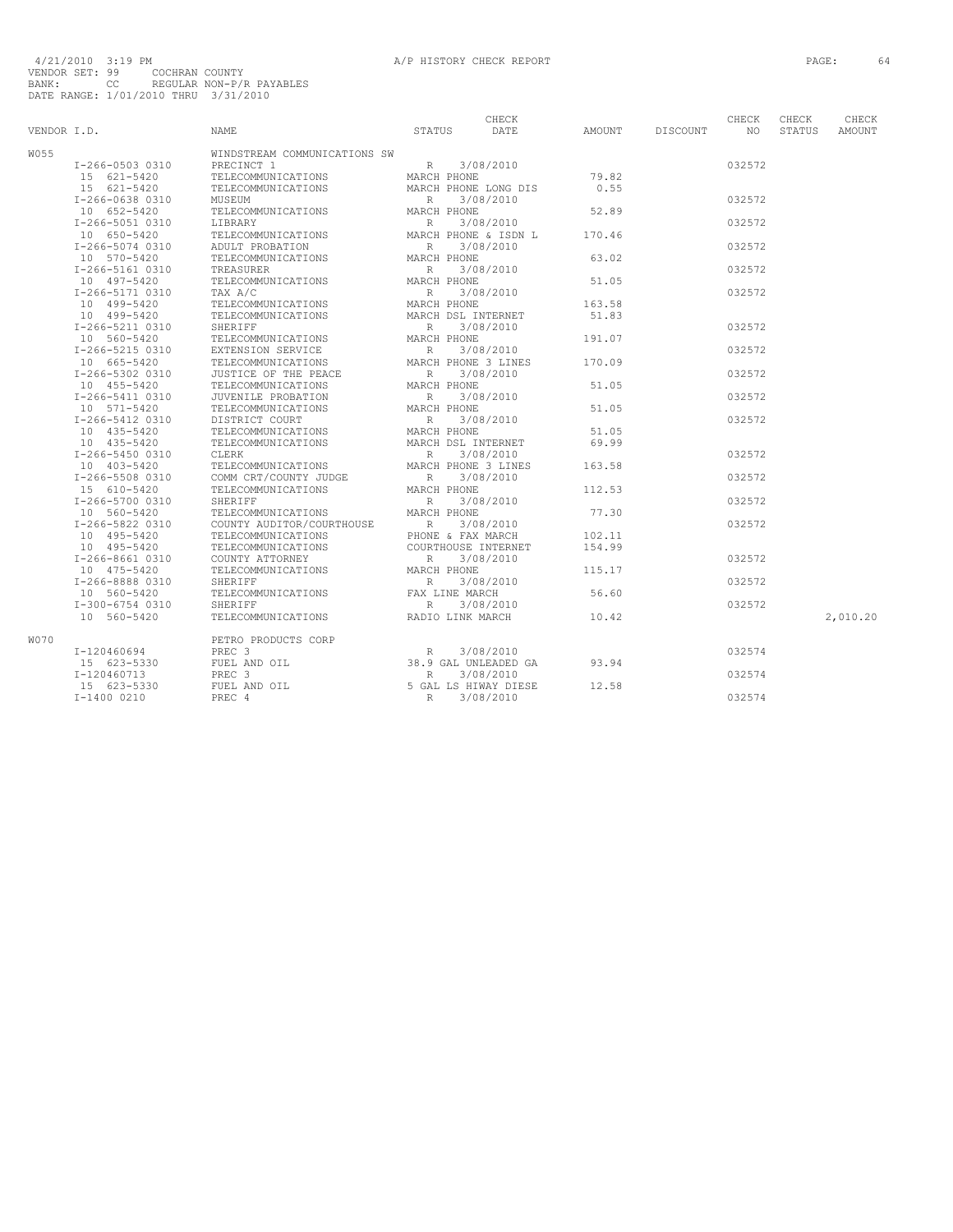|             |                            |                                                                                                                                                                 | CHECK                                            |                 | CHECK           | CHECK  | CHECK    |
|-------------|----------------------------|-----------------------------------------------------------------------------------------------------------------------------------------------------------------|--------------------------------------------------|-----------------|-----------------|--------|----------|
| VENDOR I.D. |                            | NAME                                                                                                                                                            | STATUS<br>DATE                                   | AMOUNT DISCOUNT | NO <sub>1</sub> | STATUS | AMOUNT   |
| <b>W070</b> |                            | PETRO PRODUCTS CORP CONT                                                                                                                                        |                                                  |                 |                 |        |          |
|             | I-1400 0210 PREC 4         |                                                                                                                                                                 |                                                  |                 | 032574          |        |          |
|             |                            |                                                                                                                                                                 |                                                  | 72.46           |                 |        |          |
|             |                            |                                                                                                                                                                 |                                                  | 146.45          |                 |        |          |
|             |                            |                                                                                                                                                                 |                                                  |                 | 032574          |        |          |
|             |                            |                                                                                                                                                                 |                                                  | 44.19           |                 |        |          |
|             |                            |                                                                                                                                                                 |                                                  | 43.61           |                 |        |          |
|             |                            |                                                                                                                                                                 |                                                  |                 | 032574          |        |          |
|             |                            |                                                                                                                                                                 |                                                  | 69.45           |                 |        |          |
|             |                            |                                                                                                                                                                 |                                                  |                 | 032574          |        |          |
|             |                            |                                                                                                                                                                 |                                                  | 489.75          |                 |        |          |
|             |                            |                                                                                                                                                                 |                                                  |                 | 032574          |        |          |
|             |                            |                                                                                                                                                                 |                                                  | 120.36          |                 |        |          |
|             |                            |                                                                                                                                                                 |                                                  | 5.95            |                 |        |          |
|             |                            |                                                                                                                                                                 |                                                  |                 | 032574          |        |          |
|             |                            |                                                                                                                                                                 |                                                  | 531.00          |                 |        |          |
|             |                            |                                                                                                                                                                 |                                                  | 13.05           |                 |        |          |
|             |                            |                                                                                                                                                                 |                                                  |                 | 032574          |        |          |
|             |                            |                                                                                                                                                                 |                                                  | 474.03          |                 |        |          |
|             |                            |                                                                                                                                                                 |                                                  | 11.90           |                 |        |          |
|             |                            |                                                                                                                                                                 |                                                  |                 | 032574          |        |          |
|             |                            |                                                                                                                                                                 |                                                  | 652.86          |                 |        |          |
|             |                            |                                                                                                                                                                 |                                                  | 17.85           |                 |        | 2,799.43 |
| W092        |                            | WEST TEXAS GAS INC                                                                                                                                              |                                                  |                 |                 |        |          |
|             | I-15006-03496 0210 SHERIFF |                                                                                                                                                                 |                                                  |                 | 032575          |        |          |
|             | 10 560-5330                | NERIFF R 3/08/2010<br>FUEL AND OIL 113.99 GAL GASOLINE                                                                                                          |                                                  | 274.86          |                 |        | 274.86   |
| X001        |                            | XCEL ENERGY                                                                                                                                                     |                                                  |                 |                 |        |          |
|             | I-311512638                |                                                                                                                                                                 | 3/08/2010                                        | 14.76           | 032576          |        |          |
|             | 10 409-5440                | NON-DEPT'L<br>NON-DEPT'L<br>UTILITIES STREET LIGHTS                                                                                                             |                                                  |                 |                 |        | 14.76    |
| X001        |                            | XCEL ENERGY                                                                                                                                                     |                                                  |                 |                 |        |          |
|             |                            | T-54-1324315-7 0210 MULTIPLE DEPT'S R 3/08/2010<br>10 662-5440 UTILITIES BEPT'S 22404S ACTIVITY BLDG<br>10 660-5440 UTILITIES & IRRIGATION S40519523 RODEO GROU |                                                  |                 | 032577          |        |          |
|             |                            |                                                                                                                                                                 |                                                  | 435.85          |                 |        |          |
|             |                            |                                                                                                                                                                 |                                                  | 18.57           |                 |        |          |
|             | 15 621-5440                | UTILITIES                                                                                                                                                       | 000052416580 PREC #1                             | 76.13           |                 |        |          |
|             | 30 518-5440                | UTILITIES                                                                                                                                                       | 3100264 RUNWAY LTS<br>W42439686 SHOWBARN         | 87.70           |                 |        |          |
|             | 10 660-5440                | UTILITIES & IRRIGATION                                                                                                                                          |                                                  | 34.79           |                 |        |          |
|             | 10 660-5440                | UTILITIES & IRRIGATION                                                                                                                                          | <br>536327589 PARK / SHO<br>584520062 CEMETERY I | 53.32           |                 |        |          |
|             | 10 516-5440                | UTILITIES                                                                                                                                                       |                                                  | 18.57           |                 |        |          |
|             | 10 650-5440                | UTILITIES                                                                                                                                                       | S33063456 LIBRARY                                | 156.96          |                 |        |          |
|             | 10 660-5440                | UTILITIES & IRRIGATION                                                                                                                                          | G58558851 PARK                                   |                 |                 |        |          |
|             | 10 516-5440                | UTILITIES                                                                                                                                                       | S27121544 CEMETERY I                             | 12.16           |                 |        |          |
|             | 10 660-5440                | UTILITIES & IRRIGATION                                                                                                                                          | A02147240 PARK IRR                               | 91.23           |                 |        |          |
|             | 10 510-5440                | UTILITIES                                                                                                                                                       | S42682168 COURTHOUSE                             | 1,623.02        |                 |        |          |
|             | 10 660-5440                | UTILITIES & IRRIGATION                                                                                                                                          | S30033600 SOFTBALL P                             | 18.57           |                 |        |          |
|             | 10 409-5440                | UTILITIES                                                                                                                                                       | G43074013 TRAP SHOOT                             | 10.91           |                 |        |          |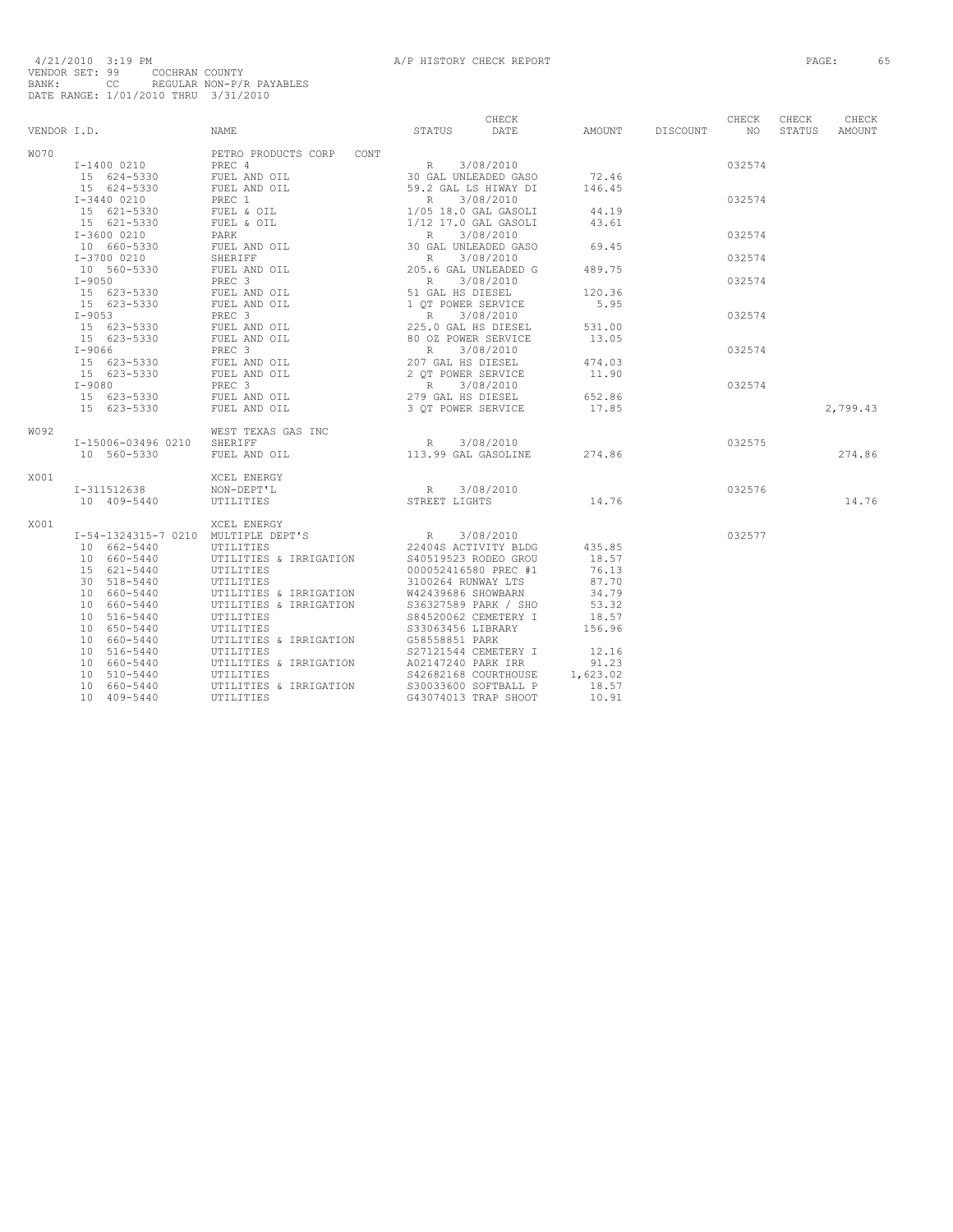|             |                                     |                                                                                        |                                            | CHECK     |          |          | CHECK     | CHECK  | CHECK         |
|-------------|-------------------------------------|----------------------------------------------------------------------------------------|--------------------------------------------|-----------|----------|----------|-----------|--------|---------------|
| VENDOR I.D. |                                     | <b>NAME</b>                                                                            | STATUS                                     | DATE      | AMOUNT   | DISCOUNT | <b>NO</b> | STATUS | <b>AMOUNT</b> |
| X001        |                                     | XCEL ENERGY<br>CONT                                                                    |                                            |           |          |          |           |        |               |
|             | I-54-1324315-7 0210 MULTIPLE DEPT'S |                                                                                        | R                                          | 3/08/2010 |          |          | 032577    |        |               |
|             | 10 580-5440                         | UTILITIES [TOWER]                                                                      | A85631460 TOWER                            |           | 69.29    |          |           |        |               |
|             | 10 516-5440                         | UTILITIES                                                                              | W28008S CEMETERY WEL                       |           | 18.57    |          |           |        |               |
|             | 10 660-5440                         | UTILITIES & IRRIGATION                                                                 | S28129729 HOFMAN                           |           | 18.57    |          |           |        |               |
|             | 10 652-5440                         | UTILITIES                                                                              | A96649566 MUSEUM BLD                       |           | 36.52    |          |           |        |               |
|             | 10 662-5440                         | UTILITIES                                                                              | 2 AREA LITES ACT BLD                       |           | 28.56    |          |           |        |               |
|             | 15 621-5440                         | UTILITIES                                                                              | AREA LITE PREC 1                           |           |          |          |           |        |               |
|             | 10 660-5440                         | UTILITIES & IRRIGATION                                                                 | AREA LITE PARK SHOP                        |           | 13.88    |          |           |        |               |
|             | 10 409-5499                         | MISCELLANEOUS                                                                          | 00GG32701000 102 N.                        |           | 11.31    |          |           |        | 2,834.48      |
| X001        |                                     | XCEL ENERGY                                                                            |                                            |           |          |          |           |        |               |
|             | $I-54-7708822-1$                    | WELFARE                                                                                | R 3/08/2010                                |           |          |          | 032578    |        |               |
|             | 10 640-5440                         | <b>UTILITIES</b>                                                                       | ESMERALDA MARTINEZ                         |           | 65.16    |          |           |        | 65.16         |
| X001        |                                     | XCEL ENERGY                                                                            |                                            |           |          |          |           |        |               |
|             | I-54-8997397-7                      | WELFARE                                                                                | R<br>3/08/2010                             |           |          |          | 032579    |        |               |
|             | 10 640-5440                         | UTILITIES                                                                              | VANESSA J EVANS -ELE                       |           | 50.28    |          |           |        | 50.28         |
| S016        |                                     | SOUTH PLAINS ASSN. OF GOV                                                              |                                            |           |          |          |           |        |               |
|             | I-LETTER-MURILLO                    | SHERIFF/JUVENILE PROB/CONSTABL R 3/11/2010                                             |                                            |           |          |          | 032580    |        |               |
|             | 10 560-5334                         | OTHER SUPPLIES                                                                         | 11 MOBILE RADIOS 25%                       |           | 7,203.27 |          |           |        |               |
|             | 10 571-5310                         | OFFICE SUPPLIES                                                                        | 1 MOBILE RADIOS 25%                        |           | 654.84   |          |           |        |               |
|             | 10 550-5310                         | OFFICE SUPPLIES                                                                        | 1 MOBILE RADIOS 25%                        |           | 654.84   |          |           |        |               |
|             | 10 560-5334                         | OTHER SUPPLIES                                                                         | 20 PORTAB RADIOS 25%                       |           | 9,882.29 |          |           |        |               |
|             | 10 550-5310                         | OFFICE SUPPLIES                                                                        | 1 PORTAB RADIOS 25%                        |           | 494.11   |          |           |        | 18,889.35     |
| A042        |                                     | J C ADAMS JR                                                                           |                                            |           |          |          |           |        |               |
|             | I-LOISLAW 0310                      |                                                                                        |                                            |           |          |          | 032659    |        |               |
|             | 10 475-5590                         | CO. ATTORNEY/LAW LIBRARY R 3/30/2010<br>LAW LIBRARY MTRLS/UPDATES LOISLAW MAR 2010 BIL |                                            |           | 202.46   |          |           |        | 202.46        |
| A151        |                                     | AGNEW JOHN A GEN PTR dba AREA-                                                         |                                            |           |          |          |           |        |               |
|             | $I - 22578$                         | COURTHOUSE                                                                             | R                                          | 3/30/2010 |          |          | 032660    |        |               |
|             | 10 510-5451                         | REPAIR                                                                                 | 2 2" BRASS BALL VALV                       |           | 99.98    |          |           |        |               |
|             | 10 510-5451                         | REPAIR                                                                                 | 2 2" RUBBER NIPPLES                        |           | 122.00   |          |           |        |               |
|             | 10 510-5451                         | REPAIR                                                                                 | 1 1-1/4" PNEUMATIC V                       |           | 490.00   |          |           |        |               |
|             | 10 510-5451                         | REPAIR                                                                                 | 1 2" PNEUMATIC VALVE                       |           | 630.00   |          |           |        |               |
|             | 10 510-5451                         | REPAIR                                                                                 | OTHER FITTINGS/SUPPL                       |           | 392.44   |          |           |        |               |
|             | 10 510-5451                         | REPAIR                                                                                 | LABOR ON PUMPS/AIR H                       |           | 3,975.00 |          |           |        |               |
|             | 10 510-5451                         | REPAIR                                                                                 | SHIPPING - PUMPS                           |           | 158.01   |          |           |        |               |
|             | 10 510-5451                         | REPAIR                                                                                 | SHIPPING - VALVES                          |           | 26.89    |          |           |        |               |
|             | 10 510-5451                         | REPAIR                                                                                 |                                            |           | 550.00   |          |           |        |               |
|             | $I - 22599$                         | JAIL/COURTHOUSE                                                                        | SUBLET ELECTRICAL<br>R 3/30/2010           |           |          |          | 032660    |        |               |
|             | 10 510-5451                         | REPAIR                                                                                 | FAUCET-LADIES RESTRM<br>2 SINK SUPPLY LINE |           | 53.89    |          |           |        |               |
|             | 10 510-5451                         | REPAIR                                                                                 |                                            |           | 3.12     |          |           |        |               |
|             | 10 510-5451                         | REPAIR                                                                                 | 2 3/8" COMPRESSION N                       |           | 0.20     |          |           |        |               |
|             | 10 512-5451                         | REPAIR                                                                                 | UNSTOP SINK/REPAIR L                       |           | 262.50   |          |           |        |               |
|             | 10 510-5451                         | <b>REPAIR</b>                                                                          | REPLACE FAUCET/MEASU                       |           | 87.50    |          |           |        |               |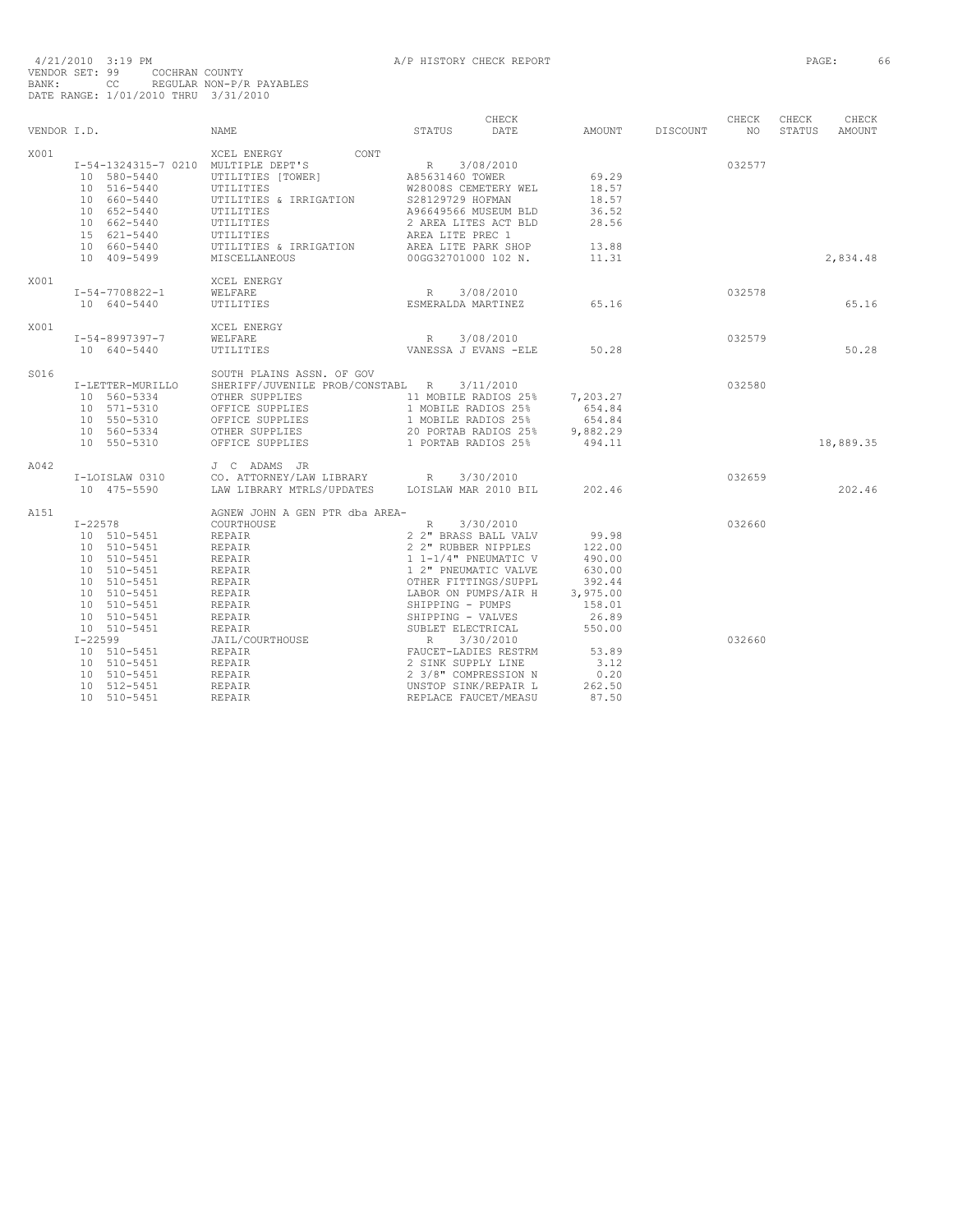|             |                                   |                                                                      |                                                                                                                                                                                                                                    | CHECK                                                    |           |          | CHECK  | CHECK  | CHECK         |
|-------------|-----------------------------------|----------------------------------------------------------------------|------------------------------------------------------------------------------------------------------------------------------------------------------------------------------------------------------------------------------------|----------------------------------------------------------|-----------|----------|--------|--------|---------------|
| VENDOR T.D. |                                   | <b>NAME</b>                                                          | STATUS                                                                                                                                                                                                                             | DATE                                                     | AMOUNT    | DISCOUNT | NO.    | STATUS | <b>AMOUNT</b> |
| A151        |                                   | AGNEW JOHN A GEN PTR dCONT                                           |                                                                                                                                                                                                                                    |                                                          |           |          |        |        |               |
|             | $I - 22599$                       | R 3/30/2010<br>SINK MACHINE<br>JAIL/COURTHOUSE                       |                                                                                                                                                                                                                                    |                                                          |           |          | 032660 |        |               |
|             | 10 512-5451                       | REPAIR                                                               |                                                                                                                                                                                                                                    |                                                          | 5.00      |          |        |        |               |
|             | 10 512-5451                       | <b>REPAIR</b>                                                        | PLASTIC P-TRAP                                                                                                                                                                                                                     |                                                          | 2.60      |          |        |        | 6,859.13      |
| A165        |                                   | AFFILIATED COMPUTER SERVICES                                         |                                                                                                                                                                                                                                    |                                                          |           |          |        |        |               |
|             | $I - 515167$                      | CLERK                                                                | R 3/30/2010                                                                                                                                                                                                                        |                                                          |           |          | 032661 |        |               |
|             |                                   | 10 403-5416 FILMING & INDEXING 20/20 CASHIERING                      |                                                                                                                                                                                                                                    |                                                          | 1,000.00  |          |        |        |               |
|             | 10 403-5416 FILMING & INDEXING    |                                                                      | FREIGHT                                                                                                                                                                                                                            |                                                          | 55.31     |          |        |        |               |
|             | 10 403-5416                       | FILMING & INDEXING                                                   |                                                                                                                                                                                                                                    | 100 COUNTY ARCHIVAL                                      | 89.00     |          |        |        | 1,144.31      |
| A221        |                                   | AMERICAN UNITED ENTERTAINMENT                                        |                                                                                                                                                                                                                                    |                                                          |           |          |        |        |               |
|             | I-DEPOSIT FOR 3/4/10 ACT BUILDING |                                                                      | R 3/30/2010                                                                                                                                                                                                                        |                                                          |           |          | 032662 |        |               |
|             | 10 000-4370.101                   | RENT-ACTIVITY BUILDING REF DEPOSIT DW#13829 125.00                   |                                                                                                                                                                                                                                    |                                                          |           |          |        |        | 125.00        |
| <b>B004</b> |                                   | BAKER & TAYLOR COMPANIES                                             |                                                                                                                                                                                                                                    |                                                          |           |          |        |        |               |
|             | I-5010666531                      | LIBRARY                                                              |                                                                                                                                                                                                                                    |                                                          |           |          | 032663 |        |               |
|             | 10 650-5590                       | <b>BOOKS</b>                                                         |                                                                                                                                                                                                                                    |                                                          | 742.45    |          |        |        |               |
|             | 10 650-5590                       | <b>BOOKS</b>                                                         |                                                                                                                                                                                                                                    |                                                          | 7.42      |          |        |        |               |
|             | I-5010666532                      | LIBRARY                                                              |                                                                                                                                                                                                                                    |                                                          |           |          | 032663 |        |               |
|             | 10 650-5590                       | <b>BOOKS</b>                                                         |                                                                                                                                                                                                                                    |                                                          | 12.39     |          |        |        |               |
|             | I-5010687500                      | LIBRARY                                                              | FANILS<br>R 3/30/2010<br>37 BOOKS (ITEMS?)<br>FREIGHT SURCHARGE<br>R 3/30/2010<br>21 MYLAR JACKETS<br>R 3/30/2010<br>WOLF AT THE DOOR<br>FREE AND EQUAL COOKB<br>FREE AND EQUAL COOKB<br>FREE AND EQUAL COOKB<br>FREEGHT SURCHARGE |                                                          |           |          | 032663 |        |               |
|             | 10 650-5590                       | <b>BOOKS</b>                                                         |                                                                                                                                                                                                                                    |                                                          | 15.50     |          |        |        |               |
|             | 10 650-5590                       | <b>BOOKS</b>                                                         |                                                                                                                                                                                                                                    |                                                          | 30.35     |          |        |        |               |
|             | 10 650-5590                       | <b>BOOKS</b>                                                         |                                                                                                                                                                                                                                    |                                                          | 0.46      |          |        |        |               |
|             | I-5010687501                      | LIBRARY                                                              | $R_{\rm{1}}$                                                                                                                                                                                                                       | 3/30/2010                                                |           |          | 032663 |        |               |
|             | 10 650-5590                       | <b>BOOKS</b>                                                         | 1 MYLAR JACKET                                                                                                                                                                                                                     |                                                          | 0.59      |          |        |        | 809.16        |
| B026        |                                   | BLEDSOE WATER SUPPLY CORP                                            |                                                                                                                                                                                                                                    |                                                          |           |          |        |        |               |
|             | I-3004 0310                       | PREC <sub>3</sub>                                                    |                                                                                                                                                                                                                                    | R 3/30/2010<br>WATER BILL DATED 03/ 20.10<br>R 3/30/2010 |           |          | 032664 |        |               |
|             | 15 623-5440                       | UTILITIES                                                            |                                                                                                                                                                                                                                    |                                                          |           |          |        |        | 20.10         |
| B029        |                                   | BRUCKNER'S TRUCK SALES, INC                                          |                                                                                                                                                                                                                                    |                                                          |           |          |        |        |               |
|             | $I-276046L$                       | ALL 4 PRECINCTS-WATER TRUCK R 3/30/2010                              |                                                                                                                                                                                                                                    |                                                          |           |          | 032665 |        |               |
|             | 15 621-5451                       | REPAIRS                                                              | 1/4 FILTER FOR WATER                                                                                                                                                                                                               |                                                          | 18.72     |          |        |        |               |
|             | 15 622-5451<br>15 623-5451        | REPAIRS                                                              | 1/4 FILTER FOR WATER                                                                                                                                                                                                               |                                                          | 18.73     |          |        |        |               |
|             | 15 623-5451                       | REPAIRS                                                              | 1/4 FILTER FOR WATER                                                                                                                                                                                                               |                                                          | 18.73     |          |        |        |               |
|             | 15 624-5451                       | <b>REPAIRS</b>                                                       | 1/4 FILTER FOR WATER                                                                                                                                                                                                               |                                                          | 18.72     |          |        |        | 74.90         |
| B191        |                                   | BRUCKNER'S TRUCK SALES, INC                                          |                                                                                                                                                                                                                                    |                                                          |           |          |        |        |               |
|             | $I-8505C$                         | PREC 1 -2004 MACK<br>CAPITAL OUTLAY 104 MACK<br>104 MACK 1M2P337Y84M |                                                                                                                                                                                                                                    |                                                          |           |          | 032666 |        |               |
|             | 15 621-5571                       |                                                                      |                                                                                                                                                                                                                                    |                                                          | 46,000.00 |          |        |        | 46,000.00     |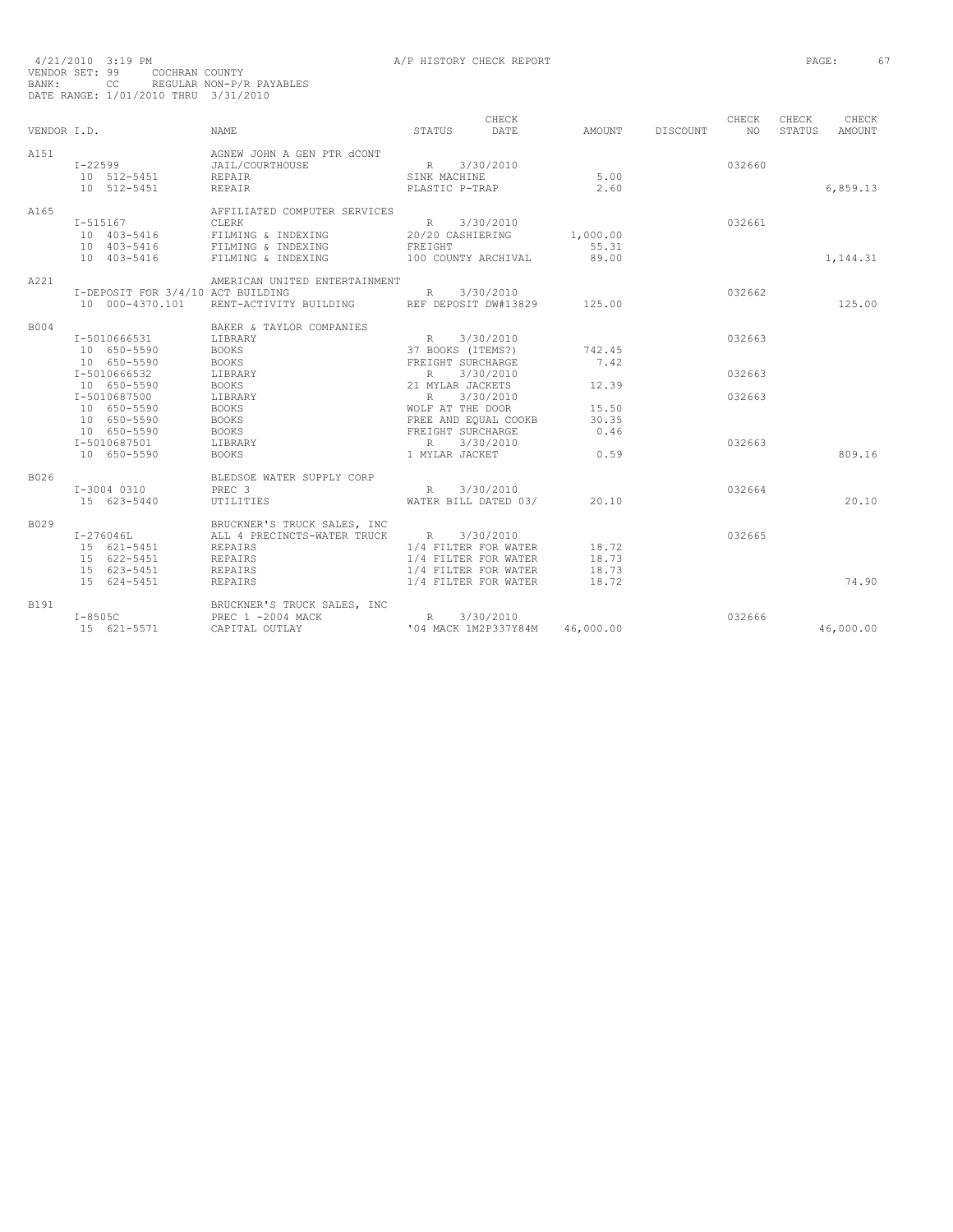| 4/21/2010 3:19 PM |     |                                      |
|-------------------|-----|--------------------------------------|
| VENDOR SET: 99    |     | COCHRAN COUNTY                       |
| BANK:             | CC. | REGULAR NON-P/R PAYABLES             |
|                   |     | DATE RANGE: 1/01/2010 THRU 3/31/2010 |

A/P HISTORY CHECK REPORT **PAGE:** 68

|             |                                                                                        |                                                                                                                                                                                                                                                                                                                                                                                                                         |                                                                        | CHECK                                                                              |                                   |          | CHECK            | CHECK  | CHECK         |
|-------------|----------------------------------------------------------------------------------------|-------------------------------------------------------------------------------------------------------------------------------------------------------------------------------------------------------------------------------------------------------------------------------------------------------------------------------------------------------------------------------------------------------------------------|------------------------------------------------------------------------|------------------------------------------------------------------------------------|-----------------------------------|----------|------------------|--------|---------------|
| VENDOR I.D. |                                                                                        | <b>NAME</b>                                                                                                                                                                                                                                                                                                                                                                                                             | STATUS                                                                 | <b>DATE</b>                                                                        | AMOUNT                            | DISCOUNT | N()              | STATUS | <b>AMOUNT</b> |
| B222        | I-ELECTION MILEAGE ELECTIONS<br>10 490-5425                                            | CARRIE BENAVIDEZ<br>$R = 3/30/2010$<br>TRAVEL-IN COUNTY (DOCUMENTED) 22 mi WHFC -ELECTION                                                                                                                                                                                                                                                                                                                               |                                                                        |                                                                                    | 11.00                             |          | 032667           |        | 11.00         |
| C008        | $I-4090310$<br>15 622-5440<br>15 622-5440<br>15 622-5440<br>15 622-5440<br>15 622-5440 | CITY OF WHITEFACE<br>PREC <sub>2</sub><br>TREU L<br>UTILITIES<br>UTILITIES<br>UTILITIES<br><b>UTILITIES</b>                                                                                                                                                                                                                                                                                                             | SEWER 02/16/10 TO 03                                                   | R 3/30/2010<br>GAS 02/16/10 TO 03/1<br>WATER 02/16/10 TO 03<br>GARBAGE 02/16/10 TO | 16.25<br>$9.00$<br>50.10<br>17.50 |          | 032668           |        | 92.85         |
| C069        | I-20607? MAR 2010<br>15 623-5440                                                       | COUNTRY DUMPSTERS, INC.<br>PREC <sub>3</sub><br><b>UTILITIES</b>                                                                                                                                                                                                                                                                                                                                                        |                                                                        | R 3/30/2010<br>MARCH DUMPSTER SERVI 46.25                                          |                                   |          | 032669           |        | 46.25         |
| C084        | I-FEB 2010                                                                             | CLERK, SEVENTH COURT OF APPEAL<br>STATE FEES                                                                                                                                                                                                                                                                                                                                                                            |                                                                        | R 3/30/2010                                                                        |                                   |          | 032670           |        | 10.00         |
| C165        |                                                                                        | CITY OF MORTON<br>$\begin{tabular}{lllllllll} \texttt{I}-03/25/10 & & & & & & & & & & \\ \texttt{I}-03/25/10 & & & & & & & & & & & \\ \texttt{I}-03/25/10 & & & & & & & & & & \\ \texttt{II}-0516-5486 & & & & & & & & & & \\ \texttt{II}-0516-5486 & & & & & & & & & & \\ \texttt{II}-0516-5486 & & & & & & & & & \\ \texttt{II}-0516-5486 & & & & & & & & & \\ \texttt{II}-0516-5486 & & & & & & & & & \\ \texttt{II$ |                                                                        |                                                                                    | 50.00<br>50.00                    |          | 032671           |        | 100.00        |
| C183        | $I - 0100313$<br>10 455-5405 AUTOPSY<br>10 455-5405 AUTOPSY<br>10 455-5405             | SHAHEEN CORP dba<br>JUSTICE OF THE PEACE<br>AUTOPSY<br>AUTOPSY                                                                                                                                                                                                                                                                                                                                                          | R 3/30/2010<br>TRANSPORT BODY FROM<br>TO LBB FOR AUTOPSY-P<br>ST CLAIR |                                                                                    | 175.00                            |          | 032672           |        | 175.00        |
| C293        | $I - 8 - 10004$<br>10 560-5205<br>$I - 8 - 10005$<br>10 560-5205                       | CAVENDER'S WESTERN OUTFITTER<br>SHERIFF<br>UNIFORMS<br>SHERIFF<br>UNIFORMS                                                                                                                                                                                                                                                                                                                                              | R 3/30/2010<br>5 WHITE SOLID DRESS<br>R<br>3 82bn JEANS -BRIAN         | 3/30/2010                                                                          | 106.20<br>76.50                   |          | 032673<br>032673 |        | 182.70        |
| D048        | $I - 045196$<br>10 650-5411                                                            | DATA-LINE OFFICE SYSTEMS<br>T-044947 LIBRARY R 3/30/2010<br>10 650-5411 MAINTENANCE CONTRACTS COPIER MAINT CONTRAC                                                                                                                                                                                                                                                                                                      |                                                                        |                                                                                    | 37.50<br>4.60                     |          | 032674<br>032674 |        | 42.10         |
| E011        | I-7187328265306626-3 EXT SVC<br>10 665-5330                                            | EXXONMOBIL<br>FUEL AND OIL                                                                                                                                                                                                                                                                                                                                                                                              | R<br>I-20 & FM600 ABILENE                                              | 3/30/2010                                                                          | 44.48                             |          | 032675           |        | 44.48         |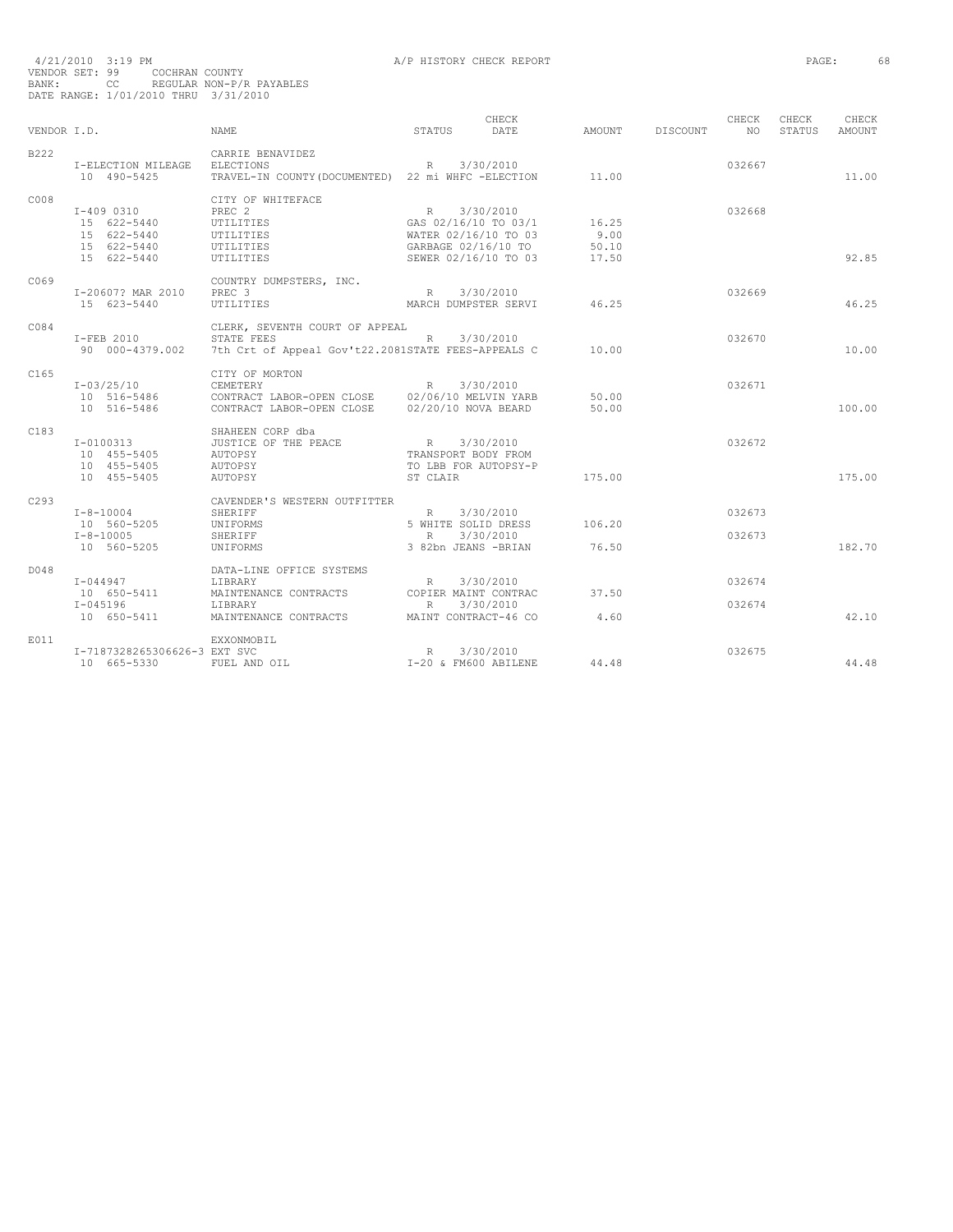| VENDOR I.D. |                                                                                         | NAME.                                                                                                                                    | STATUS                                                                                                         | CHECK<br>DATE | AMOUNT                           | DISCOUNT | CHECK<br>NO. | CHECK<br>STATUS | CHECK<br><b>AMOUNT</b> |
|-------------|-----------------------------------------------------------------------------------------|------------------------------------------------------------------------------------------------------------------------------------------|----------------------------------------------------------------------------------------------------------------|---------------|----------------------------------|----------|--------------|-----------------|------------------------|
| E015        | I-SS ADMIN FEE 2010 NON-DEPT'L<br>10 409-5499                                           | ERS - TEXAS SOCIAL SECURITY PR<br>MISCELLANEOUS                                                                                          | R<br>ANN FEE TO ADMIN SOC                                                                                      | 3/30/2010     | 35.00                            |          | 032676       |                 | 35.00                  |
| E018        |                                                                                         | ERF WIRELESS                                                                                                                             |                                                                                                                |               |                                  |          |              |                 |                        |
|             | $I - 406655$<br>10 409-5420<br>10 475-5420<br>10 665-5420<br>10 652-5420<br>10 650-5420 | CRTHSE/MUSEUM/ATTY/EXT/LIB<br>TELECOMMUNICATIONS<br>TELECOMMUNICATIONS<br>TELECOMMUNICATIONS<br>TELECOMMUNICATIONS<br>TELECOMMUNICATIONS | R<br>COURTHOUSE INTERNET<br>COUNTY ATTY INTERNET<br>EXTENSION SERVICE I<br>MUSEUM INTERNET<br>LIBRARY INTERNET | 3/30/2010     | 90.05<br>39.95<br>39.95<br>39.95 |          | 032677       |                 | 209.90                 |
|             |                                                                                         |                                                                                                                                          |                                                                                                                |               |                                  |          |              |                 |                        |
| G031        | I-9193704633<br>10 510-5332                                                             | GRAINGER<br>COURTHOUSE<br>CUSTODIAL SUPPLIES                                                                                             | $R_{\odot}$<br>1 POLY SNOW SHOVEL W                                                                            | 3/30/2010     | 17.51                            |          | 032678       |                 | 17.51                  |
| G098        | I-510475150<br>10 560-5205<br>10 560-5205<br>10 560-5205                                | GALL'S INC.<br>SHERIFF<br>UNIFORMS<br>UNIFORMS<br>UNIFORMS                                                                               | R<br>9 BRN REG VELCRO TIE<br>3 BRN LNG VELCRO TIE<br>SHIPPING                                                  | 3/30/2010     | 71.91<br>23.97<br>10.99          |          | 032679       |                 | 106.87                 |
| H126        |                                                                                         | HOLLAND'S OFFICE TECHNOLOGIES                                                                                                            |                                                                                                                |               |                                  |          |              |                 |                        |
|             | I-85311<br>10 499-5310                                                                  | TAX $A/C - 65171$<br>OFFICE SUPPLIES                                                                                                     | R 3/30/2010<br>2CS 8.5x11 PAPER                                                                                |               | 75.98                            |          | 032680       |                 | 75.98                  |
| H222        | I-03/09/10<br>10 650-5427                                                               | DARLA HIGHTOWER<br>LIBRARY<br>CONTINUING EDUCATION                                                                                       | R<br>WTLS MTG /WORKSHOP F                                                                                      | 3/30/2010     | 5.00                             |          | 032681       |                 | 5.00                   |
| K053        | I-ARU0078083<br>10 650-5590                                                             | KNOWBUDDY RESOURCES<br>LIBRARY<br><b>BOOKS</b>                                                                                           | R 3/30/2010<br>44 BOOKS                                                                                        |               | 779.80                           |          | 032682       |                 | 779.80                 |
| L010        | C-106606                                                                                | LEWIS FARM & RANCH STORE INC<br>PREC #4                                                                                                  | $R \sim$                                                                                                       | 3/30/2010     |                                  |          | 032683       |                 |                        |
|             | 15 624-5451<br>$I - 030810$<br>15 621-5451                                              | <b>REPAIRS</b><br>PREC #1<br><b>REPAIRS</b>                                                                                              | DOOR HANDLE<br>R<br>REDI MIX CEMENT                                                                            | 3/30/2010     | 11.99CR<br>2.50                  |          | 032683       |                 |                        |
|             | $I-106085$<br>15 623-5356                                                               | PREC #3<br>ROAD MATERIALS & SUPPLIES                                                                                                     | R<br>COFFEE FILTERS                                                                                            | 3/30/2010     | 2.79                             |          | 032683       |                 |                        |
|             | $I - 106204$<br>10 660-5451<br>10 660-5451                                              | PARK<br><b>REPAIR</b><br>REPAIR                                                                                                          | R<br>$1X3/4$ BELL<br>FAUCET                                                                                    | 3/30/2010     | 3.29<br>10.49                    |          | 032683       |                 |                        |
|             | 10 660-5451<br>$I-106351$<br>10 662-5332                                                | REPAIR<br>ACT BLDG<br>CUSTODIAL SUPPLIES                                                                                                 | LESS DISCOUNT<br>R<br>TAPE                                                                                     | 3/30/2010     | 1.38CR<br>2.51                   |          | 032683       |                 |                        |
|             | $I-106456$                                                                              | PARK                                                                                                                                     | R                                                                                                              | 3/30/2010     |                                  |          | 032683       |                 |                        |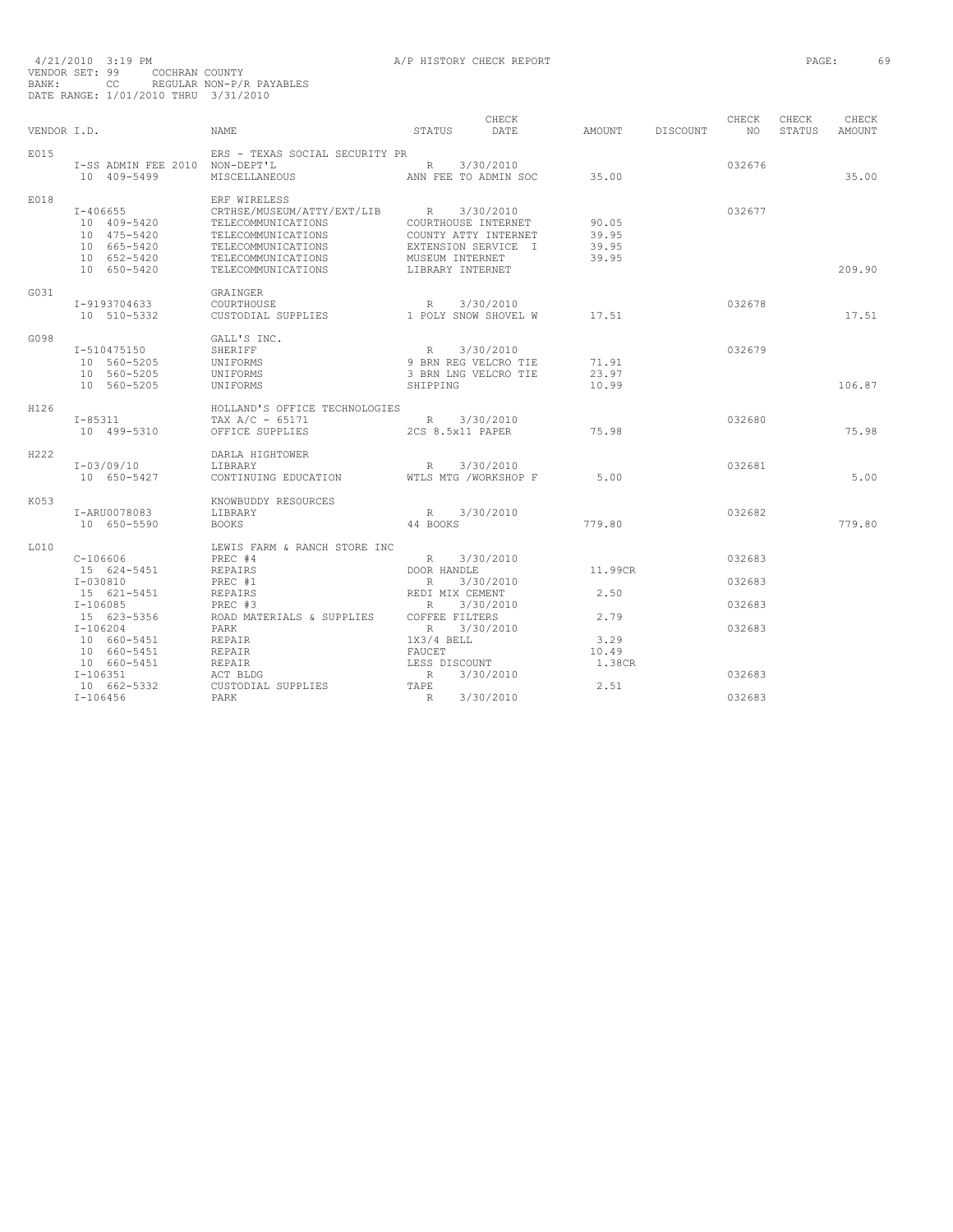| VENDOR I.D. |                                             | <b>NAME</b>                                                                                                                       | STATUS                                   | CHECK<br>DATE        | AMOUNT   | DISCOUNT | CHECK<br>NO <sub>N</sub> | CHECK<br>STATUS | CHECK<br>AMOUNT |
|-------------|---------------------------------------------|-----------------------------------------------------------------------------------------------------------------------------------|------------------------------------------|----------------------|----------|----------|--------------------------|-----------------|-----------------|
| L010        |                                             | LEWIS FARM & RANCH STOCONT                                                                                                        |                                          |                      |          |          |                          |                 |                 |
|             | I-106456                                    | PARK                                                                                                                              | R                                        | 3/30/2010            |          |          | 032683                   |                 |                 |
|             | 10 660-5451                                 | REPAIR                                                                                                                            | 40 16-4-8 FERTILIZER                     |                      | 640.00   |          |                          |                 |                 |
| $I-106615$  |                                             | ACT BLDG                                                                                                                          | R                                        | 3/30/2010            |          |          | 032683                   |                 |                 |
|             |                                             |                                                                                                                                   |                                          |                      | 4.79     |          |                          |                 |                 |
|             | 10 662-5332                                 | CUSTODIAL SUPPLIES                                                                                                                | CLEANING GLOVES                          |                      |          |          |                          |                 |                 |
| $I-106619$  |                                             | COURTHOUSE<br>CUSTODIAL SUPPLIES                                                                                                  | R<br>2.5 GAL ROUNDUP                     | 3/30/2010            | 62.50    |          | 032683                   |                 |                 |
|             | 10 510-5332                                 |                                                                                                                                   |                                          |                      |          |          |                          |                 |                 |
| $I-106625$  |                                             | PARK                                                                                                                              | R<br>10 FERTILIZER                       | 3/30/2010            |          |          | 032683                   |                 |                 |
|             | 10 660-5332                                 | CUSTODIAL SUPPLIES                                                                                                                |                                          |                      | 160.00   |          |                          |                 |                 |
| I-106695    |                                             | ACT BLDG                                                                                                                          | R 3/30/2<br>5 LIGHT BULBS                | 3/30/2010            |          |          | 032683                   |                 |                 |
|             | 10 662-5332                                 | CUSTODIAL SUPPLIES                                                                                                                |                                          |                      | 13.95    |          |                          |                 |                 |
|             | 10 662-5451                                 | REPAIR                                                                                                                            | FAUCET                                   |                      | 84.99    |          |                          |                 |                 |
|             | 10 662-5451                                 | REPAIR                                                                                                                            | FILTER                                   |                      | 15.99    |          |                          |                 |                 |
|             | $10 662 - 5332$                             | CUSTODIAL SUPPLIES                                                                                                                | LIGHT BULB                               |                      | 1.79     |          |                          |                 |                 |
|             | 10 662-5451                                 | REPAIR                                                                                                                            |                                          | 10GAL ELE WATER HEAT | 269.99   |          |                          |                 |                 |
|             | 10 662-5451                                 | REPAIR                                                                                                                            | LUGAL LIL<br>LESS 10% DISCOUNT           |                      | 38.67CR  |          |                          |                 |                 |
| $I-106933$  |                                             | SHERIFF OFFICE                                                                                                                    | R 3/30/2010                              |                      |          |          | 032683                   |                 |                 |
|             | 10 560-5334                                 | OTHER SUPPLIES                                                                                                                    | CAULK GUN                                |                      | 3.99     |          |                          |                 |                 |
|             | 10 560-5451                                 | MACHINERY-NON-OFFICE REPAIR CAULK                                                                                                 |                                          |                      | 1.79     |          |                          |                 |                 |
|             | 10 560-5334                                 | OTHER SUPPLIES                                                                                                                    | PUTTY KNIFE                              |                      | 1.49     |          |                          |                 |                 |
| $I-107063$  |                                             | COURTHOUSE                                                                                                                        | R 3/30/2010                              |                      |          |          | 032683                   |                 |                 |
|             | $1 - 10$ / $00 - 5332$<br>$10 - 510 - 5332$ | CUSTODIAL SUPPLIES                                                                                                                |                                          |                      | 38.70    |          |                          |                 |                 |
|             | 10 510-5332                                 | CUSTODIAL SUPPLIES                                                                                                                | 1CS PAPER TOWELS<br>1CS BLEACH           |                      | 14.94    |          |                          |                 |                 |
|             | 10 510-5332                                 | CUSTODIAL SUPPLIES                                                                                                                | <b>BATTERIES</b>                         |                      | 11.49    |          |                          |                 |                 |
|             | 10 510-5332                                 | CUSTODIAL SUPPLIES                                                                                                                |                                          |                      | 6.51CR   |          |                          |                 |                 |
| $I-107307$  |                                             | ACT BLDG                                                                                                                          | LESS $10\%$<br>R 3/30/2010               |                      |          |          | 032683                   |                 |                 |
|             | 10 662-5332                                 | CUSTODIAL SUPPLIES                                                                                                                |                                          |                      | 30.12    |          |                          |                 |                 |
|             | 10 662-5451                                 | REPAIR                                                                                                                            | 12 25W BULBS<br>1 DELT FAUCET            |                      | 76.49    |          |                          |                 |                 |
| I-107332    |                                             | ACT BLDG                                                                                                                          |                                          | 3/30/2010            |          |          | 032683                   |                 |                 |
|             | 10 662-5332                                 | CUSTODIAL SUPPLIES                                                                                                                | R 3/30/20<br>2 WEED BE GONE<br>R 3/30/20 |                      | 26.98    |          |                          |                 |                 |
| $I-107523$  |                                             | PREC #1                                                                                                                           |                                          | 3/30/2010            |          |          | 032683                   |                 |                 |
|             |                                             | $P_{\text{ROD}}$ MATERIALS & SUPPLIES 1 PUNCH<br>ROAD MATERIALS & SUPPLIES 1 PUNCH<br>ROAD MATERIALS & SUPPLIES 50CKET SET INPACT |                                          |                      | 6.99     |          |                          |                 |                 |
|             | 15 621-5356<br>15 621-5356                  |                                                                                                                                   |                                          |                      | 20.99    |          |                          |                 |                 |
|             | 15 621-5356                                 | ROAD MATERIALS & SUPPLIES LESS 10%                                                                                                |                                          |                      | 2.80CR   |          |                          |                 | 1,448.20        |
|             |                                             |                                                                                                                                   |                                          |                      |          |          |                          |                 |                 |
| L040        |                                             | LAW ENFORCEMENT ASSOCIATES, IN                                                                                                    |                                          |                      |          |          |                          |                 |                 |
|             | I-1000757-IN                                | SHERIFF                                                                                                                           | R                                        | 3/30/2010            |          |          | 032685                   |                 |                 |
|             | 10 560-5571                                 | CAPITAL OUTLAY                                                                                                                    | 1 BIRDDOG GPS TRACKI                     |                      | 6,795.00 |          |                          |                 |                 |
|             | 10 560-5571                                 | CAPITAL OUTLAY                                                                                                                    | GRANT TO REIMBURSE                       |                      |          |          |                          |                 |                 |
|             | 10 560-5334                                 | OTHER SUPPLIES                                                                                                                    | PATHFINDER THERMAL I                     |                      | 4,065.00 |          |                          |                 |                 |
|             | 10 560-5334                                 | OTHER SUPPLIES                                                                                                                    | OOG GRANT TO REIMBUR                     |                      |          |          |                          |                 |                 |
|             | 10 560-5334                                 | OTHER SUPPLIES                                                                                                                    | 7 SCORPION MICRO DV                      |                      | 1,365.00 |          |                          |                 |                 |
|             | 10 560-5334                                 | OTHER SUPPLIES                                                                                                                    | RAPTOR BODY WORN DVR                     |                      | 4,995.00 |          |                          |                 |                 |
|             | 10 560-5571                                 | CAPITAL OUTLAY                                                                                                                    | FREIGHT                                  |                      | 40.00    |          |                          |                 | 17,260.00       |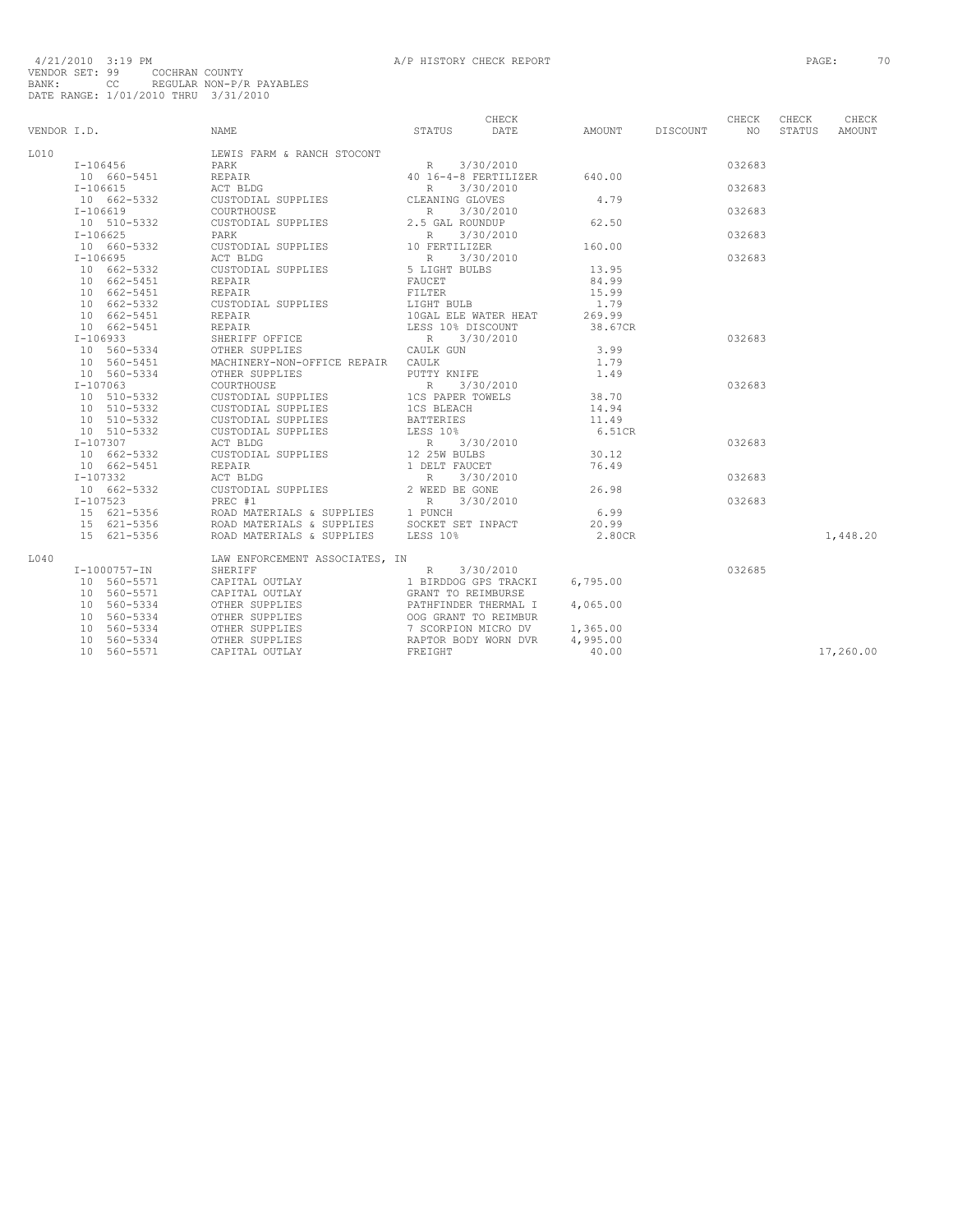| VENDOR I.D. |                 |             | CHECK<br>STATUS DATE<br>NAME                                                                                                                                                                                                                                            |             | AMOUNT DISCOUNT | CHECK<br>NO <sub>1</sub> | CHECK<br>STATUS | CHECK<br>AMOUNT |
|-------------|-----------------|-------------|-------------------------------------------------------------------------------------------------------------------------------------------------------------------------------------------------------------------------------------------------------------------------|-------------|-----------------|--------------------------|-----------------|-----------------|
|             |                 |             |                                                                                                                                                                                                                                                                         |             |                 |                          |                 |                 |
| L057        |                 |             |                                                                                                                                                                                                                                                                         |             |                 |                          |                 |                 |
|             |                 |             |                                                                                                                                                                                                                                                                         |             |                 | 032686                   |                 |                 |
|             |                 |             |                                                                                                                                                                                                                                                                         |             |                 |                          |                 |                 |
|             |                 |             | 1931 - 1945<br>1988 - 1972 - 1988 - 1989 - 1989 - 1989 - 1989 - 1989 - 1989 - 1989 - 1989 - 1989 - 1989 - 1989 - 1989 - 1989 - 1989 - 1989 - 1989 - 1989 - 1989 - 1989 - 1989 - 1989 - 1989 - 1989 - 1989 - 1989 - 1989 - 1989 -                                        |             |                 |                          |                 | 70.00           |
| L164        |                 |             |                                                                                                                                                                                                                                                                         |             |                 |                          |                 |                 |
|             |                 | I-15541767  |                                                                                                                                                                                                                                                                         |             |                 | 032687                   |                 |                 |
|             |                 | 15 621-5356 |                                                                                                                                                                                                                                                                         |             |                 |                          |                 | 563.43          |
| L174        |                 |             | LIBRARIAN'S CHOICE                                                                                                                                                                                                                                                      |             |                 |                          |                 |                 |
|             |                 | I-1166423   | LIBRARY                                                                                                                                                                                                                                                                 | R 3/30/2010 |                 | 032688                   |                 |                 |
|             |                 | 10 650-5590 | <b>BOOKS</b>                                                                                                                                                                                                                                                            |             |                 |                          |                 |                 |
|             |                 | 10 650-5590 | <b>BOOKS</b>                                                                                                                                                                                                                                                            |             |                 |                          |                 |                 |
|             |                 | 10 650-5590 | BOOKS                                                                                                                                                                                                                                                                   |             |                 |                          |                 |                 |
|             |                 | 10 650-5590 | <b>BOOKS</b>                                                                                                                                                                                                                                                            |             |                 |                          |                 |                 |
|             |                 | 10 650-5590 | <b>BOOKS</b>                                                                                                                                                                                                                                                            |             |                 |                          |                 |                 |
|             |                 | 10 650-5590 | <b>BOOKS</b>                                                                                                                                                                                                                                                            |             |                 |                          |                 |                 |
|             |                 | 10 650-5590 | <b>BOOKS</b>                                                                                                                                                                                                                                                            |             |                 |                          |                 |                 |
|             |                 | 10 650-5590 | <b>BOOKS</b>                                                                                                                                                                                                                                                            |             |                 |                          |                 |                 |
|             |                 | 10 650-5590 | <b>BOOKS</b>                                                                                                                                                                                                                                                            |             |                 |                          |                 |                 |
|             |                 | 10 650-5590 | BOOKS                                                                                                                                                                                                                                                                   |             |                 |                          |                 |                 |
|             |                 | 10 650-5590 | <b>BOOKS</b>                                                                                                                                                                                                                                                            |             |                 |                          |                 |                 |
|             |                 | 10 650-5590 | <b>BOOKS</b>                                                                                                                                                                                                                                                            |             |                 |                          |                 |                 |
|             |                 | 10 650-5590 | <b>BOOKS</b>                                                                                                                                                                                                                                                            |             |                 |                          |                 |                 |
|             |                 | 10 650-5590 | <b>BOOKS</b>                                                                                                                                                                                                                                                            |             |                 |                          |                 |                 |
|             |                 | 10 650-5590 | BOOKS                                                                                                                                                                                                                                                                   |             |                 |                          |                 |                 |
|             |                 | 10 650-5590 | <b>BOOKS</b>                                                                                                                                                                                                                                                            |             |                 |                          |                 |                 |
|             |                 | 10 650-5590 | BOOKS                                                                                                                                                                                                                                                                   |             |                 |                          |                 |                 |
|             |                 | 10 650-5590 | BOOKS                                                                                                                                                                                                                                                                   |             |                 |                          |                 |                 |
|             |                 | 10 650-5590 | <b>BOOKS</b>                                                                                                                                                                                                                                                            |             |                 |                          |                 |                 |
|             |                 | 10 650-5590 | <b>BOOKS</b>                                                                                                                                                                                                                                                            |             |                 |                          |                 |                 |
|             |                 | 10 650-5590 | <b>BOOKS</b>                                                                                                                                                                                                                                                            |             |                 |                          |                 |                 |
|             |                 | 10 650-5590 | <b>BOOKS</b>                                                                                                                                                                                                                                                            |             |                 |                          |                 |                 |
|             |                 | 10 650-5590 | <b>BOOKS</b>                                                                                                                                                                                                                                                            |             |                 |                          |                 |                 |
|             |                 | 10 650-5590 | <b>BOOKS</b>                                                                                                                                                                                                                                                            |             |                 |                          |                 |                 |
|             |                 | 10 650-5590 | <b>BOOKS</b>                                                                                                                                                                                                                                                            |             |                 |                          |                 |                 |
|             |                 | 10 650-5590 | <b>BOOKS</b>                                                                                                                                                                                                                                                            |             |                 |                          |                 |                 |
|             |                 | 10 650-5590 | <b>BOOKS</b>                                                                                                                                                                                                                                                            |             |                 |                          |                 |                 |
|             |                 | 10 650-5590 | <b>BOOKS</b>                                                                                                                                                                                                                                                            |             |                 |                          |                 |                 |
|             |                 | 10 650-5590 | <b>BOOKS</b>                                                                                                                                                                                                                                                            |             |                 |                          |                 |                 |
|             | 10              | 650-5590    | <b>BOOKS</b>                                                                                                                                                                                                                                                            |             |                 |                          |                 |                 |
|             | 10 <sup>1</sup> | 650-5590    | RY R 3/30/2010<br>REBER IGUANAS<br>PORTUGUESE MAN-OF-WA<br>THE BART'S CAVE<br>THE BART'S CAVE<br>THE BARTENE LODGE<br>THE BARTER DOCS<br>THE BARTER DOCS<br>THE PRAIRIE DOCS TO<br>18.95<br>DOLPHINE<br>THE PRAIRIE DOCS TO<br>TOLPHINE (STI AA)<br>PIO<br><b>BOOKS</b> |             |                 |                          |                 |                 |
|             |                 | 10 650-5590 | <b>BOOKS</b>                                                                                                                                                                                                                                                            |             |                 |                          |                 |                 |
|             | 10              | 650-5590    | <b>BOOKS</b>                                                                                                                                                                                                                                                            |             |                 |                          |                 |                 |
|             |                 | 10 650-5590 | <b>BOOKS</b>                                                                                                                                                                                                                                                            |             |                 |                          |                 |                 |
|             | 10              | 650-5590    | <b>BOOKS</b>                                                                                                                                                                                                                                                            |             |                 |                          |                 |                 |
|             | 10              | 650-5590    | <b>BOOKS</b>                                                                                                                                                                                                                                                            |             |                 |                          |                 |                 |
|             |                 | 10 650-5590 | <b>BOOKS</b>                                                                                                                                                                                                                                                            |             |                 |                          |                 |                 |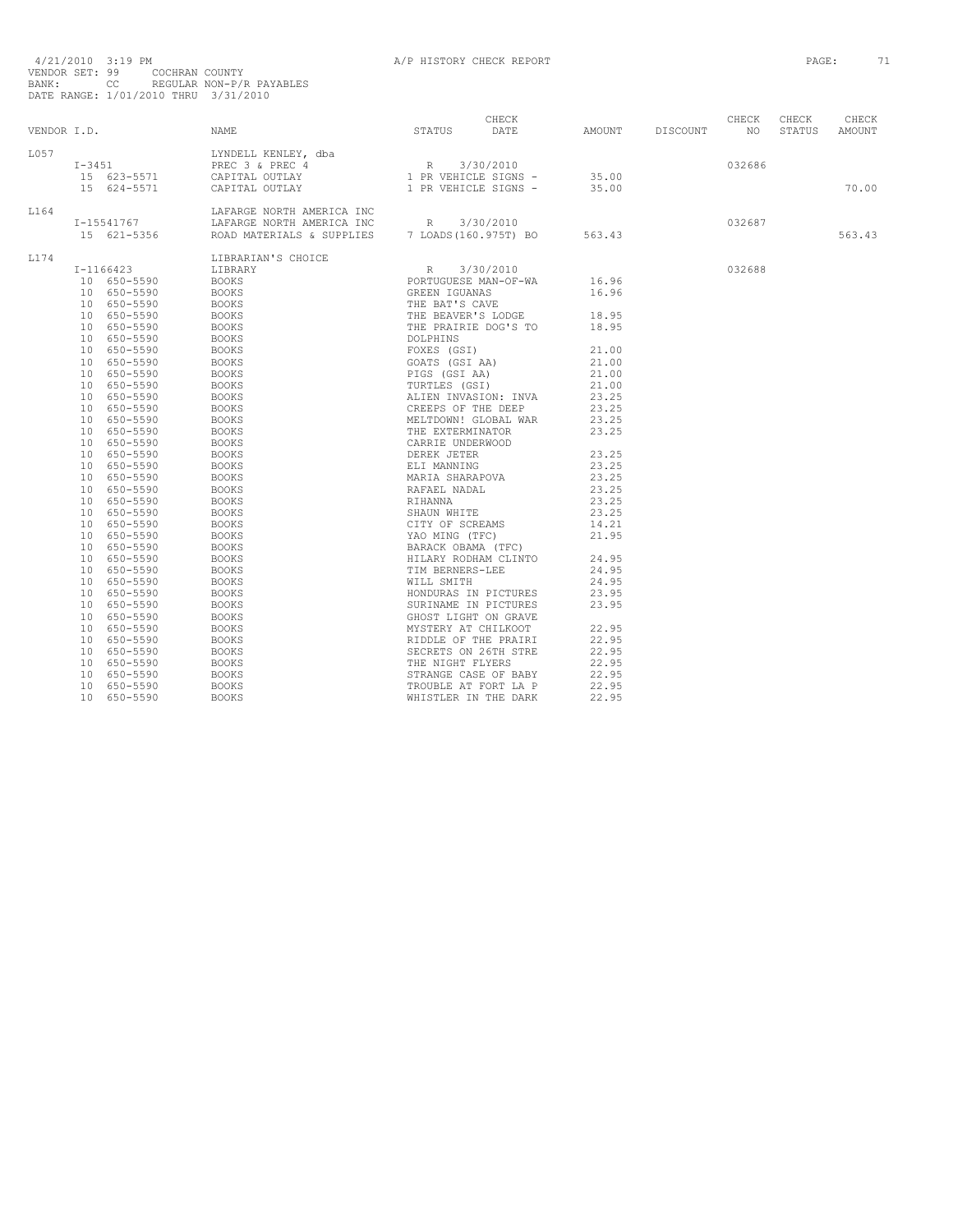| VENDOR I.D. |                            | <b>NAME</b>                      | CHECK<br>DATE<br>STATUS                      | AMOUNT   | DISCOUNT | CHECK<br>NO | CHECK<br>STATUS | CHECK<br>AMOUNT |
|-------------|----------------------------|----------------------------------|----------------------------------------------|----------|----------|-------------|-----------------|-----------------|
| L174        |                            | LIBRARIAN'S CHOICE<br>CONT       |                                              |          |          |             |                 |                 |
|             | I-1166423                  | LIBRARY                          | 3/30/2010<br>R                               |          |          | 032688      |                 |                 |
|             | 10 650-5590                | <b>BOOKS</b>                     | CASEBOOK: ATLANTIS                           |          |          |             |                 |                 |
|             | 10 650-5590                | <b>BOOKS</b>                     | CASEBOOK: GHOST & PO                         | 20.95    |          |             |                 |                 |
|             | 10 650-5590                | <b>BOOKS</b>                     | CASEBOOK: UFOS &/OR                          | 20.95    |          |             |                 |                 |
|             | 10 650-5590                | <b>BOOKS</b>                     | CASEBOOK: VAMPIRS                            | 20.95    |          |             |                 |                 |
|             | 10 650-5590                | <b>BOOKS</b>                     | CASEBOOK: WEREWOLVES                         | 20.95    |          |             |                 |                 |
|             | 10 650-5590                | <b>BOOKS</b>                     | SHIPPING                                     | 75.21    |          |             |                 | 866.89          |
| L175        |                            | LUBBOCK FIRE EXTINGUISHER        |                                              |          |          |             |                 |                 |
|             | $I - 63811$                | CRTHSE/LIBR/ACTBLDG/PCTS         | 3/30/2010<br>R                               |          |          | 032689      |                 |                 |
|             | 10 510-5451                | <b>REPAIR</b>                    | 5 EXTINGUISHERS RECH                         | 125.00   |          |             |                 |                 |
|             | 10 510-5451                | REPAIR                           | 3 VALVE & O-RING ASS                         | 42.00    |          |             |                 |                 |
|             | 15 621-5451                | REPAIRS                          | EXTINGUISHER SERVICE                         | 15.00    |          |             |                 |                 |
|             | 15 622-5451                | REPAIRS                          | EXTINGUISHER SERVICE                         | 15.00    |          |             |                 |                 |
|             | 15 623-5451                | REPAIRS                          | EXTINGUISHER SERVICE                         | 15.00    |          |             |                 |                 |
|             | 15 624-5451                | <b>REPAIRS</b>                   | EXTINGUISHER SERVICE                         | 15.00    |          |             |                 |                 |
|             | 10 650-5451                | REPAIR                           | EXTINGUISHER SERVICE                         | 7.50     |          |             |                 |                 |
|             | 10 662-5451                | REPAIR                           | EXTINGUISHER SERVICE                         | 20.00    |          |             |                 |                 |
|             | $I - 63812$                | SHERIFF/JAIL                     | 3/30/2010<br>R                               |          |          | 032689      |                 |                 |
|             | 10 512-5451                | <b>REPAIR</b>                    | FIRE EXTING. INSPECT                         | 67.50    |          |             |                 |                 |
|             | 10 512-5451                | REPAIR                           | 2 SCBA FLOW TESTS                            | 70.00    |          |             |                 |                 |
|             | 10 512-5451                | <b>REPAIR</b>                    | 1 SCBA MASK COVER                            | 25.00    |          |             |                 | 417.00          |
| M018        |                            | MORTON INSURANCE AGENCY          |                                              |          |          |             |                 |                 |
|             | $I-113600$                 | <b>SHERIFF</b>                   | R<br>3/30/2010                               |          |          | 032690      |                 |                 |
|             | 10 560-5480                | BONDS & NOTARY FEES              | RESRV DEP BOND PAT H                         | 50.00    |          |             |                 | 50.00           |
| M020        |                            | SOUTH PLAINS MEDIA INC, dba      |                                              |          |          |             |                 |                 |
|             | I-2010 SUBSCR              | EXTENSION SERVICE                | R 3/30/2010                                  |          |          | 032691      |                 |                 |
|             | 10 665-5310                | OFFICE SUPPLIES                  | MORTON TRIBUNE SUBSC                         | 22.00    |          |             |                 | 22.00           |
| MO31        |                            | MILLER PAPER & PACKAGING CO      |                                              |          |          |             |                 |                 |
|             | C-S1608489.002             | COURTHOUSE                       | 3/30/2010<br>R                               |          |          | 032692      |                 |                 |
|             | 10 510-5332                | CUSTODIAL SUPPLIES               | URINAL SCREENS RET'D                         | 14.11CR  |          |             |                 |                 |
|             | I-S1569681.003             | COURTHOUSE                       | 3/30/2010<br>R                               |          |          | 032692      |                 |                 |
|             | 10 510-5332                | CUSTODIAL SUPPLIES               | 1cs HAND SANITIZER R                         | 71.40    |          |             |                 |                 |
|             | I-S1653922.001             | JAIL                             | 3/30/2010<br>R                               |          |          | 032692      |                 |                 |
|             | 10 512-5392                | MISCELLANEOUS SUPPLIES           | 12 160z RAYON FANTAI                         | 50.80    |          |             |                 | 108.09          |
| M047        |                            | MOTOROLA INC.                    |                                              |          |          | 032693      |                 |                 |
|             | I-13777039                 | <b>SHERIFF</b>                   | 3/30/2010<br>$R_{\odot}$                     |          |          |             |                 |                 |
|             | 10 560-5571<br>10 560-5571 | CAPITAL OUTLAY<br>CAPITAL OUTLAY | DIGITAL PATROLLER2 B<br>W/CAMERAS & ACCESS.- | 6,003.00 |          |             |                 | 6.003.00        |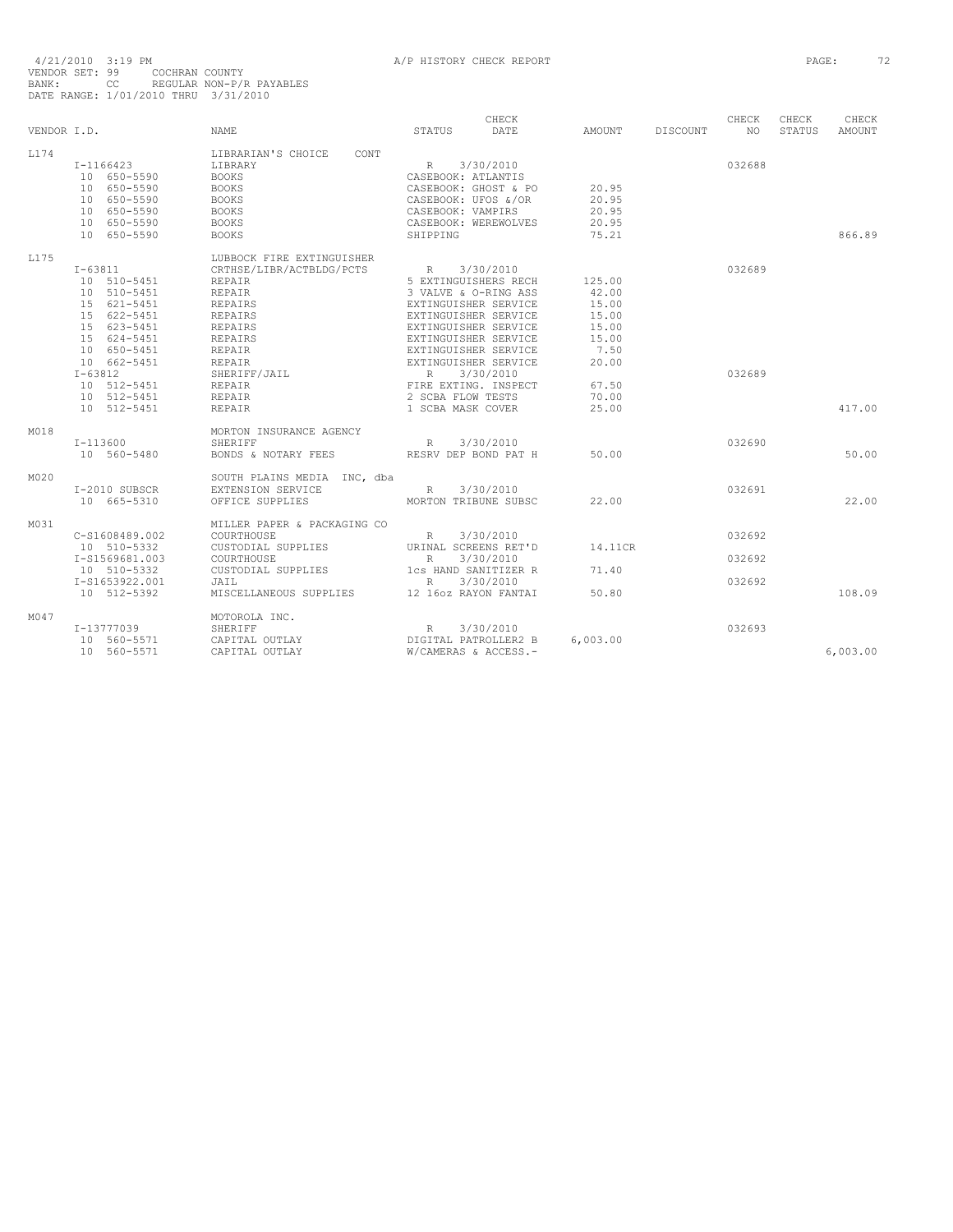|             |                   |                                                    |                      | CHECK     |               |                 | CHECK  | CHECK         | CHECK         |
|-------------|-------------------|----------------------------------------------------|----------------------|-----------|---------------|-----------------|--------|---------------|---------------|
| VENDOR I.D. |                   | <b>NAME</b>                                        | <b>STATUS</b>        | DATE      | <b>AMOUNT</b> | <b>DISCOUNT</b> | NO.    | <b>STATUS</b> | <b>AMOUNT</b> |
| M092        |                   | SYLVIA MARTINEZ                                    |                      |           |               |                 |        |               |               |
|             | I-SAN MARCOS 2010 | COMM'RS COURT/JUDGE                                | R                    | 3/30/2010 |               |                 | 032694 |               |               |
|             | 15 610-5428       | CO. JUDGE-CONTINUING EDUCATIONLODGING-SYLVIA SAN M |                      |           | 297.00        |                 |        |               |               |
|             | 15 610-5428       | CO. JUDGE-CONTINUING EDUCATIONLODGINGTAX -SYLVIA S |                      |           | 44.55         |                 |        |               |               |
|             | 15 610-5428       | CO. JUDGE-CONTINUING EDUCATIONPAID BY TEXAS ASS'N  |                      |           | 293.50CR      |                 |        |               | 48.05         |
|             |                   |                                                    |                      |           |               |                 |        |               |               |
| M252        |                   | JEFF MOLLOY                                        |                      |           |               |                 |        |               |               |
|             | I-HOUSTON SHOWS   | EXTENSION SERVICE                                  | R                    | 3/30/2010 |               |                 | 032695 |               |               |
|             | 10 665-5427       | CO AGENT-TRAVEL-OUT OF COUNTY LODGING-HOUSTN STEER |                      |           | 354.00        |                 |        |               |               |
|             | 10 665-5427       | CO AGENT-TRAVEL-OUT OF COUNTY LODGING TAX STEERGOA |                      |           | 60.18         |                 |        |               |               |
|             | 10 665-5427       | CO AGENT-TRAVEL-OUT OF COUNTY LODGING-HOUSTON SWIN |                      |           | 354.00        |                 |        |               |               |
|             | 10 665-5427       | CO AGENT-TRAVEL-OUT OF COUNTY LODGINGTAX-HOUSTON S |                      |           | 60.18         |                 |        |               |               |
|             | 10 665-5427       | CO AGENT-TRAVEL-OUT OF COUNTY MEALS -HOUSTON SWINE |                      |           | 63.14         |                 |        |               |               |
|             | 10 665-5427       | CO AGENT-TRAVEL-OUT OF COUNTY MEALS -HOUSTON ST GO |                      |           | 64.56         |                 |        |               | 956.06        |
| N066        |                   | NTS COMMUNICATIONS                                 |                      |           |               |                 |        |               |               |
|             | I-8062660032 0210 | ALL DEPARTMENTS                                    | $\mathbb{R}$         | 3/30/2010 |               |                 | 032696 |               |               |
|             | 10 665-5420       | TELECOMMUNICATIONS                                 | LONG DISTANCE/EXT    |           | 14.09         |                 |        |               |               |
|             | 10 650-5420       | TELECOMMUNICATIONS                                 | LONG DISTANCE/LIBRAR |           | 7.13          |                 |        |               |               |
|             | 10 570-5420       | TELECOMMUNICATIONS                                 | LONG DISTANCE/ADULT  |           | 2.26          |                 |        |               |               |
|             | 10 497-5420       | TELECOMMUNICATIONS                                 | LONG DISTANCE/TREAS  |           | 2.82          |                 |        |               |               |
|             | 10 560-5420       | TELECOMMUNICATIONS                                 | LONG DISTANCE/SO     |           | 20.73         |                 |        |               |               |
|             | 10 455-5420       | TELECOMMUNICATIONS                                 | LONG DISTANCE/JP     |           | 3.30          |                 |        |               |               |
|             | 10 571-5420       | TELECOMMUNICATIONS                                 | LONG DISTANCE/JUV PR |           | 4.06          |                 |        |               |               |
|             | 10 403-5420       | TELECOMMUNICATIONS                                 | LONG DISTANCE/CLERK  |           | 12.35         |                 |        |               |               |
|             | 15 610-5420       | TELECOMMUNICATIONS                                 | LONG DISTANCE/COMMIS |           | 7.85          |                 |        |               |               |
|             | 10 409-5499       | MISCELLANEOUS                                      | LONG DISTANCE/FAX    |           | 5.13          |                 |        |               |               |
|             | 10 495-5420       | TELECOMMUNICATIONS                                 | LONG DISTANCE/AUDITO |           | 2.43          |                 |        |               |               |
|             | 10 499-5420       | TELECOMMUNICATIONS                                 | LONG DISTANCE/TAX A/ |           | 7.97          |                 |        |               |               |
|             | 10 435-5420       | TELECOMMUNICATIONS                                 | LONG DISTANCE/DISTRI |           | 2.26          |                 |        |               |               |
|             | 10 475-5420       | TELECOMMUNICATIONS                                 | LONG DISTANCE/CO ATT |           | 6.77          |                 |        |               |               |
|             | 15 624-5420       | TELECOMMUNICATIONS                                 | LONG DISTANCE/PRECIN |           |               |                 |        |               | 99.15         |
| N082        |                   | NETDATA                                            |                      |           |               |                 |        |               |               |
|             | $I-12313$         | CLERK                                              | R                    | 3/30/2010 |               |                 | 032697 |               |               |
|             | 10 403-5411       | MAINTENANCE CONTRACTS                              | ANNUAL SFTWRE MAINT  |           | 3,052.00      |                 |        |               | 3,052.00      |
|             |                   |                                                    |                      |           |               |                 |        |               |               |
| 0001        |                   | OXMOOR HOUSE                                       |                      |           |               |                 |        |               |               |
|             | I-AA12018         | LIBRARY                                            | $\mathbb{R}$         | 3/30/2010 |               |                 | 032698 |               |               |
|             | 10 650-5590       | <b>BOOKS</b>                                       | 2009 SOUTHERN LIVING |           | 39.91         |                 |        |               |               |
|             | $I-ABF1012$       | LIBRARY                                            | $\mathbb{R}$         | 3/30/2010 |               |                 | 032698 |               |               |
|             | 10 650-5590       | <b>BOOKS</b>                                       | WEIGHT WATCHERS RECI |           | 29.96         |                 |        |               |               |
|             | 10 650-5590       | <b>BOOKS</b>                                       | SHIPPING AND HANDLIN |           | 6.95          |                 |        |               |               |
|             | I-AC72015         | LIBRARY                                            | $\mathbb{R}$         | 3/30/2010 | 34.91         |                 | 032698 |               |               |
|             | 10 650-5590       | <b>BOOKS</b>                                       | GOOSEBERRY PATCH CHR |           |               |                 |        |               |               |
|             | $I-AFB1013$       | LIBRARY                                            | $\mathbb{R}$         | 3/30/2010 |               |                 | 032698 |               |               |
|             | 10 650-5590       | <b>BOOKS</b>                                       | GOOSEBERRY PATCH OUI |           | 29.96         |                 |        |               |               |
|             | 10 650-5590       | <b>BOOKS</b>                                       | SHIPPING AND HANDLIN |           | 6.95          |                 |        |               | 148.64        |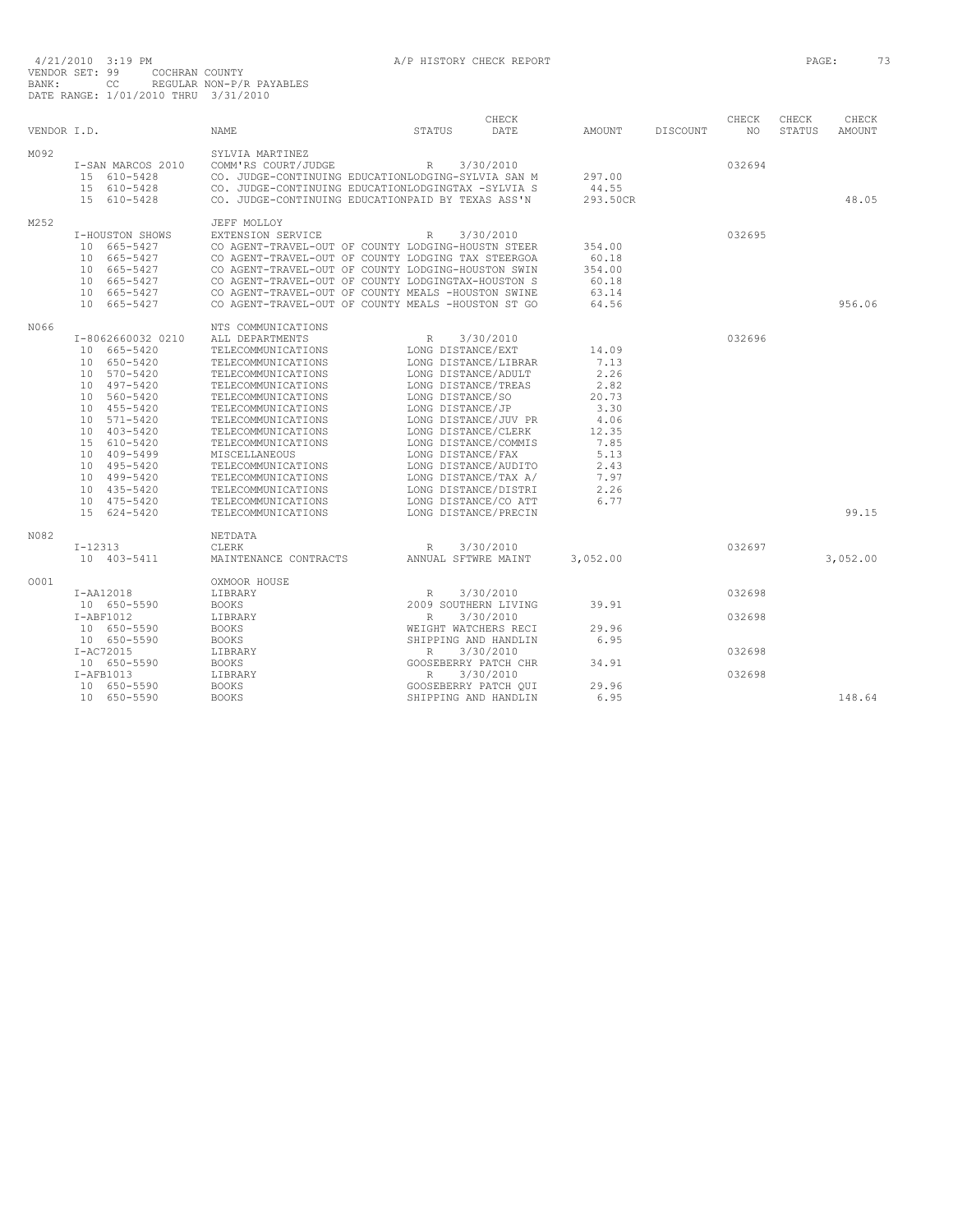|             |                                                 |                                                                                                                                                                                | CHECK                                                              |          |          | CHECK  | CHECK  | CHECK     |
|-------------|-------------------------------------------------|--------------------------------------------------------------------------------------------------------------------------------------------------------------------------------|--------------------------------------------------------------------|----------|----------|--------|--------|-----------|
| VENDOR I.D. |                                                 | NAME                                                                                                                                                                           | STATUS<br>DATE                                                     | AMOUNT   | DISCOUNT | NO.    | STATUS | AMOUNT    |
| P007        |                                                 | PAYROLL CLEARING ACCT                                                                                                                                                          |                                                                    |          |          |        |        |           |
|             | $I-1STQTR2010$                                  | ALL DEPARTMENTS-W/C                                                                                                                                                            |                                                                    |          |          | 032699 |        |           |
|             |                                                 |                                                                                                                                                                                |                                                                    | 50.49    |          |        |        |           |
|             |                                                 |                                                                                                                                                                                |                                                                    | 60.91    |          |        |        |           |
|             | $10 400 - 5204$ $10 403 - 5204$ $10 435 - 5204$ | ALL DEPARTMENTS-W/C<br>MORKERS' COMPENSATION W/C QTRLY DEPOSIT-CN 50.49<br>WORKERS' COMPENSATION W/C QTRLY DEPOSIT-CL 60.91<br>WORKERS' COMPENSATION W/C QTRLY DEPOSIT-DI 9.94 |                                                                    | 9.94     |          |        |        |           |
|             | 10 455-5204                                     | WORKERS' COMPENSATION                                                                                                                                                          |                                                                    | 40.94    |          |        |        |           |
|             | 10 475-5204                                     | WORKERS' COMPENSATION                                                                                                                                                          | W/C QRTRLY DEPOSIT-J<br>W/C QTRLY DEPOSIT-CN                       | 38.57    |          |        |        |           |
|             | 10 476-5204                                     | WORKERS' COMPENSATION                                                                                                                                                          |                                                                    |          |          |        |        |           |
|             | 10 490-5204                                     | WORKERS' COMPENSATION                                                                                                                                                          | W/C QTRLY DEPOSIT-DI 63.47<br>W/C QTRLY DEPOSIT-EL 1.66            |          |          |        |        |           |
|             | 10 495-5204                                     | WORKERS' COMPENSATION                                                                                                                                                          | W/C QTRLY DEPOSIT-AU<br>W/C QTRLY DEPOSIT-TR                       | 42.52    |          |        |        |           |
|             | 10 497-5204                                     | WORKERS' COMPENSATION                                                                                                                                                          |                                                                    | 24.26    |          |        |        |           |
|             | 10 499-5204                                     | WORKERS' COMPENSATION                                                                                                                                                          | W/C QTRLY DEPOSIT-TA 65.65                                         |          |          |        |        |           |
|             | 10 510-5204                                     | WORKERS' COMPENSATION                                                                                                                                                          |                                                                    |          |          |        |        |           |
|             | 10 512-5204                                     | WORKERS' COMPENSATION                                                                                                                                                          | W/C QTRLY DEPOSIT-CO     345.70<br>W/C QTRLY DEPOSIT-JA     718.29 |          |          |        |        |           |
|             | 10 516-5204                                     | WORKERS' COMPENSATION                                                                                                                                                          |                                                                    |          |          |        |        |           |
|             | 10 550-5204                                     | WORKERS' COMPENSATION                                                                                                                                                          | W/C QTRLY DEPOSIT-CE 377.47<br>W/C QTRLY DEPOSIT-CO 212.24         |          |          |        |        |           |
|             | 10 560-5204                                     | WORKERS' COMPENSATION                                                                                                                                                          |                                                                    | 2,429.41 |          |        |        |           |
|             | 10 571-5204                                     | WORKERS' COMPENSATION                                                                                                                                                          | W/C QTRLY DEPOSIT-SH<br>W/C QTRLY DEPOSIT-JU                       | 30.47    |          |        |        |           |
|             | 10 650-5204                                     | WORKERS' COMPENSATION                                                                                                                                                          | W/C QTRLY DEPOSIT-LI                                               | 62.24    |          |        |        |           |
|             | 10 652-5204                                     | WORKERS' COMPENSATION                                                                                                                                                          | W/C QTRLY DEPOSIT-MU                                               | 18.18    |          |        |        |           |
|             | 10 660-5204                                     | WORKERS' COMPENSATION W/C QTRLY DEPOSIT-PA                                                                                                                                     |                                                                    | 342.47   |          |        |        |           |
|             | 10 662-5204                                     | WORKERS' COMPENSATION W/C QTRLY DEPOSIT-AC 338.05<br>WORKERS' COMPENSATION W/C QTRLY DEPOSIT-SR 163.21                                                                         |                                                                    |          |          |        |        |           |
|             | 10 663-5204                                     |                                                                                                                                                                                |                                                                    |          |          |        |        |           |
|             | 10 665-5204                                     |                                                                                                                                                                                |                                                                    |          |          |        |        |           |
|             | 15 610-5204                                     |                                                                                                                                                                                |                                                                    |          |          |        |        |           |
|             | 15 621-5204                                     |                                                                                                                                                                                |                                                                    |          |          |        |        |           |
|             | 15 622-5204                                     |                                                                                                                                                                                |                                                                    |          |          |        |        |           |
|             | 15 623-5204                                     | WORKERS' COMPENSATION W/C QTRLY DEPOSIT-PR 1,245.96                                                                                                                            |                                                                    |          |          |        |        |           |
|             | 15 624-5204                                     | WORKERS' COMPENSATION                                                                                                                                                          | W/C QTRLY DEPOSIT-PR                                               | 1,124.86 |          |        |        |           |
|             | 30 518-5204                                     | WORKERS COMPENSATION                                                                                                                                                           | W/C OTRLY DEPOSIT-AI                                               | 123.75   |          |        |        | 10,981.44 |
|             |                                                 |                                                                                                                                                                                |                                                                    |          |          |        |        |           |
| P027        |                                                 | PROFORMA                                                                                                                                                                       |                                                                    |          |          |        |        |           |
|             |                                                 | TAX A/C                                                                                                                                                                        |                                                                    |          |          | 032700 |        |           |
|             | I-0325015041<br>10 499-5310                     | OFFICE SUPPLIES                                                                                                                                                                | R 3/30/2010<br>8250 TAX RECEIPTS @                                 | 814.19   |          |        |        |           |
|             | 10 499-5310                                     | OFFICE SUPPLIES                                                                                                                                                                | FREIGHT                                                            | 87.34    |          |        |        | 901.53    |
| P073        |                                                 | THE PENWORTHY COMPANY                                                                                                                                                          |                                                                    |          |          |        |        |           |
|             | $I-S468548$                                     | LIBRARY                                                                                                                                                                        | R 3/30/2010                                                        |          |          | 032701 |        |           |
|             | 10 650-5590                                     | <b>BOOKS</b>                                                                                                                                                                   | 54 BOOKS                                                           | 860.08   |          |        |        |           |
|             | 10 650-5590                                     | <b>BOOKS</b>                                                                                                                                                                   | BUY ALL BOOKS AND SA                                               | 86.01CR  |          |        |        |           |
|             | 10 650-5590                                     | <b>BOOKS</b>                                                                                                                                                                   | SHIPPING/HANDLING                                                  | 49.54    |          |        |        | 823.61    |
| P088        |                                                 | PITNEY BOWES CREDIT CORP                                                                                                                                                       |                                                                    |          |          |        |        |           |
|             | I-6606405-MR10                                  | TAX A/C                                                                                                                                                                        | R<br>3/30/2010                                                     |          |          | 032702 |        |           |
|             | 10 403-5311                                     | POSTAL EXPENSES                                                                                                                                                                | 12/30/09to03/30/10 R                                               | 771.00   |          |        |        | 771.00    |
|             |                                                 |                                                                                                                                                                                |                                                                    |          |          |        |        |           |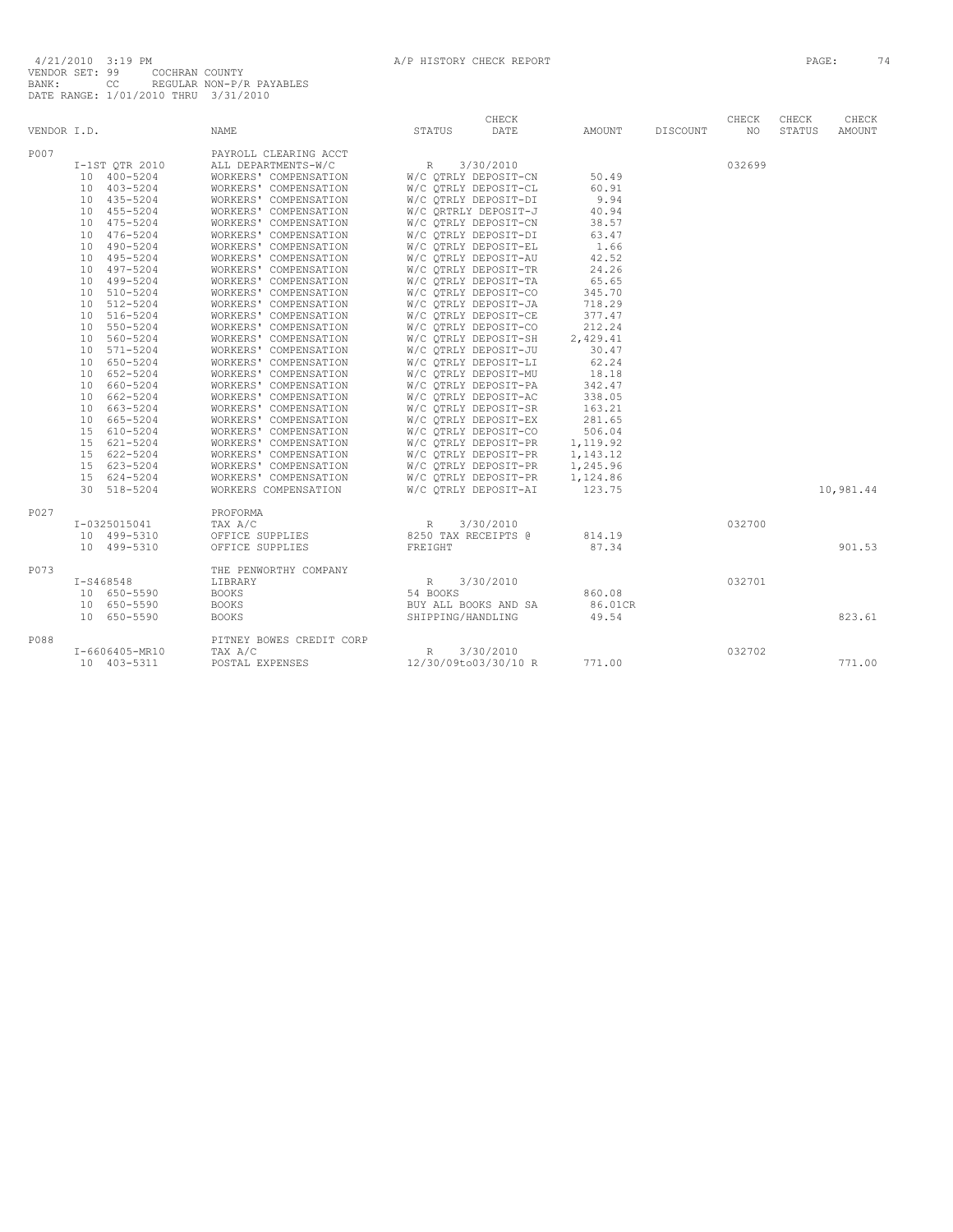|             |                                                          |                                                                                                                                |                                    | CHECK                                                                             |                           |                 | CHECK            | CHECK  | CHECK         |
|-------------|----------------------------------------------------------|--------------------------------------------------------------------------------------------------------------------------------|------------------------------------|-----------------------------------------------------------------------------------|---------------------------|-----------------|------------------|--------|---------------|
| VENDOR I.D. |                                                          | <b>NAME</b>                                                                                                                    | STATUS                             | <b>DATE</b>                                                                       | AMOUNT                    | <b>DISCOUNT</b> | NO.              | STATUS | <b>AMOUNT</b> |
| P088        | I-6617824-MR10<br>10 499-5311                            | PITNEY BOWES CREDIT CORP<br>TAX ASSESSOR/COLLECTOR<br>POSTAL EXPENSES                                                          | R 3/30/2010<br>3MO RENT ON POSTAGE |                                                                                   | 1,197.00                  |                 | 032703           |        | 1,197.00      |
| P221        | I-02/01/10--02/28/10 JUSTICE OF PEACE<br>10 000-2206.002 | PERDUE, BRANDON, FIELDER, COLLINS<br>ATTORNEY COLLECTION FEES FEB COLLECTIONS                                                  | R                                  | 3/30/2010                                                                         | 3,176.10                  |                 | 032704           |        | 3,176.10      |
| R026        | I-H19178545002<br>10 650-5590                            | RODALE BOOKS<br>LIBRARY<br><b>BOOKS</b>                                                                                        | R                                  | 3/30/2010<br>BETTY CROCKER RECIPE                                                 | 39.94                     |                 | 032705           |        | 39.94         |
| R033        | I-APRIL 2010<br>10 409-5499                              | GERALD RAMSEY<br>NON-DEPARTMENTAL-STORAGEBLDG R 3/30/2010<br>MISCELLANEOUS                                                     |                                    | APRIL RENT -STORAGEB                                                              | 300.00                    |                 | 032706           |        | 300.00        |
| R099        | I-92856<br>10 660-5454                                   | CYNDIA L. GUAJARDO dba<br>COUNTY PARK<br>TIRES                                                                                 | R<br>6 SHOTS T.T.S.                | 3/30/2010                                                                         | 16.50                     |                 | 032707           |        |               |
|             | I-92883<br>10 665-5454<br>10 665-5454<br>$I-92886$       | EXTENSION SERVICE<br>TIRES<br>TIRES<br>SHERIFF                                                                                 | R<br>4 NORTRON BALANCE             | 3/30/2010<br>4 LT245-75x16 TIRE C                                                 | 48.00<br>32.00            |                 | 032707<br>032707 |        |               |
|             | 10 560-5454<br>$I - 92957$<br>15 621-5454<br>15 621-5454 | TIRES<br>PREC 1<br>TIRES<br>TIRES                                                                                              | 4 750x15 NEW TUBE                  | R 3/30/2010<br>2 235/55/17 RFLR FLA<br>R 3/30/2010<br>2 750x15 TT TIRE CHA        | 26.00<br>32.00<br>51.80   |                 | 032707           |        |               |
|             | 15 621-5454                                              | TIRES                                                                                                                          | 4 BUS INST                         |                                                                                   | 3.00                      |                 |                  |        | 209.30        |
| R138        | $I-16768$<br>10 512-5391<br>10 512-5391<br>10 512-5391   | JESUS M. RODRIGUEZ, DDS<br>JAIL-ANTHONY CAMPBELL<br>MEDICAL CARE-PRISONERS<br>MEDICAL CARE-PRISONERS<br>MEDICAL CARE-PRISONERS | R                                  | 3/30/2010<br>PERIAPICAL SINGLE 1s<br>SINGLE TOOTH EXTRACT<br>SINGLE TOOTH EXTRACT | 20.00<br>118.00<br>118.00 |                 | 032708           |        | 256.00        |
| R144        | I-07-05-4025 3/09/10 DISTRICT COURT<br>10 435-5400       | ANNA J RICKER dba<br>ATTORNEY AD LITEM                                                                                         | R<br>CPS ITIO ******               | 3/30/2010                                                                         | 300.00                    |                 | 032709           |        |               |
|             | I-07-05-4027 3/09/10 DISTRICT COURT<br>10 435-5400       | ATTORNEY AD LITEM                                                                                                              | R                                  | 3/30/2010<br>CPS ITIO ******** (S                                                 | 300.00                    |                 | 032709           |        | 600.00        |
| S003        | I-03/09/10<br>10 510-5451                                | JIM STAATS<br>COURTHOUSE<br>REPAIR                                                                                             | R                                  | 3/30/2010<br>PREPARE & PAINT FLAG                                                 | 145.00                    |                 | 032710           |        | 145.00        |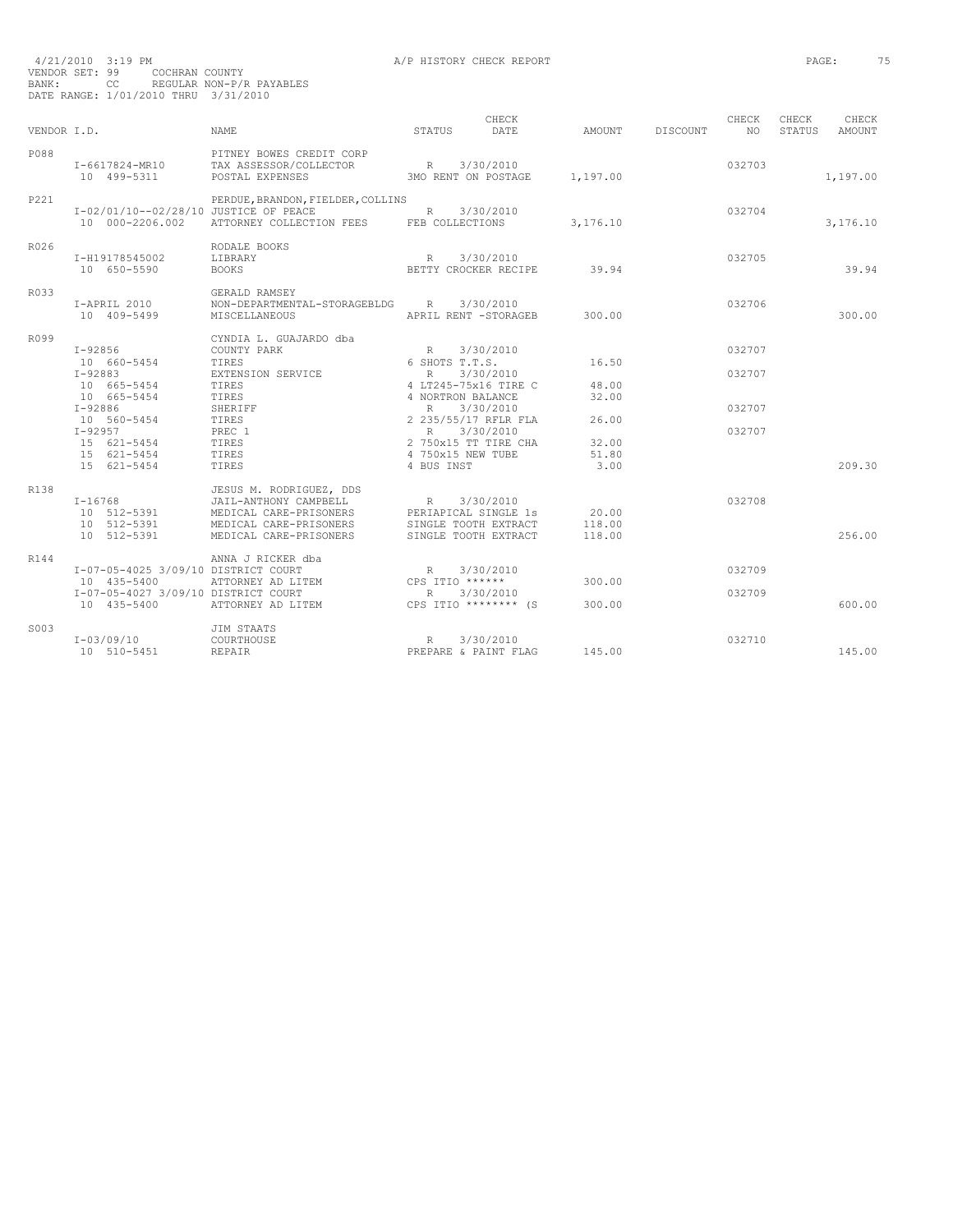| VENDOR I.D. |                                | NAME                                                                                              | STATUS                   | CHECK<br>DATE        | AMOUNT DISCOUNT | CHECK<br>NO <sub>1</sub> | CHECK<br>STATUS | CHECK<br>AMOUNT |
|-------------|--------------------------------|---------------------------------------------------------------------------------------------------|--------------------------|----------------------|-----------------|--------------------------|-----------------|-----------------|
| S071        | $I - 31783$                    | SCRIPT OFFICE PRODUCTS, INC.<br>COUNTY AUDITOR                                                    | $R = 3/30/2010$          |                      |                 | 032711                   |                 |                 |
|             | 10 495-5310<br>$I - 31874$     | OFFICE SUPPLIES<br>CCT/JUDGE                                                                      | 1CTN PADDED MAILERS<br>R | 3/30/2010            | 21.78           | 032711                   |                 |                 |
|             | 15 610-5310                    | OFFICE SUPPLIES                                                                                   | 12 46830 PEN             |                      | 14.63           |                          |                 | 36.41           |
| S124        | I-734113                       | SHARE CORP.<br>PREC 1                                                                             | R                        | 3/30/2010            |                 | 032712                   |                 |                 |
|             | 15 621-5356                    |                                                                                                   |                          |                      | 126.00          |                          |                 |                 |
|             | 15 621-5356                    | TABLE NATERIALS & SUPPLIES 12 QTS GREEN CLEAN -<br>ROAD MATERIALS & SUPPLIES 12 FOUR WAY ACTION A |                          |                      | 159.00          |                          |                 |                 |
|             | 15 621-5356                    | ROAD MATERIALS & SUPPLIES FREIGHT & OTHER                                                         |                          |                      | 29.70           |                          |                 | 314.70          |
| S212        | $I - 032310$                   | WALLACE STALCUP                                                                                   |                          |                      |                 |                          |                 |                 |
|             |                                | SHERIFF & JAIL                                                                                    | R 3/30/2010              | TRANSPORT INMATE MEA | 17.49           | 032713                   |                 |                 |
|             | 18 560-5427<br>10 560-5427     | TRAVEL<br>CONTINUING EDUCATION                                                                    | SCHOOL MEAL              |                      | 73.90           |                          |                 |                 |
|             | 10 512-5451                    | REPAIR                                                                                            | LIGHT BULB               |                      | 1.75            |                          |                 | 93.14           |
|             |                                |                                                                                                   |                          |                      |                 |                          |                 |                 |
| S222        |                                | SOUTH PLAINS COMMUNICATIONS                                                                       |                          |                      |                 |                          |                 |                 |
|             | I-638295                       | R<br>SHERIFF<br>MACHINERY-NON-OFFICE REPAIR 3 H27SN12 ALLEY BULB                                  |                          | 3/30/2010            |                 | 032714                   |                 |                 |
|             | 10 560-5451<br>$10 560 - 5451$ |                                                                                                   |                          |                      | 43.50<br>90.00  |                          |                 |                 |
|             | 10 560-5451                    | MACHINERY-NON-OFFICE REPAIR LABOR-REPAIR WIG WAG<br>MACHINERY-NON-OFFICE REPAIR SHIPPING          |                          |                      | 11.00           |                          |                 |                 |
|             | $I-638343$                     |                                                                                                   |                          |                      |                 | 032714                   |                 |                 |
|             | 10 560-5571                    |                                                                                                   |                          |                      | 225.00          |                          |                 | 369.50          |
|             |                                |                                                                                                   |                          |                      |                 |                          |                 |                 |
| S242        | I-03/05/2010                   | SAM'S CLUB<br>JAIL                                                                                | R 3/30/2010              |                      |                 | 032715                   |                 |                 |
|             | 10 512-5392                    | MISCELLANEOUS SUPPLIES PINE-SOL                                                                   |                          |                      | 27.36           |                          |                 |                 |
|             | 10 512-5392                    | MISCELLANEOUS SUPPLIES                                                                            | LAUNDRY DETERGENT        |                      | 27.92           |                          |                 |                 |
|             | 10 512-5333                    | FOOD-PRISONERS                                                                                    | MM APPLE                 |                      | 7.96            |                          |                 |                 |
|             | 10 512-5333                    | FOOD-PRISONERS                                                                                    | <b>TROP 100% OJ</b>      |                      | 23.94           |                          |                 |                 |
|             | 10 512-5333                    | FOOD-PRISONERS                                                                                    | VARIETY PACK             |                      | 11.22           |                          |                 |                 |
|             | 10 512-5392                    | MISCELLANEOUS SUPPLIES                                                                            | NORTHERN                 |                      | 33.76           |                          |                 |                 |
|             | 10 512-5392                    | MISCELLANEOUS SUPPLIES                                                                            | BOWL 300 CT              |                      | 7.88            |                          |                 |                 |
|             | 10 512-5392                    | MISCELLANEOUS SUPPLIES                                                                            | BOUNTY WHITE             |                      | 16.98           |                          |                 |                 |
|             | $I-031210$                     | JAIL                                                                                              | R 3/30/2010              |                      |                 | 032715                   |                 |                 |
|             | 10 512-5392                    | MISCELLANEOUS SUPPLIES                                                                            | BOUNTY TOWELS            |                      | 16.98           |                          |                 |                 |
|             | 10 512-5392                    | MISCELLANEOUS SUPPLIES                                                                            | FOAM CUPS 8 OZ           |                      | 15.46           |                          |                 |                 |
|             | 10 512-5392                    | MISCELLANEOUS SUPPLIES                                                                            | FOAM CUPS 20 OZ          |                      | 19.36           |                          |                 |                 |
|             | 10 512-5392                    | MISCELLANEOUS SUPPLIES                                                                            | BOUNCE 250CT             |                      | 8.23            |                          |                 |                 |
|             | 10 512-5392                    | MISCELLANEOUS SUPPLIES                                                                            | BOUNCE 250CT             |                      | 8.23            |                          |                 |                 |
|             | 10 512-5392                    | MISCELLANEOUS SUPPLIES                                                                            | CLOROX WIPES             |                      | 12.67           |                          |                 |                 |
|             | 10 512-5392                    | MISCELLANEOUS SUPPLIES                                                                            | COMET POWDER             |                      | 5.88            |                          |                 |                 |
|             | 10 512-5310                    | OFFICE SUPPLIES                                                                                   | CD CASE 100PK            |                      | 18.34           |                          |                 |                 |
|             | 10 512-5392                    | MISCELLANEOUS SUPPLIES                                                                            | DISINFECTANT             |                      | 24.56           |                          |                 |                 |
|             | 10 512-5392<br>10 512-5392     | MISCELLANEOUS SUPPLIES<br>MISCELLANEOUS SUPPLIES                                                  | 300 BOWLS<br>FOAM PLATES |                      | 7.88<br>7.22    |                          |                 |                 |
|             |                                |                                                                                                   |                          |                      |                 |                          |                 |                 |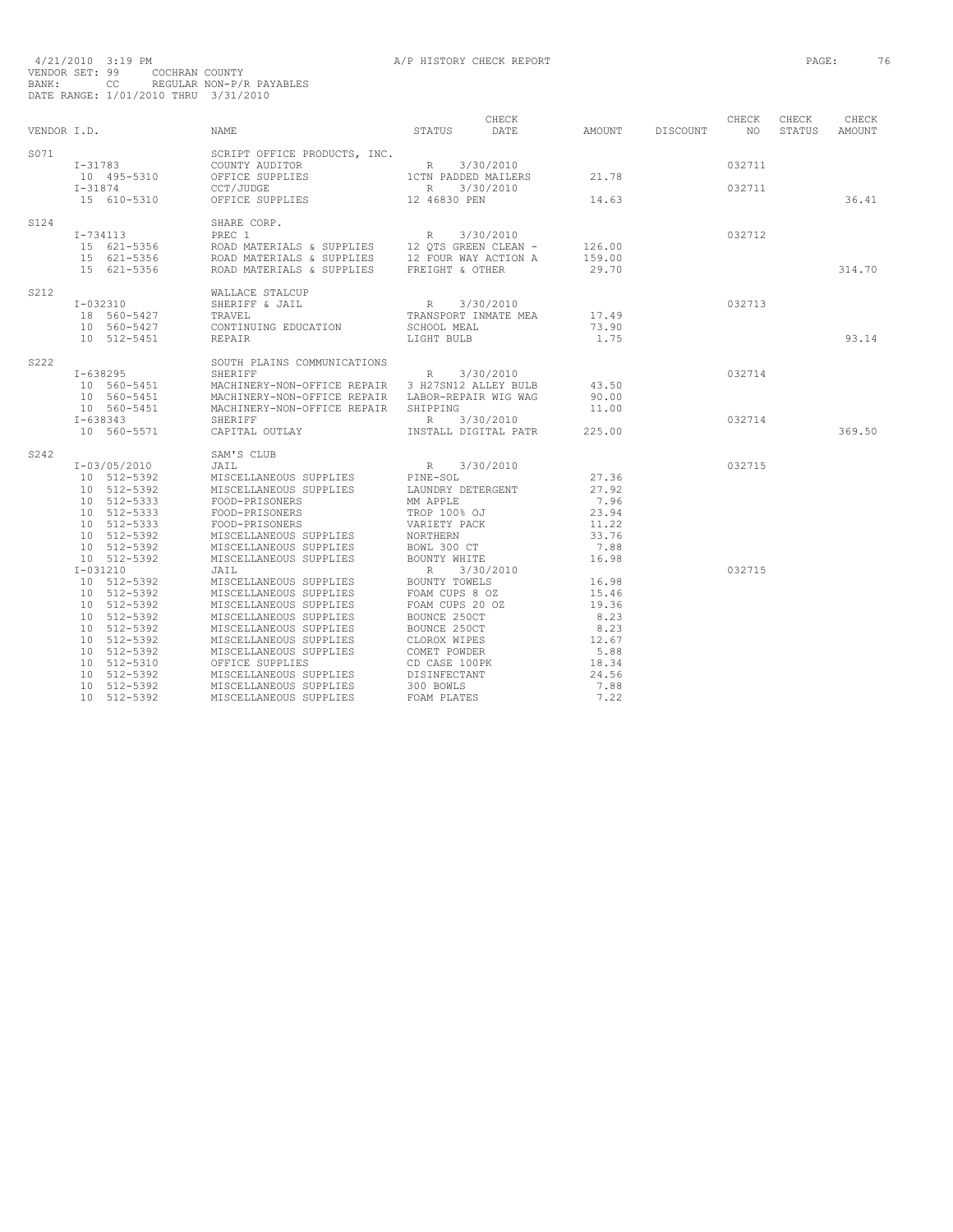|             |                            |                                                    |                                      | CHECK     |                |                 | CHECK  | CHECK  | CHECK         |
|-------------|----------------------------|----------------------------------------------------|--------------------------------------|-----------|----------------|-----------------|--------|--------|---------------|
| VENDOR I.D. |                            | <b>NAME</b>                                        | <b>STATUS</b>                        | DATE.     | AMOUNT         | <b>DISCOUNT</b> | NO.    | STATUS | <b>AMOUNT</b> |
| S242        |                            | SAM'S CLUB<br><b>CONT</b>                          |                                      |           |                |                 |        |        |               |
|             | I-031210                   | JAIL                                               | R                                    | 3/30/2010 |                |                 | 032715 |        |               |
|             | 10 512-5392                | MISCELLANEOUS SUPPLIES                             | CLOROX ULTRA                         |           | 8.12           |                 |        |        |               |
|             | 10 512-5392                | MISCELLANEOUS SUPPLIES                             | PINE SOL                             |           | 27.36          |                 |        |        |               |
|             | $I-032610$                 | JAIL                                               | R 3/30/2010                          |           |                |                 | 032715 |        |               |
|             | 10 512-5392<br>10 512-5392 | MISCELLANEOUS SUPPLIES<br>MISCELLANEOUS SUPPLIES   | CLOROX<br>LYSOL                      |           | 8.12<br>54.40  |                 |        |        |               |
|             | 10 512-5392                | MISCELLANEOUS SUPPLIES                             | DISINFECTANT                         |           | 36.84          |                 |        |        |               |
|             | 10 512-5392                | MISCELLANEOUS SUPPLIES                             | COMET                                |           | 5.88           |                 |        |        |               |
|             | 10 512-5392                | MISCELLANEOUS SUPPLIES                             | BOUNTY WHITE                         |           | 16.98          |                 |        |        |               |
|             | 10 512-5392                | MISCELLANEOUS SUPPLIES                             | 20 OZ CUPS                           |           | 17.48          |                 |        |        |               |
|             | 10 512-5392                | MISCELLANEOUS SUPPLIES                             | AA BATTERIES                         |           | 9.98           |                 |        |        |               |
|             | 10 512-5392                | MISCELLANEOUS SUPPLIES                             | <b>BATTERIES</b>                     |           | 9.98           |                 |        |        |               |
|             | 10 512-5310                | OFFICE SUPPLIES                                    | BANKERS BOX                          |           | 16.84          |                 |        |        | 513.81        |
|             |                            |                                                    |                                      |           |                |                 |        |        |               |
| S315        |                            | D.J. SOJAK                                         |                                      |           |                |                 |        |        |               |
|             | I-05-09-3936 RADLE         | DISTRICT COURT - CIVIL                             | R                                    | 3/30/2010 |                |                 | 032716 |        |               |
|             | 10 435-5400                | ATTORNEY AD LITEM                                  | ITIO ***** CHLDRN 25                 |           | 1,931.25       |                 |        |        | 1,931.25      |
| S322        |                            | SPAN PUBLISHING INC dba NAT'L                      |                                      |           |                |                 |        |        |               |
|             | $I - 81674$                | SHERIFF OFFICE                                     | R 3/30/2010                          |           |                |                 | 032717 |        |               |
|             | 10 560-5310                | OFFICE SUPPLIES                                    | 2010 DIRECTORY LAW E                 |           | 144.00         |                 |        |        | 144.00        |
| S325        |                            | DONNA SCHMIDT                                      |                                      |           |                |                 |        |        |               |
|             | I-ELECTION MILEAGE         | <b>ELECTIONS</b>                                   | R                                    | 3/30/2010 |                |                 | 032718 |        |               |
|             | 10 490-5425                | TRAVEL-IN COUNTY (DOCUMENTED) 22 mi WHFC - ELECTIO |                                      |           | 11.00          |                 |        |        | 11.00         |
|             |                            |                                                    |                                      |           |                |                 |        |        |               |
| S331        |                            | STANDARD COFFEE SERVICE                            |                                      |           |                |                 |        |        |               |
|             | I-8311-58976               | NON-DEPT'L                                         | R                                    | 3/30/2010 |                |                 | 032719 |        |               |
|             | 10 409-5300                | COUNTY-WIDE SUPPLIES                               | 5 CREAMER                            |           | 36.65          |                 |        |        |               |
|             | 10 409-5300                | COUNTY-WIDE SUPPLIES                               | 2 CAPPUCINO                          |           | 15.16          |                 |        |        |               |
|             | 10 409-5300                | COUNTY-WIDE SUPPLIES                               | 2 HOT CHOC NESTLE W                  |           | 30.40          |                 |        |        |               |
|             | 10 409-5300<br>10 409-5300 | COUNTY-WIDE SUPPLIES<br>COUNTY-WIDE SUPPLIES       | 1 HOT CHOC NESTLE R<br>1 AAA EXC F/P |           | 13.44<br>36.75 |                 |        |        |               |
|             | 10 409-5300                | COUNTY-WIDE SUPPLIES                               | 2 AAA EXC 40/.9                      |           | 59.00          |                 |        |        | 191.40        |
|             |                            |                                                    |                                      |           |                |                 |        |        |               |
| S377        |                            | SHOW ME BOOKS INC                                  |                                      |           |                |                 |        |        |               |
|             | I-14919 P53                | LIBRARY                                            | R                                    | 3/30/2010 |                |                 | 032720 |        |               |
|             | 10 650-5590                | <b>BOOKS</b>                                       | 53 BOOKS                             |           | 360.00         |                 |        |        | 360.00        |
| S378        |                            | DALILA SEPULBEDA                                   |                                      |           |                |                 |        |        |               |
|             | $I-ACT$ BLDG $3/13/10$     | ACT BLDG-REFUND DEPOSIT                            | R                                    | 3/30/2010 |                |                 | 032721 |        |               |
|             | 10 000-4370.101            | RENT-ACTIVITY BUILDING                             | ACT BLDG-REF DEP-DW#                 |           | 125.00         |                 |        |        | 125.00        |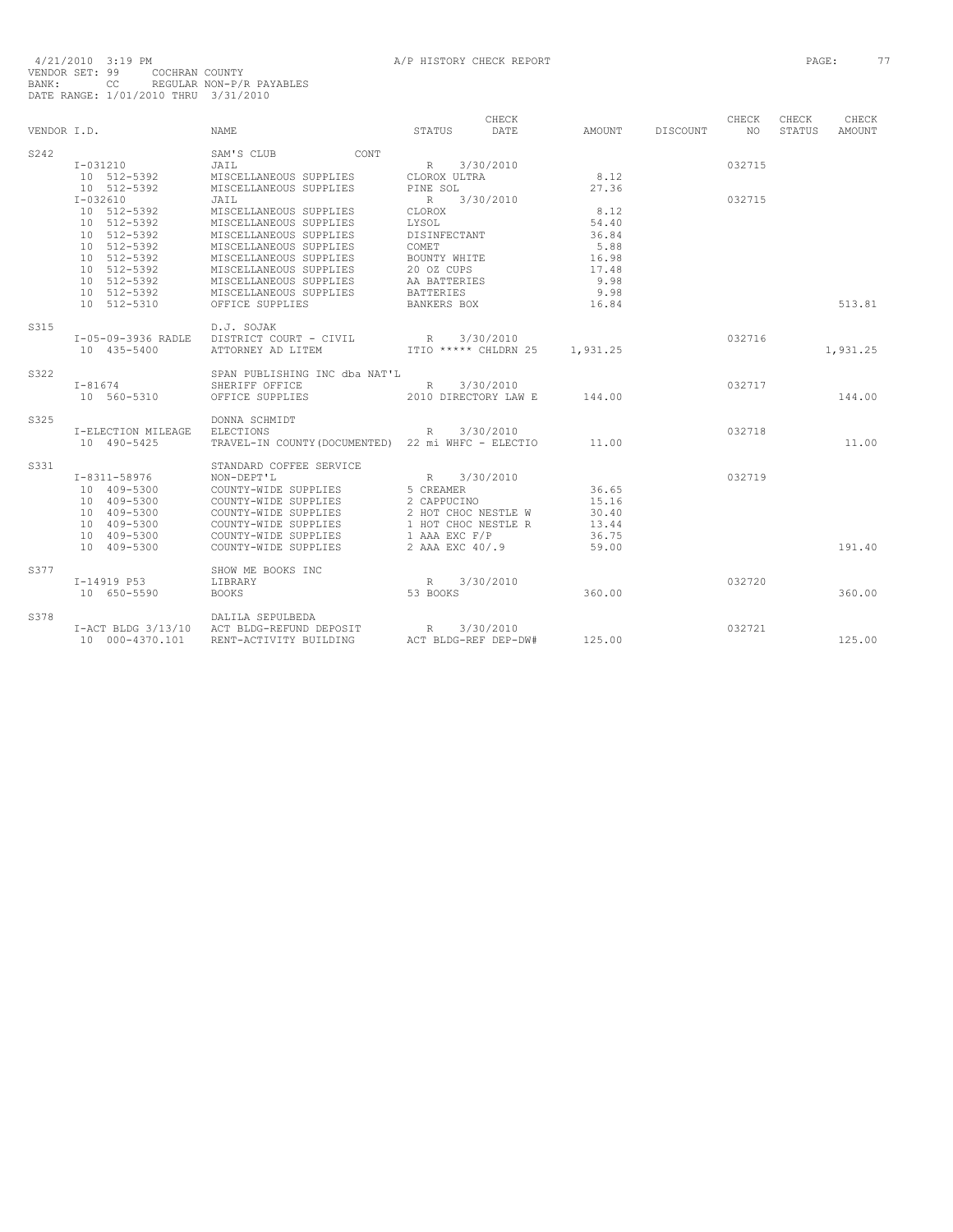| VENDOR I.D. |                   | <b>NAME</b>                                        | STATUS               | CHECK<br>DATE        | AMOUNT   | DISCOUNT | CHECK<br>NO | CHECK<br>STATUS | CHECK<br>AMOUNT |
|-------------|-------------------|----------------------------------------------------|----------------------|----------------------|----------|----------|-------------|-----------------|-----------------|
| T050        |                   | TAC UNEMPLOYMENT FUND                              |                      |                      |          |          |             |                 |                 |
|             | I-1ST QTR 2010    | ALL DEPARTMENTS                                    | $\mathbb R$          | 3/30/2010            |          |          | 032722      |                 |                 |
|             | 10 400-5206       | UNEMPLOYMENT                                       | OTRLY UNEMPLYMNT-CO  |                      | 14.30    |          |             |                 |                 |
|             | 10 403-5206       | UNEMPLOYMENT                                       |                      | OTRLY UNEMPLYMNT-CLE | 30.64    |          |             |                 |                 |
|             | 10 435-5206       | UNEMPLOYMENT                                       |                      | OTRLY UNEMPLYMNT-DIS | 5.66     |          |             |                 |                 |
|             | 10 455-5206       | UNEMPLOYMENT                                       |                      | OTRLY UNEMPLYMNT-J P | 14.30    |          |             |                 |                 |
|             | 10 475-5206       | UNEMPLOYMENT                                       | OTRLY UNEMPLYMNT-CO  |                      | 16.65    |          |             |                 |                 |
|             | 10 476-5206       | UNEMPLOYMENT                                       |                      | OTRLYUNEMPLYMNT-DIST | 5.83     |          |             |                 |                 |
|             | 10 495-5206       | UNEMPLOYMENT                                       | OTRLY UNEMPLYMNT-CO  |                      | 32.78    |          |             |                 |                 |
|             | 10 497-5206       | UNEMPLOYMENT                                       |                      | OTRLY UNEMPLYMNT-TRE | 1.17     |          |             |                 |                 |
|             | 10 499-5206       | UNEMPLOYMENT                                       |                      | OTRLY UNEMPLYMNT-TAX | 33.27    |          |             |                 |                 |
|             | 10 510-5206       | UNEMPLOYMENT                                       | OTRLY UNEMPLYMNT-CRT |                      | 14.64    |          |             |                 |                 |
|             | 10 512-5206       | UNEMPLOYMENT                                       |                      | OTRLY UNEMPLYMNT-JAI | 27.50    |          |             |                 |                 |
|             | 10 516-5206       | UNEMPLOYMENT                                       |                      | OTRLY UNEMPLYMNT-CEM | 15.39    |          |             |                 |                 |
|             | 10 560-5206       | UNEMPLOYMENT                                       |                      | OTRLY UNEMPLYMNT-SHE | 168.74   |          |             |                 |                 |
|             | 571-5206<br>10    | UNEMPLOYMENT                                       |                      | OTRLY UNEMPLYMNT-JUV | 14.15    |          |             |                 |                 |
|             | 10 650-5206       | UNEMPLOYMENT                                       |                      | OTRLY UNEMPLYMNT-LIB | 14.81    |          |             |                 |                 |
|             | 660-5206<br>10    | UNEMPLOYMENT                                       |                      | OTRLY UNEMPLYMNT-PAR | 11.81    |          |             |                 |                 |
|             | 10 662-5206       | UNEMPLOYMENT                                       |                      | OTRLY UNEMPLYMNT-ACT | 16.39    |          |             |                 |                 |
|             | 10 663-5206       | UNEMPLOYMENT                                       | QTRLY UNEMPLYMNT-SR  |                      | 19.86    |          |             |                 |                 |
|             | 10 665-5206       | UNEMPLOYMENT                                       |                      | QTRLY UNEMPLYMNT-EXT | 24.35    |          |             |                 |                 |
|             | 15 621-5206       | UNEMPLOYMENT                                       | QTRLY UNEMPLYMNT-PRE |                      | 31.26    |          |             |                 |                 |
|             | 15 622-5206       | UNEMPLOYMENT                                       |                      | QTRLY UNEMPLYMNT-PRE | 32.00    |          |             |                 |                 |
|             | 15 623-5206       | UNEMPLOYMENT                                       |                      | OTRLY UNEMPLYMNT-PRE | 34.67    |          |             |                 |                 |
|             | 15 624-5206       | UNEMPLOYMENT                                       |                      | OTRLY UNEMPLYMNT-PRE | 31.42    |          |             |                 | 611.59          |
| T051        |                   | TAC RISK MANAGEMENT POOL                           |                      |                      |          |          |             |                 |                 |
|             | I-2ND QTR 2010    | ALL DEPT'S/WORKERS' COMP                           | R                    | 3/30/2010            |          |          | 032723      |                 |                 |
|             | 10 000-2500.10    | RESERVE FOR W/C, UNEMPLYMNT                        |                      | 2ND OTR DEPOSIT 2010 | 6,388.00 |          |             |                 | 6,388.00        |
| T058        |                   | RITA TYSON, CO & DIST CLERK                        |                      |                      |          |          |             |                 |                 |
|             | I-MARCH 2010 MISC | CLERK                                              | R                    | 3/30/2010            |          |          | 032724      |                 |                 |
|             | 10 510-5332       | CUSTODIAL SUPPLIES                                 | EDEN PURE HEATERS-BY |                      | 941.00   |          |             |                 |                 |
|             | 10 403-5427       | CONTINUING EDUCATION                               | 3 TRPS LVLD-SOLIZ TR |                      | 75.00    |          |             |                 |                 |
|             | 10 490-5335       | ELECTION SUPPLIES                                  |                      | 36 PRALINES-ELECTION | 18.00    |          |             |                 |                 |
|             | 10 490-5335       | ELECTION SUPPLIES                                  |                      | 24 BISCOCHOS-ELECTIO | 12.00    |          |             |                 |                 |
|             | 10 490-5335       | ELECTION SUPPLIES                                  | SOUR CREAM           |                      | 2.00     |          |             |                 |                 |
|             | 10 490-5335       | ELECTION SUPPLIES                                  | SANTITAS CHIPS       |                      | 4.00     |          |             |                 |                 |
|             | 10 490-5425       | TRAVEL-IN COUNTY (DOCUMENTED) TRIPtoBLEDSOE - 56mi |                      |                      | 28.00    |          |             |                 | 1,080.00        |
| T081        |                   | TAC RISK MANAGEMENT POOL                           |                      |                      |          |          |             |                 |                 |
|             | $I-116688$        | NON-DEPARTMENTAL                                   | R                    | 3/30/2010            |          |          | 032725      |                 |                 |
|             | 10 409-5482       | PROPERTY INSURANCE                                 |                      | SUB '10 CAT GRADER F | 103.00   |          |             |                 |                 |
|             | $I - 116749$      | NON0-DEPARTMENTAL                                  | R                    | 3/30/2010            |          |          | 032725      |                 |                 |
|             | 10 409-5482       | PROPERTY INSURANCE                                 |                      | SUB '10 JD GRADER FO | 62.00    |          |             |                 | 165.00          |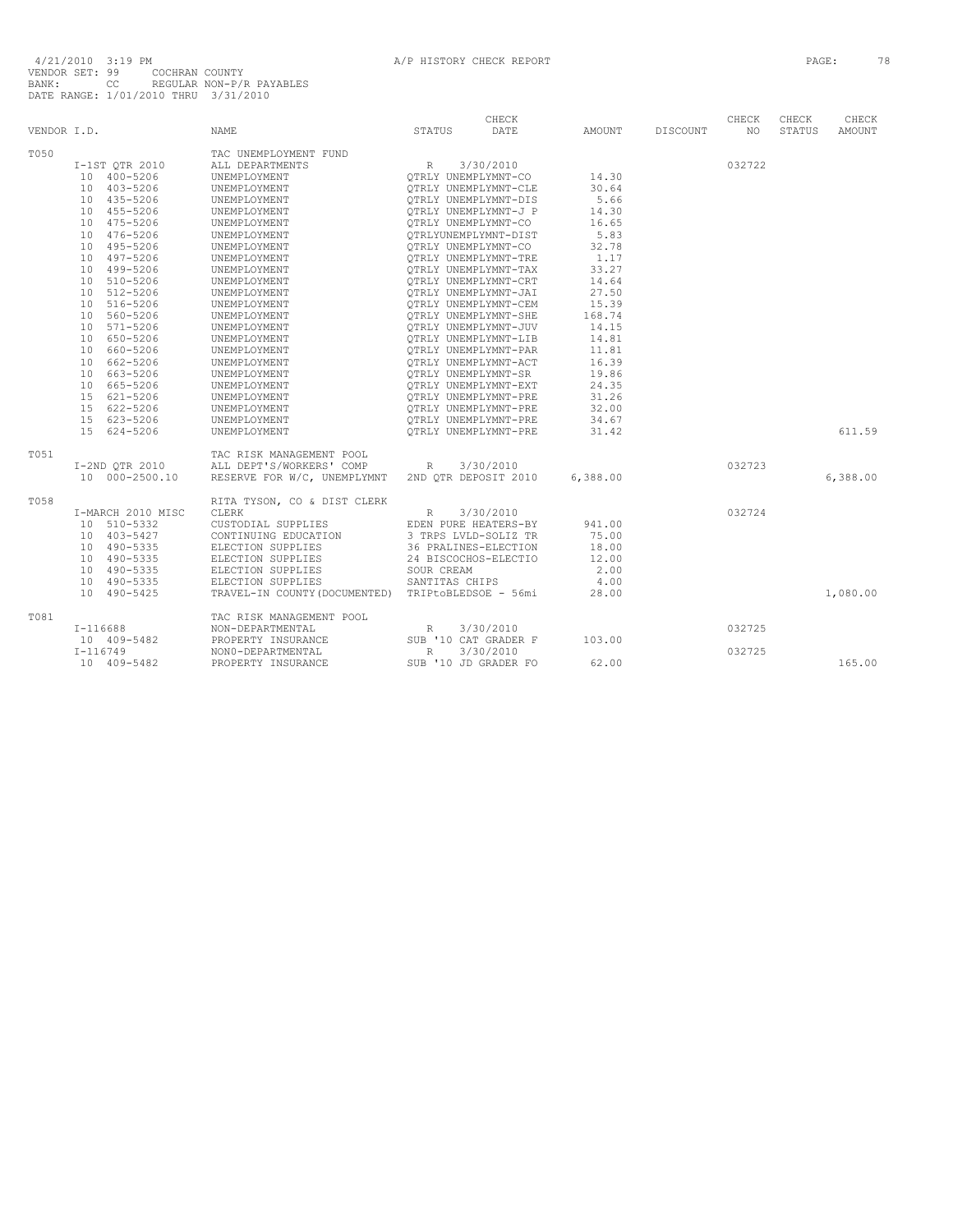| VENDOR I.D. |                                           | <b>NAME</b>                                            | CHECK<br>STATUS<br>DATE                          | AMOUNT           | DISCOUNT | CHECK<br>NO. | CHECK<br><b>STATUS</b> | CHECK<br>AMOUNT |
|-------------|-------------------------------------------|--------------------------------------------------------|--------------------------------------------------|------------------|----------|--------------|------------------------|-----------------|
| T087        | $I-11019$                                 | TEXAS DEPARTMENT OF HEALTH<br>CLERK                    | 3/30/2010<br>$\mathbb{R}$                        |                  |          | 032726       |                        |                 |
|             | 10 403-5310                               | OFFICE SUPPLIES                                        | 10 REMOTE BIRTH CERT                             | 18.30            |          |              |                        | 18.30           |
| T191        |                                           | TASTE OF HOME BOOKS                                    |                                                  |                  |          |              |                        |                 |
|             | $T - 1000$<br>10 650-5590                 | LIBRARY<br><b>BOOKS</b>                                | R<br>3/30/2010<br>2010 BEST OF BETTY C           | 19.99            |          | 032727       |                        |                 |
|             | 10 650-5590                               | <b>BOOKS</b>                                           | UMBRELLA WITH TOTE B                             |                  |          |              |                        |                 |
|             | 10 650-5590<br>10 650-5590                | <b>BOOKS</b><br><b>BOOKS</b>                           | FAVORITE DESSERTS<br>SIMPLE SKILLETS             |                  |          |              |                        |                 |
|             | 10 650-5590                               | <b>BOOKS</b>                                           | SHIPPING AND HANDLIN                             | 4.99             |          |              |                        |                 |
|             | $I-1002$<br>10 650-5590                   | LIBRARY<br><b>BOOKS</b>                                | 3/30/2010<br>$R_{\perp}$<br>2009 SLOWCOOKER/ONE  | 19.99            |          | 032727       |                        |                 |
|             | 10 650-5590                               | <b>BOOKS</b>                                           | FLEECE THROW RED W/T                             |                  |          |              |                        |                 |
|             | 10 650-5590<br>10 650-5590                | <b>BOOKS</b>                                           | DELECTABLE DESSERTS                              | 4.99             |          |              |                        | 49.96           |
|             |                                           | <b>BOOKS</b>                                           | SHIPPING AND HANDLIN                             |                  |          |              |                        |                 |
| U019        | $C - 02/20/10$                            | UNITED SUPERMARKETS, INC                               | 3/30/2010                                        |                  |          | 032728       |                        |                 |
|             | 10 512-5333                               | JAIL<br>FOOD-PRISONERS                                 | $\mathbb{R}$<br>RETURNED GROC ITEM               | 5.00CR           |          |              |                        |                 |
|             | $I - 022610$                              | JAIL                                                   | 3/30/2010<br>R                                   |                  |          | 032728       |                        |                 |
|             | 10 512-5333<br>10 512-5333                | FOOD-PRISONERS<br>FOOD-PRISONERS                       | 36 HNG MAN DINNER<br>24 HM CHKN DINNER           | 120.00<br>80.00  |          |              |                        |                 |
|             | 10 512-5333                               | FOOD-PRISONERS                                         | 24 HM TURKEY DINNER                              | 80.00            |          |              |                        |                 |
|             | 10 512-5333<br>10 512-5333                | FOOD-PRISONERS<br>FOOD-PRISONERS                       | 12 HM TURKEY DINNER<br>12 HNG MAN DINNER         | 40.00<br>40.00   |          |              |                        |                 |
|             | 512-5333<br>10                            | FOOD-PRISONERS                                         | 12 SWANSON ENTREE                                | 80.00            |          |              |                        |                 |
|             | 10 512-5333                               | FOOD-PRISONERS                                         | 12 HM GRLD BRBN STK                              | 40.00            |          |              |                        | 475.00          |
| V032        |                                           | JULIE VASOUEZ                                          |                                                  |                  |          |              |                        |                 |
|             | $I-DEPOSTT 3/20/10$<br>10 000-4370.101    | ACTIVITY BUILDING<br>RENT-ACTIVITY BUILDING            | 3/30/2010<br>R<br>DEPOSIT REF DW13842            | 125.00           |          | 032729       |                        | 125.00          |
|             |                                           |                                                        |                                                  |                  |          |              |                        |                 |
| <b>W007</b> | $I-820220457$                             | WEST<br>CNTY ATTY/LAW LIBRARY                          | $\mathbb R$<br>3/30/2010                         |                  |          | 032730       |                        |                 |
|             | 10 475-5590                               | LAW LIBRARY MTRLS/UPDATES                              | TX VERN ELECTION COD                             | 135.00           |          |              |                        |                 |
|             | 10 475-5590<br>10 475-5590                | LAW LIBRARY MTRLS/UPDATES<br>LAW LIBRARY MTRLS/UPDATES | TX VERN ELECTION COD<br>TX VERN ELECTION COD     | 135.00<br>135.00 |          |              |                        | 405.00          |
|             |                                           |                                                        |                                                  |                  |          |              |                        |                 |
| <b>W010</b> | I-004036001501 0210 PARK SHOP             | WEST TEXAS GAS INC                                     | $\mathbb R$<br>3/30/2010                         |                  |          | 032731       |                        |                 |
|             | 10 660-5440                               | UTILITIES & IRRIGATION                                 | PARK SHOP GAS FEB 2                              | 9.00             |          |              |                        |                 |
|             | I-004036002501 0210 PARK/SHOWBARN         |                                                        | R<br>3/30/2010                                   |                  |          | 032731       |                        |                 |
|             | 10 660-5440<br>I-004049022001 0210 PREC 3 | UTILITIES & IRRIGATION                                 | PARK/SHOWBARN GAS FE<br>3/30/2010<br>$\mathbb R$ | 163.05           |          | 032731       |                        |                 |
|             | 15 623-5440                               | UTILITIES                                              | GAS - FEB 12 to MAR                              | 59.82            |          |              |                        | 231.87          |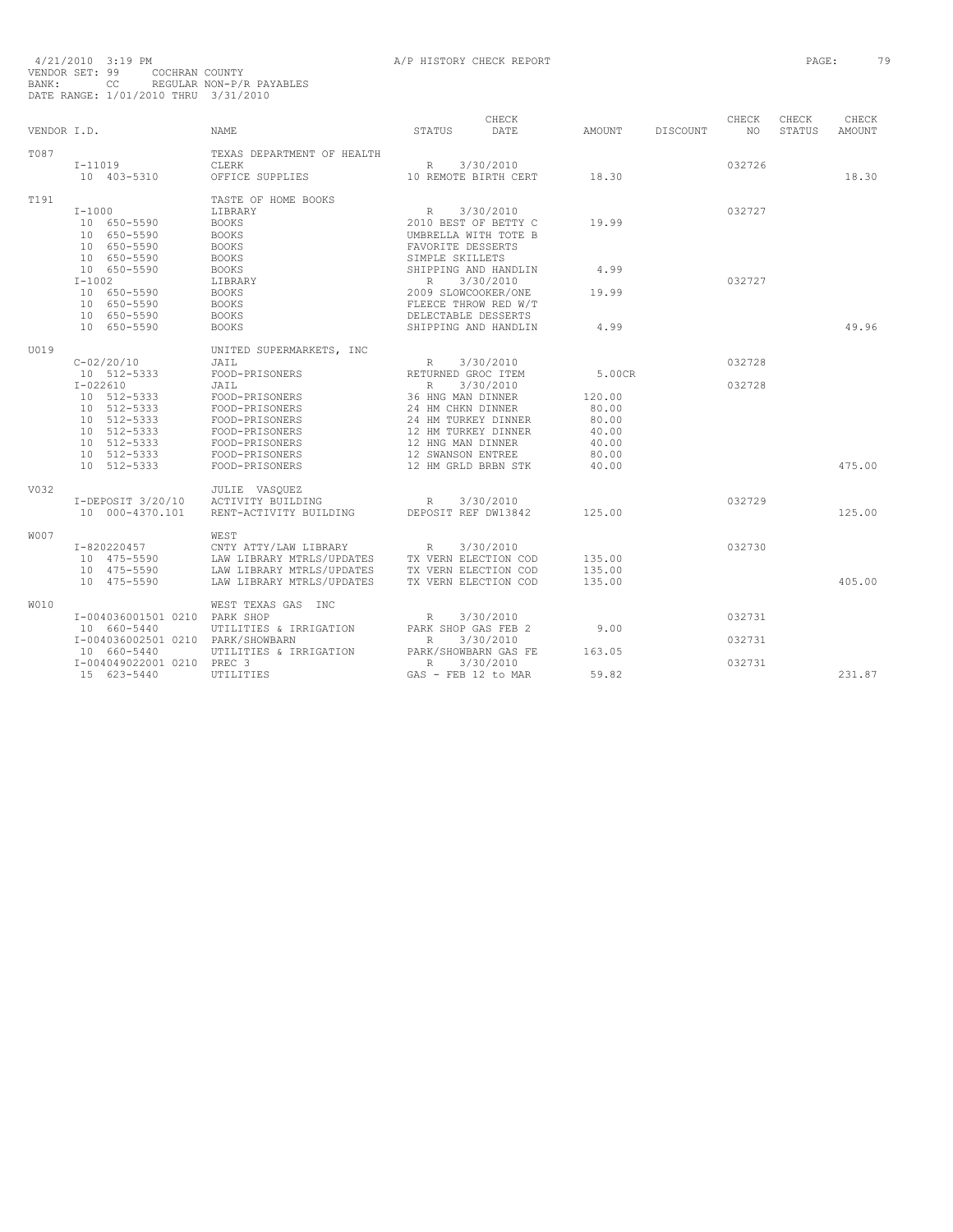| VENDOR I.D. |                                | <b>NAME</b>                              | STATUS             | CHECK<br>DATE                               | AMOUNT             | DISCOUNT | CHECK<br>NO. | CHECK<br>STATUS | CHECK<br>AMOUNT |
|-------------|--------------------------------|------------------------------------------|--------------------|---------------------------------------------|--------------------|----------|--------------|-----------------|-----------------|
| W055        |                                | WINDSTREAM COMMUNICATIONS SW             |                    |                                             |                    |          |              |                 |                 |
|             | I-042-300-6754 0410 SHERIFF    |                                          | R                  | 3/30/2010                                   |                    |          | 032732       |                 |                 |
|             | 10 560-5420                    | TELECOMMUNICATIONS                       |                    | APRIL PHONE 042-300-                        | 10.42              |          |              |                 |                 |
|             | I-266-0638 0410                | MJUSEUM                                  | R                  | 3/30/2010                                   |                    |          | 032732       |                 |                 |
|             | 10 652-5420                    | TELECOMMUNICATIONS                       | APRIL PHONE        |                                             | 53.89              |          |              |                 |                 |
|             | I-266-5051 0410                | LIBRARY                                  | $\mathbb{R}$       | 3/30/2010                                   |                    |          | 032732       |                 |                 |
|             | 10 650-5420                    | TELECOMMUNICATIONS                       | APRIL PHONE        |                                             | 175.30             |          |              |                 |                 |
|             | I-266-5074 0410                | ADULT PROBATION                          | R                  | 3/30/2010                                   |                    |          | 032732       |                 |                 |
|             | 10 570-5420                    | TELECOMMUNICATIONS                       | APRIL PHONE        |                                             | 64.03              |          |              |                 |                 |
|             | I-266-5161 0410                | TREASURER                                | R                  | 3/30/2010                                   |                    |          | 032732       |                 |                 |
|             | 10 497-5420                    | TELECOMMUNICATIONS                       | APRIL PHONE        |                                             | 52.06              |          |              |                 |                 |
|             | I-266-5171 0410                | TAX A/C                                  | R                  | 3/30/2010                                   |                    |          | 032732       |                 |                 |
|             | 10 499-5420                    | TELECOMMUNICATIONS                       |                    | APRIL PHONE 3 LINES                         | 166.59             |          |              |                 |                 |
|             | 10 499-5420<br>I-266-5211 0410 | TELECOMMUNICATIONS<br>SHERIFF            | $\mathbb{R}$       | APRIL DSL INTERNET S<br>3/30/2010           | 51.83              |          | 032732       |                 |                 |
|             | 10 560-5420                    | TELECOMMUNICATIONS                       | APRIL PHONE        |                                             | 196.07             |          |              |                 |                 |
|             | I-266-5215 0410                | EXT SVC                                  | $\mathbb{R}$       | 3/30/2010                                   |                    |          | 032732       |                 |                 |
|             | 10 665-5420                    | TELECOMMUNICATIONS                       |                    | APRIL PHONE -3 LINES                        | 164.09             |          |              |                 |                 |
|             | 10 665-5420                    | TELECOMMUNICATIONS                       | CALL RETURN-3 USES |                                             | 4.50               |          |              |                 |                 |
|             | I-266-5302 0410                | JUSTICE OF THE PEACE                     | $\mathbb R$        | 3/30/2010                                   |                    |          | 032732       |                 |                 |
|             | 10 455-5420                    | TELECOMMUNICATIONS                       | APRIL PHONE        |                                             | 52.06              |          |              |                 |                 |
|             | I-266-5411 0410                | JUVENILE PROBATION                       | R                  | 3/30/2010                                   |                    |          | 032732       |                 |                 |
|             | 10 571-5420                    | TELECOMMUNICATIONS                       | APRIL PHONE        |                                             | 52.06              |          |              |                 |                 |
|             | I-266-5412 0410                | DISTRICT COURT                           | $\mathbb R$        | 3/30/2010                                   |                    |          | 032732       |                 |                 |
|             | 10 435-5420                    | TELECOMMUNICATIONS                       | APRIL PHONE        |                                             | 52.06              |          |              |                 |                 |
|             | 10 435-5420                    | TELECOMMUNICATIONS                       |                    | APRIL DSL INTERNET S                        | 69.99              |          |              |                 |                 |
|             | I-266-5450 0410                | CLERK                                    | $\mathbb{R}$       | 3/30/2010                                   |                    |          | 032732       |                 |                 |
|             | 10 403-5420                    | TELECOMMUNICATIONS                       |                    | APRIL PHONE 3 LINES                         | 166.59             |          |              |                 |                 |
|             | I-266-5508 0410                | COUNTY JUDGE/ Cct                        | $\mathbb R$        | 3/30/2010                                   |                    |          | 032732       |                 |                 |
|             | 15 610-5420                    | TELECOMMUNICATIONS                       |                    | APRIL PHONE 2 LINES                         | 114.53             |          |              |                 |                 |
|             | I-266-5700 0410                | SHERIFF                                  | $\mathbb R$        | 3/30/2010                                   |                    |          | 032732       |                 |                 |
|             | 10 560-5420                    | TELECOMMUNICATIONS                       | APRIL PHONE        |                                             | 78.30              |          |              |                 |                 |
|             | 10 560-5420                    | TELECOMMUNICATIONS                       |                    | CALL RETURN SERVICE                         | 1.50               |          |              |                 |                 |
|             | I-266-5822 0410                | AUDITOR & NON-DEPARTMENTAL               | R                  | 3/30/2010                                   |                    |          | 032732       |                 |                 |
|             | 10 495-5420                    | TELECOMMUNICATIONS                       |                    | APRIL PHONE + FAX LI                        | 104.11             |          |              |                 |                 |
|             | 10 409-5420<br>10 495-5420     | TELECOMMUNICATIONS                       |                    | COURTHOUSE INTERNET<br>COURTHOUSE INTERNET- | 154.99<br>154.99CR |          |              |                 |                 |
|             | 10 409-5420                    | TELECOMMUNICATIONS<br>TELECOMMUNICATIONS |                    | COURTHOUSE INTERNET                         | 154.99             |          |              |                 |                 |
|             | I-266-8888 0410                | SHERIFF                                  | $\mathbb{R}$       | 3/30/2010                                   |                    |          | 032732       |                 |                 |
|             | 10 560-5420                    | TELECOMMUNICATIONS                       |                    | APRIL FAX AND LONG D                        | 58.36              |          |              |                 | 1,843.33        |
|             |                                |                                          |                    |                                             |                    |          |              |                 |                 |
| W062        |                                | WAL-MART COMMUNITY                       |                    |                                             |                    |          |              |                 |                 |
|             | $I - 001299$                   | JAIL                                     | R                  | 3/30/2010                                   |                    |          | 032734       |                 |                 |
|             | 10 512-5391                    | MEDICAL CARE-PRISONERS                   | 2 BNDRYL TAB 24CT  |                                             | 7.94               |          |              |                 |                 |
|             | 10 512-5333                    | FOOD-PRISONERS                           |                    | 12 AJ GS PANCAKE W/S                        | 17.64              |          |              |                 |                 |
|             | 10 512-5333                    | FOOD-PRISONERS                           |                    | 30 AJ GS EGG/BCN/FRI                        | 44.10              |          |              |                 |                 |
|             | 10 512-5333                    | FOOD-PRISONERS                           |                    | 13 AJ GS EGG/SGE/HSH                        | 19.11              |          |              |                 |                 |
|             | 10 512-5333                    | FOOD-PRISONERS                           | 8# ORANGE NVL      |                                             | 6.98               |          |              |                 |                 |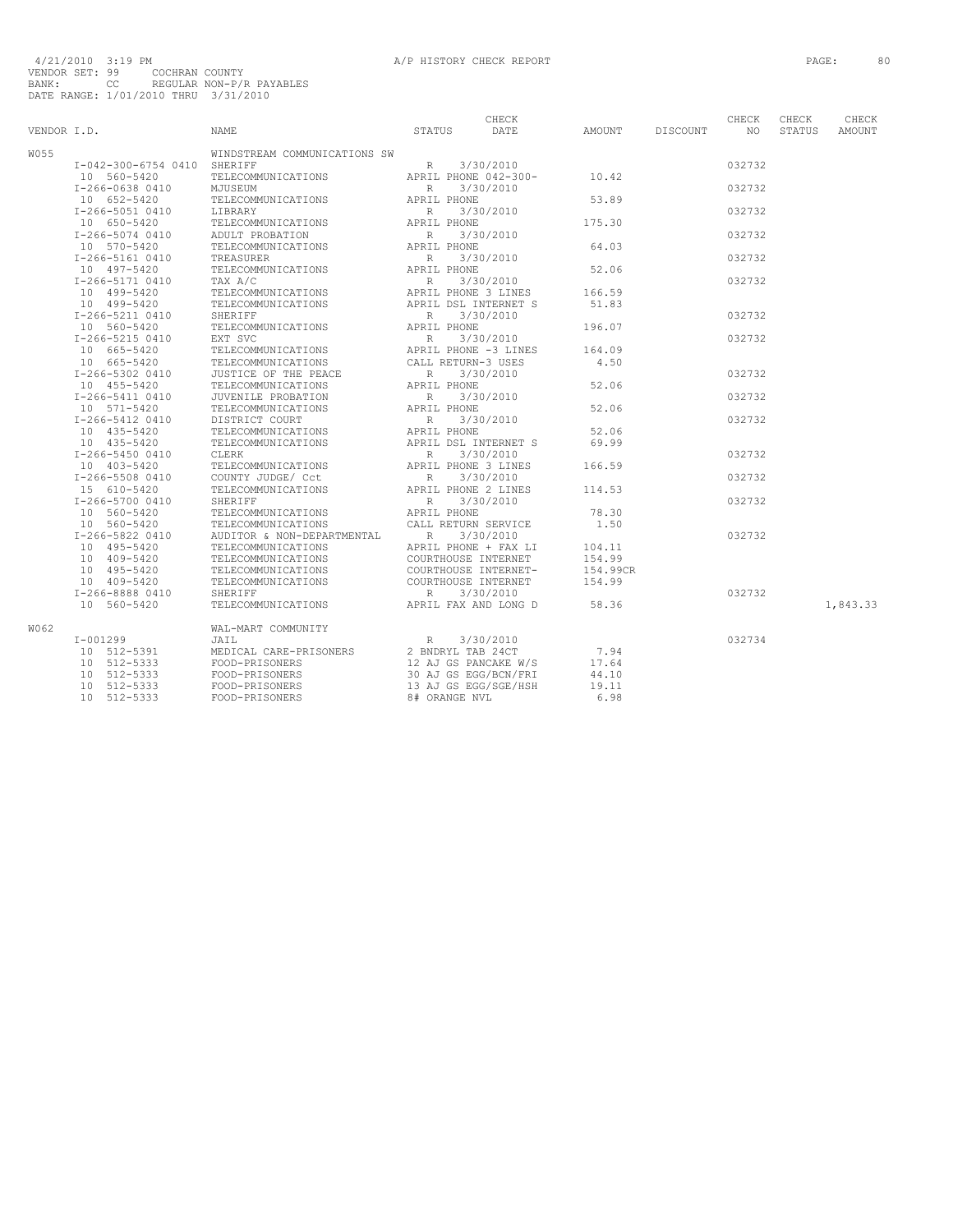| VENDOR I.D. |                                                                                                                                                                                                                                                                                                                         | <b>NAME</b>                                                                                                                                                                                                                                                                                                                                                                                                                                           | STATUS                                                                                                                                                                                                                                                                                                                                                                                                                                                                         | CHECK<br>DATE                     | AMOUNT                                                                                                                                                                        | <b>DISCOUNT</b> | CHECK<br>NO.               | CHECK<br>STATUS | CHECK<br><b>AMOUNT</b> |
|-------------|-------------------------------------------------------------------------------------------------------------------------------------------------------------------------------------------------------------------------------------------------------------------------------------------------------------------------|-------------------------------------------------------------------------------------------------------------------------------------------------------------------------------------------------------------------------------------------------------------------------------------------------------------------------------------------------------------------------------------------------------------------------------------------------------|--------------------------------------------------------------------------------------------------------------------------------------------------------------------------------------------------------------------------------------------------------------------------------------------------------------------------------------------------------------------------------------------------------------------------------------------------------------------------------|-----------------------------------|-------------------------------------------------------------------------------------------------------------------------------------------------------------------------------|-----------------|----------------------------|-----------------|------------------------|
| W062        | $I - 001299$<br>10 512-5391<br>10 512-5391<br>10 512-5333<br>10 512-5392<br>10 512-5392<br>10 512-5391<br>$I - 031210$<br>10 560-5310<br>$I - 032610$<br>10 512-5333                                                                                                                                                    | WAL-MART COMMUNITY CONT<br>JAIL<br>MEDICAL CARE-PRISONERS<br>MEDICAL CARE-PRISONERS<br>FOOD-PRISONERS<br>MISCELLANEOUS SUPPLIES<br>MISCELLANEOUS SUPPLIES<br>MEDICAL CARE-PRISONERS<br>SHERIFF<br>OFFICE SUPPLIES<br>JAIL<br>FOOD-PRISONERS                                                                                                                                                                                                           | R 3/30/2010<br>BAYER XS BACK 50<br>EO EX-STR CAP 500<br>2 APPLE RED ORG 3#<br>3 PIECE CLEANING KIT<br>1 ALIEVE ARTH CAP 10<br>CLAR REDI 12HR PED<br>R<br>9 4PK 3X5 MEMO PAD<br>$R_{\rm c}$<br>FROZEN DINNERS & STU                                                                                                                                                                                                                                                             | 3/30/2010<br>3/30/2010            | 5.72<br>7.92<br>6.94<br>10.44<br>9.46<br>8.94<br>17.73<br>200.07                                                                                                              |                 | 032734<br>032734<br>032734 |                 | 362.99                 |
| WO 97       | $I-27881$<br>10 510-5332<br>10 662-5332<br>10 650-5332                                                                                                                                                                                                                                                                  | W. L. MATHENY dba<br>CRTHSE/LIB/ACT BLDG<br>CUSTODIAL SUPPLIES<br>CUSTODIAL SUPPLIES<br>CUSTODIAL SUPPLIES                                                                                                                                                                                                                                                                                                                                            | R 3/30/2010<br>BUG SPRAY<br>BUG SPRAY<br>BUG SPRAY                                                                                                                                                                                                                                                                                                                                                                                                                             |                                   | 70.00<br>45.00<br>35.00                                                                                                                                                       |                 | 032735                     |                 | 150.00                 |
| X001        | I-0313810038<br>15 622-5440<br>15 622-5440                                                                                                                                                                                                                                                                              | XCEL ENERGY<br>PREC <sub>2</sub><br>UTILITIES<br>UTILITIES                                                                                                                                                                                                                                                                                                                                                                                            | R<br>ELECTRIC 2/12-3/15/1<br>AREA LITE                                                                                                                                                                                                                                                                                                                                                                                                                                         | 3/30/2010                         | 16.75<br>15.16                                                                                                                                                                |                 | 032736                     |                 | 31.91                  |
| X001        | 10 662-5440<br>10 660-5440<br>15 621-5440<br>30 518-5440<br>10 660-5440<br>10 660-5440<br>10 516-5440<br>10 650-5440<br>10 660-5440<br>10 516-5440<br>10 660-5440<br>10 510-5440<br>10 660-5440<br>10 409-5440<br>10 580-5440<br>10 516-5440<br>10 660-5440<br>10 652-5440<br>10 662-5440<br>15 621-5440<br>10 660-5440 | XCEL ENERGY<br>I-54-1324315-7 0310 ALMOST ALL DEPT'S<br>UTILITIES<br>UTILITIES & IRRIGATION<br>UTILITIES<br>UTILITIES<br>UTILITIES & IRRIGATION<br>UTILITIES & IRRIGATION<br>UTILITIES<br>UTILITIES<br>UTILITIES & IRRIGATION<br>UTILITIES<br>UTILITIES & IRRIGATION<br>UTILITIES<br>UTILITIES & IRRIGATION<br>UTILITIES<br>UTILITIES [TOWER]<br>UTILITIES<br>UTILITIES & IRRIGATION<br>UTILITIES<br>UTILITIES<br>UTILITIES<br>UTILITIES & IRRIGATION | $\mathbb R$<br>S40519523 RODEO GROU<br>000052416580 PREC #1<br>3100264 RUNWAY LTS<br>W42439686 SHOWBARN<br>S36327589 PARK / SHO<br>S84520062 CEMETERY I<br>S33063456 LIBRARY<br>G58558851 PARK<br>S27121544 CEMETERY I<br>A02147240 PARK IRR<br>S42682168 COURTHOUSE<br>S30033600 SOFTBALL P<br>G43074013 TRAP SHOOT<br>A85631460 TOWER<br>W28008S CEMETERY WEL<br>S28129729 HOFMAN<br>A96649566 MUSEUM BLD<br>2 AREA LITES ACT BLD<br>AREA LITE PREC 1<br>AREA LITE PARK SHOP | 3/30/2010<br>22404S ACTIVITY BLDG | 446.91<br>18.57<br>67.73<br>86.80<br>27.47<br>51.48<br>18.57<br>158.66<br>12.94<br>129.54<br>1,515.86<br>18.57<br>10.91<br>67.55<br>18.57<br>18.57<br>26.42<br>28.51<br>13.94 |                 | 032737                     |                 |                        |
|             | 10 409-5499                                                                                                                                                                                                                                                                                                             | MISCELLANEOUS                                                                                                                                                                                                                                                                                                                                                                                                                                         | 00GG32701000 102 N.                                                                                                                                                                                                                                                                                                                                                                                                                                                            |                                   | 21.66                                                                                                                                                                         |                 |                            |                 | 2,759.23               |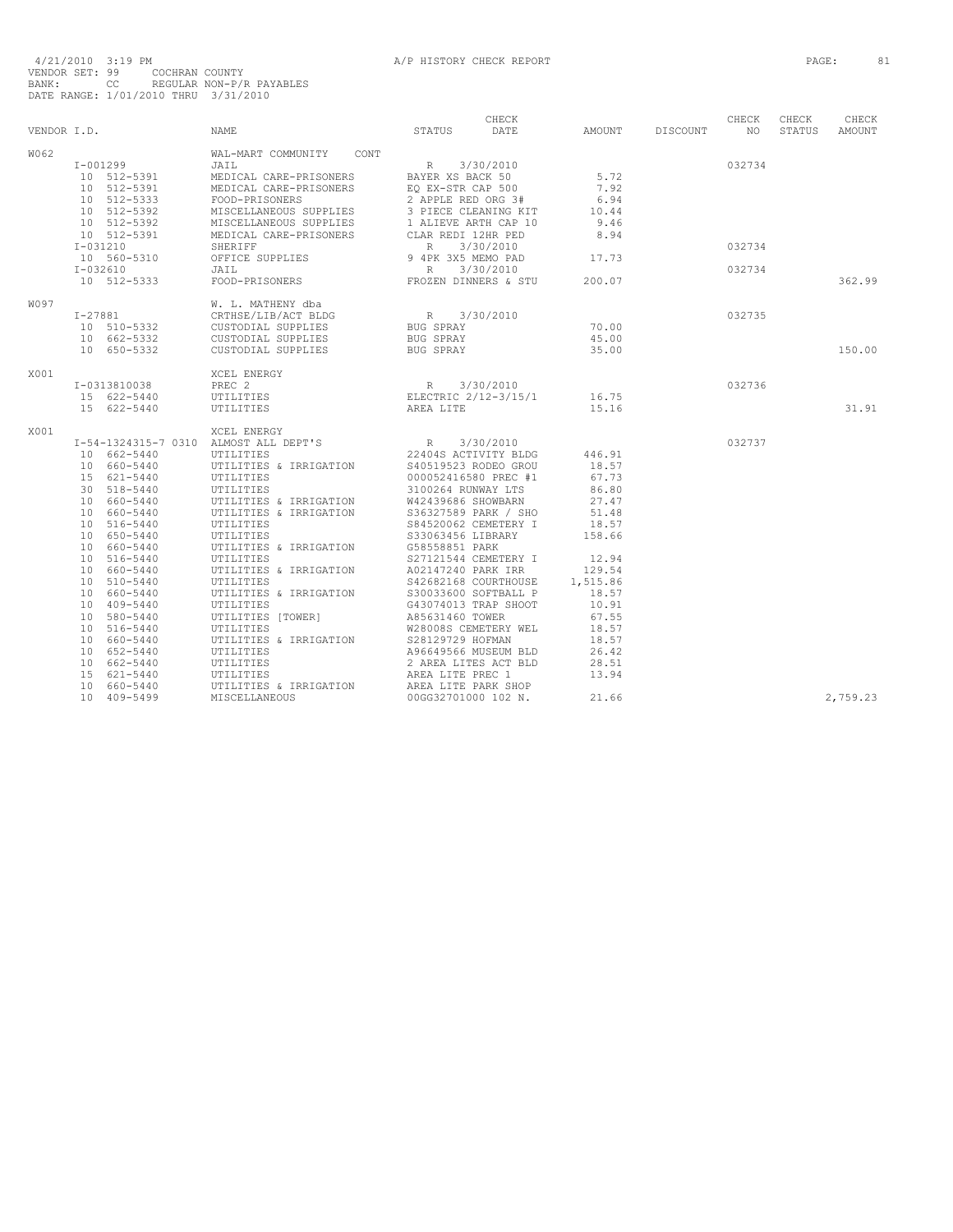| VENDOR I.D. |                  | <b>NAME</b> | STATUS                        | CHECK<br>DATE    | AMOUNT       | CHECK<br>DISCOUNT | CHECK<br>STATUS<br>NO. | CHECK<br>AMOUNT |
|-------------|------------------|-------------|-------------------------------|------------------|--------------|-------------------|------------------------|-----------------|
|             | $*$ * TOTALS * * | NO.         |                               |                  | CHECK AMOUNT | DISCOUNTS         |                        | TOTAL APPLIED   |
|             | REGULAR CHECKS:  | 398         |                               |                  | 647,192.56   | 0.00              |                        | 647,192.56      |
|             | HAND CHECKS:     |             |                               |                  | 0.00         | 0.00              |                        | 0.00            |
|             | DRAFTS:          |             |                               |                  | 0.00         | 0.00              |                        | 0.00            |
|             | EFT:             |             |                               |                  | 0.00         | 0.00              |                        | 0.00            |
|             | NON CHECKS:      |             |                               |                  | 0.00         | 0.00              |                        | 0.00            |
|             | VOID CHECKS:     |             | 1 VOID DEBITS<br>VOID CREDITS | 159.00<br>159.00 | 0.00         | 0.00              |                        | 0.00            |
|             |                  |             |                               |                  |              |                   |                        |                 |

TOTAL ERRORS: 0

|                 | G/L ACCOUNT              | <b>NAME</b>                                           | AMOUNT    |
|-----------------|--------------------------|-------------------------------------------------------|-----------|
|                 |                          |                                                       |           |
|                 |                          | 10 000-2206.002 ATTORNEY COLLECTION FEES              | 7,296.90  |
|                 |                          | 10 000-2500.10 RESERVE FOR W/C, UNEMPLYMNT            | 12,778.00 |
|                 |                          | 10 000-4370.101 RENT-ACTIVITY BUILDING                | 750.00    |
| 10              | 400-5204                 | WORKERS' COMPENSATION                                 | 50.49     |
| 10              | 400-5206 UNEMPLOYMENT    |                                                       | 14.30     |
|                 |                          | 10 403-5204 WORKERS' COMPENSATION                     | 60.91     |
|                 | 10 403-5206 UNEMPLOYMENT |                                                       | 30.64     |
|                 |                          | 10 403-5310 OFFICE SUPPLIES                           | 557.28    |
|                 |                          | 10 403-5311 POSTAL EXPENSES                           | 937.45    |
|                 |                          | 10 403-5411 MAINTENANCE CONTRACTS                     | 3,052.00  |
|                 |                          | 10 403-5416 FILMING & INDEXING                        | 4,800.15  |
|                 |                          | 10 403-5420 TELECOMMUNICATIONS                        | 542.96    |
|                 |                          | 10 403-5427 CONTINUING EDUCATION                      | 75.00     |
|                 |                          | 10 403-5481 DUES AND REGISTRATION                     | 50.00     |
|                 |                          | 10 409-5300 COUNTY-WIDE SUPPLIES                      | 1,095.55  |
|                 |                          | 10 409-5406 APPRAISAL DISTRICT                        | 17,570.51 |
|                 |                          | 10 409-5411 MAINTENANCE CONTRACTS                     | 600.00    |
|                 |                          | 10 409-5420 TELECOMMUNICATIONS                        | 735.12    |
|                 | 10 409-5440              | UTILITIES                                             | 185.20    |
|                 | 10 409-5451 REPAIRS      |                                                       | 6,325.00  |
|                 |                          | 10  409-5470  DONATION-SOIL & WATER CONSER.  4,500.00 |           |
|                 |                          | 10 409-5482 PROPERTY INSURANCE                        | 1,602.00  |
|                 |                          | 10 409-5497 LIABILITY INSURANCE                       | 9,317.00  |
| 10              | 409-5499                 | MISCELLANEOUS                                         | 2,898.15  |
| 10              |                          | 410-5310 OFFICE SUPPLIES                              | 109.06    |
| 10              | 426-5310                 | OFFICE SUPPLIES                                       | 70.15     |
|                 | 10 426-5400              | ATTORNEY AD LITEM                                     | 900.00    |
|                 | 10 426-5492 PETIT JURY   |                                                       | 885.00    |
| 10 <sup>1</sup> | $426 - 5499$             | MISCELLANEOUS                                         | 131.87    |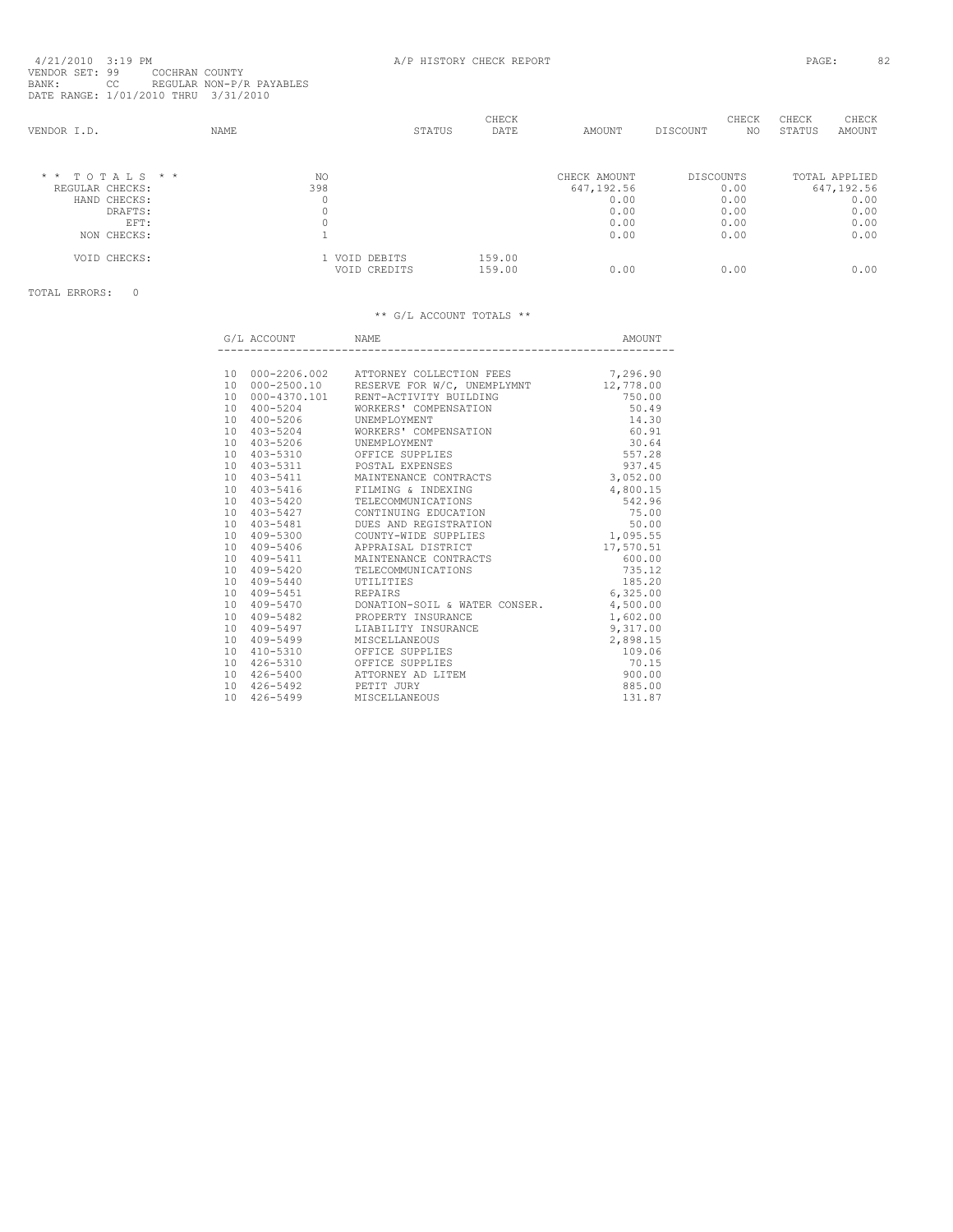|  | $\operatorname{G}/\operatorname{L}$ ACCOUNT NAME                                                                                                                                                                                                                                                                                           | AMOUNT |
|--|--------------------------------------------------------------------------------------------------------------------------------------------------------------------------------------------------------------------------------------------------------------------------------------------------------------------------------------------|--------|
|  | $\begin{tabular}{ c c c c c c c c} \hline & $6711$ & $235-5246$ & $8000 \text{N} & $8000 \text{N} & $101$ & $135-5206$ & $1084 \text{N} & $1084 \text{N} & $1084 \text{N} & $1084 \text{N} & $1084 \text{N} & $1084 \text{N} & $1084 \text{N} & $1084 \text{N} & $1084 \text{N} & $1084 \text{N} & $1084 \text{N} & $1084 \text{N} & $108$ |        |
|  |                                                                                                                                                                                                                                                                                                                                            |        |
|  |                                                                                                                                                                                                                                                                                                                                            |        |
|  |                                                                                                                                                                                                                                                                                                                                            |        |
|  |                                                                                                                                                                                                                                                                                                                                            |        |
|  |                                                                                                                                                                                                                                                                                                                                            |        |
|  |                                                                                                                                                                                                                                                                                                                                            |        |
|  |                                                                                                                                                                                                                                                                                                                                            |        |
|  |                                                                                                                                                                                                                                                                                                                                            |        |
|  |                                                                                                                                                                                                                                                                                                                                            |        |
|  |                                                                                                                                                                                                                                                                                                                                            |        |
|  |                                                                                                                                                                                                                                                                                                                                            |        |
|  |                                                                                                                                                                                                                                                                                                                                            |        |
|  |                                                                                                                                                                                                                                                                                                                                            |        |
|  |                                                                                                                                                                                                                                                                                                                                            |        |
|  |                                                                                                                                                                                                                                                                                                                                            |        |
|  |                                                                                                                                                                                                                                                                                                                                            |        |
|  |                                                                                                                                                                                                                                                                                                                                            |        |
|  |                                                                                                                                                                                                                                                                                                                                            |        |
|  |                                                                                                                                                                                                                                                                                                                                            |        |
|  |                                                                                                                                                                                                                                                                                                                                            |        |
|  |                                                                                                                                                                                                                                                                                                                                            |        |
|  |                                                                                                                                                                                                                                                                                                                                            |        |
|  |                                                                                                                                                                                                                                                                                                                                            |        |
|  |                                                                                                                                                                                                                                                                                                                                            |        |
|  |                                                                                                                                                                                                                                                                                                                                            |        |
|  |                                                                                                                                                                                                                                                                                                                                            |        |
|  |                                                                                                                                                                                                                                                                                                                                            |        |
|  |                                                                                                                                                                                                                                                                                                                                            |        |
|  |                                                                                                                                                                                                                                                                                                                                            |        |
|  |                                                                                                                                                                                                                                                                                                                                            |        |
|  |                                                                                                                                                                                                                                                                                                                                            |        |
|  |                                                                                                                                                                                                                                                                                                                                            |        |
|  |                                                                                                                                                                                                                                                                                                                                            |        |
|  |                                                                                                                                                                                                                                                                                                                                            |        |
|  |                                                                                                                                                                                                                                                                                                                                            |        |
|  |                                                                                                                                                                                                                                                                                                                                            |        |
|  |                                                                                                                                                                                                                                                                                                                                            |        |
|  |                                                                                                                                                                                                                                                                                                                                            |        |
|  |                                                                                                                                                                                                                                                                                                                                            |        |
|  |                                                                                                                                                                                                                                                                                                                                            |        |
|  |                                                                                                                                                                                                                                                                                                                                            |        |
|  |                                                                                                                                                                                                                                                                                                                                            |        |
|  |                                                                                                                                                                                                                                                                                                                                            |        |
|  |                                                                                                                                                                                                                                                                                                                                            |        |
|  |                                                                                                                                                                                                                                                                                                                                            |        |
|  |                                                                                                                                                                                                                                                                                                                                            |        |
|  |                                                                                                                                                                                                                                                                                                                                            |        |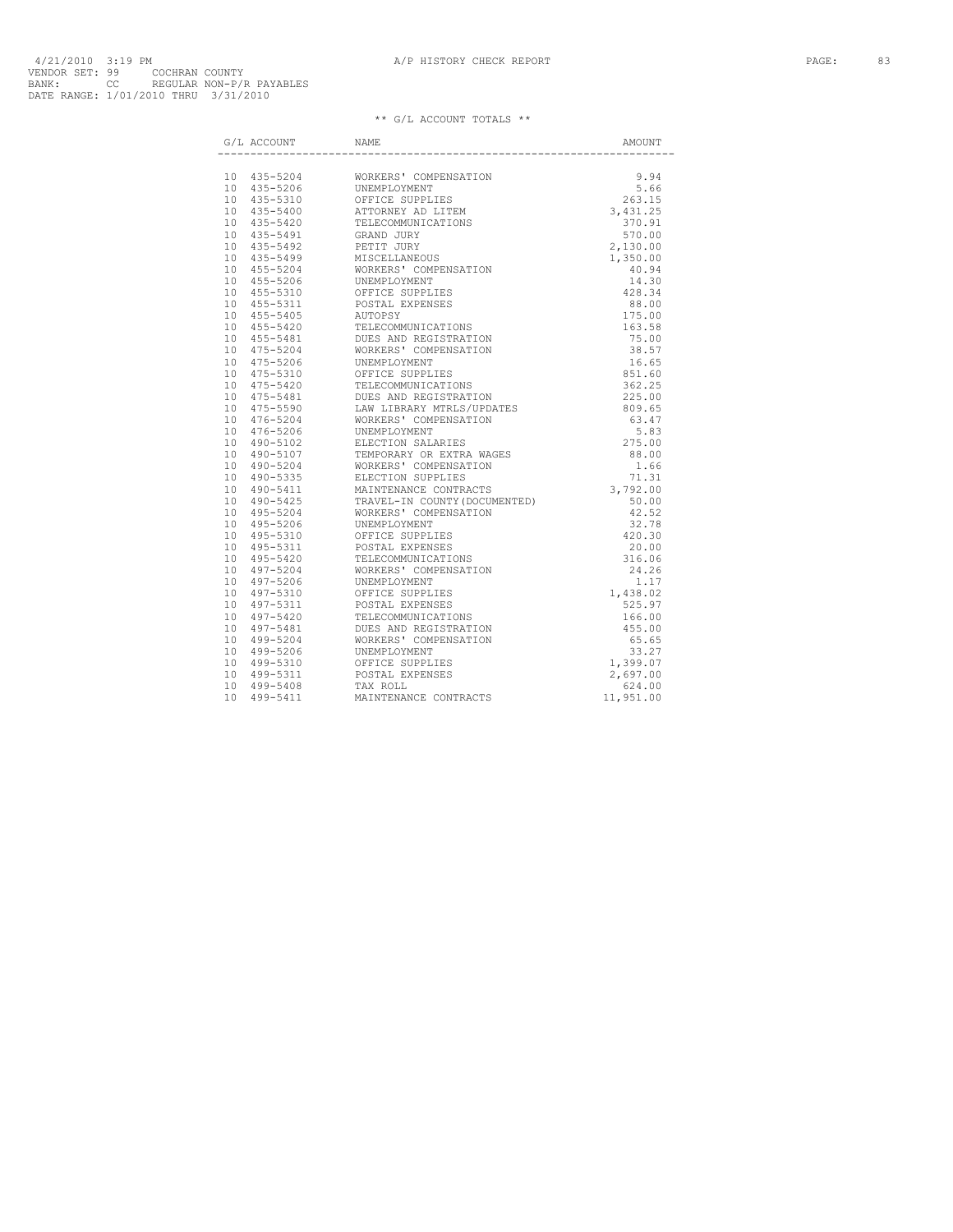| G/L ACCOUNT | $\ensuremath{\mathsf{NAME}}$ | AMOUNT |
|-------------|------------------------------|--------|
|             |                              |        |
|             |                              |        |
|             |                              |        |
|             |                              |        |
|             |                              |        |
|             |                              |        |
|             |                              |        |
|             |                              |        |
|             |                              |        |
|             |                              |        |
|             |                              |        |
|             |                              |        |
|             |                              |        |
|             |                              |        |
|             |                              |        |
|             |                              |        |
|             |                              |        |
|             |                              |        |
|             |                              |        |
|             |                              |        |
|             |                              |        |
|             |                              |        |
|             |                              |        |
|             |                              |        |
|             |                              |        |
|             |                              |        |
|             |                              |        |
|             |                              |        |
|             |                              |        |
|             |                              |        |
|             |                              |        |
|             |                              |        |
|             |                              |        |
|             |                              |        |
|             |                              |        |
|             |                              |        |
|             |                              |        |
|             |                              |        |
|             |                              |        |
|             |                              |        |
|             |                              |        |
|             |                              |        |
|             |                              |        |
|             |                              |        |
|             |                              |        |
|             |                              |        |
|             |                              |        |
|             |                              |        |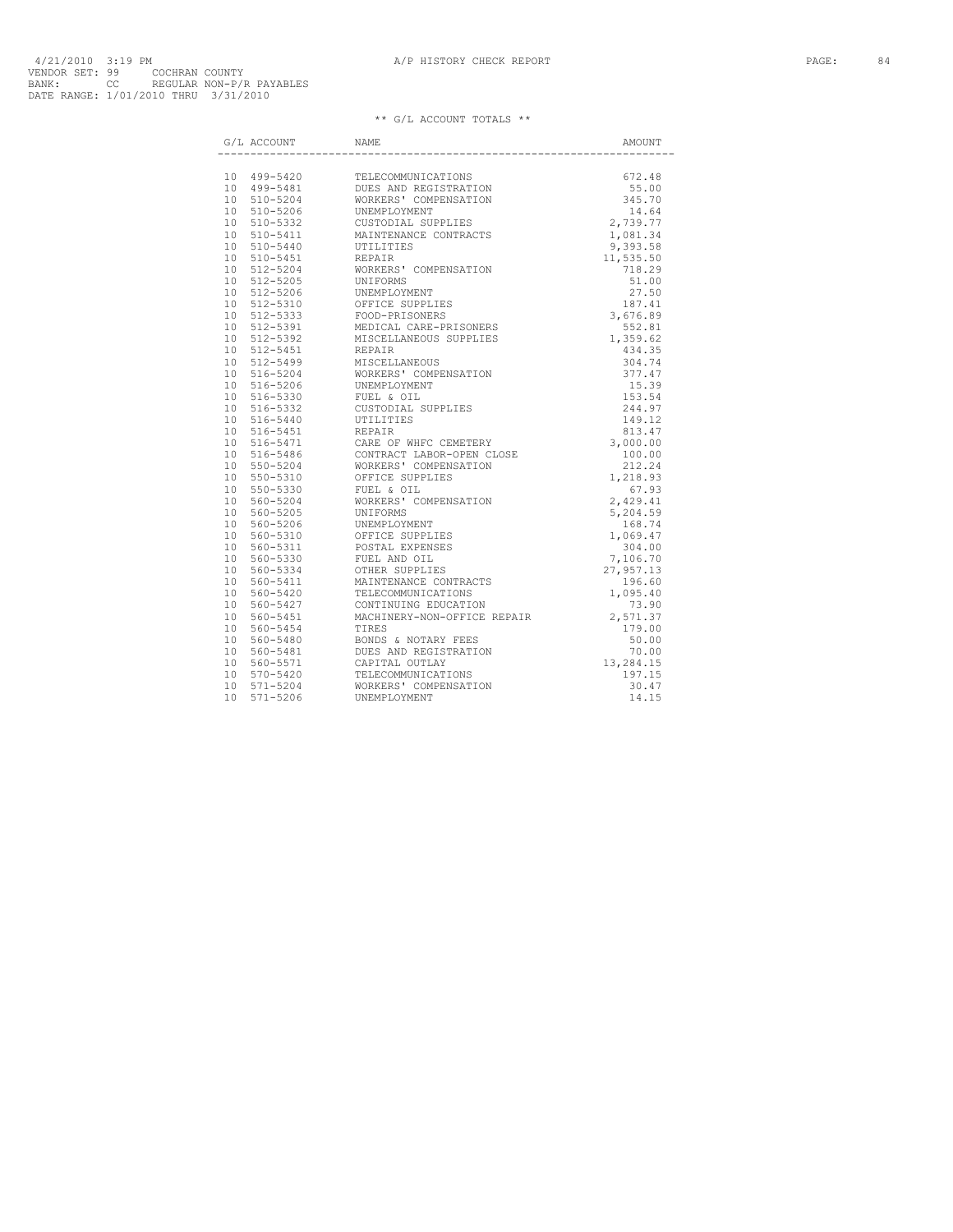| G/L ACCOUNT | NAME |  |
|-------------|------|--|
|             |      |  |
|             |      |  |
|             |      |  |
|             |      |  |
|             |      |  |
|             |      |  |
|             |      |  |
|             |      |  |
|             |      |  |
|             |      |  |
|             |      |  |
|             |      |  |
|             |      |  |
|             |      |  |
|             |      |  |
|             |      |  |
|             |      |  |
|             |      |  |
|             |      |  |
|             |      |  |
|             |      |  |
|             |      |  |
|             |      |  |
|             |      |  |
|             |      |  |
|             |      |  |
|             |      |  |
|             |      |  |
|             |      |  |
|             |      |  |
|             |      |  |
|             |      |  |
|             |      |  |
|             |      |  |
|             |      |  |
|             |      |  |
|             |      |  |
|             |      |  |
|             |      |  |
|             |      |  |
|             |      |  |
|             |      |  |
|             |      |  |
|             |      |  |
|             |      |  |
|             |      |  |
|             |      |  |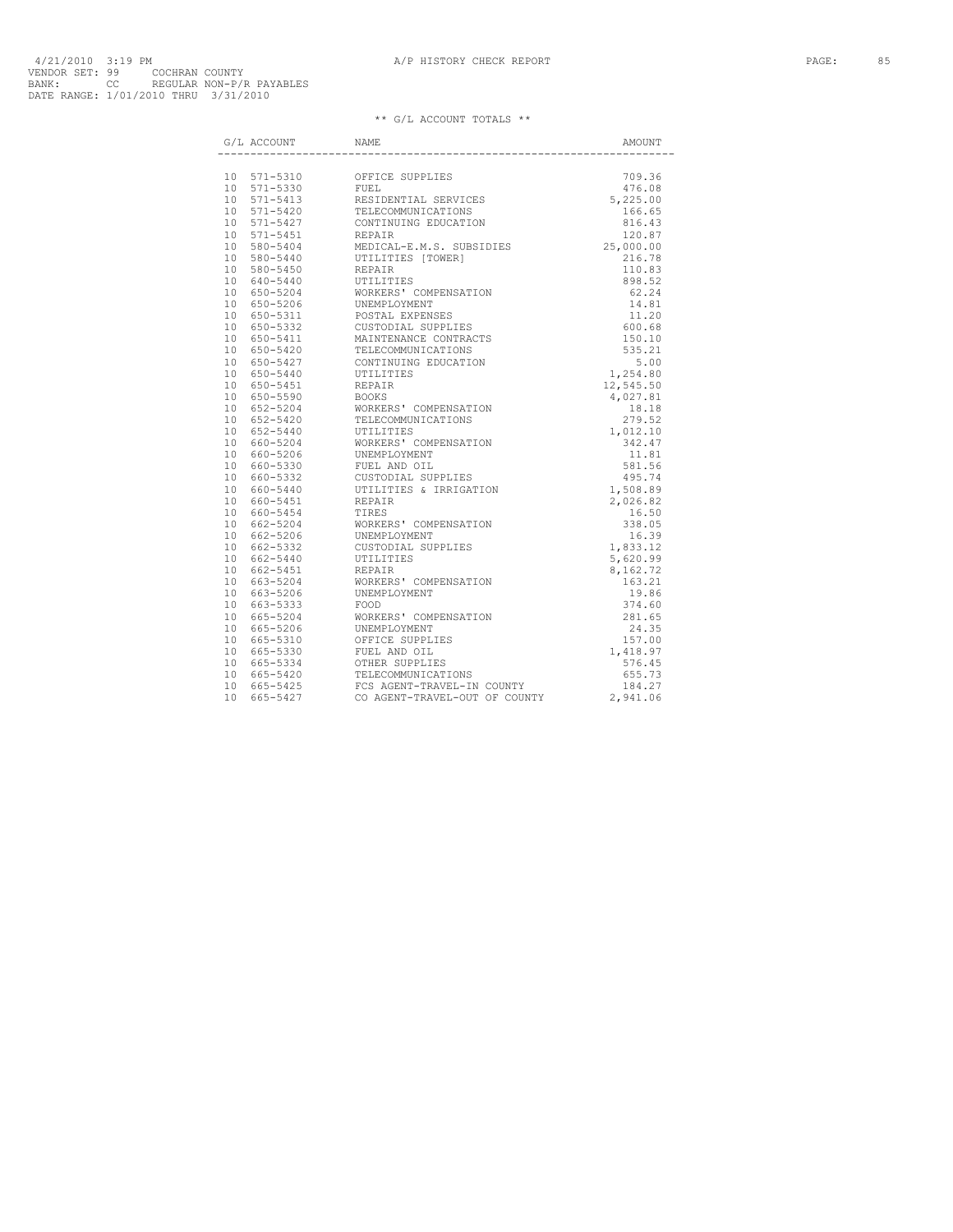| G/L ACCOUNT NAME |                                                                                                                                                                                                                                                                                                                                       |        |
|------------------|---------------------------------------------------------------------------------------------------------------------------------------------------------------------------------------------------------------------------------------------------------------------------------------------------------------------------------------|--------|
|                  |                                                                                                                                                                                                                                                                                                                                       |        |
|                  |                                                                                                                                                                                                                                                                                                                                       | 407.00 |
|                  |                                                                                                                                                                                                                                                                                                                                       |        |
|                  |                                                                                                                                                                                                                                                                                                                                       |        |
|                  |                                                                                                                                                                                                                                                                                                                                       |        |
|                  |                                                                                                                                                                                                                                                                                                                                       |        |
|                  | $\begin{tabular}{lllllllllll} 10&665-5428&\text{FCS AGENT-TRAVEL-OUT OF COUNTY}&407.00\\ 10&665-5451&\text{REPAIRS}&174.50\\ 10&665-5454&\text{TIRES}&462.00\\ &\text{\ } \ast\ast\ast\text{ FUND TOTAL}&\ast\ast\ast\\ 11&651-5310&\text{OFFICE SUPPLIES}&2,501.00\\ &&&\ast\ast\ast\text{ FUND TOTAL}&\ast\ast\ast\\ \end{tabular}$ |        |
|                  |                                                                                                                                                                                                                                                                                                                                       |        |
|                  |                                                                                                                                                                                                                                                                                                                                       |        |
|                  |                                                                                                                                                                                                                                                                                                                                       |        |
|                  |                                                                                                                                                                                                                                                                                                                                       |        |
|                  |                                                                                                                                                                                                                                                                                                                                       |        |
|                  |                                                                                                                                                                                                                                                                                                                                       |        |
|                  |                                                                                                                                                                                                                                                                                                                                       |        |
|                  |                                                                                                                                                                                                                                                                                                                                       |        |
|                  |                                                                                                                                                                                                                                                                                                                                       |        |
|                  |                                                                                                                                                                                                                                                                                                                                       |        |
|                  |                                                                                                                                                                                                                                                                                                                                       |        |
|                  |                                                                                                                                                                                                                                                                                                                                       |        |
|                  |                                                                                                                                                                                                                                                                                                                                       |        |
|                  |                                                                                                                                                                                                                                                                                                                                       |        |
|                  |                                                                                                                                                                                                                                                                                                                                       |        |
|                  |                                                                                                                                                                                                                                                                                                                                       |        |
|                  |                                                                                                                                                                                                                                                                                                                                       |        |
|                  |                                                                                                                                                                                                                                                                                                                                       |        |
|                  |                                                                                                                                                                                                                                                                                                                                       |        |
|                  |                                                                                                                                                                                                                                                                                                                                       |        |
|                  |                                                                                                                                                                                                                                                                                                                                       |        |
|                  |                                                                                                                                                                                                                                                                                                                                       |        |
|                  |                                                                                                                                                                                                                                                                                                                                       |        |
|                  |                                                                                                                                                                                                                                                                                                                                       |        |
|                  |                                                                                                                                                                                                                                                                                                                                       |        |
|                  |                                                                                                                                                                                                                                                                                                                                       |        |
|                  |                                                                                                                                                                                                                                                                                                                                       |        |
|                  |                                                                                                                                                                                                                                                                                                                                       |        |
|                  |                                                                                                                                                                                                                                                                                                                                       |        |
|                  |                                                                                                                                                                                                                                                                                                                                       |        |
|                  |                                                                                                                                                                                                                                                                                                                                       |        |
|                  |                                                                                                                                                                                                                                                                                                                                       |        |
|                  |                                                                                                                                                                                                                                                                                                                                       |        |
|                  |                                                                                                                                                                                                                                                                                                                                       |        |
|                  |                                                                                                                                                                                                                                                                                                                                       |        |
|                  |                                                                                                                                                                                                                                                                                                                                       |        |
|                  |                                                                                                                                                                                                                                                                                                                                       |        |
|                  |                                                                                                                                                                                                                                                                                                                                       |        |
|                  |                                                                                                                                                                                                                                                                                                                                       |        |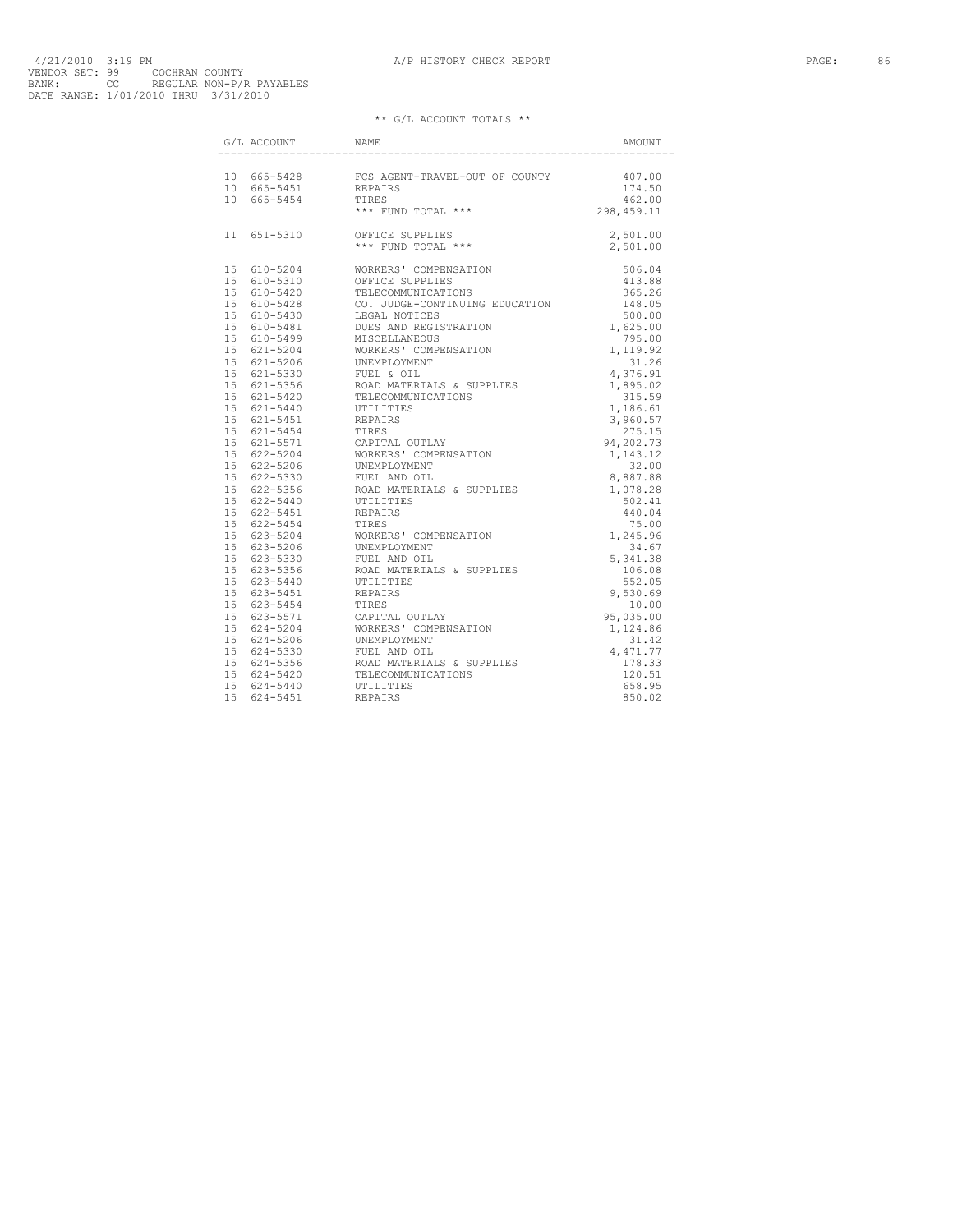| $\begin{minipage}{.4\linewidth} G/L \; \; \text{ACCOUNT} \; \; \hspace{1.5cm} \text{NAME} \end{minipage}$ |                                                                                                                                                                                                                                                                                                                                                                      | AMOUNT         |
|-----------------------------------------------------------------------------------------------------------|----------------------------------------------------------------------------------------------------------------------------------------------------------------------------------------------------------------------------------------------------------------------------------------------------------------------------------------------------------------------|----------------|
|                                                                                                           | $\begin{array}{cccc} \texttt{15} & \texttt{624-5571} & \texttt{CAPITAL OUTLAY} & \texttt{87,035.00} \\ & \texttt{*** FUND TOTAL} & \texttt{***} & \texttt{330,202.41} \end{array}$                                                                                                                                                                                   |                |
|                                                                                                           |                                                                                                                                                                                                                                                                                                                                                                      |                |
|                                                                                                           |                                                                                                                                                                                                                                                                                                                                                                      |                |
|                                                                                                           |                                                                                                                                                                                                                                                                                                                                                                      | 70.00<br>70.00 |
|                                                                                                           | $\begin{tabular}{lllllllllllll} 20 & 625-5591 & & {\tt PCT.} & \tt \#1, \tt \; LATERAL \,\,ROAD & & & & 146.25 \\ 20 & 625-5592 & & {\tt PCT.} & \tt \#2, \,\, LATERAL \,\,ROAD & & & 146.25 \\ 20 & 625-5593 & & {\tt PCT.} & \tt \#3, \,\, LATERAL \,\,ROAD & & & 146.25 \\ 20 & 625-5594 & & {\tt PCT.} & \tt \#4, \,\, LATERAL \,\,ROAD & & & 146.25 \\ & & & &$ |                |
|                                                                                                           |                                                                                                                                                                                                                                                                                                                                                                      |                |
|                                                                                                           | 30 518-5204 WORKERS COMPENSATION 123.75<br>30 518-5440 UTILITIES 282.06<br>*** FUND TOTAL *** 405.81<br>31 652-5311 POSTAL EXPENSES 44.00<br>31 652-5481 DUES AND REGISTRATION 45.00<br>31 652-5481 DUES AND REGISTRATION 100.00<br>31 652                                                                                                                           |                |
|                                                                                                           |                                                                                                                                                                                                                                                                                                                                                                      |                |
|                                                                                                           |                                                                                                                                                                                                                                                                                                                                                                      |                |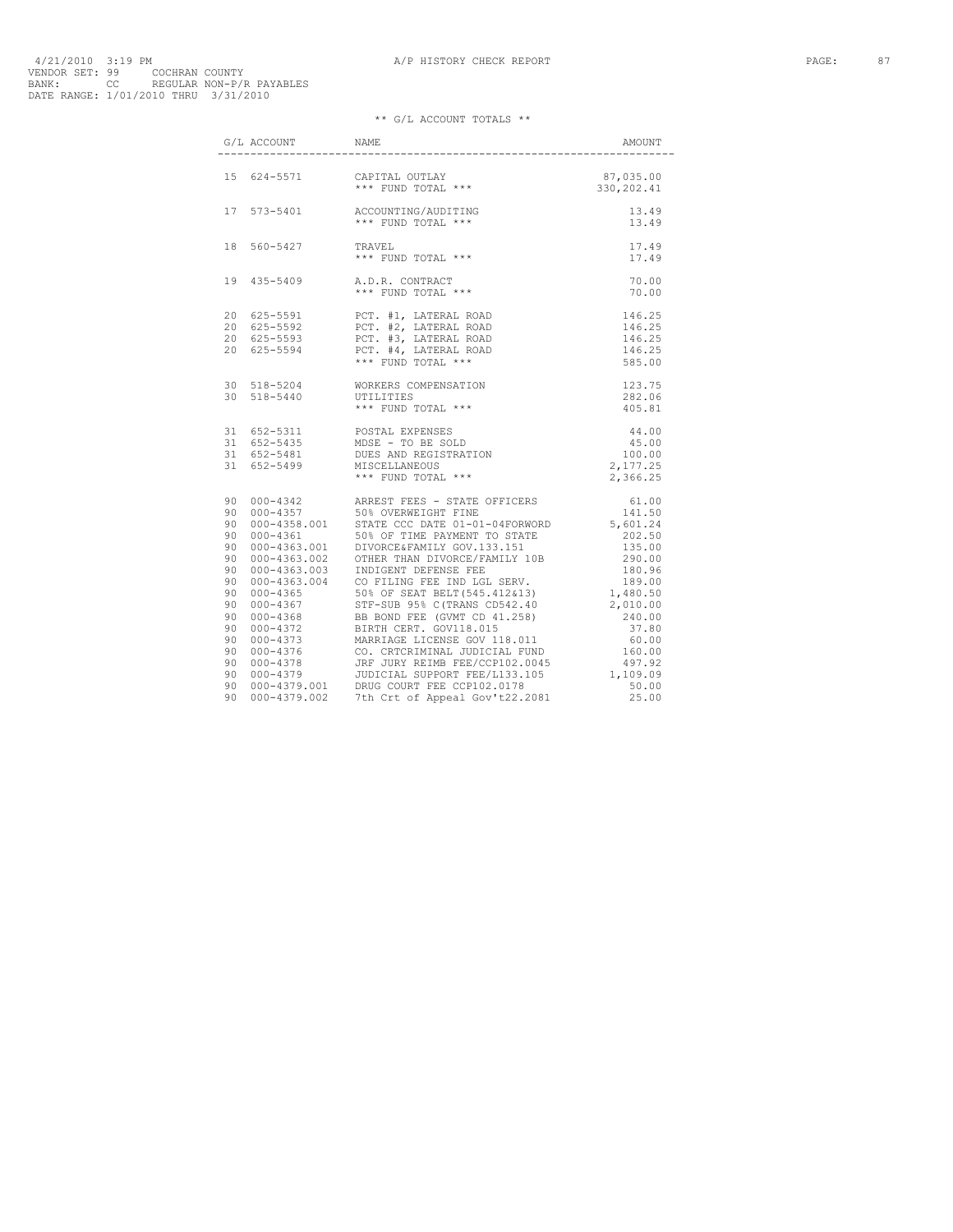4/21/2010 3:19 PM<br>VENDOR SET: 99 COCHRAN COUNTY<br>BANK: OC REGULAR NON-P/R PAYABLES<br>BATE RANGE: 1/01/2010 THRU 3/31/2010

|                         | G/L ACCOUNT     | NAME                                        | AMOUNT              |      |             |
|-------------------------|-----------------|---------------------------------------------|---------------------|------|-------------|
|                         | 90 000-4380.200 | OTHER (MISCELLANEOUS)<br>*** FUND TOTAL *** | 100.49<br>12,572.00 |      |             |
| VENDOR SET: 99 BANK: CC | TOTALS:<br>400  |                                             | 647,192.56          | 0.00 | 647,192.56  |
| BANK: CC<br>TOTALS:     | 400             |                                             | 647,192.56          | 0.00 | 647, 192.56 |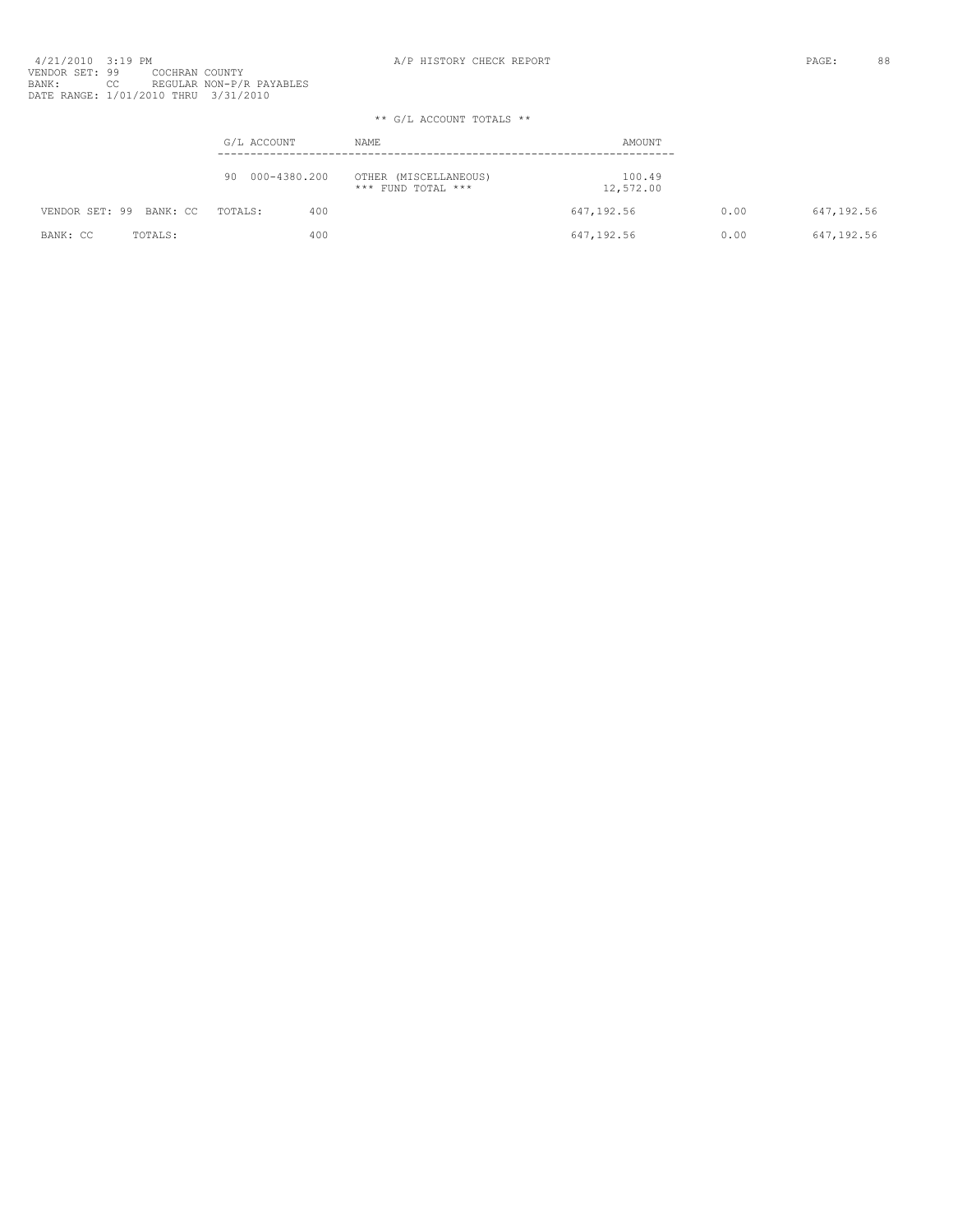|             |                      |                                | CHECK                                        |                                  |          | CHECK  | CHECK  | CHECK     |
|-------------|----------------------|--------------------------------|----------------------------------------------|----------------------------------|----------|--------|--------|-----------|
| VENDOR I.D. |                      | <b>NAME</b>                    | DATE<br>STATUS                               | AMOUNT                           | DISCOUNT | NO.    | STATUS | AMOUNT    |
| A067        |                      | AMERICAN FAMILY LIFE ASSURANCE |                                              |                                  |          |        |        |           |
|             | I-08 201001250430    | MONTHLY PREMIUM                | R<br>1/31/2010                               |                                  |          | 032228 |        |           |
|             | 10 000-2500.4        | INSURANCE PAYABLE              | MONTHLY PREMIUM                              | 161.98                           |          |        |        |           |
|             | 15 000-2500.4        | INSURANCE PAYABLE              | MONTHLY PREMIUM                              | 137.60                           |          |        |        |           |
|             | I-08A201001250430    | MONTHLY PREMIUM                | R 1/31/2010                                  |                                  |          | 032228 |        |           |
|             | 10 000-2500.4        | INSURANCE PAYABLE              | MONTHLY PREMIUM                              | 399.88                           |          |        |        | 699.46    |
| C253        |                      | COCHRAN COUNTY MONEY MKT       |                                              |                                  |          |        |        |           |
|             | I-01 201001250430    | RETIREMENT CONTRIBUTIONS       | R 1/31/2010                                  |                                  |          | 032229 |        |           |
|             | 10 000-2500.3        | TCDRS PAYABLE                  | RETIREMENT CONTRIBUT                         | 8,077.50                         |          |        |        |           |
|             | 10 400-5203          | RETIREMENT                     | RETIREMENT CONTRIBUT                         | 928.38                           |          |        |        |           |
|             | 10 403-5203          | RETIREMENT                     | RETIREMENT CONTRIBUT                         | 1,139.13                         |          |        |        |           |
|             | 10 435-5203          | RETIREMENT                     | RETIREMENT CONTRIBUT                         | 190.87                           |          |        |        |           |
|             | 10 455-5203          | RETIREMENT                     | RETIREMENT CONTRIBUT                         | 718.02                           |          |        |        |           |
|             | 10 475-5203          | RETIREMENT                     |                                              | 1, 114.72                        |          |        |        |           |
|             | 10 476-5203          | RETIREMENT                     | RETIREMENT CONTRIBUT<br>RETIREMENT CONTRIBUT | 194.88                           |          |        |        |           |
|             | 10 490-5203          | RETIREMENT                     | RETIREMENT CONTRIBUT                         | 62.53                            |          |        |        |           |
|             | 10 495-5203          | RETIREMENT                     | RETIREMENT CONTRIBUT<br>RETIREMENT CONTRIBUT | 789.04                           |          |        |        |           |
|             | 10 497-5203          | RETIREMENT                     |                                              | 422.11                           |          |        |        |           |
|             | 10 499-5203          | RETIREMENT                     | RETIREMENT CONTRIBUT                         | 1,128.75                         |          |        |        |           |
|             | 10 510-5203          | RETIREMENT                     | RETIREMENT CONTRIBUT<br>RETIREMENT CONTRIBUT | 352.42                           |          |        |        |           |
|             | 10 512-5203          | RETIREMENT                     |                                              | 1,101.80                         |          |        |        |           |
|             | 10 516-5203          | RETIREMENT                     | RETIREMENT CONTRIBUT                         | 291.80                           |          |        |        |           |
|             | 10 550-5203          | RETIREMENT                     | RETIREMENT CONTRIBUT<br>RETIREMENT CONTRIBUT | 292.42                           |          |        |        |           |
|             | 10 560-5203          | RETIREMENT                     |                                              | 4,491.99                         |          |        |        |           |
|             | 10 571-5203          | RETIREMENT                     | RETIREMENT CONTRIBUT                         | 5.22                             |          |        |        |           |
|             | 10 650-5203          | RETIREMENT                     | RETIREMENT CONTRIBUT<br>RETIREMENT CONTRIBUT | 337.44                           |          |        |        |           |
|             | 10 652-5203          | RETIREMENT                     |                                              | 18.53                            |          |        |        |           |
|             | 10 660-5203          | RETIREMENT                     | RETIREMENT CONTRIBUT                         | 274.45                           |          |        |        |           |
|             | 10 662-5203          | RETIREMENT                     | RETIREMENT CONTRIBUT<br>RETIREMENT CONTRIBUT | 333.53                           |          |        |        |           |
|             | 10 663-5203          | RETIREMENT                     |                                              | 478.18                           |          |        |        |           |
|             | 10 665-5203          | RETIREMENT                     | RETIREMENT CONTRIBUT                         | 334.85                           |          |        |        |           |
|             | 15 000-2500.3        | TCDRS PAYABLE                  | RETIREMENT CONTRIBUT<br>RETIREMENT CONTRIBUT | 2,604.00<br>2,604.00<br>1,783.07 |          |        |        |           |
|             | 15 610-5203          | RETIREMENT                     |                                              |                                  |          |        |        |           |
|             | 621-5203<br>15       | RETIREMENT                     | RETIREMENT CONTRIBUT                         | 770.94                           |          |        |        |           |
|             | 15<br>622-5203       | RETIREMENT                     | RETIREMENT CONTRIBUT<br>RETIREMENT CONTRIBUT | 779.50                           |          |        |        |           |
|             | 15 623-5203          | RETIREMENT                     |                                              | 754.83                           |          |        |        |           |
|             | 15 624-5203          | RETIREMENT                     | RETIREMENT CONTRIBUT                         | 747.68                           |          |        |        |           |
|             | 17 000-2500.3        | TCDRS PAYABLE                  | RETIREMENT CONTRIBUT<br>RETIREMENT CONTRIBUT | 184.08                           |          |        |        |           |
|             | 573-5203<br>17       | RETIREMENT                     |                                              | 341.86                           |          |        |        |           |
|             | $000 - 2500.3$<br>30 | TCDRS                          | RETIREMENT CONTRIBUT                         | 53.31                            |          |        |        |           |
|             | 30<br>518-5203       | RETIREMENT                     | RETIREMENT CONTRIBUT                         | 99.01                            |          |        |        | 31,196.84 |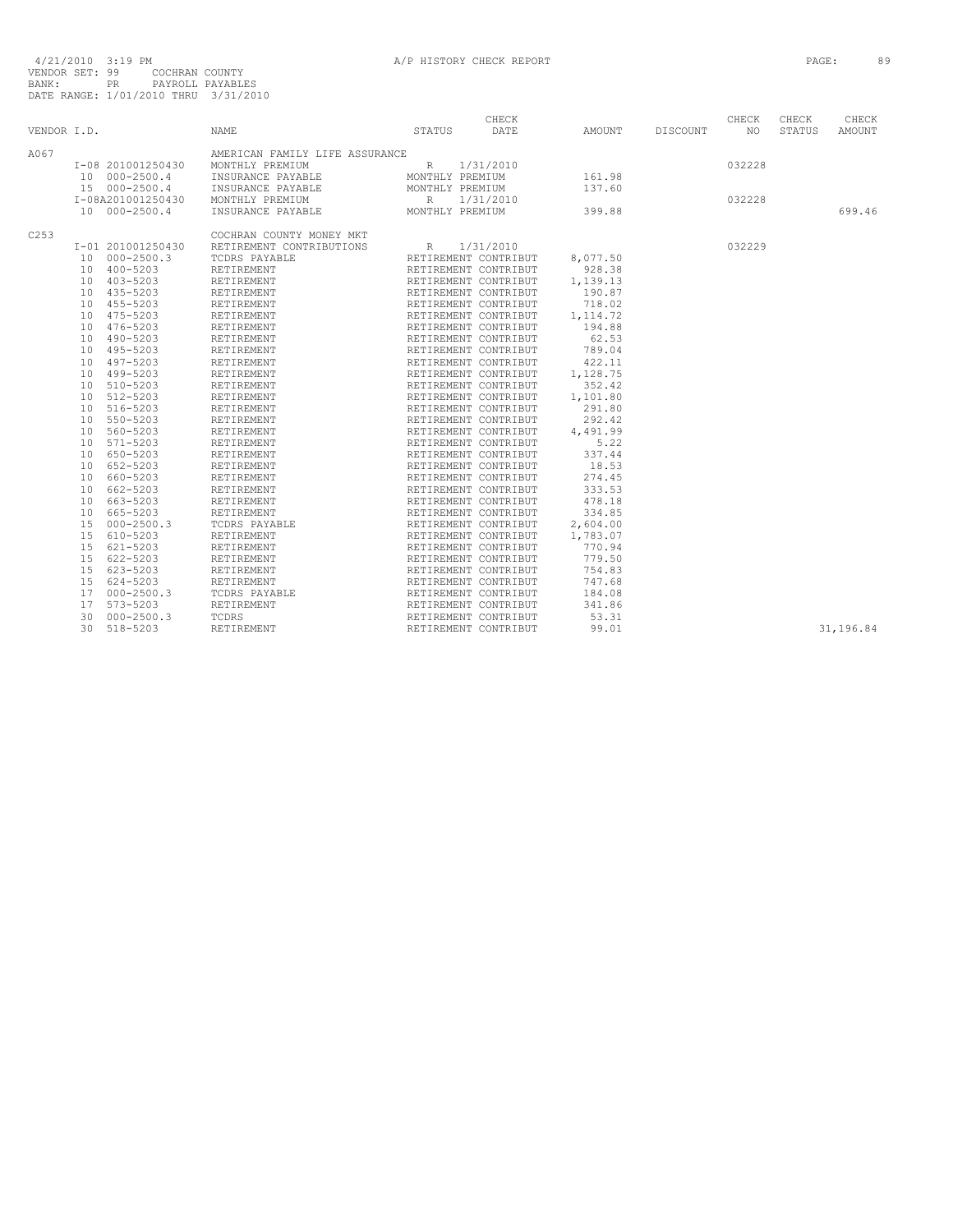|             |                                                                                                                                                                                                         | NAME                                                                                                                                                                                                                                                                                                                                                                                                        | CHECK<br>STATUS                                                                              | AMOUNT DISCOUNT NO                                                                                                  | CHECK            | CHECK  | CHECK    |
|-------------|---------------------------------------------------------------------------------------------------------------------------------------------------------------------------------------------------------|-------------------------------------------------------------------------------------------------------------------------------------------------------------------------------------------------------------------------------------------------------------------------------------------------------------------------------------------------------------------------------------------------------------|----------------------------------------------------------------------------------------------|---------------------------------------------------------------------------------------------------------------------|------------------|--------|----------|
| VENDOR I.D. |                                                                                                                                                                                                         |                                                                                                                                                                                                                                                                                                                                                                                                             | DATE                                                                                         |                                                                                                                     |                  | STATUS | AMOUNT   |
| C300        | 30 000-2500.4                                                                                                                                                                                           | COCHRAN COUNTY SCHOOLS FEDERAL<br>$\begin{tabular}{lcccc} \texttt{I}-18A201001250430 & MONTHLY PREMUIM & & & & & & & \\ \texttt{I0} & 000-2500.4 & & & & & & & & \\ \texttt{I1} & 000-2500.4 & & & & & & & \\ \texttt{I2} & 000-2500.4 & & & & & & & \\ \texttt{I3} & 000-2500.4 & & & & & & \\ \texttt{I4} & 000-2500.4 & & & & & \\ \texttt{I5} & 000-2500.4 & & & & & \\ \texttt{I5} & 000-250$<br>AFLAC | MONTHLY PREMUIM                                                                              | 5,644.96<br>747.64<br>94.43                                                                                         | 032230           |        | 6,487.03 |
|             |                                                                                                                                                                                                         |                                                                                                                                                                                                                                                                                                                                                                                                             |                                                                                              |                                                                                                                     |                  |        |          |
| N017        | I-05 201001250430<br>10 000-2500.4<br>15 000-2500.4<br>I-05A201001250430 AFTER TAX PREM<br>15 000-2500.4                                                                                                | NATIONAL FARM LIFE<br>NFL PREMIUM<br>INSURANCE PAYABLE<br>INSURANCE PAYABLE<br>10 000-2500.4 INSURANCE PAYABLE<br>INSURANCE PAYABLE                                                                                                                                                                                                                                                                         | R 1/31/2010<br>NFL PREMIUM<br>NFL PREMIUM<br>R 1/31/2010<br>AFTER TAX PREM<br>AFTER TAX PREM | 590.87<br>69.37<br>202.01<br>51.55                                                                                  | 032231<br>032231 |        | 913.80   |
| N060        | I-04 201001250430<br>15 000-2500.7                                                                                                                                                                      | NATIONWIDE RETIREMENT SOL<br>$1-04$ 201001250430 DEFERRED COMP WITHHELD R 1/31/2010<br>10 000-2500.7 PEBSCO DEF COMP PAYABLE DEFERRED COMP WITHHE 3,459.11<br>PEBSCO DEF COMP PAYABLE DEFERRED COMP WITHHE                                                                                                                                                                                                  |                                                                                              | 1,083.89                                                                                                            | 032232           |        | 4,543.00 |
| N081        | I-21 201001250430<br>10 000-2500.4<br>15 000-2500.4<br>30 000-2500.4                                                                                                                                    | NATIONAL FAMILY CARE LIFE INSU<br>NATIONAL FAMILY CARE<br>INSURANCE PAYABLE<br>INSURANCE PAYABLE<br>AFLAC                                                                                                                                                                                                                                                                                                   | NATIONAL FAMILY CARE<br>NATIONAL FAMILY CARE                                                 | 63.85<br>8.73                                                                                                       | 032233           |        | 382.40   |
| 0029        | I-CSR201001250430<br>10 000-2500.8                                                                                                                                                                      | OFFICE OF THE ATTORNEY GE<br>$\begin{tabular}{lllllllll} \multicolumn{4}{c}{\texttt{CAUSE+0010728822}} & & & \multicolumn{4}{c}{\texttt{R}} & 1/31/2010} \\ \multicolumn{4}{c}{\texttt{CHILD}} & \texttt{SUPPORT} & \texttt{PAYABLE} & & \multicolumn{4}{c}{\texttt{CAUSE+0010728822}} \end{tabular}$                                                                                                       |                                                                                              | 315.00                                                                                                              | 032234           |        | 315.00   |
| P187        | I-T1 201001250430<br>10 000-2500.1<br>$15 \t 000-2500.1$<br>$17 \t 000-2500.1$<br>30 000-2500.1                                                                                                         | COCHRAN COUNTY PAYROLL TA                                                                                                                                                                                                                                                                                                                                                                                   |                                                                                              | 9,737.30<br>2,192.59<br>162.74<br>61.08                                                                             | 032235           |        |          |
|             | I-T3 201001250430<br>10 000-2500.2<br>10 400-5201<br>10 403-5201<br>10 435-5201<br>10 455-5201<br>10 475-5201<br>10 476-5201<br>10 490-5201<br>10 495-5201<br>10 497-5201<br>10 499-5201<br>10 510-5201 | COCHRAN COUNTY PAYROLL TA<br>FEDERAL INCOME TAX W/H<br>MITHHOLDING TAX PAYABLE FEDERAL INCOME TAX W<br>MITHHOLDING TAX PAYABLE FEDERAL INCOME TAX W<br>MITHHOLDING TAX PAYABLE FEDERAL INCOME TAX W<br>FEDERAL WITHOLDING FIX W<br>FEDERAL<br>SOCIAL SECURITY<br>SOCIAL SECURITY<br>SOCIAL SECURITY<br>SOCIAL SECURITY<br>SOCIAL SECURITY                                                                   | FICA TAX<br>FICA TAX<br>FICA TAX<br>FICA TAX<br>FICA TAX                                     | 7,296.45<br>439.07<br>538.92<br>91.02<br>342.44<br>557.18<br>92.94<br>29.82<br>376.31<br>201.31<br>553.86<br>166.47 | 032235           |        |          |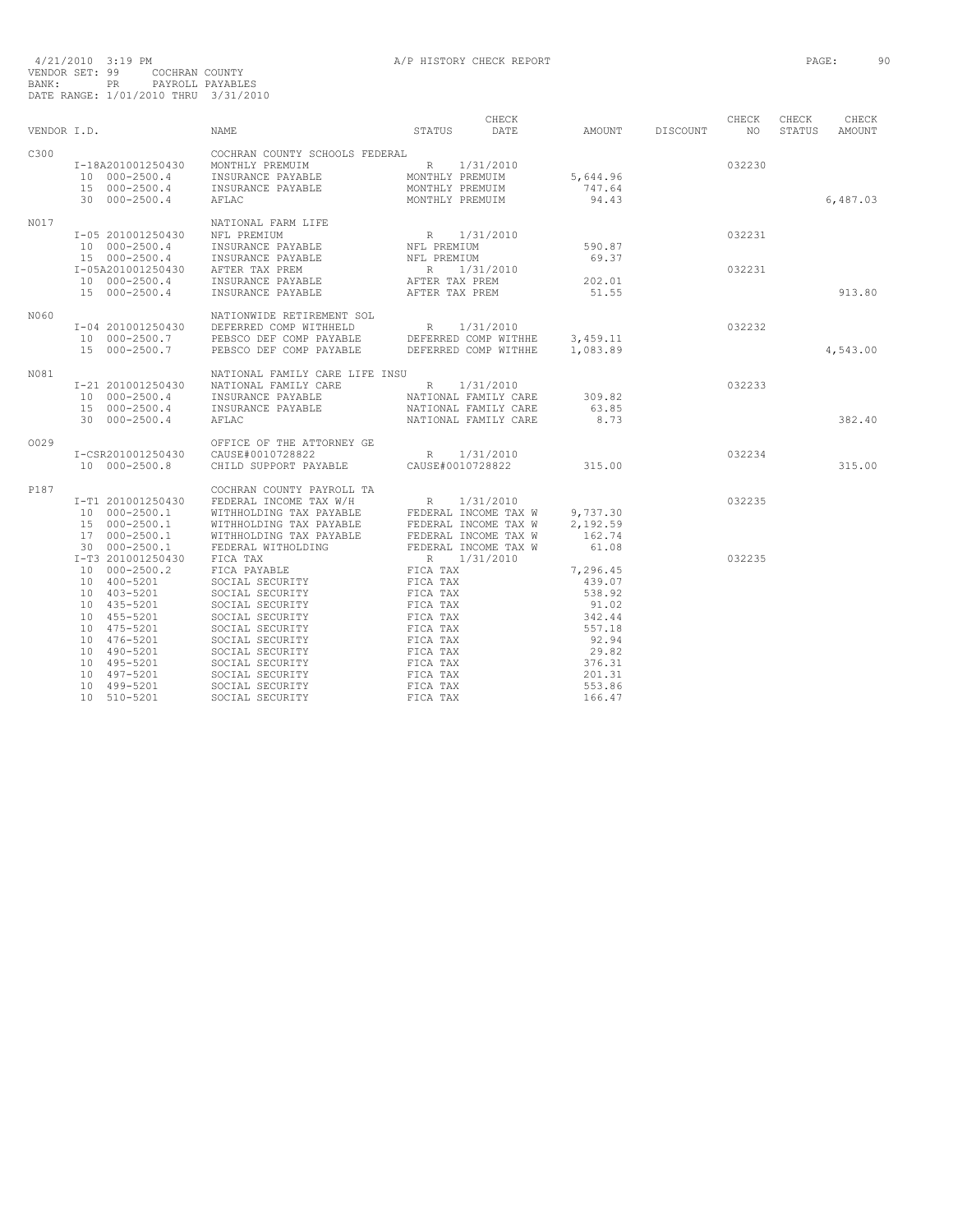| VENDOR I.D. |                 |                         | NAME                                                                                                                                                                                                                                                         | STATUS       | CHECK<br>DATE | AMOUNT          | DISCOUNT | CHECK<br>NO | CHECK<br>STATUS | CHECK<br>AMOUNT |
|-------------|-----------------|-------------------------|--------------------------------------------------------------------------------------------------------------------------------------------------------------------------------------------------------------------------------------------------------------|--------------|---------------|-----------------|----------|-------------|-----------------|-----------------|
| P187        |                 |                         | COCHRAN COUNTY PAYROLLCONT<br>COCHRAN COUNTY PAYROLLCONT (FOR TAX SOCIAL SECURITY FICA TAX SOCIAL SECURITY FICA TAX SOCIAL SECURITY FICA TAX SOCIAL SECURITY FICA TAX SOCIAL SECURITY FICA TAX SOCIAL SECURITY FICA TAX SOCIAL SECURITY FICA TAX SOCIAL SECU |              |               |                 |          |             |                 |                 |
|             |                 | I-T3 201001250430       |                                                                                                                                                                                                                                                              |              |               | 517.85          |          | 032235      |                 |                 |
|             |                 | 10 512-5201             |                                                                                                                                                                                                                                                              |              |               |                 |          |             |                 |                 |
|             |                 | 10 516-5201             |                                                                                                                                                                                                                                                              |              |               | 140.05          |          |             |                 |                 |
|             | 10              | 550-5201                |                                                                                                                                                                                                                                                              |              |               | 139.46          |          |             |                 |                 |
|             |                 | 10 560-5201             |                                                                                                                                                                                                                                                              |              |               | 2,123.00        |          |             |                 |                 |
|             |                 | 10 571-5201             |                                                                                                                                                                                                                                                              |              |               | 2.55            |          |             |                 |                 |
|             | 10              | 650-5201                |                                                                                                                                                                                                                                                              |              |               | 139.83          |          |             |                 |                 |
|             | 10              | 652-5201                |                                                                                                                                                                                                                                                              |              |               | 8.83            |          |             |                 |                 |
|             | 10              | 660-5201                |                                                                                                                                                                                                                                                              |              |               | 132.27          |          |             |                 |                 |
|             | 10              | 662-5201                |                                                                                                                                                                                                                                                              |              |               | 174.94          |          |             |                 |                 |
|             | 10 <sup>1</sup> | 663-5201                |                                                                                                                                                                                                                                                              |              |               | 228.06          |          |             |                 |                 |
|             | 10              | 665-5201                |                                                                                                                                                                                                                                                              |              |               | 300.27          |          |             |                 |                 |
|             | 15              | $000 - 2500.2$          |                                                                                                                                                                                                                                                              |              |               | 2,290.56        |          |             |                 |                 |
|             | 15              | 610-5201                |                                                                                                                                                                                                                                                              |              |               | 814.37          |          |             |                 |                 |
|             | 15              | 621-5201                |                                                                                                                                                                                                                                                              |              |               | 364.02          |          |             |                 |                 |
|             | 15              | 622-5201                |                                                                                                                                                                                                                                                              |              |               | 370.19          |          |             |                 |                 |
|             | 15              | 623-5201                |                                                                                                                                                                                                                                                              |              |               | 431.23          |          |             |                 |                 |
|             |                 | 15 624-5201             |                                                                                                                                                                                                                                                              |              |               | 310.75          |          |             |                 |                 |
|             | 17              | $000 - 2500.2$          |                                                                                                                                                                                                                                                              |              |               | 166.89          |          |             |                 |                 |
|             |                 | 17 573-5201             |                                                                                                                                                                                                                                                              |              |               | 166.89          |          |             |                 |                 |
|             | 30              | $000 - 2500.2$          |                                                                                                                                                                                                                                                              |              |               | 47.62           |          |             |                 |                 |
|             |                 | 30 518-5201             |                                                                                                                                                                                                                                                              |              |               | 47.62           |          |             |                 |                 |
|             |                 | I-T4 201001250430       |                                                                                                                                                                                                                                                              |              |               |                 |          | 032235      |                 |                 |
|             |                 | 10 000-2500.2           |                                                                                                                                                                                                                                                              |              |               | 1,706.43        |          |             |                 |                 |
|             |                 | 10 400-5201             |                                                                                                                                                                                                                                                              |              |               | 102.68          |          |             |                 |                 |
|             | 10              | 403-5201                |                                                                                                                                                                                                                                                              |              |               | 126.04          |          |             |                 |                 |
|             |                 | 10 435-5201             |                                                                                                                                                                                                                                                              |              |               | 21.29           |          |             |                 |                 |
|             | 10              | 455-5201                |                                                                                                                                                                                                                                                              |              |               | 80.09           |          |             |                 |                 |
|             |                 | 10 475-5201             |                                                                                                                                                                                                                                                              |              |               | 130.30<br>21.74 |          |             |                 |                 |
|             | 10              | 476-5201<br>10 490-5201 |                                                                                                                                                                                                                                                              |              |               | 6.97            |          |             |                 |                 |
|             |                 | 10 495-5201             |                                                                                                                                                                                                                                                              |              |               | 88.01           |          |             |                 |                 |
|             | 10              | 497-5201                |                                                                                                                                                                                                                                                              |              |               | 47.08           |          |             |                 |                 |
|             | 10              | 499-5201                |                                                                                                                                                                                                                                                              |              |               | 129.54          |          |             |                 |                 |
|             | 10              | 510-5201                | SOCIAL SECURITY                                                                                                                                                                                                                                              |              |               | 38.93           |          |             |                 |                 |
|             | 10 <sup>°</sup> | 512-5201                | SOCIAL SECURITY                                                                                                                                                                                                                                              |              |               | 121.12          |          |             |                 |                 |
|             | 10              | 516-5201                | SOCIAL SECURITY                                                                                                                                                                                                                                              |              |               | 32.75           |          |             |                 |                 |
|             | 10              | 550-5201                | SOCIAL SECURITY                                                                                                                                                                                                                                              |              |               | 32.62           |          |             |                 |                 |
|             | 10              | 560-5201                | SOCIAL SECURITY                                                                                                                                                                                                                                              |              |               | 496.50          |          |             |                 |                 |
|             | 10 <sup>°</sup> | 571-5201                | SOCIAL SECURITY                                                                                                                                                                                                                                              |              |               | 0.60            |          |             |                 |                 |
|             | 10              | 650-5201                | SOCIAL SECURITY                                                                                                                                                                                                                                              |              |               | 32.70           |          |             |                 |                 |
|             | 10              | 652-5201                | MEDICARE TAX<br>MEDICARE TAX<br>MEDICARE TAX<br>MEDICARE TAX<br>MEDICARE TAX<br>MEDICARE TAX<br>MEDICARE TAX<br>MEDICARE TAX<br>MEDICARE TAX<br>MEDICARE TAX<br>MEDICARE TAX<br>MEDICARE TAX<br>MEDICARE TAX<br>SOCIAL SECURITY                              |              |               | 2.06            |          |             |                 |                 |
|             | 10              | 660-5201                | SOCIAL SECURITY                                                                                                                                                                                                                                              |              |               | 30.93           |          |             |                 |                 |
|             | 10              | 662-5201                | SOCIAL SECURITY                                                                                                                                                                                                                                              |              |               | 40.92           |          |             |                 |                 |
|             | 10              | 663-5201                | SOCIAL SECURITY                                                                                                                                                                                                                                              |              |               | 53.34           |          |             |                 |                 |
|             | 10              | 665-5201                | SOCIAL SECURITY                                                                                                                                                                                                                                              | MEDICARE TAX |               | 70.22           |          |             |                 |                 |
|             | 1.5             | $000 - 2500.2$          | FICA PAYABLE                                                                                                                                                                                                                                                 | MEDICARE TAX |               | 535.68          |          |             |                 |                 |
|             |                 |                         |                                                                                                                                                                                                                                                              |              |               |                 |          |             |                 |                 |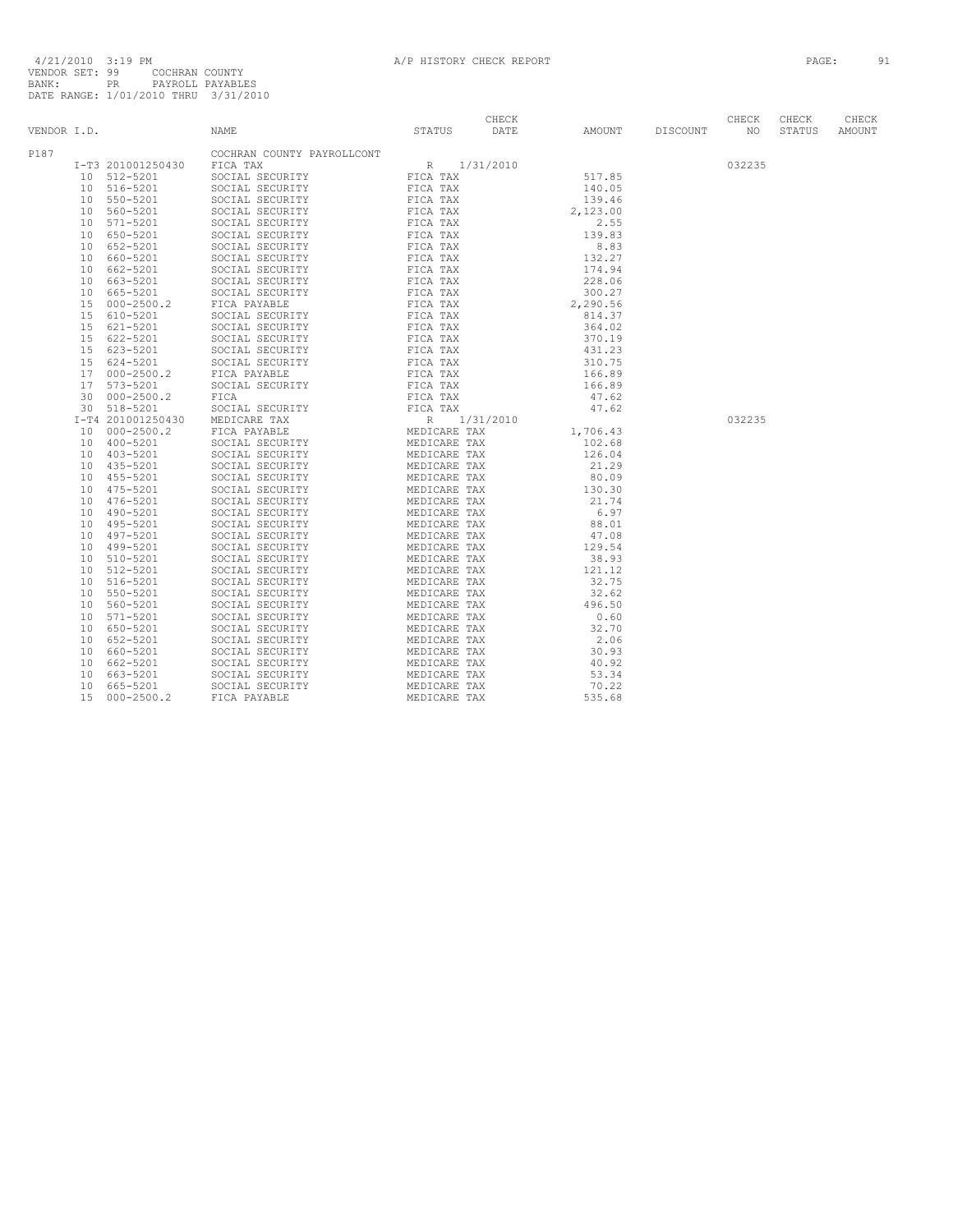| VENDOR I.D. |                                                                                                                                                     | NAME                                                                                                                                                                                                                                                                                                                                                                          | STATUS                                      | CHECK<br>DATE | AMOUNT                                                                            | DISCOUNT | CHECK<br>NO. | CHECK<br>STATUS | CHECK<br>AMOUNT |
|-------------|-----------------------------------------------------------------------------------------------------------------------------------------------------|-------------------------------------------------------------------------------------------------------------------------------------------------------------------------------------------------------------------------------------------------------------------------------------------------------------------------------------------------------------------------------|---------------------------------------------|---------------|-----------------------------------------------------------------------------------|----------|--------------|-----------------|-----------------|
| P187        | I-T4 201001250430<br>15 610-5201<br>15 621-5201<br>622-5201<br>15<br>15 623-5201<br>15 624-5201<br>17 000-2500.2<br>17<br>573-5201<br>30 000-2500.2 | COCHRAN COUNTY PAYROLLCONT<br>MEDICARE TAX<br>SOCIAL SECURITY<br>SOCIAL SECURITY<br>SOCIAL SECURITY<br>MEDICARE TAX<br>MEDICARE TAX<br>MEDICARE TAX<br>MEDICARE TAX<br>MEDICARE TAX<br>MEDICARE TAX<br>MEDICARE TAX<br>MEDICARE TAX<br>SOCIAL SECURITY<br>SOCIAL SECURITY<br>FICA PAYABLE<br>SOCIAL SECURITY<br>FICA                                                          | R 1/31/2010<br>MEDICARE TAX<br>MEDICARE TAX |               | 190.46<br>85.13<br>86.57<br>100.85<br>72.67<br>39.03<br>39.03<br>11.14            |          | 032235       |                 |                 |
|             | 30 518-5201                                                                                                                                         | SOCIAL SECURITY                                                                                                                                                                                                                                                                                                                                                               |                                             |               | 11.14                                                                             |          |              |                 | 36, 341.31      |
| T218        | I-11 201001250430<br>10 400-5202<br>10 403-5202<br>10 455-5202<br>10 475-5202<br>10 495-5202<br>10 497-5202                                         | TEXAS ASS'N OF COUNTIES<br>EMPLOYEE PREMIUMS                                                                                                                                                                                                                                                                                                                                  | R 1/31/2010                                 |               | 1,178.23<br>1,868.01<br>1,245.34<br>1,245.34<br>1,245.34<br>622.67                |          | 032236       |                 |                 |
|             | 10 499-5202<br>510-5202<br>10<br>512-5202<br>10<br>516-5202<br>10<br>10 550-5202<br>560-5202<br>10<br>10 571-5202<br>650-5202<br>10                 | TEXAS ASS'N OF COUNTIES<br>EMPLOYEE PREMIUMS<br>GROUP INSURANCE<br>GROUP INSURANCE<br>GROUP INSURANCE<br>GROUP INSURANCE<br>GROUP INSURANCE<br>GROUP INSURANCE<br>GROUP INSURANCE<br>GROUP INSURANCE<br>GROUP INSURANCE<br>GROUP INSURANCE<br>EMPLOYE                                                                                                                         |                                             |               | 1,868.01<br>622.67<br>2,085.94<br>533.57<br>622.67<br>6,631.44<br>9.36<br>653.80  |          |              |                 |                 |
|             | 10 652-5202<br>10 660-5202<br>662-5202<br>10<br>10 663-5202<br>10<br>665-5202<br>15 610-5202<br>621-5202<br>15<br>15 622-5202                       |                                                                                                                                                                                                                                                                                                                                                                               |                                             |               | 31.14<br>526.26<br>560.40<br>622.67<br>622.67<br>2,557.79<br>1,245.34<br>1,245.34 |          |              |                 |                 |
|             | 15<br>623-5202<br>15 624-5202<br>573-5202<br>17<br>30 518-5202<br>I-12 201001250430                                                                 | GROUP LIFE INSURANCE                                                                                                                                                                                                                                                                                                                                                          |                                             |               | 1,245.34<br>1,245.34<br>613.31<br>185.51                                          |          | 032236       |                 |                 |
|             | 10 400-5202<br>10 403-5202<br>10 455-5202<br>10 475-5202<br>495-5202<br>10<br>10<br>497-5202<br>499-5202<br>10                                      | RANCE REPLUES PREMIUMS<br>RANCE REVISION AND REPLUES IN SURVANCE<br>GROUP LIFE INSURANCE<br>GROUP LIFE INSURANCE<br>GROUP LIFE INSURANCE<br>GROUP LIFE INSURANCE<br>GROUP LIFE INSURANCE<br>GROUP LIFE INSURANCE<br>CROUP LIFE INSURANCE<br>GROUP INSURANCE<br>GROUP INSURANCE<br>GROUP INSURANCE<br>GROUP INSURANCE<br>GROUP INSURANCE<br>GROUP INSURANCE<br>GROUP INSURANCE | GROUP LIFE INSURANCE                        |               | 8.23<br>13.05<br>6.09<br>8.70<br>8.70<br>4.35<br>13.05                            |          |              |                 |                 |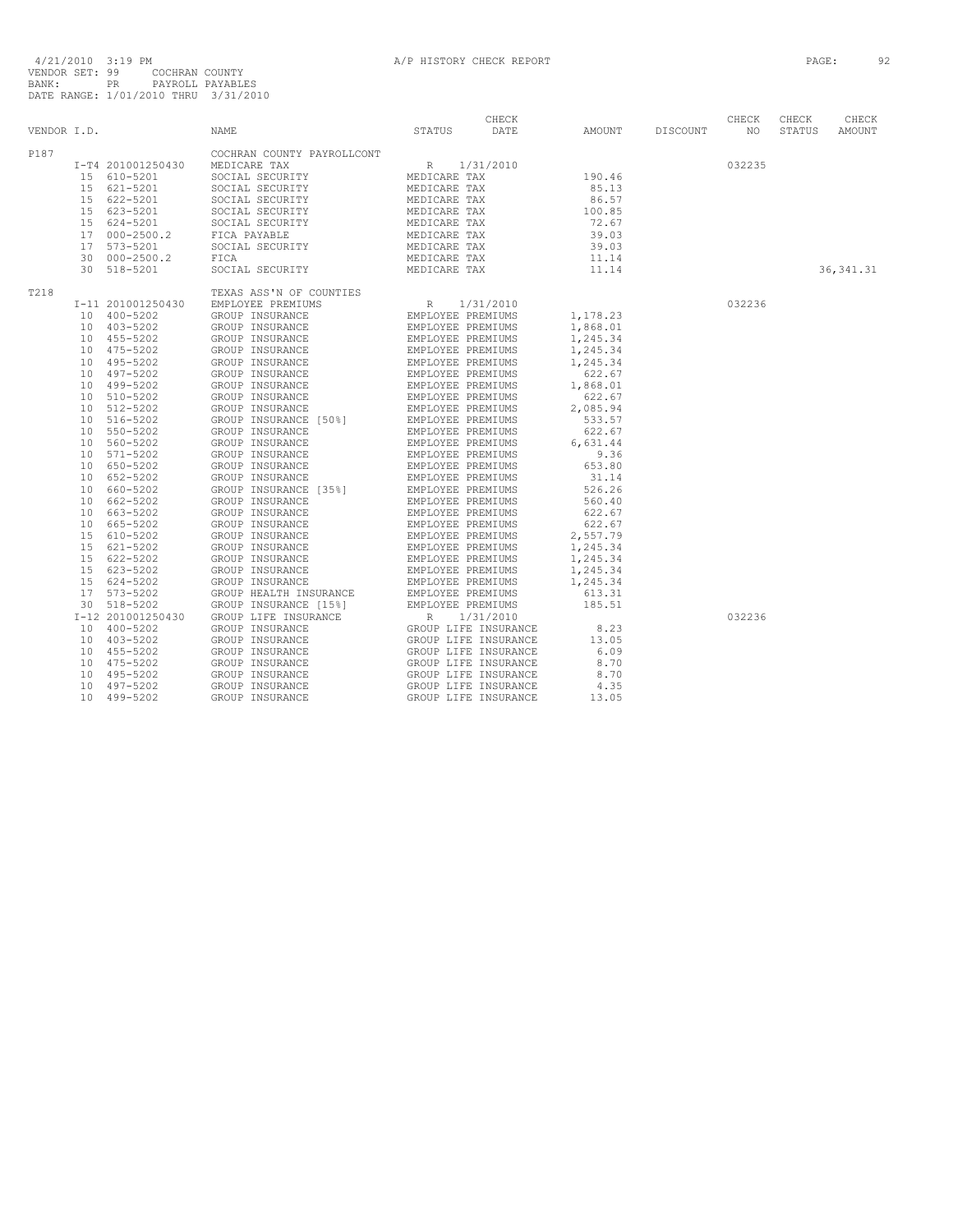|             |                                 |                                                                                                                                                                                                                                                                       | CHECK       |                    |        | CHECK  | CHECK  | CHECK     |
|-------------|---------------------------------|-----------------------------------------------------------------------------------------------------------------------------------------------------------------------------------------------------------------------------------------------------------------------|-------------|--------------------|--------|--------|--------|-----------|
| VENDOR I.D. |                                 | NAME                                                                                                                                                                                                                                                                  | STATUS DATE | AMOUNT DISCOUNT NO |        |        | STATUS | AMOUNT    |
| T218        |                                 | TEXAS ASS'N OF COUNTIECONT                                                                                                                                                                                                                                            |             |                    |        |        |        |           |
|             |                                 |                                                                                                                                                                                                                                                                       |             |                    |        | 032236 |        |           |
|             |                                 | $[10 510-5202 \t\t\t\t 201001250430 \t\t\t 201001250430 \t\t\t 201001250430 \t\t\t 201001250430 \t\t\t 201001250430 \t\t\t 201001250430 \t\t\t 201001250430 \t\t\t 201001250430 \t\t\t 201001250430 \t\t\t 201001250430 \t\t\t 201001250430 \t\t\t 201001250430 \t\t$ |             |                    |        |        |        |           |
|             |                                 |                                                                                                                                                                                                                                                                       |             |                    |        |        |        |           |
|             |                                 |                                                                                                                                                                                                                                                                       |             |                    |        |        |        |           |
|             |                                 |                                                                                                                                                                                                                                                                       |             |                    |        |        |        |           |
|             |                                 |                                                                                                                                                                                                                                                                       |             |                    |        |        |        |           |
|             |                                 |                                                                                                                                                                                                                                                                       |             |                    |        |        |        |           |
|             |                                 |                                                                                                                                                                                                                                                                       |             |                    |        |        |        |           |
|             | 10 652-5202                     |                                                                                                                                                                                                                                                                       |             | 0.21               |        |        |        |           |
|             | 10 660-5202                     | GROUP INSURANCE GROUP LIFE INSURANCE<br>GROUP INSURANCE (35%) GROUP LIFE INSURANCE<br>GROUP INSURANCE [35%] GROUP LIFE INSURANCE                                                                                                                                      |             | 3.68               |        |        |        |           |
|             |                                 |                                                                                                                                                                                                                                                                       |             | 3.92               |        |        |        |           |
|             |                                 |                                                                                                                                                                                                                                                                       |             | 4.35               |        |        |        |           |
|             |                                 |                                                                                                                                                                                                                                                                       |             | 4.35               |        |        |        |           |
|             |                                 |                                                                                                                                                                                                                                                                       |             | 15.26              |        |        |        |           |
|             |                                 |                                                                                                                                                                                                                                                                       |             | 8.70               |        |        |        |           |
|             |                                 |                                                                                                                                                                                                                                                                       |             | 8.70               |        |        |        |           |
|             |                                 |                                                                                                                                                                                                                                                                       |             | 8.70               |        |        |        |           |
|             |                                 |                                                                                                                                                                                                                                                                       |             | 8.70               |        |        |        |           |
|             |                                 |                                                                                                                                                                                                                                                                       |             | 4.28               |        |        |        |           |
|             |                                 |                                                                                                                                                                                                                                                                       |             | 1.29               |        |        |        |           |
|             |                                 | I-15 201001250430 DEPENDENT HEALTH PREM WITHHELD R 1/31/2010                                                                                                                                                                                                          |             |                    |        | 032236 |        |           |
|             | 15 000-2500.4                   | INSURANCE PAYABLE DEPENDENT HEALTH PRE 709.76                                                                                                                                                                                                                         |             |                    |        |        |        | 32,054.02 |
|             |                                 |                                                                                                                                                                                                                                                                       |             |                    |        |        |        |           |
| V033        |                                 | VISION CARE PLAN                                                                                                                                                                                                                                                      |             |                    |        |        |        |           |
|             |                                 | I-17A201001250430 VISION MONTHLY PREMIUM R 1/31/2010                                                                                                                                                                                                                  |             |                    |        |        |        |           |
|             | 10 000-2500.4                   | INSURANCE PAYABLE <b>WEST OF STATE VISION MONTHLY PREMI</b> 132.16                                                                                                                                                                                                    |             |                    | 032237 |        |        | 132.16    |
|             |                                 |                                                                                                                                                                                                                                                                       |             |                    |        |        |        |           |
| C253        |                                 | COCHRAN COUNTY MONEY MKT                                                                                                                                                                                                                                              |             |                    |        |        |        |           |
|             |                                 | I-201001250432 NON-DEPT SUPP DEATH R 1/31/2010                                                                                                                                                                                                                        |             |                    |        |        |        |           |
|             | 10 409-5207                     | SUPPLEMENTAL DEATH BENEFITS NON-DEPT SUPP DEATH 1,497.46                                                                                                                                                                                                              |             |                    | 032238 |        |        | 1,497.46  |
|             |                                 |                                                                                                                                                                                                                                                                       |             |                    |        |        |        |           |
| A067        |                                 | AMERICAN FAMILY LIFE ASSURANCE                                                                                                                                                                                                                                        |             |                    |        |        |        |           |
|             |                                 | I-08 201002220433 MONTHLY PREMIUM R                                                                                                                                                                                                                                   | 2/28/2010   |                    |        | 032438 |        |           |
|             |                                 |                                                                                                                                                                                                                                                                       |             | 161.98             |        |        |        |           |
|             |                                 | $10 000-2500.4$ INSURANCE PAYABLE MONTHLY PREMIUM $15 000-2500.4$ INSURANCE PAYABLE MONTHLY PREMIUM                                                                                                                                                                   |             | 137.60             |        |        |        |           |
|             |                                 | I-08A201002220433 MONTHLY PREMIUM                                                                                                                                                                                                                                     | R 2/28/2010 |                    |        | 032438 |        |           |
|             | 10 000-2500.4                   | INSURANCE PAYABLE MONTHLY PREMIUM 399.88                                                                                                                                                                                                                              |             |                    |        |        |        | 699.46    |
|             |                                 |                                                                                                                                                                                                                                                                       |             |                    |        |        |        |           |
| C253        |                                 | COCHRAN COUNTY MONEY MKT                                                                                                                                                                                                                                              |             |                    |        |        |        |           |
|             | I-01 201002220433               |                                                                                                                                                                                                                                                                       |             |                    |        | 032439 |        |           |
|             | 10 000-2500.3                   |                                                                                                                                                                                                                                                                       |             |                    |        |        |        |           |
|             | 10 400-5203                     |                                                                                                                                                                                                                                                                       |             |                    |        |        |        |           |
|             | $10$ 400 0 = 0<br>$10$ 403-5203 |                                                                                                                                                                                                                                                                       |             |                    |        |        |        |           |
|             |                                 |                                                                                                                                                                                                                                                                       |             |                    |        |        |        |           |
|             | 10 455-5203                     |                                                                                                                                                                                                                                                                       |             |                    |        |        |        |           |
|             | 10 475-5203                     |                                                                                                                                                                                                                                                                       |             |                    |        |        |        |           |
|             | 10 476-5203                     |                                                                                                                                                                                                                                                                       |             |                    |        |        |        |           |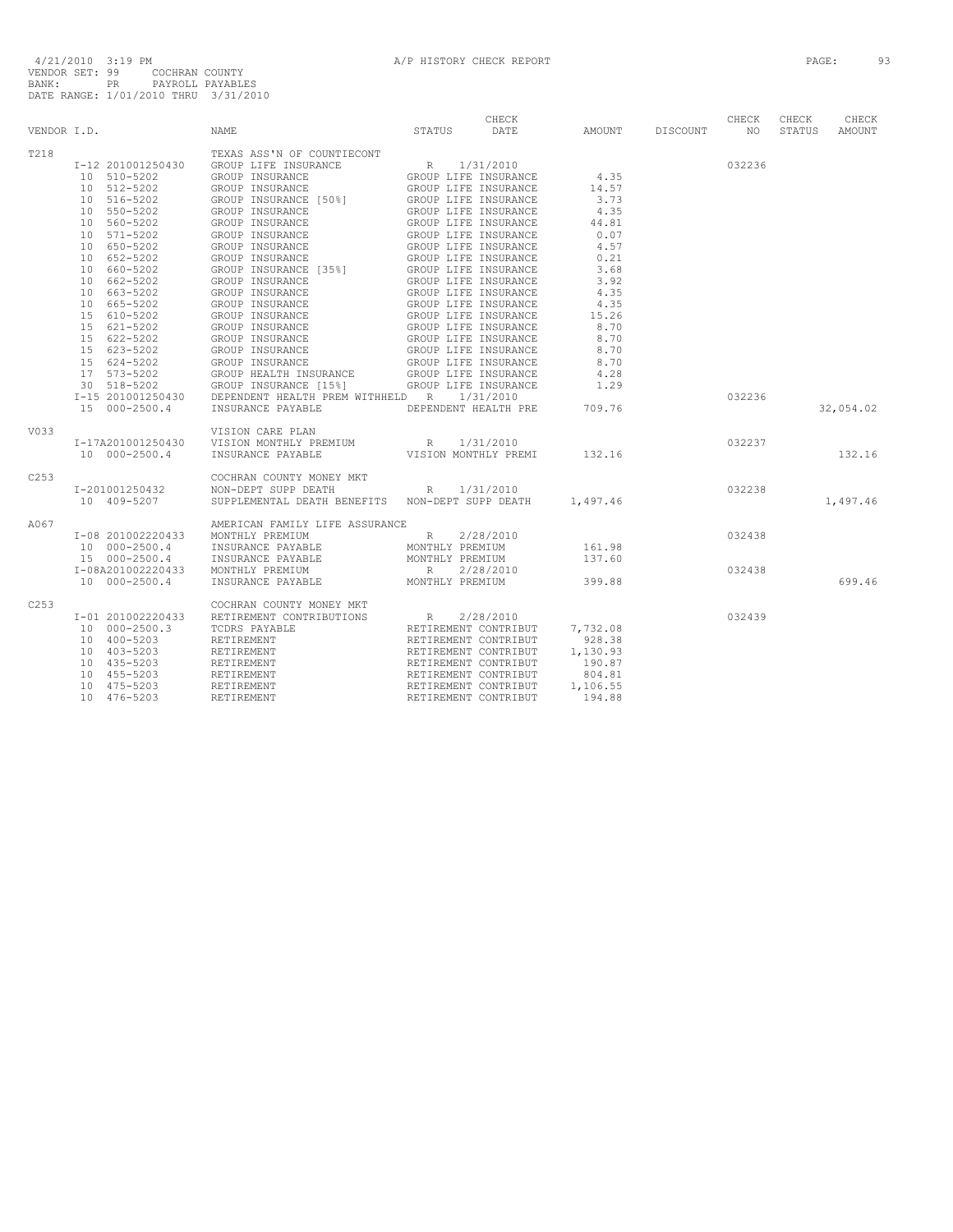| VENDOR I.D. |                                                 | <b>NAME</b>                                                  | STATUS                                       | CHECK<br>DATE                                                | AMOUNT DISCOUNT NO               | CHECK  | CHECK<br>STATUS | CHECK<br>AMOUNT |
|-------------|-------------------------------------------------|--------------------------------------------------------------|----------------------------------------------|--------------------------------------------------------------|----------------------------------|--------|-----------------|-----------------|
| C253        |                                                 | COCHRAN COUNTY MONEY MCONT                                   |                                              |                                                              |                                  |        |                 |                 |
|             | I-01 201002220433                               | RETIREMENT CONTRIBUTIONS R                                   |                                              | 2/28/2010                                                    |                                  | 032439 |                 |                 |
|             | 10 495-5203                                     | RETIREMENT                                                   | RETIREMENT CONTRIBUT<br>RETIREMENT CONTRIBUT |                                                              | 789.04                           |        |                 |                 |
|             | 10 497-5203                                     | RETIREMENT                                                   |                                              |                                                              | 446.64                           |        |                 |                 |
|             | 10 499-5203                                     | RETIREMENT                                                   | RETIREMENT CONTRIBUT                         |                                                              | 1,140.95                         |        |                 |                 |
|             | 10 510-5203                                     | RETIREMENT                                                   | RETIREMENT CONTRIBUT                         |                                                              | 352.42                           |        |                 |                 |
|             | 10 512-5203                                     | RETIREMENT                                                   | RETIREMENT CONTRIBUT                         |                                                              | 913.38                           |        |                 |                 |
|             | 10 516-5203                                     | RETIREMENT                                                   | RETIREMENT CONTRIBUT                         |                                                              | 291.80                           |        |                 |                 |
|             | 10 550-5203                                     | RETIREMENT                                                   | RETIREMENT CONTRIBUT<br>RETIREMENT CONTRIBUT |                                                              | 292.42                           |        |                 |                 |
|             | 10 560-5203                                     | RETIREMENT                                                   |                                              |                                                              | 3,994.32                         |        |                 |                 |
|             | 10 571-5203                                     | RETIREMENT                                                   |                                              |                                                              | 5.20                             |        |                 |                 |
|             | 10 650-5203                                     | RETIREMENT                                                   | RETIREMENT CONTRIBUT<br>RETIREMENT CONTRIBUT |                                                              | 337.44                           |        |                 |                 |
|             | 10 652-5203                                     | RETIREMENT                                                   |                                              |                                                              | 18.53                            |        |                 |                 |
|             | 10 660-5203                                     | RETIREMENT                                                   | RETIREMENT CONTRIBUT<br>RETIREMENT CONTRIBUT |                                                              | 274.45                           |        |                 |                 |
|             | 10 662-5203                                     | RETIREMENT                                                   | RETIREMENT CONTRIBUT                         |                                                              | 333.53                           |        |                 |                 |
|             | 10 663-5203                                     | RETIREMENT                                                   | RETIREMENT CONTRIBUT                         |                                                              | 478.18                           |        |                 |                 |
|             | 10 665-5203                                     | RETIREMENT                                                   |                                              |                                                              |                                  |        |                 |                 |
|             | 10 665-5203<br>15 000-2500.3                    | TCDRS PAYABLE                                                |                                              | RETIREMENT CONTRIBUT 334.85<br>RETIREMENT CONTRIBUT 2,591.17 |                                  |        |                 |                 |
|             | 15 610-5203                                     | RETIREMENT                                                   | RETIREMENT CONTRIBUT                         |                                                              |                                  |        |                 |                 |
|             | 15 621-5203                                     | RETIREMENT                                                   | RETIREMENT CONTRIBUT                         |                                                              | $1,783.07$<br>$759.92$<br>759.92 |        |                 |                 |
|             | 15 622-5203                                     | RETIREMENT                                                   | RETIREMENT CONTRIBUT                         |                                                              | 766.68                           |        |                 |                 |
|             | 15 623-5203                                     | RETIREMENT                                                   | RETIREMENT CONTRIBUT                         |                                                              | 754.83                           |        |                 |                 |
|             |                                                 |                                                              | RETIREMENT CONTRIBUT                         |                                                              | 747.68                           |        |                 |                 |
|             |                                                 | 15 624-5203 RETIREMENT<br>17 000-2500.3 TCDRS PAYABLE        | <br>RETIREMENT CONTRIBUT                     |                                                              | 183.39                           |        |                 |                 |
|             | 17 573-5203                                     | RETIREMENT                                                   | RETIREMENT CONTRIBUT                         |                                                              |                                  |        |                 |                 |
|             | 30 000-2500.3                                   | TCDRS                                                        | RETIREMENT CONTRIBUT                         |                                                              | 53.31                            |        |                 |                 |
|             | 30 518-5203                                     | RETIREMENT                                                   | RETIREMENT CONTRIBUT                         |                                                              | 99.01                            |        |                 | 30, 171.28      |
|             |                                                 |                                                              |                                              |                                                              |                                  |        |                 |                 |
| C300        |                                                 | COCHRAN COUNTY SCHOOLS FEDERAL                               |                                              |                                                              |                                  |        |                 |                 |
|             |                                                 | I-18A201002220433 MONTHLY PREMUIM R                          |                                              | 2/28/2010                                                    |                                  | 032440 |                 |                 |
|             | 10 000-2500.4<br>15 000-2500.4                  | INSURANCE PAYABLE                                            | MONTHLY PREMUIM                              |                                                              | 5,676.21                         |        |                 |                 |
|             |                                                 | INSURANCE PAYABLE                                            | MONTHLY PREMUIM                              |                                                              | 747.64                           |        |                 |                 |
|             | 30 000-2500.4                                   | AFLAC                                                        | MONTHLY PREMUIM                              |                                                              | 94.43                            |        |                 | 6,518.28        |
| N017        |                                                 | NATIONAL FARM LIFE                                           |                                              |                                                              |                                  |        |                 |                 |
|             | I-05 201002220433                               | NFL PREMIUM                                                  | $\mathbb R$                                  | 2/28/2010                                                    |                                  | 032441 |                 |                 |
|             |                                                 | INSURANCE PAYABLE                                            | NFL PREMIUM                                  |                                                              | 590.87                           |        |                 |                 |
|             | 10 000-2500.4<br>15 000-2500.4<br>15 000-2500.4 | INSURANCE PAYABLE                                            | NFL PREMIUM                                  |                                                              | 69.37                            |        |                 |                 |
|             | I-05A201002220433                               | AFTER TAX PREM                                               | R                                            | 2/28/2010                                                    |                                  | 032441 |                 |                 |
|             | 10 000-2500.4                                   | INSURANCE PAYABLE                                            | AFTER TAX PREM                               |                                                              | 202.01                           |        |                 |                 |
|             | 15 000-2500.4                                   | INSURANCE PAYABLE                                            | AFTER TAX PREM                               |                                                              | 51.55                            |        |                 | 913.80          |
|             |                                                 |                                                              |                                              |                                                              |                                  |        |                 |                 |
| N060        |                                                 | NATIONWIDE RETIREMENT SOL                                    |                                              |                                                              |                                  |        |                 |                 |
|             | I-04 201002220433                               | DEFERRED COMP WITHHELD                                       | R                                            | 2/28/2010                                                    |                                  | 032442 |                 |                 |
|             | 10 000-2500.7<br>15 000-2500.7                  | ${\tt PEBSCO~~DEF~~COMP~~PAYABLE~~DEFERRED~~COMP~~WITHHE~~}$ |                                              |                                                              | 3,459.11                         |        |                 |                 |
|             |                                                 | PEBSCO DEF COMP PAYABLE                                      | DEFERRED COMP WITHHE                         |                                                              | 1,083.89                         |        |                 | 4,543.00        |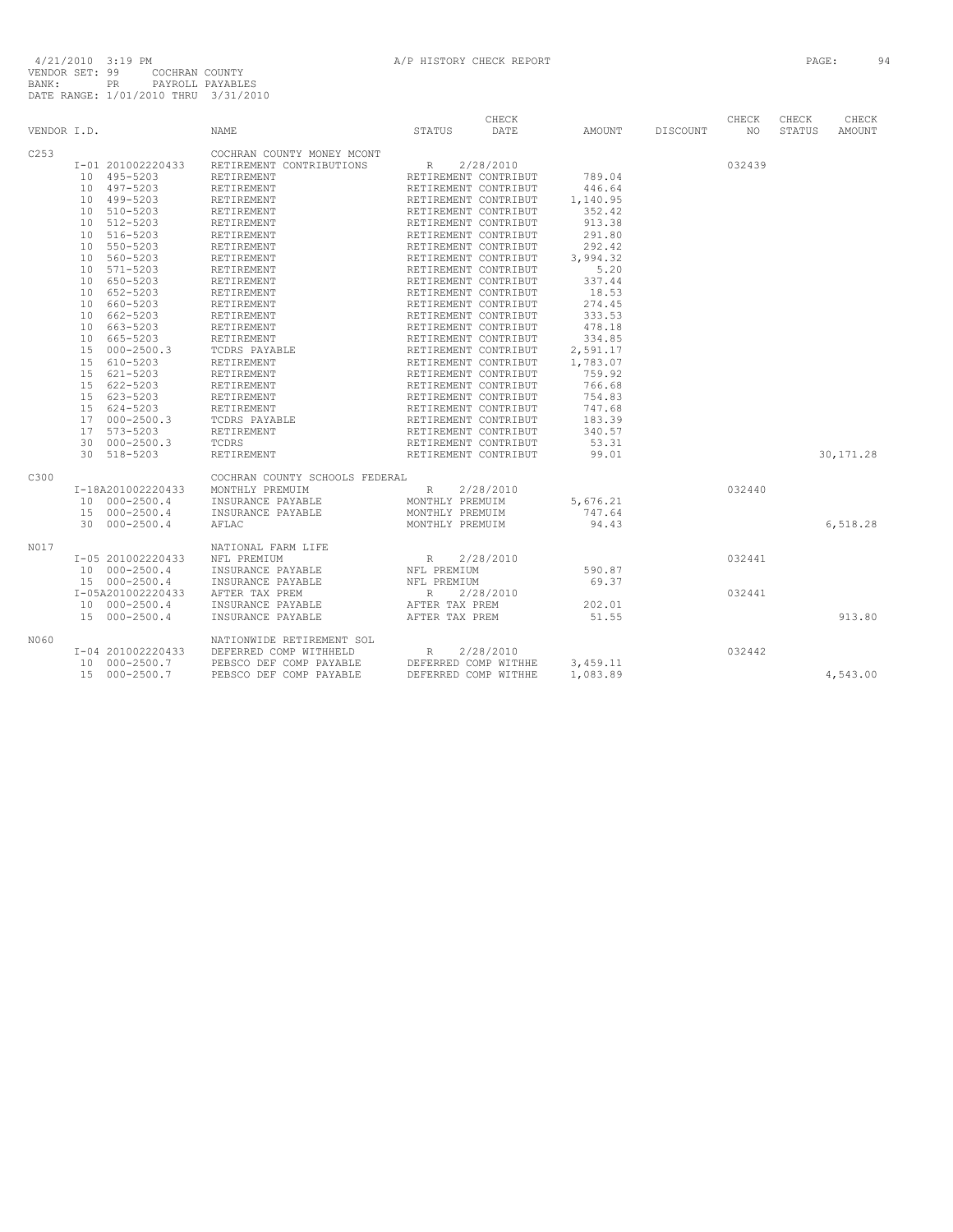|      |                   |                                                                                                                                                                                                                                                                                                                                                                                                              |  |        |        | CHECK  | CHECK  |
|------|-------------------|--------------------------------------------------------------------------------------------------------------------------------------------------------------------------------------------------------------------------------------------------------------------------------------------------------------------------------------------------------------------------------------------------------------|--|--------|--------|--------|--------|
|      | VENDOR I.D.       | CHECK<br>STATUS DATE AMOUNT DISCOUNT NO<br>NAME                                                                                                                                                                                                                                                                                                                                                              |  |        |        | STATUS | AMOUNT |
| N081 |                   |                                                                                                                                                                                                                                                                                                                                                                                                              |  |        |        |        |        |
|      |                   |                                                                                                                                                                                                                                                                                                                                                                                                              |  |        | 032443 |        |        |
|      |                   |                                                                                                                                                                                                                                                                                                                                                                                                              |  |        |        |        |        |
|      |                   |                                                                                                                                                                                                                                                                                                                                                                                                              |  |        |        |        |        |
|      |                   | $\begin{tabular}{lcccc} \texttt{I-21} & 201002220433 & \texttt{NATIONAL FAMILY CARE LIFF INSU & & & & & \texttt{R2/28/2010} \\ 10 & 000-2500.4 & \texttt{INSURANCE PAYABLE} & \texttt{NATIONAL FAMILY CARE} & 309.82 \\ 15 & 000-2500.4 & \texttt{INSURANCE PAYABLE} & \texttt{NATIONAL FAMILY CARE} & 63.85 \\ 16 & \texttt{000-2500.4} & \texttt{INSUMALE PAYABLE} & \texttt{NATIONAL FAMILY CARE} & 63.8$ |  |        |        |        | 382.40 |
| 0029 |                   |                                                                                                                                                                                                                                                                                                                                                                                                              |  |        |        |        |        |
|      | I-CSR201002220433 |                                                                                                                                                                                                                                                                                                                                                                                                              |  |        |        |        |        |
|      |                   | OFFICE OF THE ATTORNEY GE<br>10 000-2500.8 CAUSE#0010728822 R 2/28/2010<br>10 000-2500.8 CHILD SUPPORT PAYABLE CAUSE#0010728822 315.00                                                                                                                                                                                                                                                                       |  |        |        |        | 315.00 |
| P187 |                   |                                                                                                                                                                                                                                                                                                                                                                                                              |  |        |        |        |        |
|      |                   |                                                                                                                                                                                                                                                                                                                                                                                                              |  | 032445 |        |        |        |
|      |                   |                                                                                                                                                                                                                                                                                                                                                                                                              |  |        |        |        |        |
|      |                   |                                                                                                                                                                                                                                                                                                                                                                                                              |  |        |        |        |        |
|      |                   |                                                                                                                                                                                                                                                                                                                                                                                                              |  |        |        |        |        |
|      |                   |                                                                                                                                                                                                                                                                                                                                                                                                              |  |        |        |        |        |
|      |                   |                                                                                                                                                                                                                                                                                                                                                                                                              |  |        | 032445 |        |        |
|      |                   |                                                                                                                                                                                                                                                                                                                                                                                                              |  |        |        |        |        |
|      |                   |                                                                                                                                                                                                                                                                                                                                                                                                              |  |        |        |        |        |
|      |                   |                                                                                                                                                                                                                                                                                                                                                                                                              |  |        |        |        |        |
|      |                   |                                                                                                                                                                                                                                                                                                                                                                                                              |  |        |        |        |        |
|      |                   |                                                                                                                                                                                                                                                                                                                                                                                                              |  |        |        |        |        |
|      |                   |                                                                                                                                                                                                                                                                                                                                                                                                              |  |        |        |        |        |
|      |                   |                                                                                                                                                                                                                                                                                                                                                                                                              |  |        |        |        |        |
|      |                   |                                                                                                                                                                                                                                                                                                                                                                                                              |  |        |        |        |        |
|      |                   |                                                                                                                                                                                                                                                                                                                                                                                                              |  |        |        |        |        |
|      |                   |                                                                                                                                                                                                                                                                                                                                                                                                              |  |        |        |        |        |
|      |                   |                                                                                                                                                                                                                                                                                                                                                                                                              |  |        |        |        |        |
|      |                   |                                                                                                                                                                                                                                                                                                                                                                                                              |  |        |        |        |        |
|      |                   |                                                                                                                                                                                                                                                                                                                                                                                                              |  |        |        |        |        |
|      |                   |                                                                                                                                                                                                                                                                                                                                                                                                              |  |        |        |        |        |
|      |                   |                                                                                                                                                                                                                                                                                                                                                                                                              |  |        |        |        |        |
|      |                   |                                                                                                                                                                                                                                                                                                                                                                                                              |  |        |        |        |        |
|      |                   |                                                                                                                                                                                                                                                                                                                                                                                                              |  |        |        |        |        |
|      |                   |                                                                                                                                                                                                                                                                                                                                                                                                              |  |        |        |        |        |
|      |                   |                                                                                                                                                                                                                                                                                                                                                                                                              |  |        |        |        |        |
|      |                   |                                                                                                                                                                                                                                                                                                                                                                                                              |  |        |        |        |        |
|      |                   |                                                                                                                                                                                                                                                                                                                                                                                                              |  |        |        |        |        |
|      |                   |                                                                                                                                                                                                                                                                                                                                                                                                              |  |        |        |        |        |
|      |                   |                                                                                                                                                                                                                                                                                                                                                                                                              |  |        |        |        |        |
|      |                   |                                                                                                                                                                                                                                                                                                                                                                                                              |  |        |        |        |        |
|      |                   |                                                                                                                                                                                                                                                                                                                                                                                                              |  |        |        |        |        |
|      |                   |                                                                                                                                                                                                                                                                                                                                                                                                              |  |        |        |        |        |
|      |                   |                                                                                                                                                                                                                                                                                                                                                                                                              |  |        |        |        |        |
|      |                   |                                                                                                                                                                                                                                                                                                                                                                                                              |  |        |        |        |        |
|      |                   |                                                                                                                                                                                                                                                                                                                                                                                                              |  |        |        |        |        |
|      |                   |                                                                                                                                                                                                                                                                                                                                                                                                              |  |        |        |        |        |
|      |                   |                                                                                                                                                                                                                                                                                                                                                                                                              |  |        |        |        |        |
|      |                   |                                                                                                                                                                                                                                                                                                                                                                                                              |  |        |        |        |        |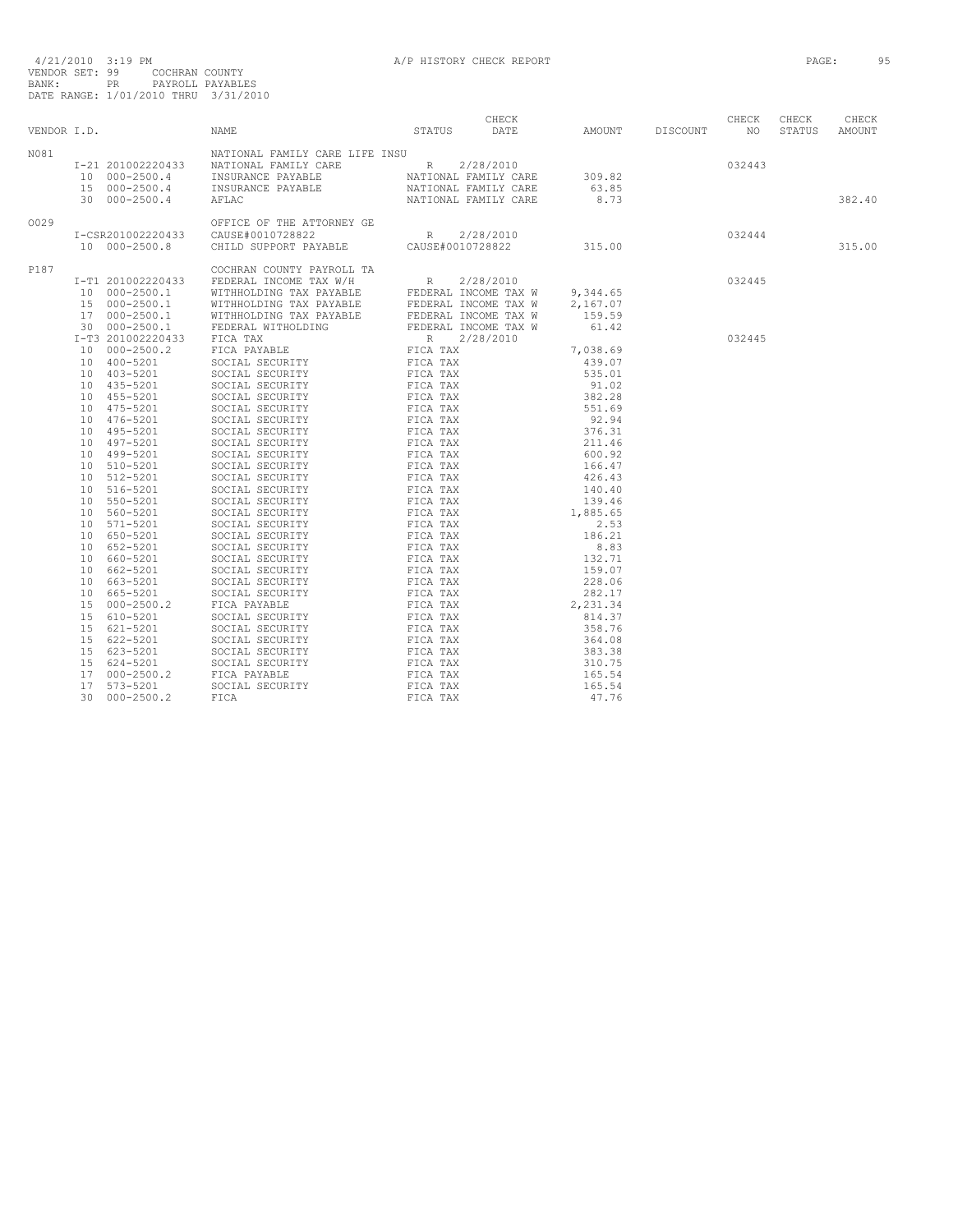|      |        |                                                |                                                                                                                                                                                                                                                                                                                                                                                                                                                                                                                                                                                                                                                                                                           |  |                    |        | CHECK  | CHECK  | CHECK       |
|------|--------|------------------------------------------------|-----------------------------------------------------------------------------------------------------------------------------------------------------------------------------------------------------------------------------------------------------------------------------------------------------------------------------------------------------------------------------------------------------------------------------------------------------------------------------------------------------------------------------------------------------------------------------------------------------------------------------------------------------------------------------------------------------------|--|--------------------|--------|--------|--------|-------------|
|      |        | VENDOR I.D.                                    | CHECK<br>STATUS DATE<br>NAME                                                                                                                                                                                                                                                                                                                                                                                                                                                                                                                                                                                                                                                                              |  | AMOUNT DISCOUNT NO |        |        | STATUS | AMOUNT      |
| P187 |        |                                                | COCHRAN COUNTY PAYROLLCONT                                                                                                                                                                                                                                                                                                                                                                                                                                                                                                                                                                                                                                                                                |  |                    |        |        |        |             |
|      |        |                                                |                                                                                                                                                                                                                                                                                                                                                                                                                                                                                                                                                                                                                                                                                                           |  |                    |        | 032445 |        |             |
|      |        |                                                |                                                                                                                                                                                                                                                                                                                                                                                                                                                                                                                                                                                                                                                                                                           |  |                    |        |        |        |             |
|      |        |                                                |                                                                                                                                                                                                                                                                                                                                                                                                                                                                                                                                                                                                                                                                                                           |  |                    |        | 032445 |        |             |
|      |        |                                                |                                                                                                                                                                                                                                                                                                                                                                                                                                                                                                                                                                                                                                                                                                           |  |                    |        |        |        |             |
|      |        |                                                |                                                                                                                                                                                                                                                                                                                                                                                                                                                                                                                                                                                                                                                                                                           |  |                    |        |        |        |             |
|      |        |                                                |                                                                                                                                                                                                                                                                                                                                                                                                                                                                                                                                                                                                                                                                                                           |  |                    |        |        |        |             |
|      |        |                                                |                                                                                                                                                                                                                                                                                                                                                                                                                                                                                                                                                                                                                                                                                                           |  |                    |        |        |        |             |
|      |        |                                                |                                                                                                                                                                                                                                                                                                                                                                                                                                                                                                                                                                                                                                                                                                           |  |                    |        |        |        |             |
|      |        |                                                |                                                                                                                                                                                                                                                                                                                                                                                                                                                                                                                                                                                                                                                                                                           |  |                    |        |        |        |             |
|      |        |                                                |                                                                                                                                                                                                                                                                                                                                                                                                                                                                                                                                                                                                                                                                                                           |  |                    |        |        |        |             |
|      |        |                                                |                                                                                                                                                                                                                                                                                                                                                                                                                                                                                                                                                                                                                                                                                                           |  |                    |        |        |        |             |
|      |        |                                                |                                                                                                                                                                                                                                                                                                                                                                                                                                                                                                                                                                                                                                                                                                           |  |                    |        |        |        |             |
|      |        |                                                |                                                                                                                                                                                                                                                                                                                                                                                                                                                                                                                                                                                                                                                                                                           |  |                    |        |        |        |             |
|      |        |                                                |                                                                                                                                                                                                                                                                                                                                                                                                                                                                                                                                                                                                                                                                                                           |  |                    |        |        |        |             |
|      |        |                                                |                                                                                                                                                                                                                                                                                                                                                                                                                                                                                                                                                                                                                                                                                                           |  |                    |        |        |        |             |
|      |        |                                                |                                                                                                                                                                                                                                                                                                                                                                                                                                                                                                                                                                                                                                                                                                           |  |                    |        |        |        |             |
|      |        |                                                |                                                                                                                                                                                                                                                                                                                                                                                                                                                                                                                                                                                                                                                                                                           |  |                    |        |        |        |             |
|      |        |                                                |                                                                                                                                                                                                                                                                                                                                                                                                                                                                                                                                                                                                                                                                                                           |  |                    |        |        |        |             |
|      |        |                                                |                                                                                                                                                                                                                                                                                                                                                                                                                                                                                                                                                                                                                                                                                                           |  |                    |        |        |        |             |
|      |        |                                                |                                                                                                                                                                                                                                                                                                                                                                                                                                                                                                                                                                                                                                                                                                           |  |                    |        |        |        |             |
|      |        |                                                |                                                                                                                                                                                                                                                                                                                                                                                                                                                                                                                                                                                                                                                                                                           |  |                    |        |        |        |             |
|      |        |                                                |                                                                                                                                                                                                                                                                                                                                                                                                                                                                                                                                                                                                                                                                                                           |  |                    |        |        |        |             |
|      |        |                                                |                                                                                                                                                                                                                                                                                                                                                                                                                                                                                                                                                                                                                                                                                                           |  |                    |        |        |        |             |
|      |        |                                                |                                                                                                                                                                                                                                                                                                                                                                                                                                                                                                                                                                                                                                                                                                           |  |                    |        |        |        |             |
|      |        |                                                |                                                                                                                                                                                                                                                                                                                                                                                                                                                                                                                                                                                                                                                                                                           |  |                    |        |        |        |             |
|      |        |                                                |                                                                                                                                                                                                                                                                                                                                                                                                                                                                                                                                                                                                                                                                                                           |  |                    |        |        |        |             |
|      |        |                                                |                                                                                                                                                                                                                                                                                                                                                                                                                                                                                                                                                                                                                                                                                                           |  |                    |        |        |        |             |
|      |        |                                                |                                                                                                                                                                                                                                                                                                                                                                                                                                                                                                                                                                                                                                                                                                           |  |                    |        |        |        |             |
|      |        |                                                |                                                                                                                                                                                                                                                                                                                                                                                                                                                                                                                                                                                                                                                                                                           |  |                    |        |        |        |             |
|      |        |                                                |                                                                                                                                                                                                                                                                                                                                                                                                                                                                                                                                                                                                                                                                                                           |  |                    |        |        |        |             |
|      |        |                                                |                                                                                                                                                                                                                                                                                                                                                                                                                                                                                                                                                                                                                                                                                                           |  |                    |        |        |        |             |
|      |        |                                                |                                                                                                                                                                                                                                                                                                                                                                                                                                                                                                                                                                                                                                                                                                           |  |                    |        |        |        |             |
|      |        |                                                |                                                                                                                                                                                                                                                                                                                                                                                                                                                                                                                                                                                                                                                                                                           |  |                    |        |        |        |             |
|      |        |                                                |                                                                                                                                                                                                                                                                                                                                                                                                                                                                                                                                                                                                                                                                                                           |  |                    |        |        |        |             |
|      |        |                                                |                                                                                                                                                                                                                                                                                                                                                                                                                                                                                                                                                                                                                                                                                                           |  |                    |        |        |        | 35, 135. 17 |
| T218 |        |                                                | 1.1.0.<br>1.12. Solution Court Paysoluton (1987)<br>1.12. Solution (1987)<br>1.12. Solution (1987)<br>1.12. Solution (1987)<br>1.12. Solution (1988)<br>1.12. Solution (1988)<br>1.12. Solution (1988)<br>1.12. Solution (1988)<br>1.12. Soluti<br>$\begin{tabular}{l c c c c} \multicolumn{1}{c}{\textbf{TEXAS AS'N OF COUNTES}} & \multicolumn{1}{c}{\textbf{R}} & \multicolumn{1}{c}{\textbf{EMPLOYEE PREMIUMS}} & \multicolumn{1}{c}{\textbf{R}} & \multicolumn{1}{c}{\textbf{L1,187.27}} \\ \multicolumn{1}{c}{\textbf{ENDUPP INSURANCE}} & \multicolumn{1}{c}{\textbf{EMPLOYEE PREMIUMS}} & \multicolumn{1}{c}{\textbf{1,187.27}} \\ \multicolumn{1}{c}{\textbf{GROUP INSURANCE}} & \multicolumn{1$ |  |                    |        |        |        |             |
|      |        | I-11 201002220433                              |                                                                                                                                                                                                                                                                                                                                                                                                                                                                                                                                                                                                                                                                                                           |  |                    |        |        |        |             |
|      |        | 10 400-5202                                    |                                                                                                                                                                                                                                                                                                                                                                                                                                                                                                                                                                                                                                                                                                           |  |                    | 032446 |        |        |             |
|      |        |                                                |                                                                                                                                                                                                                                                                                                                                                                                                                                                                                                                                                                                                                                                                                                           |  |                    |        |        |        |             |
|      |        |                                                |                                                                                                                                                                                                                                                                                                                                                                                                                                                                                                                                                                                                                                                                                                           |  |                    |        |        |        |             |
|      |        | 10 $403-5202$<br>10 $455-5202$<br>10 $55-5202$ |                                                                                                                                                                                                                                                                                                                                                                                                                                                                                                                                                                                                                                                                                                           |  |                    |        |        |        |             |
|      |        |                                                |                                                                                                                                                                                                                                                                                                                                                                                                                                                                                                                                                                                                                                                                                                           |  |                    |        |        |        |             |
|      |        | 10 495-5202<br>10 497-5202                     |                                                                                                                                                                                                                                                                                                                                                                                                                                                                                                                                                                                                                                                                                                           |  |                    |        |        |        |             |
|      |        | 10 497-5202<br>10 499-5202<br>10 510-5202      |                                                                                                                                                                                                                                                                                                                                                                                                                                                                                                                                                                                                                                                                                                           |  |                    |        |        |        |             |
|      |        |                                                |                                                                                                                                                                                                                                                                                                                                                                                                                                                                                                                                                                                                                                                                                                           |  |                    |        |        |        |             |
|      | $10-1$ | 512-5202                                       |                                                                                                                                                                                                                                                                                                                                                                                                                                                                                                                                                                                                                                                                                                           |  |                    |        |        |        |             |
|      |        |                                                |                                                                                                                                                                                                                                                                                                                                                                                                                                                                                                                                                                                                                                                                                                           |  |                    |        |        |        |             |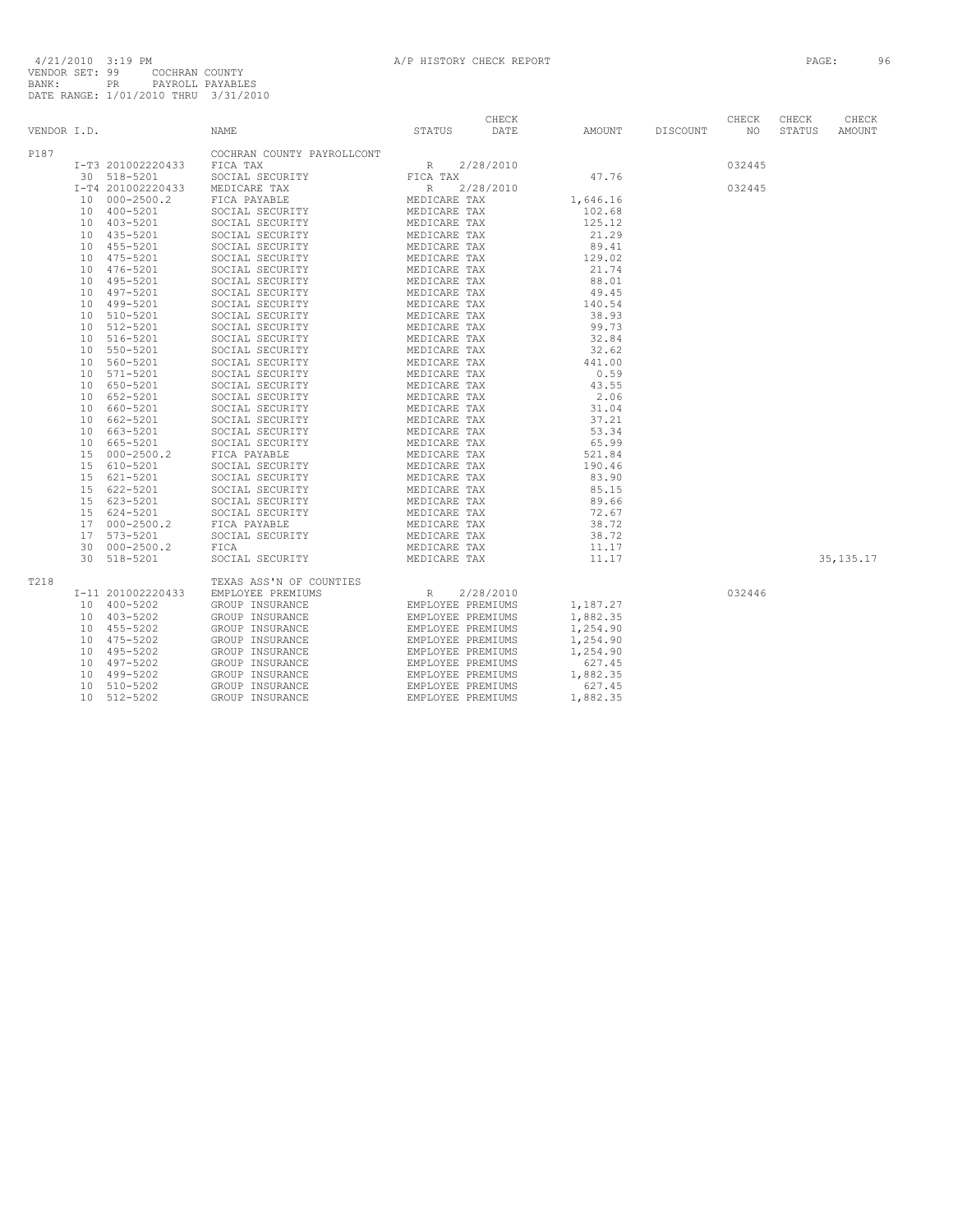| VENDOR I.D. | NAME | CHECK<br>STATUS DATE |  | CHECK<br>AMOUNT DISCOUNT NO |        | CHECK<br>STATUS | CHECK<br>AMOUNT |
|-------------|------|----------------------|--|-----------------------------|--------|-----------------|-----------------|
|             |      |                      |  |                             |        |                 |                 |
| T218        |      |                      |  |                             |        |                 |                 |
|             |      |                      |  |                             | 032446 |                 |                 |
|             |      |                      |  |                             |        |                 |                 |
|             |      |                      |  |                             |        |                 |                 |
|             |      |                      |  |                             |        |                 |                 |
|             |      |                      |  |                             |        |                 |                 |
|             |      |                      |  |                             |        |                 |                 |
|             |      |                      |  |                             |        |                 |                 |
|             |      |                      |  |                             |        |                 |                 |
|             |      |                      |  |                             |        |                 |                 |
|             |      |                      |  |                             |        |                 |                 |
|             |      |                      |  |                             |        |                 |                 |
|             |      |                      |  |                             |        |                 |                 |
|             |      |                      |  |                             |        |                 |                 |
|             |      |                      |  |                             |        |                 |                 |
|             |      |                      |  |                             |        |                 |                 |
|             |      |                      |  |                             |        |                 |                 |
|             |      |                      |  |                             |        |                 |                 |
|             |      |                      |  |                             | 032446 |                 |                 |
|             |      |                      |  |                             |        |                 |                 |
|             |      |                      |  |                             |        |                 |                 |
|             |      |                      |  |                             |        |                 |                 |
|             |      |                      |  |                             |        |                 |                 |
|             |      |                      |  |                             |        |                 |                 |
|             |      |                      |  |                             |        |                 |                 |
|             |      |                      |  |                             |        |                 |                 |
|             |      |                      |  |                             |        |                 |                 |
|             |      |                      |  |                             |        |                 |                 |
|             |      |                      |  |                             |        |                 |                 |
|             |      |                      |  |                             |        |                 |                 |
|             |      |                      |  |                             |        |                 |                 |
|             |      |                      |  |                             |        |                 |                 |
|             |      |                      |  |                             |        |                 |                 |
|             |      |                      |  |                             |        |                 |                 |
|             |      |                      |  |                             |        |                 |                 |
|             |      |                      |  |                             |        |                 |                 |
|             |      |                      |  |                             |        |                 |                 |
|             |      |                      |  |                             |        |                 |                 |
|             |      |                      |  |                             |        |                 |                 |
|             |      |                      |  |                             |        |                 |                 |
|             |      |                      |  |                             |        |                 |                 |
|             |      |                      |  |                             |        |                 |                 |
|             |      |                      |  |                             |        |                 |                 |
|             |      |                      |  |                             |        |                 |                 |
|             |      |                      |  |                             |        |                 |                 |
|             |      |                      |  |                             | 032446 |                 |                 |
|             |      |                      |  |                             |        |                 | 32,291.50       |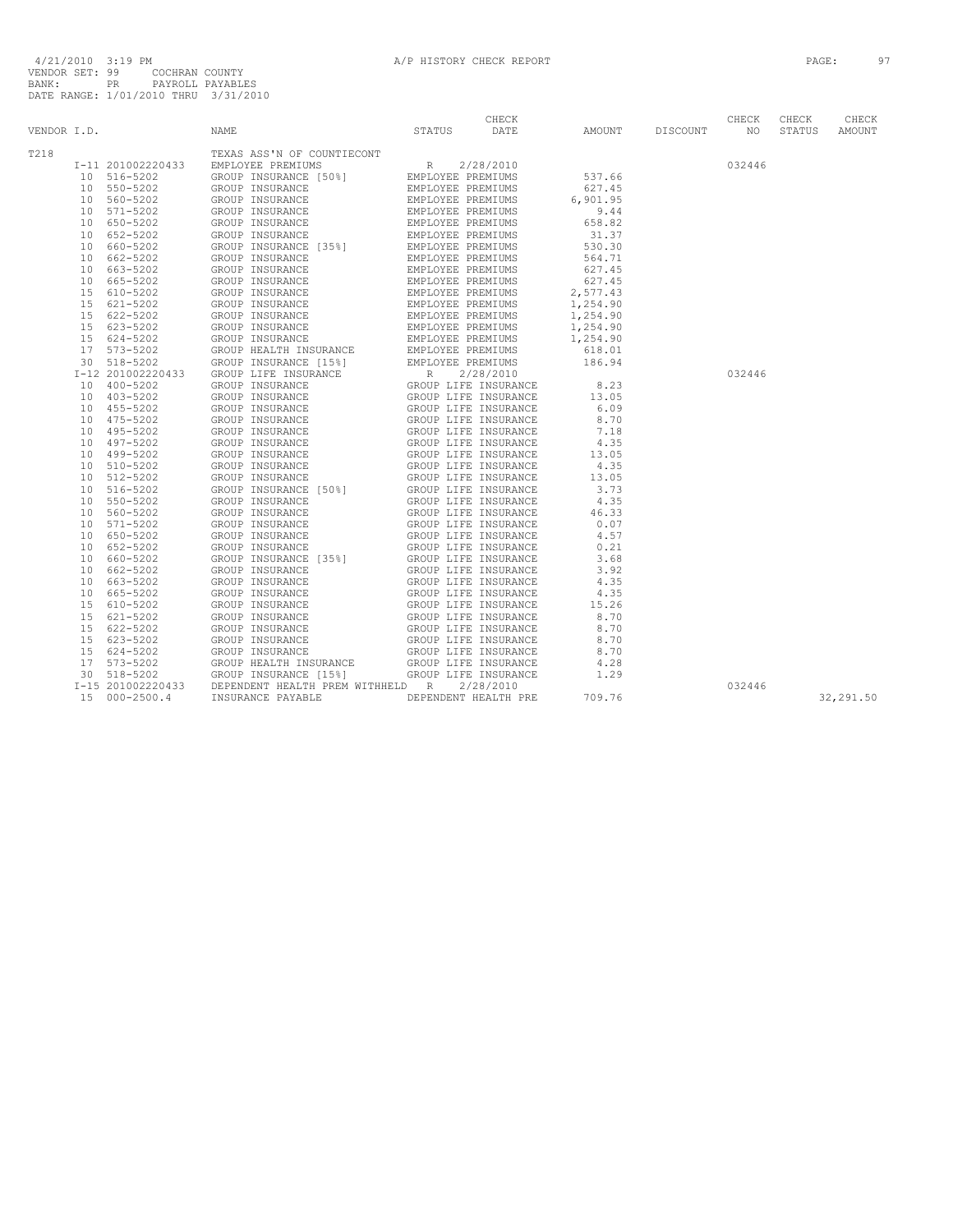| VENDOR I.D.      |                                                                                                                                                                                                                                                                                                                                                                                                                                                                                           | NAME                                                                                                                                                                                                                                                                                                                                                                                                                                                                                              | CHECK<br>STATUS<br>DATE                                                                                                                                                                                                                                                                                                                                                                                                                                                                                                                                                                                                                                                                                                                                                                                                                | AMOUNT                                                                                                                                                                                                                                             | DISCOUNT | CHECK<br>NO <sub>1</sub> | CHECK<br>STATUS | CHECK<br>AMOUNT |
|------------------|-------------------------------------------------------------------------------------------------------------------------------------------------------------------------------------------------------------------------------------------------------------------------------------------------------------------------------------------------------------------------------------------------------------------------------------------------------------------------------------------|---------------------------------------------------------------------------------------------------------------------------------------------------------------------------------------------------------------------------------------------------------------------------------------------------------------------------------------------------------------------------------------------------------------------------------------------------------------------------------------------------|----------------------------------------------------------------------------------------------------------------------------------------------------------------------------------------------------------------------------------------------------------------------------------------------------------------------------------------------------------------------------------------------------------------------------------------------------------------------------------------------------------------------------------------------------------------------------------------------------------------------------------------------------------------------------------------------------------------------------------------------------------------------------------------------------------------------------------------|----------------------------------------------------------------------------------------------------------------------------------------------------------------------------------------------------------------------------------------------------|----------|--------------------------|-----------------|-----------------|
| V033             | 10 000-2500.4                                                                                                                                                                                                                                                                                                                                                                                                                                                                             | VISION CARE PLAN<br>I-17A201002220433 VISION MONTHLY PREMIUM R 2/28/2010<br>INSURANCE PAYABLE                                                                                                                                                                                                                                                                                                                                                                                                     | VISION MONTHLY PREMI                                                                                                                                                                                                                                                                                                                                                                                                                                                                                                                                                                                                                                                                                                                                                                                                                   | 132.16                                                                                                                                                                                                                                             |          | 032447                   |                 | 132.16          |
| C253             | I-201002220434<br>10 409-5207                                                                                                                                                                                                                                                                                                                                                                                                                                                             | COCHRAN COUNTY MONEY MKT<br>NON-DEPT SUPP DEATH<br>SUPPLEMENTAL DEATH BENEFITS   NON-DEPT SUPP DEATH                                                                                                                                                                                                                                                                                                                                                                                              | R 2/28/2010                                                                                                                                                                                                                                                                                                                                                                                                                                                                                                                                                                                                                                                                                                                                                                                                                            | 1,448.22                                                                                                                                                                                                                                           |          | 032448                   |                 | 1,448.22        |
| A067             | I-08 201003230435<br>10 000-2500.4<br>15 000-2500.4<br>I-08A201003230435<br>10 000-2500.4                                                                                                                                                                                                                                                                                                                                                                                                 | AMERICAN FAMILY LIFE ASSURANCE<br>MONTHLY PREMIUM<br>INSURANCE PAYABLE<br>INSURANCE PAYABLE<br>MONTHLY PREMIUM<br>INSURANCE PAYABLE                                                                                                                                                                                                                                                                                                                                                               | R 3/31/2010<br>MONTHLY PREMIUM<br>MONTHLY PREMIUM<br>R 3/31/2010<br>MONTHLY PREMIUM                                                                                                                                                                                                                                                                                                                                                                                                                                                                                                                                                                                                                                                                                                                                                    | 161.98<br>137.60<br>399.88                                                                                                                                                                                                                         |          | 032648<br>032648         |                 | 699.46          |
| C <sub>253</sub> | I-01 201003230435<br>10 000-2500.3<br>10 400-5203<br>10 403-5203<br>10 435-5203<br>10 455-5203<br>10 475-5203<br>10 476-5203<br>10 490-5203<br>10 495-5203<br>10 497-5203<br>10 499-5203<br>10 510-5203<br>10 512-5203<br>10 516-5203<br>10 550-5203<br>10 560-5203<br>10 571-5203<br>10 650-5203<br>10 652-5203<br>10 660-5203<br>10 662-5203<br>10 663-5203<br>10 665-5203<br>15 000-2500.3<br>15 610-5203<br>15 621-5203<br>15 622-5203<br>15 623-5203<br>15 624-5203<br>17 000-2500.3 | COCHRAN COUNTY MONEY MKT<br>RETIREMENT CONTRIBUTIONS<br>TCDRS PAYABLE<br>RETIREMENT<br>RETIREMENT<br>RETIREMENT<br>RETIREMENT<br>RETIREMENT<br>RETIREMENT<br>RETIREMENT<br>RETIREMENT<br>RETIREMENT<br>RETIREMENT<br>RETIREMENT<br>RETIREMENT<br>RETIREMENT<br>RETIREMENT<br>RETIREMENT<br>RETIREMENT<br>RETIREMENT<br>RETIREMENT<br>RETIREMENT<br>RETIREMENT<br>RETIREMENT<br>RETIREMENT<br>TCDRS PAYABLE<br>RETIREMENT<br>RETIREMENT<br>RETIREMENT<br>RETIREMENT<br>RETIREMENT<br>TCDRS PAYABLE | R<br>3/31/2010<br>RETIREMENT CONTRIBUT<br>RETIREMENT CONTRIBUT 928.38<br>RETIREMENT CONTRIBUT 1,171.50<br>RETIREMENT CONTRIBUT<br>RETIREMENT CONTRIBUT<br>RETIREMENT CONTRIBUT<br>RETIREMENT CONTRIBUT<br>RETIREMENT CONTRIBUT<br>RETIREMENT CONTRIBUT<br>RETIREMENT CONTRIBUT 485.28<br>RETIREMENT CONTRIBUT 1,132.35<br>RETIREMENT CONTRIBUT 352.42<br>RETIREMENT CONTRIBUT 1,169.80<br>RETIREMENT CONTRIBUT<br>RETIREMENT CONTRIBUT<br>RETIREMENT CONTRIBUT<br>RETIREMENT CONTRIBUT<br>RETIREMENT CONTRIBUT<br>RETIREMENT CONTRIBUT<br>RETIREMENT CONTRIBUT<br>RETIREMENT CONTRIBUT<br>RETIREMENT CONTRIBUT<br>RETIREMENT CONTRIBUT<br>RETIREMENT CONTRIBUT<br>RETIREMENT CONTRIBUT<br>RETIREMENT CONTRIBUT<br>RETIREMENT CONTRIBUT<br>RETIREMENT CONTRIBUT<br>RETIREMENT CONTRIBUT<br>RETIREMENT CONTRIBUT<br>RETIREMENT CONTRIBUT | 7,932.78<br>190.87<br>759.79<br>1,135.82<br>194.88<br>29.45<br>789.04<br>291.80<br>292.42<br>4,025.03<br>5.20<br>338.74<br>18.53<br>274.45<br>333.53<br>478.18<br>334.85<br>2,617.27<br>1,783.07<br>763.36<br>785.39<br>754.83<br>774.01<br>183.39 |          | 032649                   |                 |                 |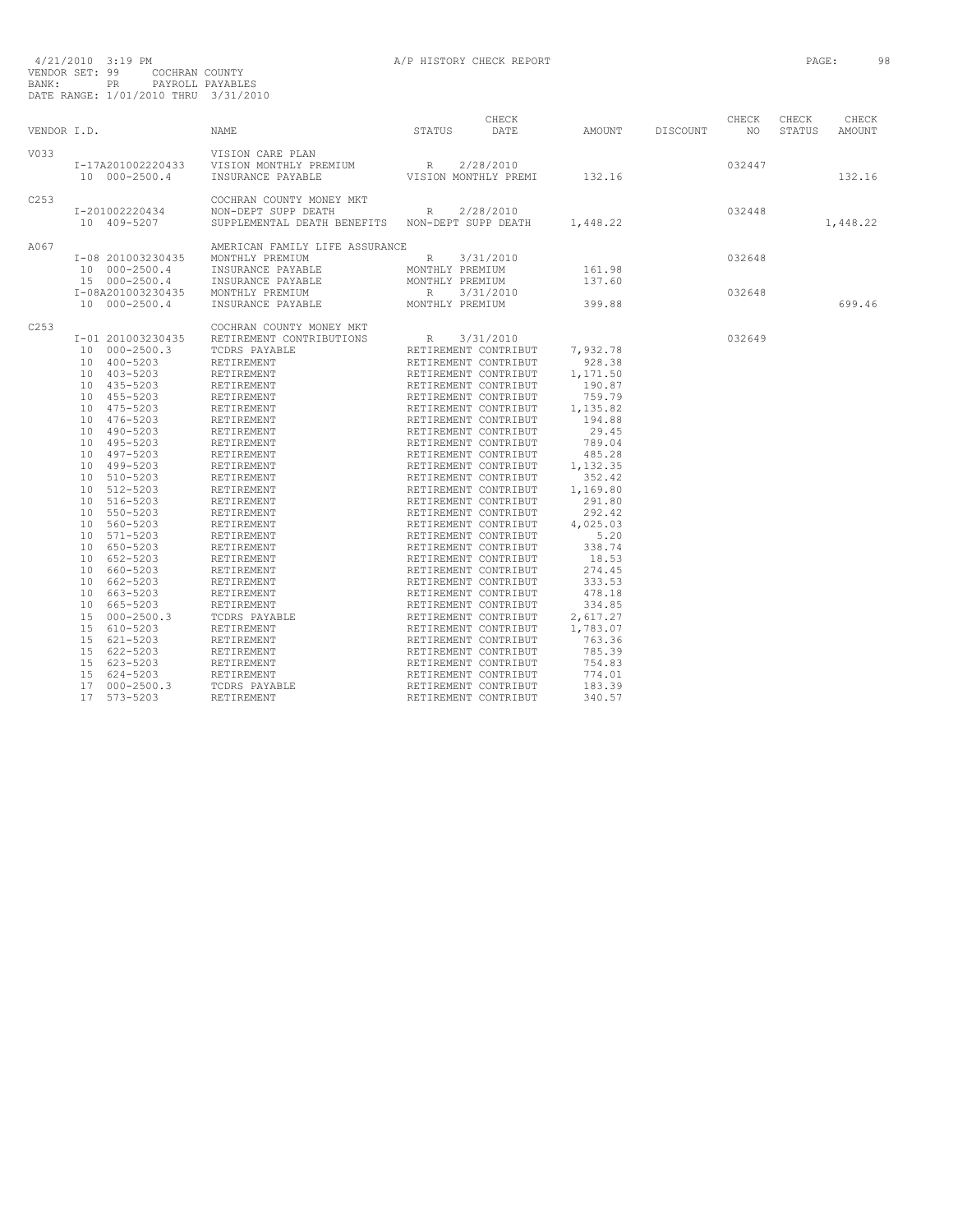| VENDOR I.D. |                                    | <b>NAME</b>                                            | CHECK<br>STATUS<br>DATE           | AMOUNT   | DISCOUNT | CHECK<br>NO. | CHECK<br>STATUS | CHECK<br>AMOUNT |
|-------------|------------------------------------|--------------------------------------------------------|-----------------------------------|----------|----------|--------------|-----------------|-----------------|
|             |                                    |                                                        |                                   |          |          |              |                 |                 |
| C253        | I-01 201003230435                  | COCHRAN COUNTY MONEY MCONT<br>RETIREMENT CONTRIBUTIONS | R                                 |          |          | 032649       |                 |                 |
|             | 30 000-2500.3                      | TCDRS                                                  | 3/31/2010<br>RETIREMENT CONTRIBUT | 53.31    |          |              |                 |                 |
|             | 30 518-5203                        | RETIREMENT                                             | RETIREMENT CONTRIBUT              | 99.01    |          |              |                 | 30,819.30       |
|             |                                    |                                                        |                                   |          |          |              |                 |                 |
| C300        |                                    | COCHRAN COUNTY SCHOOLS FEDERAL                         |                                   |          |          |              |                 |                 |
|             | I-18A201003230435<br>10 000-2500.4 | MONTHLY PREMUIM<br>INSURANCE PAYABLE                   | R<br>3/31/2010<br>MONTHLY PREMUIM | 5,726.21 |          | 032650       |                 |                 |
|             | 15 000-2500.4                      | INSURANCE PAYABLE                                      | MONTHLY PREMUIM                   | 910.00   |          |              |                 |                 |
|             | 30 000-2500.4                      | AFLAC                                                  | MONTHLY PREMUIM                   | 94.43    |          |              |                 | 6,730.64        |
|             |                                    |                                                        |                                   |          |          |              |                 |                 |
| N017        | I-05 201003230435                  | NATIONAL FARM LIFE<br>NFL PREMIUM                      |                                   |          |          | 032651       |                 |                 |
|             | 10 000-2500.4                      | INSURANCE PAYABLE                                      | R 3/31/2010<br>NFL PREMIUM        | 590.87   |          |              |                 |                 |
|             | 15 000-2500.4                      | INSURANCE PAYABLE                                      | NFL PREMIUM                       | 69.37    |          |              |                 |                 |
|             | I-05A201003230435                  | AFTER TAX PREM                                         | R<br>3/31/2010                    |          |          | 032651       |                 |                 |
|             | 10 000-2500.4                      | INSURANCE PAYABLE                                      | AFTER TAX PREM                    | 202.01   |          |              |                 |                 |
|             | 15 000-2500.4                      | INSURANCE PAYABLE                                      | AFTER TAX PREM                    | 51.55    |          |              |                 | 913.80          |
| N060        |                                    | NATIONWIDE RETIREMENT SOL                              |                                   |          |          |              |                 |                 |
|             | I-04 201003230435                  | DEFERRED COMP WITHHELD                                 | R<br>3/31/2010                    |          |          | 032652       |                 |                 |
|             | 10 000-2500.7                      | PEBSCO DEF COMP PAYABLE                                | DEFERRED COMP WITHHE              | 3,459.11 |          |              |                 |                 |
|             | 15 000-2500.7                      | PEBSCO DEF COMP PAYABLE                                | DEFERRED COMP WITHHE              | 1,083.89 |          |              |                 | 4,543.00        |
| N081        |                                    | NATIONAL FAMILY CARE LIFE INSU                         |                                   |          |          |              |                 |                 |
|             | I-21 201003230435                  | NATIONAL FAMILY CARE                                   | R<br>3/31/2010                    |          |          | 032653       |                 |                 |
|             | 10 000-2500.4                      | INSURANCE PAYABLE                                      | NATIONAL FAMILY CARE              | 309.82   |          |              |                 |                 |
|             | 15 000-2500.4                      | INSURANCE PAYABLE                                      | NATIONAL FAMILY CARE              | 63.85    |          |              |                 |                 |
|             | 30 000-2500.4                      | AFLAC                                                  | NATIONAL FAMILY CARE              | 8.73     |          |              |                 | 382.40          |
| 0029        |                                    | OFFICE OF THE ATTORNEY GE                              |                                   |          |          |              |                 |                 |
|             | I-CSR201003230435                  | CAUSE#0010728822                                       | R<br>3/31/2010                    |          |          | 032654       |                 |                 |
|             | 10 000-2500.8                      | CHILD SUPPORT PAYABLE                                  | CAUSE#0010728822                  | 315.00   |          |              |                 | 315.00          |
| P187        |                                    | COCHRAN COUNTY PAYROLL TA                              |                                   |          |          |              |                 |                 |
|             | I-T1 201003230435                  | FEDERAL INCOME TAX W/H                                 | $\mathbb R$<br>3/31/2010          |          |          | 032655       |                 |                 |
|             | 10 000-2500.1                      | WITHHOLDING TAX PAYABLE                                | FEDERAL INCOME TAX W              | 9,689.55 |          |              |                 |                 |
|             | 15 000-2500.1                      | WITHHOLDING TAX PAYABLE                                | FEDERAL INCOME TAX W              | 2,214.86 |          |              |                 |                 |
|             | 17 000-2500.1                      | WITHHOLDING TAX PAYABLE                                | FEDERAL INCOME TAX W              | 160.48   |          |              |                 |                 |
|             | 30 000-2500.1                      | FEDERAL WITHOLDING                                     | FEDERAL INCOME TAX W              | 61.55    |          |              |                 |                 |
|             | I-T3 201003230435<br>10 000-2500.2 | FICA TAX<br>FICA PAYABLE                               | R 3/31/2010<br>FICA TAX           | 7,156.46 |          | 032655       |                 |                 |
|             | 10 400-5201                        | SOCIAL SECURITY                                        | FICA TAX                          | 439.07   |          |              |                 |                 |
|             | 10 403-5201                        | SOCIAL SECURITY                                        | FICA TAX                          | 540.28   |          |              |                 |                 |
|             | 10 435-5201                        | SOCIAL SECURITY                                        | FICA TAX                          | 91.02    |          |              |                 |                 |
|             | 10 455-5201                        | SOCIAL SECURITY                                        | FICA TAX                          | 362.36   |          |              |                 |                 |
|             | 10 475-5201                        | SOCIAL SECURITY                                        | FICA TAX                          | 560.38   |          |              |                 |                 |
|             | 10 476-5201                        | SOCIAL SECURITY                                        | FICA TAX                          | 92.94    |          |              |                 |                 |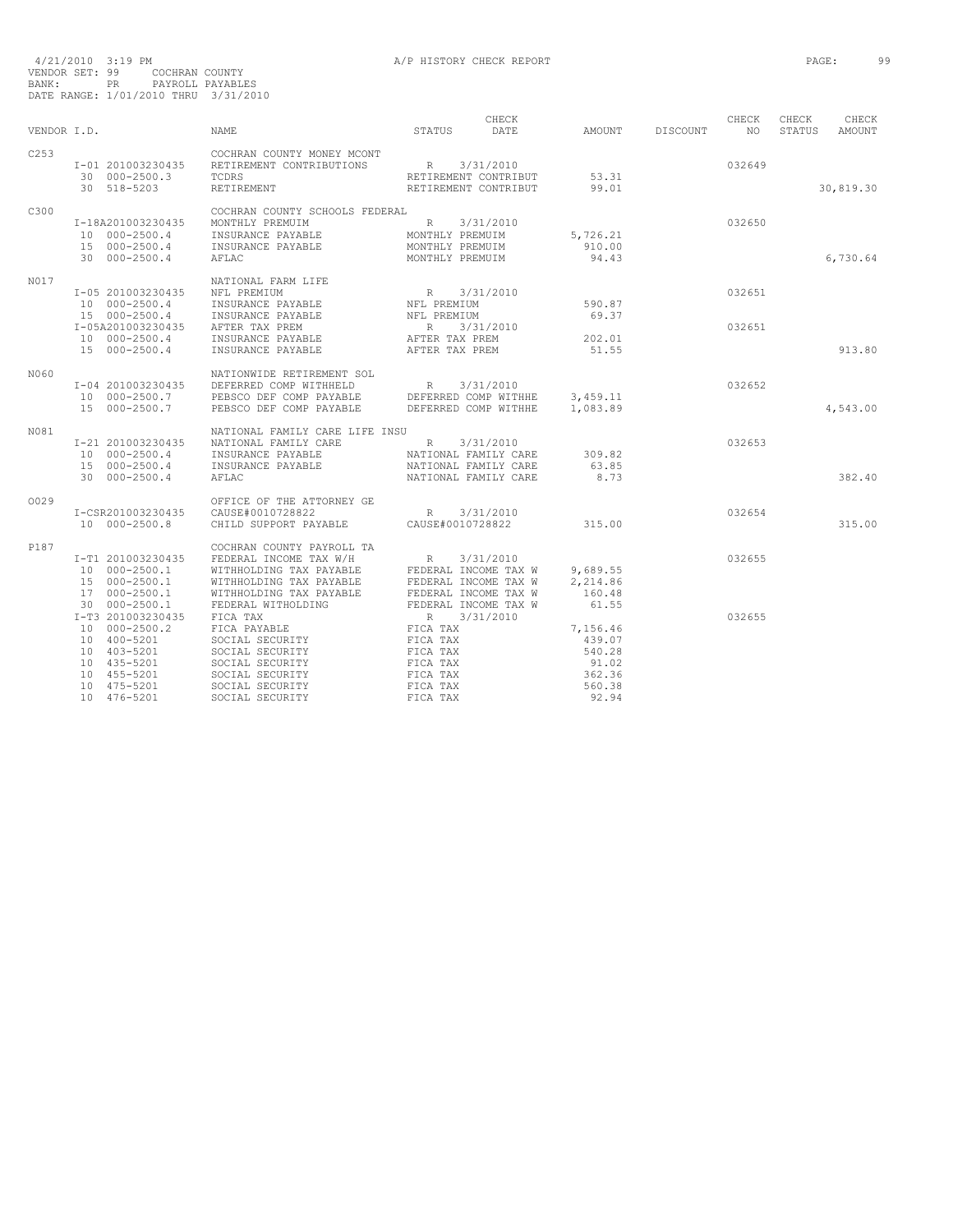| VENDOR I.D. |                 |                   | NAME                                                                                                                                                                                                                                                                         | STATUS       | CHECK<br>DATE | AMOUNT                                                                | DISCOUNT | CHECK<br>NO. | CHECK<br>STATUS | CHECK<br>AMOUNT |
|-------------|-----------------|-------------------|------------------------------------------------------------------------------------------------------------------------------------------------------------------------------------------------------------------------------------------------------------------------------|--------------|---------------|-----------------------------------------------------------------------|----------|--------------|-----------------|-----------------|
| P187        |                 |                   | COCHRAN COUNTY PAYROLLCONT<br>NAME COMMISSION TRIVIAL STATES DATE STATES DATE<br>STATES AN COUNTY PAYROLLCONT<br>FICA TAX<br>SOCIAL SECURITY FIGA TAX<br>SOCIAL SECURITY FIGA TAX<br>SOCIAL SECURITY FIGA TAX<br>SOCIAL SECURITY FIGA TAX<br>SOCIAL SECURITY FIGA TAX<br>SOC |              |               |                                                                       |          |              |                 |                 |
|             |                 | I-T3 201003230435 |                                                                                                                                                                                                                                                                              |              |               | 14.04                                                                 |          | 032655       |                 |                 |
|             |                 | 10 490-5201       |                                                                                                                                                                                                                                                                              |              |               |                                                                       |          |              |                 |                 |
|             |                 | 10 495-5201       |                                                                                                                                                                                                                                                                              |              |               | 376.31                                                                |          |              |                 |                 |
|             |                 | 10 497-5201       |                                                                                                                                                                                                                                                                              |              |               | 231.44                                                                |          |              |                 |                 |
|             |                 | 10 499-5201       |                                                                                                                                                                                                                                                                              |              |               | 590.85                                                                |          |              |                 |                 |
|             |                 | 10 510-5201       |                                                                                                                                                                                                                                                                              |              |               | 166.47                                                                |          |              |                 |                 |
|             |                 | 10 512-5201       |                                                                                                                                                                                                                                                                              |              |               | 550.28                                                                |          |              |                 |                 |
|             | 10              | 516-5201          |                                                                                                                                                                                                                                                                              |              |               | 140.58                                                                |          |              |                 |                 |
|             |                 | 10 550-5201       |                                                                                                                                                                                                                                                                              |              |               | 139.46                                                                |          |              |                 |                 |
|             | 10              | 560-5201          |                                                                                                                                                                                                                                                                              |              |               | 1,900.31                                                              |          |              |                 |                 |
|             |                 | 10 571-5201       |                                                                                                                                                                                                                                                                              |              |               | 2.53                                                                  |          |              |                 |                 |
|             |                 | 10 650-5201       |                                                                                                                                                                                                                                                                              |              |               | 147.83                                                                |          |              |                 |                 |
|             |                 | 10 652-5201       |                                                                                                                                                                                                                                                                              |              |               | 8.83                                                                  |          |              |                 |                 |
|             | 10              | 660-5201          |                                                                                                                                                                                                                                                                              |              |               |                                                                       |          |              |                 |                 |
|             |                 | 10 662-5201       |                                                                                                                                                                                                                                                                              |              |               | 132.86<br>159.07                                                      |          |              |                 |                 |
|             | 10              | 663-5201          |                                                                                                                                                                                                                                                                              |              |               |                                                                       |          |              |                 |                 |
|             | 10              | 665-5201          |                                                                                                                                                                                                                                                                              |              |               | $\begin{array}{c} 228.06 \\ 281.49 \\ 2,260.71 \\ 814.37 \end{array}$ |          |              |                 |                 |
|             | 15              | $000 - 2500.2$    |                                                                                                                                                                                                                                                                              |              |               |                                                                       |          |              |                 |                 |
|             | 15              | 610-5201          |                                                                                                                                                                                                                                                                              |              |               |                                                                       |          |              |                 |                 |
|             |                 | 15 621-5201       |                                                                                                                                                                                                                                                                              |              |               | 360.40                                                                |          |              |                 |                 |
|             |                 | 15 622-5201       |                                                                                                                                                                                                                                                                              |              |               | 373.01                                                                |          |              |                 |                 |
|             |                 | 15 623-5201       |                                                                                                                                                                                                                                                                              |              |               | 389.63                                                                |          |              |                 |                 |
|             |                 | 15 624-5201       |                                                                                                                                                                                                                                                                              |              |               | 323.30                                                                |          |              |                 |                 |
|             |                 | 17 000-2500.2     |                                                                                                                                                                                                                                                                              |              |               | 323.30<br>165.91                                                      |          |              |                 |                 |
|             |                 | 17 573-5201       |                                                                                                                                                                                                                                                                              |              |               | 165.91                                                                |          |              |                 |                 |
|             |                 | 30 000-2500.2     |                                                                                                                                                                                                                                                                              |              |               | 105.91<br>47.81                                                       |          |              |                 |                 |
|             |                 | 30 518-5201       |                                                                                                                                                                                                                                                                              |              |               |                                                                       |          |              |                 |                 |
|             |                 | I-T4 201003230435 |                                                                                                                                                                                                                                                                              |              |               | $47.81$<br>$1,673.69$                                                 |          | 032655       |                 |                 |
|             | 10              | $000 - 2500.2$    |                                                                                                                                                                                                                                                                              |              |               |                                                                       |          |              |                 |                 |
|             |                 | 10 400-5201       |                                                                                                                                                                                                                                                                              |              |               | 102.68                                                                |          |              |                 |                 |
|             |                 | 10 403-5201       |                                                                                                                                                                                                                                                                              |              |               | 126.35                                                                |          |              |                 |                 |
|             |                 | 10 435-5201       |                                                                                                                                                                                                                                                                              |              |               | 21.29                                                                 |          |              |                 |                 |
|             |                 | 10 455-5201       |                                                                                                                                                                                                                                                                              |              |               | 84.75                                                                 |          |              |                 |                 |
|             | 10              | 475-5201          |                                                                                                                                                                                                                                                                              |              |               | 131.05                                                                |          |              |                 |                 |
|             | 10              | 476-5201          |                                                                                                                                                                                                                                                                              |              |               | 21.74                                                                 |          |              |                 |                 |
|             | 10              | 490-5201          |                                                                                                                                                                                                                                                                              |              |               | 3.28                                                                  |          |              |                 |                 |
|             | 10              | 495-5201          |                                                                                                                                                                                                                                                                              |              |               | 88.01                                                                 |          |              |                 |                 |
|             | 10              | 497-5201          |                                                                                                                                                                                                                                                                              |              |               | 54.13                                                                 |          |              |                 |                 |
|             |                 | 10 499-5201       |                                                                                                                                                                                                                                                                              |              |               | 138.19                                                                |          |              |                 |                 |
|             | 10              | 510-5201          |                                                                                                                                                                                                                                                                              |              |               | 38.93                                                                 |          |              |                 |                 |
|             | 10              | 512-5201          |                                                                                                                                                                                                                                                                              |              |               | 128.71                                                                |          |              |                 |                 |
|             | 10              | 516-5201          |                                                                                                                                                                                                                                                                              |              |               | 32.88                                                                 |          |              |                 |                 |
|             | 10              | 550-5201          |                                                                                                                                                                                                                                                                              |              |               | 32.62                                                                 |          |              |                 |                 |
|             | 10              | 560-5201          |                                                                                                                                                                                                                                                                              |              |               | 444.41                                                                |          |              |                 |                 |
|             | 10              | 571-5201          |                                                                                                                                                                                                                                                                              |              |               | 0.59                                                                  |          |              |                 |                 |
|             | 10              | 650-5201          |                                                                                                                                                                                                                                                                              |              |               | 34.57                                                                 |          |              |                 |                 |
|             | 10 <sup>°</sup> | 652-5201          | SOCIAL SECURITY                                                                                                                                                                                                                                                              | MEDICARE TAX |               | 2.06                                                                  |          |              |                 |                 |
|             |                 |                   |                                                                                                                                                                                                                                                                              |              |               |                                                                       |          |              |                 |                 |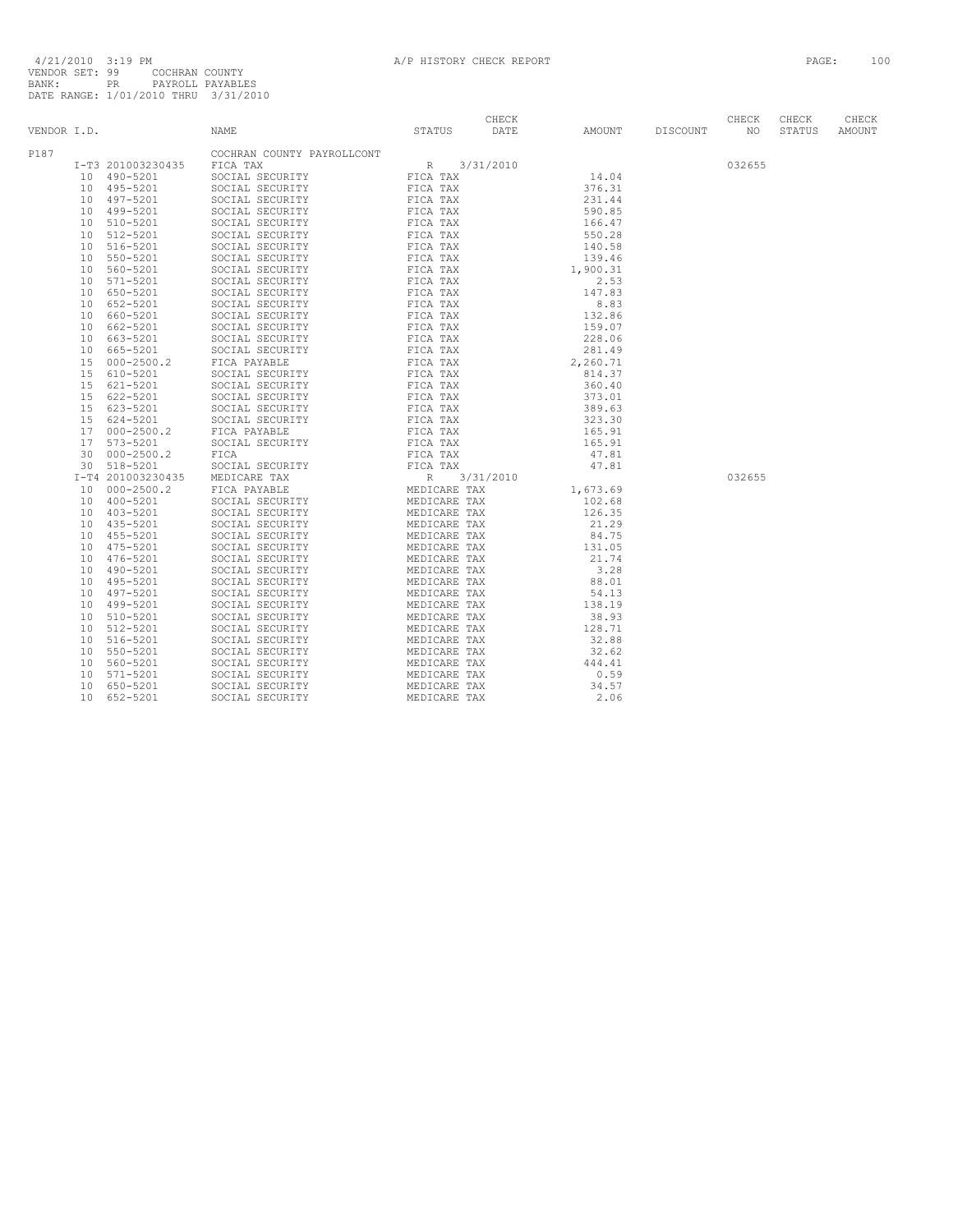|             |                                        |                                                                                                                                                                                                                                                                                                                                                                                                                                                                                                         | CHECK |                            |        | CHECK  | CHECK     | CHECK  |
|-------------|----------------------------------------|---------------------------------------------------------------------------------------------------------------------------------------------------------------------------------------------------------------------------------------------------------------------------------------------------------------------------------------------------------------------------------------------------------------------------------------------------------------------------------------------------------|-------|----------------------------|--------|--------|-----------|--------|
| VENDOR I.D. |                                        | STATUS DATE<br><b>NAME</b>                                                                                                                                                                                                                                                                                                                                                                                                                                                                              |       | AMOUNT DISCOUNT NO         |        |        | STATUS    | AMOUNT |
| P187        |                                        | COCHRAN COUNTY PAYROLLCONT<br>$\begin{tabular}{l c c c c} \multicolumn{3}{c c c} \multicolumn{3}{c c}c} \multicolumn{3}{c}{\textbf{COCHRAN}\begin{tabular}{c} \multicolumn{3}{c}{\textbf{COCHRAN}\begin{tabular}{c} \multicolumn{3}{c}{\textbf{COCHRAN}\begin{tabular}{c} \multicolumn{3}{c}{\textbf{COCHRAN}\begin{tabular}{c} \multicolumn{3}{c}{\textbf{COC1AL}\begin{tabular}{c} \multicolumn{3}{c}{\textbf{SOC1AL}\begin{tabular}{c} \multicolumn{3}{c}{\textbf{COC1AL}\begin{tabular}{c} \multic$ |       |                            |        |        |           |        |
|             |                                        |                                                                                                                                                                                                                                                                                                                                                                                                                                                                                                         |       |                            |        | 032655 |           |        |
|             |                                        |                                                                                                                                                                                                                                                                                                                                                                                                                                                                                                         |       | $3/31/2010$<br>E TAX 31.07 |        |        |           |        |
|             |                                        |                                                                                                                                                                                                                                                                                                                                                                                                                                                                                                         |       |                            |        |        |           |        |
|             |                                        |                                                                                                                                                                                                                                                                                                                                                                                                                                                                                                         |       |                            |        |        |           |        |
|             |                                        |                                                                                                                                                                                                                                                                                                                                                                                                                                                                                                         |       |                            |        |        |           |        |
|             |                                        |                                                                                                                                                                                                                                                                                                                                                                                                                                                                                                         |       |                            |        |        |           |        |
|             |                                        |                                                                                                                                                                                                                                                                                                                                                                                                                                                                                                         |       |                            |        |        |           |        |
|             |                                        |                                                                                                                                                                                                                                                                                                                                                                                                                                                                                                         |       |                            |        |        |           |        |
|             |                                        |                                                                                                                                                                                                                                                                                                                                                                                                                                                                                                         |       |                            |        |        |           |        |
|             |                                        |                                                                                                                                                                                                                                                                                                                                                                                                                                                                                                         |       |                            |        |        |           |        |
|             |                                        |                                                                                                                                                                                                                                                                                                                                                                                                                                                                                                         |       |                            |        |        |           |        |
|             |                                        |                                                                                                                                                                                                                                                                                                                                                                                                                                                                                                         |       |                            |        |        |           |        |
|             |                                        |                                                                                                                                                                                                                                                                                                                                                                                                                                                                                                         |       |                            |        |        |           |        |
|             |                                        |                                                                                                                                                                                                                                                                                                                                                                                                                                                                                                         |       |                            |        |        |           |        |
|             |                                        |                                                                                                                                                                                                                                                                                                                                                                                                                                                                                                         |       |                            |        |        | 35,893.00 |        |
|             |                                        |                                                                                                                                                                                                                                                                                                                                                                                                                                                                                                         |       |                            |        |        |           |        |
| T218        |                                        |                                                                                                                                                                                                                                                                                                                                                                                                                                                                                                         |       |                            |        |        |           |        |
|             | I-11 201003230435                      |                                                                                                                                                                                                                                                                                                                                                                                                                                                                                                         |       |                            | 032656 |        |           |        |
|             | 10 400-5202                            |                                                                                                                                                                                                                                                                                                                                                                                                                                                                                                         |       |                            |        |        |           |        |
|             | $10$ $403 - 5202$<br>$10$ $403 - 5202$ |                                                                                                                                                                                                                                                                                                                                                                                                                                                                                                         |       |                            |        |        |           |        |
|             |                                        |                                                                                                                                                                                                                                                                                                                                                                                                                                                                                                         |       |                            |        |        |           |        |
|             | 10 475-5202                            |                                                                                                                                                                                                                                                                                                                                                                                                                                                                                                         |       |                            |        |        |           |        |
|             | 10 495-5202                            |                                                                                                                                                                                                                                                                                                                                                                                                                                                                                                         |       |                            |        |        |           |        |
|             | 10 497-5202                            |                                                                                                                                                                                                                                                                                                                                                                                                                                                                                                         |       |                            |        |        |           |        |
|             | 10 499-5202                            |                                                                                                                                                                                                                                                                                                                                                                                                                                                                                                         |       |                            |        |        |           |        |
|             | 10 510-5202                            |                                                                                                                                                                                                                                                                                                                                                                                                                                                                                                         |       |                            |        |        |           |        |
|             | 10 512-5202                            |                                                                                                                                                                                                                                                                                                                                                                                                                                                                                                         |       |                            |        |        |           |        |
|             | 10 516-5202                            |                                                                                                                                                                                                                                                                                                                                                                                                                                                                                                         |       |                            |        |        |           |        |
|             | 10 550-5202                            |                                                                                                                                                                                                                                                                                                                                                                                                                                                                                                         |       |                            |        |        |           |        |
|             | 10 560-5202                            |                                                                                                                                                                                                                                                                                                                                                                                                                                                                                                         |       |                            |        |        |           |        |
|             | 10 571-5202                            |                                                                                                                                                                                                                                                                                                                                                                                                                                                                                                         |       |                            |        |        |           |        |
|             | 10 650-5202                            |                                                                                                                                                                                                                                                                                                                                                                                                                                                                                                         |       |                            |        |        |           |        |
|             | 10 652-5202                            |                                                                                                                                                                                                                                                                                                                                                                                                                                                                                                         |       |                            |        |        |           |        |
|             | 10 660-5202                            |                                                                                                                                                                                                                                                                                                                                                                                                                                                                                                         |       |                            |        |        |           |        |
|             | 10 662-5202                            |                                                                                                                                                                                                                                                                                                                                                                                                                                                                                                         |       |                            |        |        |           |        |
|             | 10 663-5202                            |                                                                                                                                                                                                                                                                                                                                                                                                                                                                                                         |       |                            |        |        |           |        |
|             | 10 665-5202                            |                                                                                                                                                                                                                                                                                                                                                                                                                                                                                                         |       |                            |        |        |           |        |
|             | 15 610-5202                            |                                                                                                                                                                                                                                                                                                                                                                                                                                                                                                         |       |                            |        |        |           |        |
|             | 15 621-5202                            |                                                                                                                                                                                                                                                                                                                                                                                                                                                                                                         |       |                            |        |        |           |        |
|             | 15 622-5202                            |                                                                                                                                                                                                                                                                                                                                                                                                                                                                                                         |       |                            |        |        |           |        |
|             | 15 623-5202                            |                                                                                                                                                                                                                                                                                                                                                                                                                                                                                                         |       |                            |        |        |           |        |
|             | 15 624-5202                            |                                                                                                                                                                                                                                                                                                                                                                                                                                                                                                         |       |                            |        |        |           |        |
|             | 17 573-5202                            |                                                                                                                                                                                                                                                                                                                                                                                                                                                                                                         |       |                            |        |        |           |        |
|             | 30 518-5202                            |                                                                                                                                                                                                                                                                                                                                                                                                                                                                                                         |       |                            |        |        |           |        |
|             | I-12 201003230435                      |                                                                                                                                                                                                                                                                                                                                                                                                                                                                                                         |       |                            |        | 032656 |           |        |
|             | $10 \quad 400 - 5202$                  |                                                                                                                                                                                                                                                                                                                                                                                                                                                                                                         |       |                            |        |        |           |        |
|             | 10 403-5202                            |                                                                                                                                                                                                                                                                                                                                                                                                                                                                                                         |       |                            |        |        |           |        |
|             |                                        |                                                                                                                                                                                                                                                                                                                                                                                                                                                                                                         |       |                            |        |        |           |        |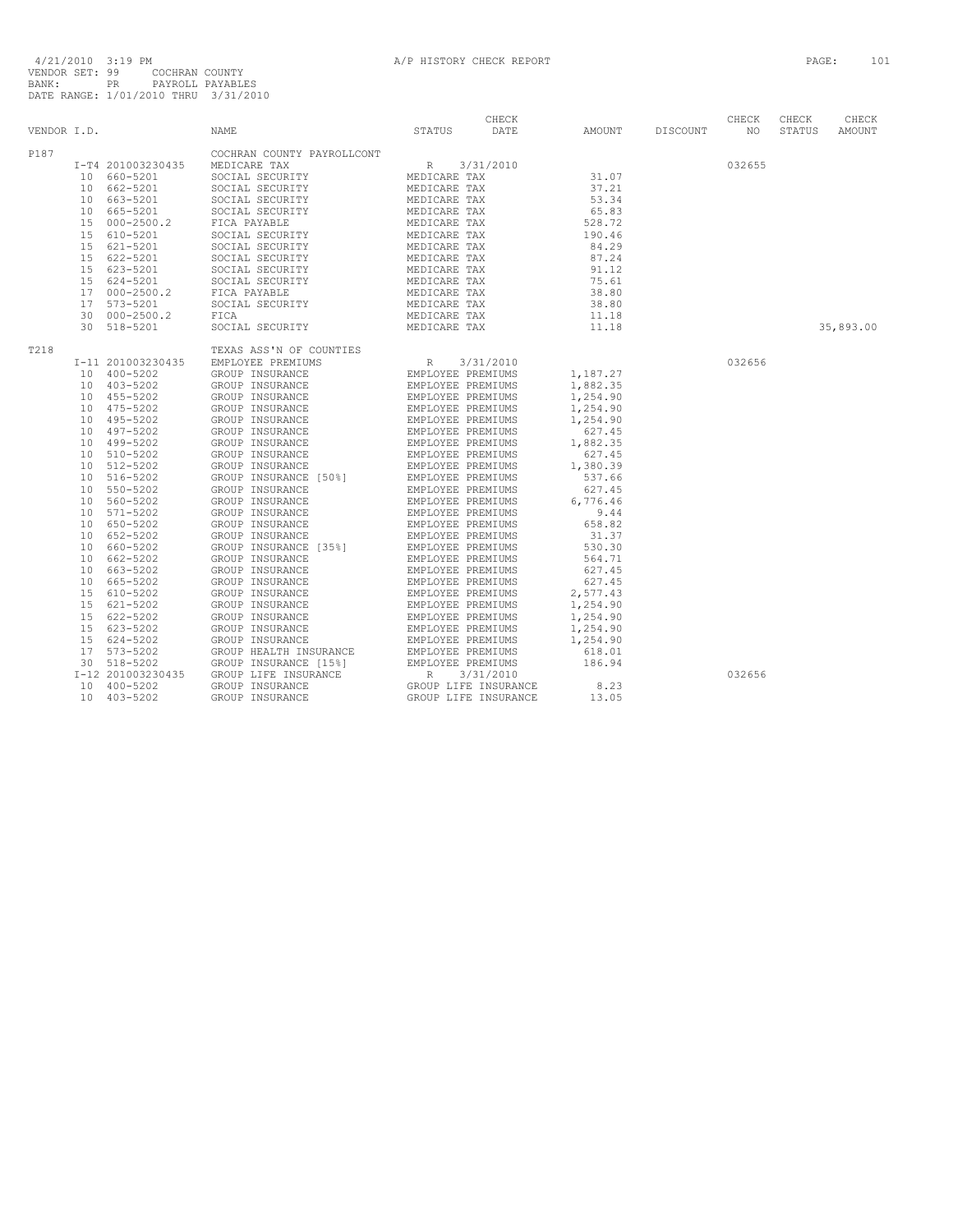|                  | VENDOR I.D.                   | STATUS DATE<br><b>NAME</b>                                                                                                                                                                                                                                                                                                                                      |             | CHECK | AMOUNT DISCOUNT NO                                 |        | CHECK     | CHECK<br>STATUS | CHECK<br>AMOUNT |
|------------------|-------------------------------|-----------------------------------------------------------------------------------------------------------------------------------------------------------------------------------------------------------------------------------------------------------------------------------------------------------------------------------------------------------------|-------------|-------|----------------------------------------------------|--------|-----------|-----------------|-----------------|
| T218             |                               | TEXAS ASS'N OF COUNTIECONT<br>TEXAS ASS'N OF COUNTIECONT (Resp. 3/31/2010)<br>GROUP INSURANCE GROUP INSURANCE GROUP INSURANCE CROUP INSURANCE<br>GROUP INSURANCE (SOUP LIFE INSURANCE GROUP INSURANCE GROUP INSURANCE GROUP INSURANCE<br>GROUP INSURANCE GROUP IL                                                                                               |             |       |                                                    |        |           |                 |                 |
|                  | I-12 201003230435             |                                                                                                                                                                                                                                                                                                                                                                 |             |       |                                                    |        | 032656    |                 |                 |
|                  | 10 455-5202                   |                                                                                                                                                                                                                                                                                                                                                                 |             |       | 6.09                                               |        |           |                 |                 |
|                  | 10 475-5202                   |                                                                                                                                                                                                                                                                                                                                                                 |             |       | 8.70                                               |        |           |                 |                 |
|                  | 10 495-5202                   |                                                                                                                                                                                                                                                                                                                                                                 |             |       | 7.18                                               |        |           |                 |                 |
|                  | 10 497-5202                   |                                                                                                                                                                                                                                                                                                                                                                 |             |       | 4.35                                               |        |           |                 |                 |
|                  | 10 499-5202                   |                                                                                                                                                                                                                                                                                                                                                                 |             |       | 13.05                                              |        |           |                 |                 |
|                  | 10 510-5202                   |                                                                                                                                                                                                                                                                                                                                                                 |             |       | 4.35                                               |        |           |                 |                 |
|                  | 10 512-5202                   |                                                                                                                                                                                                                                                                                                                                                                 |             |       | 9.58                                               |        |           |                 |                 |
|                  | 10 516-5202                   |                                                                                                                                                                                                                                                                                                                                                                 |             |       | 3.73                                               |        |           |                 |                 |
|                  | 10 550-5202                   |                                                                                                                                                                                                                                                                                                                                                                 |             |       | 4.35                                               |        |           |                 |                 |
|                  | 10 560-5202                   |                                                                                                                                                                                                                                                                                                                                                                 |             |       | 45.45                                              |        |           |                 |                 |
|                  | 10 571-5202                   |                                                                                                                                                                                                                                                                                                                                                                 |             |       | 0.07                                               |        |           |                 |                 |
|                  | 10 650-5202                   |                                                                                                                                                                                                                                                                                                                                                                 |             |       | 4.57                                               |        |           |                 |                 |
|                  | 10 652-5202                   |                                                                                                                                                                                                                                                                                                                                                                 |             |       | 0.21                                               |        |           |                 |                 |
|                  | 10 660-5202                   |                                                                                                                                                                                                                                                                                                                                                                 |             |       | 3.68                                               |        |           |                 |                 |
|                  | 10 662-5202                   |                                                                                                                                                                                                                                                                                                                                                                 |             |       | 3.92                                               |        |           |                 |                 |
|                  | 10 663-5202                   |                                                                                                                                                                                                                                                                                                                                                                 |             |       | 4.35                                               |        |           |                 |                 |
|                  | 10 665-5202                   |                                                                                                                                                                                                                                                                                                                                                                 |             |       | 4.35                                               |        |           |                 |                 |
|                  | 15 610-5202                   |                                                                                                                                                                                                                                                                                                                                                                 |             |       | 15.26                                              |        |           |                 |                 |
|                  | 15 621-5202                   |                                                                                                                                                                                                                                                                                                                                                                 |             |       | 8.70                                               |        |           |                 |                 |
|                  | 15 622-5202                   |                                                                                                                                                                                                                                                                                                                                                                 |             |       | 8.70                                               |        |           |                 |                 |
|                  | 15 623-5202                   |                                                                                                                                                                                                                                                                                                                                                                 |             |       | 8.70                                               |        |           |                 |                 |
|                  |                               |                                                                                                                                                                                                                                                                                                                                                                 |             |       | 8.70                                               |        |           |                 |                 |
|                  |                               | $\begin{tabular}{lllllllllll} 15 & 624-5202 & \text{GROUP INSUBANCE} & \text{GROUP IIFE INSUBANCE} \\ 17 & 573-5202 & \text{GROUP HEALTH INSUBANCE} & \text{GROUP LIFE INSUBANCE} \\ 30 & 518-5202 & \text{GROUP INSUBANCE [15%]} & \text{GROUP LIFE INSUBANCE} \\ \text{T-15 & 201003230435 & DEPENDENT HEALTH PREM WITHHELD & R & 3/31/2010 \\ \end{tabular}$ |             |       | 4.28                                               |        |           |                 |                 |
|                  |                               |                                                                                                                                                                                                                                                                                                                                                                 |             |       | 1.29                                               |        |           |                 |                 |
|                  |                               |                                                                                                                                                                                                                                                                                                                                                                 |             |       |                                                    |        |           |                 |                 |
|                  | 15 000-2500.4                 | INSURANCE PAYABLE <b>The DEPENDENT HEALTH PRE</b> 709.76                                                                                                                                                                                                                                                                                                        |             |       |                                                    |        | 032656    |                 | 31,659.70       |
|                  |                               |                                                                                                                                                                                                                                                                                                                                                                 |             |       |                                                    |        |           |                 |                 |
| V033             |                               | VISION CARE PLAN                                                                                                                                                                                                                                                                                                                                                |             |       |                                                    |        |           |                 |                 |
|                  | I-17A201003230435             | VISION MONTHLY PREMIUM<br>INSURANCE PAYABLE<br>VISION MONTHLY PREMI 132.16                                                                                                                                                                                                                                                                                      |             |       |                                                    | 032657 |           |                 |                 |
|                  | 10 000-2500.4                 |                                                                                                                                                                                                                                                                                                                                                                 |             |       |                                                    |        |           |                 | 132.16          |
| C <sub>253</sub> |                               | COCHRAN COUNTY MONEY MKT                                                                                                                                                                                                                                                                                                                                        |             |       |                                                    |        |           |                 |                 |
|                  |                               | NON-DEP SUPP DEATH                                                                                                                                                                                                                                                                                                                                              | R 3/31/2010 |       |                                                    |        |           |                 |                 |
|                  | I-201003240436<br>10 409-5207 | NON-DEP SUPP DEATH<br>SUPPLEMENTAL DEATH BENEFITS MON-DEP SUPP DEATH 1,479.33                                                                                                                                                                                                                                                                                   |             |       |                                                    |        | 032658    |                 | 1,479.33        |
|                  |                               |                                                                                                                                                                                                                                                                                                                                                                 |             |       |                                                    |        |           |                 |                 |
|                  |                               |                                                                                                                                                                                                                                                                                                                                                                 |             |       |                                                    |        |           |                 |                 |
|                  | $*$ * TOTALS * *              |                                                                                                                                                                                                                                                                                                                                                                 |             |       | CHECK AMOUNT<br>340,680.54<br>0.00<br>0.00<br>0.00 |        | DISCOUNTS |                 | TOTAL APPLIED   |
|                  | REGULAR CHECKS:               |                                                                                                                                                                                                                                                                                                                                                                 |             |       |                                                    |        | 0.00      |                 | 340,680.54      |
|                  | HAND CHECKS:                  |                                                                                                                                                                                                                                                                                                                                                                 |             |       |                                                    |        | 0.00      |                 | 0.00            |
|                  | DRAFTS:                       |                                                                                                                                                                                                                                                                                                                                                                 |             |       |                                                    |        | 0.00      |                 | 0.00            |
|                  | EFT:                          |                                                                                                                                                                                                                                                                                                                                                                 |             |       |                                                    |        | 0.00      |                 | 0.00            |
|                  | NON CHECKS:                   |                                                                                                                                                                                                                                                                                                                                                                 |             |       | 0.00                                               |        | 0.00      |                 | 0.00            |
|                  | VOID CHECKS:                  | * * NO<br>33<br>0<br>0<br>0<br>0<br>0<br>0                                                                                                                                                                                                                                                                                                                      |             |       |                                                    |        |           |                 |                 |
|                  |                               | 0 VOID DEBITS 0.00<br>VOID CREDITS 0.00<br>VOID CREDITS                                                                                                                                                                                                                                                                                                         |             | 0.00  | 0.00                                               |        | 0.00      |                 | 0.00            |
|                  |                               |                                                                                                                                                                                                                                                                                                                                                                 |             |       |                                                    |        |           |                 |                 |

TOTAL ERRORS: 0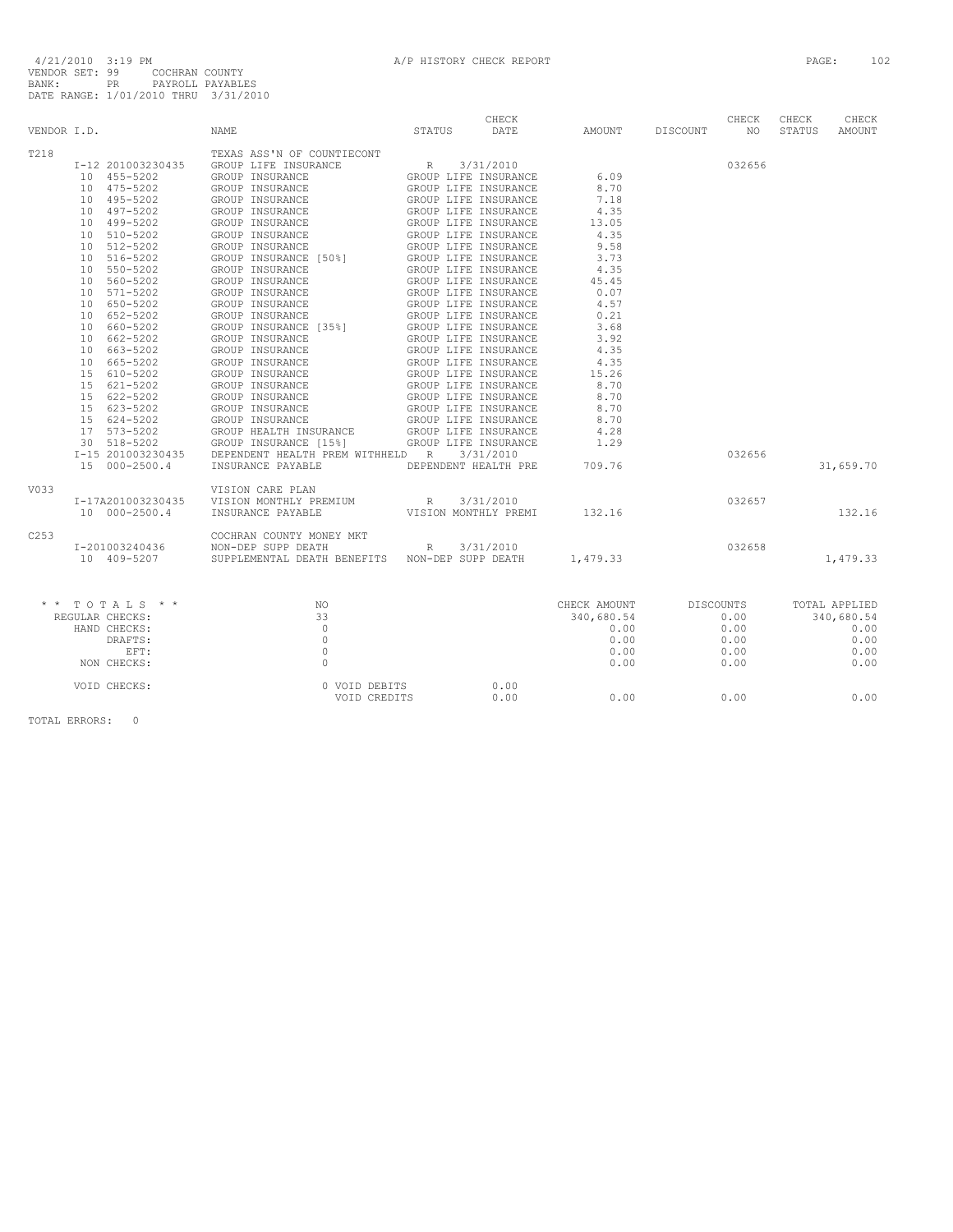| G/L ACCOUNT | NAME                                                                                                                                                                                                                                                                                                                                                                                |  |
|-------------|-------------------------------------------------------------------------------------------------------------------------------------------------------------------------------------------------------------------------------------------------------------------------------------------------------------------------------------------------------------------------------------|--|
|             | $\begin{tabular}{ c c c c c c c c c } \hline & $A \times 001 & $M \times 001 & $M \times 0101 & $M \times 0101 & $M \times 0101 & $M \times 0101 & $M \times 0101 & $M \times 0101 & $M \times 0101 & $M \times 0101 & $M \times 0101 & $M \times 0101 & $M \times 0101 & $M \times 0101 & $M \times 0101 & $M \times 0101 & $M \times 0101 & $M \times 0101 & $M \times 0101 & $M$ |  |
|             |                                                                                                                                                                                                                                                                                                                                                                                     |  |
|             |                                                                                                                                                                                                                                                                                                                                                                                     |  |
|             |                                                                                                                                                                                                                                                                                                                                                                                     |  |
|             |                                                                                                                                                                                                                                                                                                                                                                                     |  |
|             |                                                                                                                                                                                                                                                                                                                                                                                     |  |
|             |                                                                                                                                                                                                                                                                                                                                                                                     |  |
|             |                                                                                                                                                                                                                                                                                                                                                                                     |  |
|             |                                                                                                                                                                                                                                                                                                                                                                                     |  |
|             |                                                                                                                                                                                                                                                                                                                                                                                     |  |
|             |                                                                                                                                                                                                                                                                                                                                                                                     |  |
|             |                                                                                                                                                                                                                                                                                                                                                                                     |  |
|             |                                                                                                                                                                                                                                                                                                                                                                                     |  |
|             |                                                                                                                                                                                                                                                                                                                                                                                     |  |
|             |                                                                                                                                                                                                                                                                                                                                                                                     |  |
|             |                                                                                                                                                                                                                                                                                                                                                                                     |  |
|             |                                                                                                                                                                                                                                                                                                                                                                                     |  |
|             |                                                                                                                                                                                                                                                                                                                                                                                     |  |
|             |                                                                                                                                                                                                                                                                                                                                                                                     |  |
|             |                                                                                                                                                                                                                                                                                                                                                                                     |  |
|             |                                                                                                                                                                                                                                                                                                                                                                                     |  |
|             |                                                                                                                                                                                                                                                                                                                                                                                     |  |
|             |                                                                                                                                                                                                                                                                                                                                                                                     |  |
|             |                                                                                                                                                                                                                                                                                                                                                                                     |  |
|             |                                                                                                                                                                                                                                                                                                                                                                                     |  |
|             |                                                                                                                                                                                                                                                                                                                                                                                     |  |
|             |                                                                                                                                                                                                                                                                                                                                                                                     |  |
|             |                                                                                                                                                                                                                                                                                                                                                                                     |  |
|             |                                                                                                                                                                                                                                                                                                                                                                                     |  |
|             |                                                                                                                                                                                                                                                                                                                                                                                     |  |
|             |                                                                                                                                                                                                                                                                                                                                                                                     |  |
|             |                                                                                                                                                                                                                                                                                                                                                                                     |  |
|             |                                                                                                                                                                                                                                                                                                                                                                                     |  |
|             |                                                                                                                                                                                                                                                                                                                                                                                     |  |
|             |                                                                                                                                                                                                                                                                                                                                                                                     |  |
|             |                                                                                                                                                                                                                                                                                                                                                                                     |  |
|             |                                                                                                                                                                                                                                                                                                                                                                                     |  |
|             |                                                                                                                                                                                                                                                                                                                                                                                     |  |
|             |                                                                                                                                                                                                                                                                                                                                                                                     |  |
|             |                                                                                                                                                                                                                                                                                                                                                                                     |  |
|             |                                                                                                                                                                                                                                                                                                                                                                                     |  |
|             |                                                                                                                                                                                                                                                                                                                                                                                     |  |
|             |                                                                                                                                                                                                                                                                                                                                                                                     |  |
|             |                                                                                                                                                                                                                                                                                                                                                                                     |  |
|             |                                                                                                                                                                                                                                                                                                                                                                                     |  |
|             |                                                                                                                                                                                                                                                                                                                                                                                     |  |
|             |                                                                                                                                                                                                                                                                                                                                                                                     |  |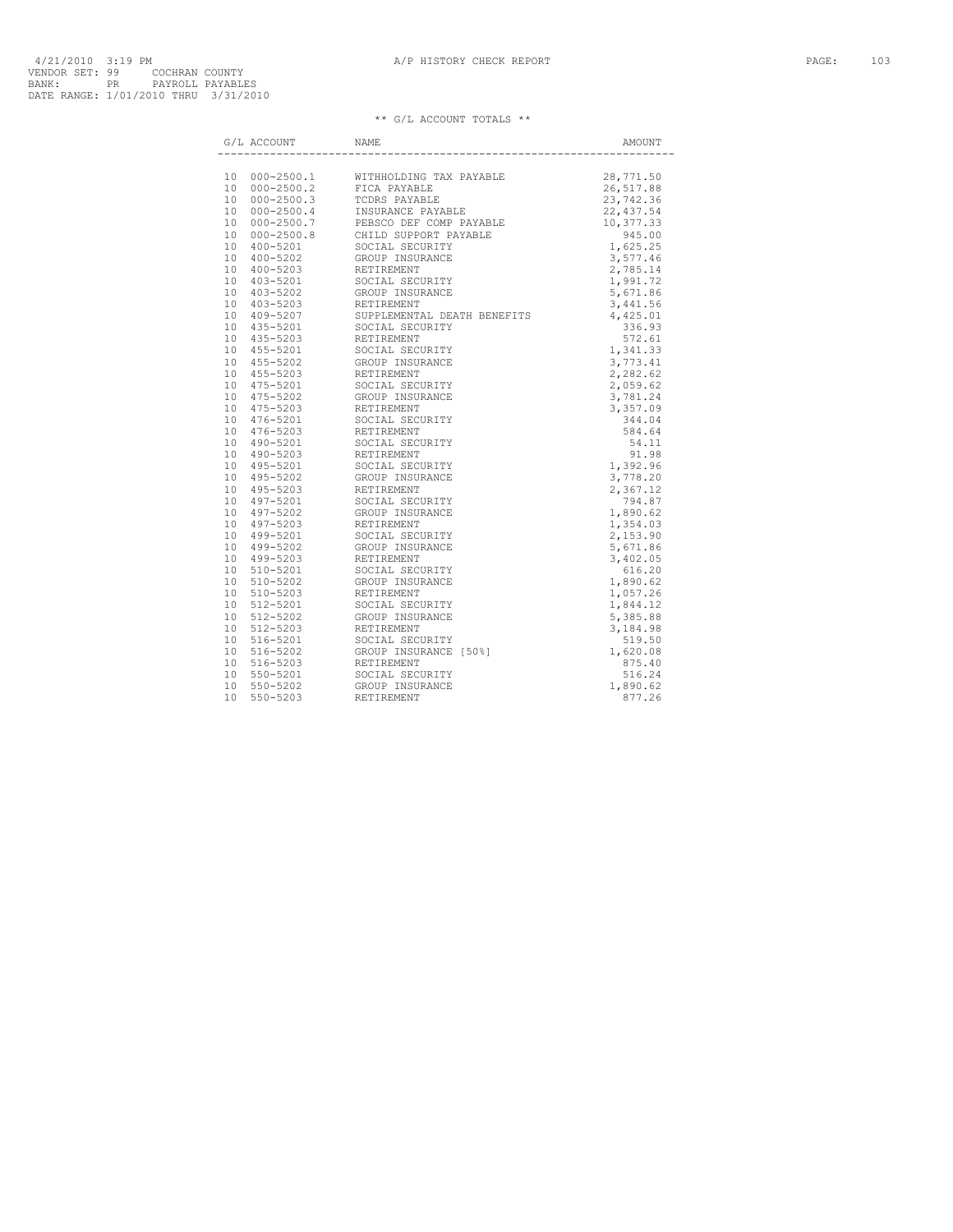| G/L ACCOUNT NAME |  |
|------------------|--|
|                  |  |
|                  |  |
|                  |  |
|                  |  |
|                  |  |
|                  |  |
|                  |  |
|                  |  |
|                  |  |
|                  |  |
|                  |  |
|                  |  |
|                  |  |
|                  |  |
|                  |  |
|                  |  |
|                  |  |
|                  |  |
|                  |  |
|                  |  |
|                  |  |
|                  |  |
|                  |  |
|                  |  |
|                  |  |
|                  |  |
|                  |  |
|                  |  |
|                  |  |
|                  |  |
|                  |  |
|                  |  |
|                  |  |
|                  |  |
|                  |  |
|                  |  |
|                  |  |
|                  |  |
|                  |  |
|                  |  |
|                  |  |
|                  |  |
|                  |  |
|                  |  |
|                  |  |
|                  |  |
|                  |  |
|                  |  |
|                  |  |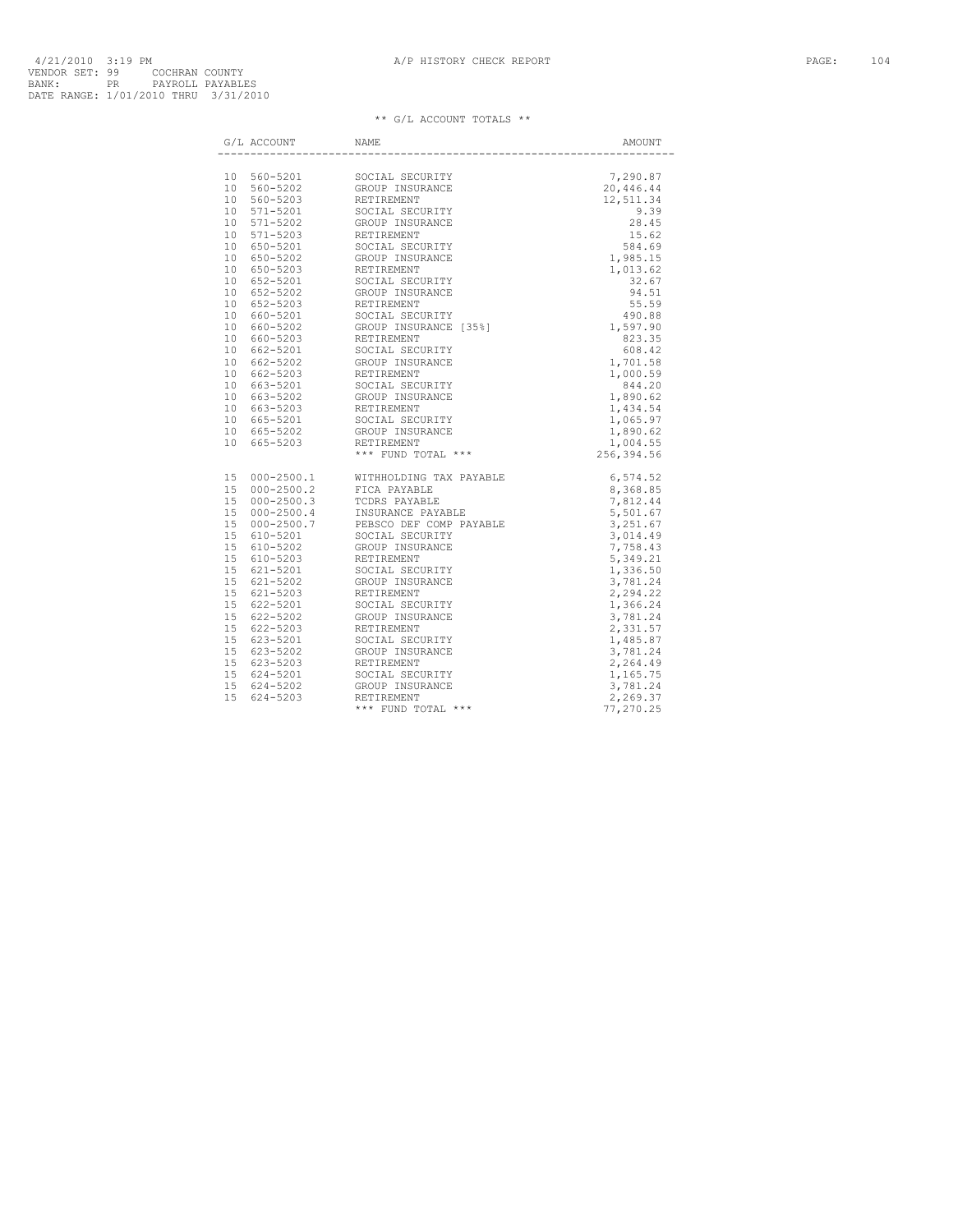4/21/2010 3:19 PM<br>VENDOR SET: 99 COCHRAN COUNTY<br>BANK: PR PAYROLL PAYABLES<br>BANK: PRANGE: 1/01/2010 THRU 3/31/2010

|                         | G/L ACCOUNT                                                                                                                            | NAME                                                                                                                         | AMOUNT                                                                         |      |             |
|-------------------------|----------------------------------------------------------------------------------------------------------------------------------------|------------------------------------------------------------------------------------------------------------------------------|--------------------------------------------------------------------------------|------|-------------|
|                         | $000 - 2500.2$<br>17<br>$000 - 2500.3$<br>17<br>17 573-5201<br>17 573-5202                                                             | 17 000-2500.1 WITHHOLDING TAX PAYABLE<br>FICA PAYABLE<br>TCDRS PAYABLE<br>SOCIAL SECURITY<br>GROUP HEALTH INSURANCE          | 482.81<br>614.89<br>550.86<br>614.89<br>1,862.17                               |      |             |
|                         | 17 573-5203                                                                                                                            | RETIREMENT<br>*** FUND TOTAL ***                                                                                             | 1,023.00<br>5,148.62                                                           |      |             |
|                         | 30 000-2500.1<br>000-2500.2<br>30<br>$000 - 2500.3$<br>30<br>$000 - 2500.4$<br>30<br>518-5201<br>30<br>30 518-5202<br>518-5203<br>30 I | FEDERAL WITHOLDING<br>FICA<br>TCDRS<br>AFLAC<br>SOCIAL SECURITY<br>GROUP INSURANCE [15%]<br>RETIREMENT<br>*** FUND TOTAL *** | 184.05<br>176.68<br>159.93<br>309.48<br>176.68<br>563.26<br>297.03<br>1,867.11 |      |             |
| VENDOR SET: 99 BANK: PR | 33<br>TOTALS:                                                                                                                          |                                                                                                                              | 340,680.54                                                                     | 0.00 | 340,680.54  |
| TOTALS:<br>BANK: PR     | 33                                                                                                                                     |                                                                                                                              | 340,680.54                                                                     | 0.00 | 340,680.54  |
| REPORT TOTALS:          | 457                                                                                                                                    |                                                                                                                              | 987,873.10                                                                     | 0.00 | 987, 873.10 |